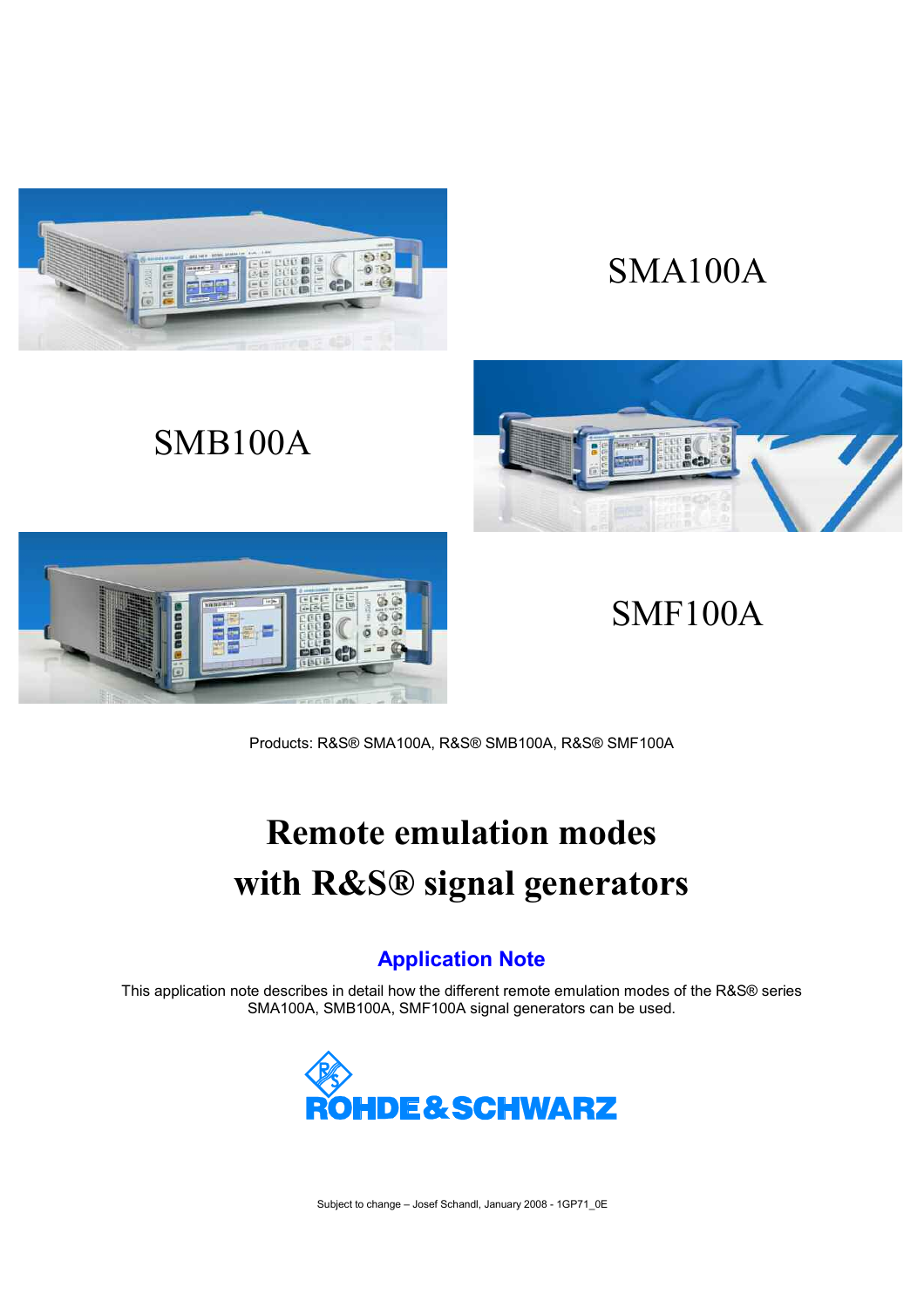## **Contents**

# **Contents**

| 1 |    |
|---|----|
| 2 |    |
| 3 |    |
|   |    |
|   |    |
|   | 11 |
|   |    |
| 4 | 12 |
|   |    |
|   |    |
|   |    |
| 5 |    |
|   |    |
|   |    |
|   |    |
|   |    |
|   |    |
|   |    |
|   |    |
|   |    |
|   |    |
|   |    |
|   |    |
|   |    |
|   |    |
|   |    |
|   |    |
|   |    |
|   |    |
|   |    |
|   |    |
|   |    |
|   |    |
|   |    |
|   |    |
|   |    |
|   |    |
|   |    |
|   |    |
|   |    |
|   |    |
|   |    |
|   |    |
|   |    |
|   |    |
|   |    |
|   |    |
| 6 |    |
|   |    |
|   |    |
|   |    |
|   |    |
|   |    |
|   |    |
|   |    |
|   |    |
|   |    |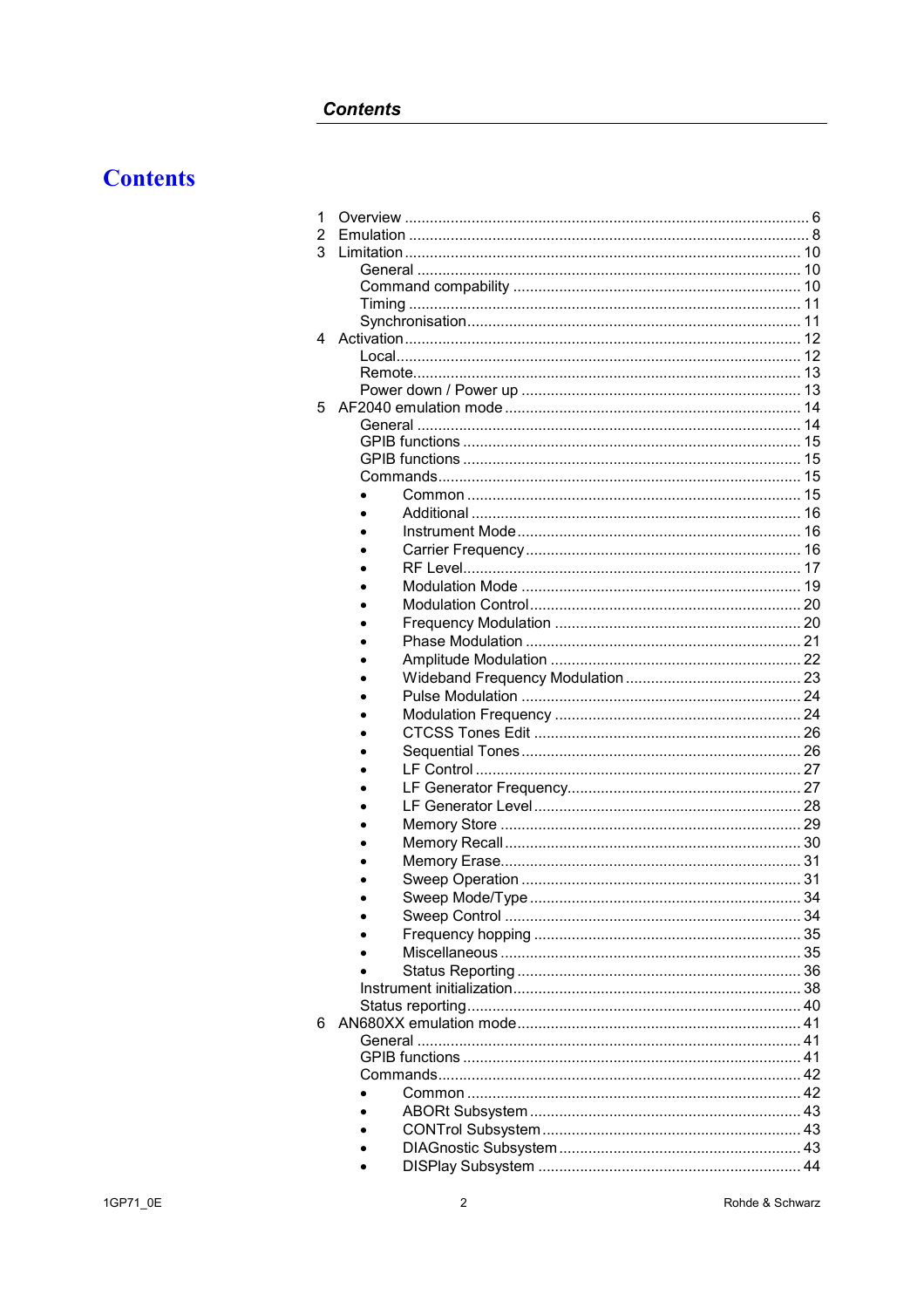| 7 |               |    |
|---|---------------|----|
|   |               |    |
|   |               |    |
|   |               |    |
|   |               |    |
|   |               |    |
|   |               |    |
|   |               |    |
|   |               |    |
|   |               |    |
|   |               |    |
|   |               |    |
|   |               |    |
|   |               |    |
|   |               |    |
|   |               |    |
|   |               |    |
|   |               |    |
|   |               |    |
|   |               |    |
|   |               |    |
|   |               |    |
|   |               |    |
| 8 |               |    |
|   |               |    |
|   |               |    |
|   |               |    |
|   |               |    |
|   |               |    |
|   | AM Subsystem. | 80 |
|   |               |    |
|   |               |    |
|   |               |    |
|   |               |    |
|   |               | 84 |
|   |               | 86 |
|   |               | 86 |
|   |               | 87 |
|   |               | 87 |
|   |               |    |
|   |               |    |
|   |               |    |
|   |               |    |
|   |               |    |
|   |               |    |
|   |               |    |
|   |               |    |
|   |               |    |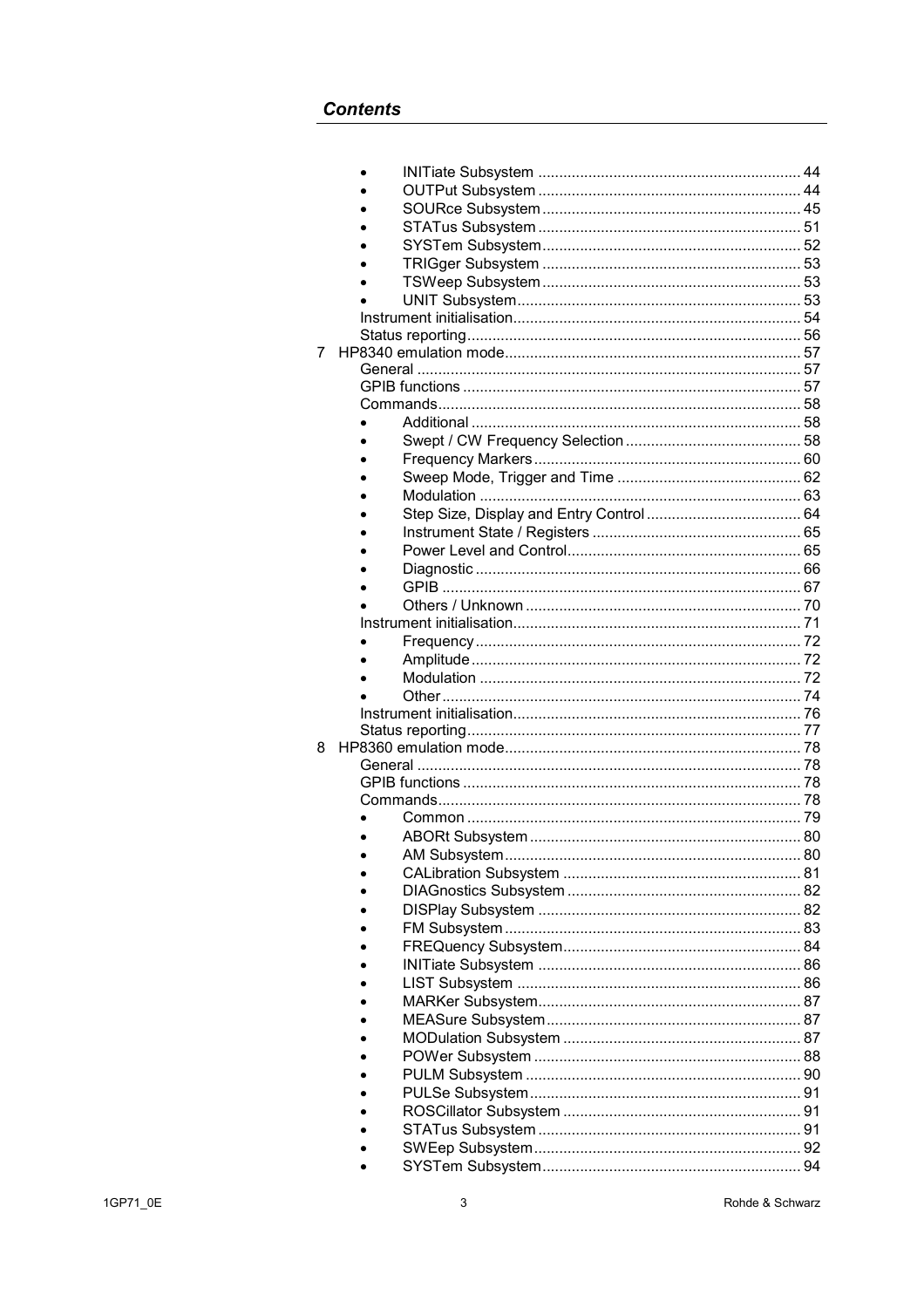| 9 |  |  |
|---|--|--|
|   |  |  |
|   |  |  |
|   |  |  |
|   |  |  |
|   |  |  |
|   |  |  |
|   |  |  |
|   |  |  |
|   |  |  |
|   |  |  |
|   |  |  |
|   |  |  |
|   |  |  |
|   |  |  |
|   |  |  |
|   |  |  |
|   |  |  |
|   |  |  |
|   |  |  |
|   |  |  |
|   |  |  |
|   |  |  |
|   |  |  |
|   |  |  |
|   |  |  |
|   |  |  |
|   |  |  |
|   |  |  |
|   |  |  |
|   |  |  |
|   |  |  |
|   |  |  |
|   |  |  |
|   |  |  |
|   |  |  |
|   |  |  |
|   |  |  |
|   |  |  |
|   |  |  |
|   |  |  |
|   |  |  |
|   |  |  |
|   |  |  |
|   |  |  |
|   |  |  |
|   |  |  |
|   |  |  |
|   |  |  |
|   |  |  |
|   |  |  |
|   |  |  |
|   |  |  |
|   |  |  |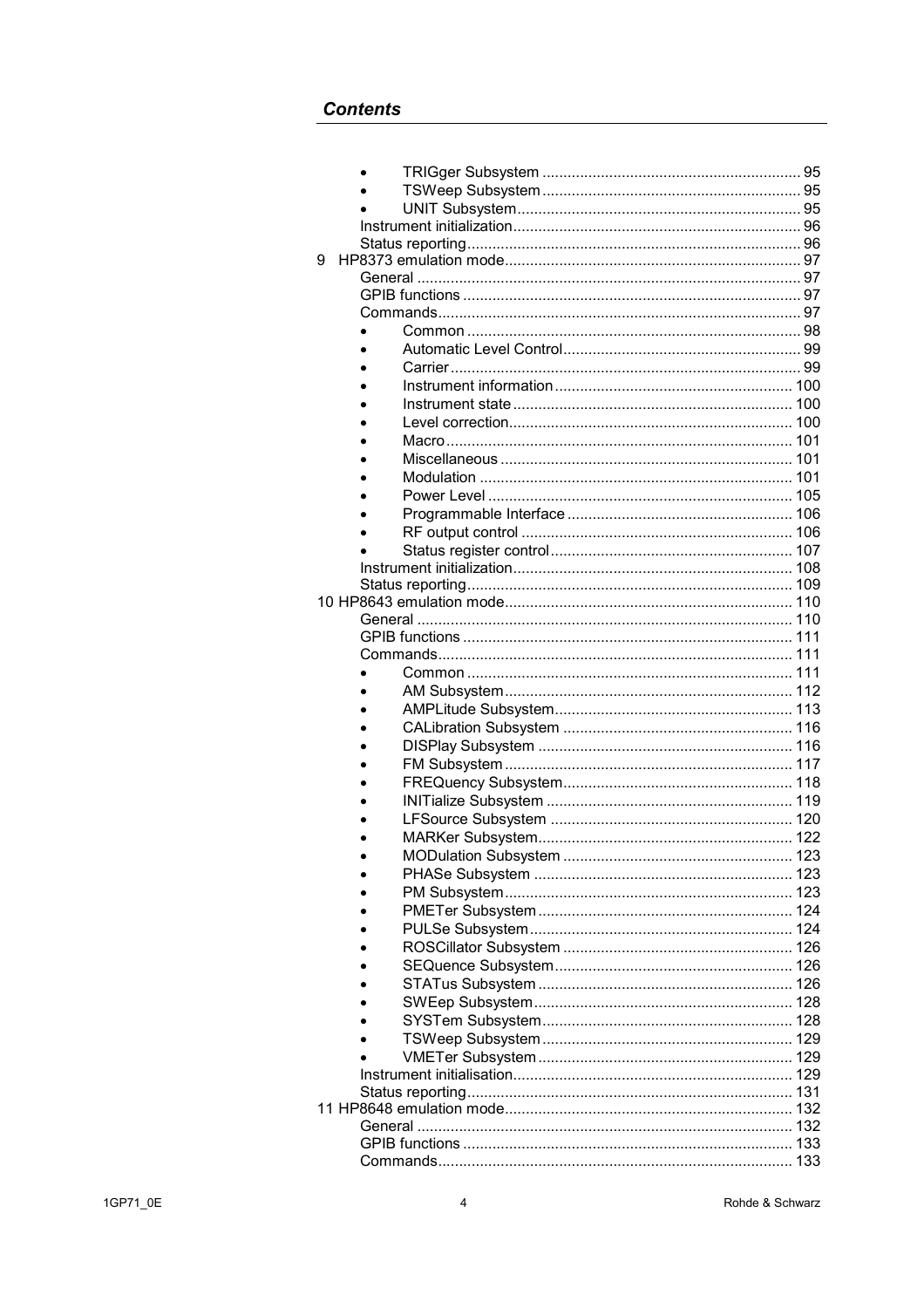| Status reporting |  |
|------------------|--|
|                  |  |
|                  |  |
|                  |  |
|                  |  |
|                  |  |
|                  |  |
|                  |  |
|                  |  |
|                  |  |
|                  |  |
|                  |  |
|                  |  |
|                  |  |
|                  |  |
|                  |  |
|                  |  |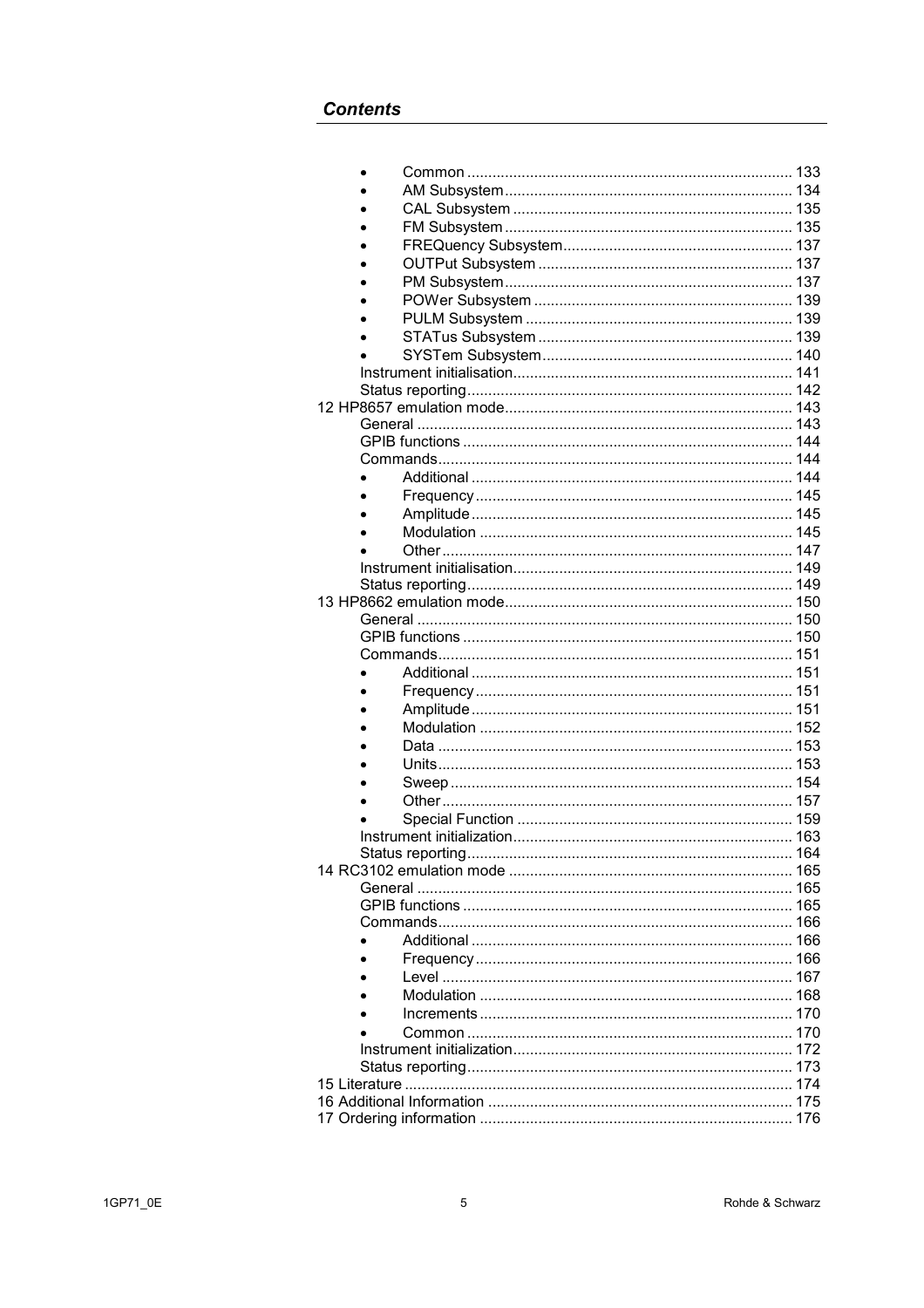## **1 Overview**

Signal generators are often used in automated test environment applications. The replacement of those instruments, e.g., due to malfunction or standard replacement procedures requires special care to be taken in consideration.

Replacement of those instruments requires compabitiblity between the replacement part and the replaced part in at least the

- o electrical features
- o remote-control features

Older instruments often use a proprietary remote-control language. Direct replacement therefore requires language emulation capability in the software of the replacement part.

To match these requirements, the R&S® signal generators are shipped with the feature of "language emulation".

By selecting the desired "language emulation", the signal generatos acts as the original replaced instrument, e.g., the HP® 8340A from Agilent.

This Application Note describes in detail how the use this feature of the R&S® signal generators.

Section Emulations describes some global aspects common to all emulation modes.

Selection Limitations describes general limitations common to all kind of emulations.

Section **ActivationActivation describes how to activate an emulation mode via** the front panel or remote-control interface.

Section **AF2040** emulation mode describes the AF2040 emulation mode in detail.

Section AN680XX emulation mode describes the AN680XX emulation mode in detail.

Section HP8340 emulation mode describes the HP8340 emulation mode in detail.

Section HP8360 emulation mode describes the HP8360 emulation mode in detail.

Section HP8373 emulation mode describes the HP8373 emulation mode in detail.

Section HP8643 emulation mode describes the HP8643 emulation mode in detail.

Section HP8648 emulation mode describes the HP8648 emulation mode in detail.

Section HP8657 emulation mode describes the HP8657 emulation mode in detail.

Section HP8657 emulation mode describes the HP8662 emulation mode in detail.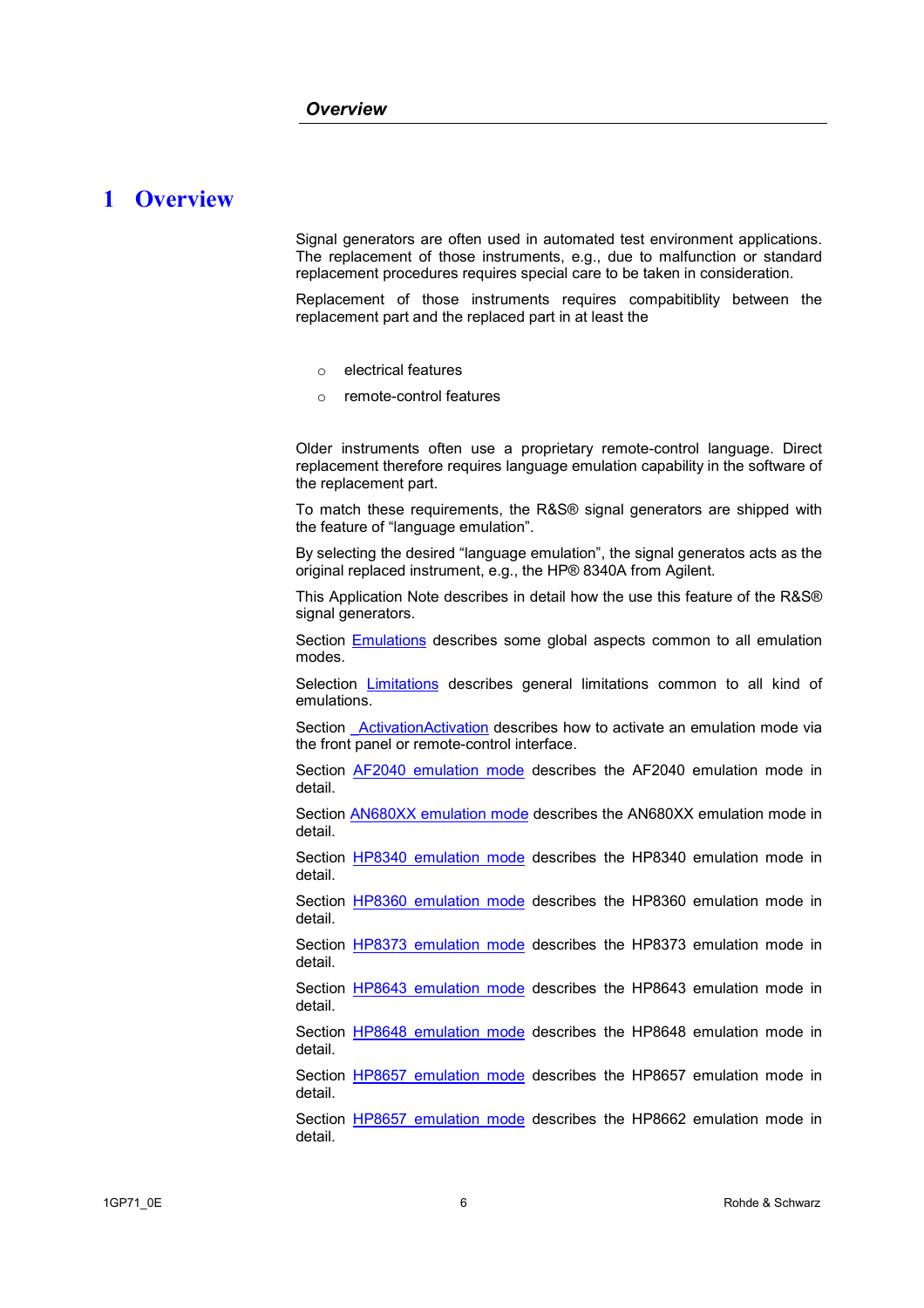#### *Overview*

Section RC3102 emulation mode describes the RC3102 emulation mode in detail.

#### Note:

The following abbreviations are used throughout this Application Note:

| <b>Shortcut</b>                 | <b>Comment</b>                |
|---------------------------------|-------------------------------|
| $SM*$<br>SMA100, SMB100, SMF100 |                               |
| <b>SMA100</b>                   | Signal Generator R&S® SMA100A |
| <b>SMB100</b>                   | Signal Generator R&S® SMB100A |
| <b>SMF100</b>                   | Signal Generator R&S® SMF100A |
| <b>SWEEPER</b>                  | Signal Generator              |
| ANALYZER                        | Network Analyzer              |

Table 1: Abbreviations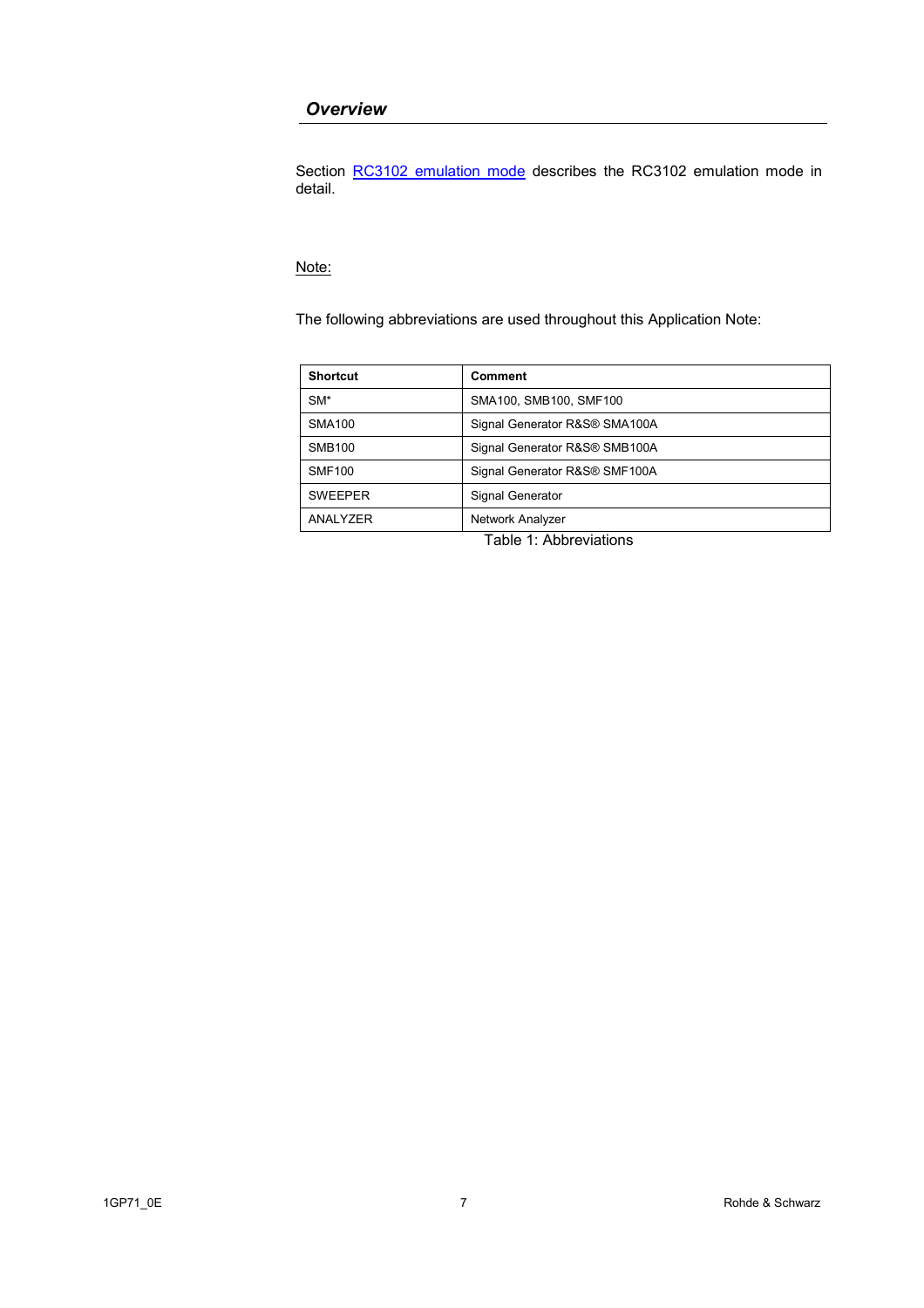## **2 Emulation**

The instruments to be emulated by the SM\* signal generators implement different kind of remote-control languages.

Basically, those languages can be divided into the following groups:

| Language | Language                 | Command             |  |  |
|----------|--------------------------|---------------------|--|--|
| Group    | <b>Description</b>       | <b>Examples</b>     |  |  |
|          | Pre-/Non-SCPI            | FR 125 MZ           |  |  |
|          |                          | CW 125 MZ           |  |  |
| 2        | SCPI-compatible/-similar | FREQ:CW 125 MHZ     |  |  |
|          |                          | CFRQ: VALUE 125 MHZ |  |  |

Table 2: Remote-control languages on emulated instruments

Some instruments (e.g., Agilent 8340, Racal 3102) only support language of group 1, some other instruments (e.g., Aeroflex 2030) only language of group 2 and finally, some instruments (e.g., Agilent 8643, Anritsu 68037) support both languages of groups 1 and 2.

The emulation software on the signal generators SM\* offers the primary language group, if the emulated instrument supports more than one language.

A list of actually emulated instruments and related emulation modes is shown in the following table.

| <b>Manufacturer</b>      | Language       | <b>Emulation mode</b> |               |               |  |
|--------------------------|----------------|-----------------------|---------------|---------------|--|
| Instrument               | Group          | <b>SMA100</b>         | <b>SMB100</b> | <b>SMF100</b> |  |
| Rohde & Schwarz          |                |                       |               |               |  |
| <b>SCPI</b>              |                | <b>SCPI</b>           | <b>SCPI</b>   | <b>SCPI</b>   |  |
| Aeroflex / IFR / Marconi |                |                       |               |               |  |
| 2030                     |                |                       |               |               |  |
| 2031                     | $\overline{2}$ |                       |               |               |  |
| 2032                     |                | AF2040                |               |               |  |
| 2040                     |                |                       |               |               |  |
| 2041                     |                |                       |               |               |  |
| 2042                     |                |                       |               |               |  |
| Agilent                  |                |                       |               |               |  |
| 8340A / B                |                |                       |               |               |  |
| 8341A / B                | 1              |                       |               | HP8340        |  |
| 83620A / B               |                |                       |               |               |  |
| 83630A / B               |                |                       |               |               |  |
| 83620A / B               | $\overline{2}$ |                       |               | HP8360        |  |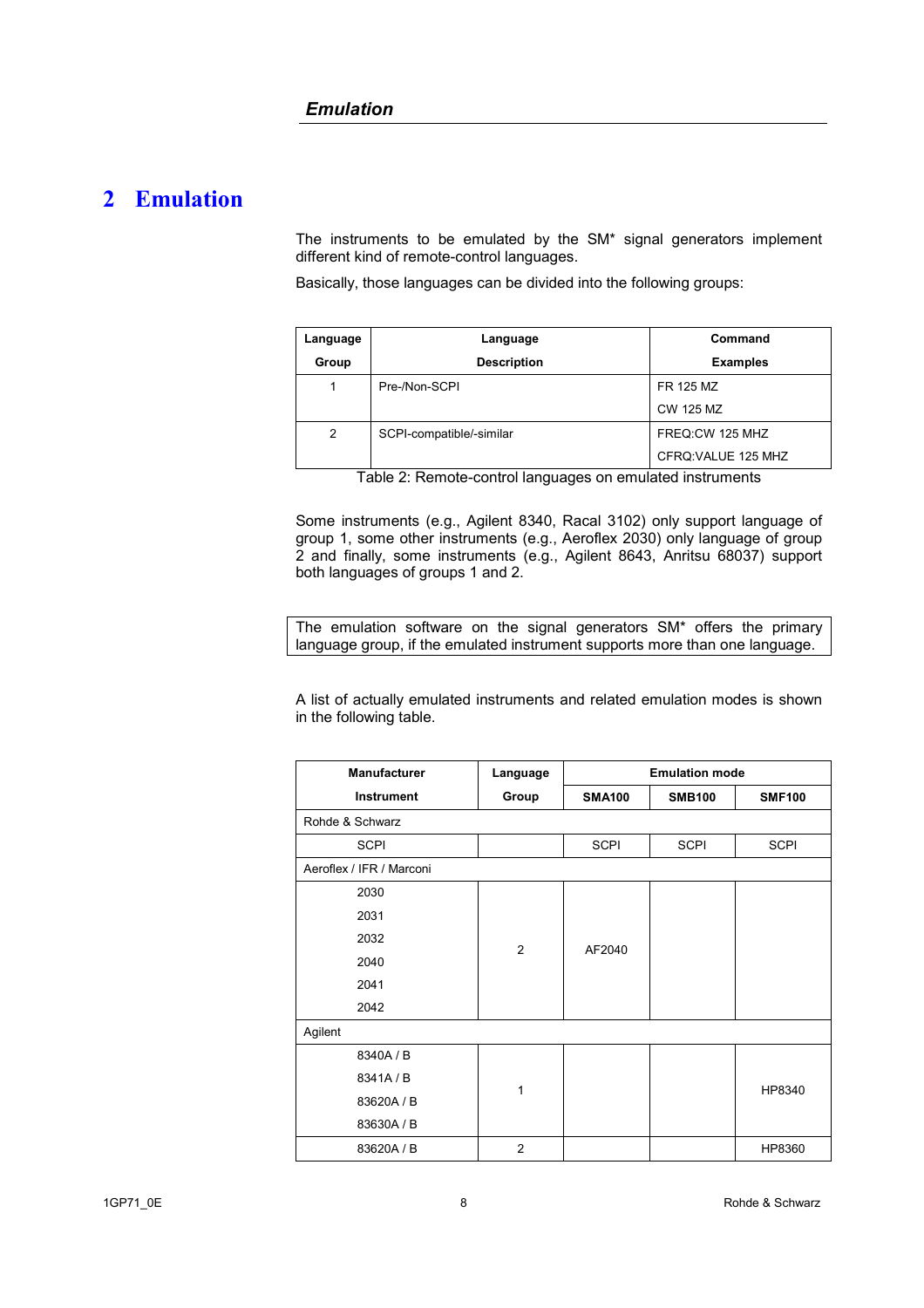## *Emulation*

| <b>Manufacturer</b> | Language       |               | <b>Emulation mode</b> |               |
|---------------------|----------------|---------------|-----------------------|---------------|
| <b>Instrument</b>   | Group          | <b>SMA100</b> | <b>SMB100</b>         | <b>SMF100</b> |
| 83630A / B          |                |               |                       |               |
| 83711A/B            |                |               |                       |               |
| 83712A / B          |                |               |                       |               |
| 83730A              | $\overline{c}$ |               |                       | HP8373        |
| 83731A              |                |               |                       |               |
| 83732A              |                |               |                       |               |
| 8643A               |                |               |                       |               |
| 8644A / B           | $\mathbf{2}$   | HP8643        | HP8643                |               |
| 8647A               | $\mathbf{1}$   |               |                       |               |
| 8648A/B/C/D         |                |               | HP8657                |               |
| 8647A               | $\mathbf{2}$   |               | HP8648                |               |
| 8648A / B / C / D   |                |               |                       |               |
| 8656A / B           | $\mathbf{1}$   |               | HP8657                |               |
| 8657A / B           |                |               |                       |               |
| 8662A               | $\mathbf{1}$   | HP8662        |                       |               |
| 8663A               |                |               |                       |               |
| Anritsu / Wiltron   |                |               |                       |               |
| 68037B              |                |               |                       |               |
| 68045B              | $\overline{2}$ |               |                       | AN680XX       |
| 68047B              |                |               |                       |               |
| Racal-Dana          |                |               |                       |               |
| 3102                | 1              |               |                       |               |
| 9087                |                | RC3102        |                       |               |

Table 3: Emulated instruments mode on SM\*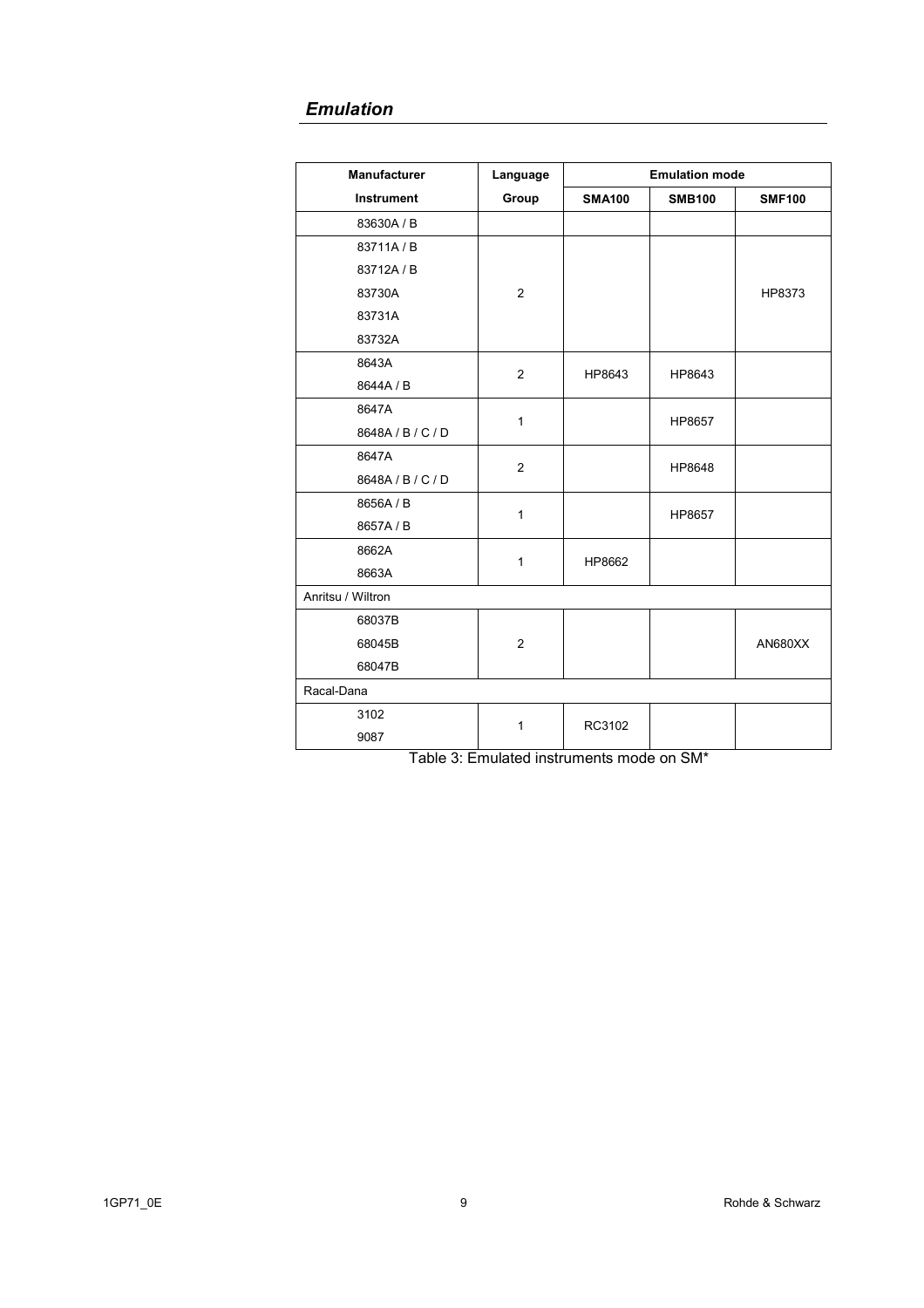## **3 Limitation**

#### **General**

The signal generators SM\* offers built in "language emulation".

This "language emulation" capability assures, that the SM\*

- o processes all documented commands without malfunction of the emulation software or the instruments software at all.
- o processes all documented parameters of a command without malfunction of the emulation software or the instruments software.

This "language emulation" does **NOT** assure, that the SM\*

- o processes all commands exactly as the emulated instrument does.
- o processes all parameters of a command exactly as the emulated instrument does.
- o processes emulation languages, implemented on the emulated instrument.
- $\circ$  operates with the same timing as with the emulated instrument.
- o sets up additional supporting hardware, e.g., the auxiliary i/o interface in the same way as the emulated instrument does.

**In particular, please note that undocument commands and parameters can lead to undesirable effects in the SM\*.** 

#### **Command compability**

The "language emulation" processes all commands and all parameters of a command without malfunction of the emulation software or the instruments software.

Nevertheless, not all command and the parameters of a command are supported due to the technical limitations of the SM\*.

Therefore, each command is linked to a implementation and compatibility status.

The following table shows the different implementation and compatibility status.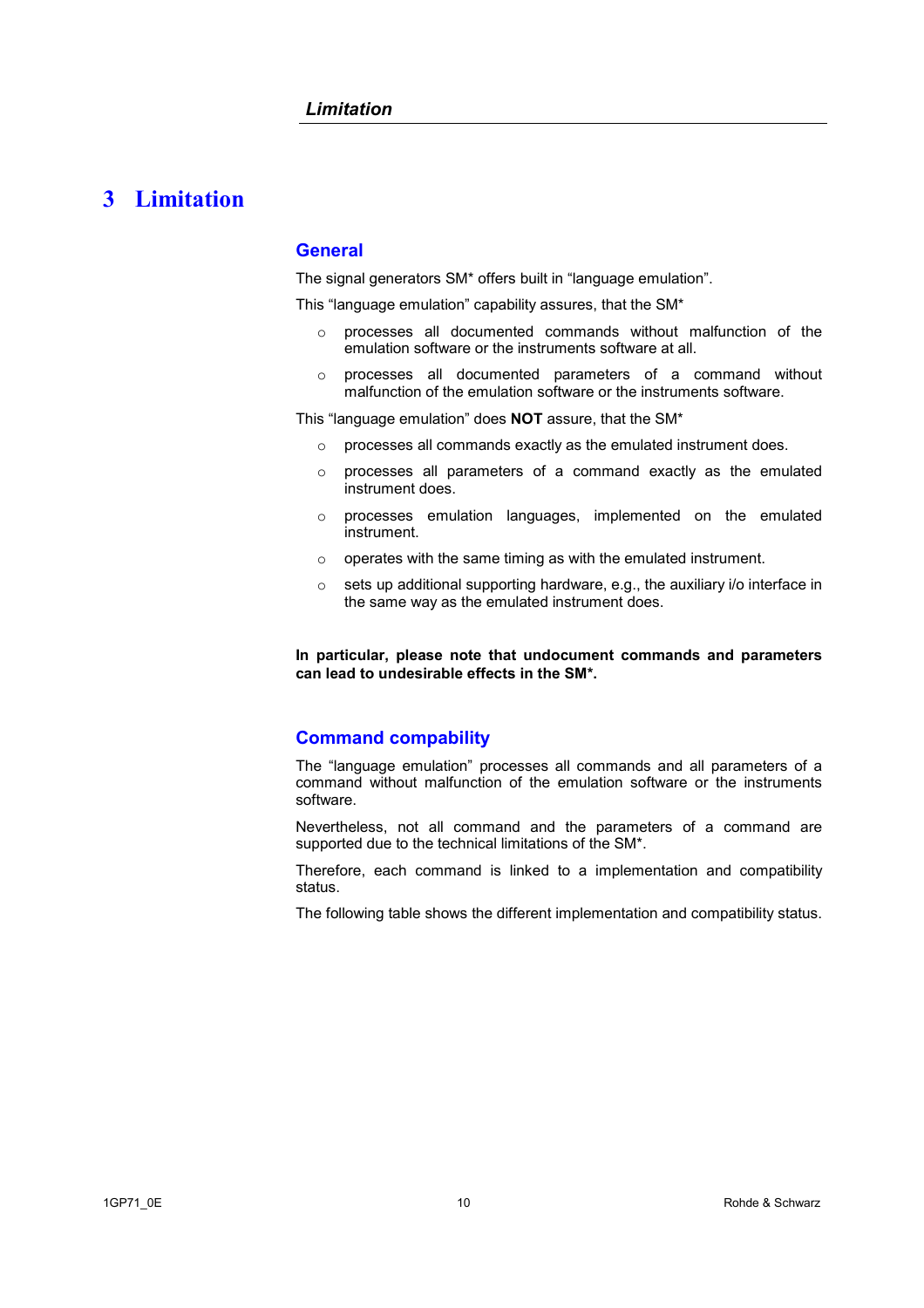#### *Limitation*

| <b>Status</b> | <b>Remark</b>                                                                                                        |  |  |  |  |
|---------------|----------------------------------------------------------------------------------------------------------------------|--|--|--|--|
|               | Command fully supported by emulation software.                                                                       |  |  |  |  |
|               | Implementation is identical in both systems.                                                                         |  |  |  |  |
|               | No special care has to be taken in consideration. Software, that uses that kind of<br>command has not to be adapted. |  |  |  |  |
|               | Command partly supported by emulation software.                                                                      |  |  |  |  |
|               | Implementation is different in both systems.                                                                         |  |  |  |  |
|               | Software has to be checked and validated. Differences in both implementations<br>could be related to:                |  |  |  |  |
|               | Parameters that are not supported.<br>$\circ$                                                                        |  |  |  |  |
|               | Functional behavior that is different.<br>$\circ$                                                                    |  |  |  |  |
|               | Command not supported by emulation software.                                                                         |  |  |  |  |
|               | Implementation acts as a "dummy" without any physical effect.                                                        |  |  |  |  |
|               | The Setting command is ignored.<br>$\circ$                                                                           |  |  |  |  |
|               | The Query command always returns "0".<br>$\circ$                                                                     |  |  |  |  |
|               | Errors are <b>NOT</b> reported.<br>$\circ$                                                                           |  |  |  |  |
|               | The operation mode and state of the instrument is <b>NOT</b> changed.<br>$\circ$                                     |  |  |  |  |
|               | Software has to be checked and adapted.                                                                              |  |  |  |  |

Table 4: Command compability

#### **Timing**

The "language emulation" cannot provide exact timing compatibility with the emulated instrument.

Special care has to be taken with respects to commands that directly or indirectly affect the synchronisation signals, e.g., at the instruments rear or front panel.

#### **Synchronisation**

The "language emulation" only covers activity at the remote-control interface of the SM\*.

Special care has to be taken on concurrent operating at the SM\*'s front panel. For more information please see the section of the concrete language emulation.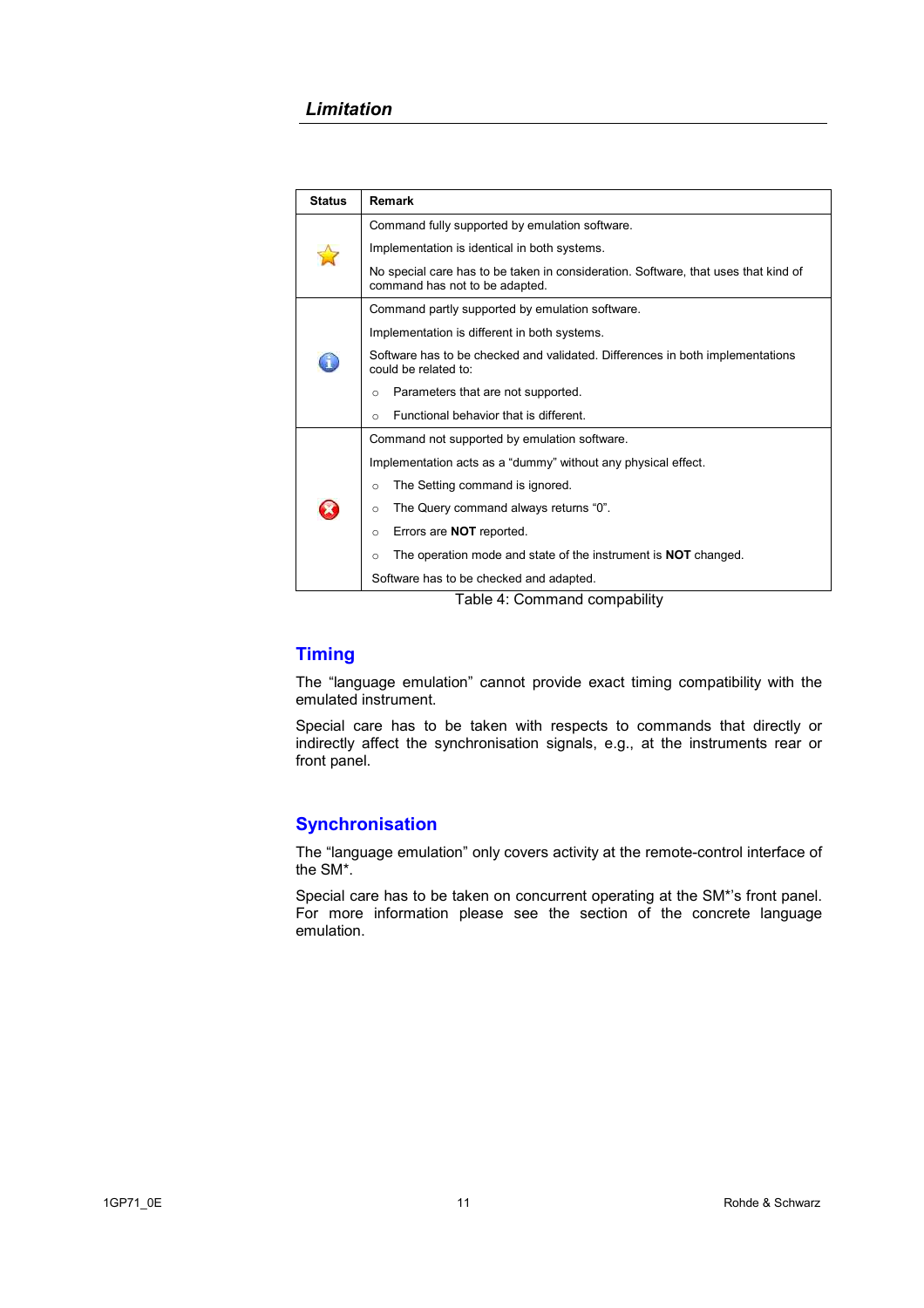# **4 Activation**

In order to use a specific language emulation mode of the SM\*, it must first be activated by the user.

Activation is done either

- o locally using the front panel, or,
- o remotely using SCPI commands

#### **Local**

In the Remote Channel Settings dialog from the Setup GPIB menu, select the appropriate Language in GPIB Settings, e.g., HP8340. When done, exit the dialog by pressing ESC or clicking the close icon.

|              | <b>GPIB channel address</b>                                    |                               | 28 |
|--------------|----------------------------------------------------------------|-------------------------------|----|
| Language     |                                                                | <b>SCPI</b>                   |    |
|              | -'IDN? Identifi                                                | <b>SCPI</b>                   |    |
|              |                                                                | HP8360                        |    |
| Instrument   |                                                                | HP8373                        |    |
|              |                                                                | HP8340                        |    |
|              | Rohde&Schwarz,SMF100A,1167.0000k02/00<br>Visa Resource Strings |                               |    |
| <b>TCPIP</b> |                                                                | TCPIP::10.111.10.124::INSTR   |    |
| <b>USB</b>   |                                                                | USB::0xAAD::71::000000::INSTR |    |

Figure 1: Activating an emulation mode on, e.g., SMF100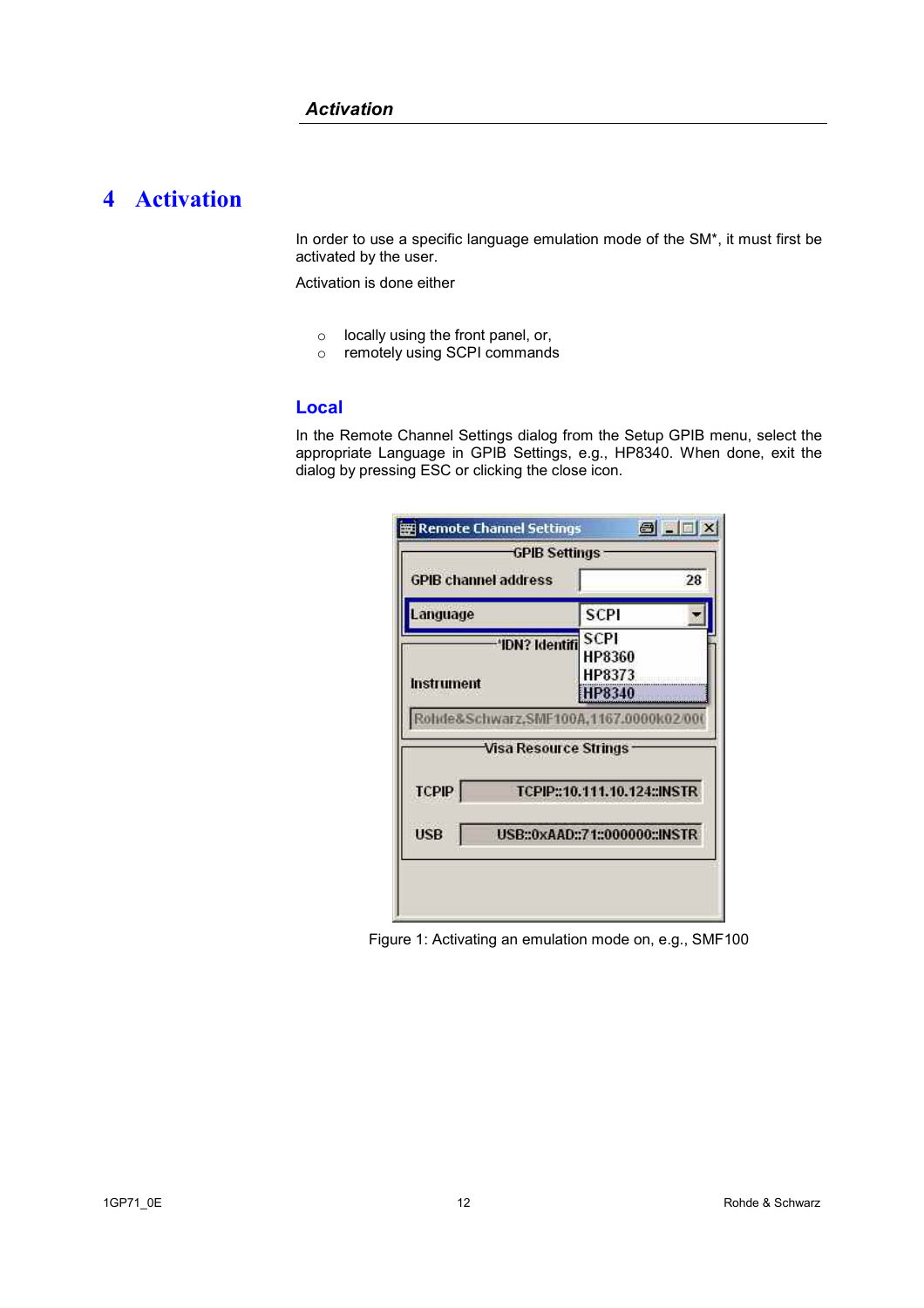#### *Activation*

Possible values for the emulation language depend on the signal generator familiy.

| <b>Emulation language</b> | <b>SMA100</b> | <b>SMB100</b> | <b>SMF100</b> |
|---------------------------|---------------|---------------|---------------|
| AF2040                    | X             |               |               |
| AN680XX                   |               |               | X             |
| HP8340                    |               |               | X             |
| HP8360                    |               |               | X             |
| HP8373                    |               |               | X             |
| HP8643                    | X             | X             |               |
| HP8648                    |               | X             |               |
| HP8657                    |               | X             |               |
| HP8662                    | X             |               |               |
| RC3102                    | X             |               |               |

Table 5: Emulation modes on SM\*

"SCPI" returns to the instrument specific SCPI command set.

#### **Remote**

Use the command notation

"*SYSTem:LANGuage <value>*" to select the appropriate language emulation mode.

Upper-case and lower-case notation serves to distinguish between the long and the short form. The instrument itself does not distinguish between uppercase and lower-case spelling.

Possible values are shown in table "Emulation modes on SM\*".

#### **Power down / Power up**

The selected language emulation mode is saved when the instrument is switched off.

The emulation parameters are **NOT** persistent and are therefore lost when the instrument is switched off.

When the instrument is switched on again, it starts up with the language emulation mode, which was active before switching it off.

Due to the loss of the emulation parameters, it is strongly recommended to preset the instrument by applying the corresponding preset command, e.g., the command IP in HP8340 emulation mode.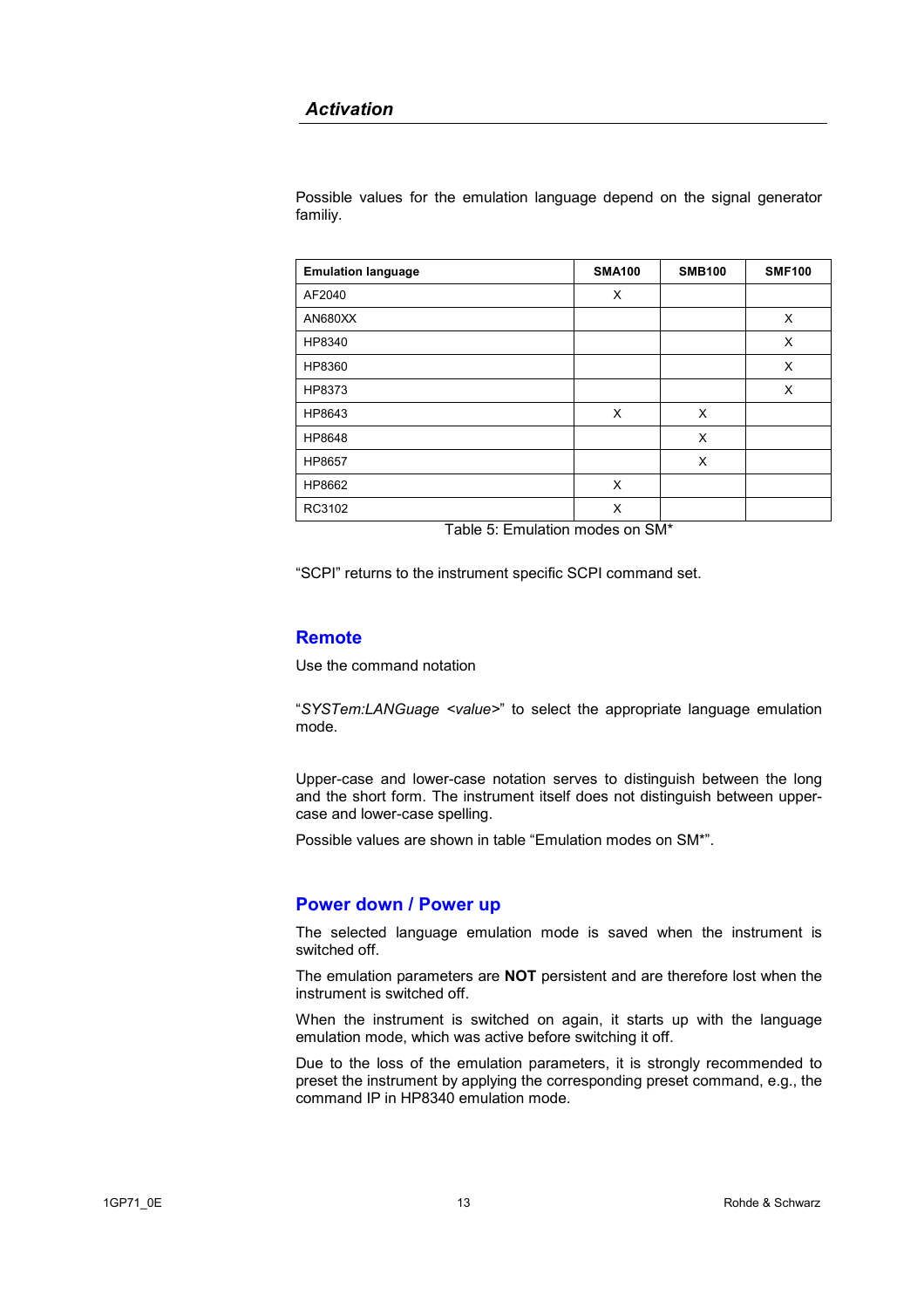#### **General**

In this language emulation mode, the emulation software in the SM\* emulates the SCPI compatible language implemented in Aeroflex's signal generators of type

- o AF2030
- o AF2031
- o AF2032
- o AF2040
- o AF2041
- o AF2042

The emulation software is supported on signal generators of type

o SMA100

The emulation software simulates the AF2040 data model in the execution unit and transforms the AF2040 parameters into the SM\* parameters.



Figure 2: AF2040 emulation model

This mapping occurs only in one direction: Setting commands that arrive via the remote-control interface modify the AF2040 parameters. These parameters are converted into SM\* parameters and written to the database.

Modifiying the SM\* parameters in any other manner, e.g., via manual operation at the frontpanel, causes no changes to the AF2040 parameters of the emulation software.

**While this is insignificant in pure remote-control operation, it can lead to inconsistencies and undesirable effects or malfunctions when you use both manual and remote control in this language emulation mode.**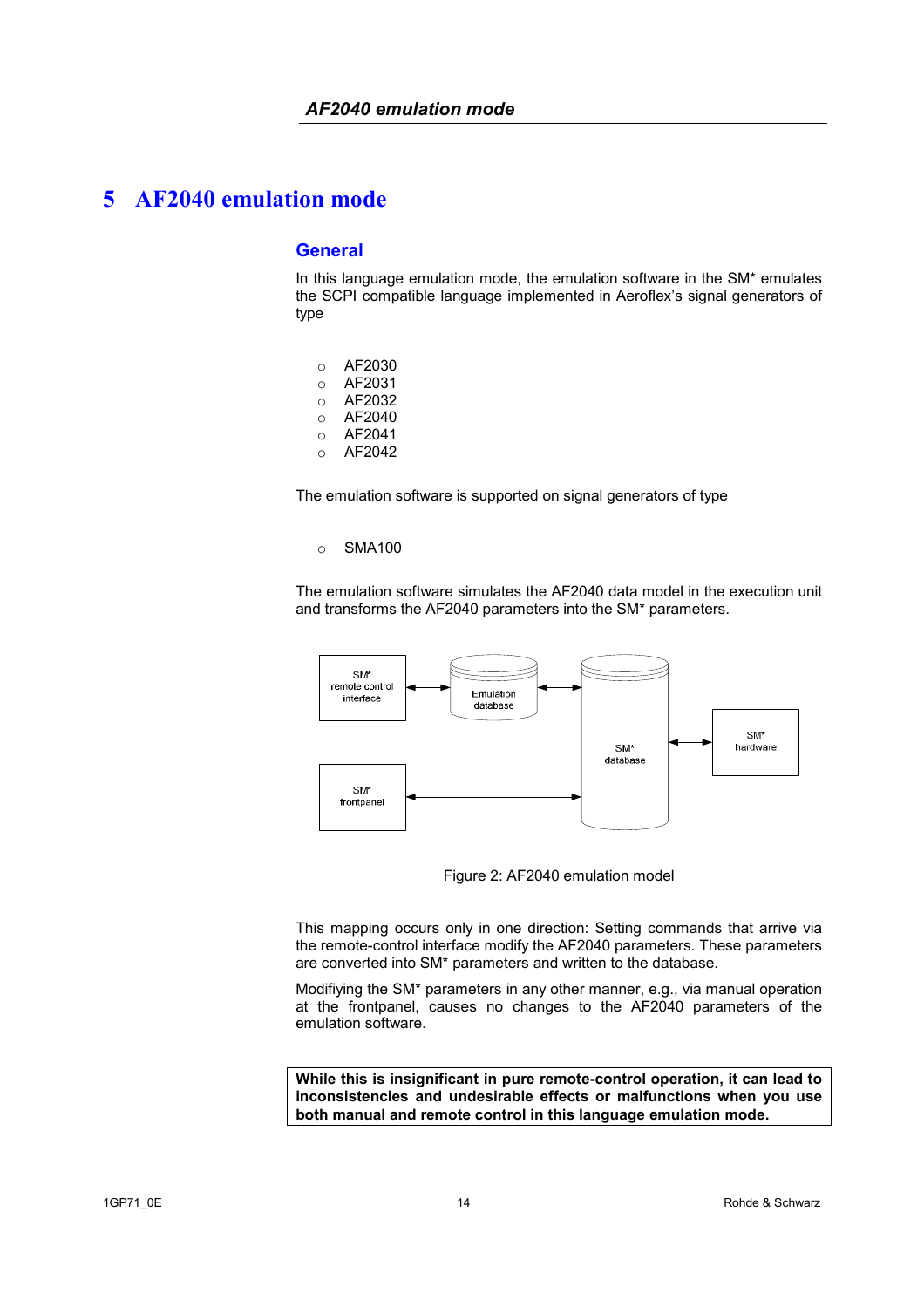## **GPIB functions**

The following table shows the GPIB functions, supported by the AF2040.

| <b>Status</b> | Command    | <b>Function / Remark / Limitation</b>                             |
|---------------|------------|-------------------------------------------------------------------|
|               | <b>DCL</b> | Device clear.                                                     |
| B             | <b>GET</b> | Goup execute trigger.                                             |
|               | <b>GTL</b> | Goto local mode.                                                  |
| Ø             | <b>LLO</b> | Local lockout.                                                    |
|               | <b>REN</b> | Goto remote mode.                                                 |
|               | <b>SDC</b> | Selective device clear.                                           |
| B             | <b>SPD</b> | Serial-Poll disable.                                              |
| Ø             | <b>SPE</b> | Serial-Poll enable.                                               |
| ×             | <b>SRQ</b> | Request service.<br>_ _ . _ _ . _ _ _ _ .<br>$\sim$ $\sim$ $\sim$ |

Table 6: AF2040 GPIB functions

## **GPIB functions**

### **Commands**

The following table shows the commands, supported by the AF2040.

#### • **Common**

| <b>Status</b> | <b>Command / Function / Remark / Limitation</b>             |
|---------------|-------------------------------------------------------------|
|               | *CLS                                                        |
|               | Clear all status registers and error queue.                 |
| T             | *ESE value                                                  |
|               | Set / Query the bits of the event status enable register.   |
| T             | *ESR?                                                       |
|               | Query the bits of the event status register.                |
|               | *IDN?                                                       |
|               | Query the ID string.                                        |
|               | Format: "IFR, 2041, 123456789, 2.008"                       |
|               | *OPC                                                        |
|               | *OPC?                                                       |
|               | Wait / Query for the completion of the command.             |
|               | *OPT?                                                       |
|               | Query the instrument options.                               |
| B             | *PUD value                                                  |
|               | *RST                                                        |
|               | Reset the instrument to the factory default power up state. |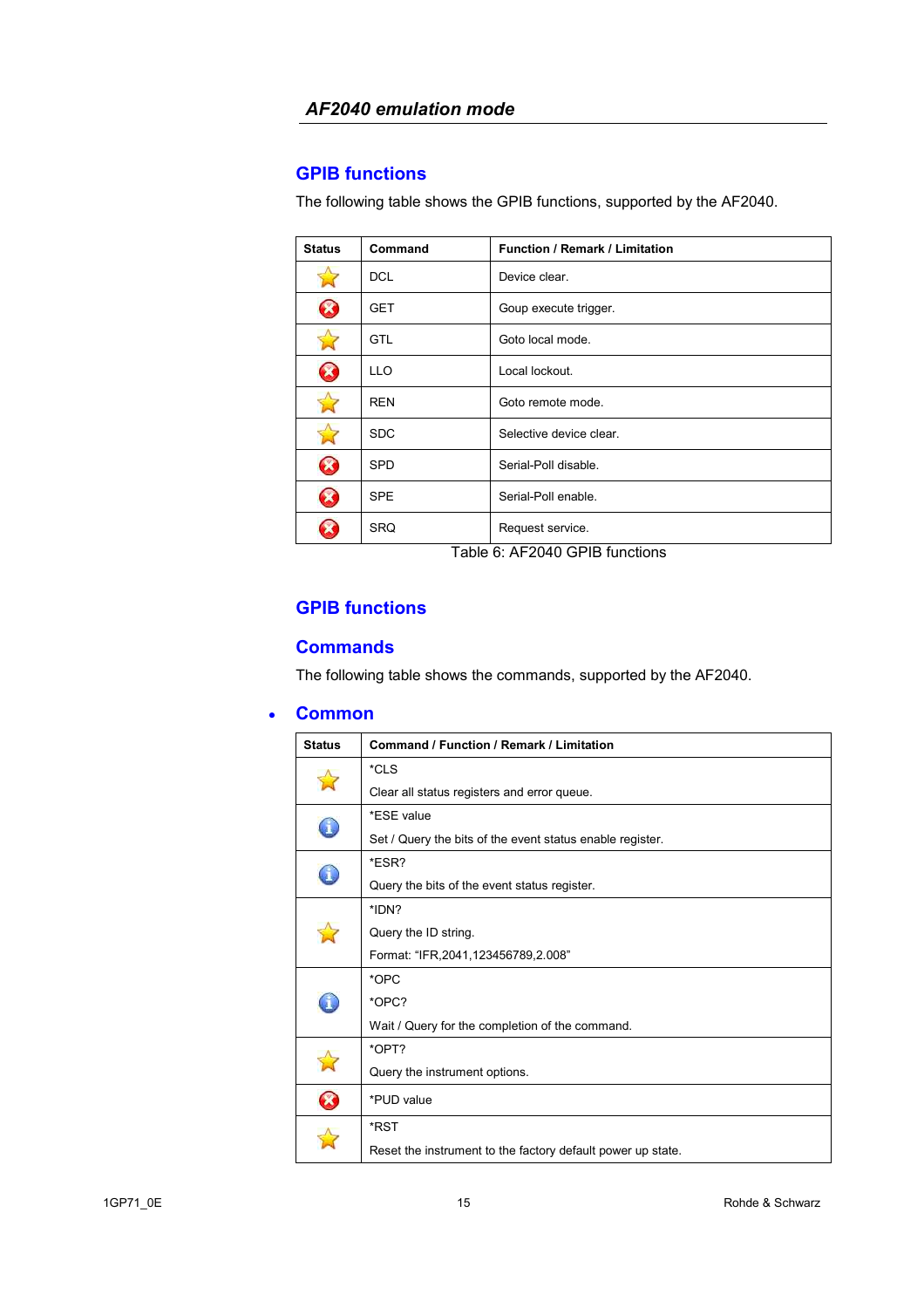| <b>Status</b>          | <b>Command / Function / Remark / Limitation</b>              |
|------------------------|--------------------------------------------------------------|
| T                      | *SRE value                                                   |
|                        | Set / Query the bits of the service request enable register. |
| T                      | *STB?                                                        |
|                        | Query the bits of the status byte.                           |
| $\mathbf{\widehat{x}}$ | *TRG                                                         |
|                        | Executes a trigger function                                  |
| B                      | *TST?                                                        |
|                        | Perform a setf test and return the test result.              |
|                        | Format " $0$ " = OK                                          |
|                        | *WAI                                                         |
|                        | Wait for completion of pending operations.                   |

Table 7: Common commands

#### • **Additional**

| Status                       | <b>Command / Function / Remark / Limitation</b>        |
|------------------------------|--------------------------------------------------------|
|                              | EX.                                                    |
|                              | Return to SCPI mode.                                   |
|                              | Remark:                                                |
|                              | This command has been added to the AF2040 command set. |
| Table 8: Additional commands |                                                        |

#### • **Instrument Mode**

| <b>Status</b> | <b>Command / Function / Remark / Limitation</b> |
|---------------|-------------------------------------------------|
|               | <b>IMODE</b> value                              |
|               | Select instrument mode.                         |
|               | Value:                                          |
|               | NORMAL   NOISE1   NOISE2   SWEEPER              |
| $\bigodot$    | Default:                                        |
|               | <b>NORMAL</b>                                   |
|               | Remark:                                         |
|               | NOISE1, NOISE2 are not supported.               |

Table 9: Instrument mode

## • **Carrier Frequency**

|  | Status   Command / Function / Remark / Limitation |  |
|--|---------------------------------------------------|--|
|--|---------------------------------------------------|--|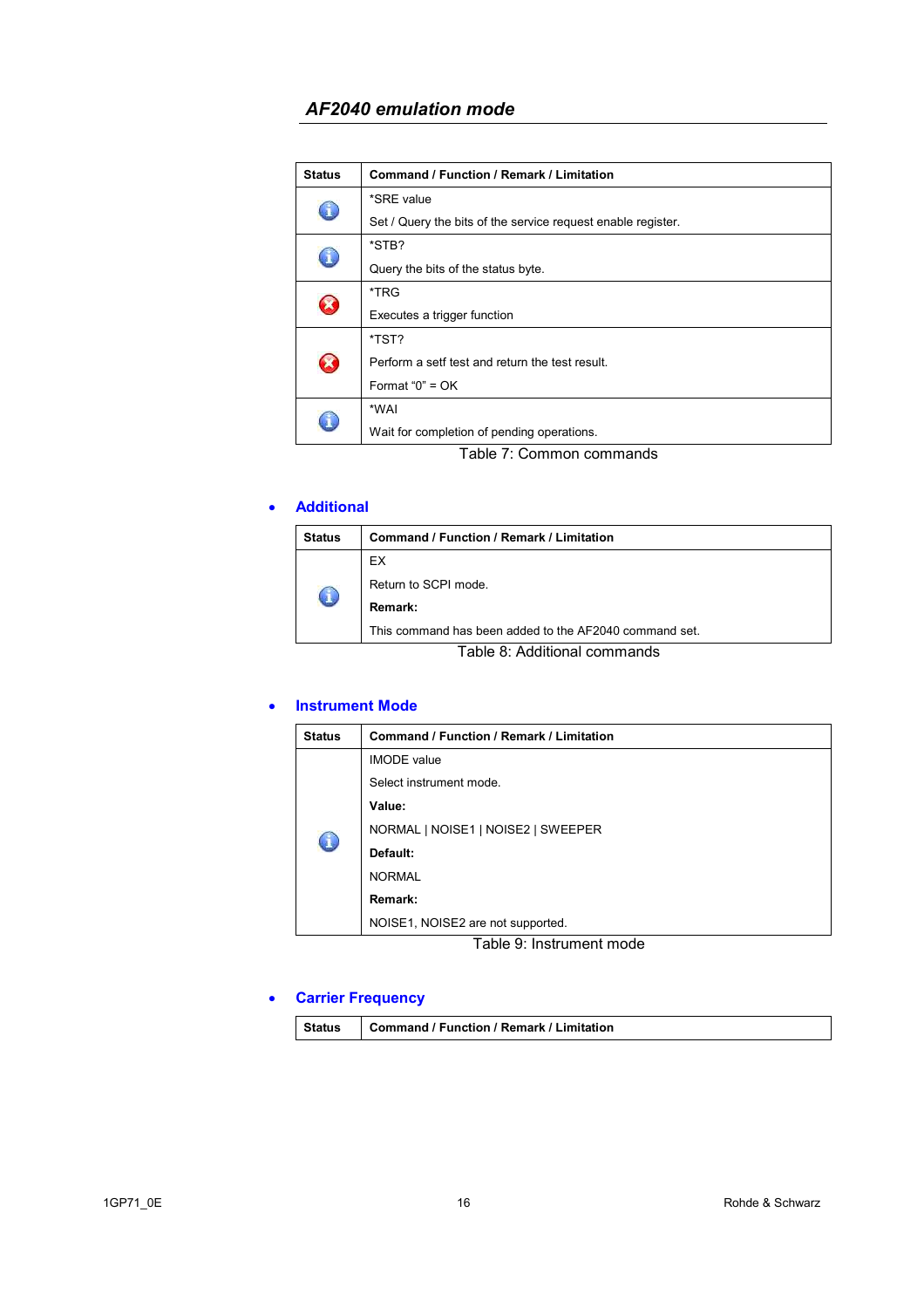| <b>Status</b>                   | Command / Function / Remark / Limitation              |
|---------------------------------|-------------------------------------------------------|
|                                 | CFRQ[:VALUE] value                                    |
|                                 | Set carrier frequency.                                |
|                                 | Value:                                                |
|                                 | num [HZ   KHZ   MHZ   GHZ]                            |
|                                 | Default:                                              |
|                                 | 1.35 GHZ                                              |
|                                 | CFRQ:INC value                                        |
|                                 | Set carrier frequency step.                           |
|                                 | Value:                                                |
|                                 | num [HZ   KHZ   MHZ   GHZ]                            |
|                                 | Default:                                              |
|                                 | 1.0 KHZ                                               |
| $\boldsymbol{\hat{\mathsf{K}}}$ | CFRQ:UP                                               |
|                                 | Set carrier frequency one step up.                    |
| $\boldsymbol{\hat{\mathsf{z}}}$ | CFRQ:DN                                               |
|                                 | Set carrier frequency one step down.                  |
|                                 | CFRQ:RETN                                             |
|                                 | Return to original setting.                           |
|                                 | CFRQ:XFER                                             |
|                                 | Treat current setting to be the new original setting. |
|                                 | CFRQ:PHASE value                                      |
|                                 | Adjust phase of carrier.                              |
|                                 | Value:                                                |
|                                 | $-255255$                                             |
|                                 | Default:                                              |
|                                 | 0                                                     |
|                                 | CFRQ?                                                 |
|                                 | Query informations on carrier frequency setting.      |

Table 10: Carrier frequency

#### • **RF Level**

| <b>Status</b> | Command / Function / Remark / Limitation    |
|---------------|---------------------------------------------|
| $\Delta$      | RFLV[:VALUE] value                          |
|               | Set RF output level.                        |
|               | Value:                                      |
|               | num [DBM   DBV   DVMV   DBUV   V   MV   UV] |
|               | Default:                                    |
|               | -144.0 DBM                                  |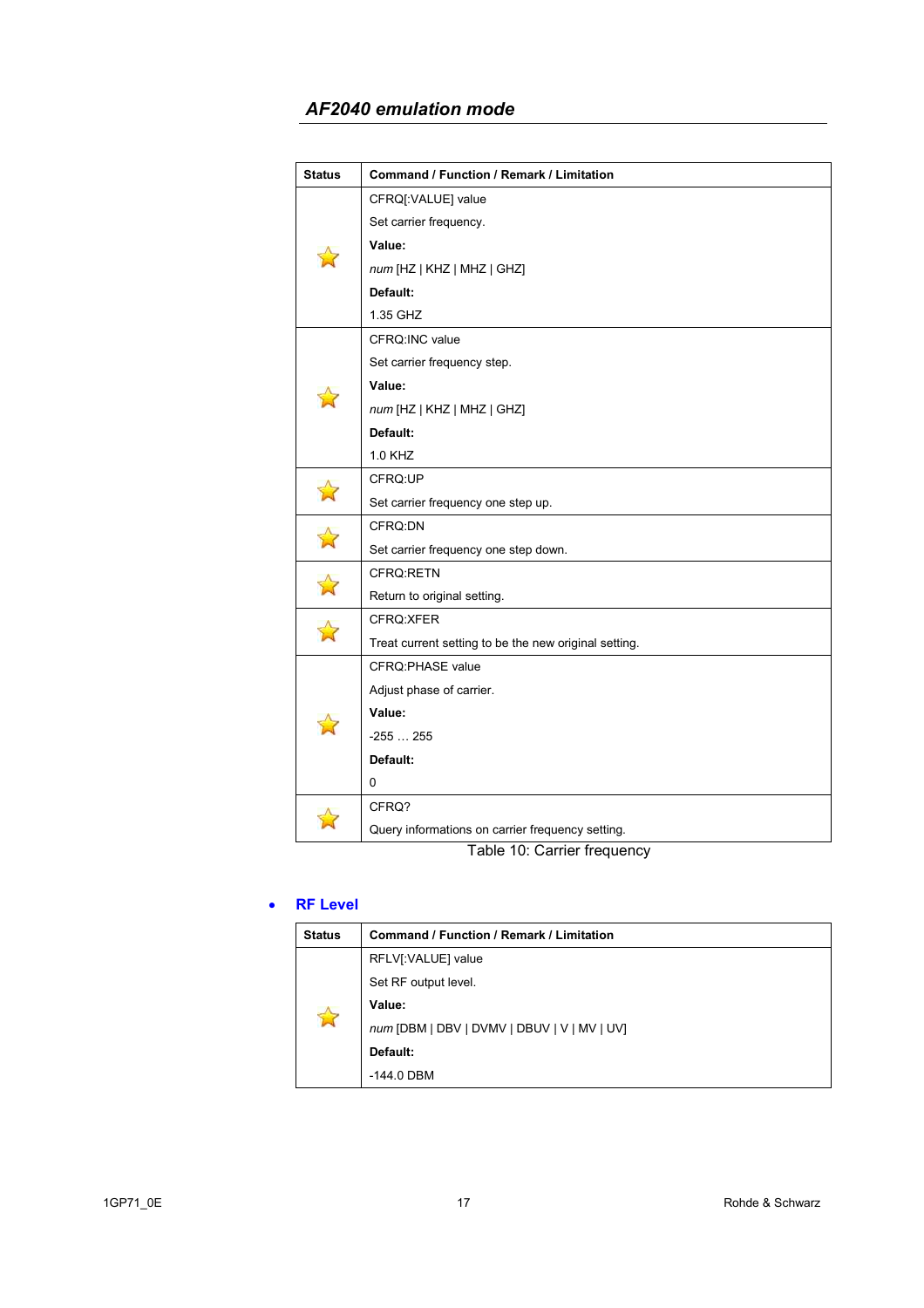| <b>Status</b>              | Command / Function / Remark / Limitation              |
|----------------------------|-------------------------------------------------------|
|                            | <b>RFLV:INC value</b>                                 |
|                            | Set RF level step.                                    |
|                            | Value:                                                |
|                            | num [DB]                                              |
|                            | Default:                                              |
|                            | 1.0 DB                                                |
|                            | RFLV:UP                                               |
|                            | Set RF output level one step up.                      |
|                            | RFLV:DN                                               |
|                            | Set RF output level one step down.                    |
|                            | <b>RFLV:RETN</b>                                      |
|                            | Return to original setting.                           |
|                            | RFLV:XFER                                             |
|                            | Treat current setting to be the new original setting. |
|                            | RFLV:ON                                               |
|                            | Turn RF output on.                                    |
|                            | RFLV:OFF                                              |
|                            | Turn RF output off.                                   |
|                            | RFLV:TYPE value                                       |
|                            | Select voltage related unit.                          |
|                            | Value:                                                |
|                            | EMF   PD                                              |
|                            | Default:                                              |
|                            | PD                                                    |
|                            | RFLV: UNITS value                                     |
|                            | Select default RF output level unit.                  |
|                            | Value:                                                |
|                            | DBM   DBV   DVMV   DBUV   V   MV   UV                 |
|                            | Default:                                              |
|                            | DBM                                                   |
|                            | RFLV:OFFS:VALUE value                                 |
|                            | Set offset of current band.                           |
|                            | Value:                                                |
|                            | num[DB]                                               |
|                            | Default:                                              |
|                            | $0.0$ DB                                              |
| $\bm{\bm{G}}$              | RFLV:OFFS:ON                                          |
|                            | Turn offset of current band on.                       |
| $\boldsymbol{\mathcal{B}}$ | RFLV:OFFS:OFF                                         |
|                            | Turn offset of current band off.                      |
| 0                          | RFLV:OFFS:ENABLE                                      |
|                            | Enable offset value.                                  |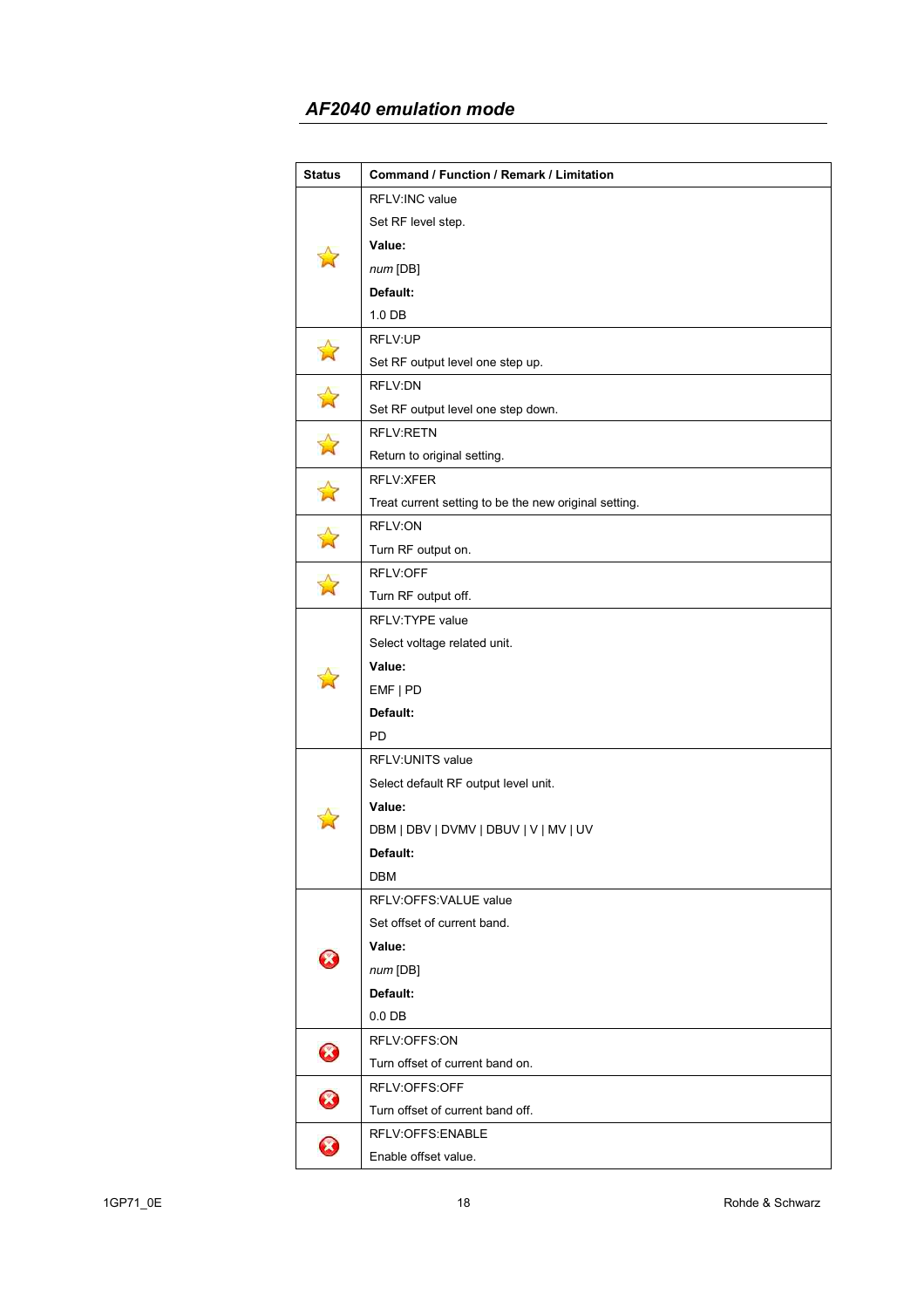| <b>Status</b>              | <b>Command / Function / Remark / Limitation</b> |
|----------------------------|-------------------------------------------------|
| X                          | RFLV:OFFS:DISABLE                               |
|                            | Disable offset value.                           |
| $\bm{\Omega}$              | RFLV:OFFS:SAVE                                  |
|                            | Store offset to memory.                         |
|                            | RFLV?                                           |
|                            | Query informations on rf level settings.        |
|                            | RFLV:OFFS?                                      |
| $\boldsymbol{\Omega}$      | Query informations on rf offset settings.       |
|                            | RFLV: HYST: ENABLE                              |
| $\boldsymbol{\mathcal{R}}$ | Enable extended hysteresis mode.                |
| B                          | RFLV: HYST: DISABLE                             |
|                            | Disable extended hysteresis mode.               |
| $\mathbf{\widehat{x}}$     | RFLV:HYST?                                      |
|                            | Query informations on hysteresis settings.      |
|                            | RFLV:LIMIT[:VALUE] value                        |
| X                          | Set RF output level limit.                      |
|                            |                                                 |
| $\boldsymbol{\mathcal{R}}$ | RFLV:LIMIT:ENABLE                               |
|                            | Enable RF output level limit.                   |
|                            | RFLV:LIMIT:DISABLE                              |
| $\boldsymbol{\mathcal{R}}$ | Disable RF output level limit.                  |
| $\Omega$                   | RFLV:LIMIT:SAVE                                 |
|                            | Store RF output level limit to memory.          |
|                            | RFLV:LIMIT?                                     |
|                            | Query informations on rf level limit settings.  |

Table 11: RF level

#### • **Modulation Mode**

| Status | <b>Command / Function / Remark / Limitation</b> |
|--------|-------------------------------------------------|
|--------|-------------------------------------------------|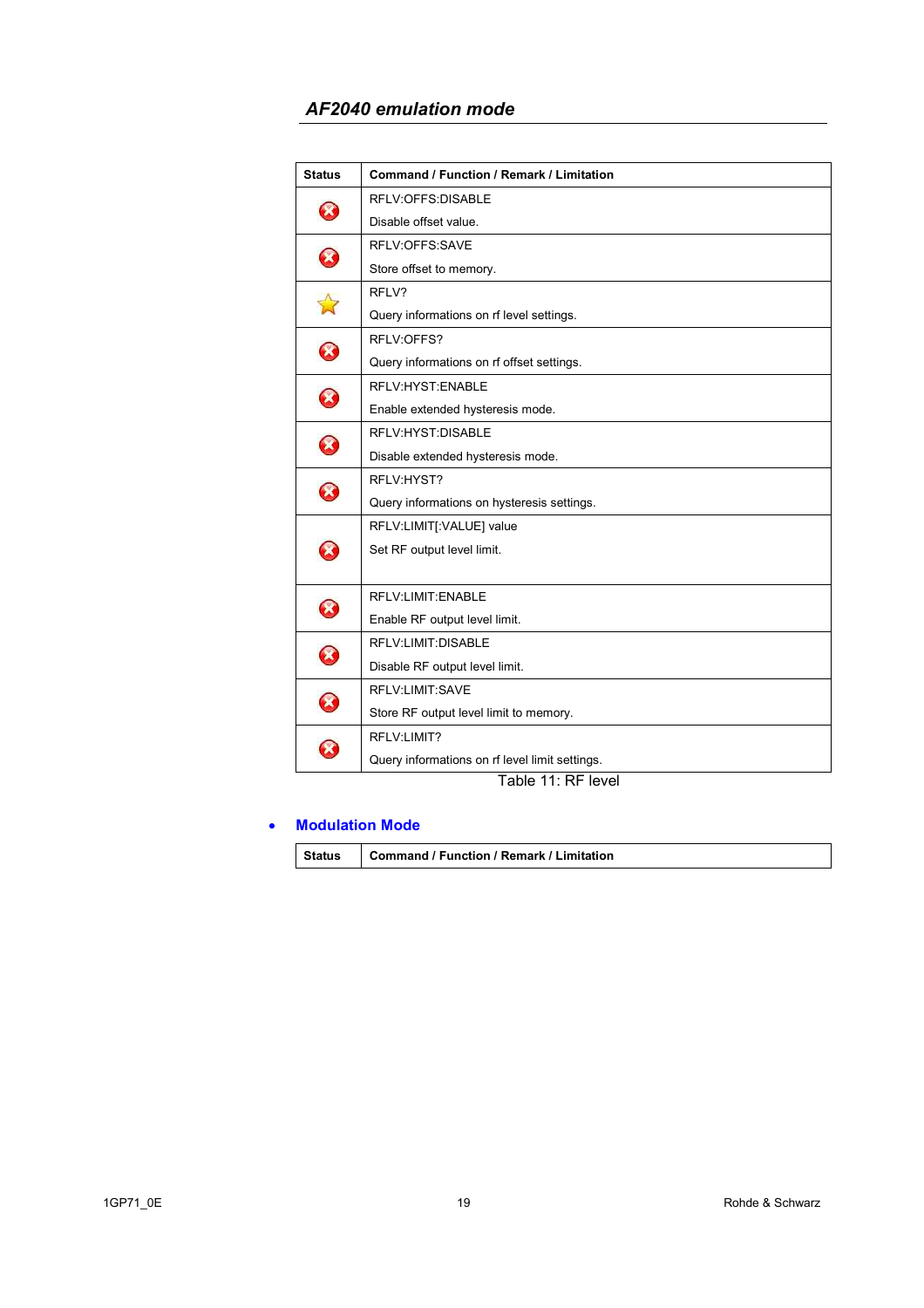| <b>Status</b> | Command / Function / Remark / Limitation                                                          |
|---------------|---------------------------------------------------------------------------------------------------|
|               | <b>MODE</b> value                                                                                 |
|               | Set modulation mode.                                                                              |
|               | Value:                                                                                            |
|               | Combinations of AM, AM1, AM2, FM, FM1, FM2, PM, PM1, PM2, WBFM, PULSE,<br>SDM, DDM, VOR, ILS, DME |
|               | Default:                                                                                          |
|               | <b>FM</b>                                                                                         |
|               | Remark:                                                                                           |
|               | Only the following mode combinations are supported:                                               |
|               | AM1<br>FM <sub>1</sub><br>PM <sub>1</sub>                                                         |
|               | <b>PULSE</b>                                                                                      |
|               | AM1, AM2                                                                                          |
|               | FM1, FM2                                                                                          |
|               | PM1, PM2                                                                                          |
|               | AM1, FM1                                                                                          |
|               | AM1, PM1                                                                                          |
|               | PULSE, FM1                                                                                        |
|               | PULSE, PM1                                                                                        |
|               | PULSE, FM1, FM2                                                                                   |
|               | PULSE, PM1, PM2                                                                                   |
|               |                                                                                                   |
|               | MODE?                                                                                             |
|               | Query informations on modulation mode settings.                                                   |

Table 12: Modulation mode

#### • **Modulation Control**

| <b>Status</b> | Command / Function / Remark / Limitation        |
|---------------|-------------------------------------------------|
|               | MOD:ON                                          |
|               | Turn modulation globally on                     |
|               | MOD:OFF                                         |
|               | Turn modulation globally off.                   |
|               | MOD?                                            |
|               | Query informations modulation control settings. |

Table 13: Modulation control

## • **Frequency Modulation**

| Status | Command / Function / Remark / Limitation |
|--------|------------------------------------------|
|--------|------------------------------------------|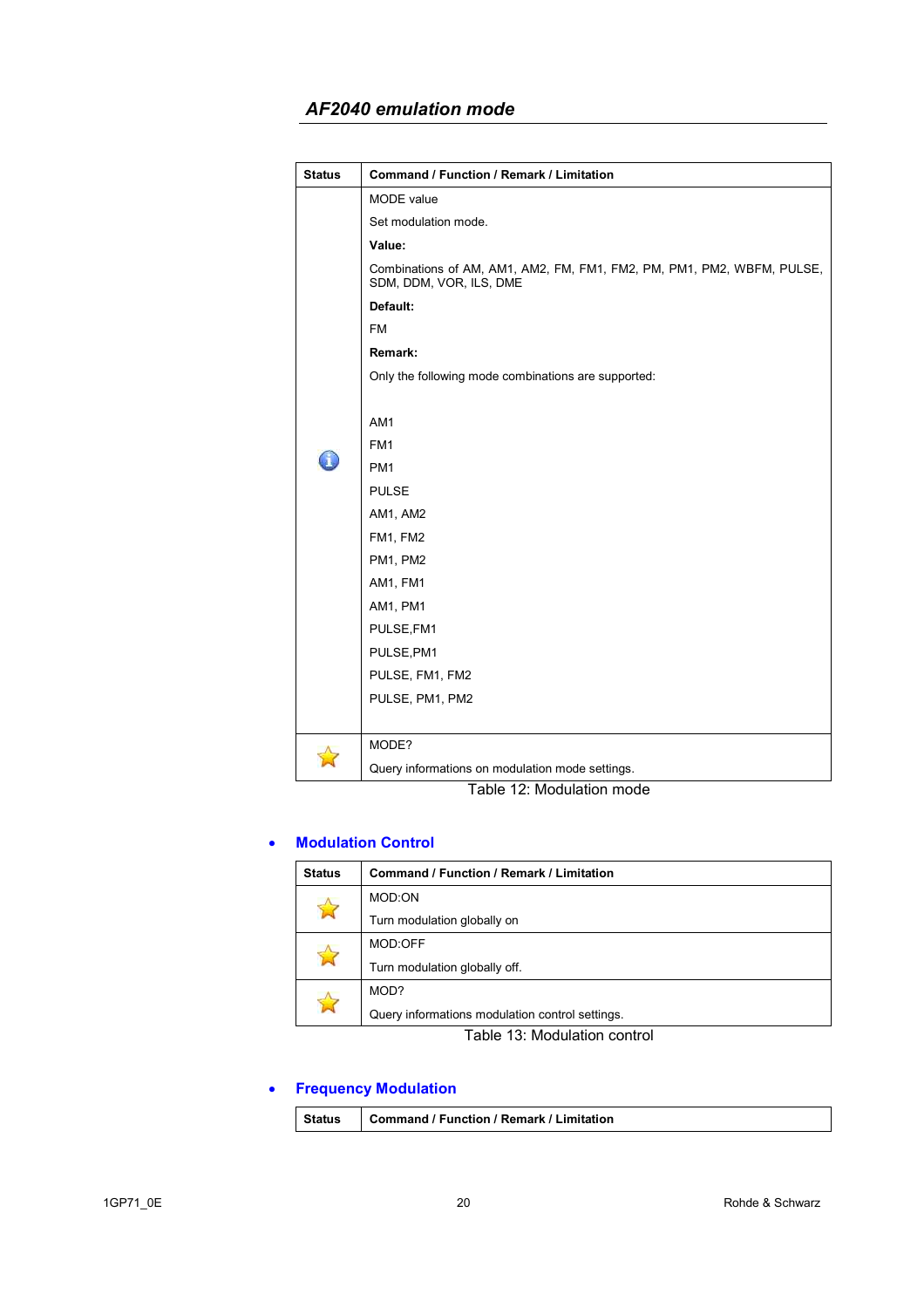| <b>Status</b>         | Command / Function / Remark / Limitation                                                                                     |
|-----------------------|------------------------------------------------------------------------------------------------------------------------------|
|                       | {FM   FM1   FM2}[:DEVN] value                                                                                                |
|                       | Set FM deviation.                                                                                                            |
|                       | Value:                                                                                                                       |
|                       | num [Hz   KHZ   MHZ   GHZ]                                                                                                   |
|                       | Default:                                                                                                                     |
|                       | 0.0 HZ                                                                                                                       |
|                       | Remark:                                                                                                                      |
|                       | Modulation deviation of FM1 and FM2 is coupled on SM <sup>*</sup> .                                                          |
|                       | Especially internal deviation cannot exceed external deviation.                                                              |
|                       | {FM   FM1   FM2}:INC value                                                                                                   |
|                       | Set FM deviation step.                                                                                                       |
|                       | Value:                                                                                                                       |
|                       | num [Hz   KHZ   MHZ   GHZ]                                                                                                   |
|                       | Default:                                                                                                                     |
|                       | 1.0 KHZ                                                                                                                      |
|                       | {FM   FM1   FM2}: {INTF1   INTF2   INTF3   INTF4   INTF5   INTF6   EXT1DC  <br>EXT1AC   EXT1ALC   ETX2DC   EXT2AC   EXT2ALC} |
|                       | Select modulation source.                                                                                                    |
|                       | Remark:                                                                                                                      |
|                       | External path 1 is equal to external path 2                                                                                  |
|                       | ${FM   FM1   FM2}.ON$                                                                                                        |
|                       | Turn FM modulation on.                                                                                                       |
|                       | {FM   FM1   FM2}:OFF                                                                                                         |
|                       | Turn FM modulation off.                                                                                                      |
|                       | {FM   FM1   FM2}:UP                                                                                                          |
|                       | Set FM deviation on step up.                                                                                                 |
|                       | {FM   FM1   FM2}:DN                                                                                                          |
|                       | Set FM deviation on step down.                                                                                               |
|                       | {FM   FM1   FM2}:RETN                                                                                                        |
|                       | Return to original setting.                                                                                                  |
|                       | {FM   FM1   FM2}:XFER                                                                                                        |
| $\mathbb{Z}$          | Treat current setting to be the new original setting.                                                                        |
| $\boldsymbol{\Omega}$ | <b>DCFMNL</b>                                                                                                                |
| ✿                     | {FM   FM1   FM2}?                                                                                                            |
|                       | Query informations on FM modulation settings.                                                                                |

Table 14: Frequency Modulation

#### • **Phase Modulation**

| <b>Status</b> | Command / Function / Remark / Limitation |
|---------------|------------------------------------------|
|---------------|------------------------------------------|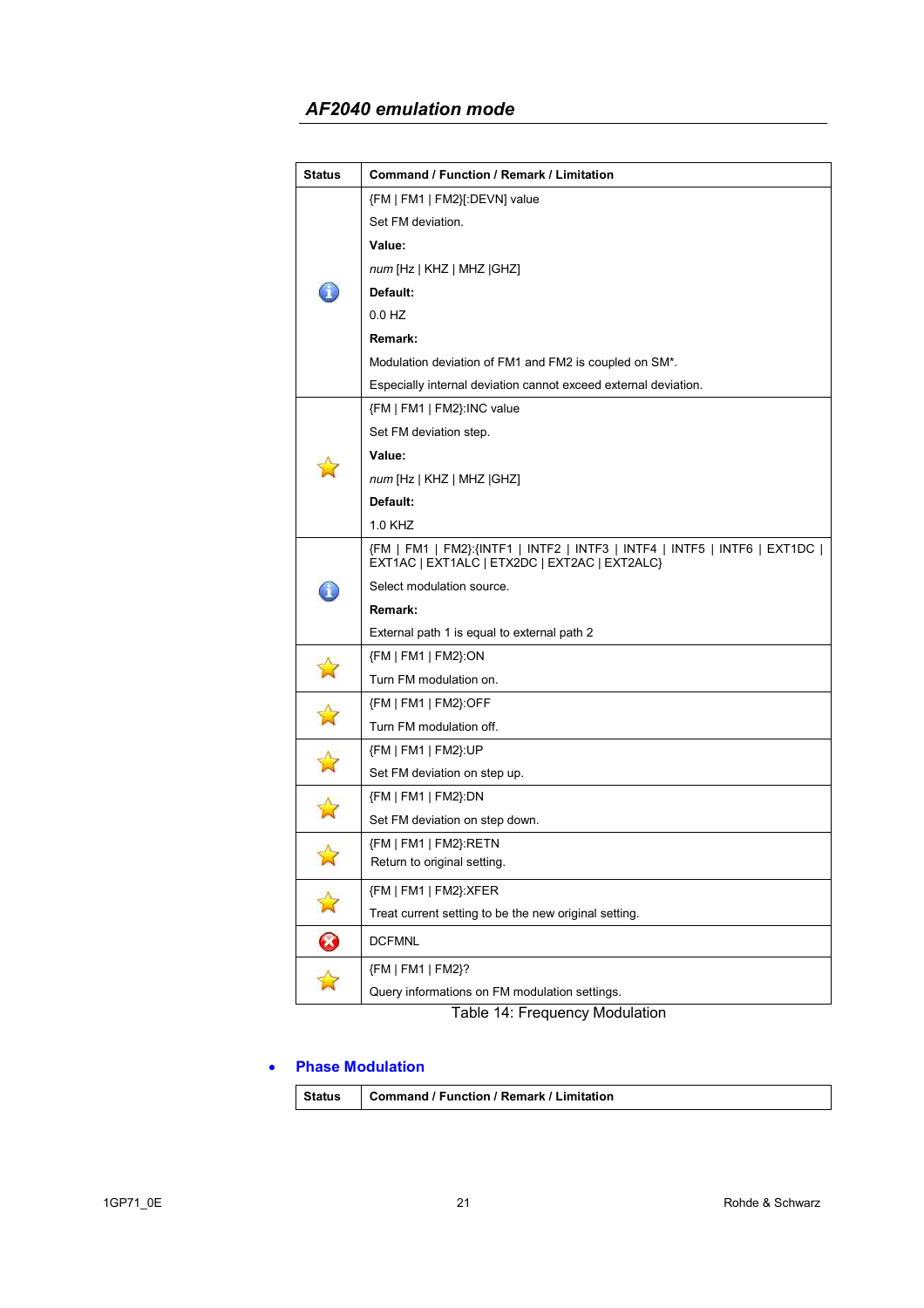| <b>Status</b>         | Command / Function / Remark / Limitation                                                                                     |
|-----------------------|------------------------------------------------------------------------------------------------------------------------------|
|                       | {PM   PM1   PM2}[:DEVN] value                                                                                                |
|                       | Set PM deviation.                                                                                                            |
|                       | Value:                                                                                                                       |
|                       | num [RAD   RADS]                                                                                                             |
|                       | Default:                                                                                                                     |
|                       | $0.0$ RAD                                                                                                                    |
|                       | Remark:                                                                                                                      |
|                       | Modulation deviation of PM1 and PM2 is coupled on SM <sup>*</sup> .                                                          |
|                       | Especially internal deviation cannot exceed external deviation.                                                              |
|                       | {PM   PM1   PM2}:INC value                                                                                                   |
|                       | Set PM deviation step.                                                                                                       |
|                       | Value:                                                                                                                       |
|                       | $num$ [RAD   RADS]                                                                                                           |
|                       | Default:                                                                                                                     |
|                       | 0.1 RAD                                                                                                                      |
|                       | {PM   PM1   PM2}: {INTF1   INTF2   INTF3   INTF4   INTF5   INTF6   EXT1DC  <br>EXT1AC   EXT1ALC   ETX2DC   EXT2AC   EXT2ALC} |
| ñ.                    | Select modulation source.                                                                                                    |
|                       | Remark:                                                                                                                      |
|                       | External path 1 is equal to external path 2                                                                                  |
|                       | {PM   PM1   PM2}:ON                                                                                                          |
| 富                     | Turn PM modulation on.                                                                                                       |
|                       | {PM   PM1   PM2}:OFF                                                                                                         |
| $\mathbb{A}$          | Turn PM modulation off.                                                                                                      |
|                       | {PM   PM1   PM2}:UP                                                                                                          |
| $\vec{\bm{\lambda}}$  | Set PM deviation on step up.                                                                                                 |
|                       | {PM   PM1   PM2}:DN                                                                                                          |
|                       | Set PM deviation on step down.                                                                                               |
|                       | {PM   PM1   PM2}:RETN                                                                                                        |
| $\mathbf{r}$          | Return to original setting.                                                                                                  |
|                       | {PM   PM1   PM2}:XFER                                                                                                        |
| $\tilde{\mathcal{M}}$ | Treat current setting to be the new original setting.                                                                        |
|                       | {PM   PM1   PM2}?                                                                                                            |
|                       | Query informations on PM modulation settings.                                                                                |

Table 15: Phase Modulation

# • **Amplitude Modulation**

|  | Status   Command / Function / Remark / Limitation |  |
|--|---------------------------------------------------|--|
|--|---------------------------------------------------|--|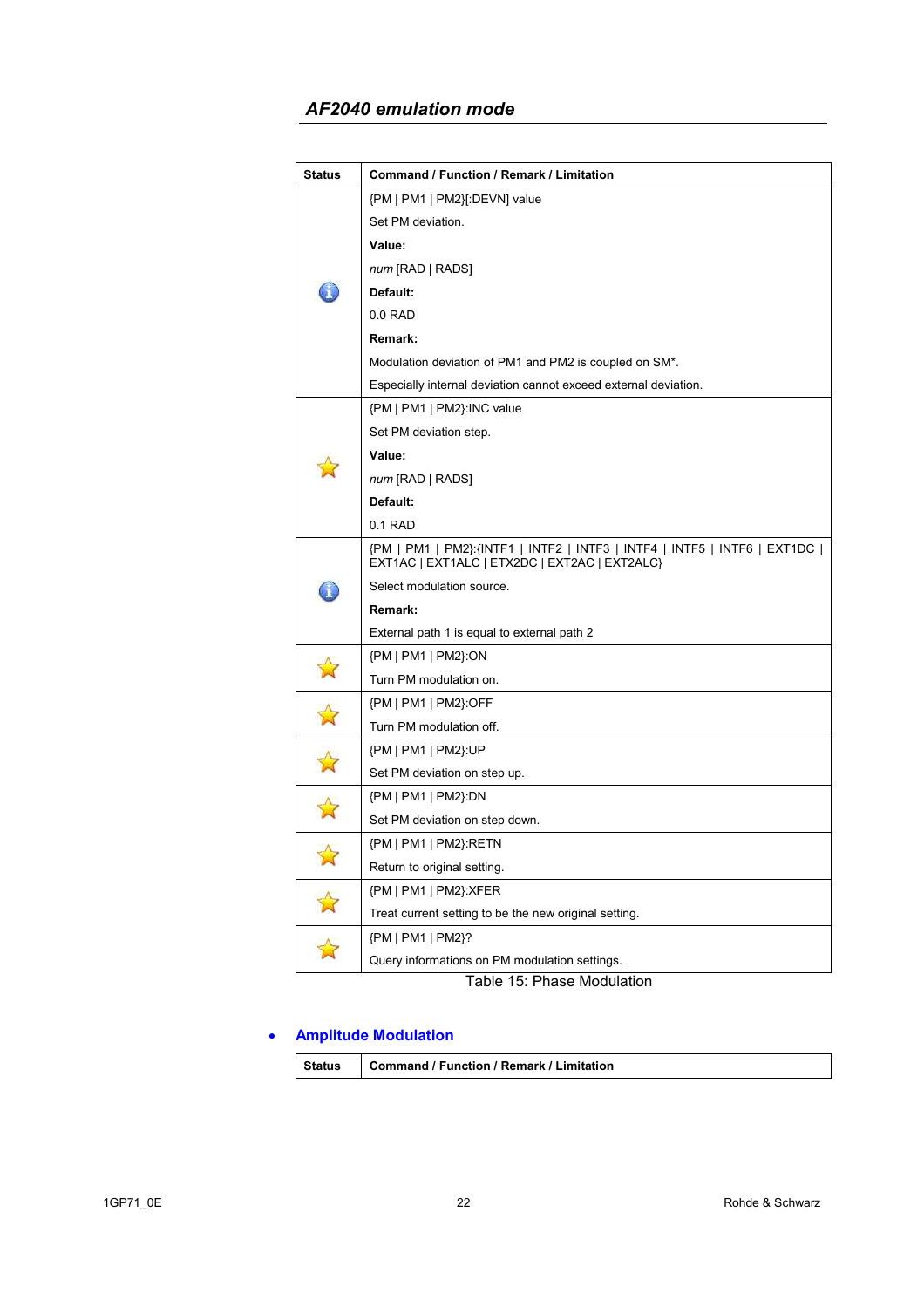| Status               | Command / Function / Remark / Limitation                                                                                     |
|----------------------|------------------------------------------------------------------------------------------------------------------------------|
|                      | {AM   AM1   AM2}[:DEPTH] value                                                                                               |
|                      | Set AM depth.                                                                                                                |
|                      | Value:                                                                                                                       |
|                      | num [PCT]                                                                                                                    |
|                      | Default:                                                                                                                     |
|                      | 0.0 PCT                                                                                                                      |
|                      | Remark:                                                                                                                      |
|                      | Modulation depth of AM1 and AM2 is coupled on SM*.                                                                           |
|                      | Especially internal deviation cannot exceed external deviation.                                                              |
|                      | {AM   AM1   AM2}:INC value                                                                                                   |
|                      | Set AM depth step.                                                                                                           |
|                      | Value:                                                                                                                       |
|                      | num [PCT]                                                                                                                    |
|                      | Default:                                                                                                                     |
|                      | 1.0 PCT                                                                                                                      |
|                      | {AM   AM1   AM2}: {INTF1   INTF2   INTF3   INTF4   INTF5   INTF6   EXT1DC  <br>EXT1AC   EXT1ALC   ETX2DC   EXT2AC   EXT2ALC} |
| ã.                   | Select modulation source.                                                                                                    |
|                      | Remark:                                                                                                                      |
|                      | External path 1 is equal to external path 2                                                                                  |
|                      | {AM   AM1   AM2}:ON                                                                                                          |
| $\vec{\bm{\lambda}}$ | Turn AM modulation on.                                                                                                       |
| $\mathbf{\hat{z}}$   | {AM   AM1   AM2}:OFF                                                                                                         |
|                      | Turn AM modulation off.                                                                                                      |
|                      | ${AM   AM1   AM2}$ :UP                                                                                                       |
| $\mathbf{\hat{z}}$   | Set AM depth on step up.                                                                                                     |
|                      | ${AM   AM1   AM2}.DN$                                                                                                        |
|                      | Set AM depth on step down.                                                                                                   |
| $\mathbf{r}$         | {AM   AM1   AM2}:RETN                                                                                                        |
|                      | Return to original setting.                                                                                                  |
|                      | {AM   AM1   AM2}:XFER                                                                                                        |
| $\sum_{i=1}^{n}$     | Treat current setting to be the new original setting.                                                                        |
| $\overrightarrow{a}$ | {AM   AM1   AM2}?                                                                                                            |
|                      | Query informations on AM modulation settings.                                                                                |

Table 16: Amplitude Modulation

## • **Wideband Frequency Modulation**

| <b>Status</b> | Command / Function / Remark / Limitation |
|---------------|------------------------------------------|
| X             | WBFM[:DEVN] value                        |
| X             | WBFM:ON                                  |
| X             | WBFM:OFF                                 |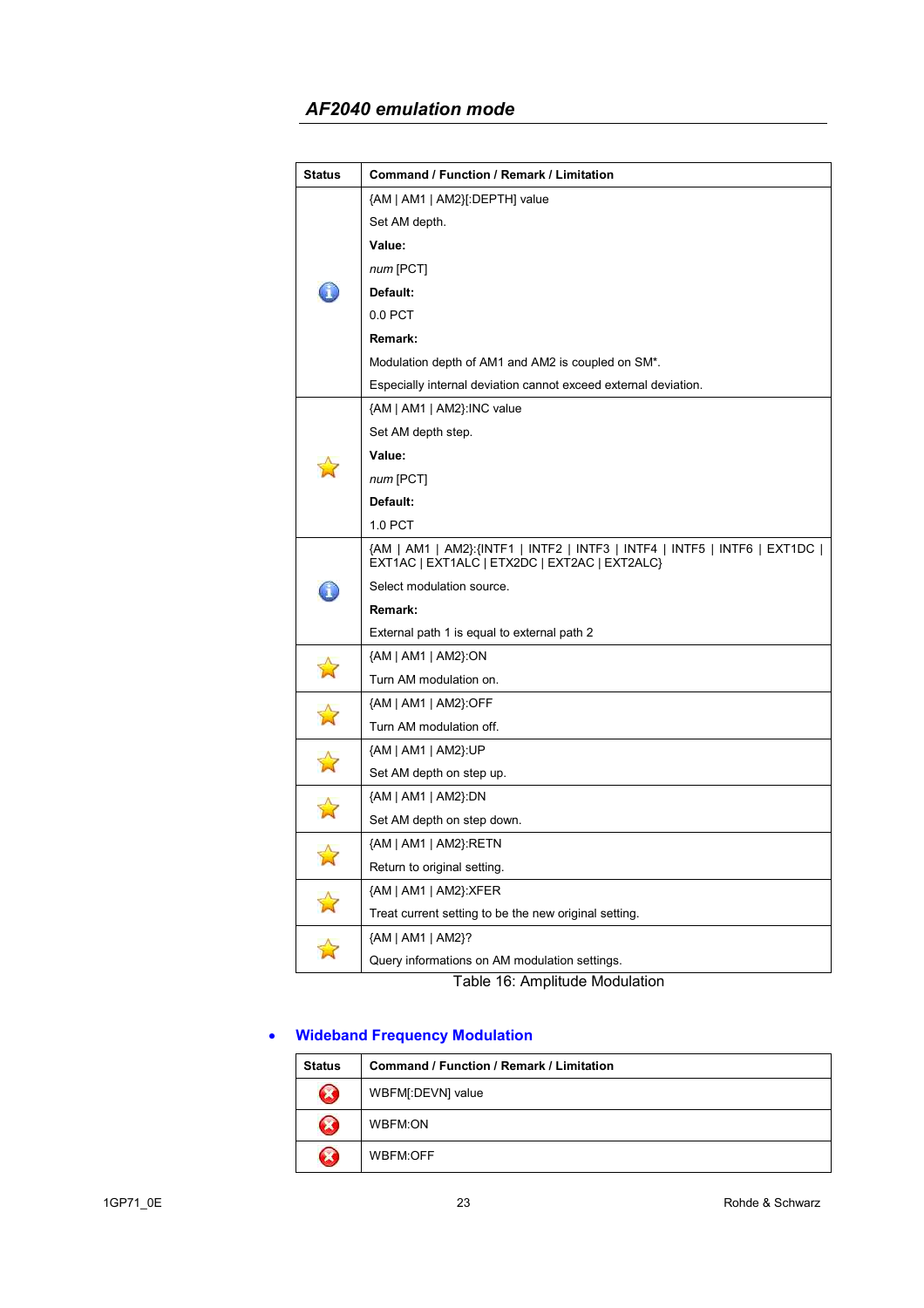| <b>Status</b> | Command / Function / Remark / Limitation         |
|---------------|--------------------------------------------------|
|               | <b>WBFM:AC</b>                                   |
|               | WBFM:DC                                          |
|               | <b>DCFMNL</b>                                    |
| $\bigcirc$    | WBFM?                                            |
|               | Query informations on WBFM modulation settings.  |
|               | Remark:                                          |
|               | ":WBFM:DEVN 0.0;AC;OFF' is returned in any case. |

Table 17: Wideband Frequency Modulation

#### • **Pulse Modulation**

| <b>Status</b> | Command / Function / Remark / Limitation               |
|---------------|--------------------------------------------------------|
|               | PULSE:ON                                               |
|               | Turn pulse modulation on.                              |
|               | PULSE:OFF                                              |
|               | Turn pulse modulation off.                             |
|               | PULSE?                                                 |
|               | Query informations on pulse modulation settings.       |
| B             | PULSE:CAL                                              |
| B             | PULSE:CAL:ENABLE                                       |
| B             | PULSE:CAL:DISABLE                                      |
|               | PULSE:CAL?                                             |
|               | Query informations on PULSE modulation settings.       |
|               | Remark:                                                |
|               | ':PULSE:CAL;DISABLE' is returned in any case.<br>_  _. |

Table 18: Pulse Modulation

#### • **Modulation Frequency**

| <b>Command / Function / Remark / Limitation</b><br><b>Status</b> |
|------------------------------------------------------------------|
|------------------------------------------------------------------|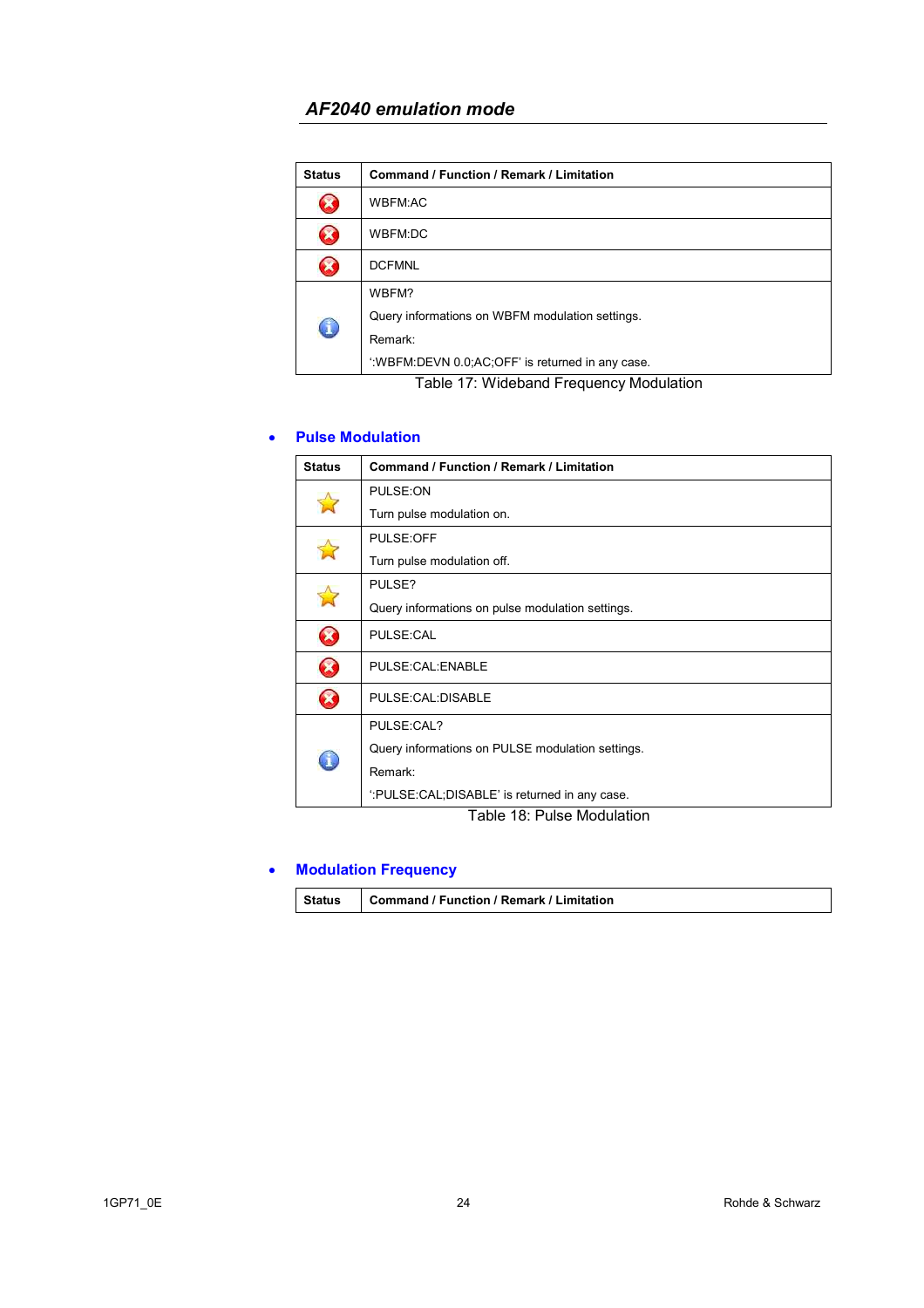| <b>Status</b> | Command / Function / Remark / Limitation                                                                                         |
|---------------|----------------------------------------------------------------------------------------------------------------------------------|
|               | {INTF1   INTF2   INTF3   INTF4  INTF5   INTF6}[:FREQ] value                                                                      |
|               | Set modulation oszillator frequency.                                                                                             |
|               | Value:                                                                                                                           |
|               | num [Hz   KHZ   MHZ   GHZ]                                                                                                       |
|               | Default:                                                                                                                         |
|               | $INF1 = 300.0$ HZ, SINE                                                                                                          |
|               | $INF2 = 400.0$ HZ, SINE                                                                                                          |
|               | $INF3 = 500.0$ HZ, SINE                                                                                                          |
|               | $INF4 = 1000.0$ HZ, SINE                                                                                                         |
|               | $INF5 = 3000.0$ HZ, SINE                                                                                                         |
|               | $INFG = 6000.0 HZ, SINE$                                                                                                         |
|               | Remark:                                                                                                                          |
|               | Only 2 of 6 modulation oszillator frequencies can be used at one time, because on<br>SM* only 2 LF generators are available.     |
|               | Usage of the LF generators 1 and 2 depend on selected modulation mode,<br>modulation source and modulation oscillator waveforms. |
|               | {INTF1   INTF2   INTF3   INTF4  INTF5   INTF6}:FREQ:INC value                                                                    |
|               | Set modulation oszillator frequency step.                                                                                        |
|               | Value:                                                                                                                           |
|               | num [Hz   KHZ   MHZ   GHZ]                                                                                                       |
|               | Default:                                                                                                                         |
|               | 1.0 KHZ                                                                                                                          |
|               | {INTF1   INTF2   INTF3   INTF4  INTF5   INTF6}:SIN                                                                               |
|               | Set modulation oszillator waveform to sine.                                                                                      |
|               | Remark:                                                                                                                          |
|               | Modulation oszillator waveform can only be selected for 1 of 2 modulations<br>oszillators used.                                  |
|               | {INTF1   INTF2   INTF3   INTF4  INTF5   INTF6}:TRI                                                                               |
|               | Set modulation oszillator waveform to triangle.                                                                                  |
|               | <b>Remark:</b>                                                                                                                   |
|               | Modulation oszillator waveform can only be selected for 1 of 2 modulations<br>oszillators used.                                  |
|               | {INTF1   INTF2   INTF3   INTF4  INTF5   INTF6}:SQU                                                                               |
|               | Set modulation oscillator waveform to square.                                                                                    |
|               | Remark:                                                                                                                          |
|               | Modulation oscillator waveform can only be selected for 1 of 2 modulations<br>oszillators used.                                  |
|               | {INTF1   INTF2   INTF3   INTF4  INTF5   INTF6}:UP                                                                                |
| $\mathbf{N}$  | Set modulation oszillator frequency one step up.                                                                                 |
|               | {INTF1   INTF2   INTF3   INTF4  INTF5   INTF6}:DN                                                                                |
| $\Delta$      | Set modulation oszillator frequency one step down.                                                                               |
|               | {INTF1   INTF2   INTF3   INTF4  INTF5   INTF6}:RETN                                                                              |
|               | Return to original setting.                                                                                                      |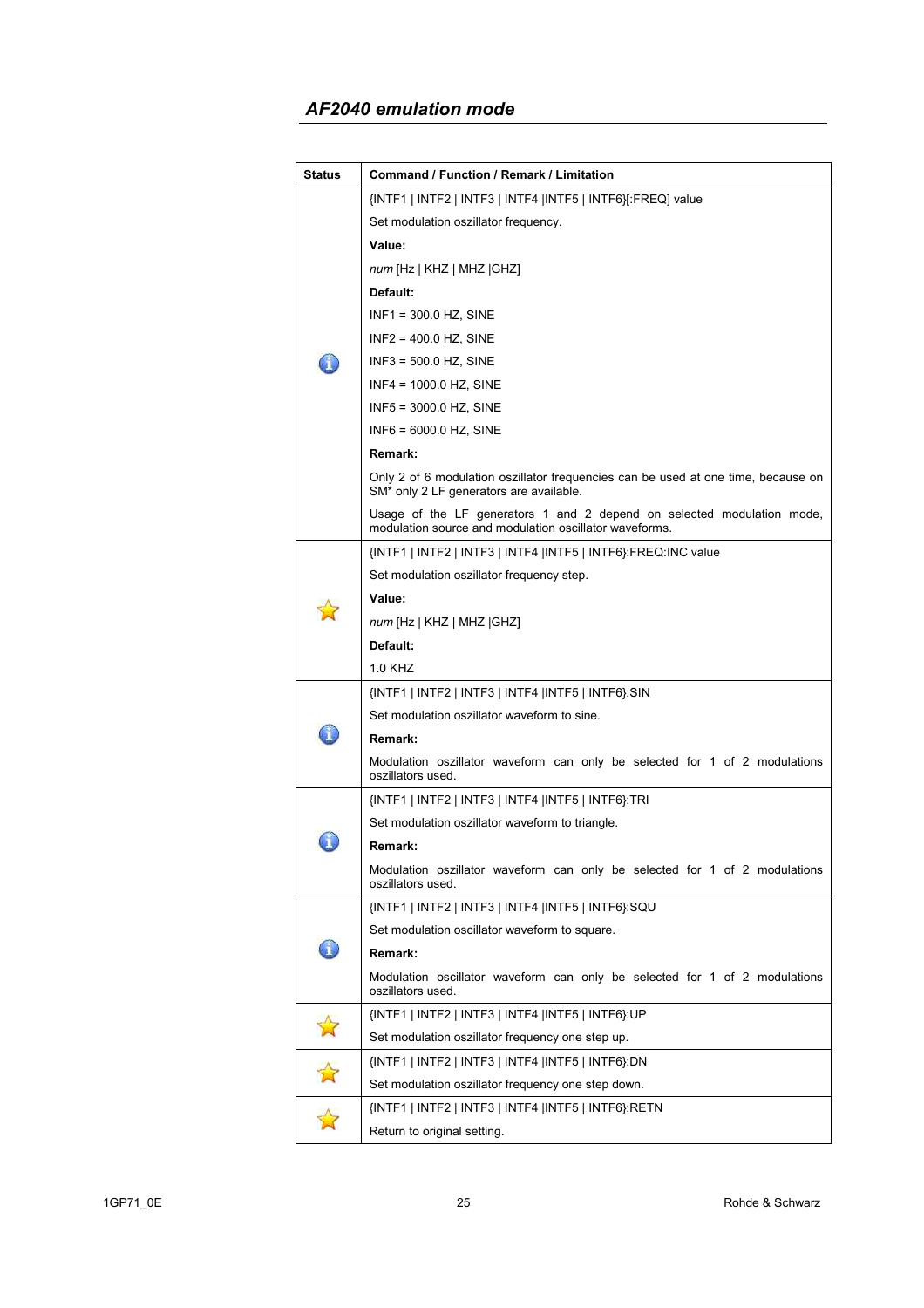| <b>Status</b>                  | Command / Function / Remark / Limitation                     |
|--------------------------------|--------------------------------------------------------------|
| $\sum$                         | {INTF1   INTF2   INTF3   INTF4  INTF5   INTF6}: XFER         |
|                                | Treat current setting to be the new original setting.        |
| $\boldsymbol{\mathcal{R}}$     | {INTF1   INTF2   INTF3   INTF4   INTF5   INTF6}: PHASE value |
| Ø                              | {INTF1   INTF2   INTF3   INTF4  INTF5   INTF6}:CTC1 value    |
| Ø                              | {INTF1   INTF2   INTF3   INTF4  INTF5   INTF6}:CTC2 value    |
| $\boldsymbol{\Omega}$          | {INTF1   INTF2   INTF3   INTF4  INTF5   INTF6}: USER value   |
| $\boldsymbol{\Omega}$          | {INTF1   INTF2   INTF3   INTF4  INTF5   INTF6}:TEMP value    |
| $\leftrightarrow$              | {INTF1   INTF2   INTF3   INTF4  INTF5   INTF6}?              |
|                                | Query informations on modulation oscillator settings.        |
| Table 19: Modulation frequency |                                                              |

#### • **CTCSS Tones Edit**

| <b>Status</b> | Command / Function / Remark / Limitation |
|---------------|------------------------------------------|
|               | <b>CTONES:EDIT:TNUM value</b>            |
| $\mathbf x$   | CTONES: EDIT: TFRQ value                 |
| X             | CTONES:EDIT:LOAD value                   |
| X             | CTONES:EDIT:SAVE                         |
| ×             | CTONES?                                  |
|               | CTONES:EDIT?                             |

Table 20: CTCSS Tones Edit

#### • **Sequential Tones**

| <b>Status</b> | Command / Function / Remark / Limitation |
|---------------|------------------------------------------|
| B             | SEQT:SEQ value                           |
| Ø             | SEQT:DUR value                           |
| $\bm{\Omega}$ | SEQT:SEND value                          |
| B             | SEQT:STOP                                |
| Ø             | SEQT:MODE:STD value                      |
| Ø             | SEQT:MODE:MOD value                      |
| Ø             | SEQT:PARAM:EXTD value                    |
| Ø             | SEQT:PARAM:SDLY value                    |
| Ø             | SEQT:PARAM:SHFT value                    |
|               | SEQT:PARAM:RPTT value                    |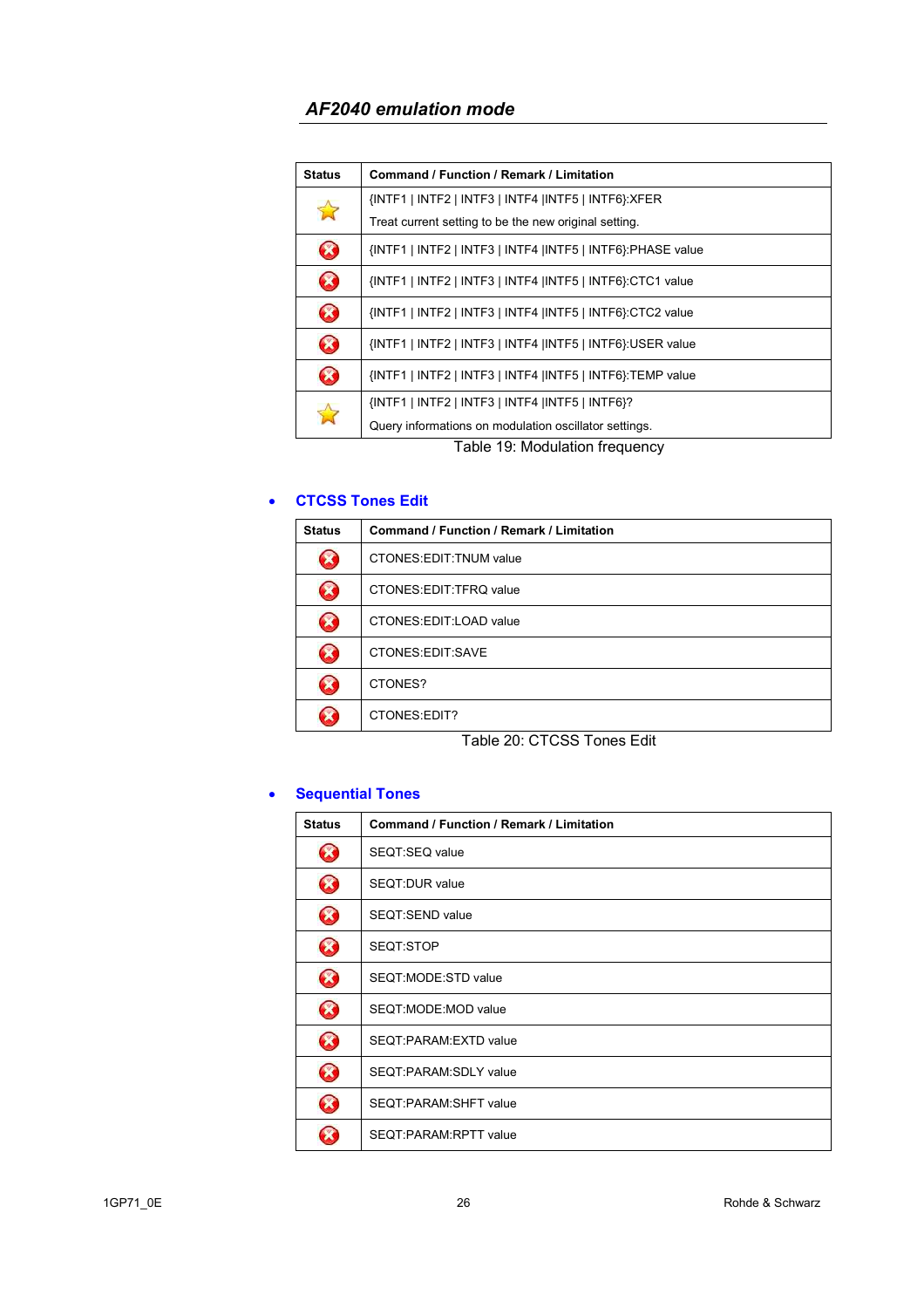| <b>Status</b>         | Command / Function / Remark / Limitation |
|-----------------------|------------------------------------------|
| $\boldsymbol{\Omega}$ | SEOT:PARAM:TDUR value                    |
| $\bm{\Omega}$         | SEOT:PARAM:TGAP value                    |
| B                     | SEQT:EDIT:TNUM value                     |
| $\boldsymbol{\Omega}$ | SEQT:EDIT:TFRQ value                     |
| Ø                     | SEQT:EDIT:TDUR value                     |
| Ø                     | SEQT:EDIT:TGAP value                     |
| $\boldsymbol{\Omega}$ | SEQT:EDIT:LOAD value                     |
| B                     | SEQT:EDIT:SAVE value                     |
| Ø                     | SEQT?                                    |
| Ø                     | SEQT:MODE?                               |
| $\boldsymbol{\Omega}$ | SEOT:PARAM?                              |
|                       | SEQT:EDIT?                               |

Table 21: Sequential Tones

### • **LF Control**

| <b>Status</b>              | <b>Command / Function / Remark / Limitation</b> |
|----------------------------|-------------------------------------------------|
|                            | LF:ON                                           |
|                            | Turn LF output on.                              |
|                            | LF:OFF                                          |
|                            | Turn LF output off.                             |
| X                          | LF:GEN                                          |
| $\boldsymbol{\mathcal{R}}$ | LF:MON value                                    |
|                            | LF?                                             |
|                            | Query informations on the LF operation.         |
| Table 22: LF Control       |                                                 |

## • **LF Generator Frequency**

| <b>Status</b>    | Command / Function / Remark / Limitation |
|------------------|------------------------------------------|
| $\sum_{i=1}^{n}$ | LFGF[:VALUE] value                       |
|                  | Set LF generator frequency.              |
|                  | Value:                                   |
|                  | num [Hz   KHZ   MHZ   GHZ]               |
|                  | Default:                                 |
|                  | 1.0 KHZ                                  |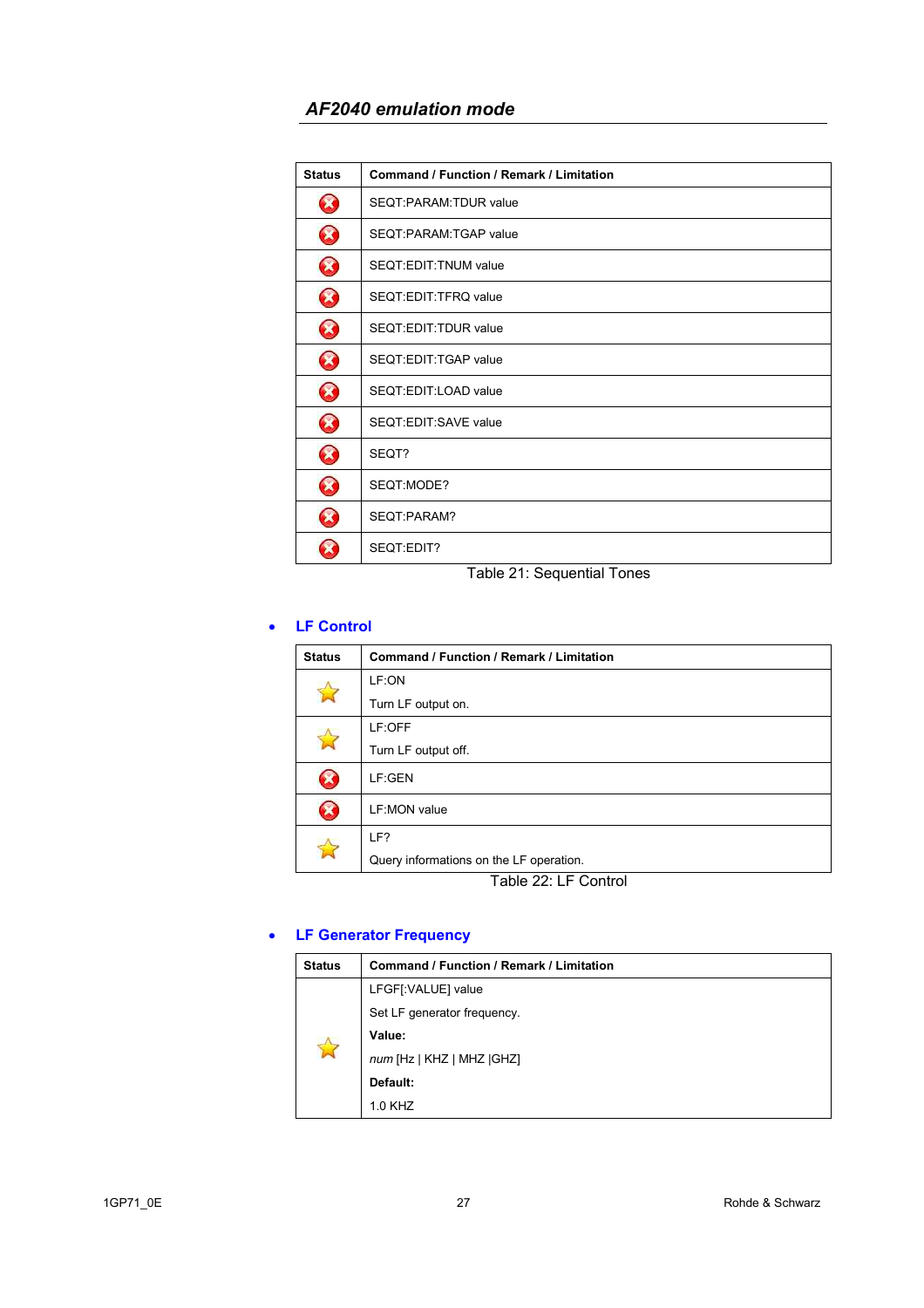| <b>Status</b>      | <b>Command / Function / Remark / Limitation</b>           |
|--------------------|-----------------------------------------------------------|
|                    | LFGF:INC value                                            |
|                    | Set LF generator frequency step.                          |
|                    | Value:                                                    |
|                    | num [HZ   KHZ   MHZ   GHZ]                                |
|                    | Default:                                                  |
|                    | 1.0 KHZ                                                   |
|                    | LFGF:UP                                                   |
|                    | Set LF generator frequency one step up.                   |
|                    | LFGF:DN                                                   |
|                    | Set LF generator frequency one step down.                 |
| $\mathbf{z}$       | LFGF:RETN                                                 |
|                    | Return to original setting.                               |
| $\mathbf{r}$       | LFGF:XFER                                                 |
|                    | Treat current setting to be the new original setting.     |
|                    | LFGF:SIN                                                  |
|                    | Set LF generator waveform to sine.                        |
| $\mathbf{\hat{z}}$ | LFGF:TRI                                                  |
|                    | Set LF generator waveform to triangle.                    |
|                    | LFGF:SQU                                                  |
|                    | Set LF generator waveform to square.                      |
|                    | LFGF?                                                     |
|                    | Query informations on the LF generator frequency setting. |

Table 23: LF Generator Frequency

#### • **LF Generator Level**

| <b>Status</b> | Command / Function / Remark / Limitation |
|---------------|------------------------------------------|
|               | LFGL[:VALUE] value                       |
|               | Set LF generator level.                  |
| $\rightarrow$ | Value:                                   |
|               | $num$ [V   MV   UV   DBMV]               |
|               | Default:                                 |
|               | 100.0 UV                                 |
|               | LFGL:INC value                           |
|               | Set LF generator level step.             |
| Ŕ             | Value:                                   |
|               | num[DB]                                  |
|               | Default:                                 |
|               | 1.0 <sub>DB</sub>                        |
|               | LFGL:UP                                  |
|               | Set LF generator level one step up.      |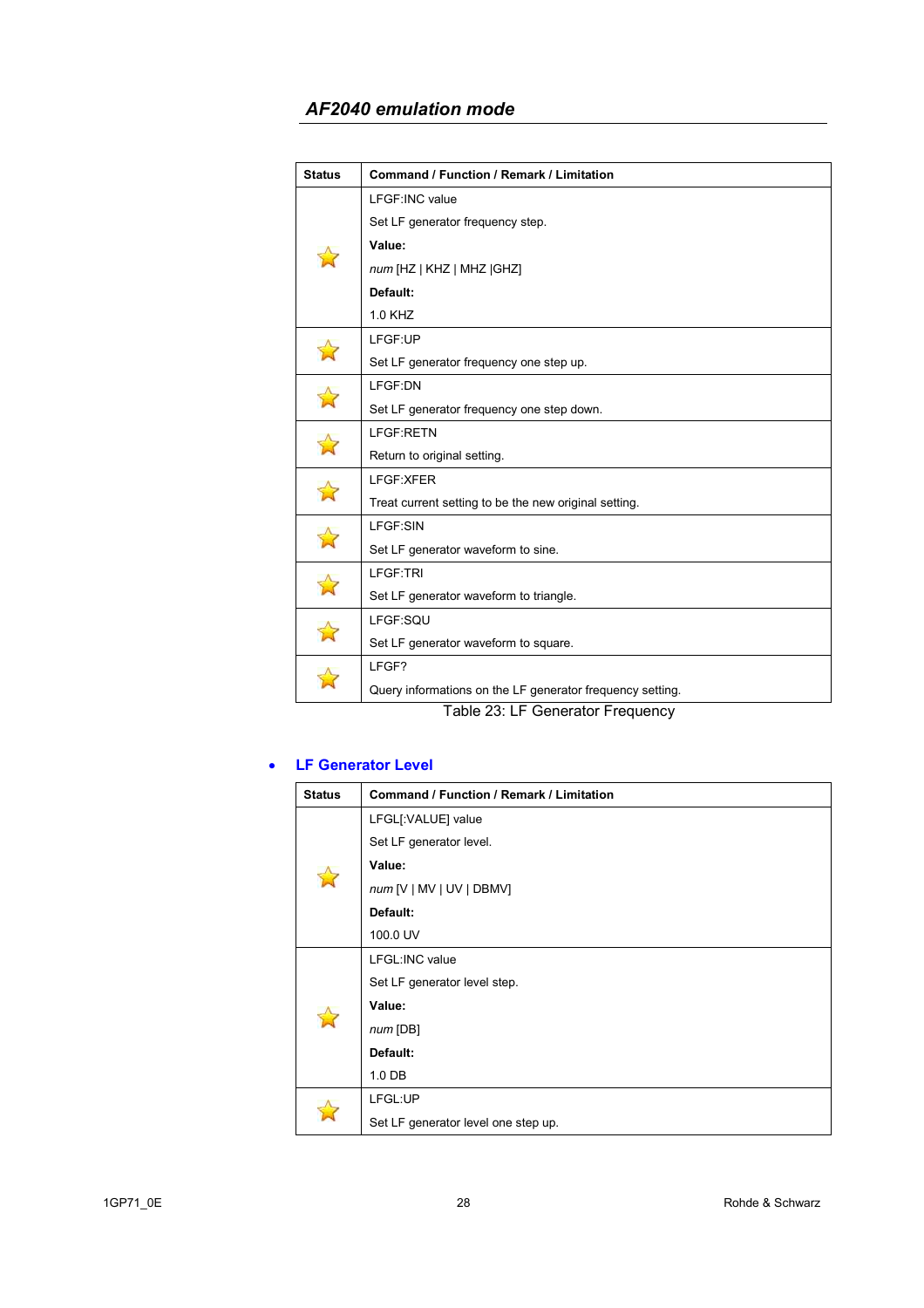| <b>Status</b> | <b>Command / Function / Remark / Limitation</b>       |
|---------------|-------------------------------------------------------|
|               | LFGL:DN                                               |
|               | Set LF generator level one step down.                 |
|               | <b>LFGL:RETN</b>                                      |
|               | Return to original setting.                           |
|               | LFGL:XFER                                             |
|               | Treat current setting to be the new original setting. |
|               | LFGL: UNITS value                                     |
|               | Select default LF generator level unit.               |
|               | Value:                                                |
| X             | [DMB   DBV   DBMV   V   MV   UV]                      |
|               | Default:                                              |
|               | $\vee$                                                |
|               | Remark:                                               |
|               | DBM, DBV are not supported.                           |
|               | LFGL?                                                 |
|               | Query informations on the LF generator level setting. |
|               | Table 24: LF Generator Level                          |

#### • **Memory Store**

| <b>Status</b> | <b>Command / Function / Remark / Limitation</b>                                  |
|---------------|----------------------------------------------------------------------------------|
|               | STO:FULL value                                                                   |
|               | Full store.                                                                      |
|               | Value:                                                                           |
|               | 049                                                                              |
|               | Remark:                                                                          |
|               | Storage registers are not persisent and lost on power down and reset operations. |
|               | STO: PART value                                                                  |
|               | Partial store.                                                                   |
|               | Value:                                                                           |
|               | 049                                                                              |
|               | Remark:                                                                          |
|               | Storage registers are not persisent and lost on power down and reset operations. |
|               | STO:CFRQ value                                                                   |
|               | Carrier frequency store.                                                         |
|               | Value:                                                                           |
|               | 099                                                                              |
|               | Remark:                                                                          |
|               | Storage registers are not persisent and lost on power down and reset operations. |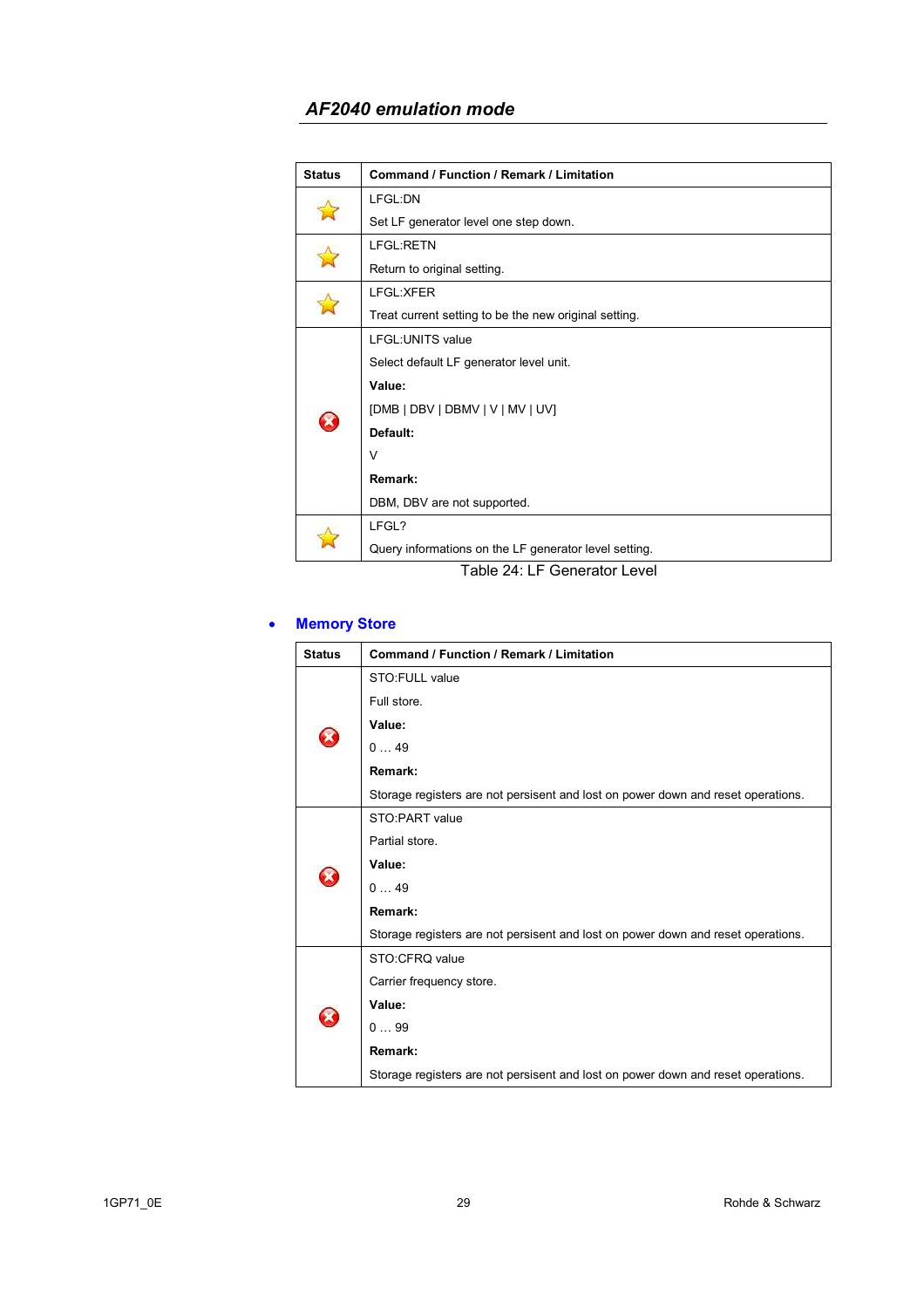| <b>Status</b> | <b>Command / Function / Remark / Limitation</b>                                  |
|---------------|----------------------------------------------------------------------------------|
|               | STO:SEQT value                                                                   |
|               | Sequenital tones store.                                                          |
|               | Value:                                                                           |
|               | 019                                                                              |
|               | Remark:                                                                          |
|               | Storage registers are not persisent and lost on power down and reset operations. |
|               | STO:SWEEP value                                                                  |
| X             | Sweep store.                                                                     |
|               | Value:                                                                           |
|               | 019                                                                              |
|               | Remark:                                                                          |
|               | Storage registers are not persisent and lost on power down and reset operations. |

#### Table 25: Memory Store

## • **Memory Recall**

| <b>Status</b> | <b>Command / Function / Remark / Limitation</b>                                  |
|---------------|----------------------------------------------------------------------------------|
|               | <b>RCL:FULL value</b>                                                            |
|               | Full recall.                                                                     |
|               | Value:                                                                           |
|               | 049                                                                              |
|               | Remark:                                                                          |
|               | Storage registers are not persisent and lost on power down and reset operations. |
|               | <b>RCL:FXCF value</b>                                                            |
|               | Full recall without carrier frequency.                                           |
|               | Value:                                                                           |
|               | 049                                                                              |
|               | Remark:                                                                          |
|               | Storage registers are not persisent and lost on power down and reset operations. |
|               | <b>RCL:PART</b> value                                                            |
|               | Partial recall.                                                                  |
|               | Value:                                                                           |
|               | 049                                                                              |
|               | Remark:                                                                          |
|               | Storage registers are not persisent and lost on power down and reset operations. |
|               | <b>RCL:PXCF value</b>                                                            |
|               | Partial recall without carrier frequency.                                        |
|               | Value:                                                                           |
|               | 049                                                                              |
|               | Remark:                                                                          |
|               | Storage registers are not persisent and lost on power down and reset operations. |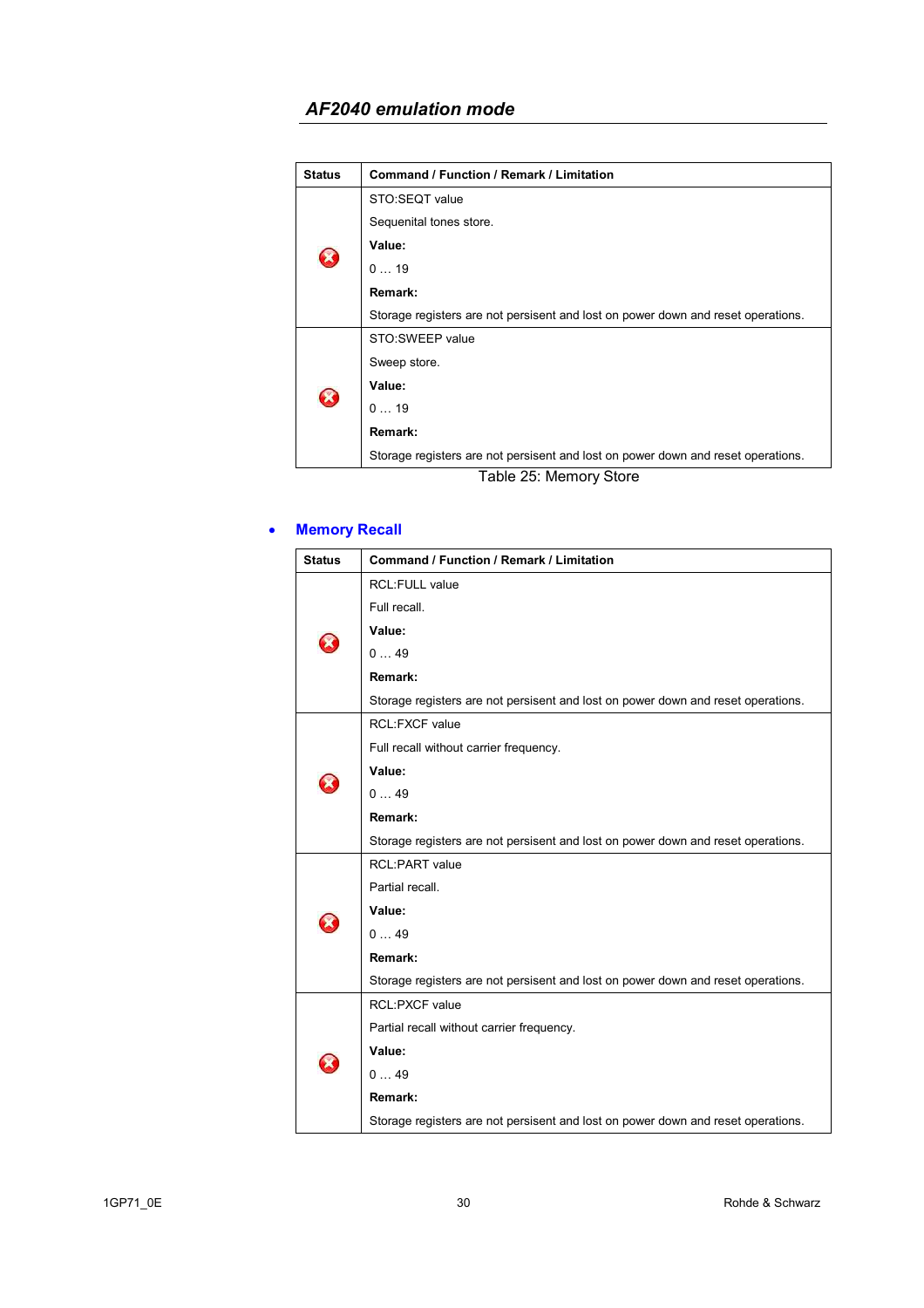| <b>Status</b> | <b>Command / Function / Remark / Limitation</b>                                  |
|---------------|----------------------------------------------------------------------------------|
|               | <b>RCL:CFRQ value</b>                                                            |
|               | Carrier frequency recall.                                                        |
|               | Value:                                                                           |
|               | 099                                                                              |
|               | Remark:                                                                          |
|               | Storage registers are not persisent and lost on power down and reset operations. |
|               | <b>RCL:SEQT value</b>                                                            |
|               | Sequenital tones recall.                                                         |
|               | Value:                                                                           |
|               | 019                                                                              |
|               | Remark:                                                                          |
|               | Storage registers are not persisent and lost on power down and reset operations. |
|               | <b>RCL:SWEEP value</b>                                                           |
|               | Sweep recall.                                                                    |
|               | Value:                                                                           |
|               | 019                                                                              |
|               | Remark:                                                                          |
|               | Storage registers are not persisent and lost on power down and reset operations. |

Table 26: Memory Recall

## • **Memory Erase**

| <b>Status</b>              | Command / Function / Remark / Limitation |
|----------------------------|------------------------------------------|
| X                          | <b>ERASE:FULL</b>                        |
|                            | Erase all full stores.                   |
|                            | ERASE:PART                               |
| X                          | Erase all partial stores.                |
| $\tilde{\mathbf{x}}$       | ERASE:CFRQ                               |
|                            | Erase all carrier frequency stores.      |
| $\boldsymbol{\mathcal{R}}$ | ERASE:SEQT                               |
|                            | Erase all sequenital tones stores.       |
| X                          | ERASE:SWEEP                              |
|                            | Erase all sweep stores.                  |
|                            | ERASE:ALL                                |
|                            | Erase all stores.                        |

Table 27: Memory Erase

## • **Sweep Operation**

| <b>Status</b> | <b>Command / Function / Remark / Limitation</b> |
|---------------|-------------------------------------------------|
|               | SWEEP:MKRON                                     |
|               | SWEEP:MKROFF                                    |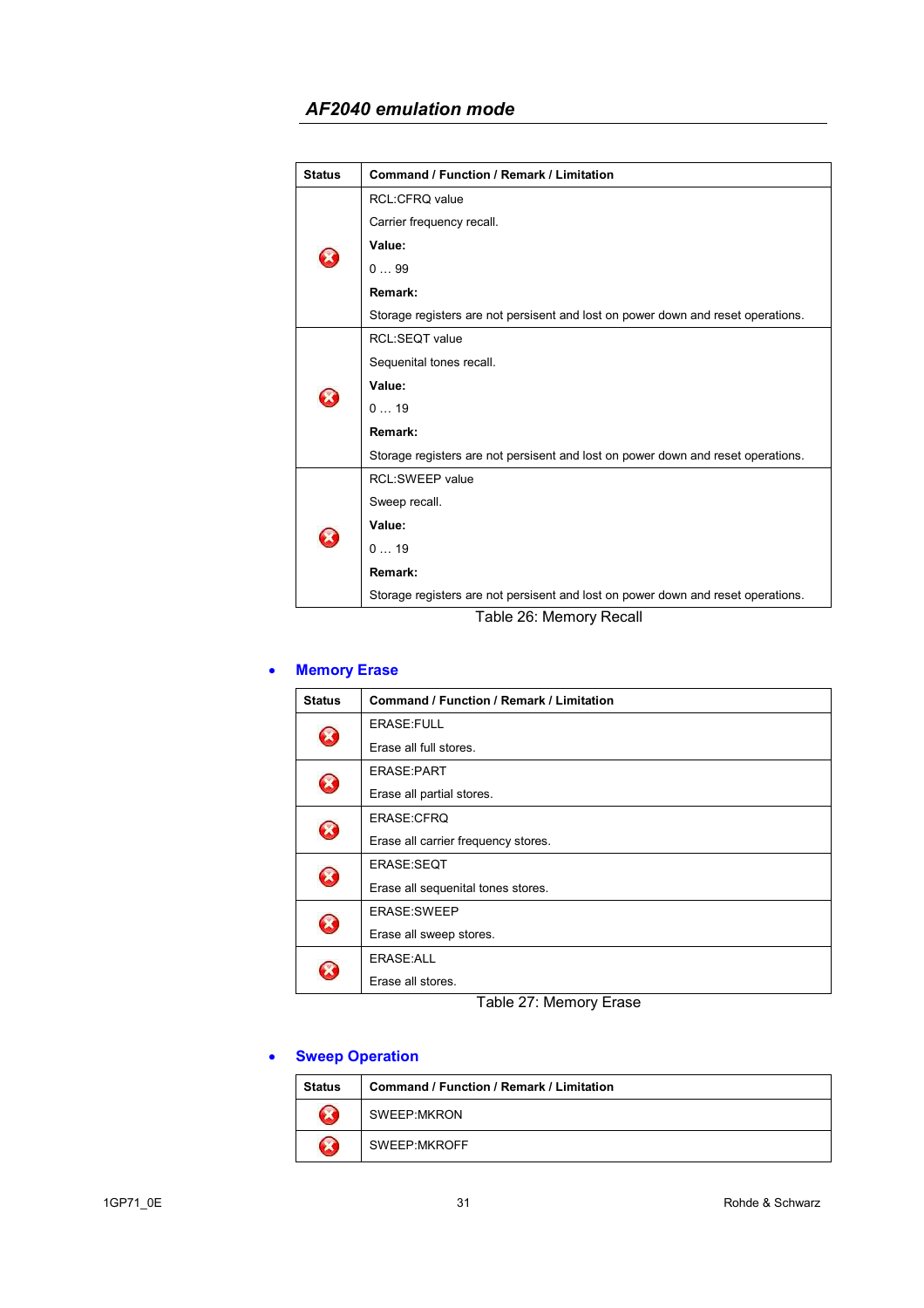| Status                     | Command / Function / Remark / Limitation |
|----------------------------|------------------------------------------|
| $\mathbf{z}$               | SWEEP:CFRQ:STARTvalue                    |
| $\mathbf{\hat{z}}$         | SWEEP:CFRQ:STOP value                    |
| $\mathbf{\hat{z}}$         | SWEEP:CFRQ:STEP value                    |
| $\mathbf{\hat{z}}$         | SWEEP:CFRQ:TIME value                    |
| 0                          | SWEEP:CFRQ:MKRNUM value                  |
| ❸                          | SWEEP:CFRQ:MKRON                         |
| 0                          | SWEEP:CFRQ:MKROFF                        |
| $\mathbf{\hat{z}}$         | SWEEP:CFRQ:VALUE value                   |
| $\mathbf{\hat{z}}$         | SWEEP:RFLV:STARTvalue                    |
| $\mathbf{\hat{z}}$         | SWEEP:RFLV:STOP value                    |
| $\mathbf{\hat{z}}$         | SWEEP:RFLV:STEP value                    |
| $\mathbf{\hat{z}}$         | SWEEP:RFLV:TIME value                    |
| 0                          | SWEEP:RFLV:MKRNUM value                  |
| $\bm{\omega}$              | SWEEP:RFLV:MKRON                         |
| 0                          | SWEEP:RFLV:MKROFF                        |
| $\Delta$                   | SWEEP:RFLV:VALUE value                   |
| $\mathbf{r}$               | SWEEP:LFGF:STARTvalue                    |
| $\mathbf{\hat{z}}$         | SWEEP:LFGF:STOP value                    |
| $\Delta$                   | SWEEP:LFGF:STEP value                    |
| $\mathbf{\hat{z}}$         | SWEEP:LFGF:TIME value                    |
| $\boldsymbol{\mathcal{S}}$ | SWEEP:LFGF:MKRNUM value                  |
| 0                          | SWEEP:LFGF:MKRON                         |
| 3                          | SWEEP:LFGF:MKROFF                        |
| $\mathbf{\hat{z}}$         | SWEEP:LFGF:VALUE value                   |
| $\Delta$                   | SWEEP:LFGL:STARTvalue                    |
| $\mathbf{r}$               | SWEEP:LFGL:STOP value                    |
| $\overrightarrow{a}$       | SWEEP:LFGL:STEP value                    |
| $\sum_{i=1}^{n}$           | SWEEP:LFGL:TIME value                    |
| 0                          | SWEEP:LFGL:MKRNUM value                  |
| $\bm{\Omega}$              | SWEEP:LFGL:MKRON                         |
| Ø                          | SWEEP:LFGL:MKROFF                        |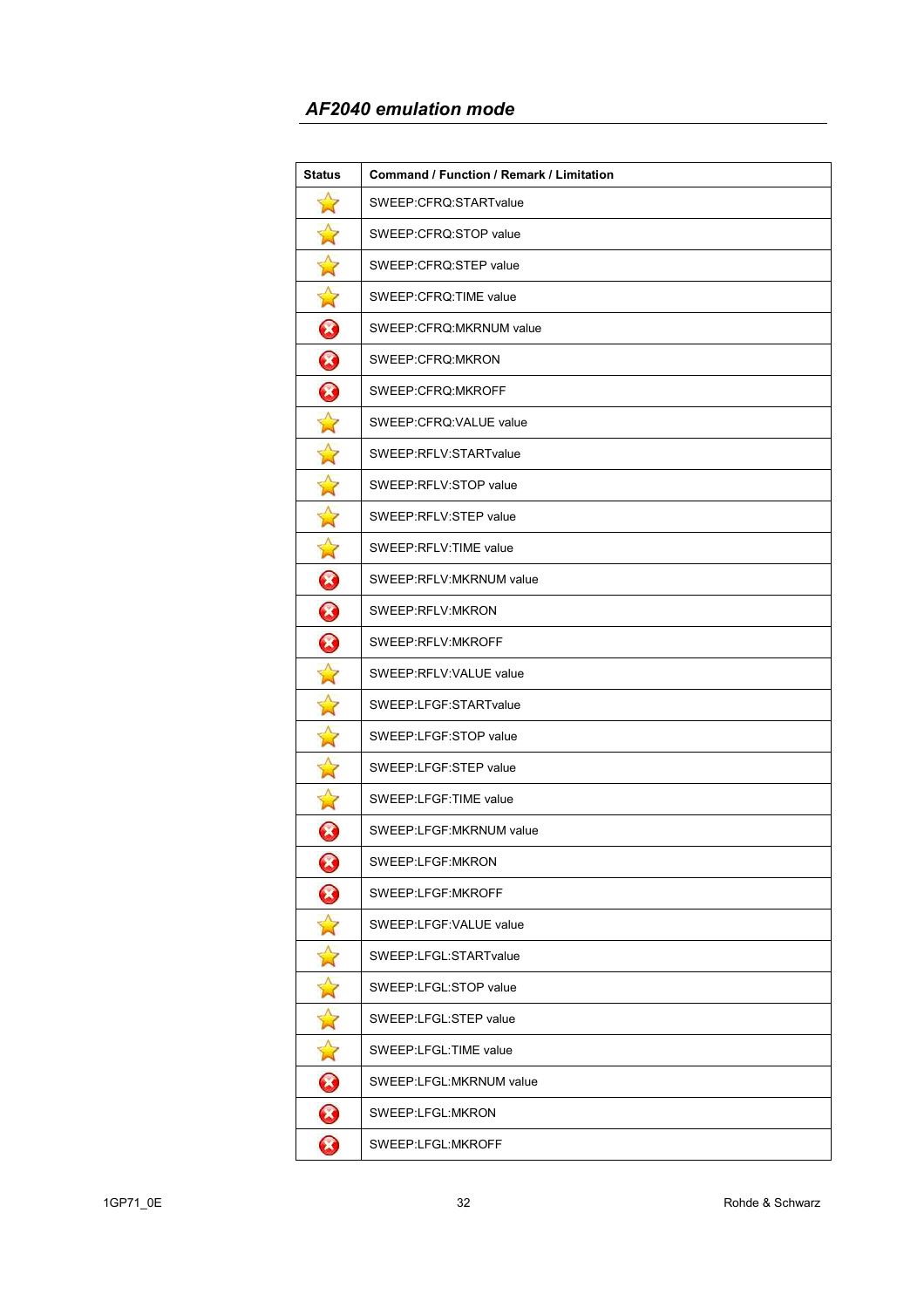| <b>Status</b>         | <b>Command / Function / Remark / Limitation</b>                       |
|-----------------------|-----------------------------------------------------------------------|
| $\mathbf{N}$          | SWEEP:LFGL:VALUE value                                                |
| $\mathbb{C}$          | SWEEP:INTF:STARTvalue                                                 |
| $\mathbb{O}$          | SWEEP: INTF: STOP value                                               |
| $\bigcirc$            | SWEEP: INTF: STEP value                                               |
| $\bigcirc$            | SWEEP: INTF: TIME value                                               |
| $\bigodot$            | SWEEP: INTF: MKRNUM value                                             |
| $\mathbb O$           | SWEEP: INTF: MKRON                                                    |
| $\bigcirc$            | SWEEP: INTF: MKROFF                                                   |
| $\bf \mathbb{O}$      | SWEEP: INTF: VALUE value                                              |
| $\bm{\Omega}$         | SWEEP: HOP: STARTvalue                                                |
| $\boldsymbol{\Omega}$ | SWEEP:HOP:STOP value                                                  |
| 0                     | SWEEP:HOP:STEP value                                                  |
| 0                     | SWEEP:HOP:TIME value                                                  |
| ❸                     | SWEEP:HOP:MKRNUM value                                                |
| 0                     | SWEEP:HOP:MKRON                                                       |
| 0                     | SWEEP:HOP:MKROFF                                                      |
| Ø                     | SWEEP:HOP:VALUE value                                                 |
| Ŵ                     | SWEEP?                                                                |
|                       | Query informations on sweep type, mode, and marker status.            |
|                       | SWEEP:CFRQ?                                                           |
|                       | Query informations on carrier frequency sweep settings.               |
|                       | SWEEP:CFRQ:VALUE?                                                     |
|                       | Query informations on current carrier frequency marker settings.      |
|                       | SWEEP:RFLV?                                                           |
|                       | Query informations on RF level sweep settings.                        |
|                       | SWEEP:RFLV:VALUE?                                                     |
|                       | Query informations on current RF level marker settings.               |
|                       | SWEEP:LFGF?                                                           |
|                       | Query informations on LF generator frequency sweep settings.          |
|                       | SWEEP:LFGF:VALUE?                                                     |
| $\overrightarrow{M}$  | Query informations on current LF generator frequency marker settings. |
|                       | SWEEP:LFGL?                                                           |
| $\mathbb{Z}$          | Query informations on LF generator level sweep settings.              |
|                       | SWEEP:LFGL:VALUE?                                                     |
|                       | Query informations on current LF generator level marker settings.     |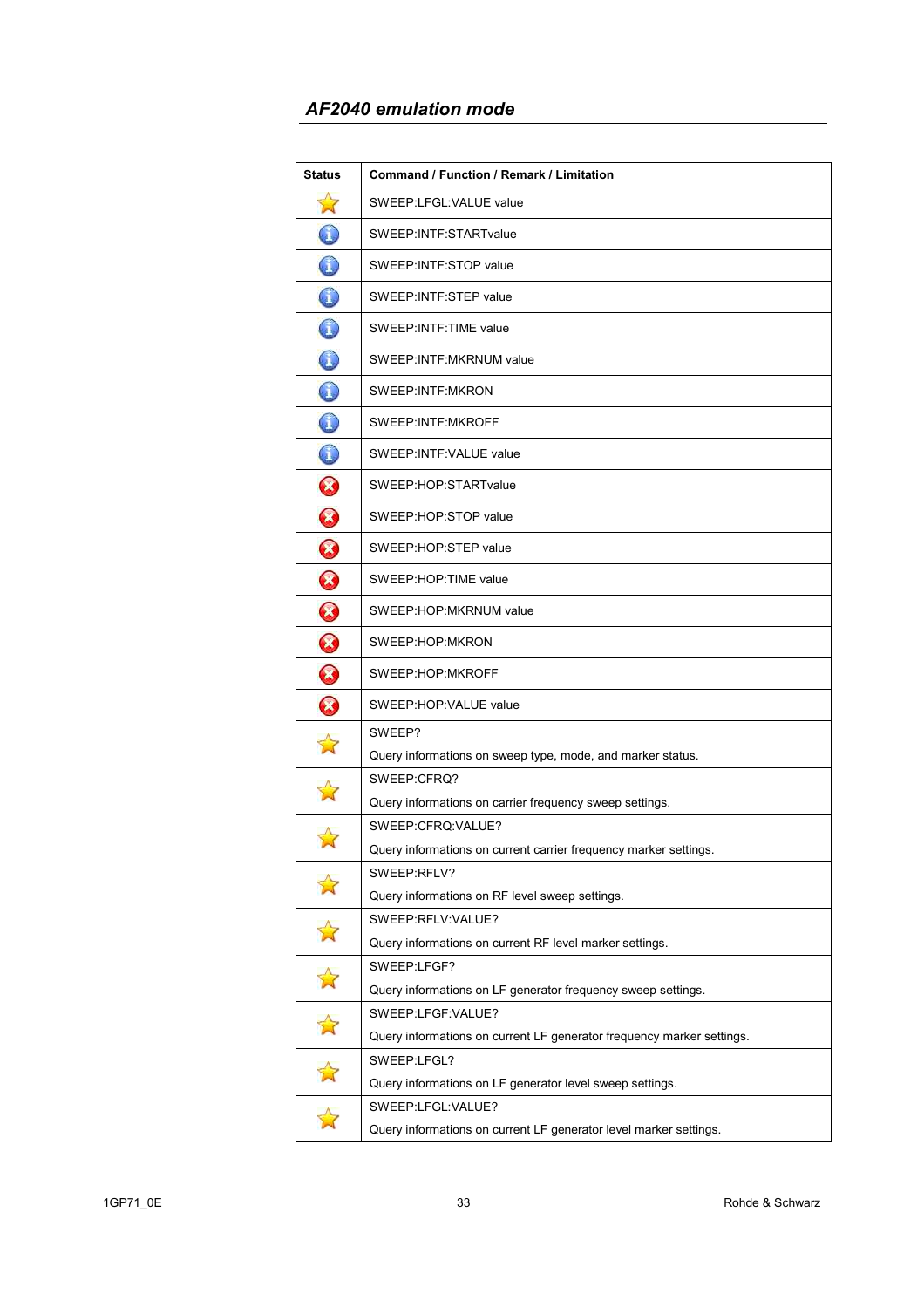| <b>Status</b>              | Command / Function / Remark / Limitation                                       |
|----------------------------|--------------------------------------------------------------------------------|
| J,                         | SWEEP:INTF?                                                                    |
|                            | Query informations on modulation oscillator frequency sweep settings.          |
| $\mathbf{J}$               | SWEEP:INTF:VALUE?                                                              |
|                            | Query informations on current modulation oscillator frequency marker settings. |
| $\boldsymbol{\mathcal{R}}$ | SWEEP:HOP?                                                                     |
|                            | Query informations on frequency hopping sweep settings.                        |

Table 28: Sweep Operation

## • **Sweep Mode/Type**

| <b>Status</b> | Command / Function / Remark / Limitation                                                 |
|---------------|------------------------------------------------------------------------------------------|
|               | SWEEP:MODE value                                                                         |
|               | Select operation mode of sweep generator.                                                |
|               | Value:                                                                                   |
|               | SNGL   CONT   EXT                                                                        |
|               | Default:                                                                                 |
|               | SNGL                                                                                     |
|               | SWEEP: TYPE value                                                                        |
|               | Select type of sweep.                                                                    |
|               | Value:                                                                                   |
|               | OFF   CFRQ   RFLV   LFGF   LFGL   INTF1   INTF2   INTF3   INTF4   INTF5   INTF6<br>  HOP |
|               | Default:                                                                                 |
|               | <b>CRFQ</b>                                                                              |
|               | Remark:                                                                                  |
|               | HOP is not supportted                                                                    |
|               | SWEEP?                                                                                   |
|               | Query informations on sweep mode and type.                                               |

Table 29: Sweep Mode/Type

#### • **Sweep Control**

| <b>Status</b> | <b>Command / Function / Remark / Limitation</b> |
|---------------|-------------------------------------------------|
|               | SWEEP:GO                                        |
|               | Commence sweep.                                 |
|               | SWEEP:CALC                                      |
| B             | Initiate pre calculations.                      |
|               | SWEEP:HALT                                      |
|               | Pause sweep.                                    |
| C             | SWEEP:CONT                                      |
|               | Continue sweep.                                 |
|               | Remark:                                         |
|               | Identical to SWEEP:GO                           |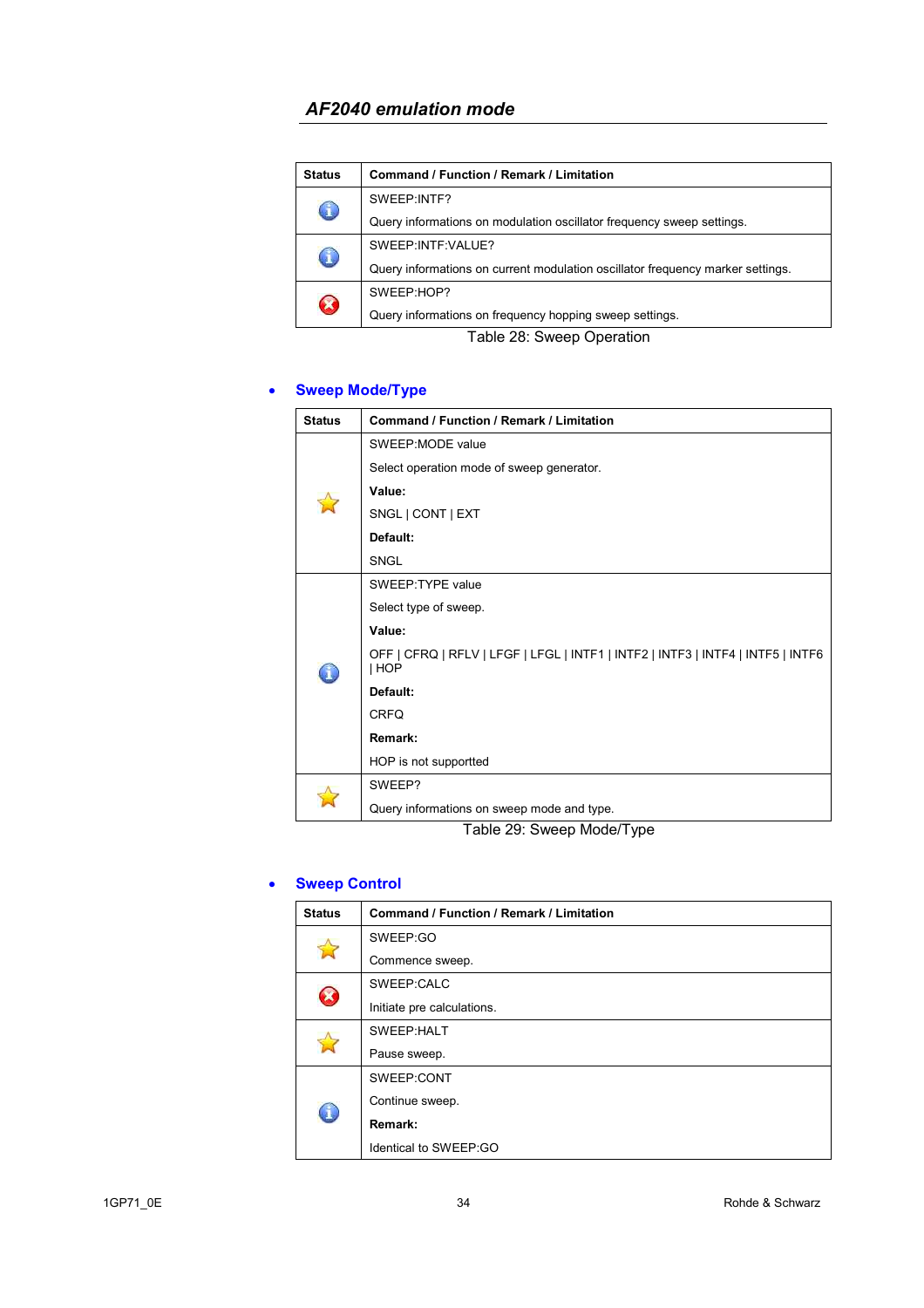| <b>Status</b> | Command / Function / Remark / Limitation |
|---------------|------------------------------------------|
|               | SWEEP:RESET                              |
|               | Reset sweep to start value.              |
| Ø             | SWEEP:XFER                               |
|               | Transfer paused value to main parameter. |
| $\Omega$      | SWEEP:UP                                 |
|               | Go up one sweep step while paused.       |
| $\mathbf{Z}$  | SWEEP:DN                                 |
|               | Go down one sweep step while paused.     |

Table 30: Sweep Control

## • **Frequency hopping**

| <b>Status</b>                | <b>Command / Function / Remark / Limitation</b> |
|------------------------------|-------------------------------------------------|
| X                            | HOPSEQ value.                                   |
| X                            | HOPSEQ?                                         |
| Teble 04: Frequence benefice |                                                 |

Table 31: Frequency hopping

#### • **Miscellaneous**

| <b>Status</b>              | <b>Command / Function / Remark / Limitation</b>  |
|----------------------------|--------------------------------------------------|
|                            | <b>RPPR</b>                                      |
|                            | Reset reverse power protection trip.             |
|                            | <b>FSTD</b> value                                |
|                            | Select internal or external frequency standard.  |
|                            | Value:                                           |
|                            | INT0   INT1   INT5   INT10   EXT1   EXT5   EXT10 |
|                            | Default:                                         |
|                            | <b>EXT10</b>                                     |
|                            | Remark:                                          |
|                            | Only INT10, EXT5 and EXT10 are supported.        |
|                            | FSTD?                                            |
|                            | Query informations on frequency standard.        |
| Ø                          | <b>BLANK</b> value                               |
| $\boldsymbol{\mathcal{S}}$ | <b>BACKL:ON</b>                                  |
| 8                          | <b>BACKL:OFF</b>                                 |
|                            | TIME?                                            |
|                            | Query informations on current time.              |
|                            | DATE?                                            |
|                            | Query informations on current date.              |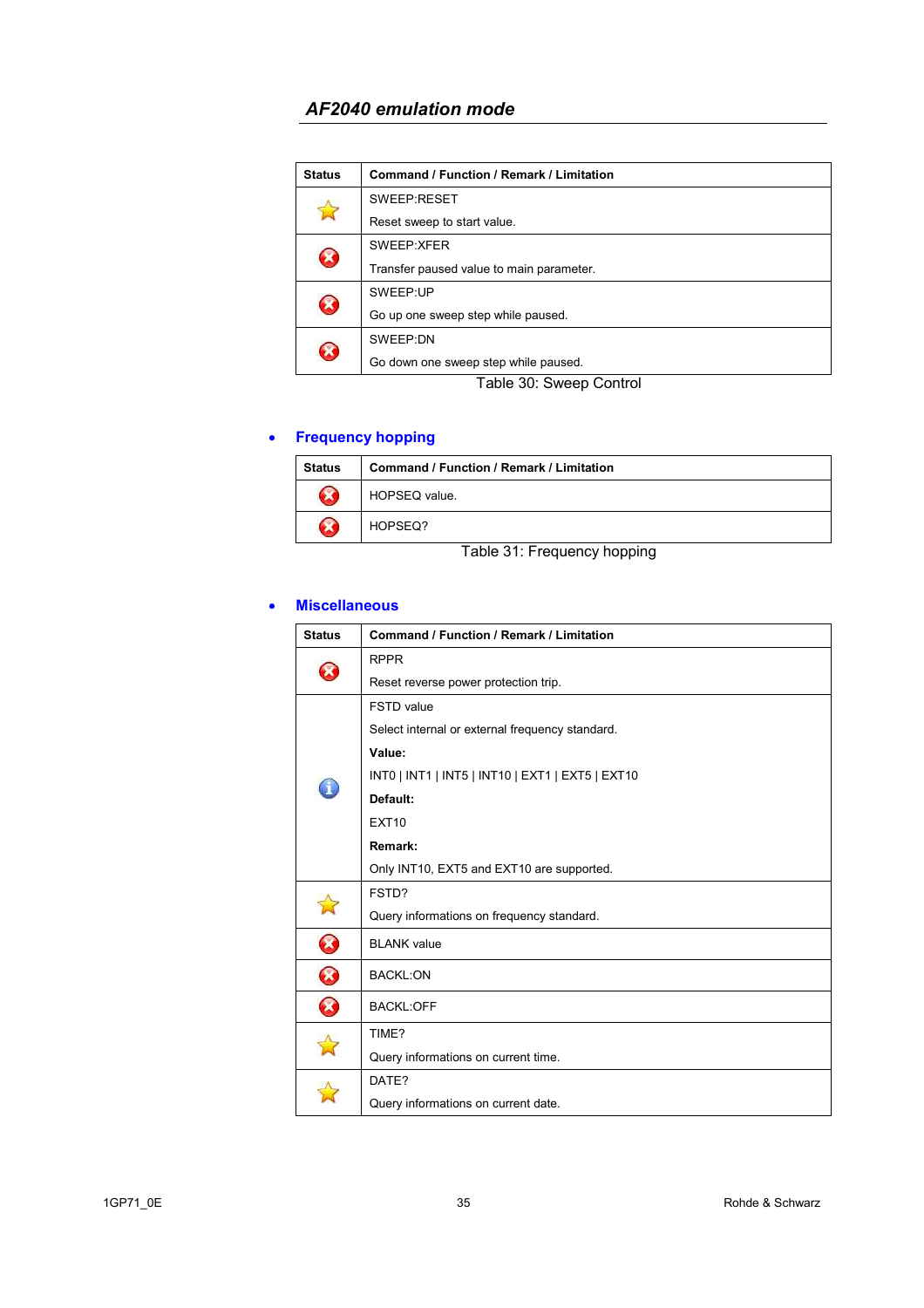| <b>Status</b>         | <b>Command / Function / Remark / Limitation</b>                            |
|-----------------------|----------------------------------------------------------------------------|
|                       | OPER?                                                                      |
|                       | Query informations on total operation time.                                |
|                       | Remark:                                                                    |
|                       | 0.0 is returned in any case.                                               |
|                       | ELAPSED?                                                                   |
|                       | Query informations on operation time since last reset.                     |
|                       | Remark:                                                                    |
|                       | 0.0 is returned in any case.                                               |
|                       | ERROR?                                                                     |
|                       | Query informations on next error from error queue.                         |
|                       | Remarks:                                                                   |
|                       | Returns the original error message from the SM*.                           |
|                       | No conversion is done to AF2040 error codes.                               |
|                       | <b>DEVTRG</b> value                                                        |
|                       | Select device trigger function.                                            |
| $\boldsymbol{\Omega}$ | <b>EXTTRG</b> value                                                        |
|                       | Select External trigger function.                                          |
| $\Omega$              | <b>KLOCK</b>                                                               |
|                       | Disable keyboard entry.                                                    |
|                       | <b>KUNLOCK</b>                                                             |
|                       | Enable keyboard entry.<br>$T$ , i.e. $\alpha \alpha$ , i.e. $\beta$ , i.e. |

Table 32: Miscellaneous

### • **Status Reporting**

| <b>Status</b> | <b>Command / Function / Remark / Limitation</b> |
|---------------|-------------------------------------------------|
| Ĩ,            | CCR?                                            |
|               | Query the coupling condition register.          |
|               | Remark:                                         |
|               | Implemented as dummy register.                  |
|               | CSE value                                       |
|               | Write the coupling status enable register.      |
|               | Value:                                          |
|               | 0255                                            |
|               | Default:                                        |
|               | 0                                               |
|               | Remark:                                         |
|               | Implemented as dummy register.                  |
|               | CSE?                                            |
| ī.            | Read the coupling status enable register.       |
|               | Remark:                                         |
|               | Implemented as dummy register.                  |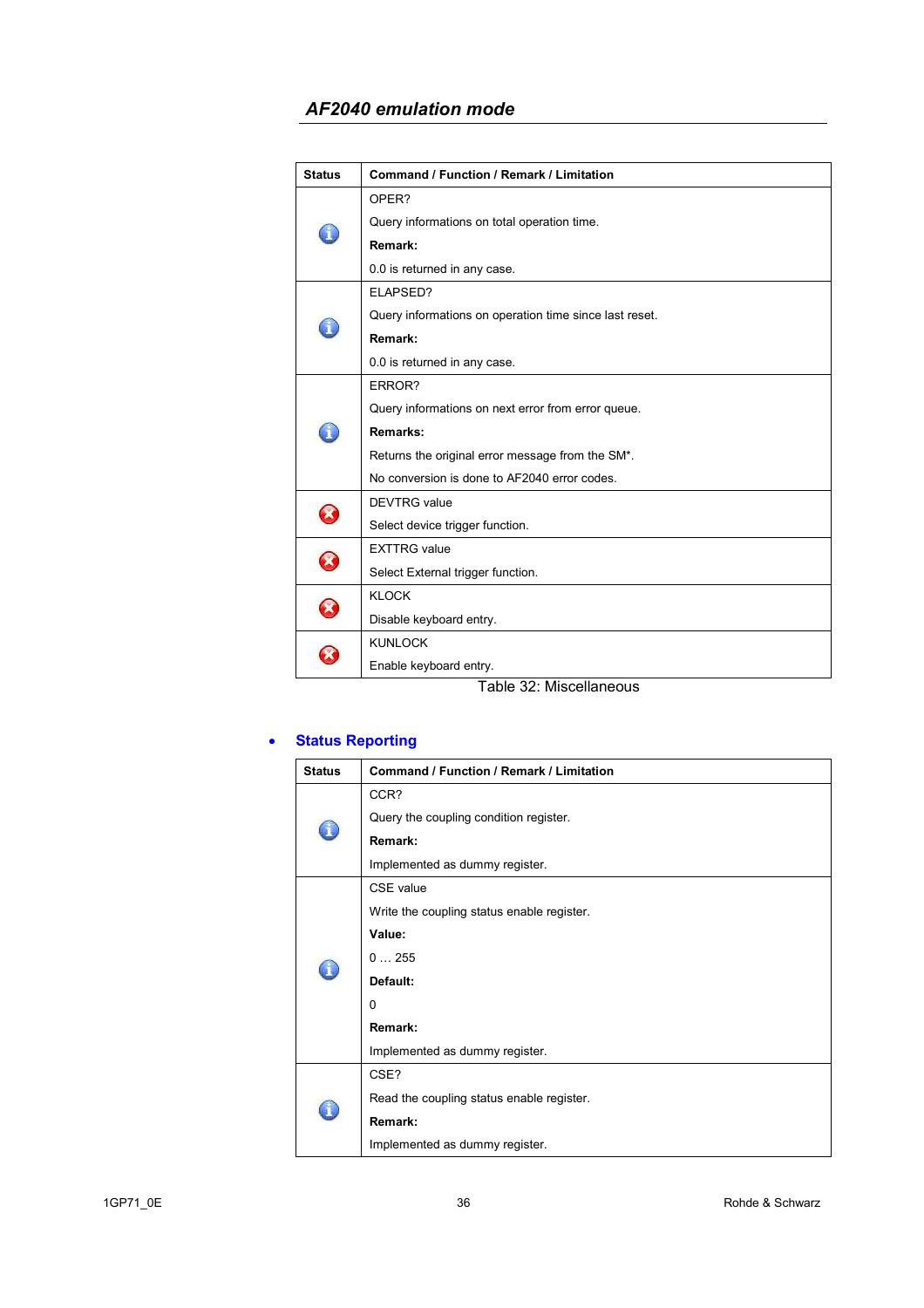## *AF2040 emulation mode*

| <b>Status</b> | Command / Function / Remark / Limitation     |
|---------------|----------------------------------------------|
|               | CSR?                                         |
|               | Read the coupling status register.           |
|               | Remark:                                      |
|               | Implemented as dummy register.               |
|               | HCR?                                         |
|               | Query the hardware condition register.       |
|               | Remark:                                      |
|               | Implemented as dummy register.               |
|               | <b>HSE</b> value                             |
|               | Write the hardware status enable register.   |
|               | Value:                                       |
|               | 0255                                         |
|               | Default:                                     |
|               | 0                                            |
|               | Remark:                                      |
|               | Implemented as dummy register.               |
|               | HSE?                                         |
|               | Read the hardware status enable register.    |
|               | Remark:                                      |
|               | Implemented as dummy register.               |
|               | HSR?                                         |
|               | Read the hardware status register.           |
|               | Remark:                                      |
|               | Implemented as dummy register.               |
|               | SCR?                                         |
|               | Query the instrument condition register.     |
|               | Remark:                                      |
|               | Implemented as dummy register.               |
|               | SSE value                                    |
|               | Write the instrument status enable register. |
|               | Value:                                       |
|               | 0255                                         |
|               | Default:                                     |
|               | 0                                            |
|               | Remark:                                      |
|               | Implemented as dummy register.               |
|               | SSE?                                         |
|               | Read the instrument status enable register.  |
|               | Remark:                                      |
|               | Implemented as dummy register.               |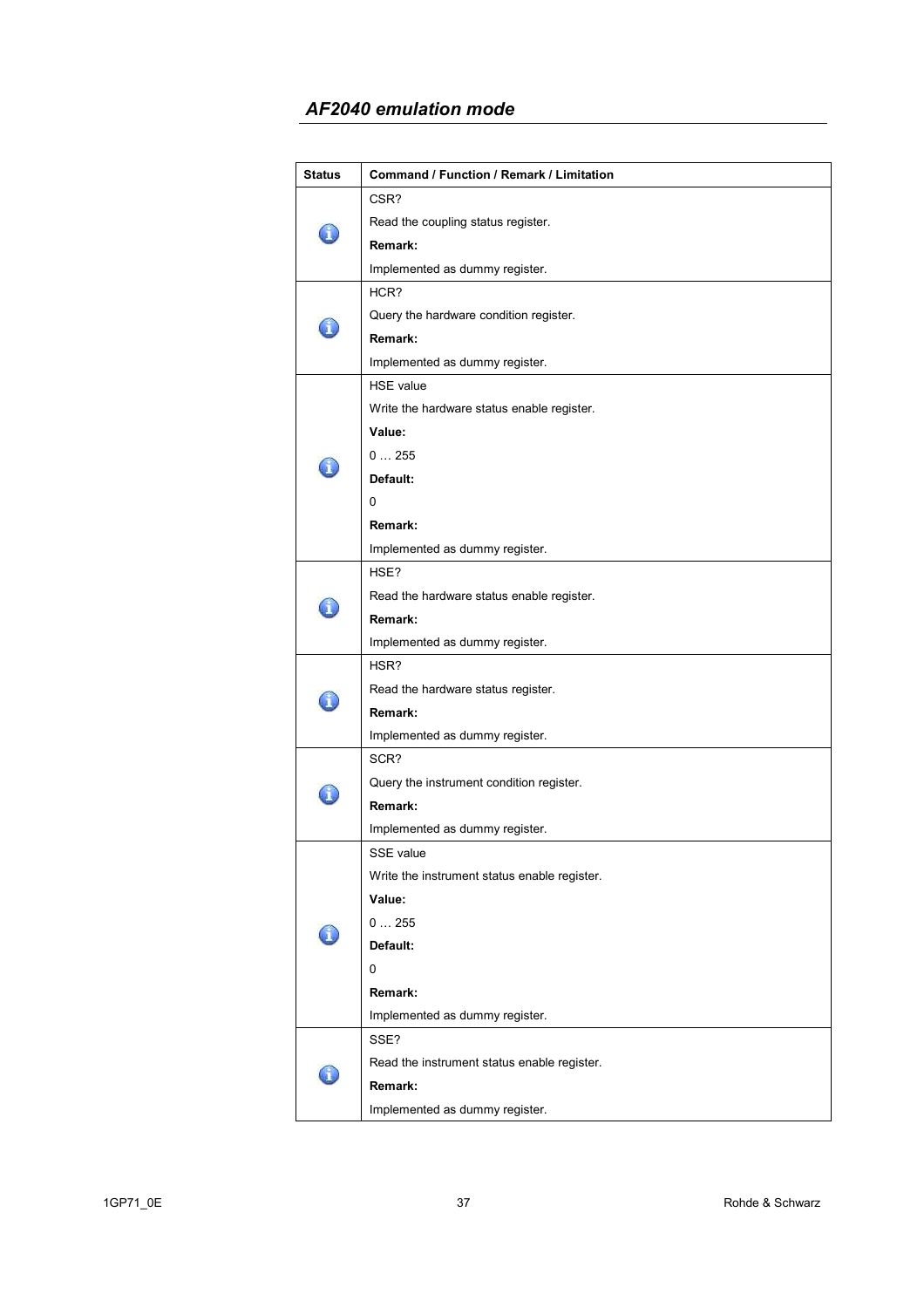| <b>Status</b> | <b>Command / Function / Remark / Limitation</b> |
|---------------|-------------------------------------------------|
|               | SSR?                                            |
|               | Read the instrument status register.            |
|               | Remark:                                         |
|               | Implemented as dummy register.                  |

Table 33: Status reporting

### **Instrument initialization**

The (factory) default setting of the AF203x and AF204x is applied and activated when

- o applying the DCL, SDC to the GPIB interface.
- o transmitting the \*RST command
- o transmitting the first command after activating this emulation mode.

During initialisation, the AF203x and AF204x applies and activates the setting, which was active just before power down.

The SM\* however applies and activates the (factory) default setting of the AF203x and AF204x.

This different behaviour has to be taken in consideration.

#### **It is strongly recommended to explicitly setup all necessary parameters by applying the corresponding command.**

The following table shows the (factory) default setting, applied by the SM\*'s emulation software.

| Subsystem       | <b>Default setting</b> |
|-----------------|------------------------|
| <b>IMODE</b>    | <b>NORMAL</b>          |
| <b>CFRQ</b>     | VALUE = $1.35$ GHz     |
|                 | $INC = 1.0$ kHz        |
|                 | $PHASE = 0$            |
| <b>RFLV</b>     | VALUE = $-144.0$ DBM   |
|                 | $INC = 1.0 DB$         |
|                 | <b>ON</b>              |
|                 | $TYPE = PD$            |
|                 | UNITS = DBM            |
| <b>MODE</b>     | FM <sub>1</sub>        |
| <b>MOD</b>      | <b>ON</b>              |
| FM <sub>1</sub> | DEVIATION = 0.0 kHz    |
|                 | $INC = 1.0 kHz$        |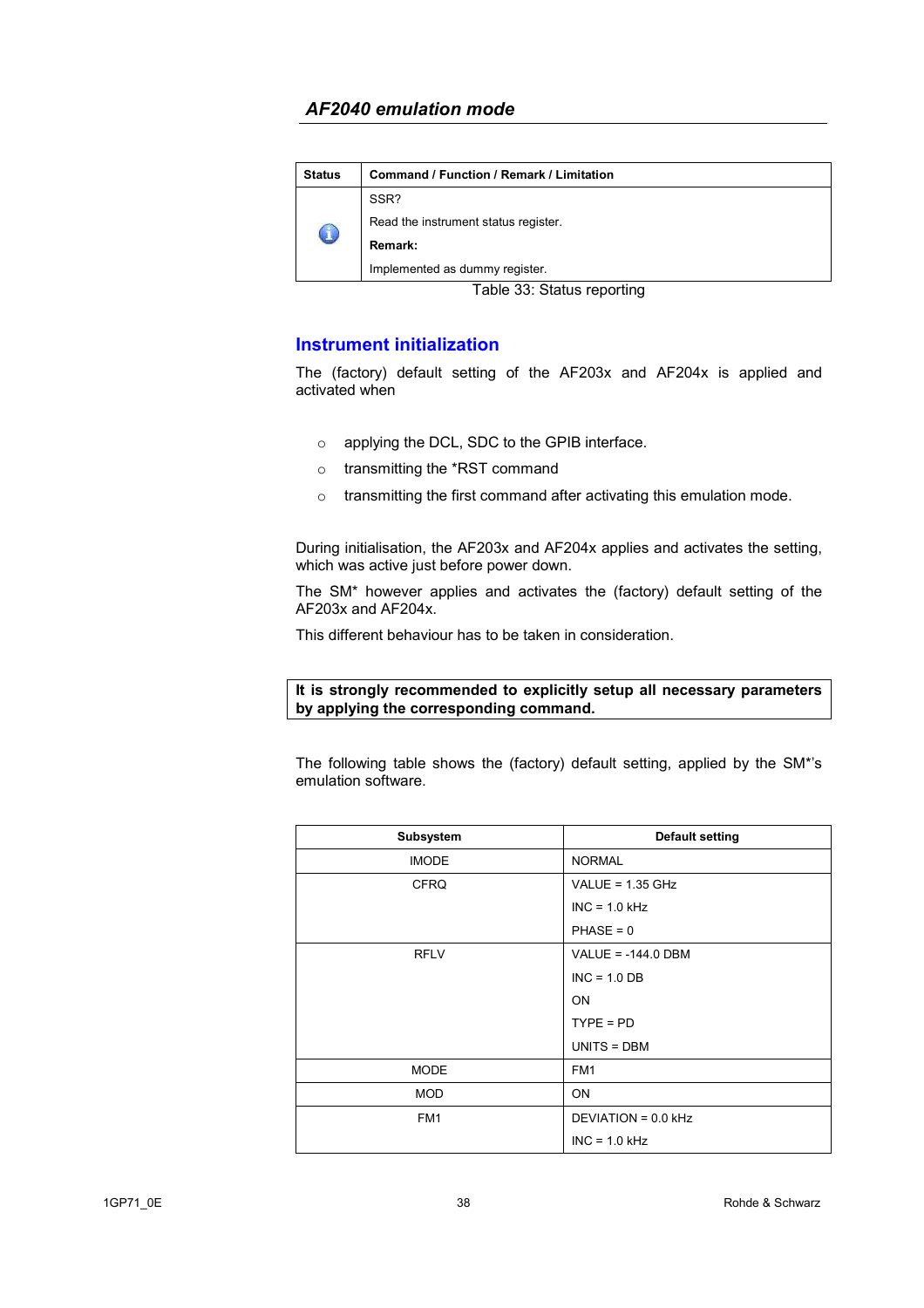# *AF2040 emulation mode*

|                   | ON                    |
|-------------------|-----------------------|
|                   | INTF4                 |
| FM2               | $DEVIATION = 0.0 kHz$ |
|                   | $INC = 1.0 kHz$       |
|                   | ON                    |
|                   | EXT1ALC               |
| PM <sub>1</sub>   | DEVIATION = 0.0 rad   |
|                   | $INC = 0.1$ rad       |
|                   | ON                    |
|                   | INTF4                 |
| PM <sub>2</sub>   | DEVIATION = 0.0 rad   |
|                   | $INC = 0.1$ rad       |
|                   | ON                    |
|                   | EXT1ALC               |
| AM1               | $DEFTH = 0.0 %$       |
|                   | $INC = 1.0 %$         |
|                   | ON                    |
|                   | INTF4                 |
| AM <sub>2</sub>   | $DEFTH = 0.0 %$       |
|                   | $INC = 1.0 %$         |
|                   | ON                    |
|                   | EXT1ALC               |
| <b>PULSE</b>      | ON                    |
|                   | EXT1ALC               |
| <b>WBFM</b>       | DEVIATION = 0.0 kHz   |
|                   | ON                    |
|                   | EXT1AC                |
| INTF <sub>1</sub> | VALUE = $300.0$ Hz    |
|                   | $INC = 1.0 kHz$       |
|                   | SIN                   |
| INTF2             | VALUE = $400.0$ Hz    |
|                   | $INC = 1.0$ kHz       |
|                   | SIN                   |
| INTF3             | VALUE = $500.0$ Hz    |
|                   | $INC = 1.0 kHz$       |
|                   | SIN                   |
| INTF4             | VALUE = 1000.0 Hz     |
|                   | $INC = 1.0 kHz$       |
|                   | <b>SIN</b>            |
| INTF5             | VALUE = 3000.0 Hz     |
|                   | $INC = 1.0 kHz$       |
|                   | SIN                   |
| INTF6             | VALUE = 6000.0 Hz     |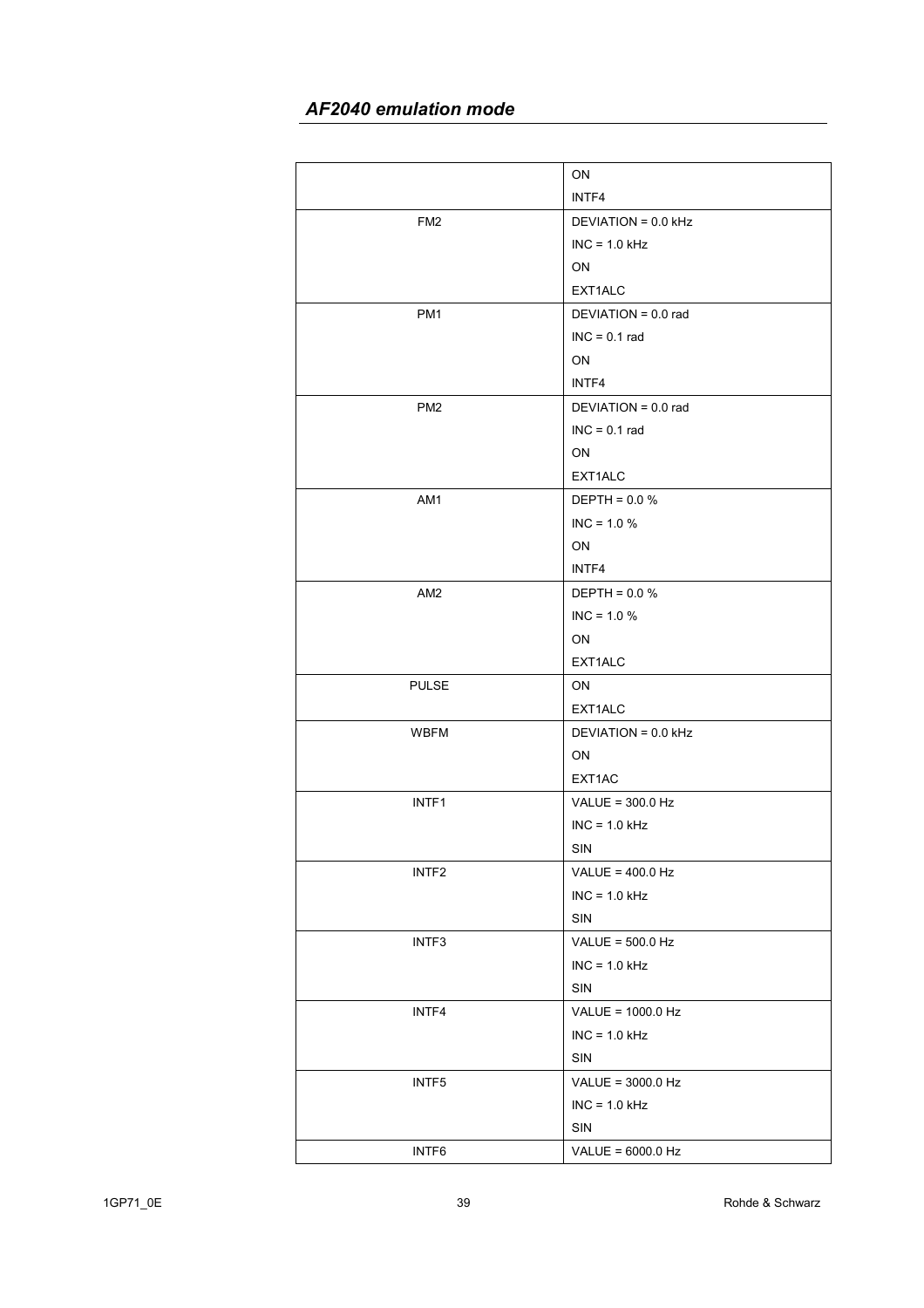## *AF2040 emulation mode*

|              | $INC = 1.0 kHz$   |
|--------------|-------------------|
|              | <b>SIN</b>        |
| LF.          | <b>MON</b>        |
|              | ON                |
| <b>LFGF</b>  | VALUE = $1.0$ kHz |
|              | $INC = 1.0 kHz$   |
|              | <b>SIN</b>        |
| <b>LFGL</b>  | VALUE = $0.0 V$   |
|              | $INC = 1.0 DB$    |
|              | <b>ON</b>         |
| <b>SWEEP</b> | RESET             |
|              | TYPE = CFRQ       |
|              | $MODE = SNGL$     |
|              | START = 100.0 MHz |
|              | $STOP = 1.35 GHz$ |
|              | $TIME = 50$ ms    |
|              | $STEP = 250$      |

Table 34: Factory default settings

# **Status reporting**

The SM\* does not provide status informations in the STATus-Subsystem. Therefore the Status reporting is supported by dummy commands and queries.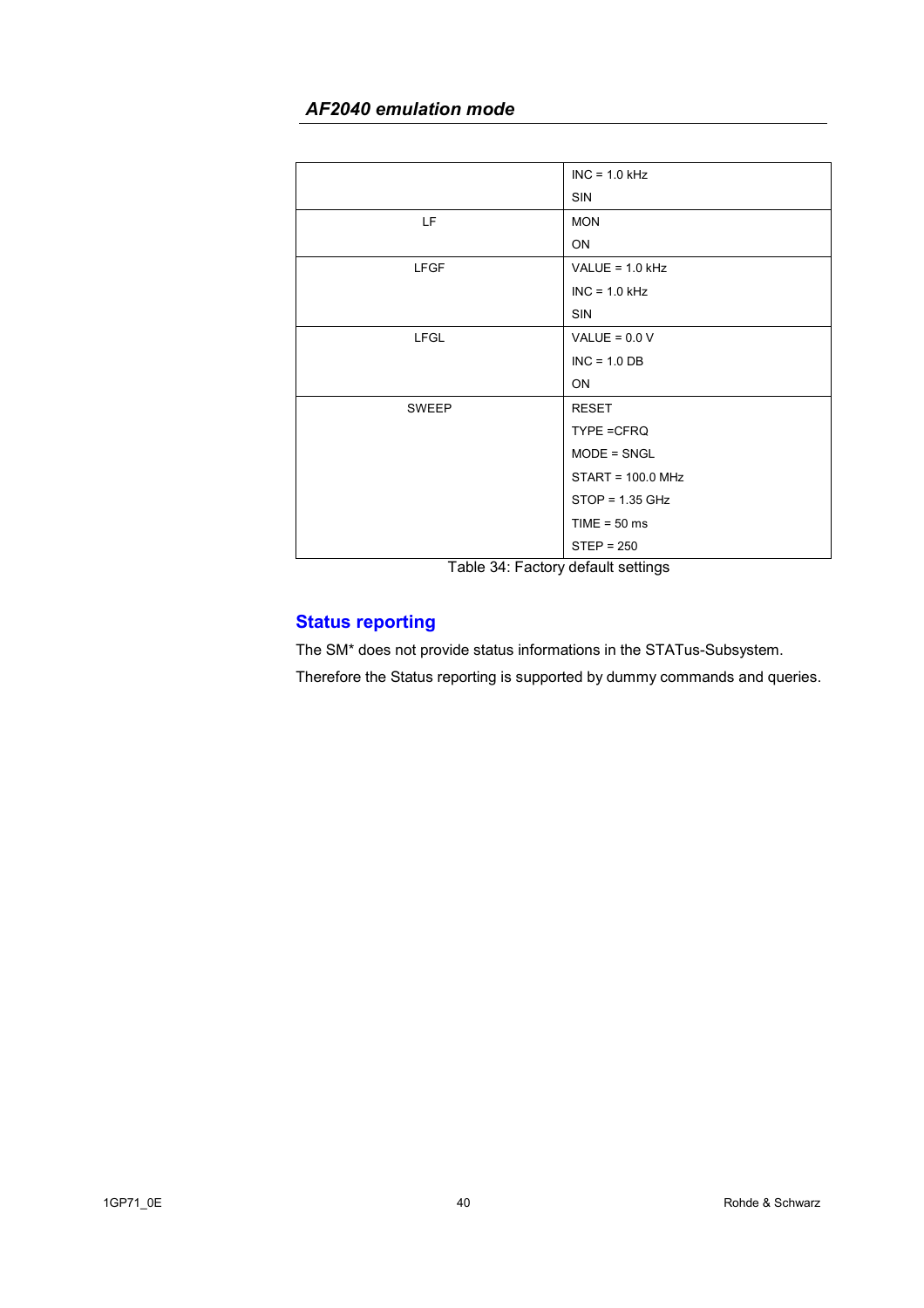#### **General**

In this language emulation mode, the emulation software in the SM\* emulates the SCPI-compatible language, implemented in Anritsu's signal generators of type

- o AN68017
- o AN68020
- o AN68037
- o AN68040

The emulation software is supported on signal generators of type

#### o SMF100

The emulation software simulates the AN680XX data model in the execution unit and transfers all of the AN680XX parameters into the SM\* database.



The following parameters

- o Power Attenuation Step
- o Unit Frequency
- o Unit Time

are virtual parameters in the SM\* database and do not have a related item on the frontpanel.

### **GPIB functions**

The following table shows the GPIB functions, supported by the AN680XX.

| <b>Function</b><br><b>Status</b> | <b>Function / Remark / Limitation</b> |
|----------------------------------|---------------------------------------|
|----------------------------------|---------------------------------------|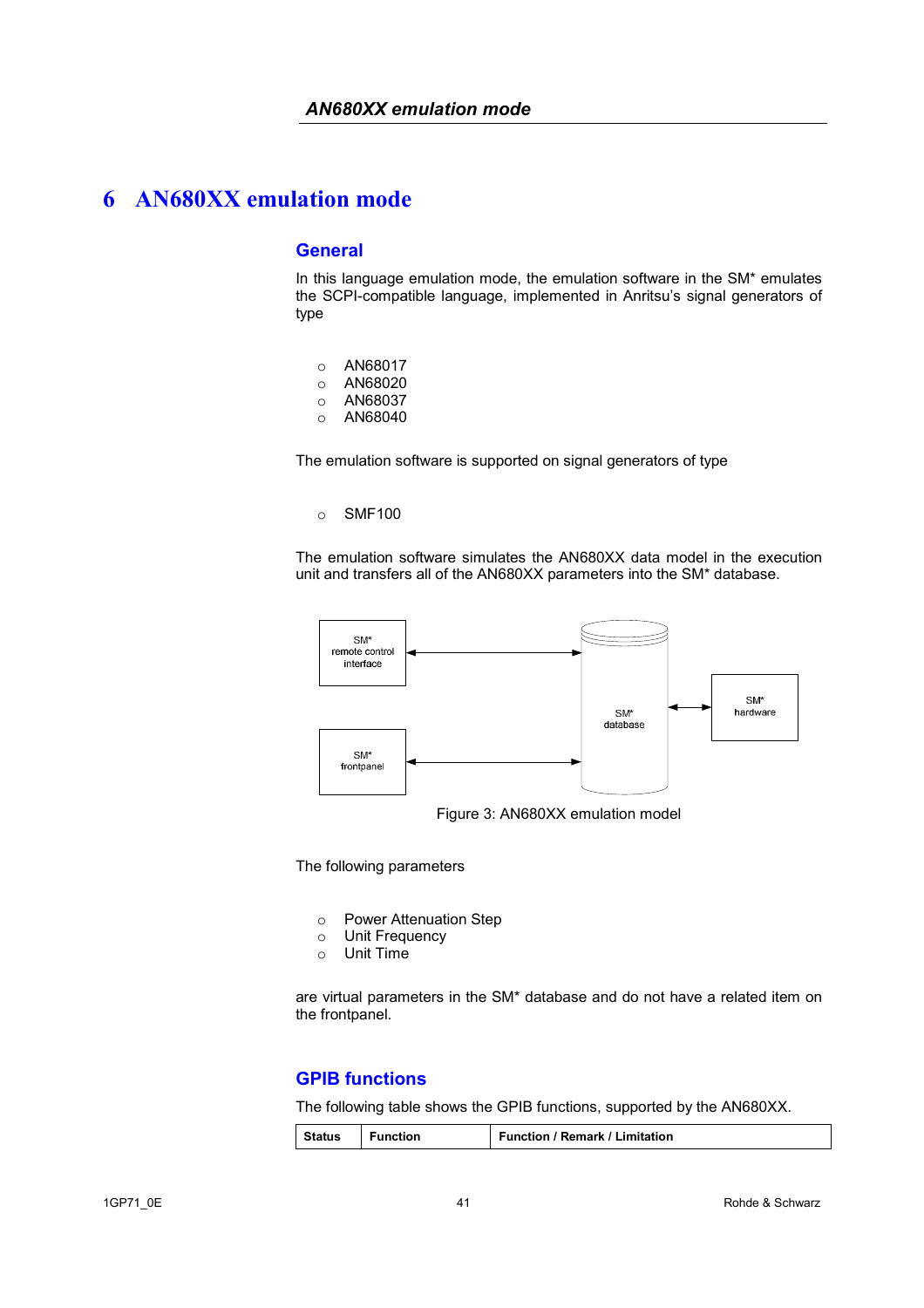| <b>Status</b> | <b>Function</b> | <b>Function / Remark / Limitation</b> |
|---------------|-----------------|---------------------------------------|
|               | <b>DCL</b>      | Device clear.                         |
| B             | <b>GET</b>      | Goup execute trigger.                 |
|               | <b>GTL</b>      | Goto local mode.                      |
|               | <b>IFC</b>      | Interface clear.                      |
| X             | <b>LLO</b>      | Local lockout.                        |
| B             | <b>PPC</b>      | Parallel-Poll configure.              |
| X             | PPU             | Parallel-Poll unconfigure.            |
|               | <b>REN</b>      | Goto remote mode.                     |
|               | <b>SDC</b>      | Selective device clear.               |
| X             | <b>SPD</b>      | Serial-Poll disable.                  |
| B             | <b>SPE</b>      | Serial Poll enable.                   |
|               | <b>SRQ</b>      | Request service.                      |

Table 35: GPIB functions

### **Commands**

The following table shows the commands, supported by the AN680XX.

#### • **Common**

| <b>Status</b> | <b>Command / Function / Remark / Limitation</b>              |
|---------------|--------------------------------------------------------------|
|               | *CLS                                                         |
|               | Clear the status register.                                   |
|               | *ESE value                                                   |
|               | Set / Query the bits of the extended status enable register. |
|               | *ESR?                                                        |
|               | Query the bits of the extended status register.              |
|               | *IDN?                                                        |
|               | Query the ID string.                                         |
|               | Remark:                                                      |
|               | ID string has to be provided in frontpanel so far.           |
|               | *OPC                                                         |
|               | *OPC?                                                        |
|               | Wait / Query for completion of command.                      |
|               | *OPT?                                                        |
|               | Query the instrument options.                                |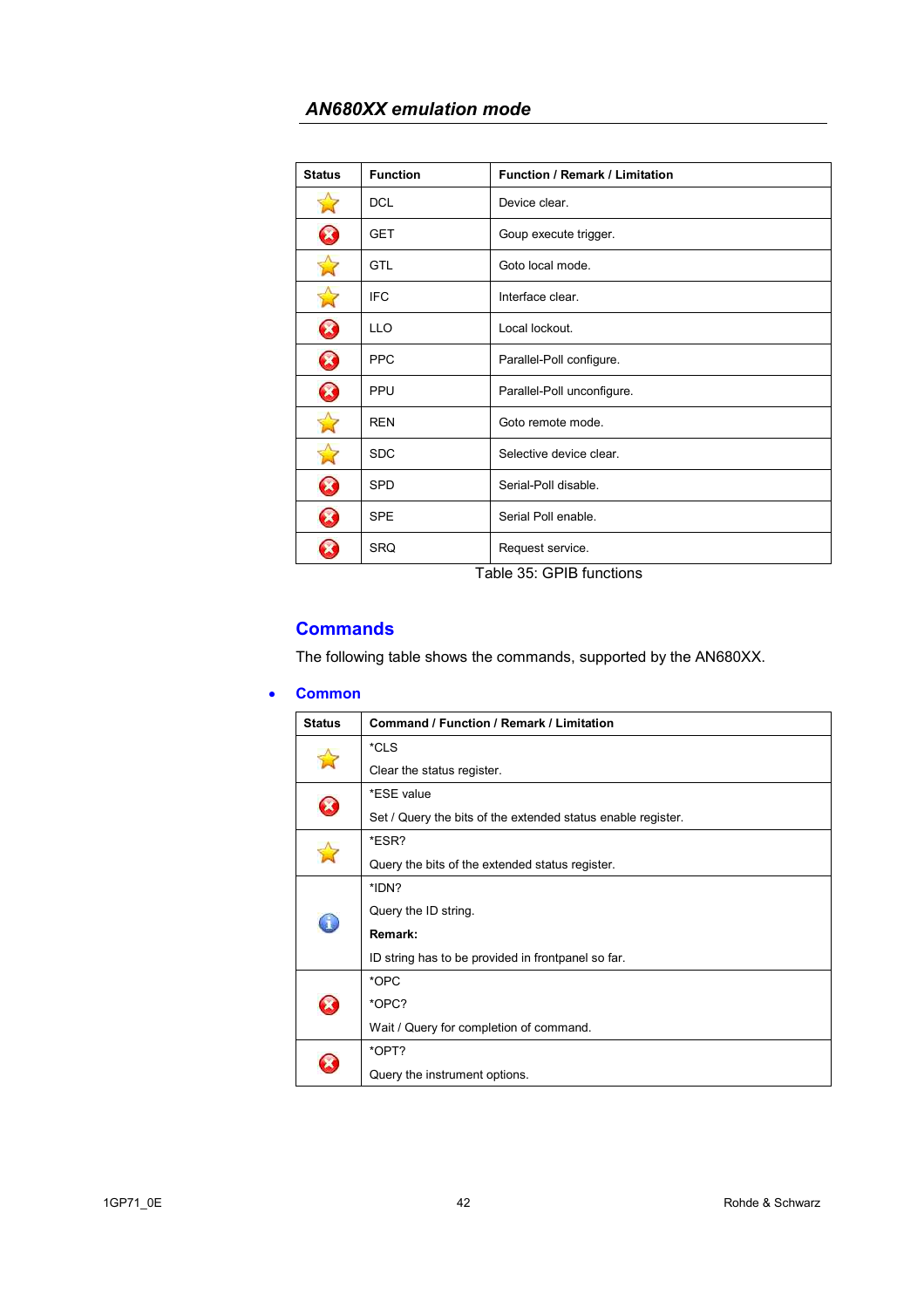| <b>Status</b>         | <b>Command / Function / Remark / Limitation</b>     |
|-----------------------|-----------------------------------------------------|
|                       | *RCL value                                          |
|                       | Recall an instrument setup.                         |
|                       | Value:                                              |
|                       | 09                                                  |
|                       | *RST                                                |
|                       | Reset the instrument to a default state.            |
|                       | *SAV value                                          |
|                       | Save an instrument setup.                           |
|                       | Value:                                              |
|                       | 09                                                  |
| $\boldsymbol{\Omega}$ | *SRE value                                          |
|                       | Set / Query the bits of the status enable register. |
| <b>R</b>              | *STB?                                               |
|                       | Query the bits of the status register.              |
|                       | *TRG                                                |
|                       | Trigger an action.                                  |
| B                     | *TST?                                               |
|                       | Execute the instruments self test                   |
| X                     | *WAI                                                |
|                       | Wait until al commands are completed.               |
|                       | Table 36: Common commands                           |

## • **ABORt Subsystem**

| Status | <b>Command / Function / Remark / Limitation</b> |
|--------|-------------------------------------------------|
|        | <b>ABORt</b>                                    |

Table 37: ABORT subsystem

## • **CONTrol Subsystem**

| <b>Status</b>              | Command / Function / Remark / Limitation |
|----------------------------|------------------------------------------|
| X                          | CONTrol: BLANking: POLarity value        |
| $\boldsymbol{\mathcal{R}}$ | CONTrol: PENLIift: POLarity value        |
| B                          | CONTrol:RAMP[:STATe] value               |
| X                          | CONTrol:RAMP:REST value                  |
| X                          | <b>CONTrol:RAMP:TIME value</b>           |

Table 38: CONTROL subsystem

## • **DIAGnostic Subsystem**

| Status | Command / Function / Remark / Limitation |
|--------|------------------------------------------|
|        |                                          |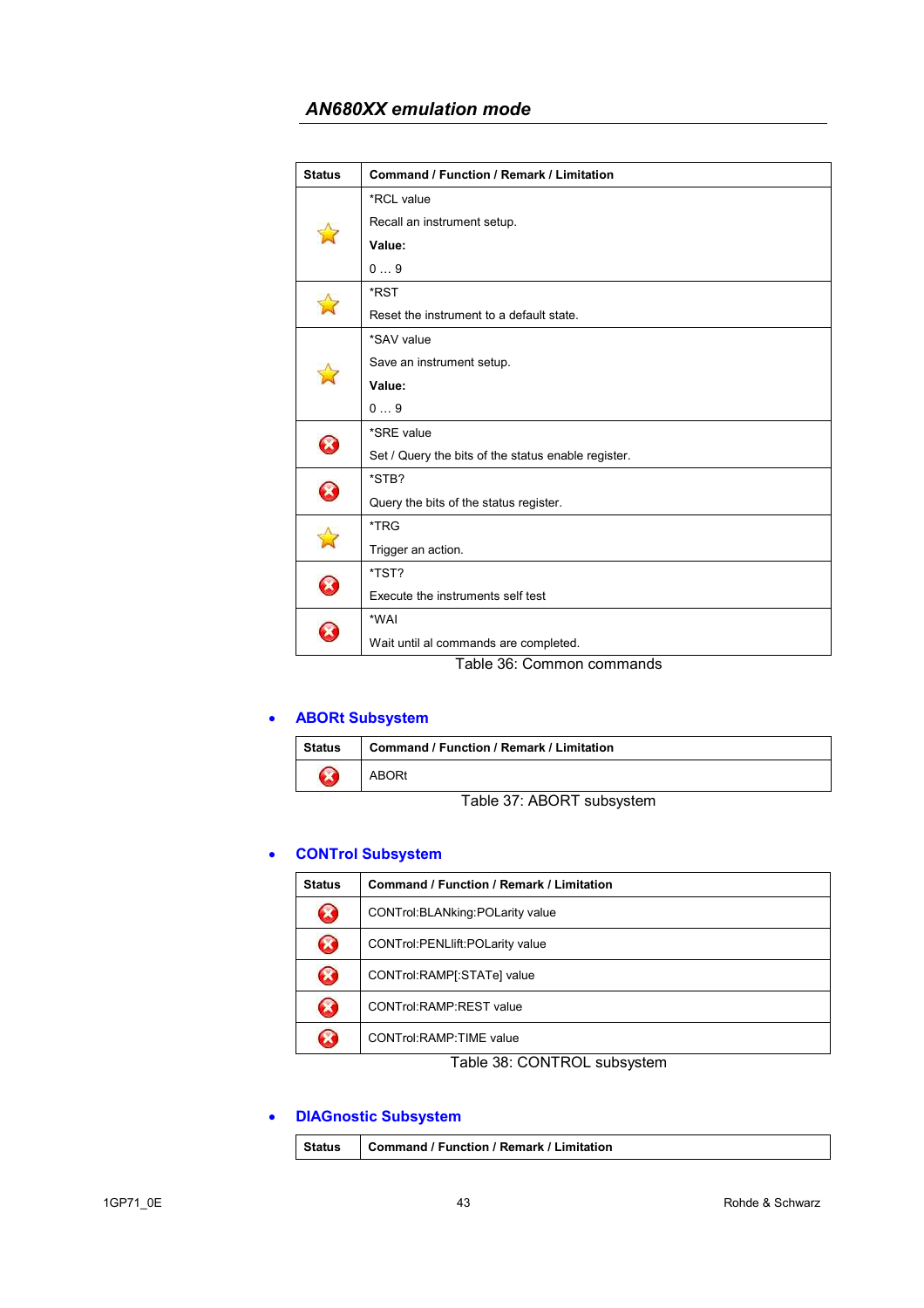| <b>Status</b> | Command / Function / Remark / Limitation   |
|---------------|--------------------------------------------|
| C             | DIAGnostic: SNUM?                          |
|               | Query the serial number of the instrument. |
|               | Remark:                                    |
|               | SN1234567890 is returned so far.           |

Table 39: DIAGNOSTIC subsystem

### • **DISPlay Subsystem**

| <b>Status</b> | <b>Command / Function / Remark / Limitation</b>                    |
|---------------|--------------------------------------------------------------------|
|               | DISPlay[:WINDow]:TEXT:STATe value                                  |
|               | Set / Query the state of the parameter display at the front panel. |
|               | Value:                                                             |
|               | $ON$   OFF   1   0                                                 |
|               | Default:                                                           |
|               | ON                                                                 |
|               | Remark:                                                            |
|               | ON activates screen saver.                                         |
|               | OFF deactivates screen saver.                                      |

Table 40: DISPLAY subsystem

#### • **INITiate Subsystem**

| <b>Status</b>              | Command / Function / Remark / Limitation |
|----------------------------|------------------------------------------|
| $\boldsymbol{\Omega}$      | INITiate[:IMMediate]                     |
| $\boldsymbol{\mathcal{R}}$ | INITiate:CONTinous value                 |
|                            |                                          |

Table 41: INITIATE subsystem

### • **OUTPut Subsystem**

| <b>Status</b> | Command / Function / Remark / Limitation |
|---------------|------------------------------------------|
| $\Delta$      | OUTPut[:STATe] value                     |
|               | Set / Query the state of the RF output.  |
|               | Value:                                   |
|               | ON   OFF   1   0                         |
|               | Default:                                 |
|               | <b>OFF</b>                               |
|               | OUTPut: IMPedance?                       |
|               | Query the impedance of the RF output.    |
| ×             | <b>OUTPut:PROTection value</b>           |
|               | <b>OUTPut:PROTection:RETRace value</b>   |

Table 42: OUTPUT subsystem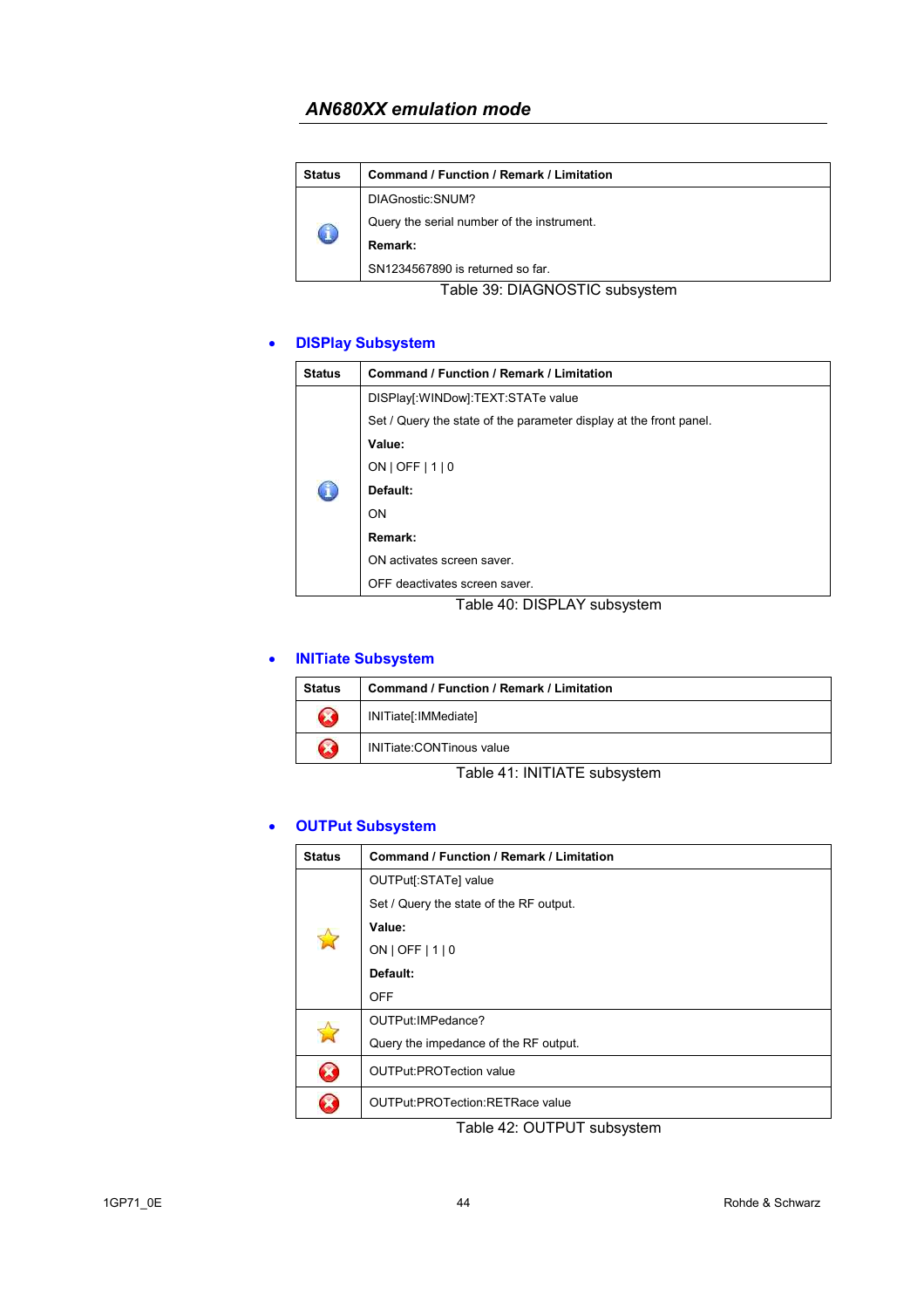## • **SOURce Subsystem**

| <b>Status</b>         | Command / Function / Remark / Limitation                              |
|-----------------------|-----------------------------------------------------------------------|
| Ø                     | [:SOURce:]CORRection[:STATe] value                                    |
| $\boldsymbol{\Omega}$ | [:SOURce:]CORRection:CSET:SELect value                                |
|                       | [:SOURce:]FREQuency[:CW   :FIXed] value                               |
|                       | Set / Query the RF output frequency.                                  |
|                       | Value:                                                                |
|                       | freqminfreqmax [HZ   KHZ   MHZ   GHZ]   MIN   MAX   UP   DOWN         |
|                       | Default:                                                              |
|                       | 0.5 * (freqmin + freqmax)                                             |
|                       | [:SOURce:]FREQuency[:CW   :FIXed]:STEP[:INCRement] value              |
|                       | Set / Query the frequency increment step size.                        |
|                       | Value:                                                                |
|                       | 1KHZ  (freqmax - freqmin) [HZ   KHZ   MHZ   GHZ]                      |
|                       | Default:                                                              |
|                       | $0.1$ GHz                                                             |
|                       | [:SOURce:]FREQuency:CENTer value                                      |
|                       | Set / Query the RF output center frequency.                           |
|                       | Value:                                                                |
|                       | freqmin  freqmax [HZ   KHZ   MHZ   GHZ]                               |
|                       | Default:                                                              |
|                       | 0.5 * (freqmin + freqmax)                                             |
|                       | [:SOURce:]FREQuency:MODE value                                        |
|                       | Set / Query the frequency operation mode.                             |
|                       | Value:                                                                |
|                       | CW   FIXed   SWEep[1]   SWCW   ALSW   LIST[1]   LIST2   LIST3   LIST4 |
|                       | Default:                                                              |
|                       | <b>CW</b>                                                             |
|                       | Remark:                                                               |
|                       | ALSW, LIST <n> are not supported.</n>                                 |
|                       | SWCE is identical to CW and FIXed.                                    |
|                       | SWEep[1] is used for frequency sweep, SWEep2 is used for power sweep. |
|                       | [:SOURce:]FREQuency:MULTiplier value                                  |
|                       | Set / Query the factor for the frequency display.                     |
|                       | Value:                                                                |
|                       | 0.114                                                                 |
|                       | Default:                                                              |
|                       | 1.0                                                                   |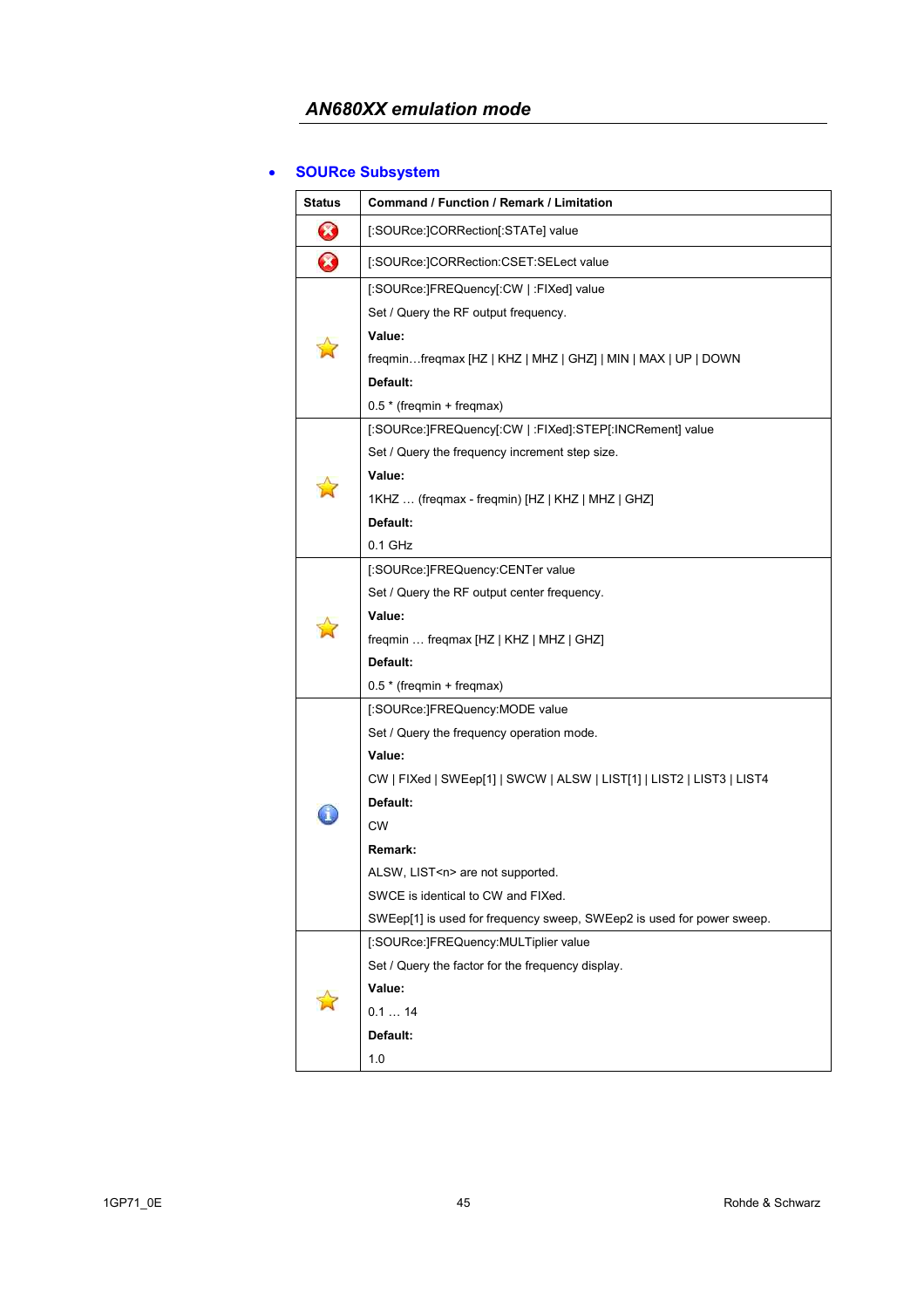| <b>Status</b>              | Command / Function / Remark / Limitation                                 |
|----------------------------|--------------------------------------------------------------------------|
|                            | [:SOURce:]FREQuency:SPAN value                                           |
|                            | Set / Query the frequency span for the sweep mode SWEep[1].              |
|                            | Value:                                                                   |
|                            | 1KHZ  (freqmax - freqmin) [HZ   KHZ   MHZ   GHZ]                         |
|                            | Default:                                                                 |
|                            | freqmax - freqmin                                                        |
| $\sum_{i=1}^{n}$           | [:SOURce:]FREQuency:SPAN:FULL                                            |
|                            | Set the frequency span for the sweep mode SWEep[1] to freqmax – freqmin. |
| $\bf \bm{\bm{\omega}}$     | [:SOURce:]FREQuency:SPAN2 value                                          |
| 3                          | [:SOURce:]FREQuency:SPAN2:FULL                                           |
|                            | [:SOURce:]FREQuency:STARt value                                          |
|                            | Set / Query the start frequency for the sweep mode SWEep[1].             |
|                            | Value:                                                                   |
|                            | freqmin  freqmax [HZ   KHZ   MHZ   GHZ]   MIN                            |
|                            | Default:                                                                 |
|                            | Freqmin                                                                  |
| Ø                          | [:SOURce:]FREQuency:STARt2 value                                         |
|                            | [:SOURce:]FREQuency:STOP value                                           |
|                            | Set / Query the stop frequency for the sweep mode SWEep[1].              |
|                            | Value:                                                                   |
|                            | freqmin  freqmax [HZ   KHZ   MHZ   GHZ]   MAX<br>Default:                |
|                            | freqmax                                                                  |
|                            | [:SOURce:]FREQuency:STOP2 value                                          |
| $\bm{\Omega}$              |                                                                          |
| 0                          | [:SOURce:]LIST <n>:CALCulate</n>                                         |
| $\boldsymbol{\mathcal{S}}$ | [:SOURce: ]LIST <n>:DWELI value</n>                                      |
| Ø                          | [:SOURce:]LIST <n>:FREQuency value</n>                                   |
| 3                          | [:SOURce:]LIST <n>:FREQuency:POINts value</n>                            |
| 0                          | [:SOURce:]LIST <n>:INDex value</n>                                       |
| $\bm{\omega}$              | [:SOURce:]LIST <n>:POWer value</n>                                       |
| 0                          | [:SOURce:]LIST <n>:POWer:POINts value</n>                                |
| 0                          | [:SOURce:]LIST <n>:STARt value</n>                                       |
| $\bm{\omega}$              | [:SOURce:]LIST <n>:STOP value</n>                                        |
| $\mathbf{\hat{x}}$         | [:SOURce:]MARKer <n>:AOFF</n>                                            |
|                            | Turn off all markers.                                                    |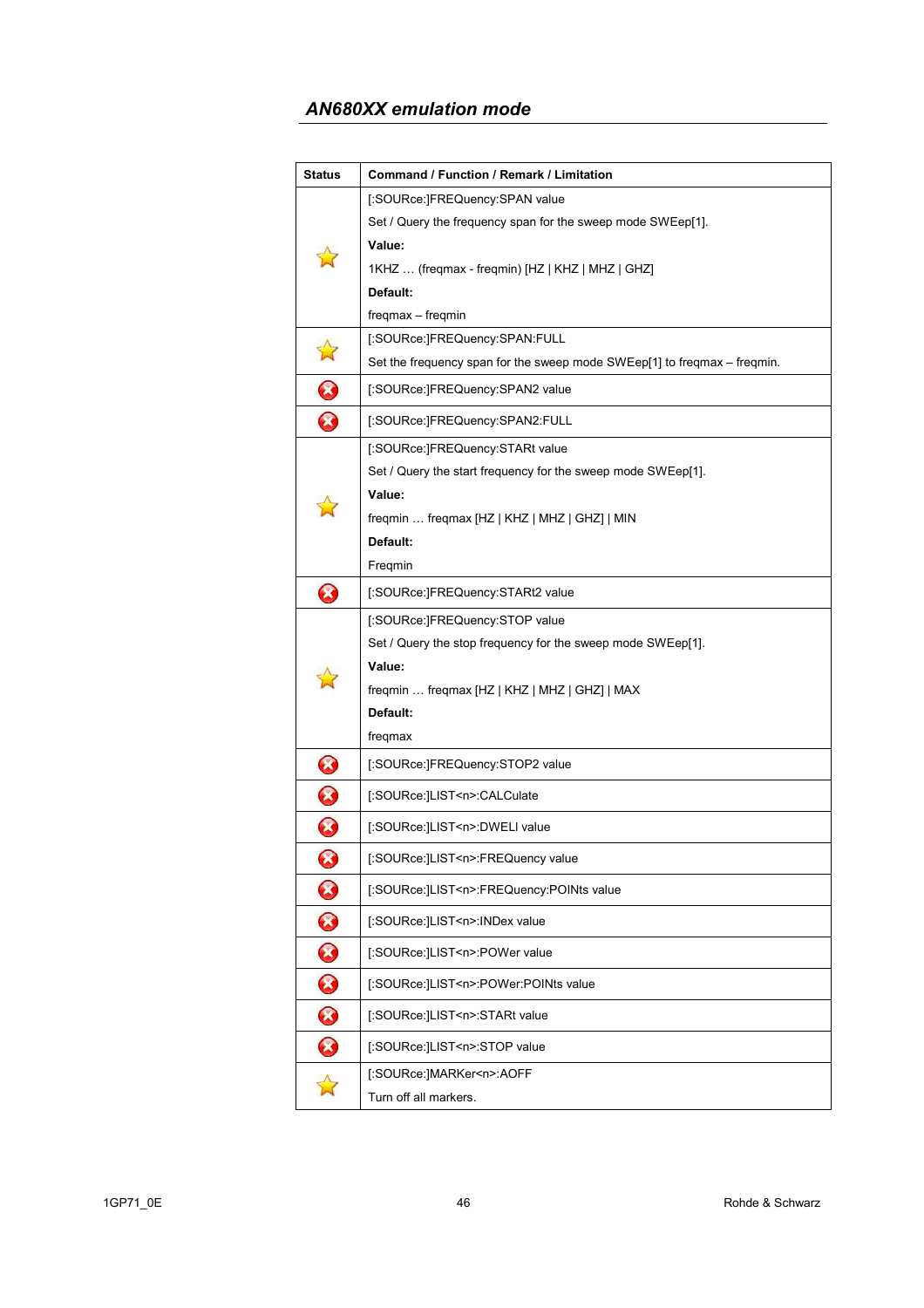| <b>Status</b> | Command / Function / Remark / Limitation                               |
|---------------|------------------------------------------------------------------------|
|               | [:SOURce:]MARKer <n>:FREQuency value</n>                               |
|               | Set / Query frequency of the selected marker.                          |
|               | Value:                                                                 |
|               | freqmin  freqmax [HZ   KHZ   MHZ   GHZ]   MAX                          |
|               | Default:                                                               |
|               | M1 = 2.0 GHz, M2 = 8.4 GHz, M3 = 2.0 GHz, M4 = 5.0 GHz, M5 = 8.4 GHz   |
|               | M6 = 8.4 GHz, M7 = 8.4 GHz, M8 = 8.4 GHz, M9 = 8.4 GHz, M10 = 3.5 GHz  |
|               | [:SOURce:]MARKer <n>:POLarity value</n>                                |
|               | Set / Query pulse polarity of markers.                                 |
|               | Value:                                                                 |
|               | NEGative   POSitive                                                    |
|               | Default:                                                               |
|               | <b>POSitive</b>                                                        |
|               | [:SOURce:]MARKer <n>:STATe value</n>                                   |
|               | Set / Query the state of the specified marker.                         |
|               | Value:                                                                 |
|               | $ON$   OFF   1   0                                                     |
|               | Default:                                                               |
|               | All OFF                                                                |
| Ø             | [:SOURce:]MARKer <n>:VIDeo value</n>                                   |
|               | [:SOURce:]POWer[:LEVel][:IMMediate][:AMPLitude] value                  |
|               | Set / Query the power level of the RF output.                          |
|               | Value:                                                                 |
|               | powermin  powermax [DBM]   MIN   MAX   UP   DOWN                       |
|               | Default:                                                               |
|               | $0.0$ dBm                                                              |
|               | [:SOURce:]POWer[:LEVel][:IMMediate][:AMPLitude]:STEP[:INCRement] value |
|               | Set / Query the power level increment step size.                       |
|               | Value:                                                                 |
|               | powermin  powermax [DB]                                                |
|               | Default:                                                               |
|               | 0.1 dB                                                                 |
| Ø             | [:SOURce:]POWer[:LEVel]:ALTernate value                                |
| Ø             | [:SOURce:]POWer:ALC:SOURce value                                       |
|               | [:SOURce:]POWer:ATTenuation value                                      |
|               | Set / Query the output attenuator                                      |
|               | Value:                                                                 |
|               | $0110$ [DB]                                                            |
|               | Default:                                                               |
|               | 0.0 dB                                                                 |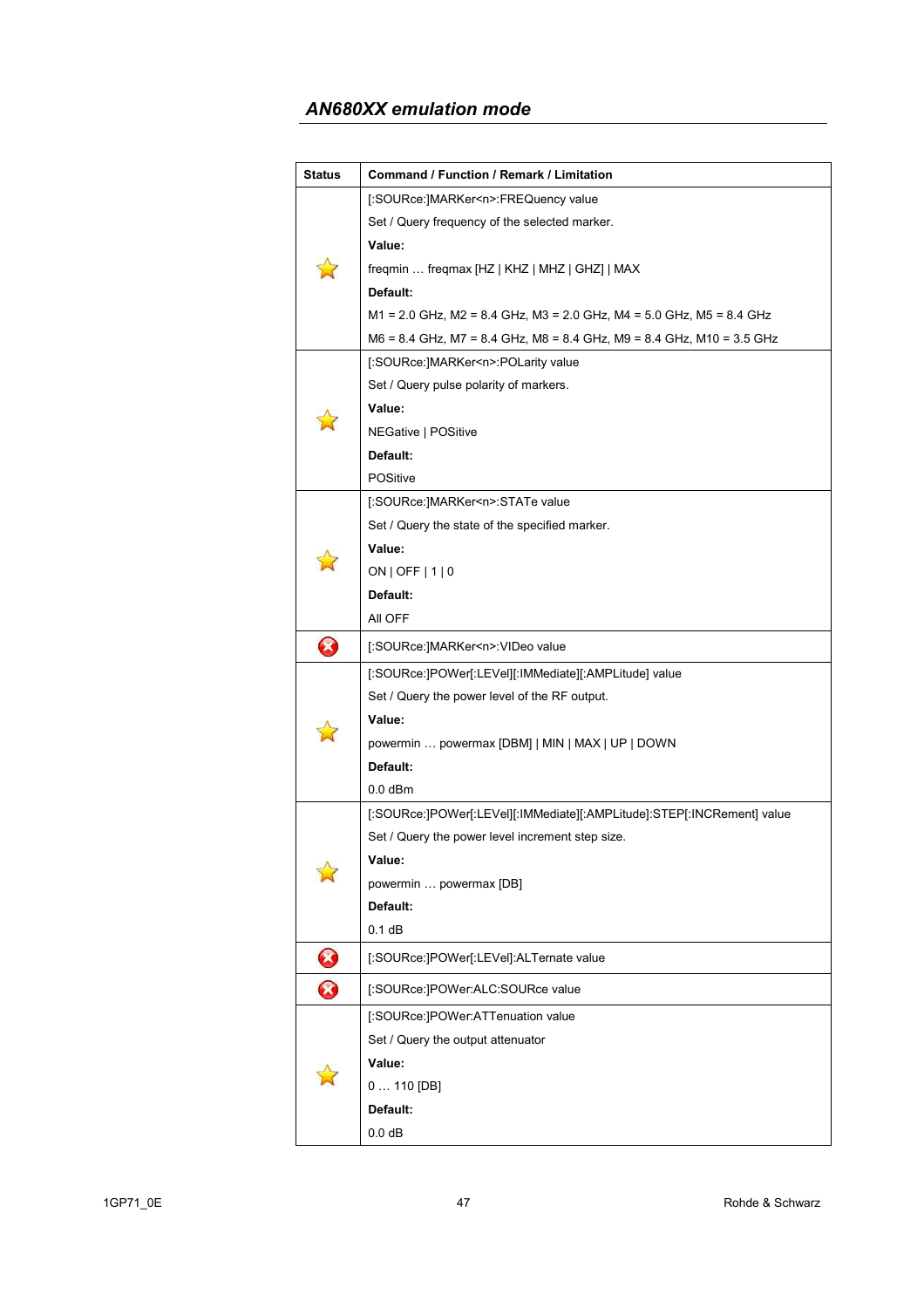| <b>Status</b>         | Command / Function / Remark / Limitation                                            |
|-----------------------|-------------------------------------------------------------------------------------|
|                       | [:SOURce:]POWer:ATTenuation:AUTO value                                              |
|                       | Set / Query the coupling of the attenuation to the amplitude level control circuit. |
|                       | Value:                                                                              |
|                       | ON   OFF   $1$   0                                                                  |
|                       | Default:                                                                            |
|                       | <b>ON</b>                                                                           |
|                       | [:SOURce:]POWer:ATTenuation:STEP[:INCRement] value                                  |
|                       | Set / Query the output attenuator step size                                         |
|                       | Value:                                                                              |
|                       | $0110$ [DB]                                                                         |
|                       | Default:                                                                            |
|                       | 10.0 dB                                                                             |
|                       | [:SOURce:]POWer:CENTer value                                                        |
|                       | Set / Query the RF output center power level                                        |
|                       | Value:                                                                              |
|                       | powermin  powermax [DBM]                                                            |
|                       | Default:                                                                            |
|                       | 0.5 * (powermin + powermax)                                                         |
|                       | [:SOURce:]POWer:DISPlay:OFFSet value                                                |
|                       | Set / Query the offset for the power level display.                                 |
|                       | Value:                                                                              |
|                       | $-100$ $+100$ [DB]                                                                  |
|                       | Default:                                                                            |
|                       | 0.0 <sub>d</sub> B                                                                  |
| $\boldsymbol{\Omega}$ | [:SOURce:]POWer:DISPlay:OFFSet:STATe value                                          |
|                       | [:SOURce:]POWer:MODe value                                                          |
|                       | Set / Query the power level operation mode.                                         |
|                       | Value:                                                                              |
|                       | CW   FIXed   SWEep[1]   SWEep2   ALSW   LIST[1]   LIST2   LIST3   LIST4             |
|                       | Default:                                                                            |
|                       | <b>CW</b>                                                                           |
|                       | Remark:                                                                             |
|                       | SWEep[1], ALSW, LIST <n> are not supported.</n>                                     |
|                       | SWEep[1] is used for frequency sweep, SWEep2 is used for power sweep.               |
| 0                     | [:SOURce:]POWer:SLOPe value                                                         |
| 0                     | [:SOURce:]POWer:SLOPe:PIVot value                                                   |
| 0                     | [:SOURce:]POWer:SLOPe:STATe value                                                   |
| ❸                     | [:SOURce:]POWer:SLOPe:STEP[:INCRement] value                                        |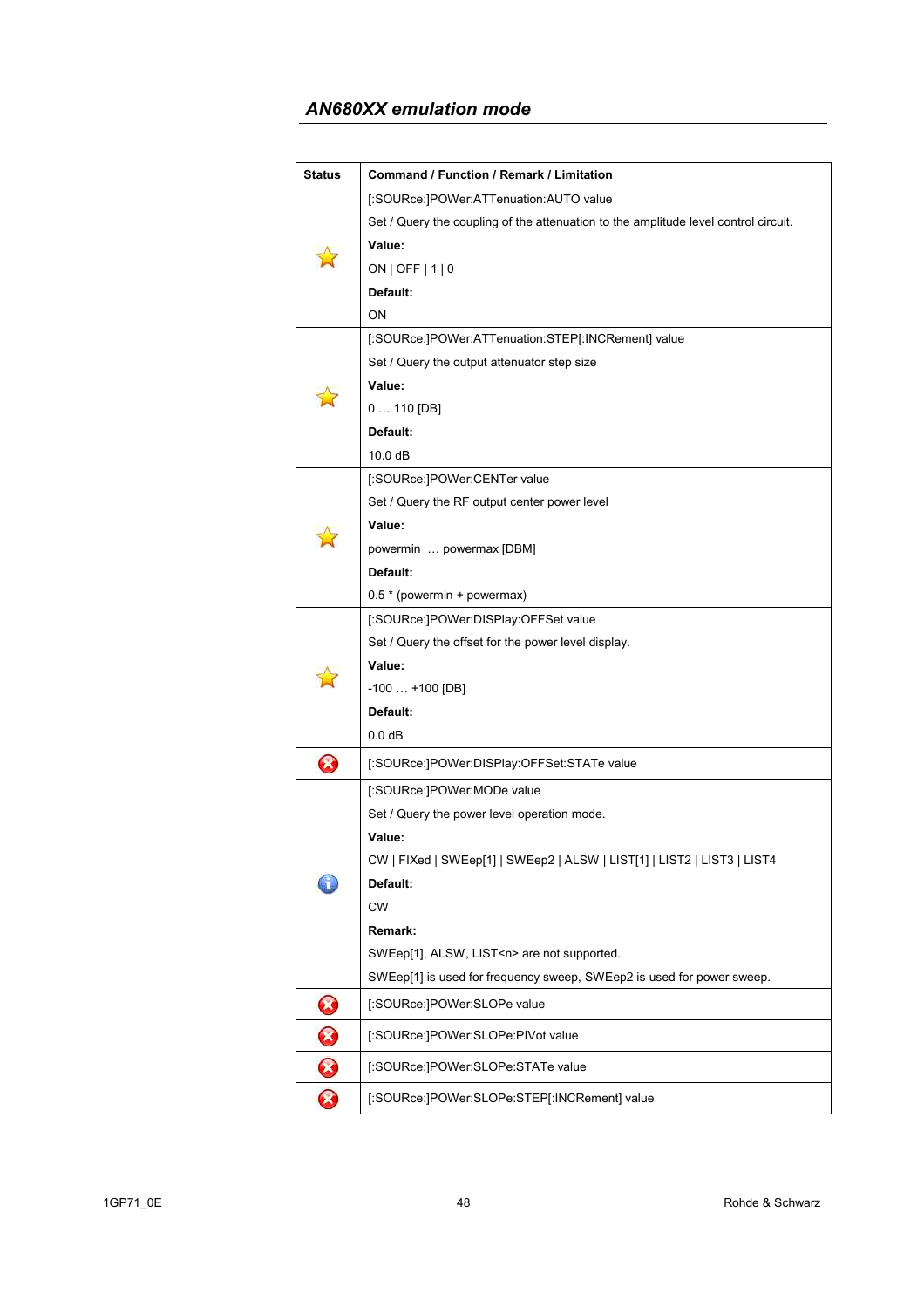| Status | Command / Function / Remark / Limitation                                   |
|--------|----------------------------------------------------------------------------|
|        | [:SOURce:]POWer:SPAN value                                                 |
|        | Set / Query the power level span for the sweep mode SWEep2.                |
|        | Value:                                                                     |
|        | powermin  powermax [DBM]                                                   |
|        | Default:                                                                   |
|        | powermax - powermin                                                        |
|        | [:SOURce:]POWer:SPAN:FULL                                                  |
|        | Set the power level span for the sweep mode SWEep2 to powermax – powermin. |
|        | [:SOURce:]POWer:STARt value                                                |
|        | Set / Query the start power level for the sweep mode SWEep2.               |
|        | Value:                                                                     |
|        | powermin  powermax [DBM   MIN                                              |
|        | Default:                                                                   |
|        | powermin                                                                   |
|        | [:SOURce:]POWer:STOP value                                                 |
|        | Set / Query the stop power level for the sweep mode SWEep2.                |
|        | Value:                                                                     |
|        | powermin  powermax [DBM   MAX                                              |
|        | Default:                                                                   |
|        | powermax                                                                   |
|        | SWEep <n>[:FREQuency]:STEP value</n>                                       |
|        | Set / Query the step size for frequency sweep.                             |
|        | Value:                                                                     |
|        | stepmin  stepmax [HZ   KHZ   MHZ   GHZ]   MIN   MAX                        |
|        | Default:                                                                   |
|        | 0.0001 * (freqmax - freqmin)                                               |
|        | Remark:                                                                    |
|        | SWEep[1] is used for frequency sweep, SWEep2 is used for power sweep.      |
|        | [:SOURce:]SWEep <n>:DIRection value</n>                                    |
|        | Select / Query the sweep direction.                                        |
|        | Value:                                                                     |
|        | UP   DOWN                                                                  |
|        | Default:                                                                   |
|        | UP                                                                         |
|        | Remark:                                                                    |
|        | STARt and STOP are exchanged if necessary.                                 |
|        | SWEep[1] is used for frequency sweep, SWEep2 is used for power sweep.      |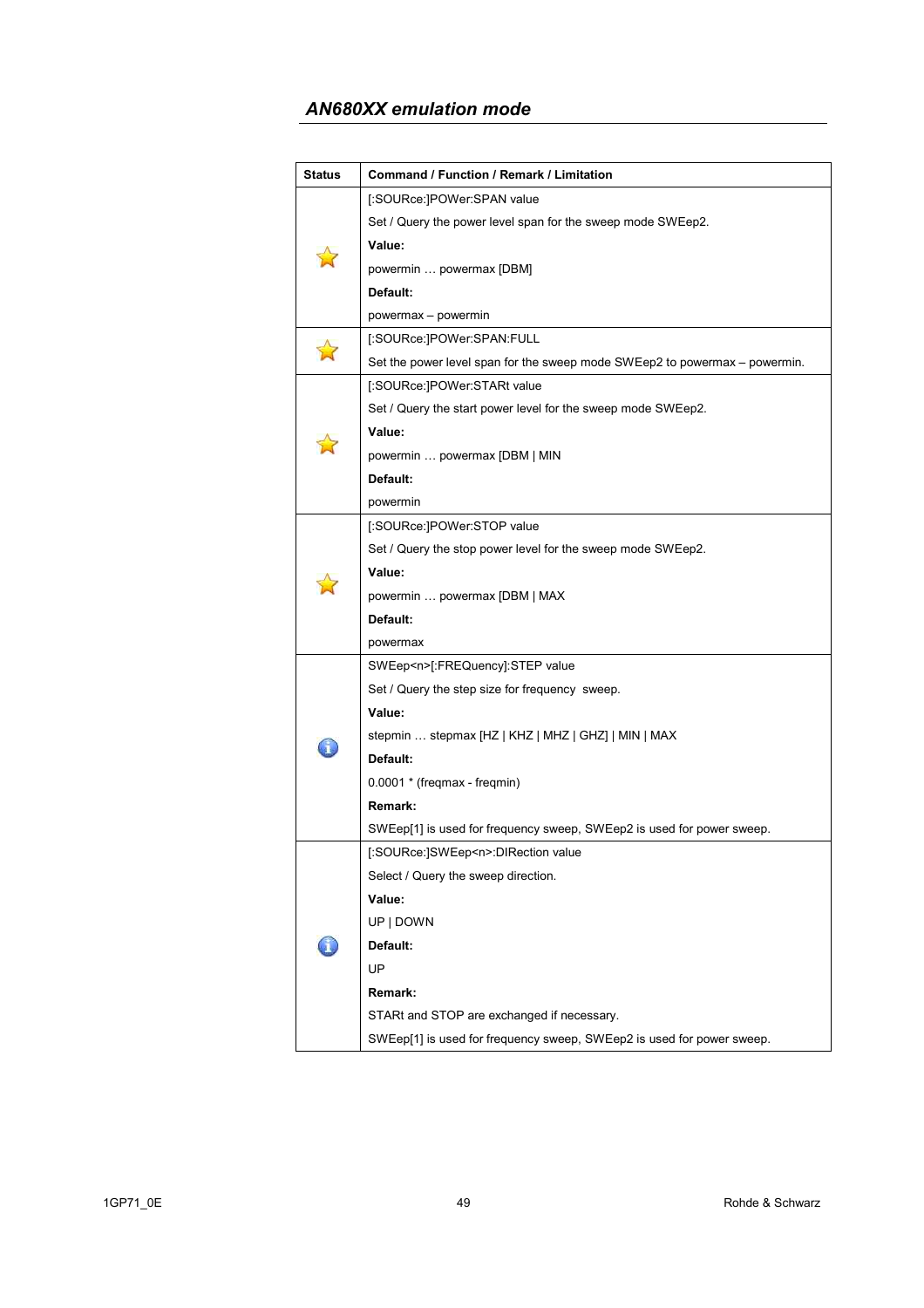| <b>Status</b>              | Command / Function / Remark / Limitation                              |
|----------------------------|-----------------------------------------------------------------------|
|                            | [:SOURce:]SWEep <n>:DWELI value</n>                                   |
|                            | Set / Query step time for frequency / power level sweep.              |
|                            | Value:                                                                |
|                            | timemin  timemax $[S \mid MS \mid US \mid NS] \mid MIN \mid MAX$      |
|                            | Default:                                                              |
|                            | timemin                                                               |
|                            | Remark:                                                               |
|                            | SWEep[1] is used for frequency sweep, SWEep2 is used for power sweep. |
|                            | [:SOURce:]SWEep <n>:DWELI:AUTO value</n>                              |
| $\boldsymbol{\mathcal{S}}$ |                                                                       |
| Z)                         | [:SOURce:]SWEep <n>:GENeration value</n>                              |
|                            | [:SOURce:]SWEep <n>:POINts value</n>                                  |
|                            | Set / Query the number of steps in frequency / power level sweep.     |
|                            | Value:                                                                |
|                            | pointsmin  pointsmax   MIN   MAX                                      |
|                            | Default:                                                              |
|                            | freqspan / freqstep                                                   |
|                            | powerspan / powerstep                                                 |
|                            | Remark:                                                               |
|                            | SWEep[1] is used for frequency sweep, SWEep2 is used for power sweep. |
|                            | [:SOURce:]SWEep <n>:POWer:STEP value</n>                              |
|                            | Set / Query the step size for power level sweep.                      |
|                            | Value:                                                                |
|                            | stepmin  stepmax [DB]   MIN   MAX                                     |
|                            | Default:                                                              |
|                            | $0.02$ dB                                                             |
|                            | Remark:                                                               |
|                            | SWEep[1] is used for frequency sweep, SWEep2 is used for power sweep. |
|                            | [:SOURce:]SWEep <n>:SPACing value</n>                                 |
|                            | Set / Query the type of sweep.                                        |
|                            | Value:                                                                |
|                            | LINear   LOGarithmic                                                  |
|                            | Default:                                                              |
|                            | LINear for frequency sweep                                            |
|                            | LOGarithmic for power sweep                                           |
|                            | Remark:                                                               |
|                            | SWEep[1] is used for frequency sweep, SWEep2 is used for power sweep. |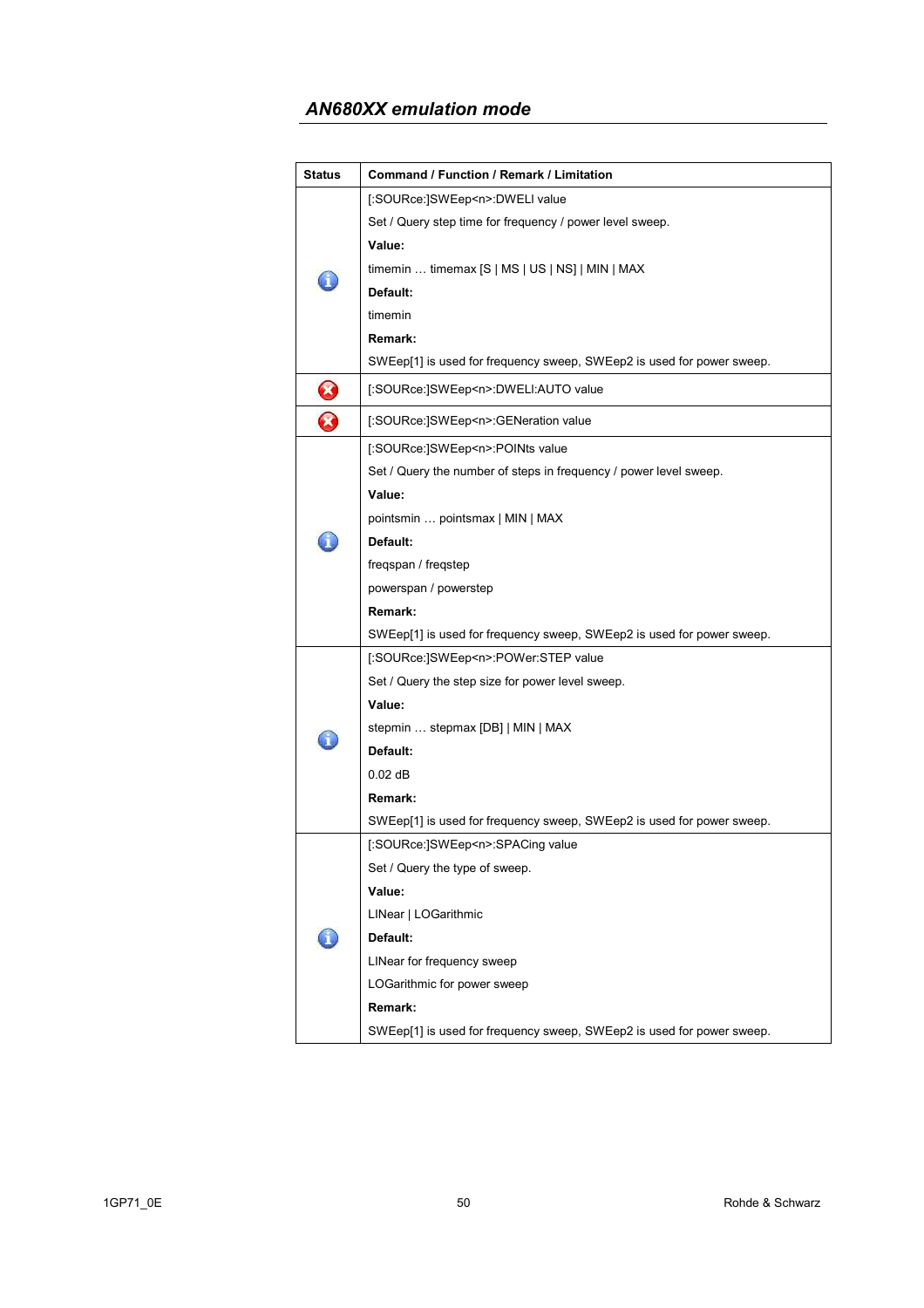| <b>Status</b> | Command / Function / Remark / Limitation                                                                                               |
|---------------|----------------------------------------------------------------------------------------------------------------------------------------|
|               | [:SOURce:]SWEep <n>:TIME value</n>                                                                                                     |
|               | Set / Query the sweep time.                                                                                                            |
|               | Value:                                                                                                                                 |
|               | timemin  timemax $[S \mid MS \mid US \mid NS]$   MIN   MAX                                                                             |
|               | Default:                                                                                                                               |
|               | TBD for frequency sweep.                                                                                                               |
|               | TBD for power sweep                                                                                                                    |
|               | Remark:                                                                                                                                |
|               | value is splitted into DWELI and POINts, whereby DWELI is set to minimal possible<br>value so that POINTs does not exceed upper limit. |
|               | SWEep[1] is used for frequency sweep, SWEep2 is used for power sweep.                                                                  |
|               | [:SOURce:]SWEep <n>:TIME:AUTO value</n>                                                                                                |
|               | [:SOURce:]SWEep <n>:TIME:LLIMit value</n>                                                                                              |

Table 43: SOURCE subsystem

## • **STATus Subsystem**

| <b>Status</b> | <b>Command / Function / Remark / Limitation</b>                                   |
|---------------|-----------------------------------------------------------------------------------|
|               | STATus:OPERation[:EVENt]?                                                         |
|               | Query the event bits of the operation status register.                            |
|               | STATus:OPERation:CONDition?                                                       |
|               | Query the condition bits of the operation status register.                        |
|               | STATus: OPERation: ENABle value                                                   |
|               | Set / Query the enable bits of the operation status register.                     |
|               | Value:                                                                            |
|               | 032757                                                                            |
|               | Default:                                                                          |
|               | 0                                                                                 |
|               | STATus: OPERation: NTRansition value                                              |
|               | Set / Query the negative transition filter bits of the operation status register. |
|               | Value:                                                                            |
|               | 032757                                                                            |
|               | Default:                                                                          |
|               | 0                                                                                 |
|               | STATus: OPERation: PTRansition value                                              |
|               | Set / Query the positive transition filter bits of the operation status register. |
|               | Value:                                                                            |
|               | 032757                                                                            |
|               | Default:                                                                          |
|               | 32757                                                                             |
|               | <b>STATus:PRESet</b>                                                              |
|               | Preset the operation and questionable register contents.                          |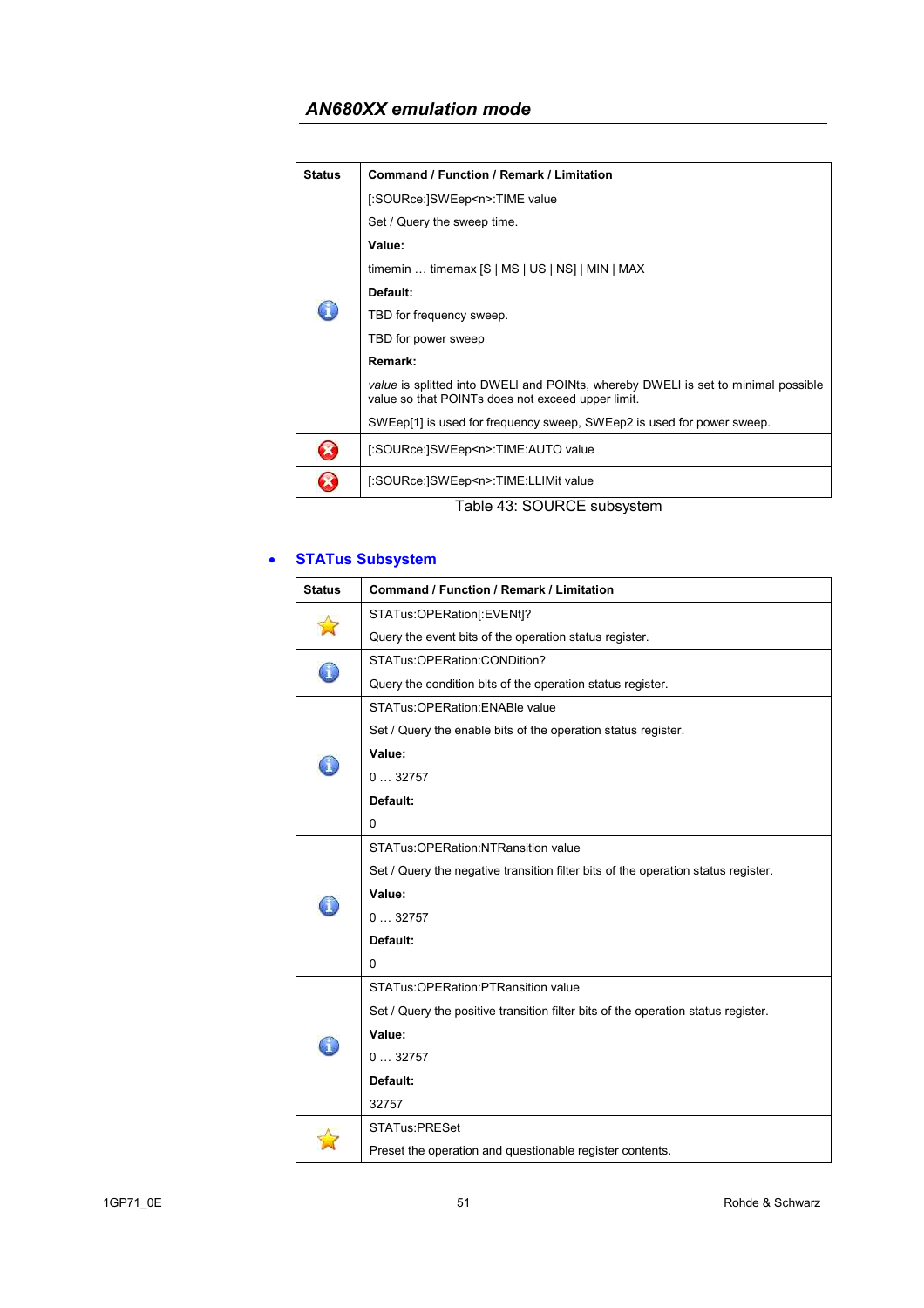| <b>Status</b> | Command / Function / Remark / Limitation                                             |  |  |
|---------------|--------------------------------------------------------------------------------------|--|--|
| Ã.            | STATus:QUEStionalbe[:EVENt]?                                                         |  |  |
|               | Query the event bits of the questionable status register.                            |  |  |
|               | Value:                                                                               |  |  |
|               | 032757                                                                               |  |  |
|               | STATus: QUEStionalbe: CONDition?                                                     |  |  |
|               | Query the condition bits of the questionable status register.                        |  |  |
|               | Value:                                                                               |  |  |
|               | 032757                                                                               |  |  |
|               | STATus: QUEStionalbe: ENABle value                                                   |  |  |
|               | Set / Query the enable bits of the questionable status register.                     |  |  |
|               | Value:                                                                               |  |  |
|               | 032757                                                                               |  |  |
|               | Default:                                                                             |  |  |
|               | 0                                                                                    |  |  |
|               | <b>STATus: QUEStionalbe:NTRansition value</b>                                        |  |  |
|               | Set / Query the negative transition filter bits of the questionable status register. |  |  |
|               | Value:                                                                               |  |  |
|               | 032757                                                                               |  |  |
|               | Default:                                                                             |  |  |
|               | 0                                                                                    |  |  |
|               | STATus: QUEStionalbe: PTRansition value                                              |  |  |
|               | Set / Query the positive transition filter bits of the questionable status register. |  |  |
|               | Value:                                                                               |  |  |
|               | 032757                                                                               |  |  |
|               | Default:                                                                             |  |  |
|               | 32757                                                                                |  |  |
|               | STAT:QUEue[:NEXT]?                                                                   |  |  |
|               | Query and clear the oldest error.                                                    |  |  |
|               | Remark:                                                                              |  |  |
|               | For more information, please see : SYSTem: ERRor?                                    |  |  |
|               | Toblo 11. CTATLIC cubovetom                                                          |  |  |

Table 44: STATUS subsystem

### • **SYSTem Subsystem**

| <b>Status</b> | Command / Function / Remark / Limitation                                                                                                        |  |  |
|---------------|-------------------------------------------------------------------------------------------------------------------------------------------------|--|--|
|               | SYSTem:ERRor?                                                                                                                                   |  |  |
|               | Query and clear the oldest error.                                                                                                               |  |  |
|               | Remark:                                                                                                                                         |  |  |
|               | The original error codes and error descritions of the SM* are returned. No translation<br>to the AN680XX error codes and descriptions are done. |  |  |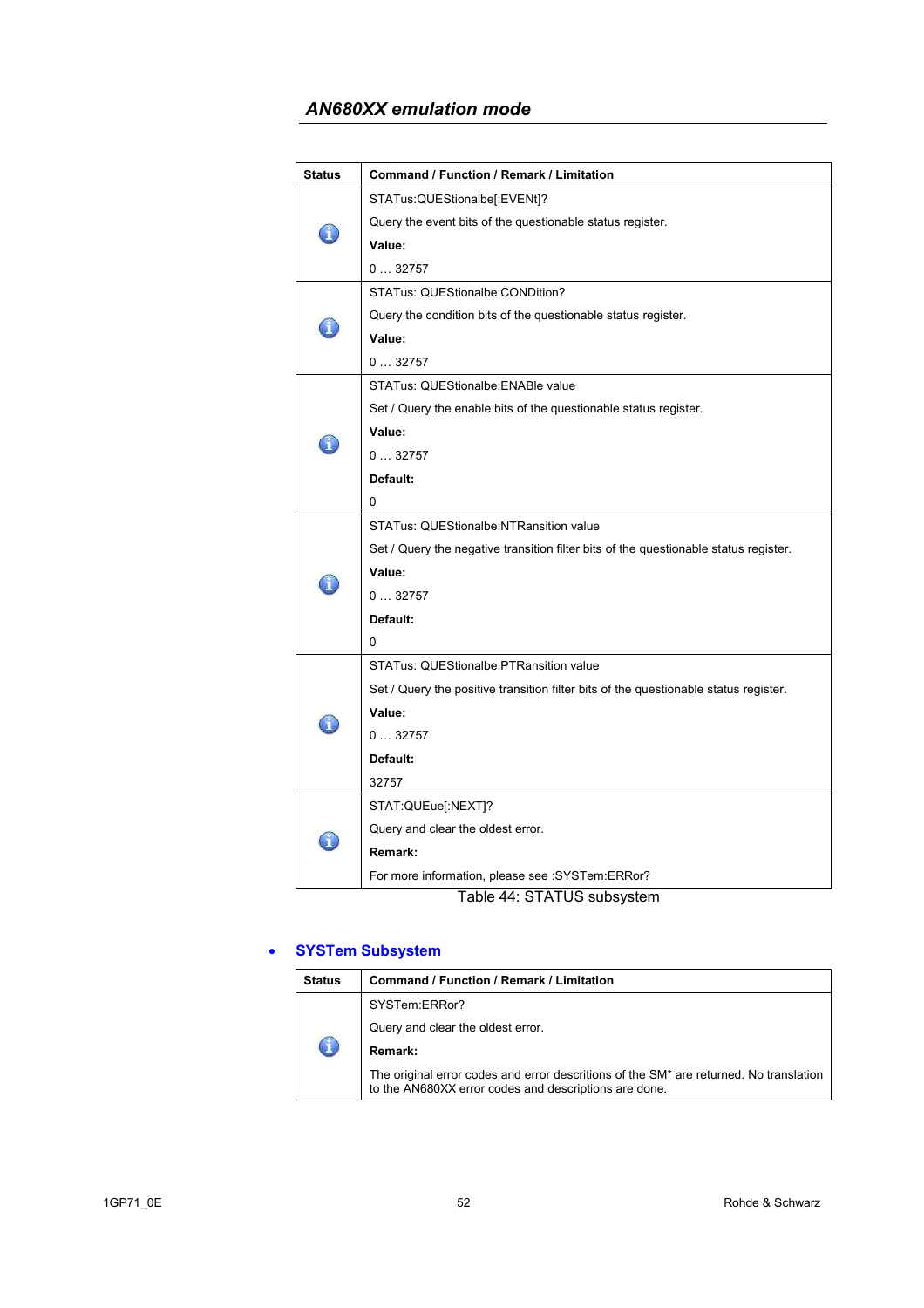| <b>Status</b> | <b>Command / Function / Remark / Limitation</b>                          |  |  |
|---------------|--------------------------------------------------------------------------|--|--|
|               | SYSTem:LANGuage value                                                    |  |  |
|               | Select / Query the remote-control language.                              |  |  |
|               | Value:                                                                   |  |  |
|               | "SCPI"   "NATIVE"   "TMSL"   "EXIT"                                      |  |  |
|               | Remark:                                                                  |  |  |
|               | "SCPI", "NATIVE" and "TMSL" are not supported.                           |  |  |
|               | "EXIT" has to be used to return to the instruments native SCPI-language. |  |  |
|               | SYSTem PRFSet                                                            |  |  |
|               | Preset instrument.                                                       |  |  |
|               | Remark:                                                                  |  |  |
|               | For more information, please see *RST command.                           |  |  |
|               | SYSTem VFRSion?                                                          |  |  |
|               | Query the SCPI software version.                                         |  |  |
|               | Remark:                                                                  |  |  |
|               | YYYY V is returned                                                       |  |  |

Table 45: SYSTEM subsystem

## • **TRIGger Subsystem**

| <b>Status</b> | <b>Command / Function / Remark / Limitation</b> |  |  |
|---------------|-------------------------------------------------|--|--|
|               | TRIGger[:SEQuence   :STARt][:IMMediate]         |  |  |
|               | Trigger a sweep.                                |  |  |
|               | TRIGger[:SEQuence   :STARt]:SOURce value        |  |  |
|               | Select / Query the trigger source.              |  |  |
|               | Value:                                          |  |  |
|               | BUS   EXTern   HOLD   IMMediate                 |  |  |
|               | Default:                                        |  |  |
|               | <b>BUS</b>                                      |  |  |
|               | Remark:                                         |  |  |
|               | HOLD is not supported.                          |  |  |
|               | $T - L = 40. T D I Q Q F D \dots L \dots L$     |  |  |

Table 46: TRIGGER subsystem

### • **TSWeep Subsystem**

| <b>Status</b> | <b>Command / Function / Remark / Limitation</b> |  |
|---------------|-------------------------------------------------|--|
| $\mathcal{L}$ | TSWeep                                          |  |
|               | Take a sweep.                                   |  |

Table 47: TSWEEP subsystem

### • **UNIT Subsystem**

|--|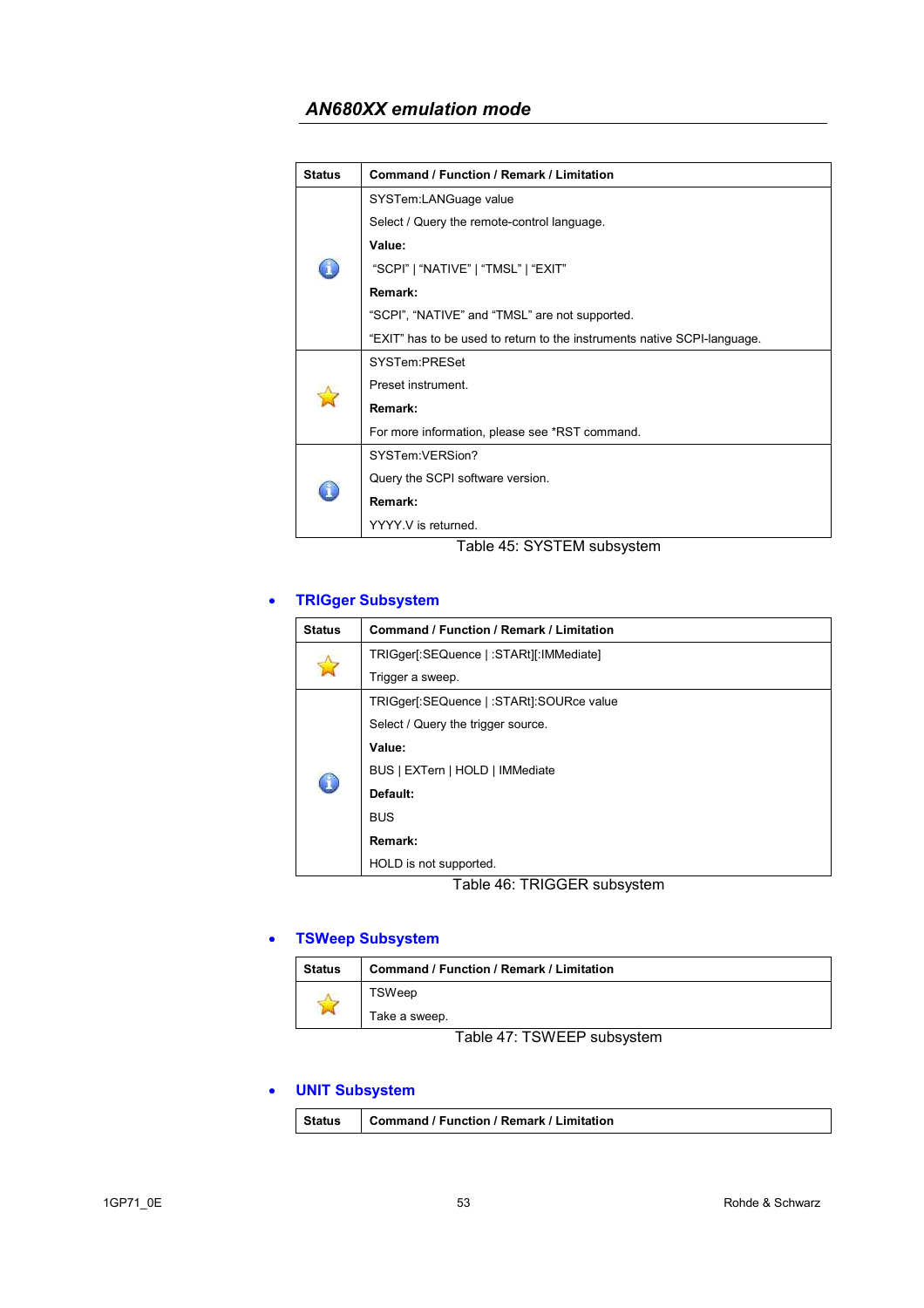| <b>Status</b> | <b>Command / Function / Remark / Limitation</b>                |  |  |
|---------------|----------------------------------------------------------------|--|--|
|               | <b>UNIT:FREQuency value</b>                                    |  |  |
|               | Select / Query the global default frequency related parameter. |  |  |
|               | Value:                                                         |  |  |
|               | HZ, KHZ, MHZ, GHZ                                              |  |  |
|               | Default:                                                       |  |  |
|               | HZ                                                             |  |  |
|               | <b>UNIT: TIME value</b>                                        |  |  |
|               | Select / Query the global default time related parameter.      |  |  |
|               | Value:                                                         |  |  |
|               | S, MS, US, NS                                                  |  |  |
|               | Default:                                                       |  |  |
|               | S                                                              |  |  |

Table 48: UNIT subsystem

### **Instrument initialisation**

The (factory) default setting of the AN680XX is applied when

- o applying a DCL, SDC to the GPIB interface.
- o ransmitting a \*RST command
- o transmitting the first command after activating this emulation mode.

During initialisation, the AN680XX applies and activates the setting, that was active just before power down.

The SM\* however applies and activates the (factory) default setting of the AN680XX.

This different behaviour has to the be taken in consideration.

#### **It is strongly recommended to explicitly setup all necessary parameters by applying the corresponding command.**

The following table shows the (factory) default setting, applied by the SM\*'s emulation software.

| Subsystem         | <b>Default setting</b>   |
|-------------------|--------------------------|
| <b>ABORT</b>      |                          |
| <b>CONTROL</b>    | $\overline{\phantom{0}}$ |
| <b>DIAGNOSTIC</b> | $\overline{\phantom{0}}$ |
| <b>DISPLAY</b>    | TEXT STATE = ON          |
| <b>INITIATE</b>   |                          |
| <b>OUTPUT</b>     | STATE = ON               |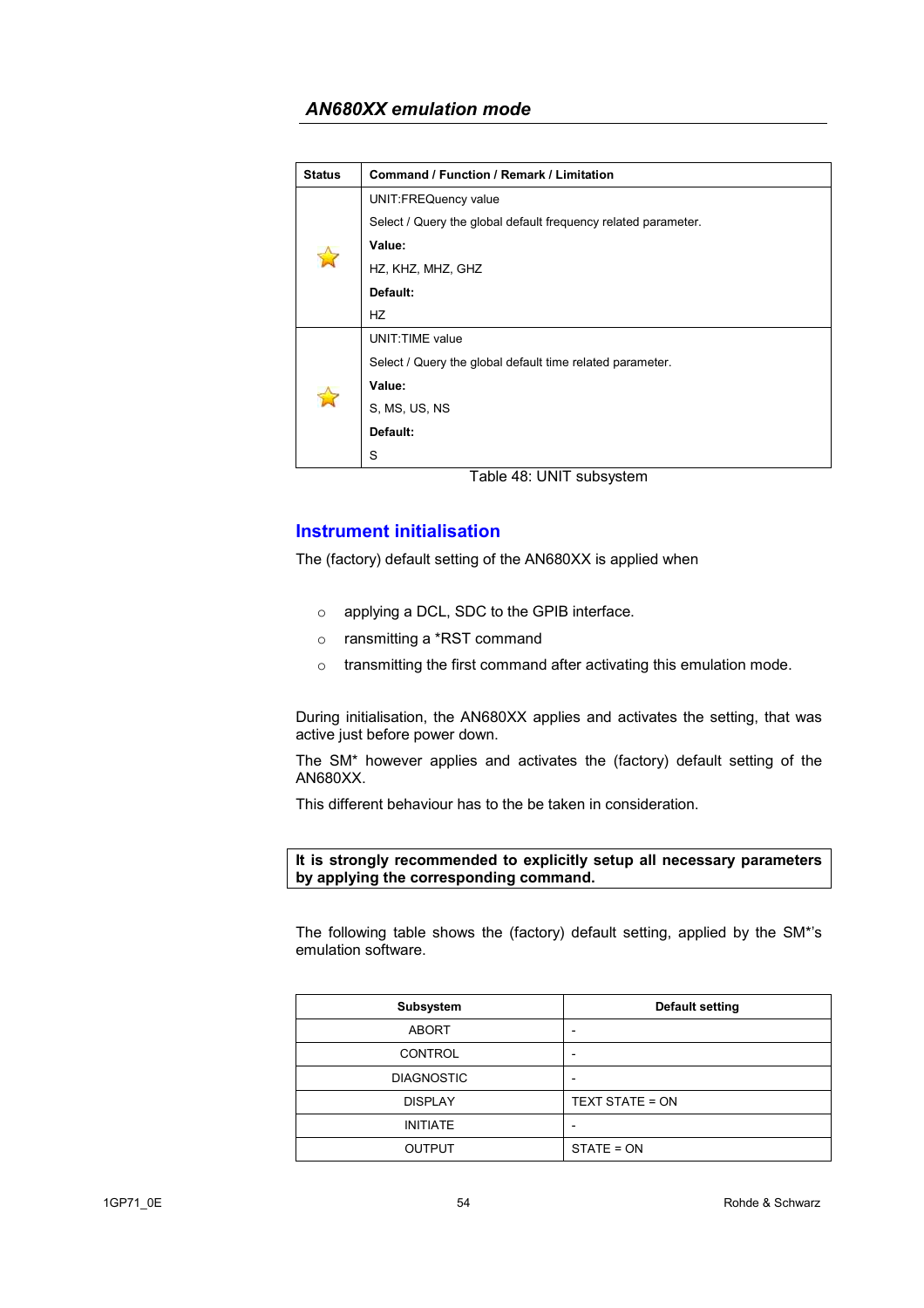| SOURCE (CORRECTION) |                                          |
|---------------------|------------------------------------------|
| SOURCE (FREQUENCY   | $MODE = CW$                              |
|                     | $CW = 0.5 * (Fmin + Fmax)$               |
|                     | $CW$ STEP = 100.0 MHZ                    |
|                     | START = FMin                             |
|                     | STOP = Fmax                              |
|                     | CENTER = $0.5*$ (Fmin + Fmax)            |
|                     | $SPAN = Fmax - Fmin$                     |
|                     | $MULTIPLIER = 1.0$                       |
| SOURCE (LIST)       | $\overline{\phantom{a}}$                 |
| SOURCE (MARKER)     | $FREQUENCY(M1) = 2.0 GHz$                |
|                     | $FREQUENCY(M2) = 8.4 GHz$                |
|                     | $FREQUENCY(M3) = 2.0 GHz$                |
|                     | $FREQUENCY(M4) = 5.0 GHz$                |
|                     | $FREQUENCY(M5) = 8.4 GHz$                |
|                     | FREQUENCY(M6 = $8.4$ GHz)                |
|                     | $FREQUENCY(M7) = 8.4 GHz$                |
|                     | $FREQUENCY(M8) = 8.4 GHz$                |
|                     | $FREQUENCY(M9) = 8.4 GHz$                |
|                     | $FREQUENCY(M10) = 3.5 GHz$               |
|                     | STATE = OFF                              |
|                     | POLARITY = POSITIVE                      |
| SOURCE (POWER)      | $MODE = CW$                              |
|                     | $LEVEL = 0.0 DBM$                        |
|                     | LEVEL STEP = $0.1$ DB                    |
|                     | ATTENUATION = AUTO                       |
|                     | ATTENUATION AUTO = ON                    |
|                     | ATTENUATION STEP = 10.0 DB               |
|                     | CENTER = $0.5*$ (Pmin + Pmax)            |
|                     | DISPLAY OFFSET = 0.0 DB                  |
|                     | START = Pmin                             |
|                     | STOP = Pmax                              |
|                     | $SPAN = Pmax - Pmin$                     |
| SOURCE (SWEEP)      | FREQUENCY STEP = (Fmax - Fmin) / 10000   |
|                     | POWER STEP = $0.02$ DB                   |
|                     | DIRECTION = UP                           |
|                     | DWELL = Tmin                             |
|                     | POINTS = Fspan / Fstep and Pspan / Pstep |
|                     | SPACING = LINEAR(F), LOGARITHMIC(P)      |
|                     | TIME = $222$                             |
|                     |                                          |
| <b>STATUS</b>       |                                          |
| SYSTEM              | LANGUAGE = "SCPI"                        |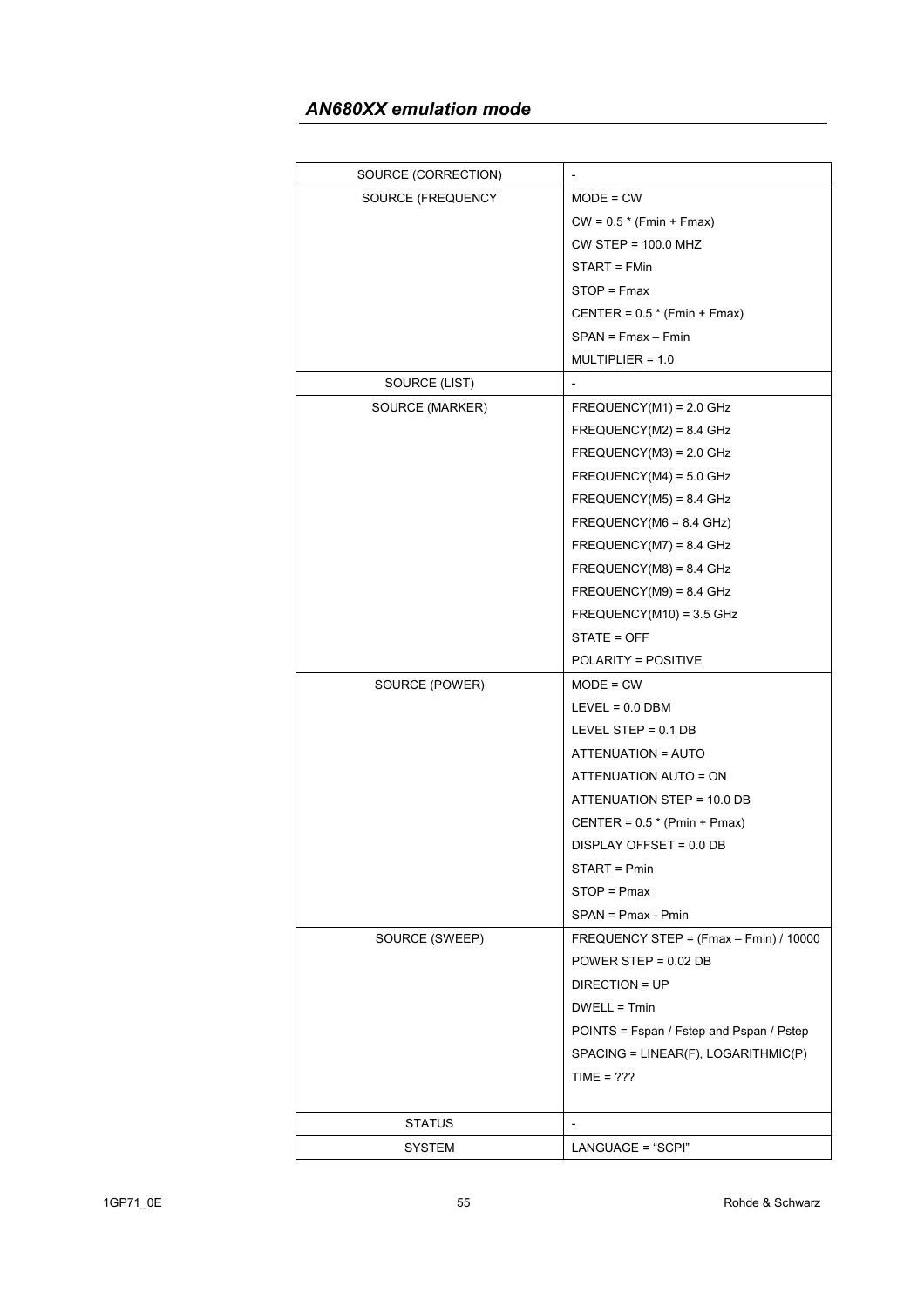| <b>TRIGGER</b> | SOURCE = BUS   |
|----------------|----------------|
| <b>TSWEEP</b>  |                |
| UNIT           | FREQUENCY = HZ |
|                | $TIME = S$     |

Table 49: Factory default settings

# **Status reporting**

Status reporting is not supported so far.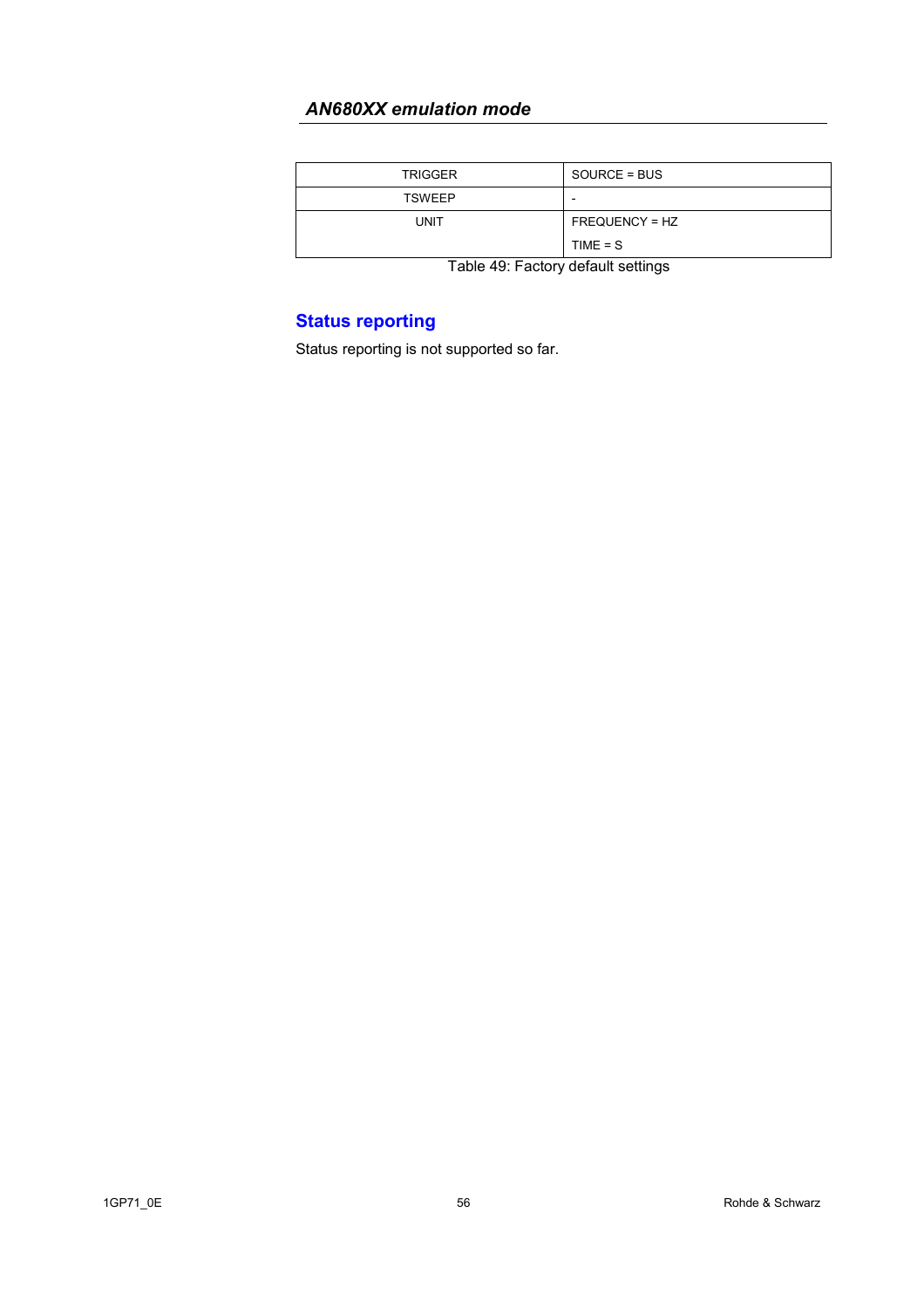#### **General**

In this language emulation mode, the emulation software in the SM\* emulates the Pre-SCPI language, implemented in Agilent's signal generators of type

- o HP8340A
- o HP8340B
- o HP8341B

The emulation software is supported on signal generators of type

#### o SMF100

The emulation software simulates the HP8340 data model in the execution unit and transforms the HP8340 parameters into the SM\* parameters.



Figure 4: HP8340 emulation model

This mapping occurs only in one direction: Setting commands that arrive via the remote-control interface modify the HP8340 parameters. These parameters are converted into SM\* parameters and written to the database.

Modifiying the SM\* parameters in any other manner, e.g., via manual operation at the frontpanel, causes no changes to the HP8340 parameters of the emulation software.

**While this is insignificant in pure remote-control operation, it can lead to inconsistencies and undesirable effects or malfunctions when you use both manual and remote control in this language emulation mode.** 

#### **GPIB functions**

The following table shows the GPIB functions, supported by the HP8340.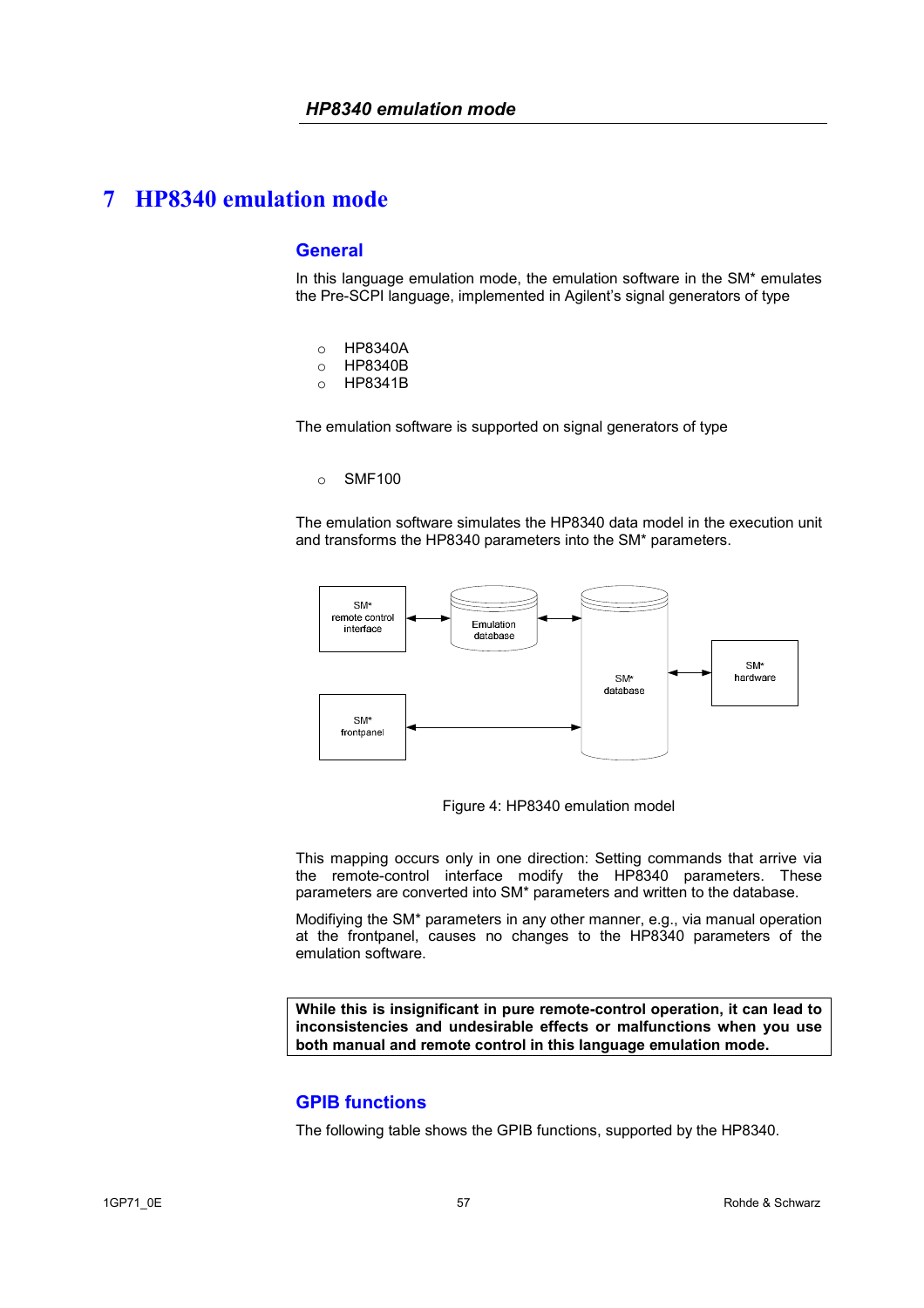| <b>Status</b>        | Command    | <b>Function / Remark / Limitation</b>                                                                                                   |
|----------------------|------------|-----------------------------------------------------------------------------------------------------------------------------------------|
|                      | <b>DCL</b> | Device clear.                                                                                                                           |
|                      | <b>GET</b> | Goup execute trigger.                                                                                                                   |
|                      | <b>GTL</b> | Goto local mode.                                                                                                                        |
| 0                    | <b>LLO</b> | Local lockout.                                                                                                                          |
| $\overrightarrow{M}$ | <b>REN</b> | Goto remote mode.                                                                                                                       |
| $\mathbf{r}$         | <b>SDC</b> | Selective device clear.                                                                                                                 |
| $\Delta$             | <b>SPD</b> | Serial-Poll disable.                                                                                                                    |
|                      | <b>SPE</b> | Serial-Poll enable.                                                                                                                     |
|                      | <b>SRO</b> | Request service.                                                                                                                        |
|                      |            | Remarks:                                                                                                                                |
|                      |            | The status system of the HP8340 is not compatible with the<br>status system implemented in the SMF100 in accordance<br>with IEEE 488.2. |
|                      |            | The bits in the status byte supported by the emulation<br>software in the SMF100 are.                                                   |
|                      |            | Bit 7 – New frequencies or sweep time in effect<br>$\circ$                                                                              |
|                      |            | Bit 6 – Request service<br>$\circ$                                                                                                      |
|                      |            | Bit $4$ – End of sweep<br>$\circ$                                                                                                       |
|                      |            | The emulations software in the SMF100 sets all othe bits in<br>status byte to "0".                                                      |

Table 50: HP8340 GPIB functions

## **Commands**

The following table shows the commands, supported by the HP8340.

### • **Additional**

| <b>Status</b> | Command / Function / Remark / Limitation                                                                                      |  |
|---------------|-------------------------------------------------------------------------------------------------------------------------------|--|
|               | EX.                                                                                                                           |  |
|               | Return to SCPI mode.                                                                                                          |  |
|               | Remark:                                                                                                                       |  |
|               | This command has been added to the HP8340 command set.                                                                        |  |
|               | Emulation parameters (current register, backup registers) are NOT persistent and<br>get lost when leaving the emulation mode. |  |

Table 51: Additional commands

## • **Swept / CW Frequency Selection**

| Status | <b>Command / Function / Remark / Limitation</b> |
|--------|-------------------------------------------------|
|        | <b>FA</b> [value]                               |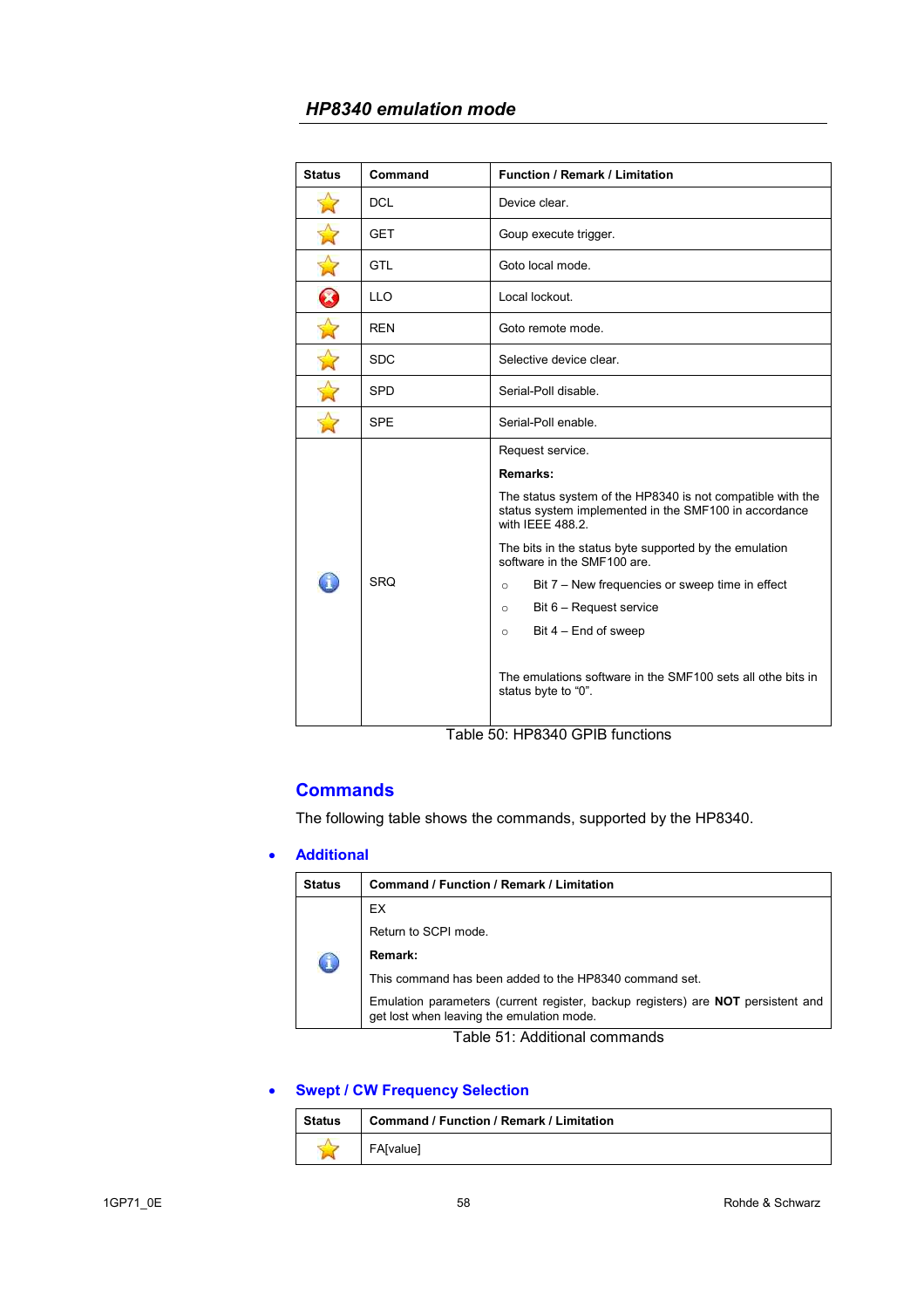|  | Select start/stop frequency sweep mode, optionally set start frequency.                  |
|--|------------------------------------------------------------------------------------------|
|  | Value:                                                                                   |
|  | freqmin  freqmax HZ   KZ   MZ   GZ                                                       |
|  | Default:                                                                                 |
|  | freqmin                                                                                  |
|  | FB[value]                                                                                |
|  | Select start/stop frequency sweep mode, optionally set stop frequency.                   |
|  | Value:                                                                                   |
|  | freqmin  freqmax HZ   KZ   MZ   GZ                                                       |
|  | Default:                                                                                 |
|  | freqmax                                                                                  |
|  | CF[value]                                                                                |
|  | Select center/delta frequency sweep mode, optionally set center frequency.               |
|  | Value:                                                                                   |
|  | freqmin  freqmax HZ   KZ   MZ   GZ                                                       |
|  | Default:                                                                                 |
|  | 0.5 * (freqmin + freqmax)                                                                |
|  | DF[value]                                                                                |
|  | Select center/delta frequency sweep mode, optionally set delta frequency.                |
|  | Value:                                                                                   |
|  | 0  freqmax HZ   KZ   MZ   GZ                                                             |
|  | Default:                                                                                 |
|  | freqmax - freqmin                                                                        |
|  | SHST[value]                                                                              |
|  | Zoom in/out in center/deltay frequency sweep mode.                                       |
|  | Value:                                                                                   |
|  | freqmin  freqmax HZ   KZ   MZ   GZ                                                       |
|  | Default:                                                                                 |
|  | 0.5 * (freqmin + freqmax)                                                                |
|  | Remark:                                                                                  |
|  | Acts like CF[value]                                                                      |
|  | Frontpanel knob and step keys are not linked to center frequency and delta<br>frequency. |
|  | Commands RB[value] and UP/DN are not linked to center frequency and delta<br>frequency.  |
|  | CW[value]                                                                                |
|  | Select fixed frequency mode, optionally set fixed frequency.                             |
|  | Value:                                                                                   |
|  | freqmin  freqmax HZ   KZ   MZ   GZ                                                       |
|  | Default:                                                                                 |
|  | 0.5 * (freqmin + freqmax)                                                                |
|  | SHCW[value]                                                                              |
|  | Select fixed frequency mode, optionally set fixed frequency.                             |
|  | Value:                                                                                   |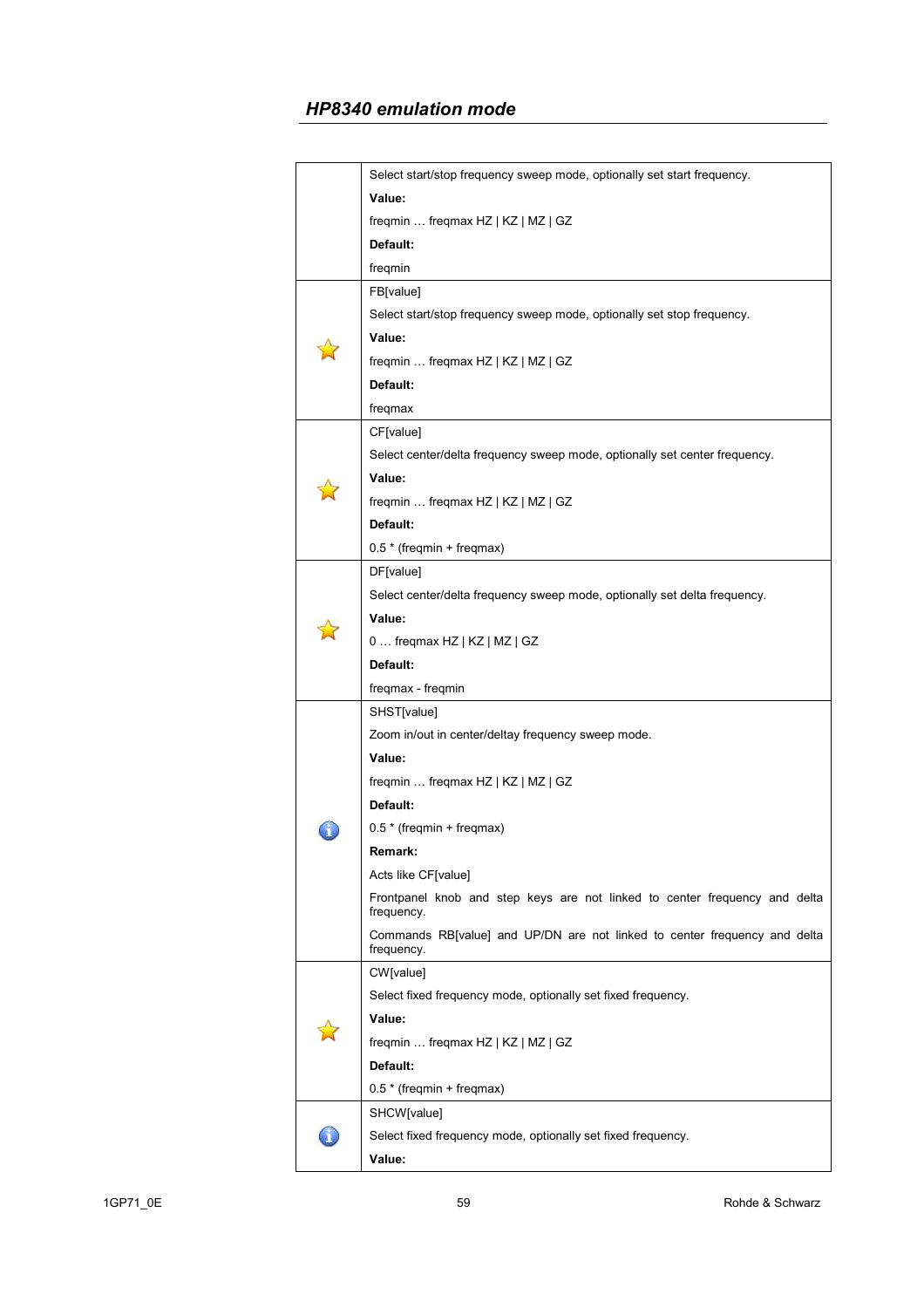| freqmin  freqmax HZ   KZ   MZ   GZ                                                           |
|----------------------------------------------------------------------------------------------|
| Default:                                                                                     |
| $0.5$ * (freqmin + freqmax)                                                                  |
| Remark:                                                                                      |
| Acts like CW[value]                                                                          |
| Frontpanel knob and step keys are not linked to cw frequency and cw frequency<br>resolution. |
| Commands RB[value] and UP/DN are not linked to cw frequency and cw frequency<br>resolution.  |

Table 52: Swept / CW Frequency Selection commands

## • **Frequency Markers**

| <b>Status</b> | Command / Function / Remark / Limitation           |
|---------------|----------------------------------------------------|
|               | M1[value]                                          |
|               | Turn on marker 1, optionally set marker frequency. |
|               | Value:                                             |
|               | freqmin  freqmax HZ   KZ   MZ   GZ                 |
|               | Default:                                           |
|               | 0.5 * (freqmin + freqmax)                          |
|               | Remark:                                            |
|               | There is no signal output on auxiliary i/o.        |
|               | M2[value]                                          |
|               | Turn on marker 2, optionally set marker frequency. |
|               | Value:                                             |
|               | freqmin  freqmax HZ   KZ   MZ   GZ                 |
|               | Default:                                           |
|               | 0.5 * (freqmin + freqmax)                          |
|               | Remark:                                            |
|               | There is no signal output on auxiliary i/o.        |
|               | M3[value]                                          |
|               | Turn on marker 3, optionally set marker frequency. |
|               | Value:                                             |
|               | freqmin  freqmax HZ   KZ   MZ   GZ                 |
|               | Default:                                           |
|               | 0.5 * (freqmin + freqmax)                          |
|               | Remark:                                            |
|               | There is no signal output on auxiliary i/o.        |
|               | M4[value]                                          |
|               | Turn on marker 4, optionally set marker frequency. |
|               | Value:                                             |
|               | freqmin  freqmax HZ   KZ   MZ   GZ                 |
|               | Default:                                           |
|               | 0.5 * (freqmin + freqmax)                          |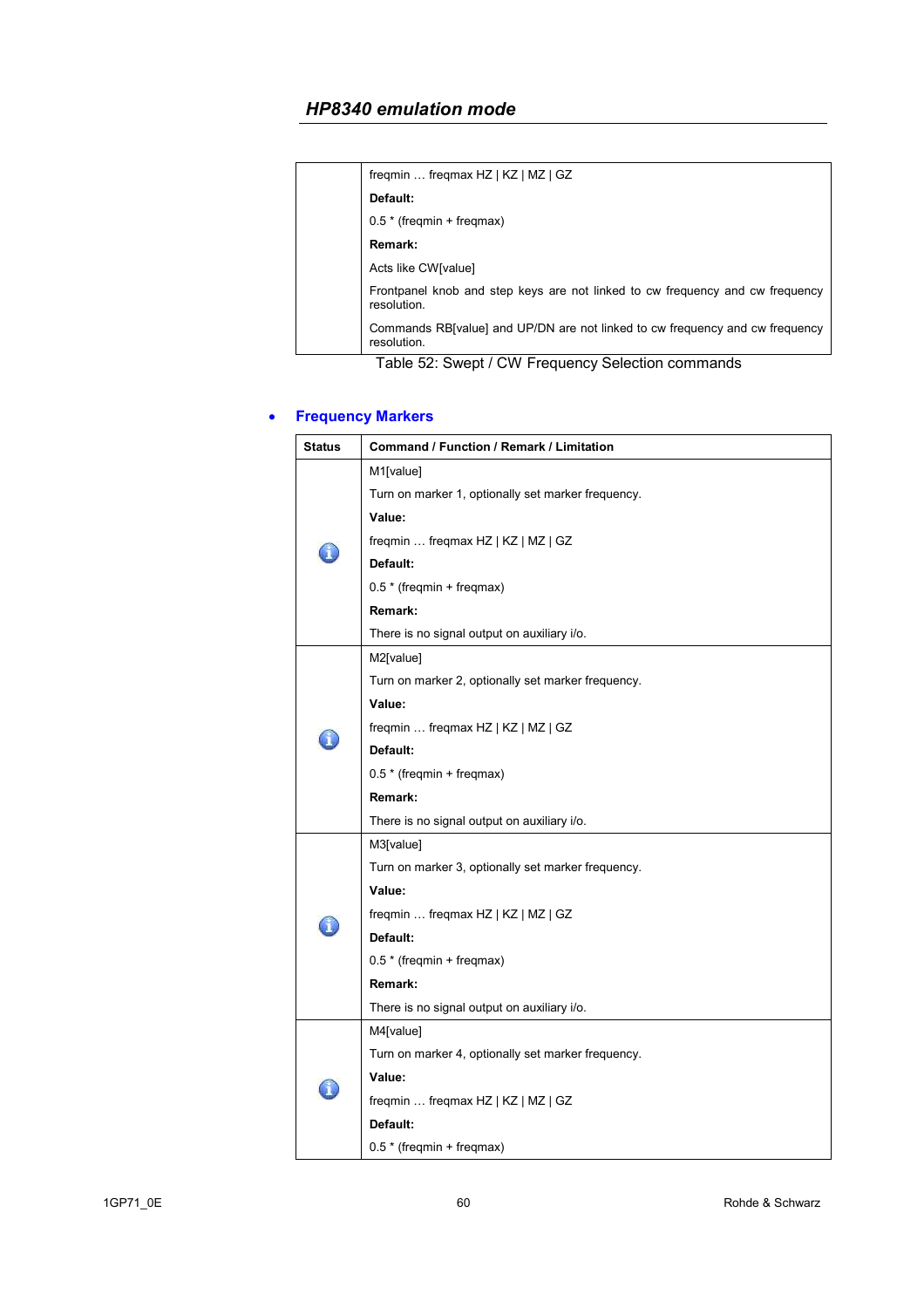|                                 | Remark:                                                             |
|---------------------------------|---------------------------------------------------------------------|
|                                 | There is no signal output on auxiliary i/o.                         |
|                                 | M5[value]                                                           |
|                                 | Turn on marker 5, optionally set marker frequency.                  |
|                                 | Value:                                                              |
|                                 | freqmin  freqmax HZ   KZ   MZ   GZ                                  |
| T                               | Default:                                                            |
|                                 | $0.5 * (freqmin + freqmax)$                                         |
|                                 | Remark:                                                             |
|                                 | There is no signal output on auxiliary i/o.                         |
|                                 | M <sub>1</sub> M <sub>0</sub>                                       |
| $\boldsymbol{\hat{\mathbf{X}}}$ | Turn off marker 1.                                                  |
| $\mathbf{\hat{z}}$              | M <sub>1</sub> MO                                                   |
|                                 | Turn off marker 1.                                                  |
|                                 | <b>M2M0</b>                                                         |
| $\mathbf{\hat{z}}$              | Turn off marker 2.                                                  |
|                                 | M <sub>2</sub> M <sub>O</sub>                                       |
| $\mathbf{z}$                    | Turn off marker 2.                                                  |
| $\mathbf{\hat{z}}$              | M3M0                                                                |
|                                 | Turn off marker 3.                                                  |
| $\overrightarrow{A}$            | M3MO                                                                |
|                                 | Turn off marker 3.                                                  |
|                                 | M4M0                                                                |
|                                 | Turn off marker 4.                                                  |
|                                 | M4MO                                                                |
|                                 | Turn off marker 4.                                                  |
|                                 | M5M0                                                                |
|                                 | Turn off marker 5.                                                  |
|                                 | M <sub>5</sub> MO                                                   |
|                                 | Turn off marker 5.                                                  |
|                                 | SHM0                                                                |
|                                 | Turn off all markers.                                               |
|                                 | <b>SHMO</b>                                                         |
|                                 | Turn off all markers.                                               |
|                                 | MD1 <value></value>                                                 |
|                                 | Turn on delta marker.                                               |
|                                 | Value:                                                              |
|                                 | M1M2   M1M3   M1M4   M1M5   M2M3   M2M4   M2M5   M3M4   M3M5   M4M5 |
|                                 | Default:                                                            |
|                                 |                                                                     |
|                                 | Remark:                                                             |
|                                 | There is no signal output on auxiliary i/o.                         |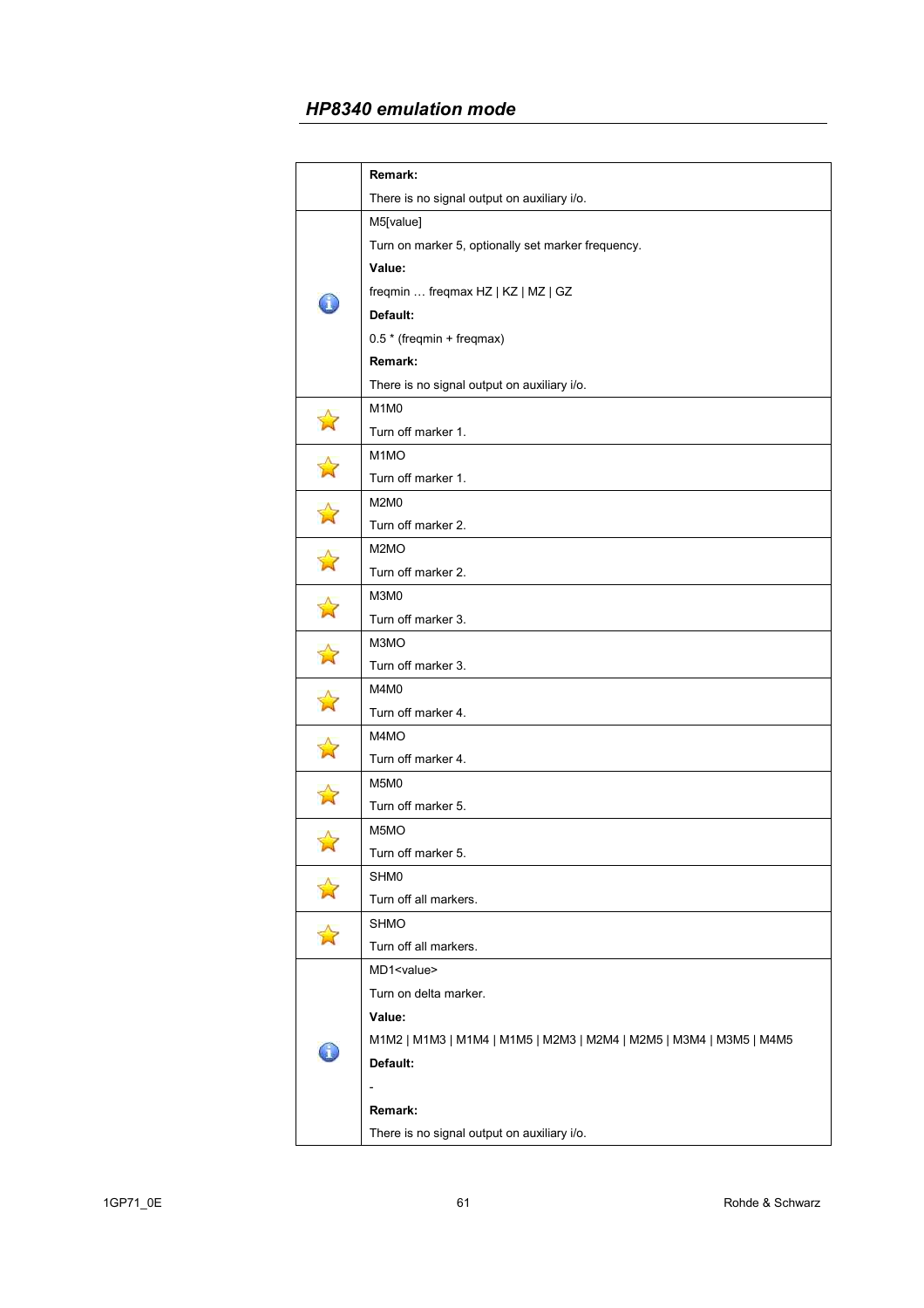|   | MD <sub>0</sub>                                                                             |
|---|---------------------------------------------------------------------------------------------|
|   | Turn off delta marker.                                                                      |
|   | <b>MC</b>                                                                                   |
|   | Transfer frequency value of active marker to center frequency.                              |
| ī | Remarks:                                                                                    |
|   | Affect on center/delta frequency sweep mode depends on firmware release of<br>HP8340.       |
|   | SM* always selects center/delta frequency sweep mode.                                       |
|   | MP <sub>1</sub>                                                                             |
|   | Turn on marker $1 \rightarrow$ marker 2 frequency sweep mode.                               |
|   | MP <sub>0</sub>                                                                             |
|   | Turn off marker $1 \rightarrow$ marker 2 frequency sweep mode.                              |
|   | <b>SHMP</b>                                                                                 |
|   | Transfer marker 1 frequency to start frequency and marker 2 frequency to stop<br>frequency. |
|   | Remarks:                                                                                    |
|   | Affect on start/stop frequency sweep mode depends on firmware release of<br>HP8340.         |
|   | SM* always selects start/stop frequency sweep mode.                                         |
|   | AK1                                                                                         |
|   | Turn on amplitude frequency markers.                                                        |
|   | AK <sub>0</sub>                                                                             |
|   | Turn off amplitude frequency markers.                                                       |
|   |                                                                                             |

Table 53: Frequency Marker commands

# • **Sweep Mode, Trigger and Time**

| <b>Status</b> | Command / Function / Remark / Limitation                                                                           |
|---------------|--------------------------------------------------------------------------------------------------------------------|
|               | S <sub>1</sub>                                                                                                     |
|               | Select continuous sweep mode.                                                                                      |
|               | Remarks:                                                                                                           |
|               | Default on PON                                                                                                     |
|               | S <sub>2</sub>                                                                                                     |
|               | Select single sweep mode.                                                                                          |
|               | SG                                                                                                                 |
|               | Select single sweep mode.                                                                                          |
|               | S <sub>3</sub>                                                                                                     |
|               | Select stepped (manual sweep) mode.                                                                                |
|               | Remarks:                                                                                                           |
|               | SM* output signal at connector X AXIS is always in the range from 0V (start<br>frequency) to 10V (stop frequency). |
|               | <b>SM</b>                                                                                                          |
|               | Select stepped (manual sweep) mode.                                                                                |
|               | Remarks:                                                                                                           |
|               | SM* output signal at connector X AXIS is always in the range from 0V (start                                        |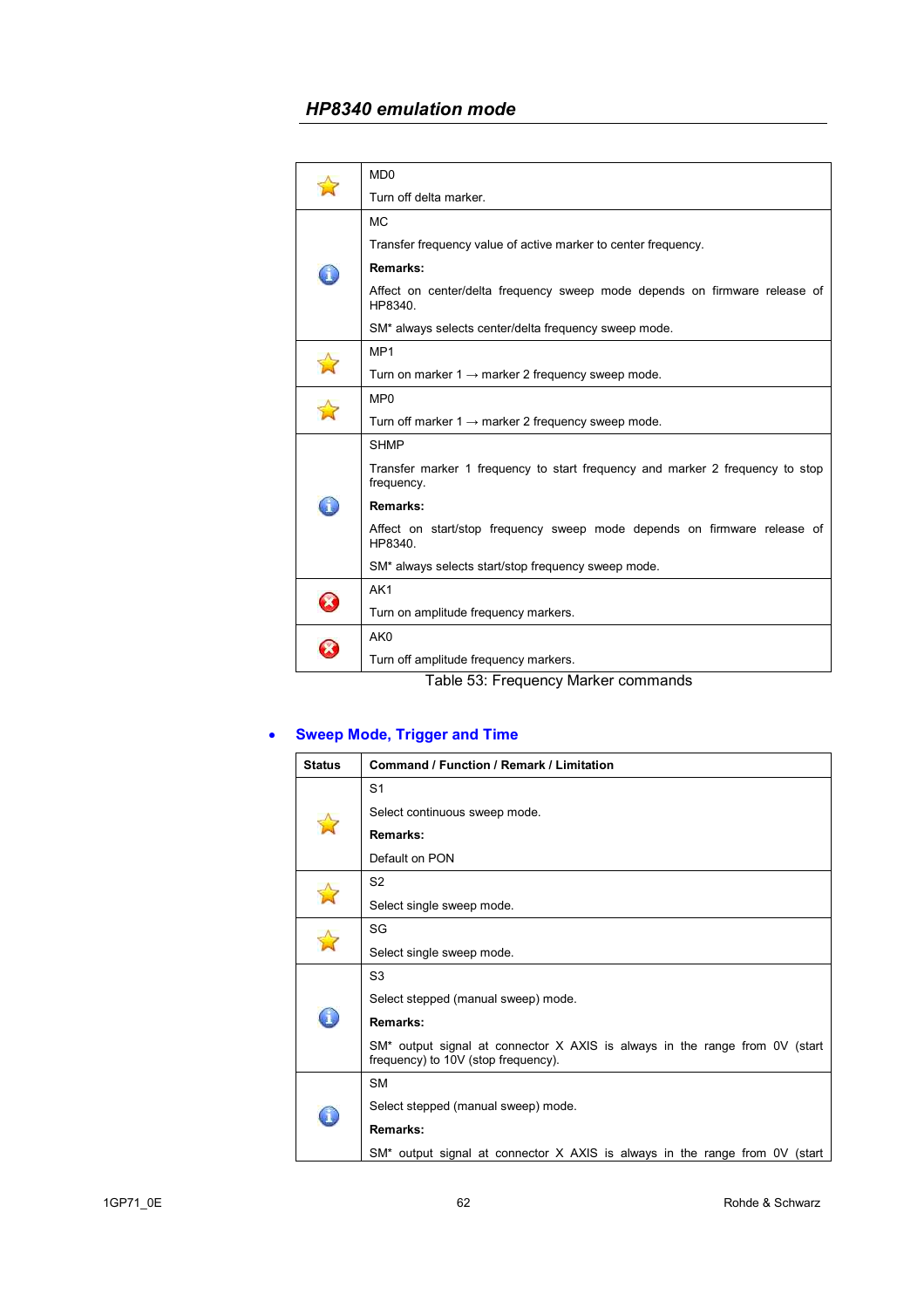|  | frequency) to 10V (stop frequency).                                   |
|--|-----------------------------------------------------------------------|
|  | T1                                                                    |
|  | Select freerun sweep trigger.                                         |
|  | Remarks:                                                              |
|  | Default on PON                                                        |
|  | T <sub>2</sub>                                                        |
|  | Select line sweep trigger.                                            |
|  | Remarks:                                                              |
|  | SM* does not support 50/60Hz synchronisation.                         |
|  | Implementation is therefore identical as T1, freerun sweep trigger.   |
|  | T <sub>3</sub>                                                        |
|  | Select external sweep trigger.                                        |
|  | ST[value]                                                             |
|  | Set sweep time.                                                       |
|  | Value:                                                                |
|  | timemin  timemax SC   MS                                              |
|  | Default:                                                              |
|  | 44MS                                                                  |
|  | Remarks:                                                              |
|  | SM* does not provide setting of sweep time. Sweep time is computed as |
|  | $t$ sweep = dwell $*$ count                                           |
|  | dwell is set to 10ms, count is computed.                              |
|  | Toble 54: Cureon Mode, Trigger and Time commander                     |

Table 54: Sweep Mode, Trigger and Time commands

#### • **Modulation**

| <b>Status</b> | <b>Command / Function / Remark / Limitation</b>          |
|---------------|----------------------------------------------------------|
| T             | AM <sub>1</sub>                                          |
|               | Turn amplitude modulation on.                            |
|               | Remark:                                                  |
|               | Modulation source is external signal at connector EXT1.  |
|               | AM <sub>0</sub>                                          |
|               | Turn amplitude modulation off.                           |
|               | PM <sub>1</sub>                                          |
| A)            | Turn pulse modulation on.                                |
|               | Remark:                                                  |
|               | Modulation source is external signal at connector PULSE. |
|               | PM <sub>0</sub>                                          |
|               | Turn pulse modulation off.                               |
|               | <b>SHAM</b>                                              |
|               | Increase ALC bandwidth in pulse mode.                    |
|               | FM <sub>1</sub>                                          |
|               | Turn frequency modulation on.                            |
|               | Remark:                                                  |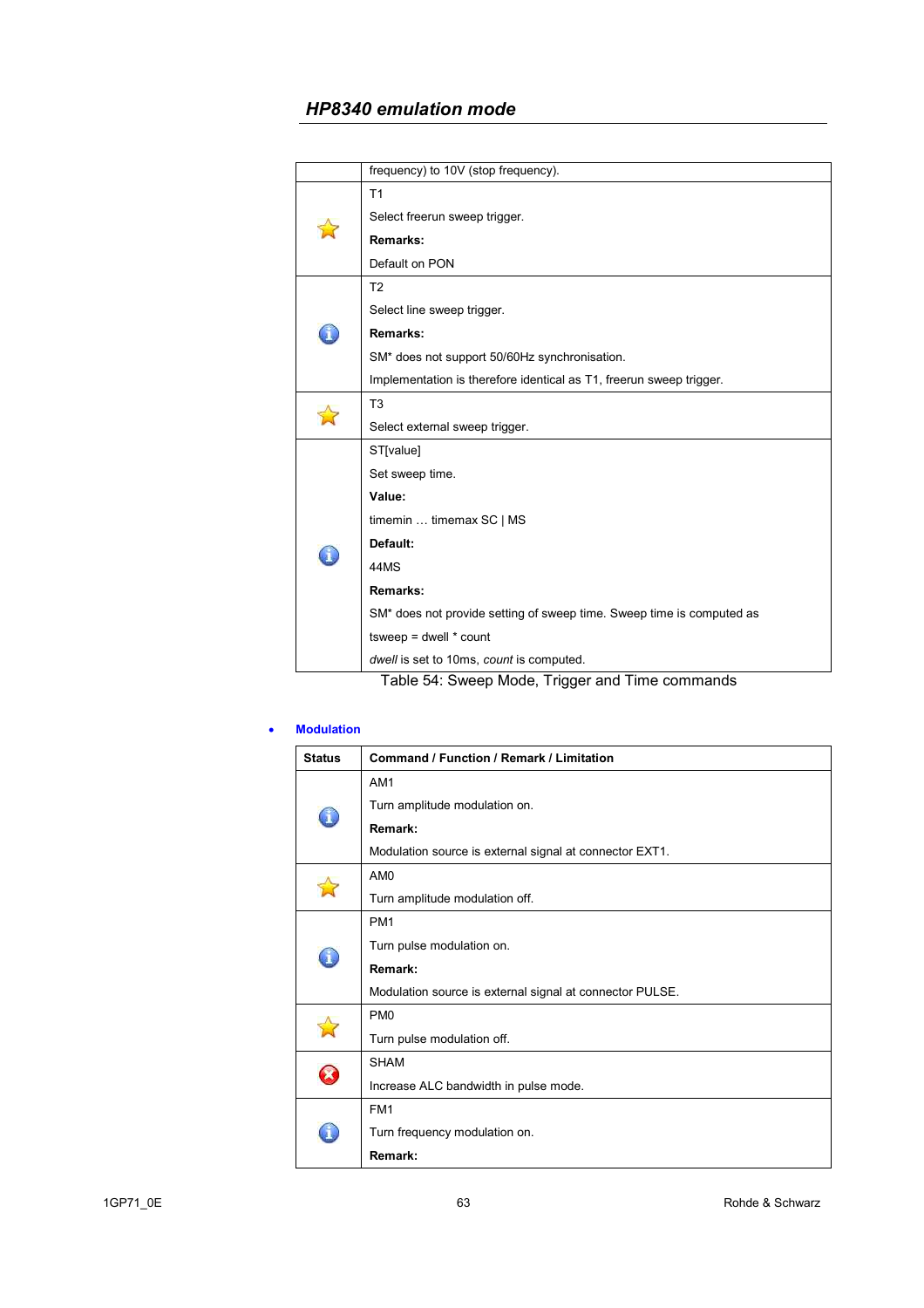|                               | Modulation source is external signal at connector EXT2. |
|-------------------------------|---------------------------------------------------------|
| 财                             | FM <sub>0</sub>                                         |
|                               | Turn frequency modulation off.                          |
| Table 55: Modulation commands |                                                         |

### • **Step Size, Display and Entry Control**

| <b>Status</b>         | Command / Function / Remark / Limitation                                                                       |
|-----------------------|----------------------------------------------------------------------------------------------------------------|
| $\mathbb{Z}$          | SF value                                                                                                       |
|                       | Select and optionally set frequency step size.                                                                 |
|                       | <b>SHCF</b> value                                                                                              |
| $\mathbf{\hat{z}}$    | Select and optionally set frequency step size.                                                                 |
| $\Delta$              | SP value                                                                                                       |
|                       | Select and optionally set power step size.                                                                     |
| $\Delta$              | SHPL value                                                                                                     |
|                       | Select and optionally set power step size.                                                                     |
| $\Delta$              | UP                                                                                                             |
|                       | Increment active parameter.                                                                                    |
| $\mathbb{Z}$          | DN                                                                                                             |
|                       | Decrement active parameter.                                                                                    |
| $\bm{\Omega}$         | DU1                                                                                                            |
|                       | Reenable numeric display update.                                                                               |
|                       | SHS <sub>11</sub>                                                                                              |
| $\boldsymbol{\Omega}$ | Reenable numeric display update.                                                                               |
| $\boldsymbol{\Omega}$ | DU <sub>0</sub>                                                                                                |
|                       | Disable numeric display update.                                                                                |
| 0                     | SHS <sub>10</sub>                                                                                              |
|                       | Disable numeric display update.                                                                                |
| 0                     | SHT <sub>21</sub>                                                                                              |
|                       | Enable penlift at bandcrossing.                                                                                |
| $\boldsymbol{\Omega}$ | SHT <sub>20</sub>                                                                                              |
|                       | Disable penlift at bandcrossing.                                                                               |
| $\boldsymbol{\Omega}$ | AU                                                                                                             |
|                       | Switch from fixed function to coupled mode.                                                                    |
| 0                     | EF                                                                                                             |
|                       | Disable active function and switch (numeric) entry off.                                                        |
| 3                     | SHFA <value></value>                                                                                           |
|                       | Select and optionally set frequency multiplications factor.                                                    |
| $\mathbf{z}$          | SHFB <value></value>                                                                                           |
|                       | Select and optionally set frequency offset.<br>Table FC: Chan Cine, Dianley and Entry Central common<br>د ام د |

Table 56: Step Size, Display and Entry Control commands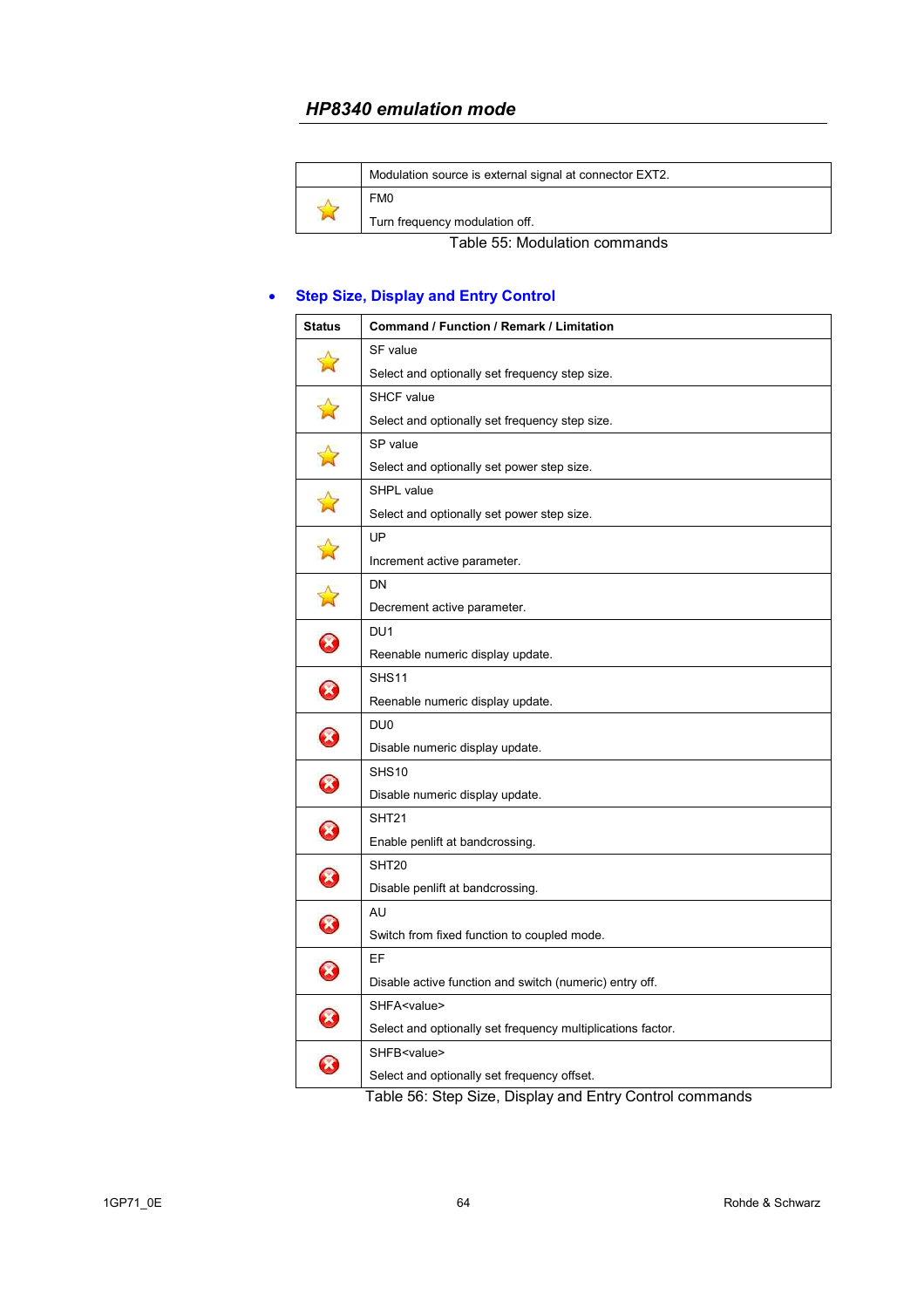### • **Instrument State / Registers**

| <b>Status</b> | Command / Function / Remark / Limitation                                                                                    |
|---------------|-----------------------------------------------------------------------------------------------------------------------------|
|               | ΙP                                                                                                                          |
| L             | Preset instrument.                                                                                                          |
|               | Remarks:                                                                                                                    |
|               | HP8340 presets to the last saved backup register set 0.                                                                     |
|               | SM* always presets to the HP8340 factory defaults and <b>NOT</b> to the last saved<br>backup register set 0.                |
|               | SV <value></value>                                                                                                          |
|               | Save the actual instrument state to the backup register.                                                                    |
|               | Value:                                                                                                                      |
|               | 19                                                                                                                          |
|               | Default:                                                                                                                    |
|               | 1                                                                                                                           |
|               | Remarks:                                                                                                                    |
|               | The instrument state is <b>NOT</b> persistent and is lost when the instrument is switched<br>off or emulation mode is left. |
|               | <b>RC</b> value                                                                                                             |
|               | Recall an instrument state from the backup register.                                                                        |
|               | Value:                                                                                                                      |
|               | 19                                                                                                                          |
|               | Default:                                                                                                                    |
|               | 1                                                                                                                           |
|               | Remarks:                                                                                                                    |
|               | The instrument state is <b>NOT</b> persistent and is lost when the instrument is switched<br>off or emulation mode is left. |
|               | <b>SHSV</b>                                                                                                                 |
|               | Lock access to backup registers.                                                                                            |
|               | <b>SHRC</b>                                                                                                                 |
|               | Unlock access to backup registers.                                                                                          |
|               | AL1[value]                                                                                                                  |
| <b>X</b>      | Turn alternate sweep mode on, optionally selects background (backup) register<br><value>.</value>                           |
|               | AL <sub>0</sub>                                                                                                             |
|               | Turn alternate sweep mode off.                                                                                              |

Table 57: Instrument State / Registers commands

### • **Power Level and Control**

| <b>Status</b> | Command / Function / Remark / Limitation      |
|---------------|-----------------------------------------------|
|               | PL [value]                                    |
|               | Select and optionally set output power level. |
|               | Value:                                        |
|               | powermin  powermax [DB]                       |
|               | Default:                                      |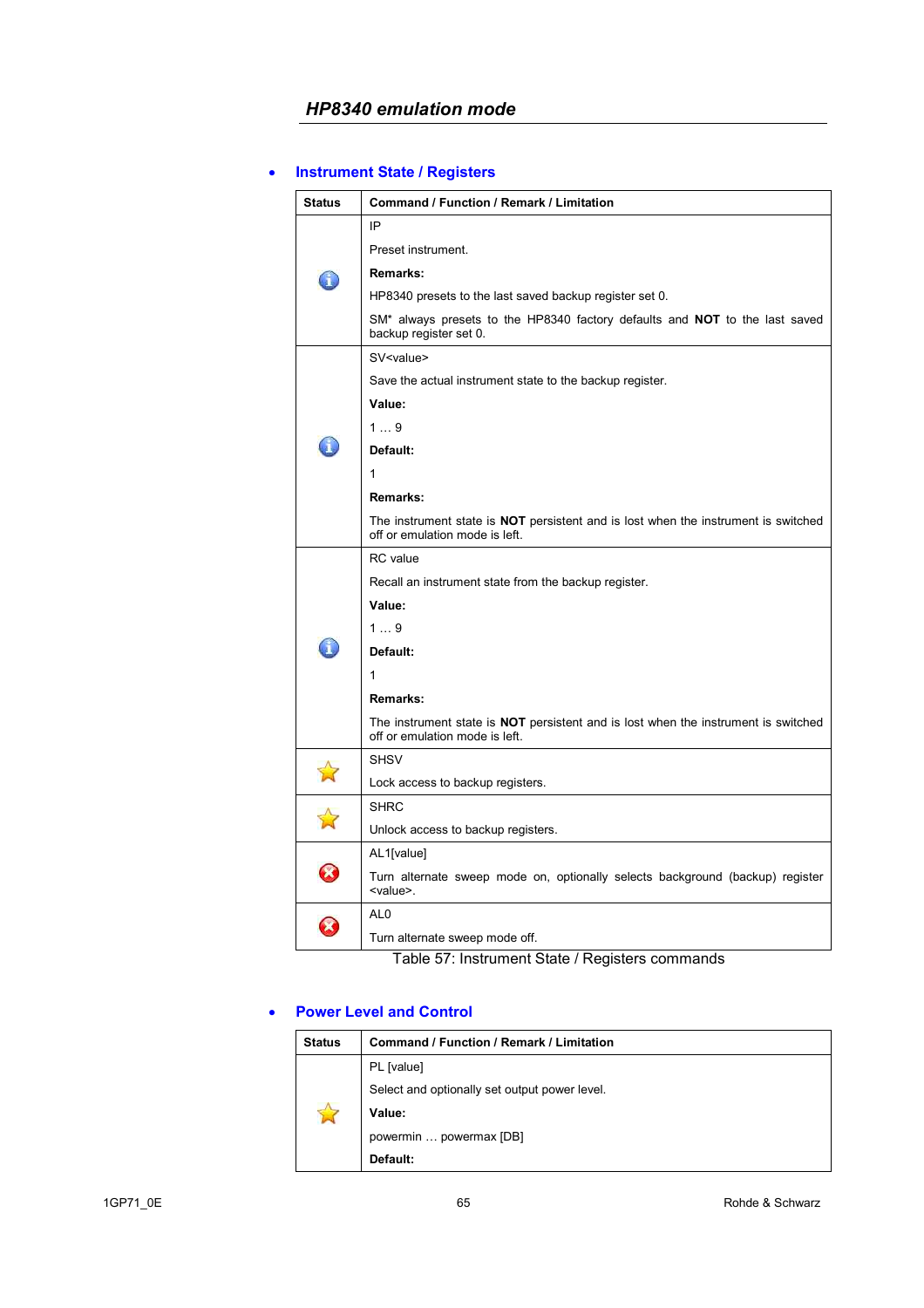|                                  | 0 DB                                                     |
|----------------------------------|----------------------------------------------------------|
|                                  | PS1 value                                                |
|                                  | Turn on power sweep mode, optionally sets power span.    |
| $\boldsymbol{\hat{\mathcal{A}}}$ | PS <sub>0</sub>                                          |
|                                  | Turn off power sweep mode.                               |
|                                  | SL <sub>1</sub>                                          |
| $\boldsymbol{\mathcal{B}}$       | Turn on power slope mode                                 |
| 0                                | SL <sub>0</sub>                                          |
|                                  | Turn off power slope mode                                |
| $\mathbf{\hat{z}}$               | RF <sub>1</sub>                                          |
|                                  | Set output power on.                                     |
| $\mathbf{r}$                     | RF <sub>0</sub>                                          |
|                                  | Set output power off.                                    |
| $\boldsymbol{\Omega}$            | RP <sub>1</sub>                                          |
|                                  | Turn on peak output power.                               |
| $\bm{\Omega}$                    | RP <sub>0</sub>                                          |
|                                  | Turn off peak output power.                              |
|                                  | <b>SHAK</b>                                              |
| 0                                | Peak instantaneous.                                      |
| $\bm{\Omega}$                    | <b>SHRP</b>                                              |
|                                  | Select calibration tracking mode.                        |
| $\mathbf{N}$                     | A <sub>1</sub>                                           |
|                                  | Select internal leveling mode.                           |
|                                  | A <sub>2</sub>                                           |
| $\boldsymbol{\Omega}$            | Select external (crystal) leveling mode.                 |
| $\boldsymbol{\Omega}$            | A <sub>3</sub>                                           |
|                                  | Select external (power meter) leveling mode.             |
| $\Omega$                         | SHA3                                                     |
|                                  | Disable ALC to control modulator drive directly.         |
| $\boldsymbol{\mathcal{R}}$       | <b>SHPS</b>                                              |
|                                  | Decouple ALC and attenuator, control each independently. |
| 0                                | <b>SHSL</b>                                              |
|                                  | Control step attenuator independently.                   |
| $\Omega$                         | AT                                                       |
|                                  | Control step attenuator independently.                   |

Table 58: Power Level and Control commands

## • **Diagnostic**

| <b>Status</b>              | <b>Command / Function / Remark / Limitation</b> |
|----------------------------|-------------------------------------------------|
| $\boldsymbol{\mathcal{S}}$ | SHM1                                            |
|                            | Display M/N and 20/30 loop frequencies.         |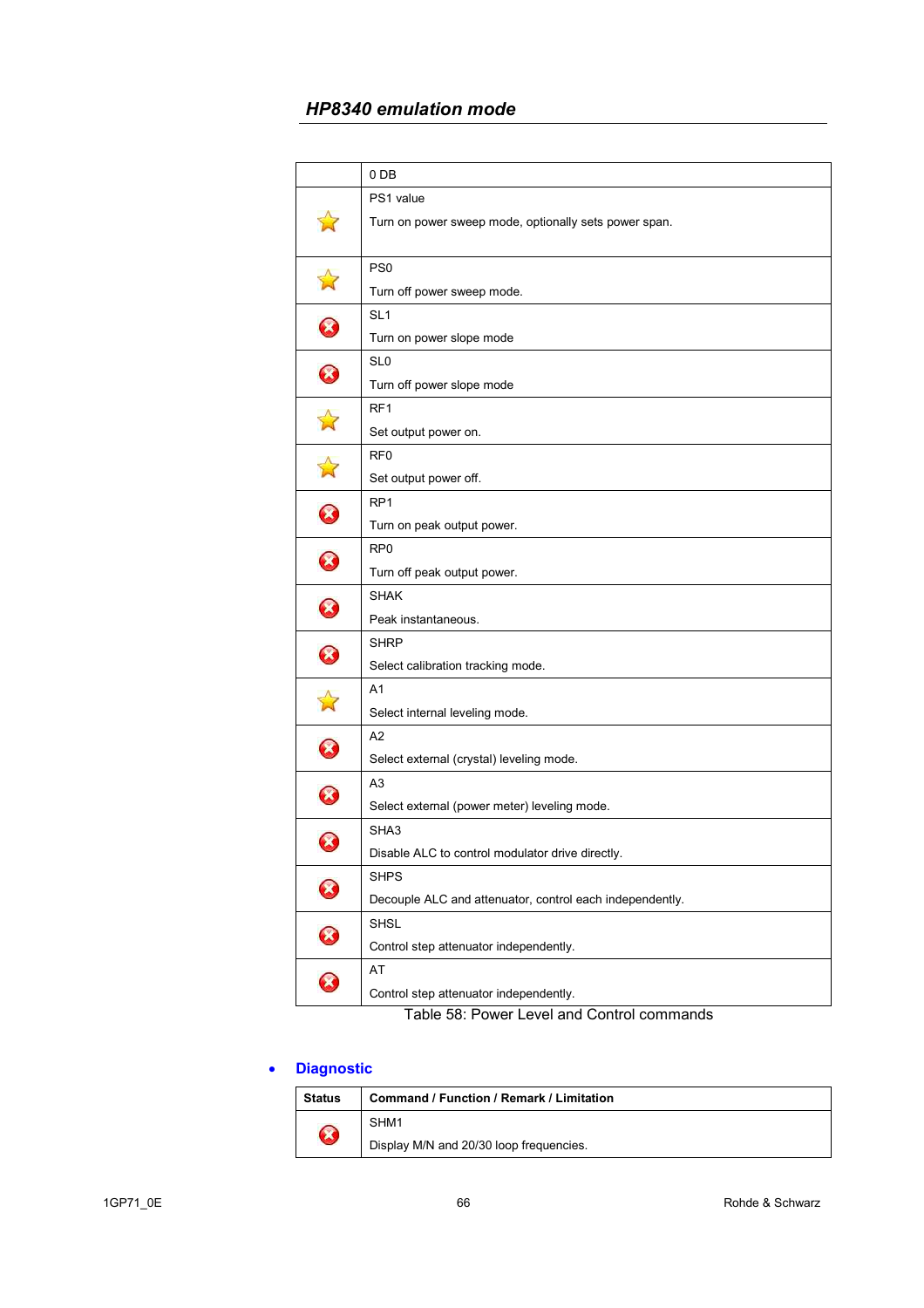| X)                         | SHM <sub>2</sub>                                                                             |
|----------------------------|----------------------------------------------------------------------------------------------|
|                            | Display band number and Y.O. loop frequency.                                                 |
| $\boldsymbol{\mathcal{R}}$ | SHM <sub>3</sub>                                                                             |
|                            | Display VCO1 and VCO2 frequencies.                                                           |
| ❸                          | SHT <sub>1</sub>                                                                             |
|                            | Display test front panel.                                                                    |
| $\Omega$                   | SHT <sub>3</sub>                                                                             |
|                            | Display unlock.                                                                              |
| 3                          | SHS3                                                                                         |
|                            | Display fault indicators.                                                                    |
| $\mathbf{\widehat{x}}$     | SHA <sub>21</sub>                                                                            |
|                            | Disable band cross.                                                                          |
| $\Omega$                   | SHA <sub>20</sub>                                                                            |
|                            | Reenable band cross.                                                                         |
| X,                         | SHA <sub>1</sub>                                                                             |
|                            | Advance manual band cross.                                                                   |
|                            | BС                                                                                           |
|                            | Advance manual band cross.                                                                   |
| ×                          | Remarks:                                                                                     |
|                            | Command is sent by the HP8757 Analyzer during initialisation phase and<br>measurement phase. |
| X)                         | SHM <sub>5</sub>                                                                             |
|                            | Turn off display diagnostics.                                                                |
|                            | SHGZ value                                                                                   |
|                            | Select channel for read/write to internal circuits.                                          |
|                            | Remarks:                                                                                     |
|                            | Command is sent by the HP8757 Analyzer during initialisation phase.                          |
|                            | SHMZ value                                                                                   |
|                            | Select subchannel for read/write to internal circuits.                                       |
|                            | Remarks:                                                                                     |
|                            | Command is sent by the HP8757 Analyzer during initialisation phase.                          |
|                            | SHKZ value                                                                                   |
|                            | Write data to internal circuits.                                                             |
|                            | Remarks:                                                                                     |
|                            | Command is sent by the HP8757 Analyzer during initialisation phase.                          |
|                            | SHHZ                                                                                         |
|                            | Read data from internal circuits.                                                            |
|                            | Remarks:                                                                                     |
|                            | Command is sent by the HP8757 Analyzer during initialisation phase.                          |
|                            |                                                                                              |

#### Table 59: Diagnostic functions commands

#### • **GPIB**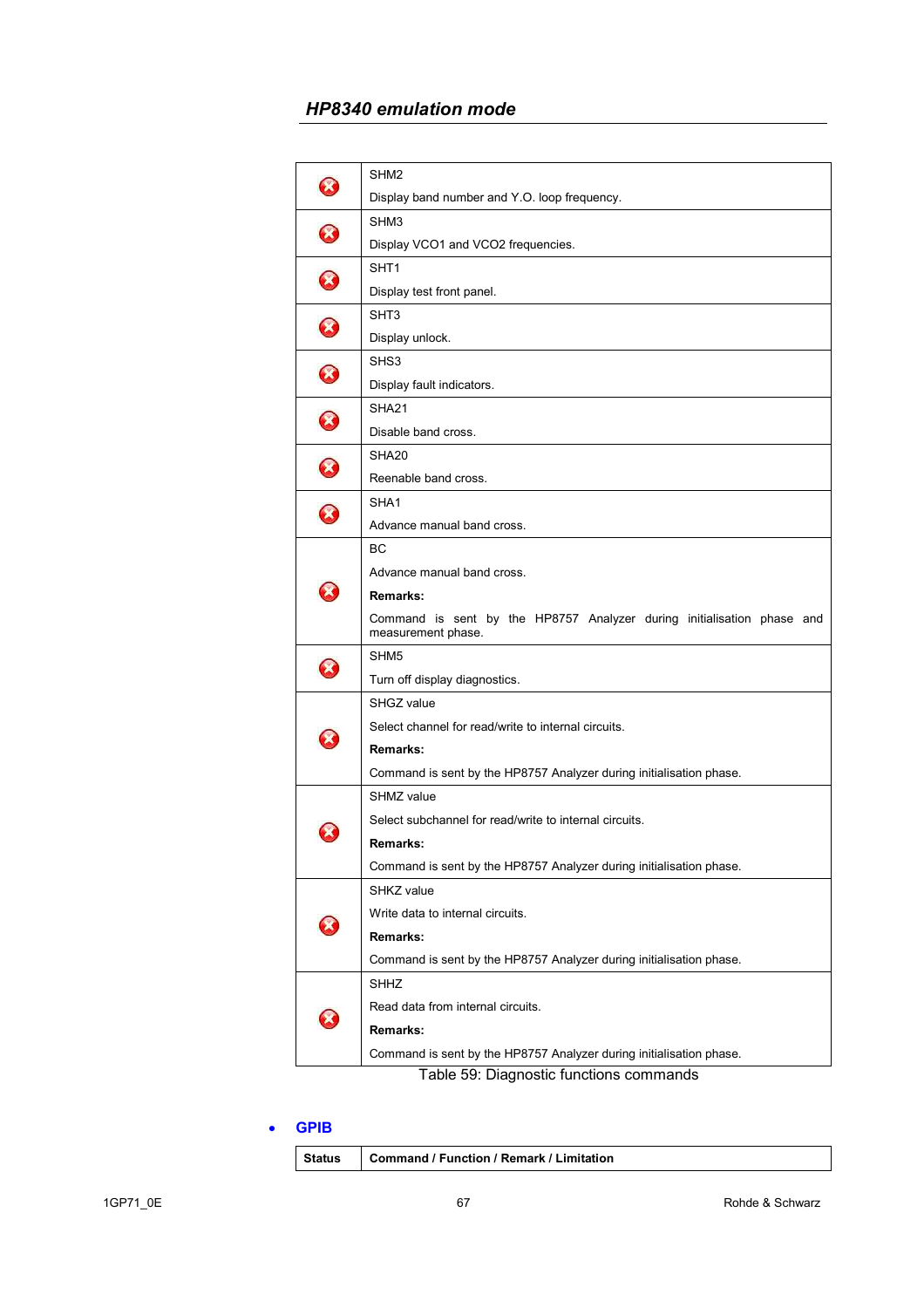|   | СS                                                                                                                                            |
|---|-----------------------------------------------------------------------------------------------------------------------------------------------|
|   | Clear both status bytes.                                                                                                                      |
|   | Remark:                                                                                                                                       |
|   | The status registers of the GPIB-controller are not affected.                                                                                 |
|   | The status system of the HP8340 is not compatible with the status system<br>implemented in the SMF100 in accordance with IEEE 488.2.          |
|   | ΟS                                                                                                                                            |
|   | Output status bytes.                                                                                                                          |
|   | Remarks:                                                                                                                                      |
|   | The number of status bytes (1 or 2) in the response depends on firmware release of<br>HP8340.                                                 |
|   | SM* responds 2 status bytes.                                                                                                                  |
|   | The status system of the HP8340 is not compatible with the status system<br>implemented in the SM <sup>*</sup> in accordance with IEEE 488.2. |
|   | RM value                                                                                                                                      |
|   | Set Mask Status Byte 1.                                                                                                                       |
|   | Value:                                                                                                                                        |
|   | 0x000xFF                                                                                                                                      |
|   | Default:                                                                                                                                      |
|   | 0                                                                                                                                             |
|   | Remarks:                                                                                                                                      |
|   | The status registers of the GPIB-controller are not affected.                                                                                 |
|   | The status system of the HP8340 is not compatible with the status system<br>implemented in the SMF100 in accordance with IEEE 488.2.          |
|   | <b>RE</b> value                                                                                                                               |
|   | Set Mask Status Byte 2.                                                                                                                       |
|   | Value:                                                                                                                                        |
|   | 0x000xFF                                                                                                                                      |
|   | Default:                                                                                                                                      |
|   | 0                                                                                                                                             |
|   | Remarks:                                                                                                                                      |
|   | The status registers of the GPIB-controller are not affected.                                                                                 |
|   | The status system of the HP8340 is not compatible with the status system<br>implemented in the SM* in accordance with IEEE 488.2.             |
|   | OL <block></block>                                                                                                                            |
| 0 | Output learn string.                                                                                                                          |
|   | IL<br>block>                                                                                                                                  |
| Ø | Input learn string.                                                                                                                           |
|   | OM                                                                                                                                            |
|   | Output mode string.                                                                                                                           |
| ï | Remarks:                                                                                                                                      |
|   | Bits in mode string, resulting from front panel activity are always set to "0".                                                               |
|   | OA                                                                                                                                            |
|   | Output active value.                                                                                                                          |
| 6 | OВ                                                                                                                                            |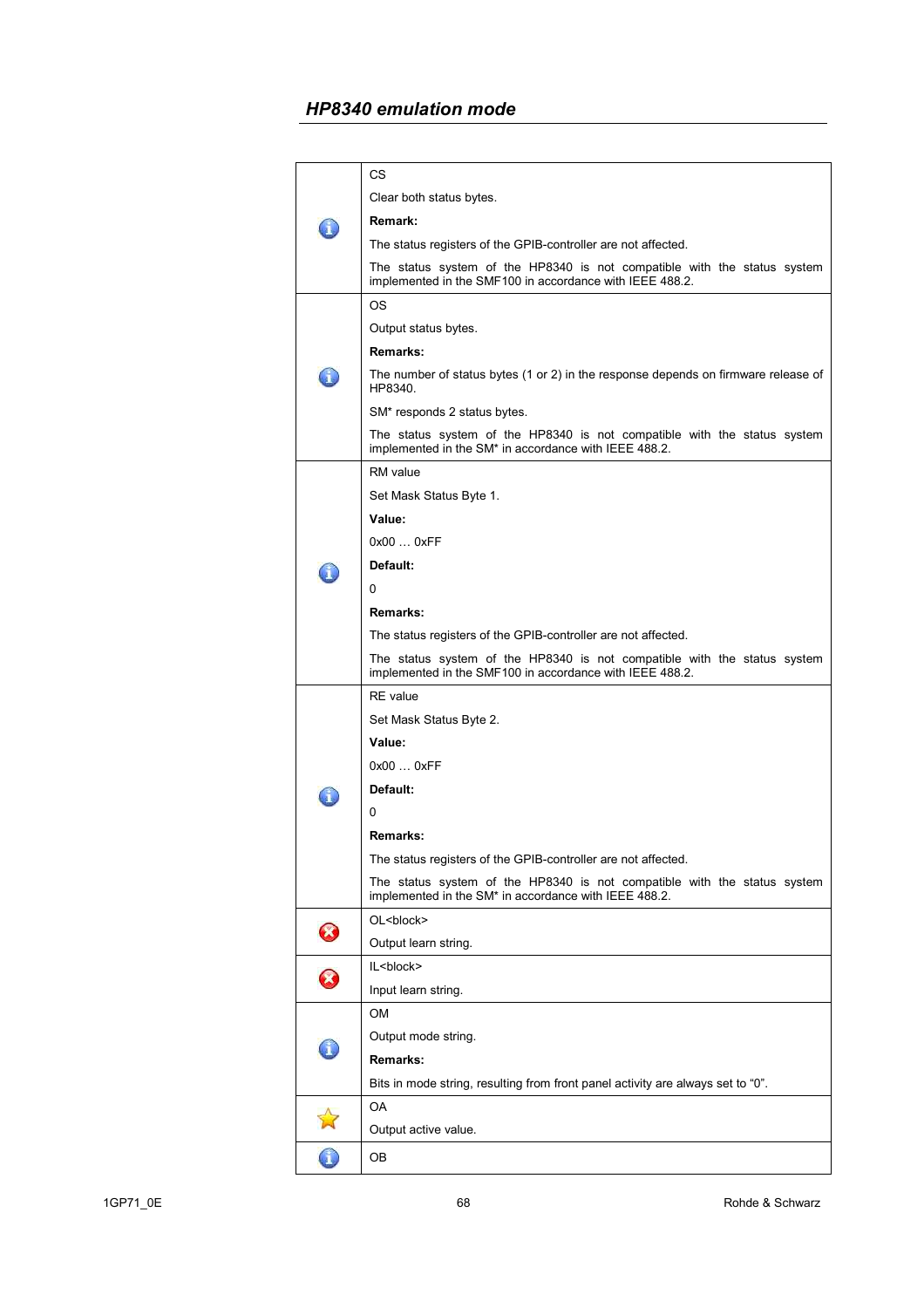|                            | Output next bandcross frequency.                                                             |  |  |  |
|----------------------------|----------------------------------------------------------------------------------------------|--|--|--|
|                            | Remarks:                                                                                     |  |  |  |
|                            | In frequency sweep mode, next bandcross frequency is always set to stop<br>frequency.        |  |  |  |
|                            | OС                                                                                           |  |  |  |
| $\mathbf{z}$               | Output coupled parameters.                                                                   |  |  |  |
|                            | OD                                                                                           |  |  |  |
| 0                          | Output diagnostics.                                                                          |  |  |  |
|                            | OF                                                                                           |  |  |  |
|                            | Output faults.                                                                               |  |  |  |
|                            | Remarks:                                                                                     |  |  |  |
|                            | HP8340 responds with actual state of the instruments hardware.                               |  |  |  |
|                            | SM* always responds "0000" due to the difference in hardware implementation.                 |  |  |  |
|                            | ΟI                                                                                           |  |  |  |
|                            | Output firmware id.                                                                          |  |  |  |
|                            | Remarks:                                                                                     |  |  |  |
|                            | SM* responds "08340BREV 01 Aug 86".                                                          |  |  |  |
|                            | OK                                                                                           |  |  |  |
| ❸                          | Output last lock frequency.                                                                  |  |  |  |
|                            | OΡ                                                                                           |  |  |  |
|                            | Output interrogated parameter.                                                               |  |  |  |
|                            | 0R                                                                                           |  |  |  |
|                            | Output power level.                                                                          |  |  |  |
|                            | NA value                                                                                     |  |  |  |
|                            | Configure network analyzer.                                                                  |  |  |  |
|                            | Value:                                                                                       |  |  |  |
|                            | 0x00  0xFF                                                                                   |  |  |  |
|                            | Default:                                                                                     |  |  |  |
|                            | 0                                                                                            |  |  |  |
|                            | Remarks:                                                                                     |  |  |  |
|                            | Command is sent by the HP8757 Analyzer during initialisation phase.                          |  |  |  |
|                            | ВC                                                                                           |  |  |  |
|                            | Advance manual band cross.                                                                   |  |  |  |
|                            | Remarks:                                                                                     |  |  |  |
|                            | Command is sent by the HP8757 Analyzer during initialisation phase and<br>measurement phase. |  |  |  |
| $\boldsymbol{\mathcal{S}}$ | ΚR                                                                                           |  |  |  |
|                            | Release keyboard.                                                                            |  |  |  |
| Ø                          | SW0                                                                                          |  |  |  |
|                            | Swap channels.                                                                               |  |  |  |
| $\boldsymbol{\mathcal{S}}$ | SW <sub>1</sub>                                                                              |  |  |  |
|                            | Swap channels.                                                                               |  |  |  |
|                            | EK                                                                                           |  |  |  |
| B                          | Enable KNOB at frontpanel                                                                    |  |  |  |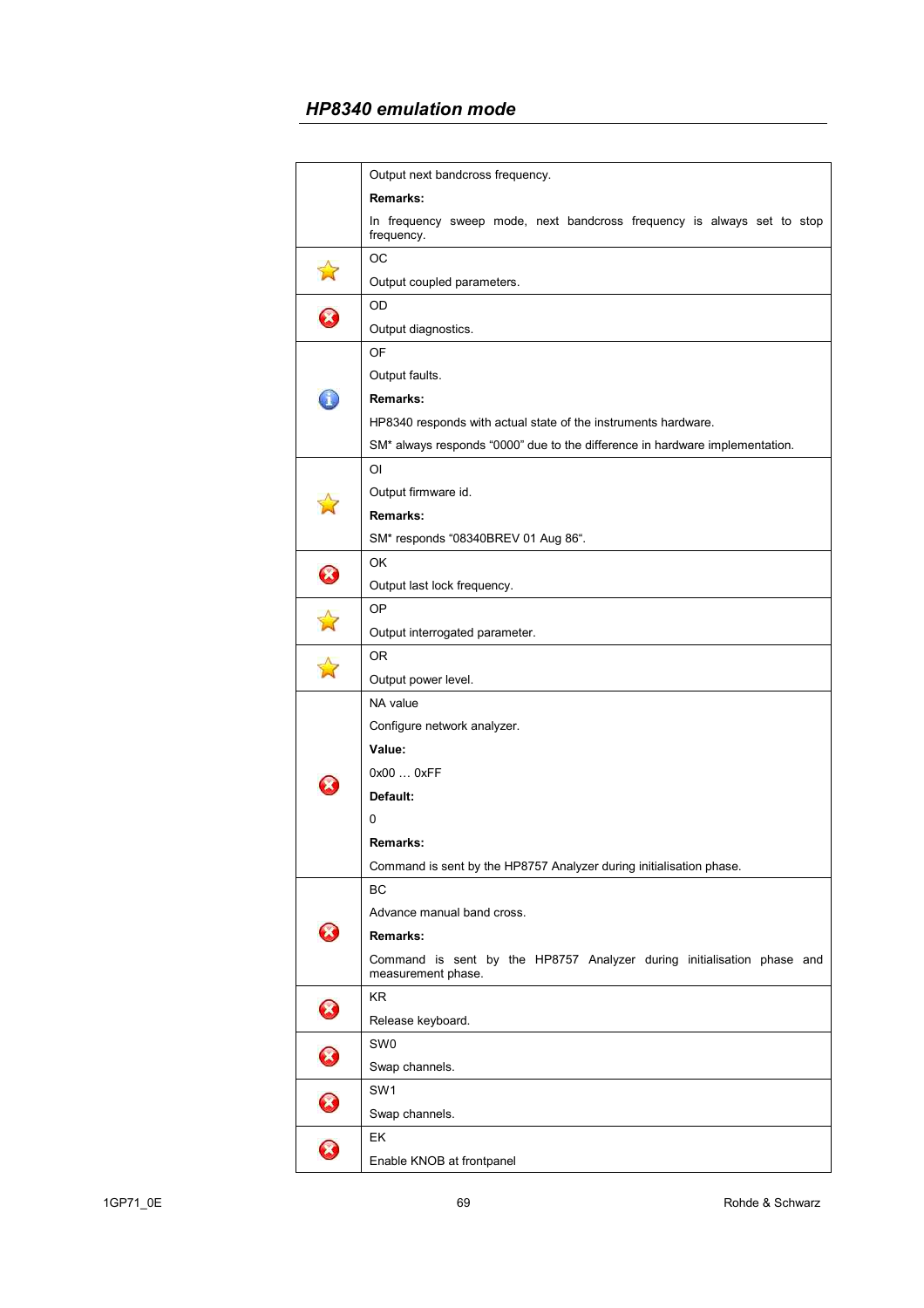|                            | RB[value]                                                                                                           |
|----------------------------|---------------------------------------------------------------------------------------------------------------------|
|                            | Enable KNOB in remote-control interface, optionally modify active parameter by<br><value>.</value>                  |
|                            | SN value                                                                                                            |
|                            | Select stepped / manual sweep mode, optionally sets number of sweep steps from<br>start to stop to <value>.</value> |
|                            | IF                                                                                                                  |
|                            | Increment frequency.                                                                                                |
|                            | <b>RS</b>                                                                                                           |
|                            | Reset sweep.                                                                                                        |
|                            | TS                                                                                                                  |
|                            | Take sweep.                                                                                                         |
|                            | TL value                                                                                                            |
|                            | Set time limit to <value></value>                                                                                   |
|                            | Remarks:                                                                                                            |
|                            | SM* allows only time limit values, that are multiples of 10ms.                                                      |
|                            | Sweep time is computed as                                                                                           |
|                            | $t$ sweep = dwell $*$ count                                                                                         |
|                            | dwell is set to 10ms, count is computed.                                                                            |
|                            | As time limit is the minimal sweep time, time limit is computed as                                                  |
|                            | $t$ limit = dwell $*$ count(min)                                                                                    |
| $\bm{O}$                   | AS0                                                                                                                 |
|                            | Select foreground (backup) register.                                                                                |
| $\boldsymbol{\mathcal{R}}$ | AS1                                                                                                                 |
|                            | Select background (backup) register.                                                                                |
| Ø                          | FP                                                                                                                  |
|                            | Select fast phaselock.                                                                                              |
| X)                         | AT                                                                                                                  |
|                            | Control step attenuator independently.                                                                              |
|                            | TI value                                                                                                            |
|                            | Test GPIB interface                                                                                                 |
|                            | Value:                                                                                                              |
|                            | 0x00  0xFF                                                                                                          |
|                            | Default:                                                                                                            |
|                            | 0                                                                                                                   |
|                            | Remark:                                                                                                             |
|                            | Response depends on firmware release of HP8340.                                                                     |
|                            | SM* always responds <value>.</value>                                                                                |

Table 60: GPIB commands

### • **Others / Unknown**

| Status             | <b>Command / Function / Remark / Limitation</b> |
|--------------------|-------------------------------------------------|
| $\mathbf{\hat{x}}$ | <b>SHPM</b>                                     |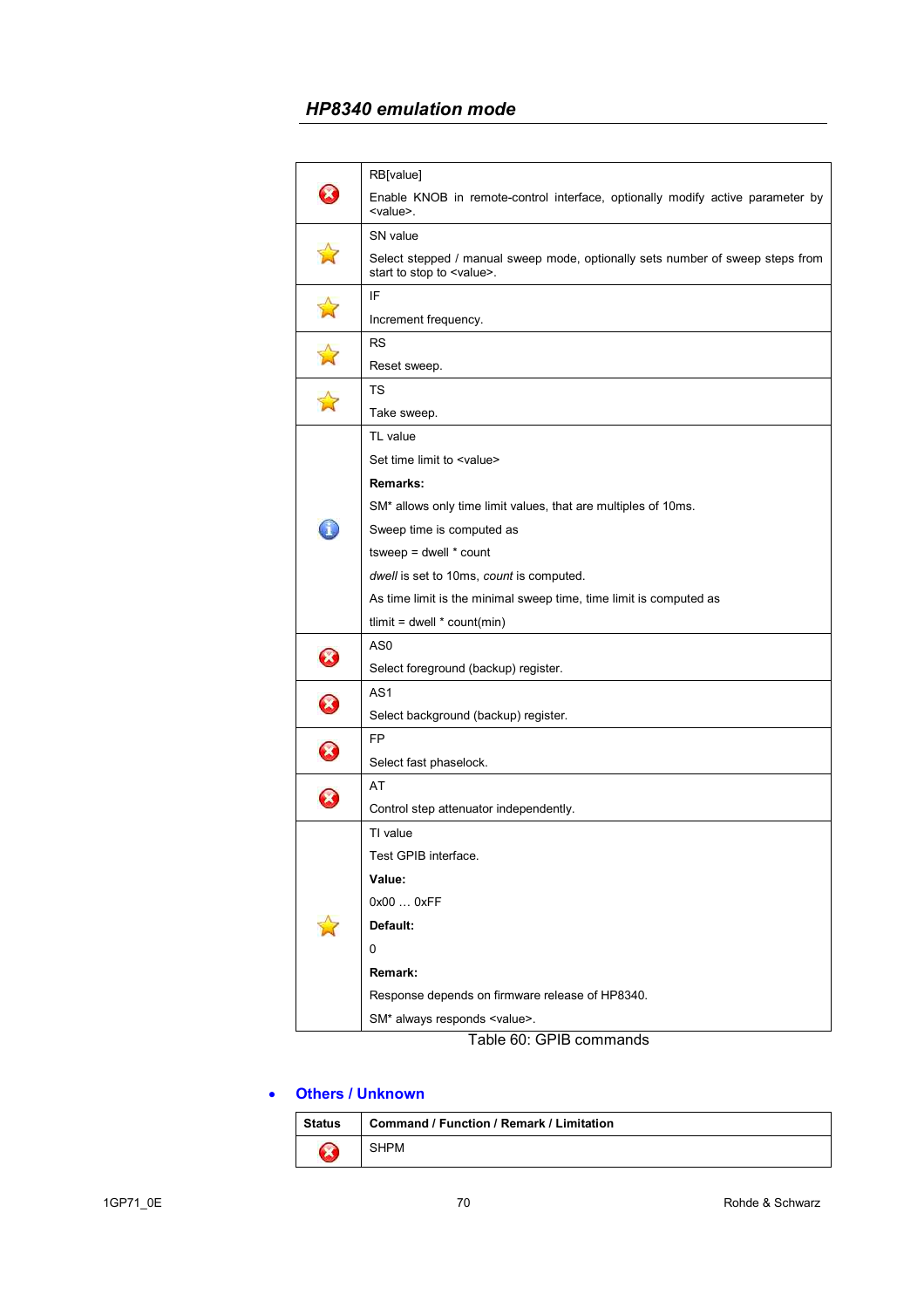|              | Remark:                                                                       |  |  |  |
|--------------|-------------------------------------------------------------------------------|--|--|--|
|              | Command is sent by the HP8757 Analyzer during initialisation phase.           |  |  |  |
|              | Functionality unknown                                                         |  |  |  |
|              | <b>SH</b>                                                                     |  |  |  |
|              | Select shift function.                                                        |  |  |  |
| X            | Remark:                                                                       |  |  |  |
|              | See SHxy commands for additional informations on functions with shift prefix. |  |  |  |
|              | Prefix not allowed without function.                                          |  |  |  |
|              | GZ                                                                            |  |  |  |
|              | Frequency unit                                                                |  |  |  |
| $\mathbf{r}$ | <b>MZ</b>                                                                     |  |  |  |
|              | Frequency unit                                                                |  |  |  |
|              | KZ                                                                            |  |  |  |
|              | Frequency unit                                                                |  |  |  |
|              | <b>HZ</b>                                                                     |  |  |  |
|              | Frequency unit                                                                |  |  |  |
| $\mathbf{N}$ | <b>MS</b>                                                                     |  |  |  |
|              | Time unit                                                                     |  |  |  |
|              | <b>SC</b>                                                                     |  |  |  |
|              | Time unit                                                                     |  |  |  |
|              | DB                                                                            |  |  |  |
|              | Level unit                                                                    |  |  |  |
|              | AU                                                                            |  |  |  |
|              | Automatic unit                                                                |  |  |  |

Table 61: Others / Unknown commands

# **Instrument initialisation**

|  | EX                                                     |  |  |
|--|--------------------------------------------------------|--|--|
|  | Return to SCPI mode.                                   |  |  |
|  | Remark:                                                |  |  |
|  | This command has been added to the HP8657 command set. |  |  |
|  | IP                                                     |  |  |
|  | Preset instrument.                                     |  |  |
|  | Remark:                                                |  |  |
|  | SM* always presets to the HP8657 factory defaults.     |  |  |
|  | 100 MHz frequency<br>$\circ$                           |  |  |
|  | 10 MHz frequency increment / decrement<br>$\circ$      |  |  |
|  | 0 ° frequency phase<br>$\circ$                         |  |  |
|  | - 143.5 dBm amplitude<br>$\circ$                       |  |  |
|  | 10 dB amplitude increment / decrement<br>$\circ$       |  |  |
|  | 0 dB amplitude offset<br>$\circ$                       |  |  |
|  | Active mode<br>$\circ$                                 |  |  |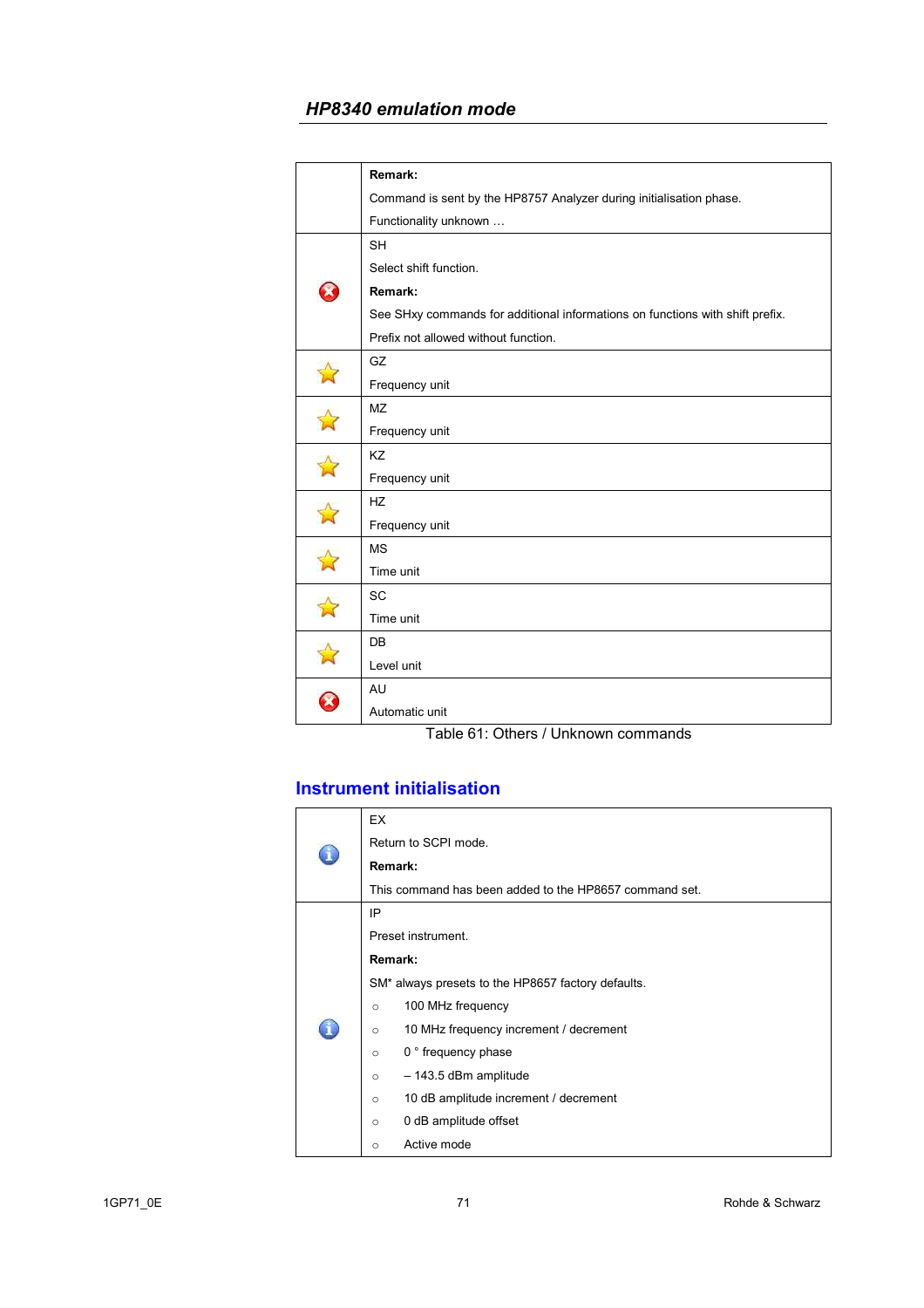|  | $\circ$ | RF output on                                                 |
|--|---------|--------------------------------------------------------------|
|  | $\circ$ | AM off                                                       |
|  | $\circ$ | AM depth 0 %                                                 |
|  | $\circ$ | FM off                                                       |
|  | $\circ$ | FM deviation 1 kHz                                           |
|  | $\circ$ | PM off                                                       |
|  | $\circ$ | LF generator frequency 1 kHz                                 |
|  |         | All registers 0  99 are also preset to the factory defaults. |
|  |         |                                                              |

Table 62: Additional commands

### • **Frequency**

| <b>Status</b> | Command / Function / Remark / Limitation                         |
|---------------|------------------------------------------------------------------|
|               | CW value                                                         |
|               | Select fixed frequency function, optionally set fixed frequency. |
|               | Value:                                                           |
|               | value in HZ   KZ   MZ                                            |
|               | Default:                                                         |
|               | 100.0 MZ                                                         |

#### Table 63: Frequency commands

### • **Amplitude**

| <b>Status</b> | <b>Command / Function / Remark / Limitation</b>                                                          |
|---------------|----------------------------------------------------------------------------------------------------------|
|               | AP value                                                                                                 |
|               | Select amplitude function, optionally set amplitude.                                                     |
|               | Value:                                                                                                   |
|               | value in DM   DF   DM VL   DM MV   DM UV   DM EM VL   DM EM UV   EM VL   EM<br>MV   EM UV   VL   MV   UV |
|               | Default:                                                                                                 |
|               | $-143.5$ DM                                                                                              |
|               | Remark:                                                                                                  |
|               | DF (dBf) is not supported.                                                                               |
|               | AO value                                                                                                 |
|               | Set amplitude offset.                                                                                    |
|               | Value:                                                                                                   |
|               | value in DB                                                                                              |
|               | Default:                                                                                                 |
|               | $0.0$ DB                                                                                                 |

### Table 64: Amplitude commands

#### • **Modulation**

|  | Status   Command / Function / Remark / Limitation |  |
|--|---------------------------------------------------|--|
|--|---------------------------------------------------|--|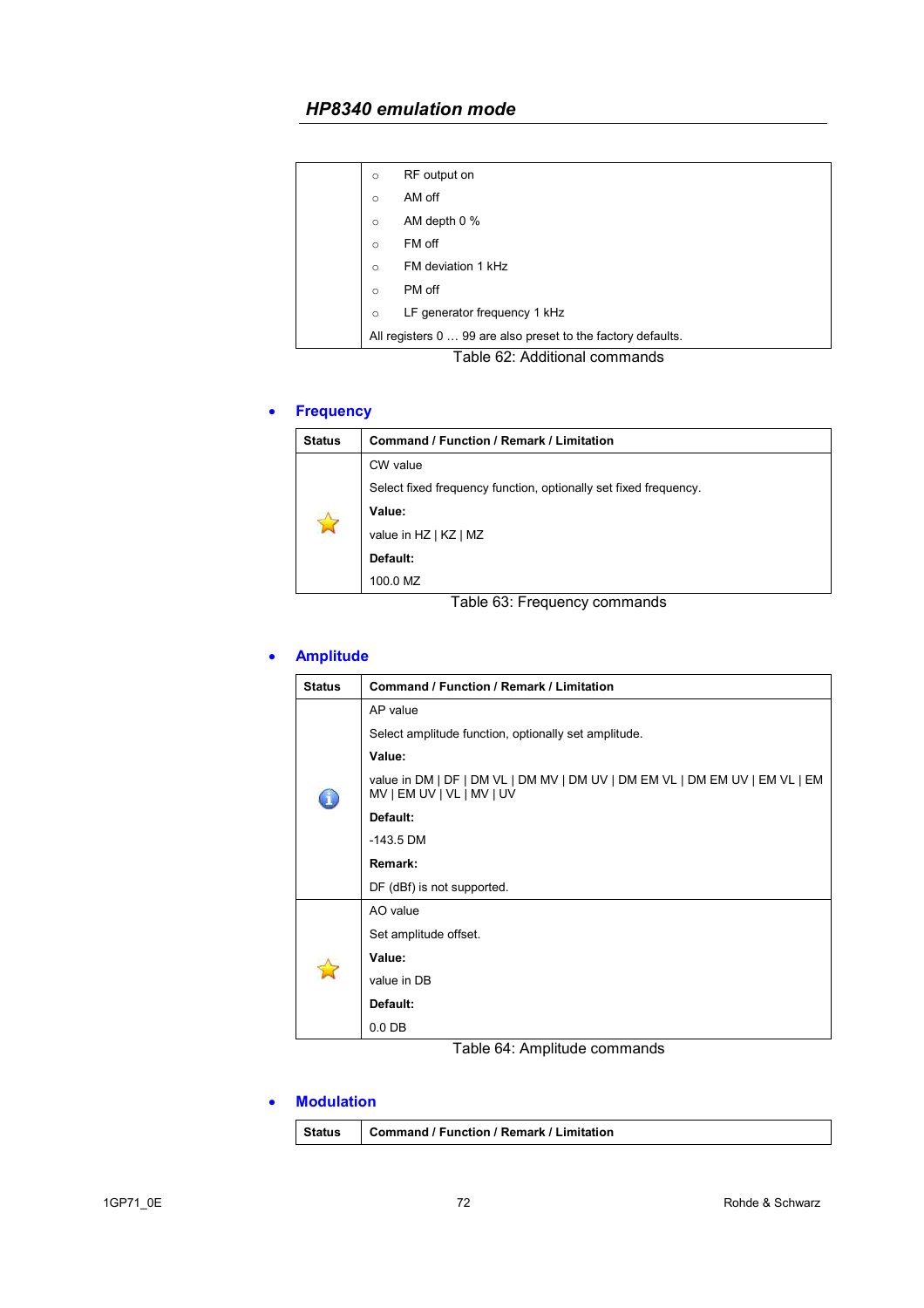|  | AM value                                                                                                       |
|--|----------------------------------------------------------------------------------------------------------------|
|  | Select amplitude modulation function, optionally set modulation depth.                                         |
|  | Value:                                                                                                         |
|  | value in PCT   %                                                                                               |
|  | Default:                                                                                                       |
|  | $0.0$ PCT                                                                                                      |
|  | Remark:                                                                                                        |
|  | % is not supported.                                                                                            |
|  | AM must be preceeded by either S1, S2 or S3.                                                                   |
|  | FM value                                                                                                       |
|  | Select frequency modulation function. Optionally set modulation deviation.                                     |
|  | Value:                                                                                                         |
|  | value in HZ   KZ   MZ                                                                                          |
|  | Default:                                                                                                       |
|  | 0.0 HZ                                                                                                         |
|  | Remark:                                                                                                        |
|  | FM must be preceeded by either S1, S2 or S3.                                                                   |
|  | S <sub>1</sub>                                                                                                 |
|  | Select external modulation source.                                                                             |
|  | Remark:                                                                                                        |
|  | Coupling is AC in any case.                                                                                    |
|  | S <sub>2</sub>                                                                                                 |
|  | Select internal 400 Hz sine wave as modulations source.                                                        |
|  | Remark:                                                                                                        |
|  | Selection S2 sets LF frequency to 400 Hz for both, AM and FM. Any preceeding<br>selection of S3 is overridden. |
|  | S3                                                                                                             |
|  | Select internal 1000 Hz sine wave as modulations source.                                                       |
|  | Remark:                                                                                                        |
|  | Selection S3 sets LF frequency to 1000 Hz for both, AM and FM. Any preceeding                                  |
|  | selection of S3 is overridden.                                                                                 |
|  | S4                                                                                                             |
|  | Turn modulation completely or selectively off.                                                                 |
|  | S5 value                                                                                                       |
|  | Select DC frequency modulation function. Optionally set modulation deviation.                                  |
|  | Value:                                                                                                         |
|  | Value in HZ   KZ   MZ                                                                                          |
|  | Default:                                                                                                       |
|  | 0.0 HZ                                                                                                         |
|  | Remark:                                                                                                        |
|  | External modulation source is selected as well as DC coupling.                                                 |
|  | PM                                                                                                             |
|  | Turn pulse modulation on.                                                                                      |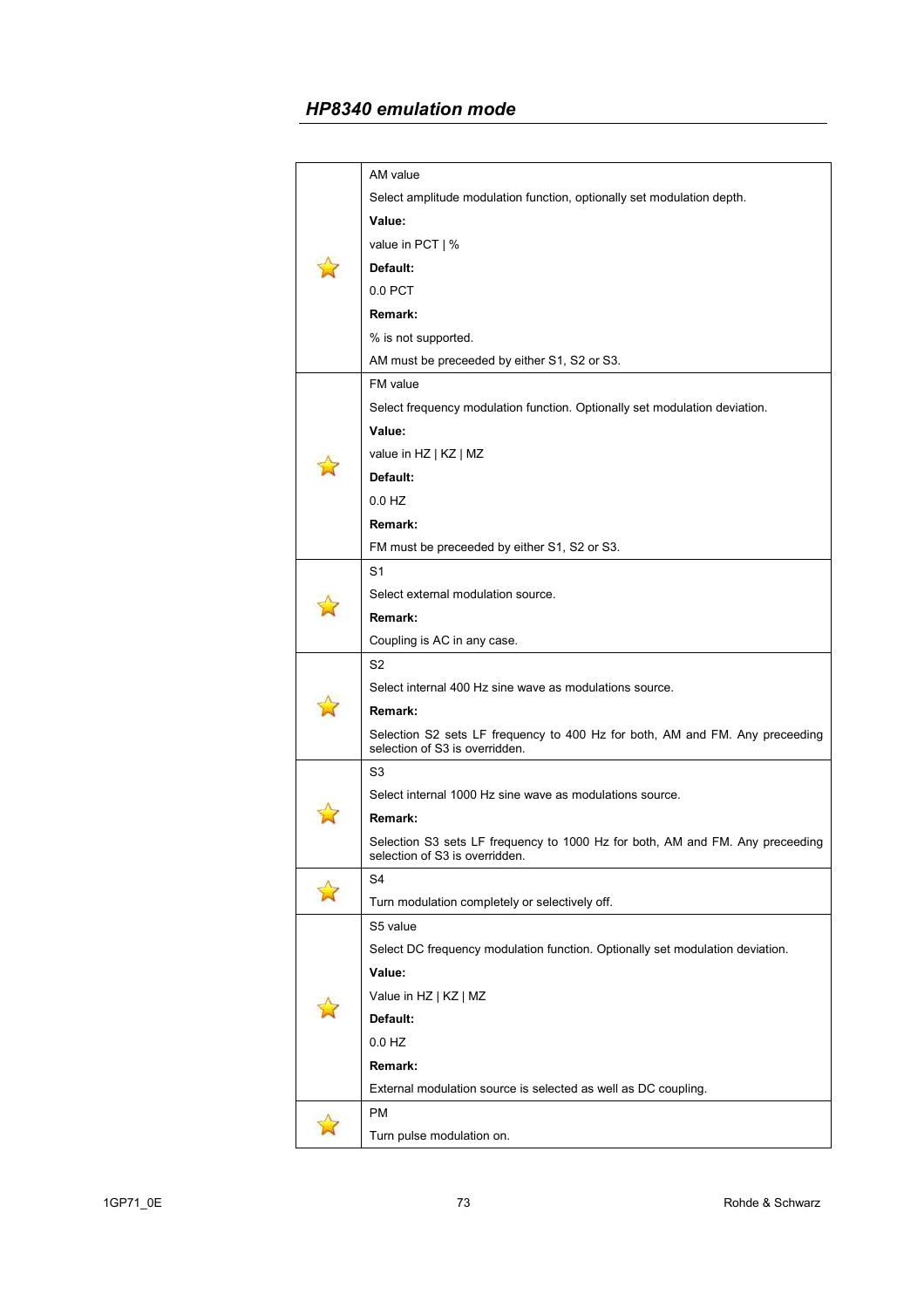| C                             | <b>PF</b>                                             |
|-------------------------------|-------------------------------------------------------|
|                               | Turn pulse modulation (fast mode) on.                 |
|                               | Remark:                                               |
|                               | Implementation on SM <sup>*</sup> is identical to PM. |
| Table 65: Modulation commands |                                                       |

#### • **Other**

| <b>Status</b> | Command / Function / Remark / Limitation                                                                                                           |
|---------------|----------------------------------------------------------------------------------------------------------------------------------------------------|
| B             | HI                                                                                                                                                 |
|               | Unknown function                                                                                                                                   |
| $\Omega$      | LO                                                                                                                                                 |
|               | Unknown function                                                                                                                                   |
|               | UP                                                                                                                                                 |
|               | Increment the value of the active function (frequency, amplitude, modulation depth,<br>modulation deviation) by the value specified at command IS. |
|               | DN                                                                                                                                                 |
|               | Decrement the value of the active function (frequency, amplitude, modulation depth,<br>modulation deviation) by the value specified at command IS. |
|               | IS value                                                                                                                                           |
|               | Set increment/decrement value of the active function (frequency, amplitude,<br>modulation depth, modulation deviation).                            |
|               | Value (frequency function):                                                                                                                        |
|               | value in HZ   KZ   MZ                                                                                                                              |
|               | Value (amplitude function):                                                                                                                        |
|               | value in DB                                                                                                                                        |
|               | Value (AM):                                                                                                                                        |
|               | value in PCT   %                                                                                                                                   |
|               | Value (FM):                                                                                                                                        |
|               | value in HZ   KZ   MZ                                                                                                                              |
|               | Remark:                                                                                                                                            |
|               | % is not supported                                                                                                                                 |
|               | PI                                                                                                                                                 |
|               | Increment RF frequency phase by 1.0 °.                                                                                                             |
|               | Remark:                                                                                                                                            |
|               | No wrap around occurs at the phase limits in opposition to the HP8657.                                                                             |
|               | PD                                                                                                                                                 |
|               | Decrement RF frequency phase by 1.0 °.                                                                                                             |
|               | Remark:                                                                                                                                            |
|               | No wrap around occurs at the phase limits in opposition to the HP8657.                                                                             |
|               | R0                                                                                                                                                 |
|               | Select Standby mode.                                                                                                                               |
|               | Remark:                                                                                                                                            |
|               | The implementation on SM* is identical to R2.                                                                                                      |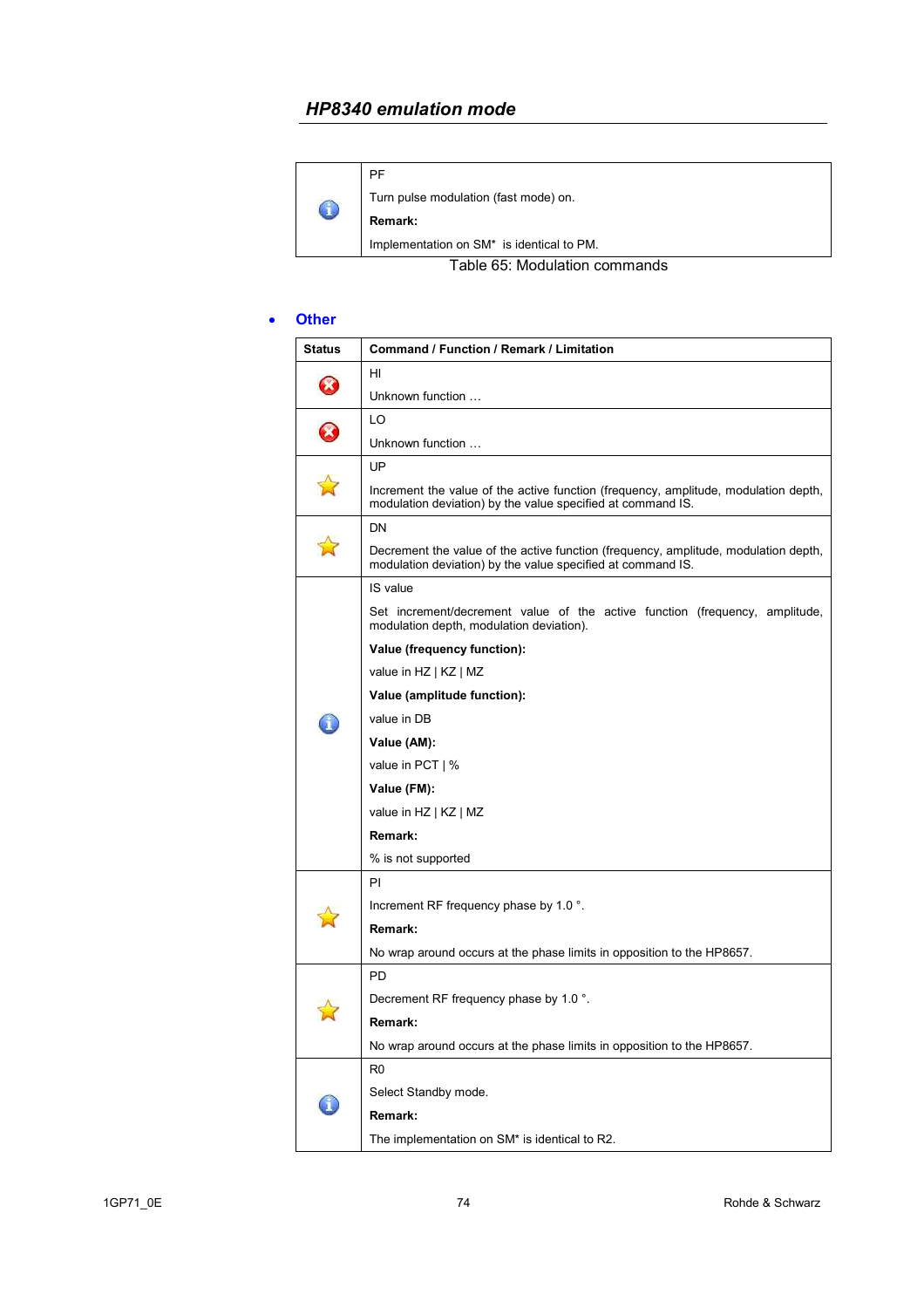|    | R1                                                                                                                  |
|----|---------------------------------------------------------------------------------------------------------------------|
| ĭ. | Select Active mode.                                                                                                 |
|    | Remark:                                                                                                             |
|    | The implementation on SM* is identical to R3.                                                                       |
|    | R <sub>2</sub>                                                                                                      |
|    | Set Rf output off.                                                                                                  |
|    | R <sub>3</sub>                                                                                                      |
|    | Set Rf ouput on.                                                                                                    |
|    | R <sub>5</sub>                                                                                                      |
| ī  | Set Rf output dead.                                                                                                 |
|    | Remark:                                                                                                             |
|    | The implementation on SM* is identical to R2.                                                                       |
|    | ST value                                                                                                            |
|    | Save actual setup to backup register.                                                                               |
|    | Value:                                                                                                              |
|    | $0 \ldots 9$                                                                                                        |
|    | Remark:                                                                                                             |
|    | The contents of the registers 0  9 are NOT persisent and are lost when power off<br>or leaving the emulation mode.  |
|    | RC value                                                                                                            |
|    | Recall setup from backup register.                                                                                  |
|    | Value:                                                                                                              |
|    | 09                                                                                                                  |
|    | Remark:                                                                                                             |
|    | The contents of the registers 0  9 are NOT persisent and are lost when power off<br>or leaving the emulation mode.  |
|    | SV value                                                                                                            |
|    | Save actual setup to backup register.                                                                               |
|    | Value:                                                                                                              |
|    | 099                                                                                                                 |
|    | Remark:                                                                                                             |
|    | The contents of the registers 0  99 are NOT persisent and are lost when power off<br>or leaving the emulation mode. |
|    | RL value                                                                                                            |
|    | Recall actual setup from register value.                                                                            |
| T  | Value:                                                                                                              |
|    | 099                                                                                                                 |
|    | Remark:                                                                                                             |
|    | The contents of the registers 0  99 are NOT persisent and are lost when power off<br>or leaving the emulation mode. |
|    | SQ                                                                                                                  |
|    | Step forward to next register and recall setup.                                                                     |
| X  | GT                                                                                                                  |
|    | Setup a flexible sequence.                                                                                          |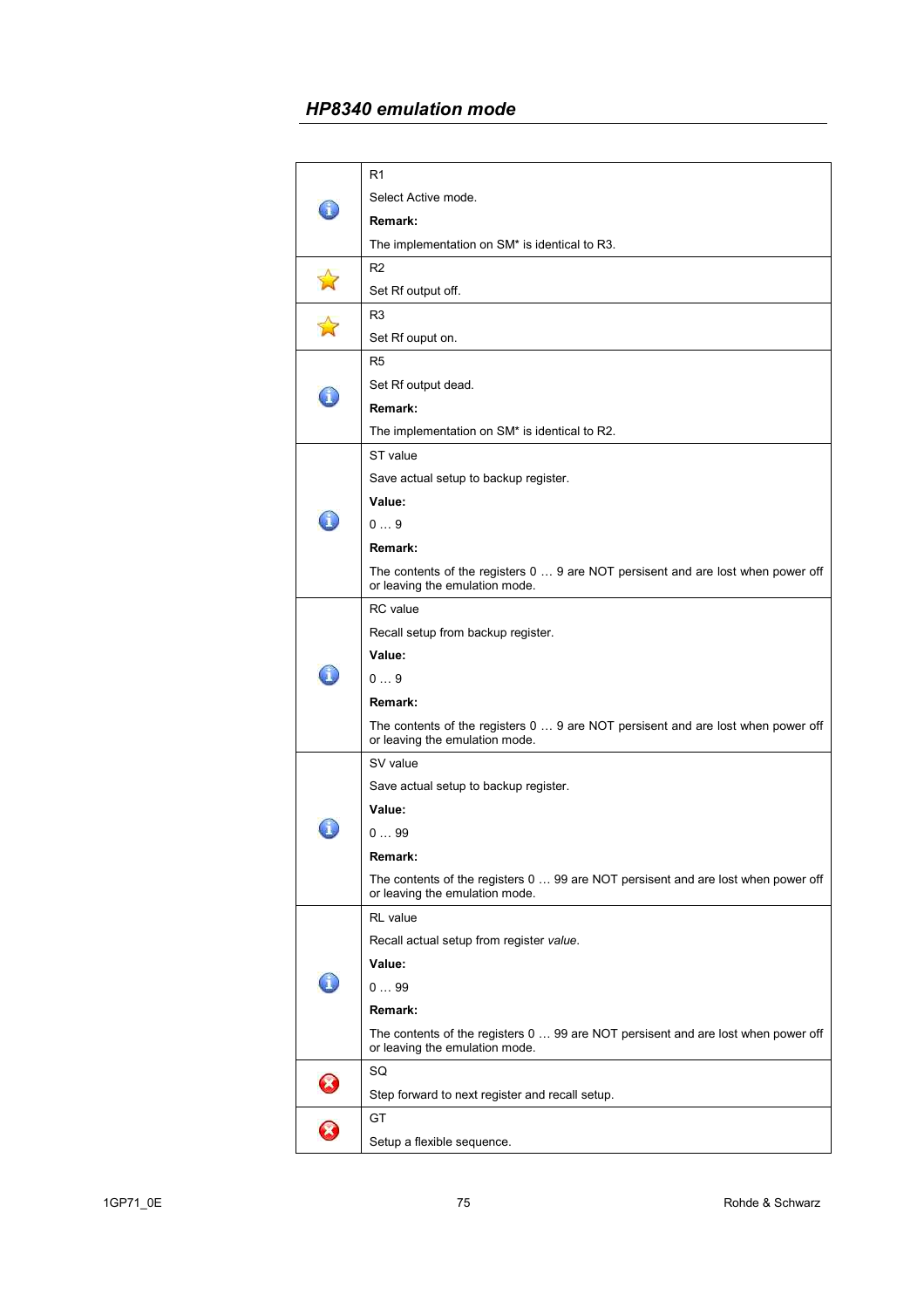| B                                | QS                                                    |
|----------------------------------|-------------------------------------------------------|
|                                  | Step backward to previuous register and recall setup. |
| B                                | <b>RP</b>                                             |
|                                  | Reset reverse power protection.                       |
| $T - L = 0$ . Other conservation |                                                       |

Table 66: Other commands

#### **Instrument initialisation**

The (factory) default setting of the HP8340 is applied when

- o applying the DCL, SDC to the GPIB interface.
- o transmitting the first command after activating this emulation mode.

During initialisation, the HP8340 applies and activates the backup register set 0.

The SM\* however applies and activates the (factory) default setting of the HP8340.

This different behaviour has to the be taken in consideration:

#### **It is strongly recommended to explicitly setup all necessary parameters by applying the corresponding command.**

The following table shows the (factory) default setting, applied by the SM\*'s emulation software.

| <b>Subsystem</b>     | <b>Default setting</b>                       |
|----------------------|----------------------------------------------|
| frequency mode       | start / stop frequency sweep mode            |
| start frequency      | lowest possible value of SMF100              |
|                      | (depends on installed options)               |
| stop frequency       | highest possible value of SMF100             |
|                      | (depends on installed options)               |
| center frequency     | $= 0.5$ * (start frequency + stop frequency) |
| delta frequency      | $=$ stop frequency $-$ start frequency       |
| cw frequency         | $=$ center frequency                         |
| sweep mode           | continuous sweep mode                        |
| trigger mode         | freerun trigger mode                         |
| sweep time           | 44ms                                         |
| marker states        | off                                          |
| marker frequency     | $=$ center frequency                         |
| amplitude modulation | off                                          |
| pulse modulation     | off                                          |
| frequency modulation | off                                          |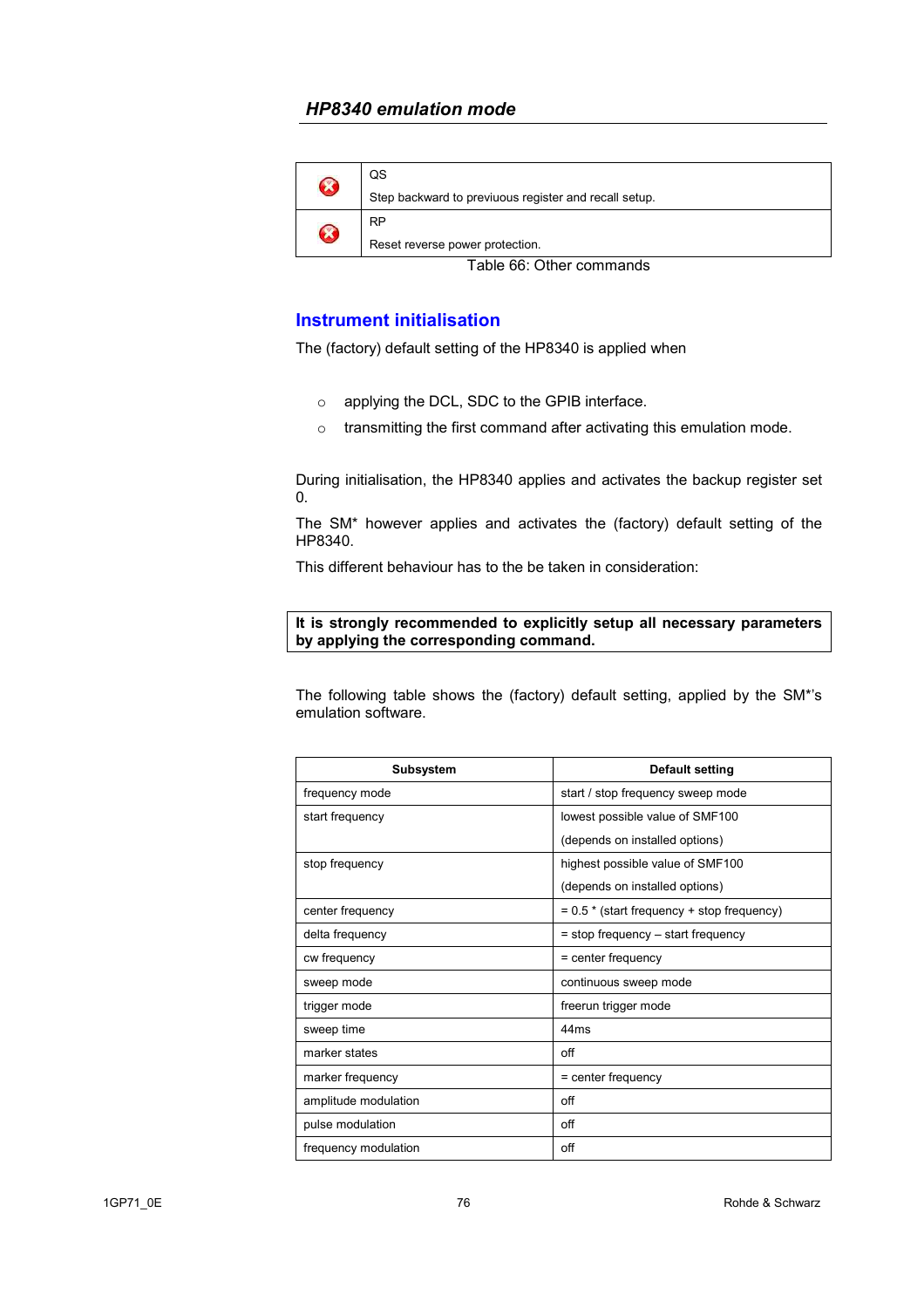| frequency step size   | 1 kHz                         |
|-----------------------|-------------------------------|
| status bytes          | cleared, set to "0"           |
| levelling mode        | internal levelling mode       |
| rf output             | on                            |
| power level           | -110 dB(m) without option XYZ |
|                       | -30 dB(m) with option XYZ     |
| power level step size | 10dB                          |

Table 67: Factory default setting

# **Status reporting**

Status reporting is not supported so far.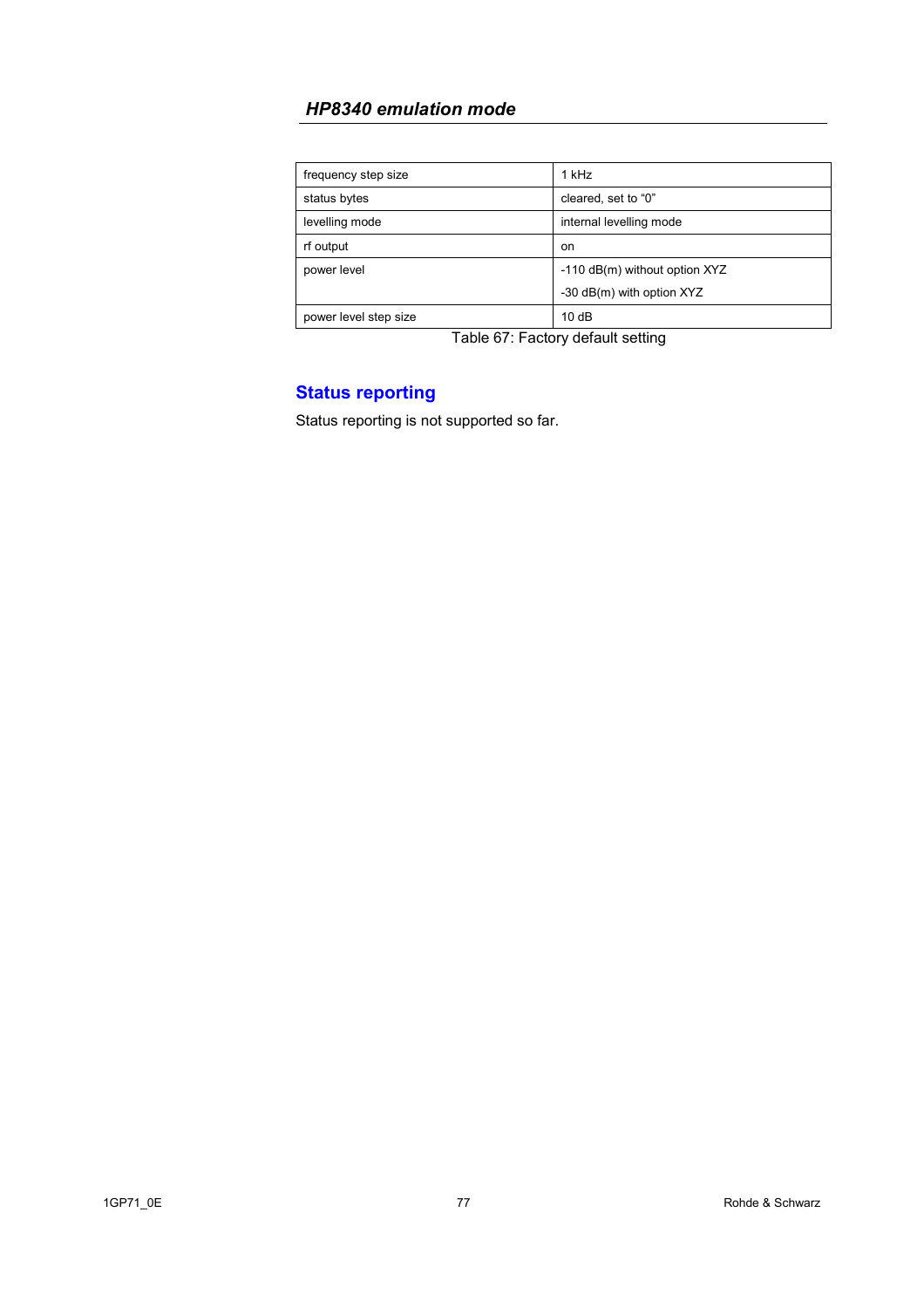#### **General**

In this language emulation mode, the emulation software in the SM\* emulates the SCPI-compatible language, implemented in Agilents's signal generators of type

- o HP83620A / B
- o HP83630A / B

The emulation software is supported on signal generators of type

o SMF100

**The signal generator HP83620 / HP83630 also supports a HP8340 compatible Pre-SCPI-language. For more information on that language, please refer to the** *HP8340 emulation***.**

The emulation software simulates the HP8360 data model in the execution unit and transfers most of the HP8360 parameters into the SM\* database.



Figure 5: HP8360 emulation model

Those HP8360 functions and parameters, having no direct equivalent SM\* function and parameter, are not supported by this emulation so far.

# **GPIB functions**

#### **Commands**

The following table shows the commands, supported by the HP8360.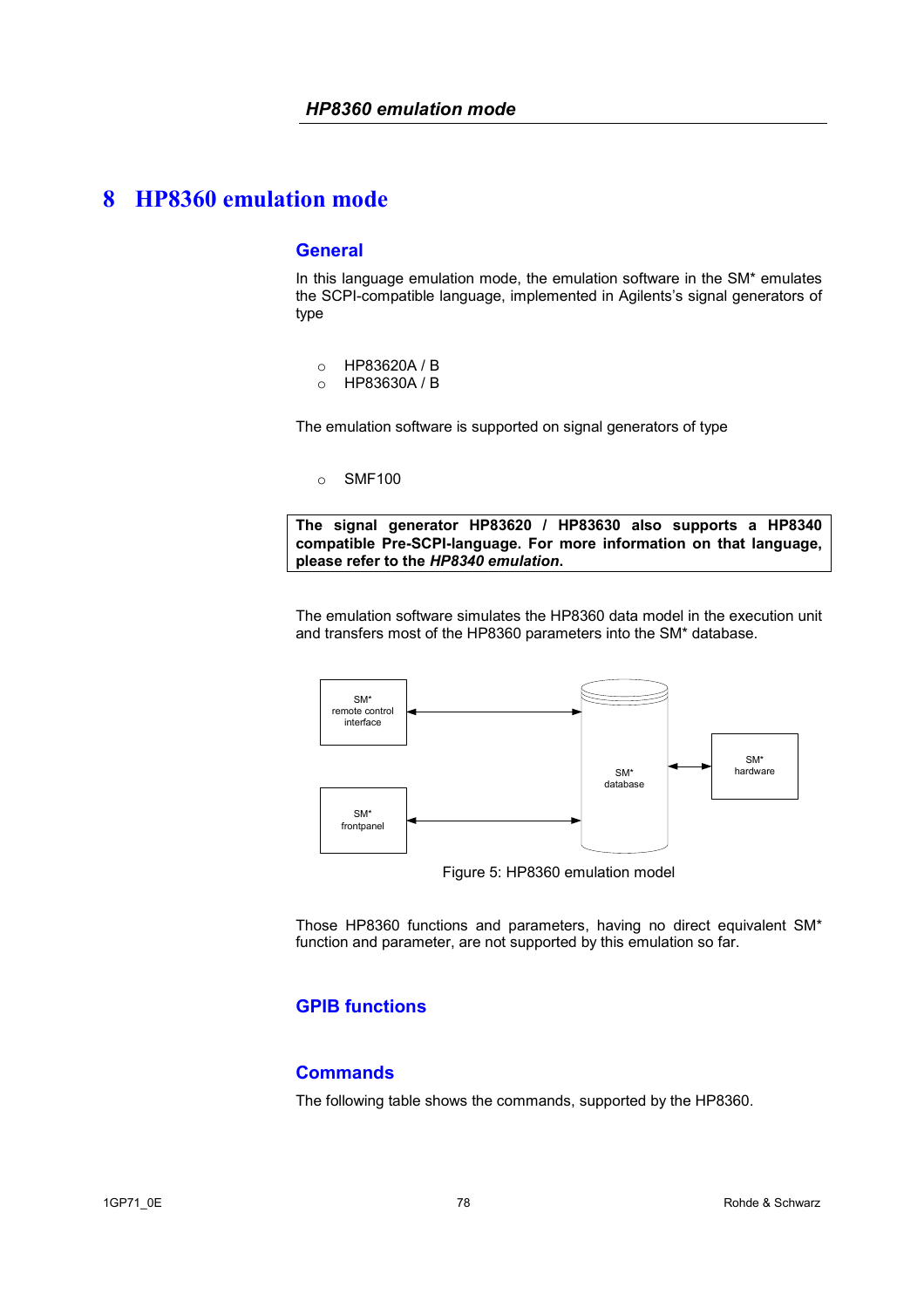#### • **Common**

| <b>Status</b>      | Command / Function / Remark / Limitation                                                                                          |
|--------------------|-----------------------------------------------------------------------------------------------------------------------------------|
|                    | *CLS                                                                                                                              |
|                    | Clear the status byte, the data questionable event register, the standard event<br>status register, the operation status register |
|                    | *ESE value                                                                                                                        |
|                    | Set / Query the bits of the event status enable register.                                                                         |
|                    | Value:                                                                                                                            |
|                    | 0255                                                                                                                              |
| $\mathbf{\hat{z}}$ | *ESR?                                                                                                                             |
|                    | Query the bits of the event status register.                                                                                      |
| $\mathbf{r}$       | *IDN?                                                                                                                             |
|                    | Query the ID string.                                                                                                              |
| $\Omega$           | *LRN?                                                                                                                             |
|                    | Query the long string device specific character set.                                                                              |
|                    | *OPC                                                                                                                              |
|                    | *OPC?                                                                                                                             |
|                    | Wait / Query for the complete execution of all programming commands.                                                              |
|                    | *OPT?                                                                                                                             |
|                    | Query the device options.                                                                                                         |
|                    | Value:                                                                                                                            |
|                    |                                                                                                                                   |
|                    | Remark:                                                                                                                           |
|                    | HP8360 options are not returned.                                                                                                  |
|                    | SM* options returned.                                                                                                             |
|                    | *RCL value                                                                                                                        |
|                    | Recall an instrument setup.                                                                                                       |
|                    | Value:                                                                                                                            |
|                    | 09                                                                                                                                |
|                    | *RST                                                                                                                              |
|                    | Reset the instrument to the default state.                                                                                        |
|                    | Remark:                                                                                                                           |
|                    | SM*'s default state is applied and activated.                                                                                     |
|                    | *SAV value                                                                                                                        |
|                    | Save an instrument setup.                                                                                                         |
|                    | Value:                                                                                                                            |
|                    | 09                                                                                                                                |
|                    | *SRE value                                                                                                                        |
|                    | Set / Query the bits of the service request enable register.                                                                      |
|                    | Value:                                                                                                                            |
|                    | 0191                                                                                                                              |
|                    | *STB?                                                                                                                             |
|                    | Query the bits of the status byte.                                                                                                |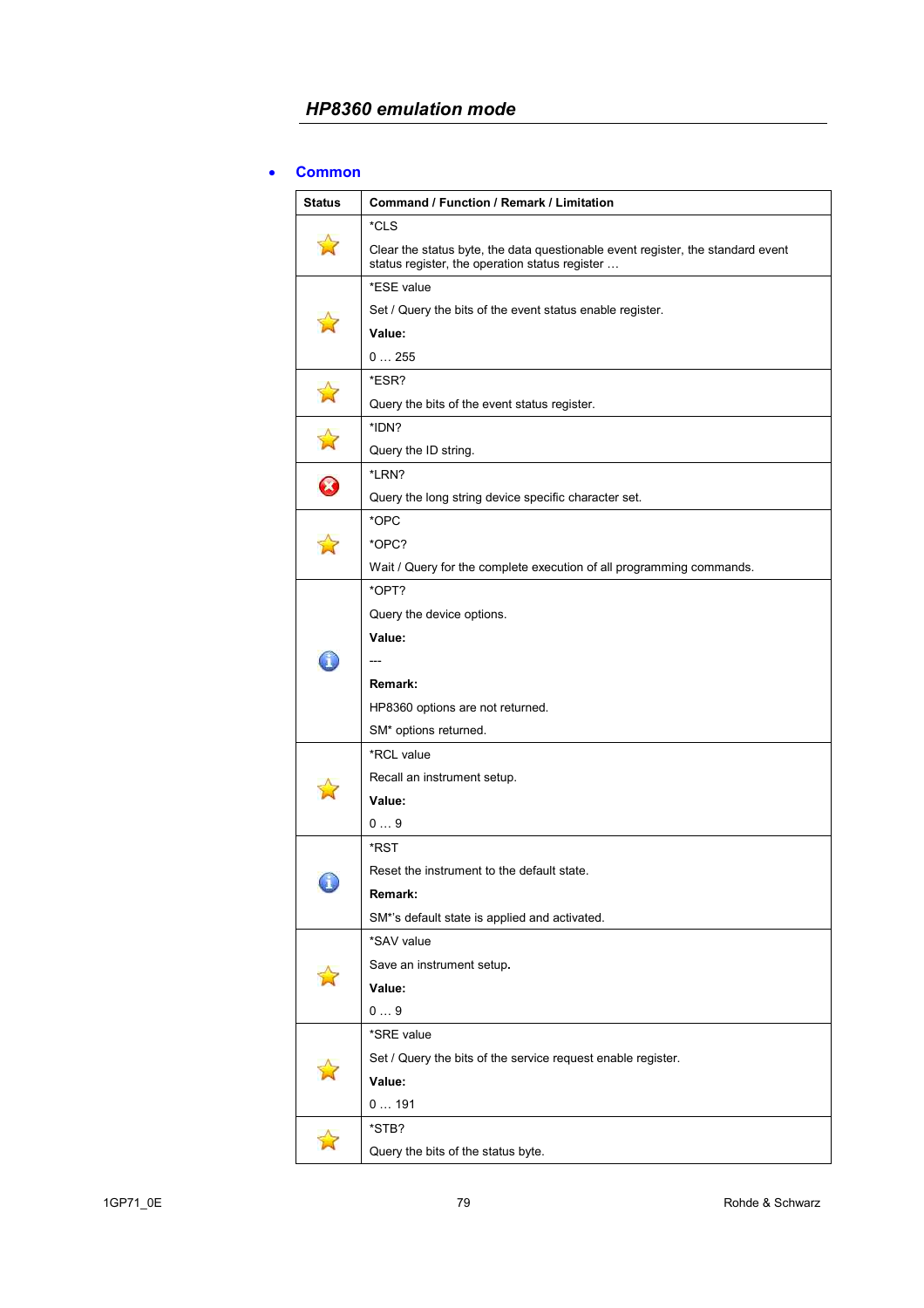| <b>Status</b> | Command / Function / Remark / Limitation        |
|---------------|-------------------------------------------------|
|               | *TRG                                            |
|               | Execute a trigger function.                     |
| $^\circledR$  | *TST?                                           |
|               | Performs a self test and returns result.        |
|               | Remark:                                         |
|               | 0 is return in any case, indicating no error.   |
|               | *WAI                                            |
|               | Wait until pending operations have taken place. |

Table 68: Common commands

# • **ABORt Subsystem**

| <b>Status</b>                             | <b>Command / Function / Remark / Limitation</b> |
|-------------------------------------------|-------------------------------------------------|
|                                           | ABORt                                           |
|                                           | Abort and reset sweep in process.               |
| $T - L = 0.0$ . Osmana surra surra sursha |                                                 |

Table 69: Common commands

#### • **AM Subsystem**

| <b>Status</b> | Command / Function / Remark / Limitation       |
|---------------|------------------------------------------------|
|               | AM[:DEPTh] value                               |
|               | Set / Query the modulation depth.              |
|               | Value:                                         |
|               | num [PCT]   MAXimum   MINimum   num [DB]       |
|               | $0.0 \% \leq num \leq 100.0 \%$                |
|               | Default:                                       |
|               | 50.0%                                          |
|               | Remark:                                        |
|               | MAXimum, MINimum is not supported.             |
|               | num DB is not supported.                       |
|               | AM:INTernal:FREQuency value                    |
|               | Set / Query the modulation rate.               |
|               | Value:                                         |
|               | num [HZ   KHZ   MHZ   GHZ]   MAXimum   MINimum |
|               | Fmin $\leq$ num $\leq$ Fmax                    |
|               | Default:                                       |
|               | 1.0 KHz                                        |
|               | Remark:                                        |
|               | MAXimum, MINimum is not supported.             |
| B             | AM: INTernal: FUNCtion value                   |
|               | AM:MODE value                                  |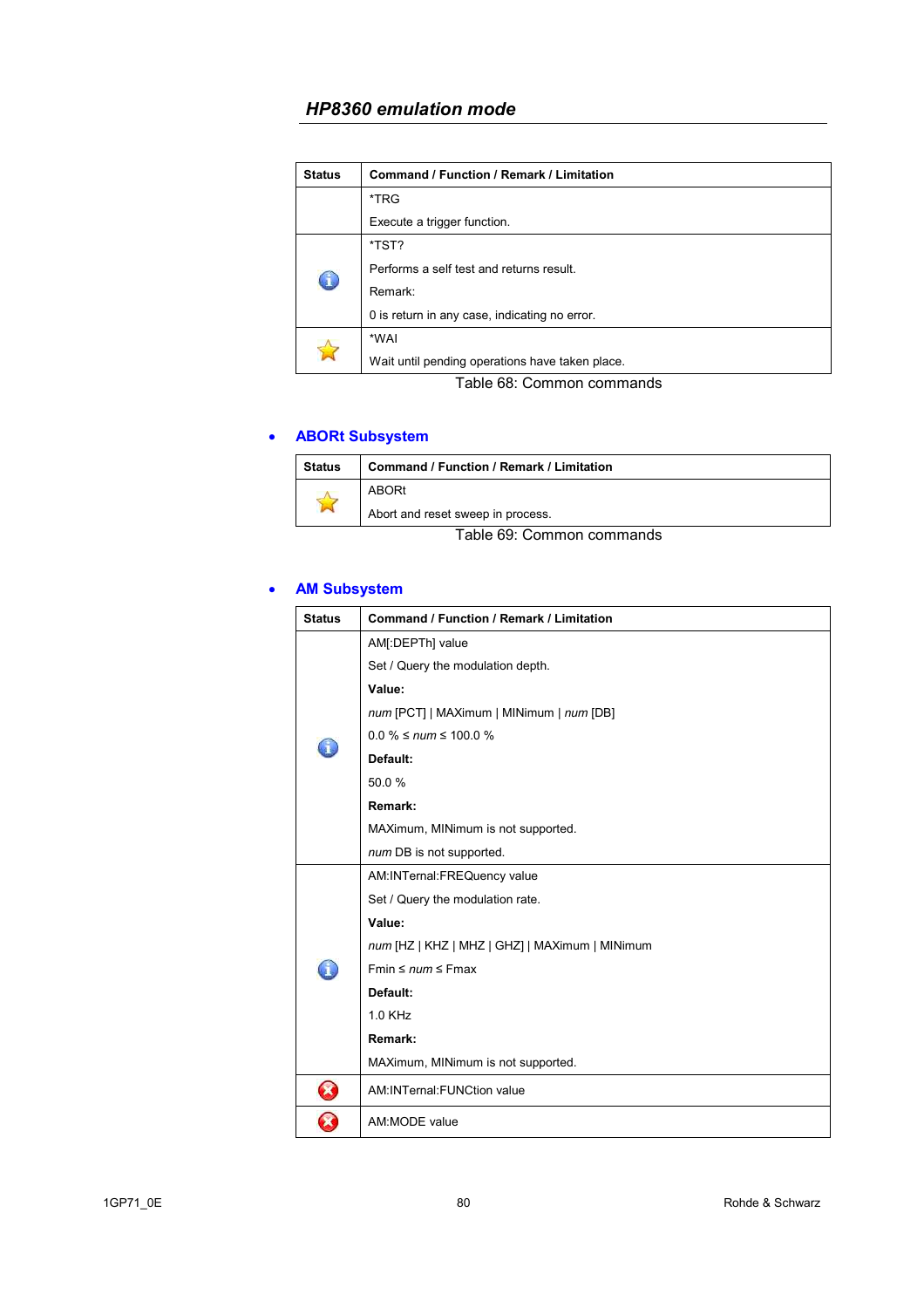| <b>Status</b> | <b>Command / Function / Remark / Limitation</b>       |
|---------------|-------------------------------------------------------|
|               | AM:SOURce value                                       |
|               | Select / Query the signal source of the modulation.   |
|               | Value:                                                |
|               | INTernal   EXTernal                                   |
|               | Default:                                              |
|               | <b>EXTernal</b>                                       |
|               | Remark:                                               |
|               | INTernal, EXTernal are not supported                  |
|               | LF1 corresponds to INTernal                           |
|               | EXT1 corresponds to EXTernal                          |
|               | AM:STATe value                                        |
|               | Set / Query the (activation) state of the modulation. |
|               | Value:                                                |
|               | ON   OFF   1   0                                      |
|               | Default:                                              |
|               | <b>OFF</b>                                            |
|               | AM:TYPE value                                         |

Table 70: AM subsystem

# • **CALibration Subsystem**

| <b>Status</b>              | <b>Command / Function / Remark / Limitation</b>  |
|----------------------------|--------------------------------------------------|
| B                          | CALibration: AM: AUTO value                      |
| B                          | CALibration:AM[:EXECute]                         |
| B                          | CALibration: PEAKing: AUTO value                 |
| B                          | CALibration:PEAKing[:EXECute]                    |
| B                          | CALibration:PMETer:DETector:INITiate? value      |
| B                          | CALibration: PMETer: DETector: NEXT? value       |
| B                          | CALibration:PMETer:FLATness:INITiate? value      |
| B                          | CALibration: PMETer: FLATness: NEXT? value       |
| B                          | CALibration: SPAN: AUTO value                    |
| B                          | CALibration:SPAN[:EXECute]                       |
| B                          | <b>CALibration:TRACK</b>                         |
| B                          | CALibration:CORRection:ARRay{0   1} value        |
| B                          | <b>CALibration:CORRection:FLATness value</b>     |
| $\boldsymbol{\mathcal{R}}$ | CALibration: CORRection: FLATness: POINts? value |
| X                          | CALibration:CORRection:SOURce{0   1} value       |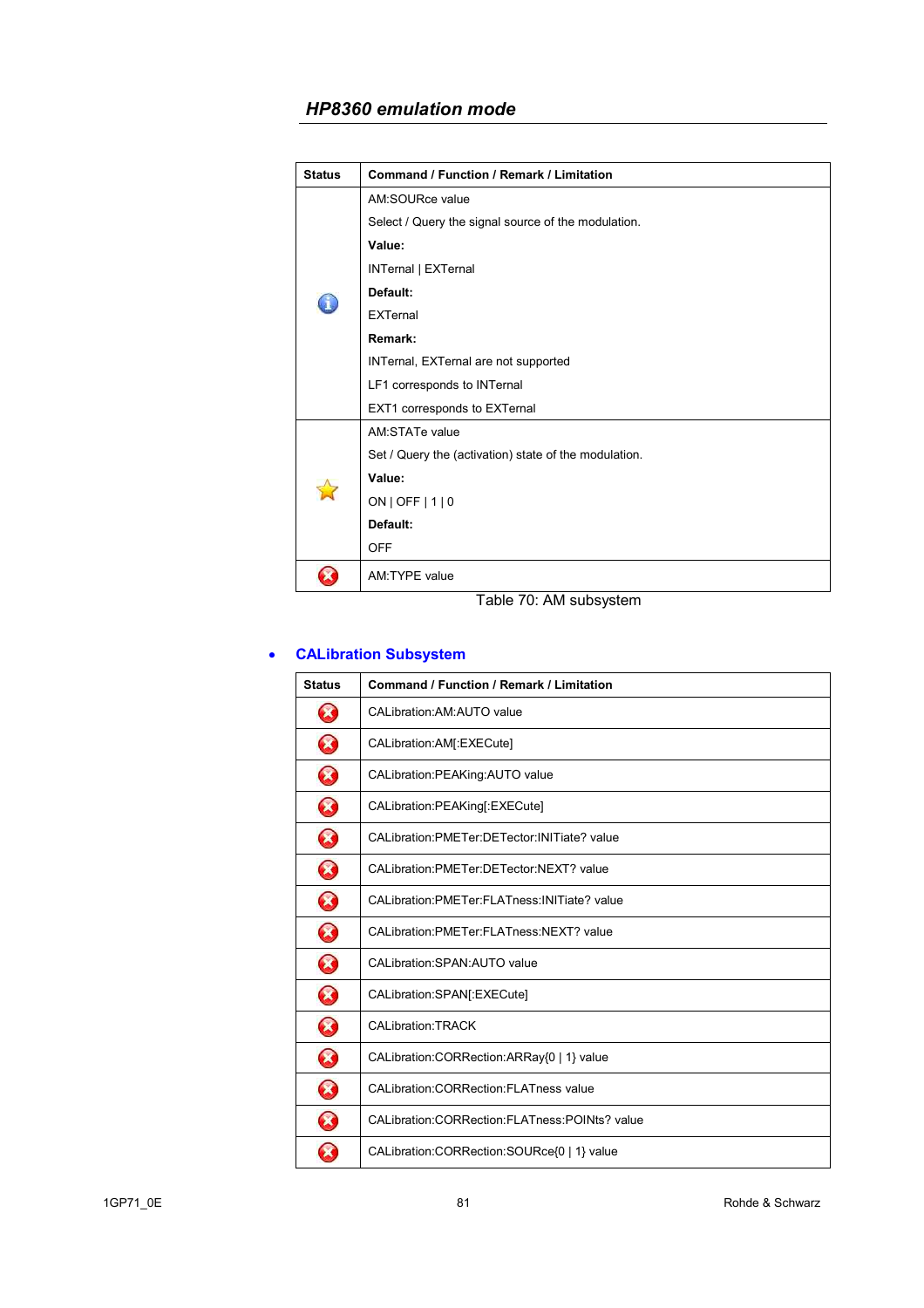| <b>Status</b>                   | <b>Command / Function / Remark / Limitation</b> |
|---------------------------------|-------------------------------------------------|
| B                               | CALibration:CORRection[:STATe] value            |
| Table 71: Calibration subsystem |                                                 |

#### • **DIAGnostics Subsystem**

| <b>Status</b>              | <b>Command / Function / Remark / Limitation</b> |
|----------------------------|-------------------------------------------------|
| 3                          | DIAGnostics:ABUS? value                         |
| 0                          | DIAGnostics: ABUS: AVERage value                |
| 0                          | DIAGnostics:ABUS:STATus?                        |
| $\bm{\Omega}$              | DIAGnostics: INSTrument: PMETer: ADDRess value  |
| $\bm{\Omega}$              | [DIAGnostics:INSTrument:PRINter:ADDRess value   |
| 0                          | DIAGnostics: IORW value, value                  |
| 0                          | DIAGnostics: OUTPut: FAULts?                    |
| $\boldsymbol{\Omega}$      | DIAGnostics:RESult?                             |
| 0                          | DIAGnostics:TEST:CONTinue                       |
| 0                          | DIAGnostics:TEST:DATA:DESC?                     |
| 0                          | DIAGnostics:TEST:DATA:MAXimum?                  |
| $\bm{\Omega}$              | DIAGnostics:TEST:DATA:MINimum?                  |
| $\bm{\Omega}$              | DIAGnostics:TEST:DATA:VALue?                    |
| 0                          | DIAGnostics: TEST: DISable value                |
| $\boldsymbol{\Omega}$      | DIAGnostics: TEST: ENABle value                 |
| $\bm{\Omega}$              | DIAGnostics:TEST[:EXECute]                      |
| 0                          | DIAGnostics:TEST:LOG:SOURce                     |
| 0                          | DIAGnostics:TEST:LOG[:STATe] value              |
| $\bm{\Omega}$              | DIAGnostics: TEST: LOOP value                   |
| $\bm{\Omega}$              | DIAGnostics: TEST: NAME? value                  |
| $\boldsymbol{\Omega}$      | DIAGnostics:POINts?                             |
| $\bm{\Omega}$              | DIAGnostics: RESult? value                      |
| $\boldsymbol{\mathcal{R}}$ | DIAGnostics: TINT? value                        |

Table 72: Diagnostics subsystem

# • **DISPlay Subsystem**

| <b>Status</b> | Command / Function / Remark / Limitation |
|---------------|------------------------------------------|
|---------------|------------------------------------------|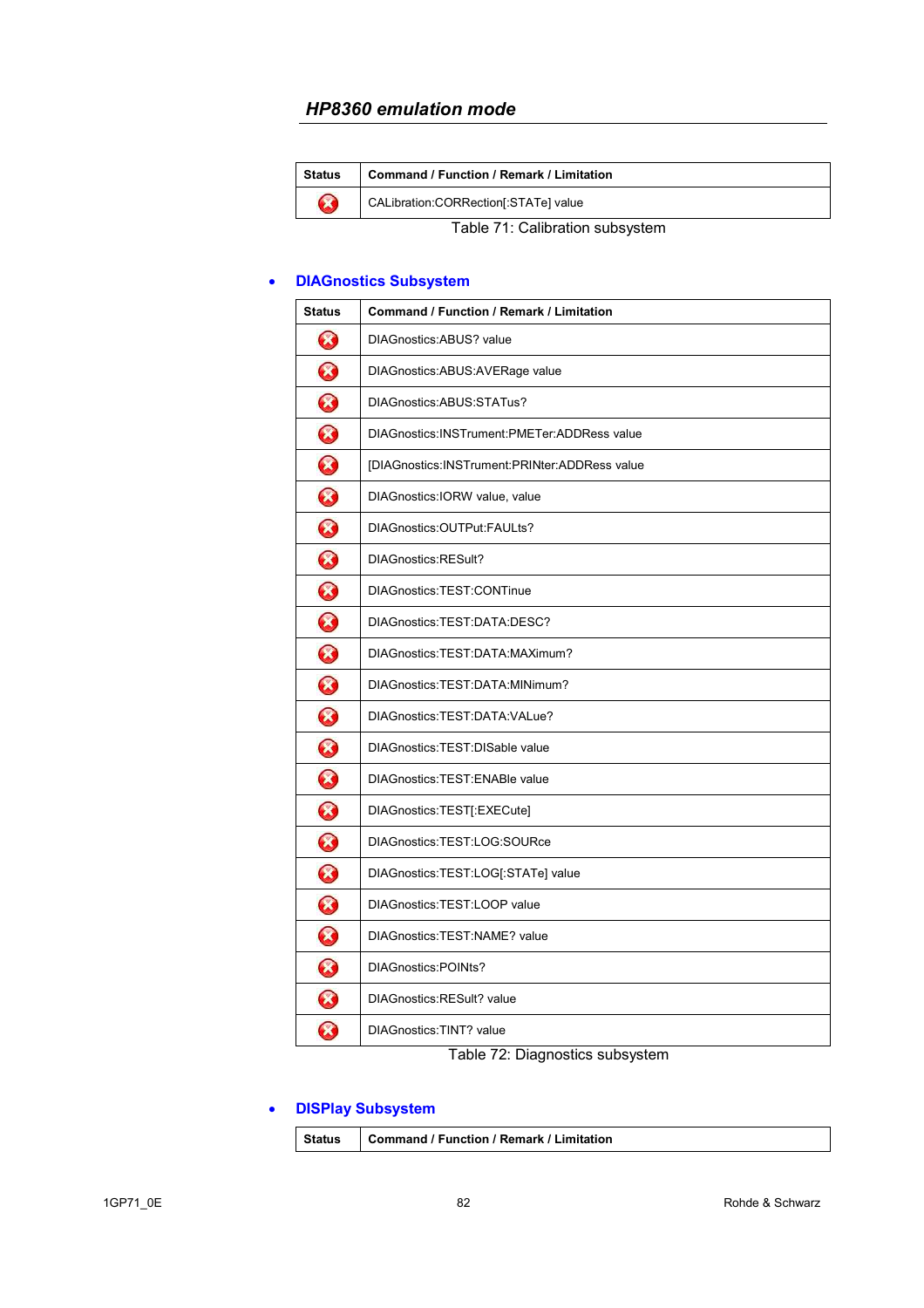| Status                      | <b>Command / Function / Remark / Limitation</b> |
|-----------------------------|-------------------------------------------------|
| Œ                           | DISPlay[:STATe] value                           |
| Table 73: Display subsystem |                                                 |

#### • **FM Subsystem**

| <b>Status</b>         | <b>Command / Function / Remark / Limitation</b>     |
|-----------------------|-----------------------------------------------------|
| $\boldsymbol{\Omega}$ | FM:COUPling value                                   |
|                       | FM[:DEViation] value                                |
|                       | Set / Query the modulation deviation.               |
|                       | Value:                                              |
|                       | num [HZ   KHZ   MHZ   GHZ]   MAXimum   MINimum      |
|                       | $0.0$ Hz $\leq$ num $\leq$ ??? Hz                   |
|                       | Default:                                            |
|                       | 1.0 MHz                                             |
|                       | Remark:                                             |
|                       | MAXimum, MINimum is not supported                   |
| Ø                     | FM:FILTer:HPASs value                               |
|                       | FM:INTernal:FREQuency value                         |
|                       | Set / Query the modulation rate.                    |
|                       | Value:                                              |
|                       | num [HZ   KHZ   MHZ   GHZ]   MAXimum   MINimum      |
|                       | Fmin $\leq$ num $\leq$ Fmax                         |
|                       | Default:                                            |
|                       | 1.0 MHz                                             |
|                       | Remark:                                             |
|                       | MAXimum, MINimum is not supported.                  |
| 3                     | FM:INTernal:FUNCtion value                          |
| $\Omega$              | <b>FM:SENSitivity value</b>                         |
|                       | FM:SOURce value                                     |
|                       | Select / Query the signal source of the modulation. |
|                       | Value:                                              |
|                       | INTernal   EXTernal                                 |
|                       | Default:                                            |
|                       | <b>EXTernal</b>                                     |
|                       | Remark:                                             |
|                       | INTernal, EXTernal are not supported                |
|                       | LF1 corresponds to INTernal                         |
|                       | EXT1 corresponds to EXTernal                        |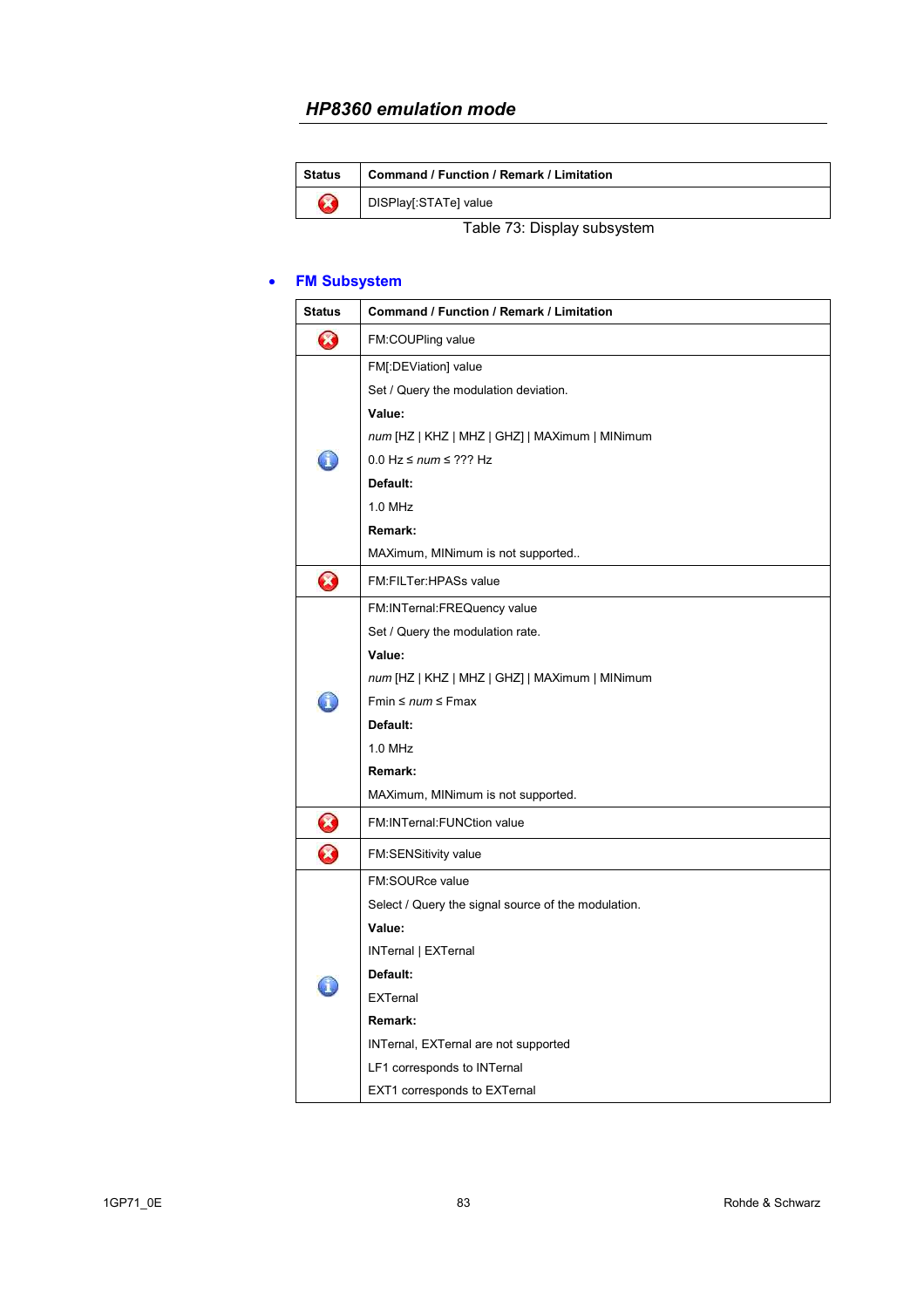| <b>Status</b>          | Command / Function / Remark / Limitation              |
|------------------------|-------------------------------------------------------|
| ☆                      | <b>FM:STATe value</b>                                 |
|                        | Set / Query the (activation) state of the modulation. |
|                        | Value:                                                |
|                        | ON   OFF   1   0                                      |
|                        | Default:                                              |
|                        | <b>OFF</b>                                            |
| Table 74: FM subsystem |                                                       |

# • **FREQuency Subsystem**

| <b>Status</b> | <b>Command / Function / Remark / Limitation</b>                |
|---------------|----------------------------------------------------------------|
|               | FREQuency: CENTer value                                        |
|               | Set / Query the rf center frequency (in sweep mode).           |
|               | Value:                                                         |
|               | num [HZ   KHZ   MHZ   GHZ]   MAXimum   MINimum                 |
|               | Fmin $\leq$ num $\leq$ Fmax                                    |
|               | Default:                                                       |
|               | $0.5*$ (Fmax + Fmin)                                           |
|               | Remark:                                                        |
|               | MAXimum, MINimum is not supported.                             |
|               | FREQuency[:CW   :FIXed] value                                  |
|               | Set / Query the rf fixed frequency.                            |
|               | Value:                                                         |
|               | num [HZ   KHZ   MHZ   GHZ]   MAXimum   MINimum                 |
| ĭ.            | Fmin $\leq$ num $\leq$ Fmax                                    |
|               | Default:                                                       |
|               | $0.5 * (Fmax + Fmin)$                                          |
|               | Remark:                                                        |
|               | MAXimum, MINimum is not supported.                             |
| B             | FREQuency: CW: AUTO value                                      |
|               | FREQuency: MANual value                                        |
|               | Set / Query the manual (current) rf frequency (in sweep mode). |
|               | Value:                                                         |
|               | num [HZ   KHZ   MHZ   GHZ]   MAXimum   MINimum                 |
|               | Fmin $\leq$ num $\leq$ Fmax                                    |
|               | Default:                                                       |
|               | $0.5*$ (Fmax + Fmin)                                           |
|               | Remark:                                                        |
|               | MAXimum, MINimum is not supported.                             |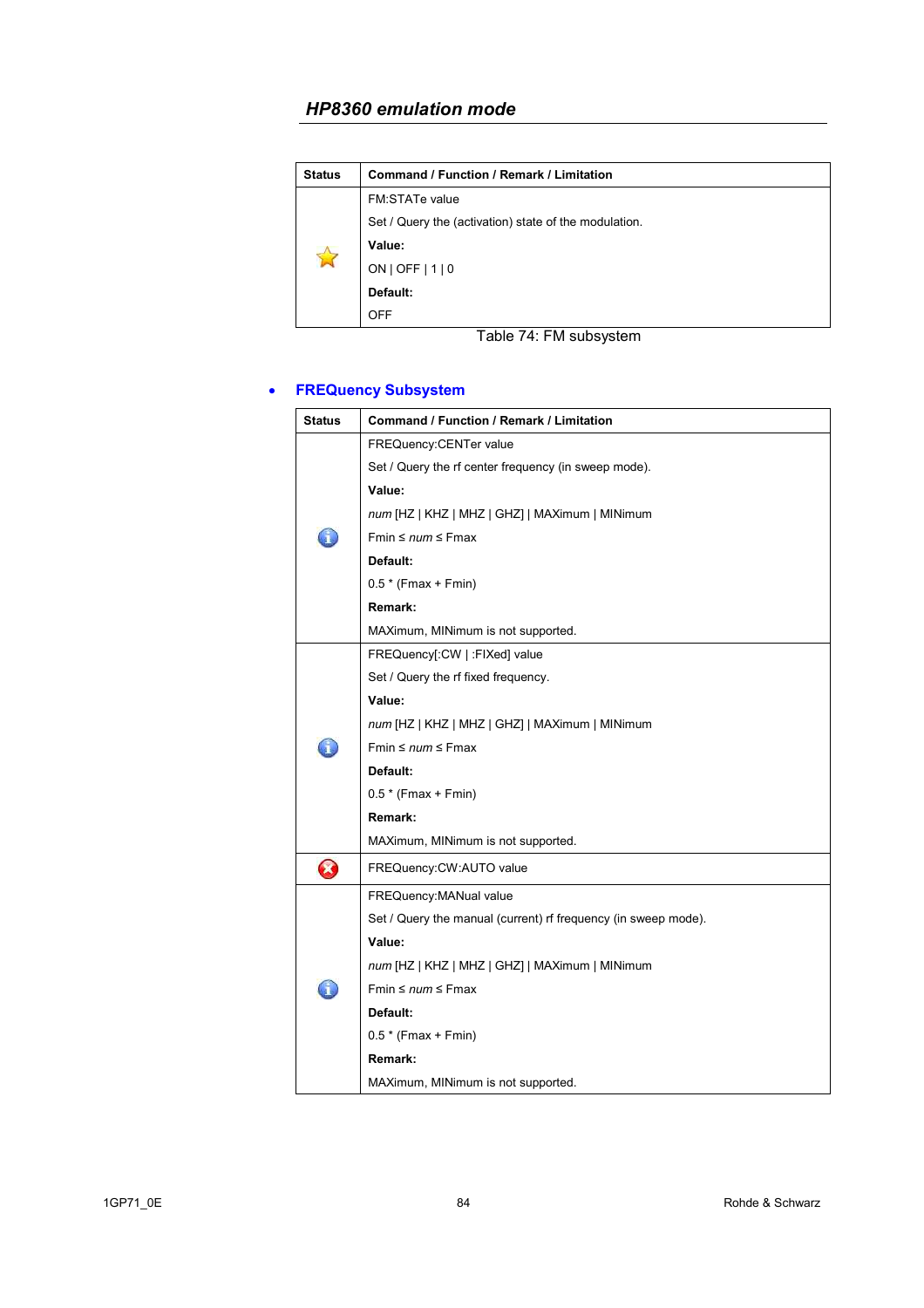| <b>Status</b> | Command / Function / Remark / Limitation                              |
|---------------|-----------------------------------------------------------------------|
|               | FREQuency: MODE value                                                 |
|               | Set / Query the frequency operation mode.                             |
|               | Value:                                                                |
|               | FIXed   CW   SWEep   LIST                                             |
|               | Default:                                                              |
|               | <b>CW</b>                                                             |
|               | Remark:                                                               |
|               | LIST is not supported                                                 |
|               | FREQuency: MULTiplier value                                           |
|               | Set / Query the rf frequency multiplier (for the frontpanel display). |
|               | Value:                                                                |
|               | num   MAXimum   MINimum                                               |
|               | $0.001 \leq num \leq 10000$                                           |
|               | Default:                                                              |
|               | 1.0                                                                   |
|               | Remark:                                                               |
|               | MAXimum, MINimum is not supported.                                    |
| Ø             | FREQuency: MULTiplier: STATe value                                    |
|               | FREQuency: OFFSet value                                               |
|               | Set / Query the rf frequency offset (for the frontpanel display).     |
|               | Value:                                                                |
|               | num [HZ   KHZ   MHZ   GHZ]   MAXimum   MINimum                        |
|               | -50 GHz $\leq$ num $\leq$ +50GHz                                      |
|               | Default:                                                              |
|               | $0.0$ Hz                                                              |
|               | Remark:                                                               |
|               | MAXimum, MINimum is not supported.                                    |
| X             | FREQuency: OFFSet: STATe value                                        |
|               | FREQuency: SPAN value                                                 |
|               | Set / Query the rf frequency span (in sweep mode).                    |
|               | Value:                                                                |
|               | num [HZ   KHZ   MHZ   GHZ]   UP   DOWN   MAXimum   MINimum            |
|               | 0.0 Hz $\leq$ num $\leq$ Fmax                                         |
|               | Default:                                                              |
|               | $0.0$ Hz                                                              |
|               | Remark:                                                               |
|               | UP, DOWN, MAXimum, MINimum are not supported.                         |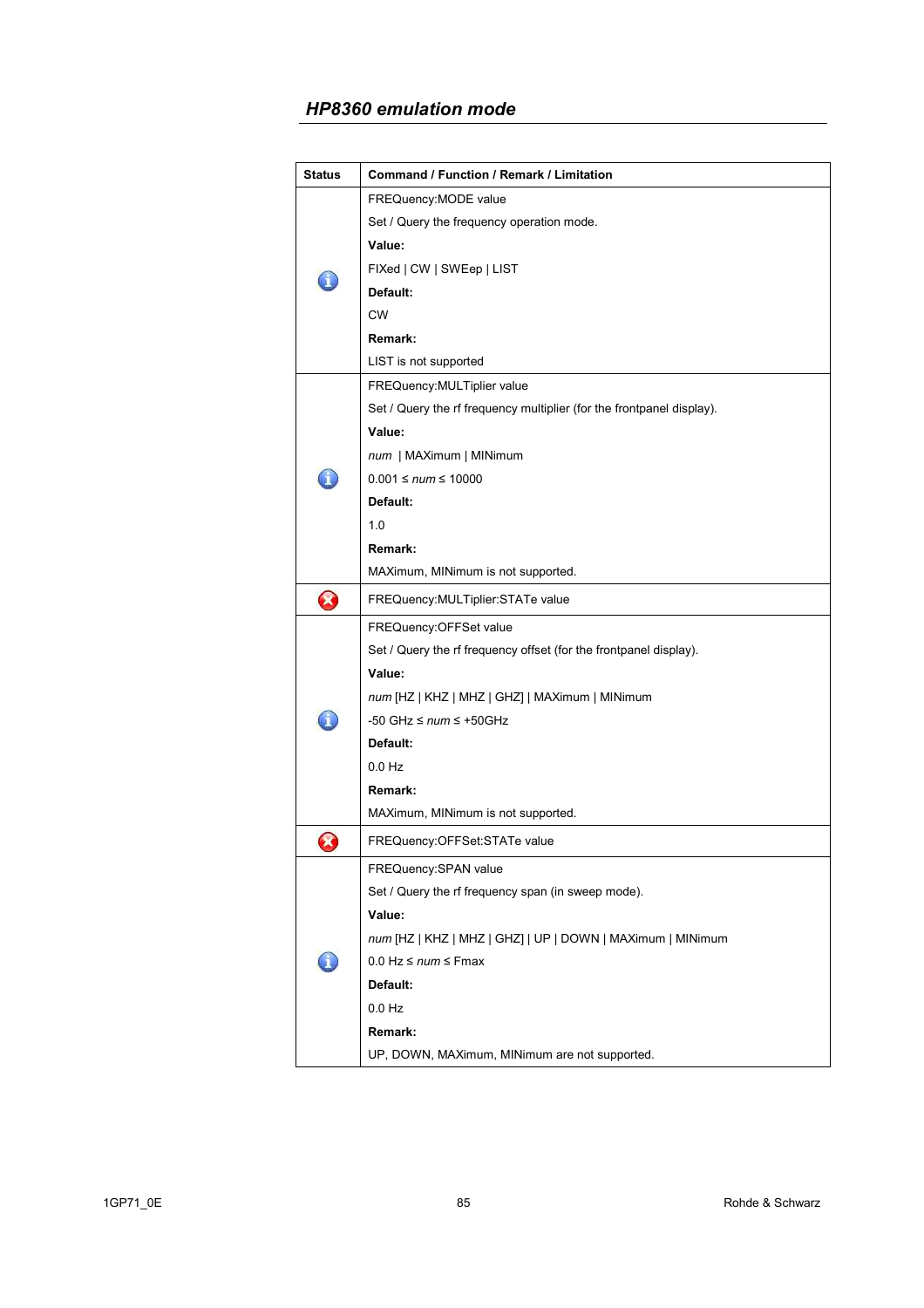| <b>Status</b> | Command / Function / Remark / Limitation                                          |
|---------------|-----------------------------------------------------------------------------------|
|               | FREQuency: STARt value                                                            |
|               | Set / Query the rf start frequency (in sweep mode).                               |
|               | Value:                                                                            |
|               | num [HZ   KHZ   MHZ   GHZ]   UP   DOWN   MAXimum   MINimum                        |
|               | Fmin $\leq$ num $\leq$ Fmax                                                       |
|               | Default:                                                                          |
|               | Fmin                                                                              |
|               | Remark:                                                                           |
|               | UP, DOWN, MAXimum, MINimum are not supported.                                     |
| B             | FREQuency:STEP:AUTO value                                                         |
|               | FREQuency:STEP[:INCRement] value                                                  |
|               | Set / Query the rf frequency step size.                                           |
|               | Value:                                                                            |
|               | num [HZ   KHZ   MHZ   GHZ]   MAXimum   MINimum                                    |
|               | $0.0$ Hz $\leq$ num $\leq$ Fmax                                                   |
|               | Default:                                                                          |
|               |                                                                                   |
|               | Remark:                                                                           |
|               | MAXimum, MINimum are not supported.                                               |
|               | FREQuency:STOP value                                                              |
|               | Set / Query the rf stop frequency (in sweep mode).                                |
|               | Value:                                                                            |
|               | num [HZ   KHZ   MHZ   GHZ]   UP   DOWN   MAXimum   MINimum                        |
|               | Fmin $\leq$ num $\leq$ Fmax                                                       |
|               | Default:                                                                          |
|               | Fmax                                                                              |
|               | Remark:                                                                           |
|               | UP, DOWN, MAXimum, MINimum are not supported.<br>Table 75: Francisco automobilità |

Table 75: Frequency subsystem

#### • **INITiate Subsystem**

| <b>Status</b> | <b>Command / Function / Remark / Limitation</b> |
|---------------|-------------------------------------------------|
| X             | INITiate:CONTinuous value                       |
| X             | INITiate[:IMMediate]                            |

Table 76: Initiate subsystem

# • **LIST Subsystem**

| <b>Status</b> | <b>Command / Function / Remark / Limitation</b> |
|---------------|-------------------------------------------------|
|               | LIST: DWELL value                               |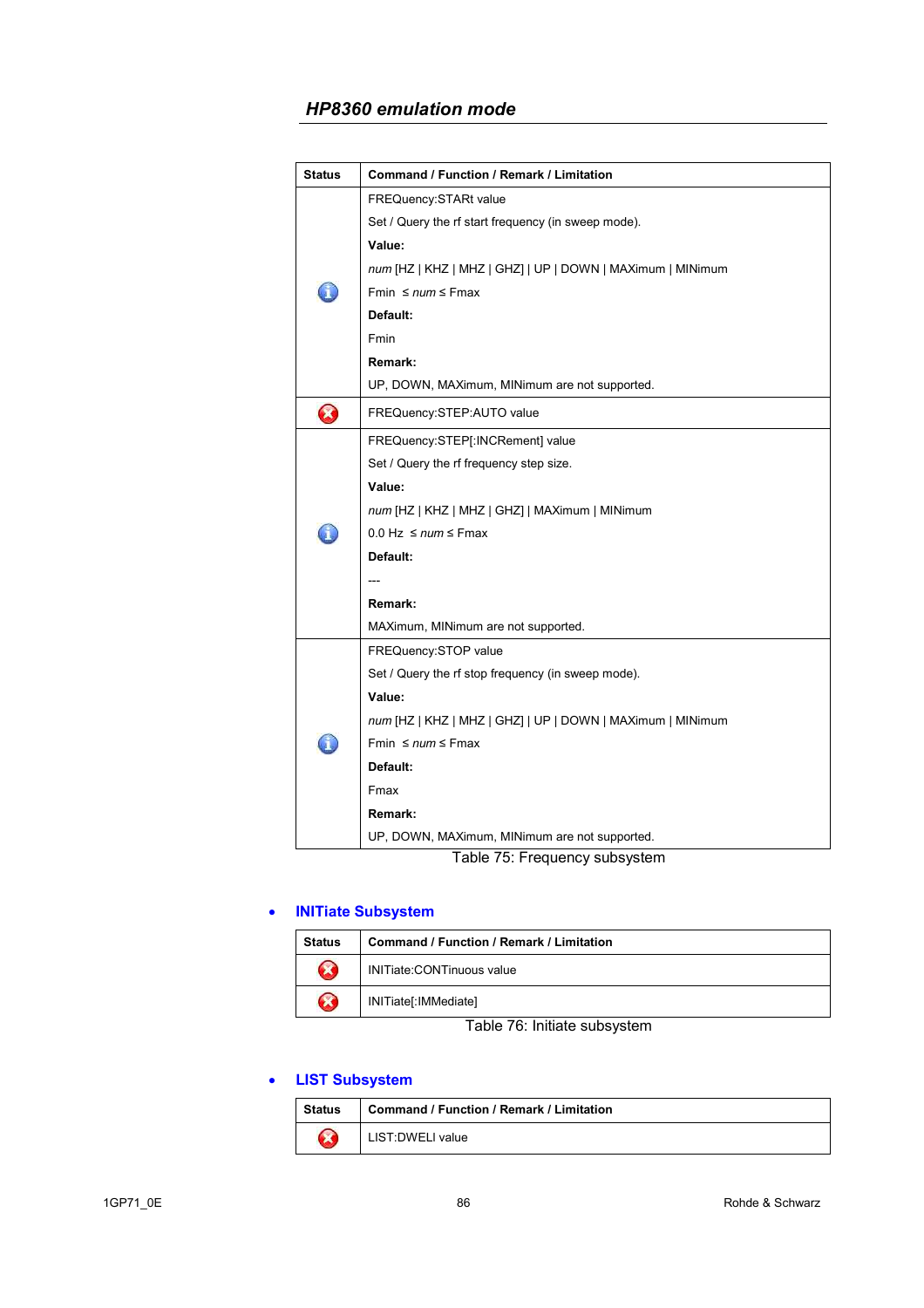| <b>Status</b>         | <b>Command / Function / Remark / Limitation</b> |
|-----------------------|-------------------------------------------------|
| X                     | LIST: DWELI: POINts? value                      |
| $\boldsymbol{\Omega}$ | LIST:FREQuency value                            |
| $\bm{\Omega}$         | LIST:FREQuency:POINts? value                    |
| B                     | LIST: MANual value                              |
| $\bf \Omega$          | LIST: MODE value                                |
| Ø                     | LIST[:POWer]:CORRection value                   |
| $\bf \Omega$          | LIST[:POWer]:CORRection:POINts? value           |
| X                     | LIST:TRIGger:SOURce value                       |

Table 77: List subsystem

#### • **MARKer Subsystem**

| <b>Status</b> | Command / Function / Remark / Limitation |
|---------------|------------------------------------------|
| B             | MARker[1  5]:AMPLitude[:STATe] value     |
| Ø             | MARker[1  5]:AMPLitude: VALue value      |
| Ø             | MARker[1  5]:AOFF                        |
| Ø             | MARker[1  5]:DELTa?                      |
| Ø             | MARker[1  5]:FREQuency value             |
| Ø             | MARker[1  5]:MODE value                  |
| B             | MARker[1  5]:REFerence value             |
|               | MARker[1  5][:STATe] value               |

Table 78: Marker subsystem

# • **MEASure Subsystem**

| <b>Status</b>         | <b>Command / Function / Remark / Limitation</b> |
|-----------------------|-------------------------------------------------|
| $\boldsymbol{\Omega}$ | MEASure:AM?                                     |
| Ø                     | MEASure:FM?                                     |

Table 79: Measure subsystem

#### • **MODulation Subsystem**

| <b>Status</b> | <b>Command / Function / Remark / Limitation</b> |
|---------------|-------------------------------------------------|
|               | MODulation: OUTPut: SOURce value                |
|               | MODulation: OUTPut: STATe value                 |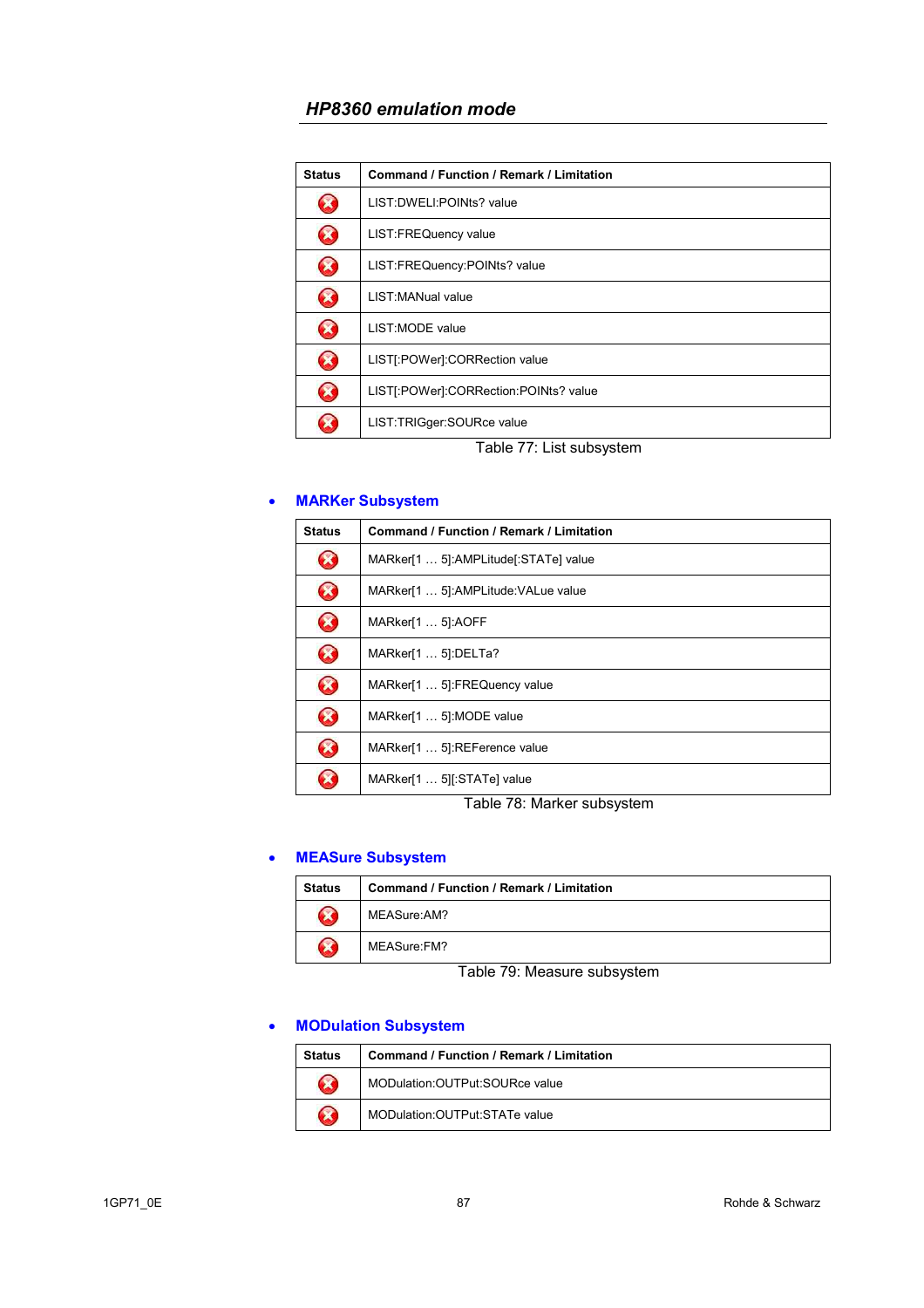| <b>Status</b>                  | <b>Command / Function / Remark / Limitation</b>         |
|--------------------------------|---------------------------------------------------------|
| $\mathbf{r}$                   | MODulation:STATe?                                       |
|                                | Query the general (activation) state of the modulation. |
| Table 80: Modulation subsystem |                                                         |

# • **POWer Subsystem**

| <b>Status</b>              | <b>Command / Function / Remark / Limitation</b>                                                                                                                                                                                           |
|----------------------------|-------------------------------------------------------------------------------------------------------------------------------------------------------------------------------------------------------------------------------------------|
| 3                          | POWer{:ALC:BANDwidth :BWIDTh} value                                                                                                                                                                                                       |
| 0                          | POWer{:ALC:BANDwidth :BWIDTh}:AUTO value                                                                                                                                                                                                  |
| 0                          | POWer:ALC:CFACtor value                                                                                                                                                                                                                   |
|                            | POWer:ALC:SOURce value<br>Set / Query the type of leveling for output power automatic leveling<br>Value:<br>INTernal   DIODe   PMETer   MMHead<br>Default:<br><b>INTernal</b><br>Remark:<br>MMHead is not supported.                      |
|                            | POWer:ALC[:STATe] value<br>Set / Query the (activation) state of leveling for output power automatic leveling<br>Value:<br>$ON$   OFF   1   0<br>Default:<br><b>OFF</b>                                                                   |
| $\boldsymbol{\mathcal{S}}$ | POWer:AMPLifier:STATe                                                                                                                                                                                                                     |
| 8                          | POWer:AMPLifier:STATe:AUTO                                                                                                                                                                                                                |
|                            | POWer:ATTenuation value<br>Set / Query the output attenuation level.<br>Value:<br>num [DB]   UP   DOWN   MAXimum   MINimum<br>$0.0$ dB $\leq$ num $\leq$ 110.0 dB<br>Default:<br>Remark:<br>UP, DOWN, MAXimum, MINimum are not supported. |
| X)                         | POWer:ATTenuation:AUTO value                                                                                                                                                                                                              |
| X                          | POWer:CENTer value                                                                                                                                                                                                                        |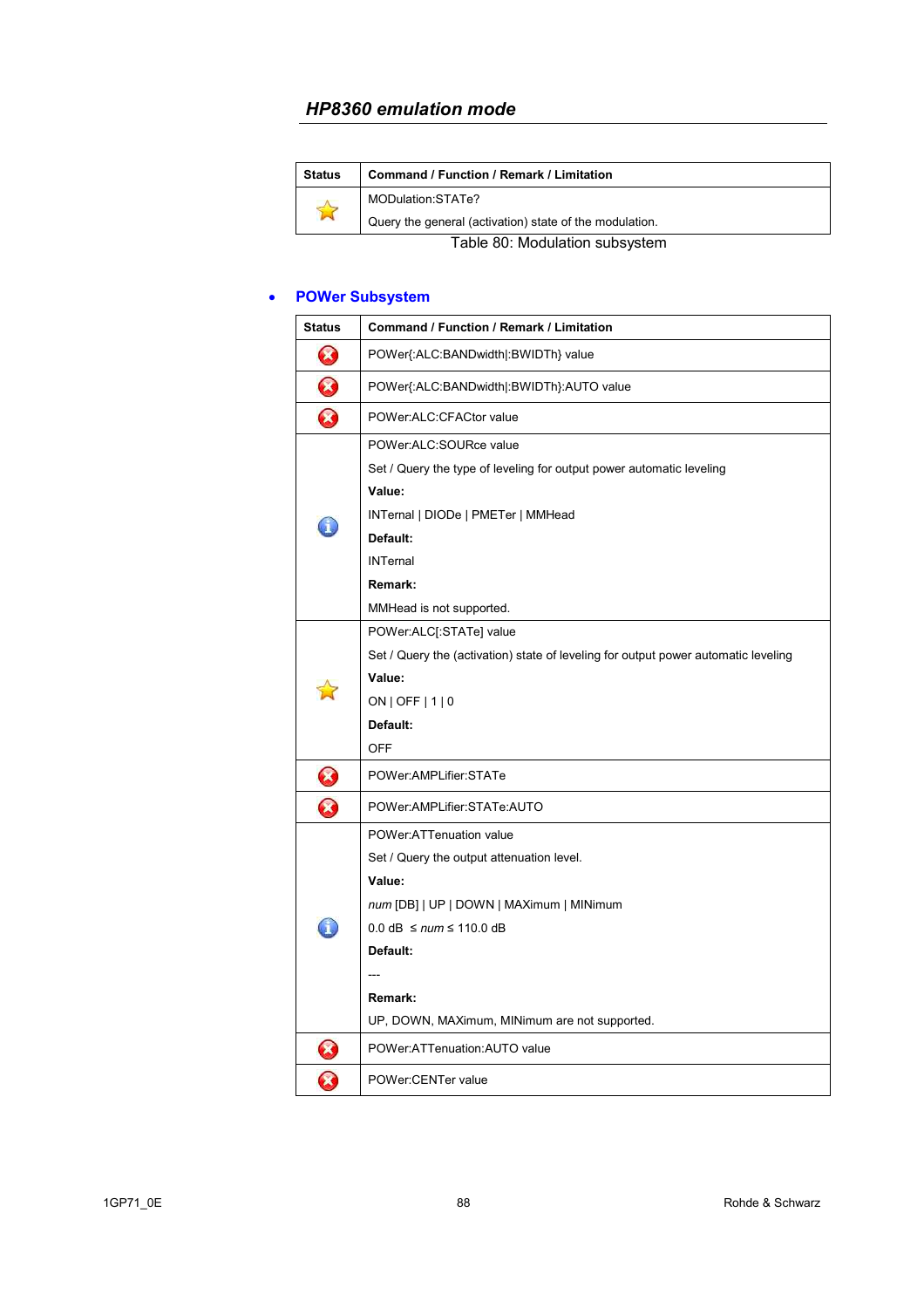| <b>Status</b> | Command / Function / Remark / Limitation               |
|---------------|--------------------------------------------------------|
|               | POWer[:LEVel] value                                    |
|               | Set / Query the rf output level.                       |
|               | Value:                                                 |
|               | num [tbd]   UP   DOWN   MAXimum   MINimum              |
|               | Pmin dBm $\leq$ num $\leq$ Pmax dBm                    |
|               | Default:                                               |
|               | $0.0$ dBm                                              |
|               | Remark:                                                |
|               | UP, DOWN, MAXimum, MINimum are not supported.          |
|               | POWer: MODE value                                      |
|               | Set / Query the rf power operation mode.               |
|               | Value:                                                 |
|               | FIXed   SWEep                                          |
|               | Default:                                               |
|               | <b>CW</b>                                              |
| Ø             | POWer:OFFSet value                                     |
| 0             | POWer:OFFSet:STATe value                               |
| 0             | POWer:RANGe value                                      |
| 0             | POWer:SEARch value                                     |
| 0             | POWer:SLOPe value                                      |
| ❸             | POWer:SLOPe:STATe value                                |
| Ø             | POWer:SPAN value                                       |
|               | POWer:STARt value                                      |
|               | Set / Query the rf start output level (in sweep mode). |
|               | Value:                                                 |
|               | num [tbd]   UP   DOWN   MAXimum   MINimum              |
| ı             | Pmin dBm $\leq$ num $\leq$ Pmax dBm                    |
|               | Default:                                               |
|               | $0.0$ dBm                                              |
|               | Remark:                                                |
|               | UP, DOWN, MAXimum, MINimum are not supported.          |
|               | POWer:STATe value                                      |
|               | Set / Query the (activation) state of the rf output    |
|               | Value:                                                 |
|               | $ON$   OFF   1   0                                     |
|               | Default:                                               |
|               | <b>OFF</b>                                             |
| Ø             | POWer:STEP:AUTO value                                  |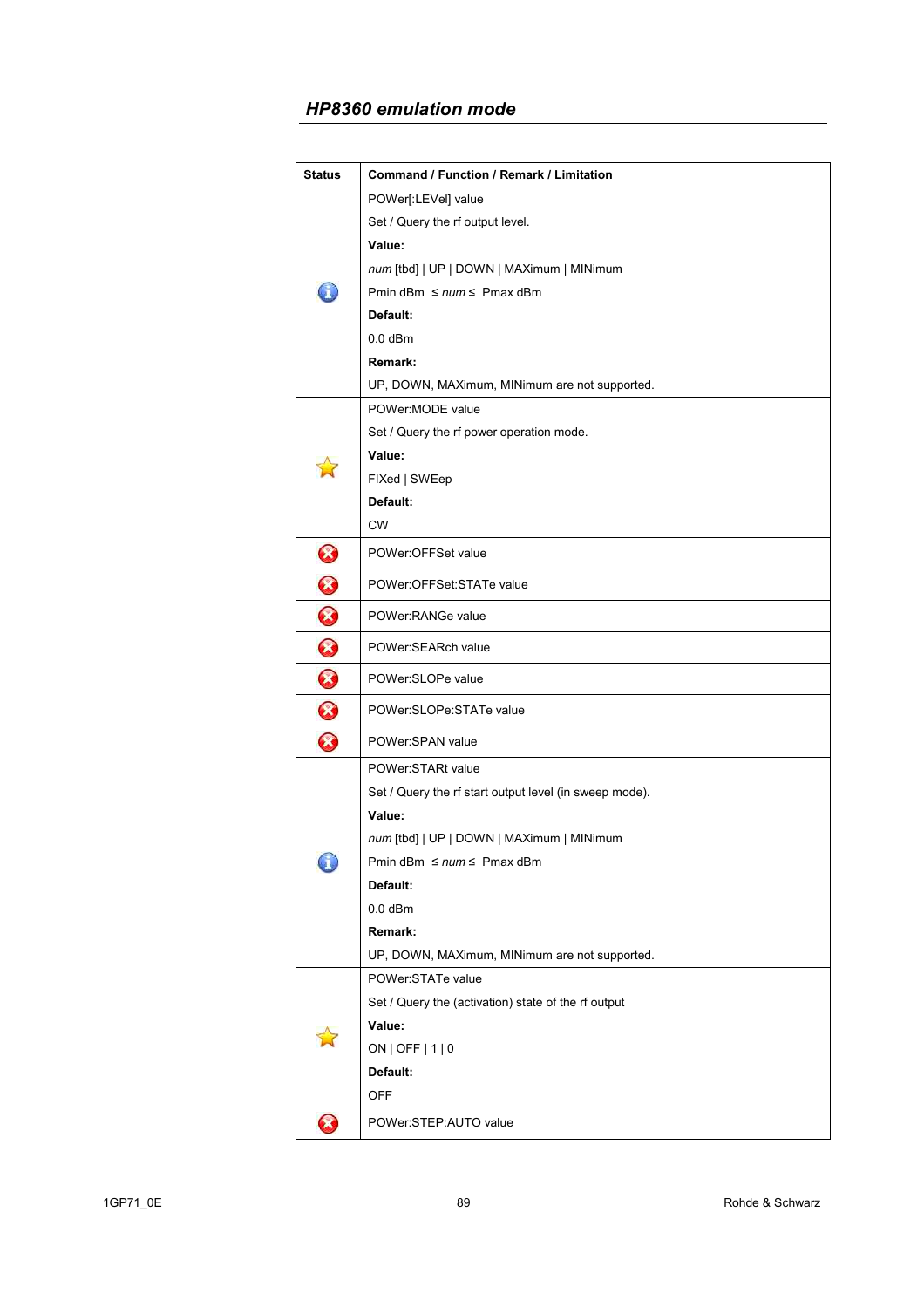| <b>Status</b> | <b>Command / Function / Remark / Limitation</b>       |
|---------------|-------------------------------------------------------|
|               | POWer:STEP[:INCRement] value                          |
|               | Set / Query the rf output level step size.            |
|               | Value:                                                |
|               | num [DB]     MAXimum   MINimum                        |
|               | $0.0$ dB $\leq$ num $\leq$ Pmax                       |
|               | Default:                                              |
|               | 10.0 dB                                               |
|               | Remark:                                               |
|               | MAXimum, MINimum are not supported.                   |
|               | POWer:STOP value                                      |
|               | Set / Query the rf stop output level (in sweep mode). |
|               | Value:                                                |
|               | num [tbd]   UP   DOWN   MAXimum   MINimum             |
| đ.            | Pmin dBm $\leq$ num $\leq$ Pmax dBm                   |
|               | Default:                                              |
|               | $0.0$ dBm                                             |
|               | Remark:                                               |
|               | UP, DOWN, MAXimum, MINimum are not supported.         |

Table 81: Power subsystem

# • **PULM Subsystem**

| <b>Status</b> | Command / Function / Remark / Limitation                    |
|---------------|-------------------------------------------------------------|
| Ø             | PULM:EXTernal:DELay value                                   |
| B             | PULM:EXTernal:POLarity value                                |
| B             | PULM: INTernal: FREQuency value                             |
| B             | PULM: INTernal: GATE value                                  |
| B             | PULM:INTernal:PERiod value                                  |
| B             | PULM:INTernal:TRIGger:SOURce value                          |
| B             | PULM: INTernal: WIDTh value                                 |
| B             | <b>PULM:SLEW value</b>                                      |
| X             | PULM:SLEW:AUTO value                                        |
| B             | PULM:SOURce value                                           |
|               | PULM:STATe value                                            |
|               | Set / Query the (activation) state of the pulse modulation. |
|               | Value:                                                      |
|               | ON   OFF   1   0                                            |
|               | Default:                                                    |
|               | <b>OFF</b>                                                  |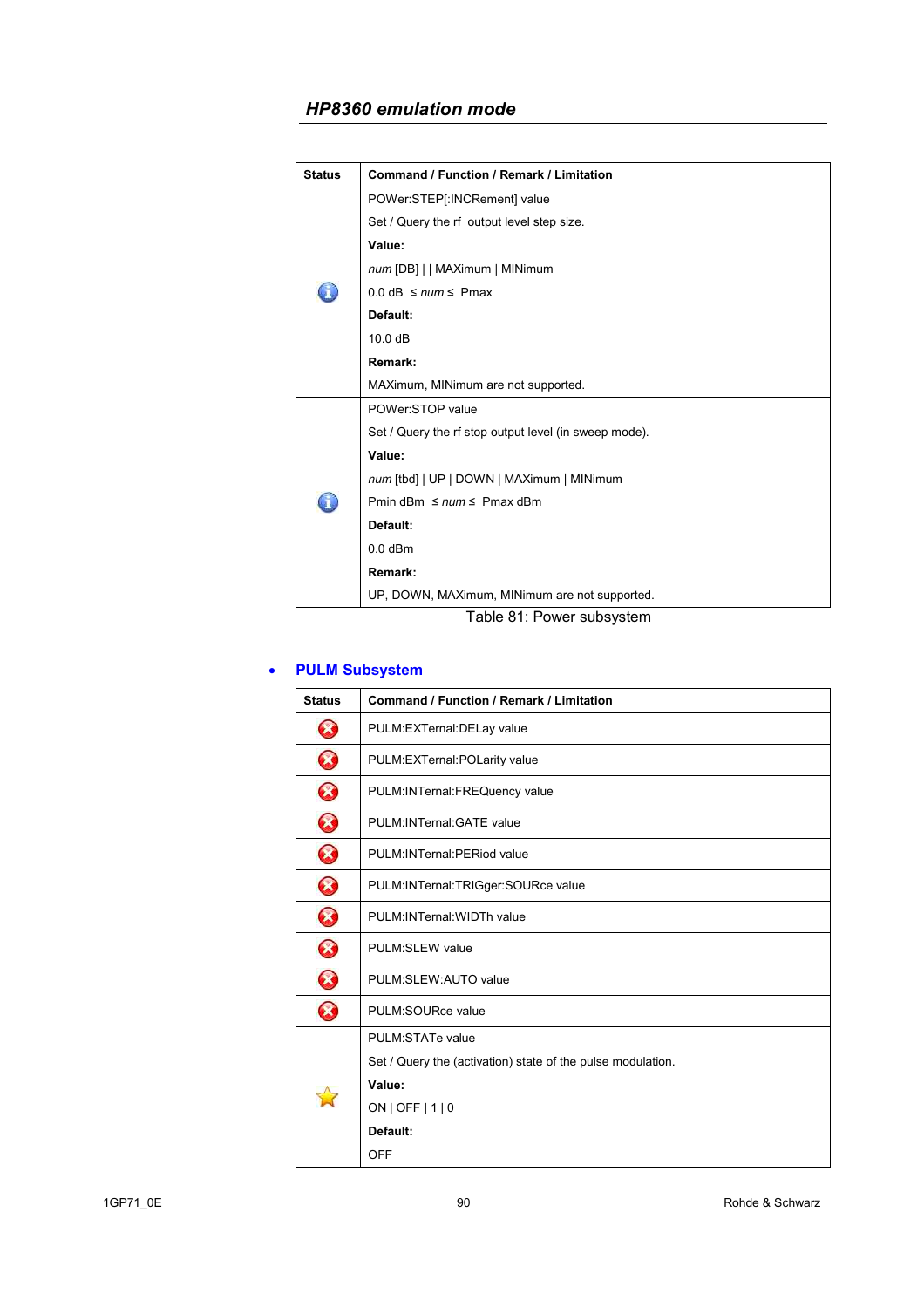Table 82: Pulm subsystem

### • **PULSe Subsystem**

| <b>Status</b>         | Command / Function / Remark / Limitation |
|-----------------------|------------------------------------------|
| $\boldsymbol{\Omega}$ | PULSe:FREQuency value                    |
| $\mathbf{\hat{x}}$    | PULSe: PERiod value                      |
| X                     | PULSe: WIDTh value                       |

Table 83: Pulse subsystem

# • **ROSCillator Subsystem**

| Status | Command / Function / Remark / Limitation           |
|--------|----------------------------------------------------|
|        | ROSCillator: SOURce value                          |
|        | Set / Query the source of the reference oscillator |
|        | Value:                                             |
|        | INTernal   EXTernal   NONE                         |
|        | Default:                                           |
|        |                                                    |
|        | Remark:                                            |
|        | EXTernal, NONE are not supported.                  |
|        | ROSCillator: SOURce: AUTO value                    |

Table 84: ROscillator subsystem

# • **STATus Subsystem**

| <b>Status</b> | <b>Command / Function / Remark / Limitation</b>                                   |
|---------------|-----------------------------------------------------------------------------------|
|               | STATus:OPERation:CONDition?                                                       |
|               | Query the condition bits of the operation status register.                        |
|               | STATus: OPERation: ENABle value                                                   |
|               | Set / Query the enable bits of the operation status register.                     |
|               | Value:                                                                            |
|               | 032757                                                                            |
|               | Default:                                                                          |
|               | 0                                                                                 |
|               | STATus:OPERation[:EVENt]?                                                         |
|               | Query the event bits of the operation status register.                            |
|               | STATus: OPERation: NTRansition value                                              |
|               | Set / Query the negative transition filter bits of the operation status register. |
|               | Value:                                                                            |
|               | 032757                                                                            |
|               | Default:                                                                          |
|               | 0                                                                                 |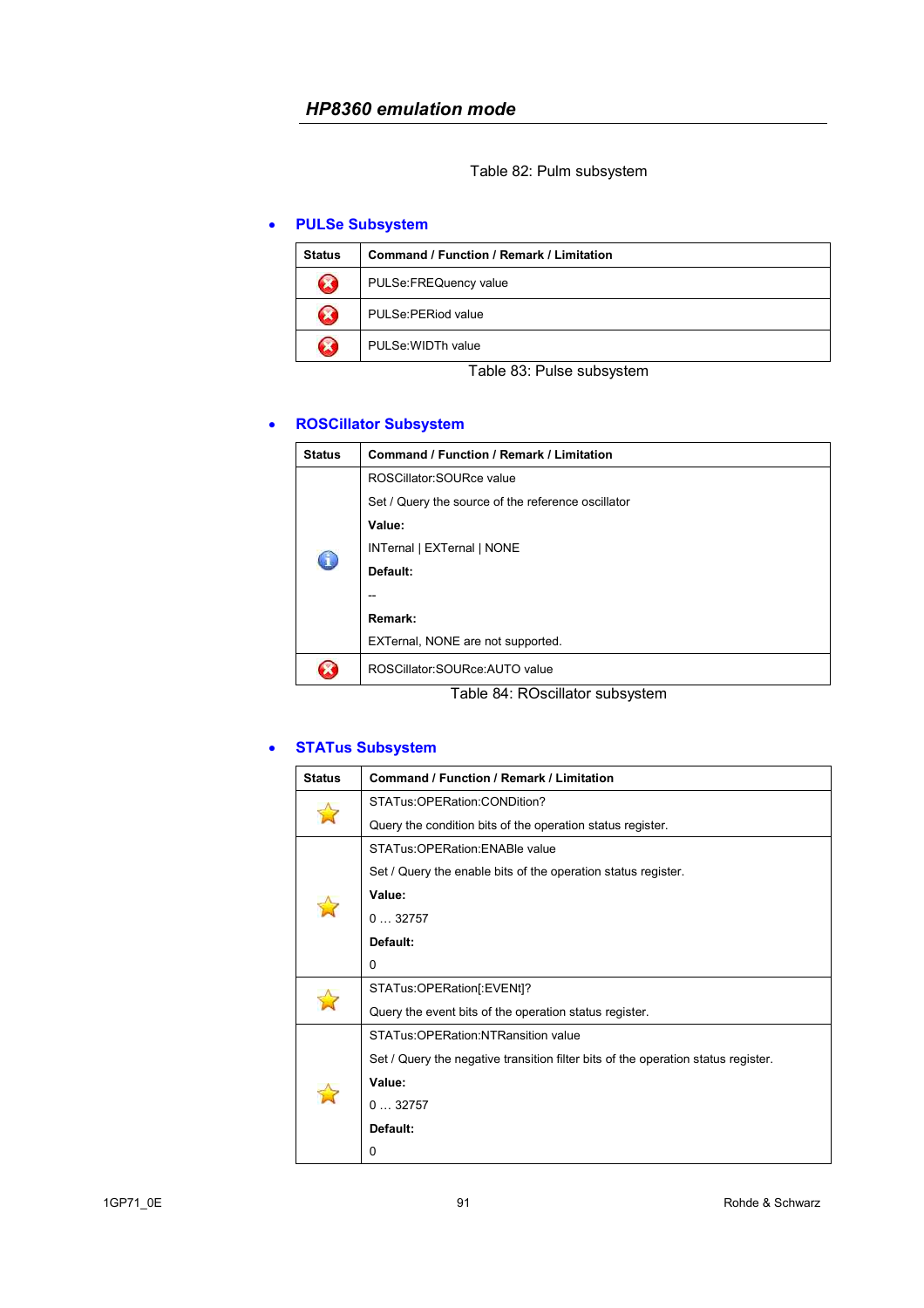| <b>Status</b> | Command / Function / Remark / Limitation                                             |
|---------------|--------------------------------------------------------------------------------------|
|               | STATus: OPERation: PTRansition value                                                 |
|               | Set / Query the positive transition filter bits of the operation status register.    |
|               | Value:                                                                               |
|               | 032757                                                                               |
|               | Default:                                                                             |
|               | 32757                                                                                |
|               | <b>STATus:PRESet</b>                                                                 |
|               | Preset the operation and questionable register contents.                             |
|               | STATus: QUEStionalbe: CONDition?                                                     |
|               | Query the condition bits of the questionable status register.                        |
|               | Value:                                                                               |
|               | 032757                                                                               |
|               | STATus: QUEStionalbe: ENABle value                                                   |
|               | Set / Query the enable bits of the questionable status register.                     |
|               | Value:                                                                               |
|               | 032757                                                                               |
|               | Default:                                                                             |
|               | 0                                                                                    |
|               | STATus:QUEStionalbe[:EVENt]?                                                         |
|               | Query the event bits of the questionable status register.                            |
|               | Value:                                                                               |
|               | 032757                                                                               |
|               | STATus: QUEStionalbe:NTRansition value                                               |
|               | Set / Query the negative transition filter bits of the questionable status register. |
|               | Value:                                                                               |
|               | 032757                                                                               |
|               | Default:                                                                             |
|               | 0                                                                                    |
|               | STATus: QUEStionalbe:PTRansition value                                               |
|               | Set / Query the positive transition filter bits of the questionable status register. |
|               | Value:                                                                               |
|               | 032757                                                                               |
|               | Default:                                                                             |
|               | 32757                                                                                |
|               |                                                                                      |

Table 85: STATUS subsystem

# • **SWEep Subsystem**

| <b>Status</b>          | <b>Command / Function / Remark / Limitation</b> |
|------------------------|-------------------------------------------------|
| R                      | SWEep:CONTrol:STATe value                       |
| $\widehat{\mathbf{x}}$ | SWEep:CONTrol:TYPE value                        |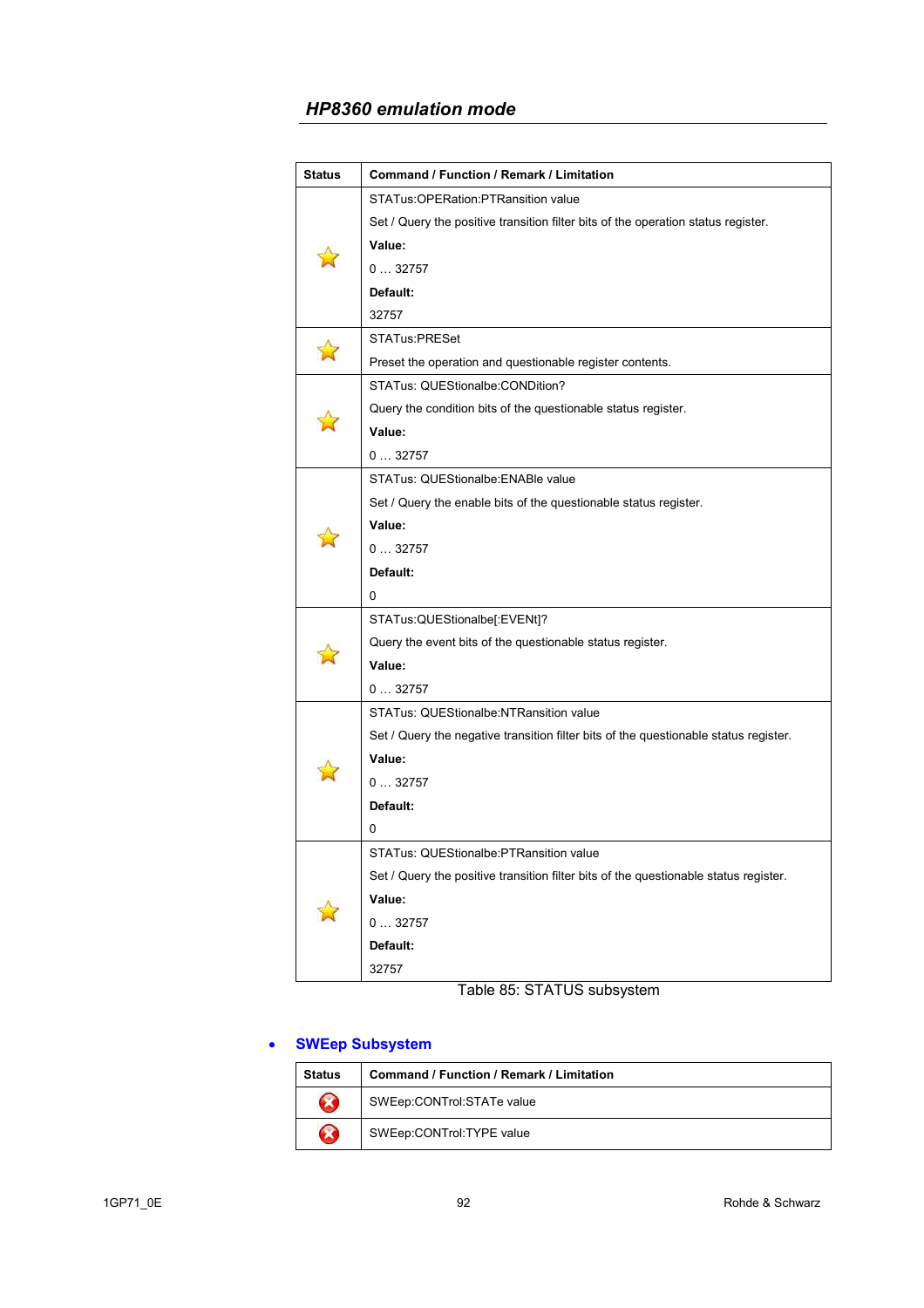| <b>Status</b> | Command / Function / Remark / Limitation             |
|---------------|------------------------------------------------------|
|               | SWEep:DWELI value                                    |
|               | Set / Query the fdwell time (in sweep mode).         |
|               | Value:                                               |
|               | num [S   MS   US]   MAXimum   MINimum                |
|               | Pmin dBm $\leq$ num $\leq$ Pmax dBm                  |
|               | Default:                                             |
|               | 100.0 US                                             |
|               | Remark:                                              |
|               | MAXimum, MINimum are not supported.                  |
|               | Only frequency sweep is supported.                   |
| $\bm{\Omega}$ | SWEep:DWELI:AUTO value                               |
| 0             | SWEep:GENeration value                               |
| $\bm{\Omega}$ | SWEep:MANual:POINt value                             |
| 0             | SWEep:MANual[:RELative] value                        |
| 8             | SWEep:MARKer:STATe value                             |
| Ø             | SWEep:MARKer:XFER                                    |
|               | SWEep:MODE value                                     |
|               | Set / Query the sweep operation mode.                |
|               | Value:                                               |
|               | AUTO   MANual                                        |
|               | Default:                                             |
|               | AUTO                                                 |
|               | SWEep:POINts value                                   |
|               | Set / Query the number of points in a stepped sweep. |
|               | Value:                                               |
|               | num   MAXimum   MINimum                              |
|               | $1 \leq num \leq tbd$                                |
|               | Default:                                             |
|               | 11                                                   |
|               | Remark:                                              |
|               | MAXimum, MINimum are not supported.                  |
|               | Only frequency sweep is supported.                   |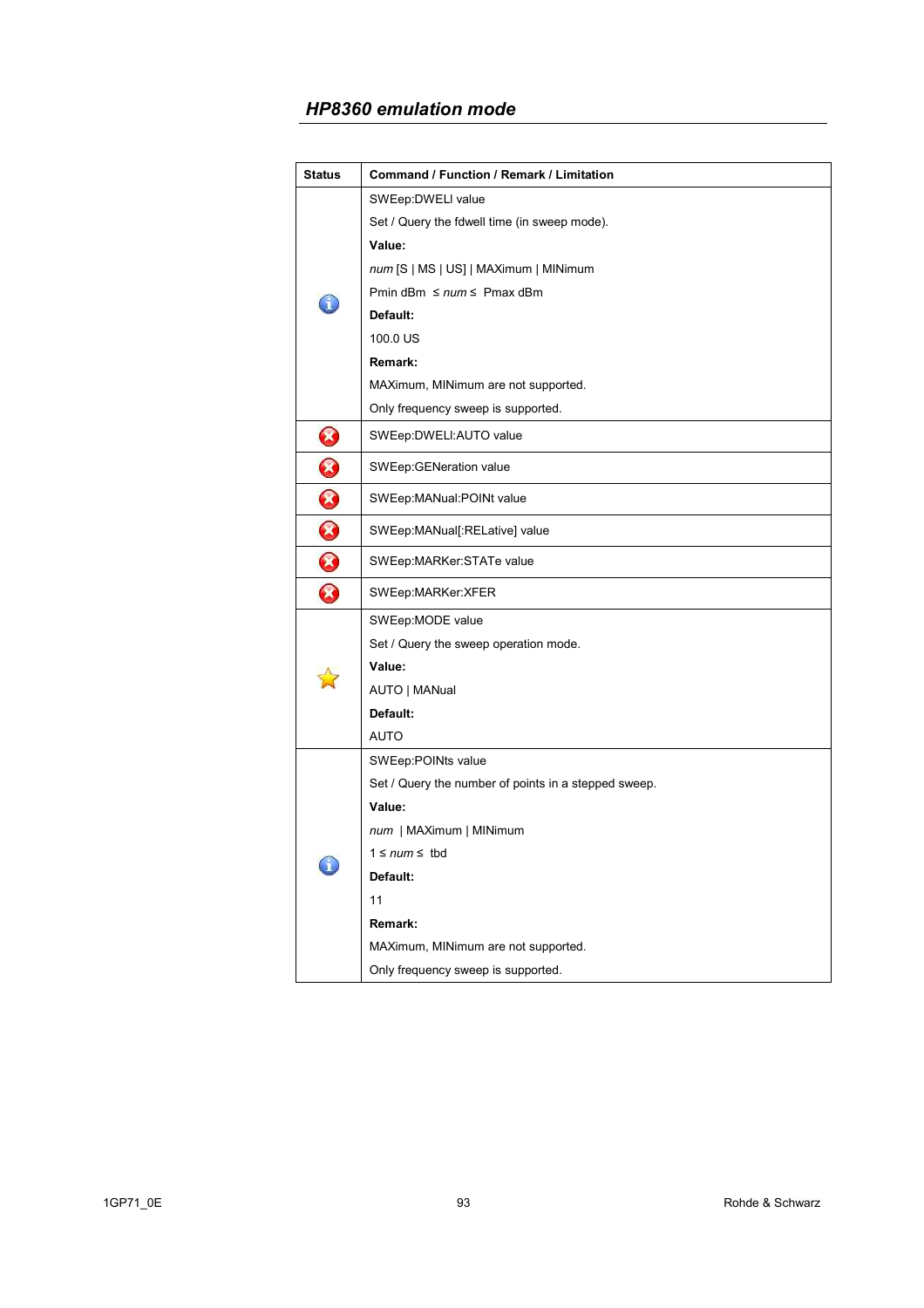| <b>Status</b> | <b>Command / Function / Remark / Limitation</b> |
|---------------|-------------------------------------------------|
|               | SWEep:STEP value                                |
|               | Set / Query the size of each frequency step     |
|               | Value:                                          |
|               | num [HZ   KHZ   MHZ   GHZ]   MAXimum   MINimum  |
|               | $0.0$ Hz $\leq$ num $\leq$ Fmax                 |
|               | Default:                                        |
|               | $(Fmax - Fmin) / 10$                            |
|               | Remark:                                         |
|               | MAXimum, MINimum are not supported.             |
| X             | SWEep: TIME value                               |
| X             | SWEep:TIME:AUTO value                           |
| ×             | SWEep:TIME:LLIMit value                         |
|               | SWEep:TRIGger:SOURce value                      |

Table 86: Sweep subsystem

#### • **SYSTem Subsystem**

| <b>Status</b> | <b>Command / Function / Remark / Limitation</b>               |
|---------------|---------------------------------------------------------------|
| B             | SYSTem:ALTernate value                                        |
| X             | SYSTem: ALTernate: STATe value                                |
|               | SYSTem:COMMunicate:GPIB:ADDRess value                         |
|               | Set / Query the GPIB address of the instrument.               |
|               | Value:                                                        |
| Ä.            | 00  30   MINimum   MAXimum                                    |
|               | Remark:                                                       |
|               | MINimum, MAXimum are not supported.                           |
| X             | SYSTem:DUMP:PRINter?                                          |
|               | SYSTem:ERRor?                                                 |
| I             | Query and clear the oldest error number and error description |
|               | Remark:                                                       |
|               | Returns in error in the SM* naming convention                 |
| X)            | SYSTem:KEY:ASSign value                                       |
| X)            | SYSTem:KEY:CLEar value                                        |
| X             | SYSTem:KEY:DISable value                                      |
|               | SYSTem:KEY:ENABle value                                       |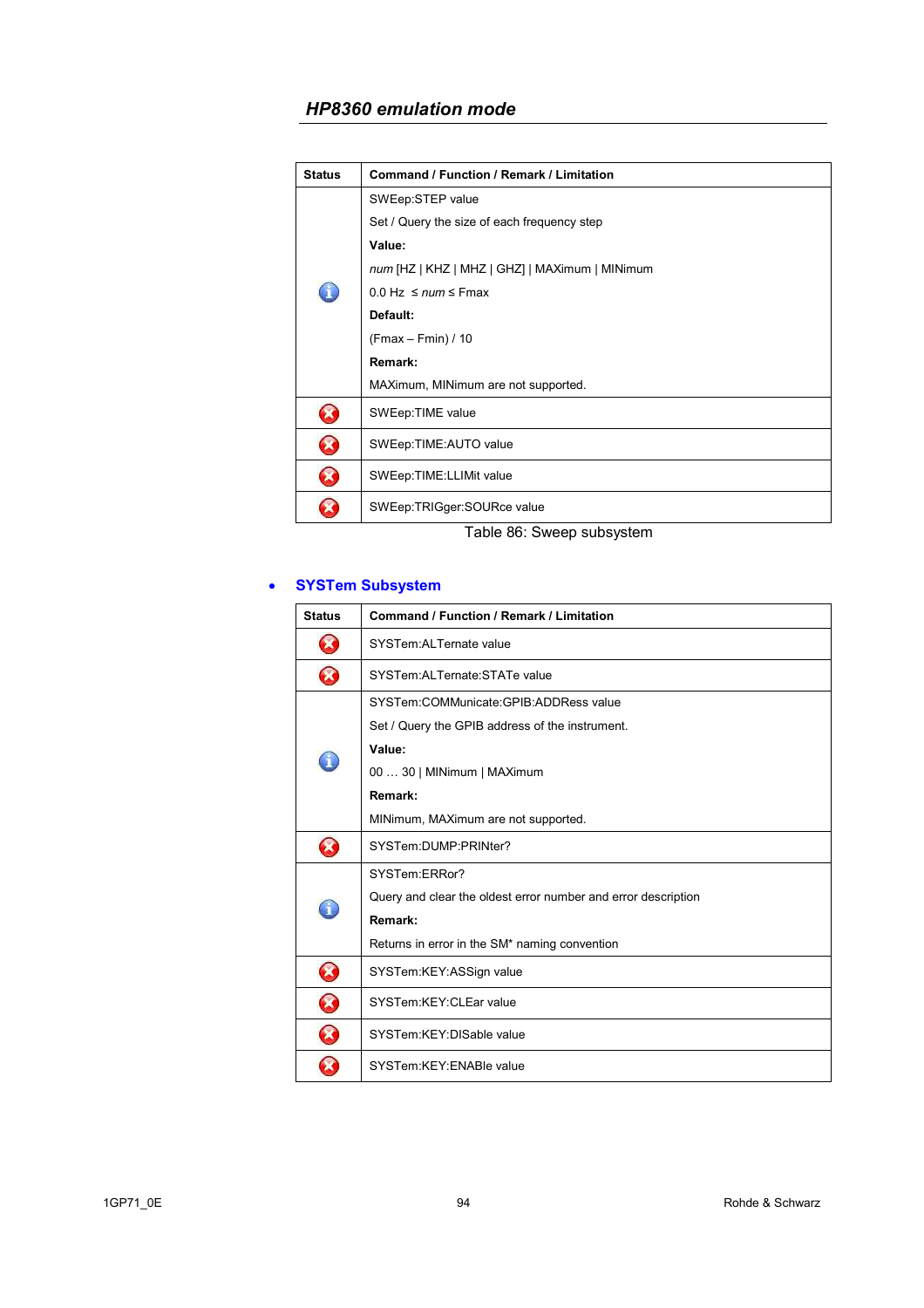| <b>Status</b>              | <b>Command / Function / Remark / Limitation</b>              |
|----------------------------|--------------------------------------------------------------|
|                            | SYSTem:LANGuage value                                        |
|                            | Set / Query the programming language.                        |
|                            | Value:                                                       |
| L                          | "SCPI"   "CIIL"   "COMPatilbe"                               |
|                            | Remark:                                                      |
|                            | "SCPI" returns to the native SM* SCPI language               |
|                            | "CIIL", "COMPatible" are not supported                       |
| B                          | SYSTem:MMHead:SELect value                                   |
| $\boldsymbol{\mathcal{B}}$ | SYSTem:MMHead:SELect:AUTO value                              |
| B                          | SYSTem:PRESet[:EXEC]                                         |
| ☎                          | SYSTem:PRESet::SAVE                                          |
| B                          | SYSTem:PRESet::TYPE value                                    |
| $\bf \Omega$               | SYSTem:SECurity:COUNt value                                  |
| B                          | SYSTem:SECurity[:STATe] value                                |
|                            | SYSTem:VERSion?                                              |
|                            | Query the SCPI version number that the instruments supports. |

Table 87: System subsystem

# • **TRIGger Subsystem**

| <b>Status</b>      | <b>Command / Function / Remark / Limitation</b> |
|--------------------|-------------------------------------------------|
| $\mathbf{\hat{x}}$ | TRIGger[:IMMediate]                             |
| $\mathbf{\hat{x}}$ | TRIGger:ODELay value                            |
| $\mathbf{\hat{x}}$ | TRIGger:SOURce value                            |

Table 88: Trigger subsystem

#### • **TSWeep Subsystem**

| Status | <b>Command / Function / Remark / Limitation</b> |
|--------|-------------------------------------------------|
|        | <b>FSWeep</b>                                   |

Table 89: TSweep subsystem

#### • **UNIT Subsystem**

| <b>Status</b> | <b>Command / Function / Remark / Limitation</b> |
|---------------|-------------------------------------------------|
|               | UNIT:AM value                                   |
|               | UNIT:POWer value                                |

Table 90: Unit subsystem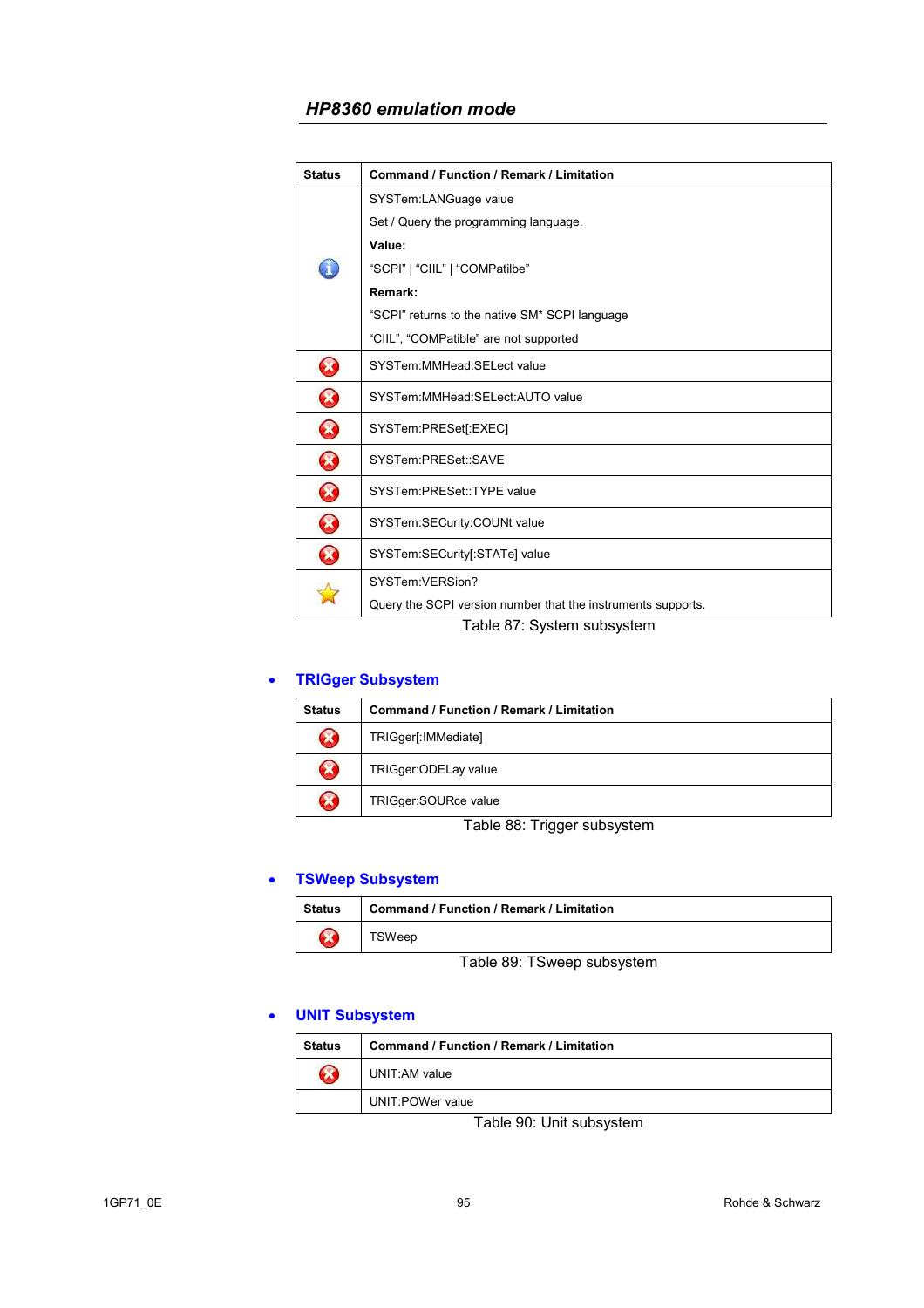# **Instrument initialization**

The (factory) default setting of the HP8360 is applied and activated when

- o applying the DCL, SDC to the GPIB interface.
- o transmitting the \*RST command

The (factory) default settings are listed under keyword "Default" in the corresponding command.

# **Status reporting**

Status reporting is not supported so far.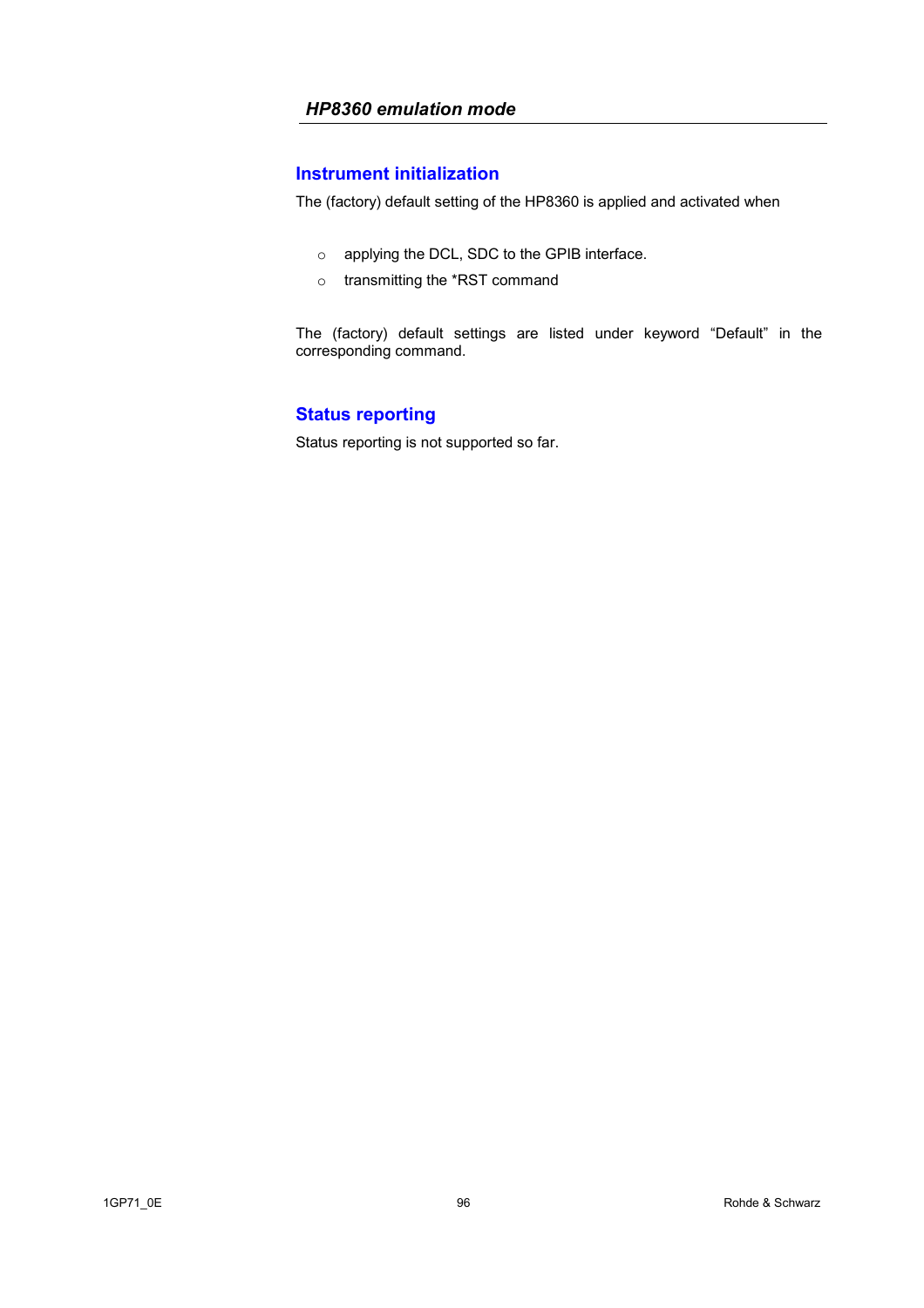#### **General**

In this language emulation mode, the emulation software in the SM\* emulates the SCPI-compatible language, implemented in Agilents's signal generators of type

- o HP83711A / B
- o HP83712A / B
- o HP83730A
- o HP83731A / B
- o HP83732A

The emulation software is supported on signal generators of type

o SMF100

**The signal generator HP8373x also supports a HP8673 compatible Pre-SCPI-language. This emulation is not available so far.** 

The emulation software simulates the HP8373 data model in the execution unit and transfers most of the HP8373 parameters into the SM\* database.



Figure 6: HP8373 emulation model

Those HP8373 functions and parameters, having no direct equivalent SM\* function and parameter, are not supported by this emulation so far.

# **GPIB functions**

### **Commands**

The following table shows the commands, supported by the HP8373.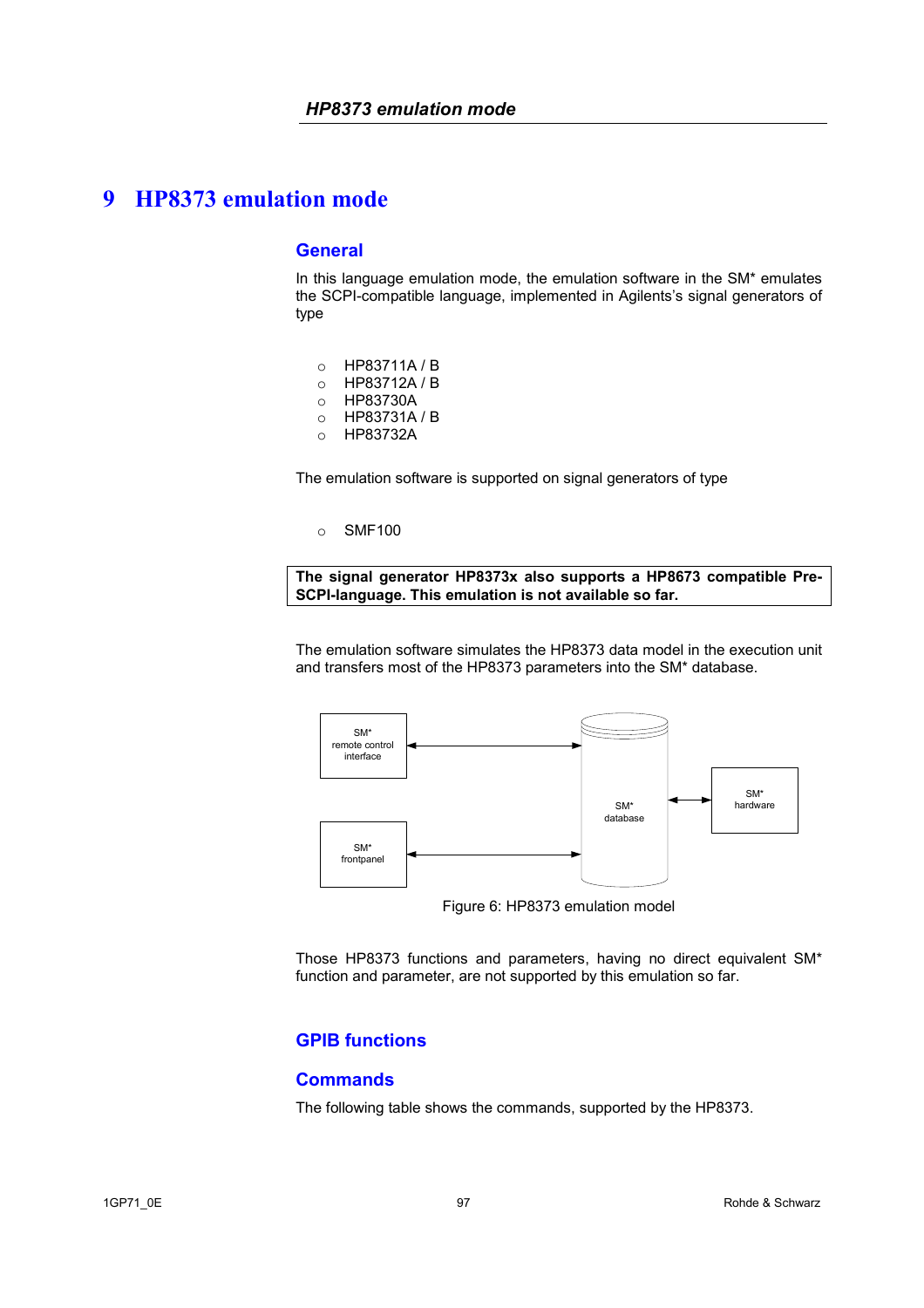#### • **Common**

| <b>Status</b> | Command / Function / Remark / Limitation                                                                 |
|---------------|----------------------------------------------------------------------------------------------------------|
|               | *CLS                                                                                                     |
|               | Clear the operation event register, the questionable event register and the standard<br>status register. |
| 0             | *DMC value, value                                                                                        |
| 0             | *EMC value                                                                                               |
|               | *ESE value                                                                                               |
|               | Set / Query the bits of the extended status enable register.                                             |
|               | Value:                                                                                                   |
|               | 0255                                                                                                     |
|               | *ESR?                                                                                                    |
| 囟             | Query the bits of the extended status register.                                                          |
| 0             | *GMC? value                                                                                              |
|               | *IDN?                                                                                                    |
| ☆             | Query the ID string.                                                                                     |
| 0             | *LMC?                                                                                                    |
|               | *LRN?                                                                                                    |
| 0             | Query the current state of the instrument.                                                               |
|               | *OPC                                                                                                     |
|               | *OPC?                                                                                                    |
|               | Wait / Query for the complete execution of all programming commands.                                     |
|               | *OPT?                                                                                                    |
|               | Query the device options.                                                                                |
|               | Value:                                                                                                   |
|               | 1E1, 1E2, 1E5, :1E8, 1E9, 800                                                                            |
|               | Remark:                                                                                                  |
|               | HP8373 options are not returned.                                                                         |
|               | SM* options returned.                                                                                    |
| 0             | *PMC                                                                                                     |
| Ø             | *RMC value                                                                                               |
| 0             | *PSC value                                                                                               |
|               | *RCL value                                                                                               |
|               | Recall an instrument setup.                                                                              |
|               | Value:                                                                                                   |
|               | 09                                                                                                       |
|               | *RST                                                                                                     |
|               | Reset the instrument to the default state.                                                               |
|               | Remark:                                                                                                  |
|               | SM*'s default state is applied and activated.                                                            |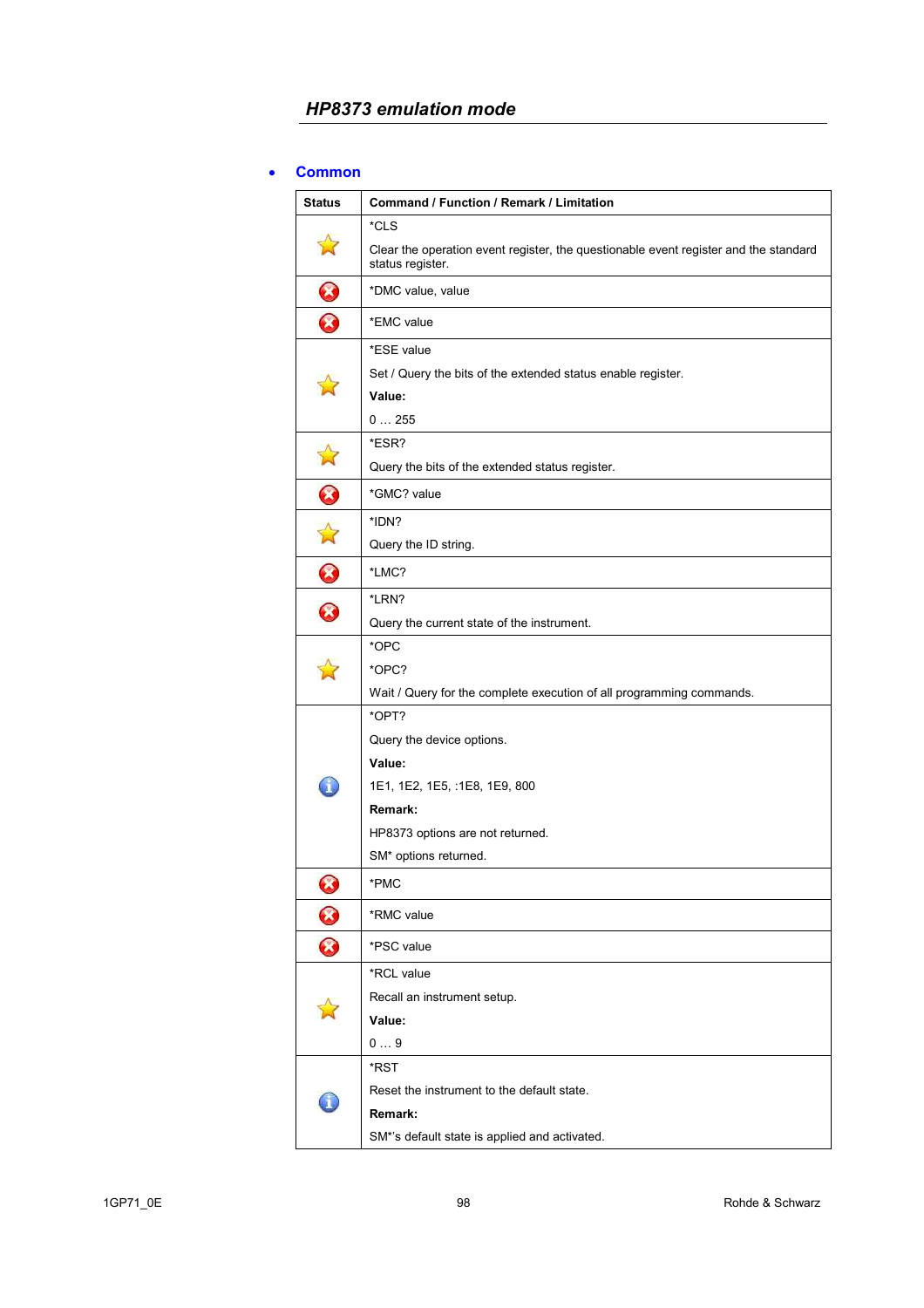| <b>Status</b> | <b>Command / Function / Remark / Limitation</b>              |
|---------------|--------------------------------------------------------------|
|               | *SAV value                                                   |
|               | Save an instrument setup.                                    |
|               | Value:                                                       |
|               | 09                                                           |
|               | *SRE value                                                   |
|               | Set / Query the bits of the service request enable register. |
|               | Value:                                                       |
|               | 0191                                                         |
|               | *STB?                                                        |
|               | Query the bits of the status byte.                           |
|               | *TST?                                                        |
| £             | Performs a self test and returns result.                     |
|               | Remark:                                                      |
|               | 0 is return in any case, indicating no error.                |
|               | *WAI                                                         |
|               | Wait until pending operations have taken place.              |
|               | Table 91: Common commands                                    |

### • **Automatic Level Control**

| <b>Status</b> | Command / Function / Remark / Limitation                         |
|---------------|------------------------------------------------------------------|
|               | [SOURce[1]:]POWer:ALC:PMETer[:LEVel][:AMPLitude] value           |
|               | [SOURce[1]:]POWer:ALC:PMETer[:LEVel]:STEP[:INCRement] value      |
|               | [SOURce[1]:]POWer:ALC:SOURce value                               |
|               | Set / Query type of leveling for output power automatic leveling |
|               | Value:                                                           |
|               | INTernal   DIODe   PMETer                                        |
|               | Default:                                                         |
|               | <b>INTernal</b>                                                  |

Table 92: Automatic level control commands

### • **Carrier**

| <b>Status</b> | Command / Function / Remark / Limitation                                                  |
|---------------|-------------------------------------------------------------------------------------------|
| 0             | [SOURce[1]:]FREQuency[:CW   :FIXed] value                                                 |
|               | Set / Query the rf carrier frequency.                                                     |
|               | Value:                                                                                    |
|               | Fmin  FMax [HZ   KHZ   MHZ   MHZ   GHZ]   UP   DOWN   MINimum   MAXimum<br><b>DEFault</b> |
|               | Default:                                                                                  |
|               | 3.0 GHZ                                                                                   |
|               | Remark:                                                                                   |
|               | UP, DOWN, MINimum, MAXimum, DEFault are not supported.                                    |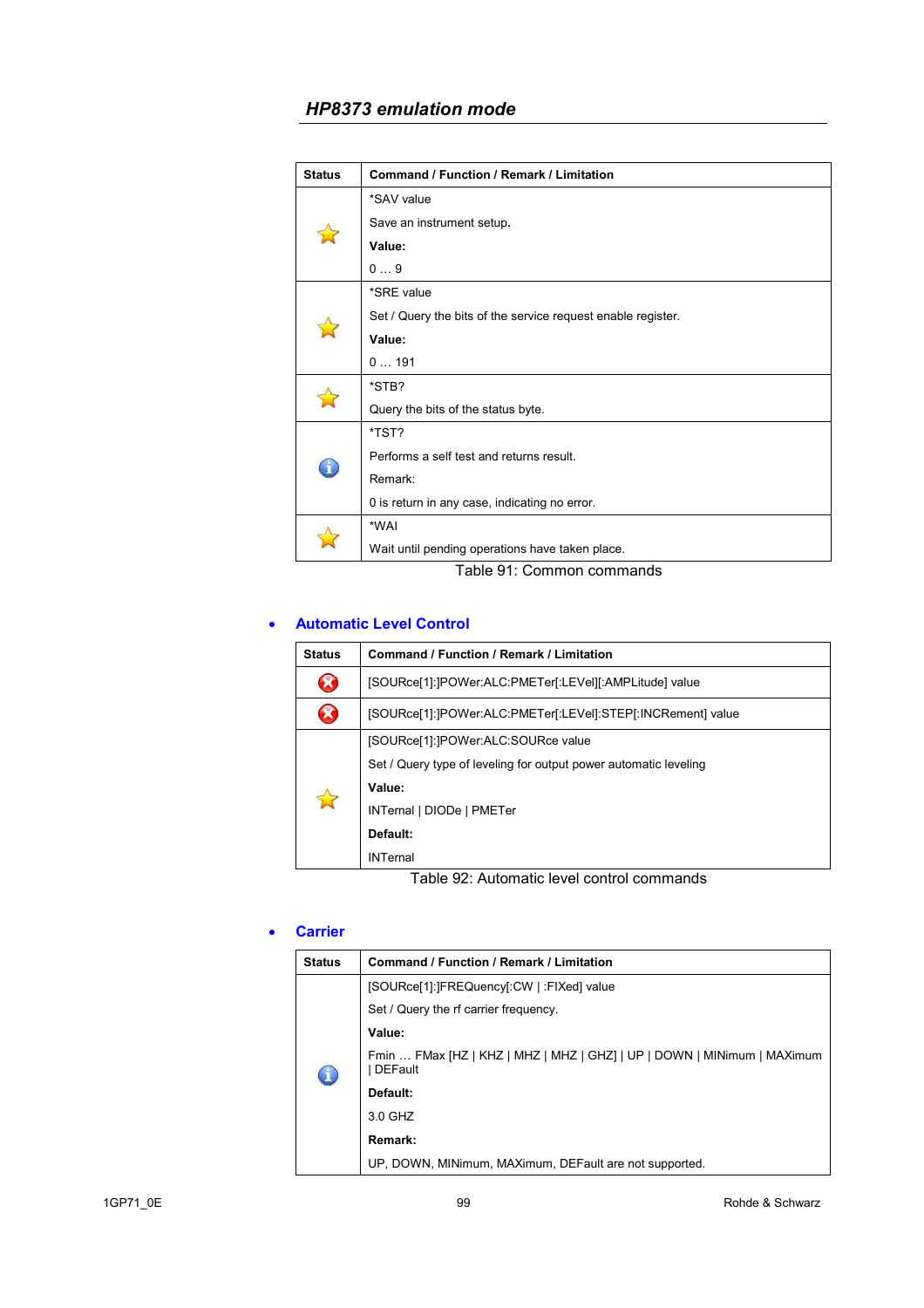| <b>Status</b>              | <b>Command / Function / Remark / Limitation</b>                       |  |
|----------------------------|-----------------------------------------------------------------------|--|
|                            | [SOURce[1]:]FREQuency[:CW   :FIXed]:STEP[:INCRement] value            |  |
|                            | Set / Query the rf carrier frequency step size.                       |  |
|                            | Value:                                                                |  |
|                            | Fmin  FMax [HZ   KHZ   MHZ   MHZ   GHZ]   MINimum   MAXimum   DEFault |  |
|                            | Default:                                                              |  |
|                            |                                                                       |  |
|                            | Remark:                                                               |  |
|                            | MINimum, MAXimum, DEFault are not supported.                          |  |
|                            | [SOURce[1]:]FREQuency:MULTiplier value                                |  |
|                            | Value:                                                                |  |
|                            | 1.0  100.0   UP   DOWN   MINimum   MAXimum   DEFault                  |  |
|                            | Default:                                                              |  |
|                            | 1.0                                                                   |  |
|                            | Remark:                                                               |  |
|                            | UP, DOWN, MINimum, MAXimum, DEFault are not supported.                |  |
|                            | [SOURce[1]:]FREQuency:MULTiplier:STEP[:INCRement] value               |  |
| Table 93: Carrier commands |                                                                       |  |

#### • **Instrument information**

| <b>Status</b>                             | <b>Command / Function / Remark / Limitation</b>               |
|-------------------------------------------|---------------------------------------------------------------|
|                                           | OUTPut: IMPedance? value                                      |
|                                           | [SOURce[1]: ]ROSCillator: SOURce?                             |
|                                           | Query the source of the synthesizer to mebase reference       |
| £                                         | SYSTem:ERRor?                                                 |
|                                           | Query and clear the oldest error number and error description |
|                                           | Remark:                                                       |
|                                           | Returns in error in the SM <sup>*</sup> naming convention     |
|                                           | SYSTem:VERSion?                                               |
|                                           | Query the SCPI version number that the instruments supports.  |
| Table 94: Instrument information commands |                                                               |

#### • **Instrument state**

| <b>Status</b> | Command / Function / Remark / Limitation |
|---------------|------------------------------------------|
| $\mathbf x$   | MEMory:RAM:INITialize[:ALL]              |
| X             | SYSTem:PRESet                            |

Table 95: Instrument information commands

# • **Level correction**

|  | Status Command / Function / Remark / Limitation |  |
|--|-------------------------------------------------|--|
|--|-------------------------------------------------|--|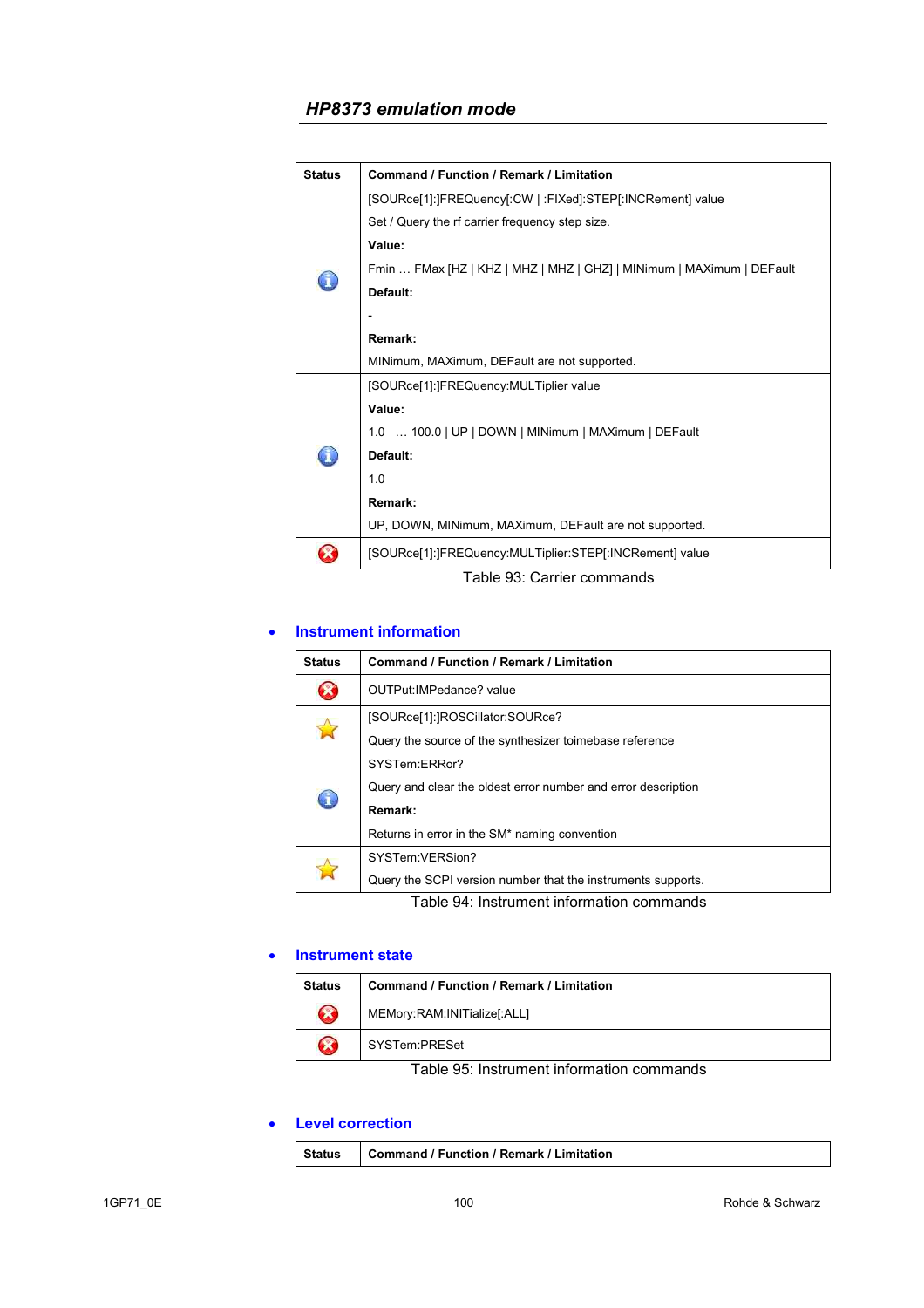| <b>Status</b>         | <b>Command / Function / Remark / Limitation</b> |
|-----------------------|-------------------------------------------------|
| B                     | MEMory:CATalog[:ALL]?                           |
| B                     | MEMory:CATalog:TABLe?                           |
| Ø                     | MEMory:TABLe:FREQuency value                    |
| $\boldsymbol{\Omega}$ | MEMory:TABLe:FREQuency:POINts? value            |
| Ø                     | MEMory:TABLe:LOSS[:MAGNitude] value             |
| Ø                     | MEMory:TABLe:LOSS[:MAGNitude]:POINts? value     |
| Ø                     | MEMory:TABLe:SELect value                       |
| Ø                     | [SOURce[1]:]CORRection:CSET[:SELect] value      |
| $\Omega$              | [SOURce[1]:]CORRection:CSET:STATe value         |
| Ø                     | [SOURce[1]:]CORRection:FLATness[:DATA] value    |
| B                     | [SOURce[1]:]CORRection:FLATness:POINts value    |
| Ø                     | [SOURce[1]: ]CORRection: STATe value            |
| X                     | SYSTem:COMMunicate:PMETer:ADDRess value         |
|                       | Table 96: Level correction commands             |

#### • **Macro**

| <b>Status</b> | <b>Command / Function / Remark / Limitation</b> |
|---------------|-------------------------------------------------|
| B             | MEMory:FREE:MACRo?                              |
|               | -- - -                                          |

Table 97: Macro commands

#### • **Miscellaneous**

| <b>Status</b>                    | <b>Command / Function / Remark / Limitation</b> |
|----------------------------------|-------------------------------------------------|
| $\boldsymbol{\Omega}$            | DISPlas[:WINDow][:STATe] value                  |
| B                                | SYSTem:KEY value                                |
| Table 98: Miscellaneous commands |                                                 |

#### • **Modulation**

| Status | <b>Command / Function / Remark / Limitation</b> |
|--------|-------------------------------------------------|
|--------|-------------------------------------------------|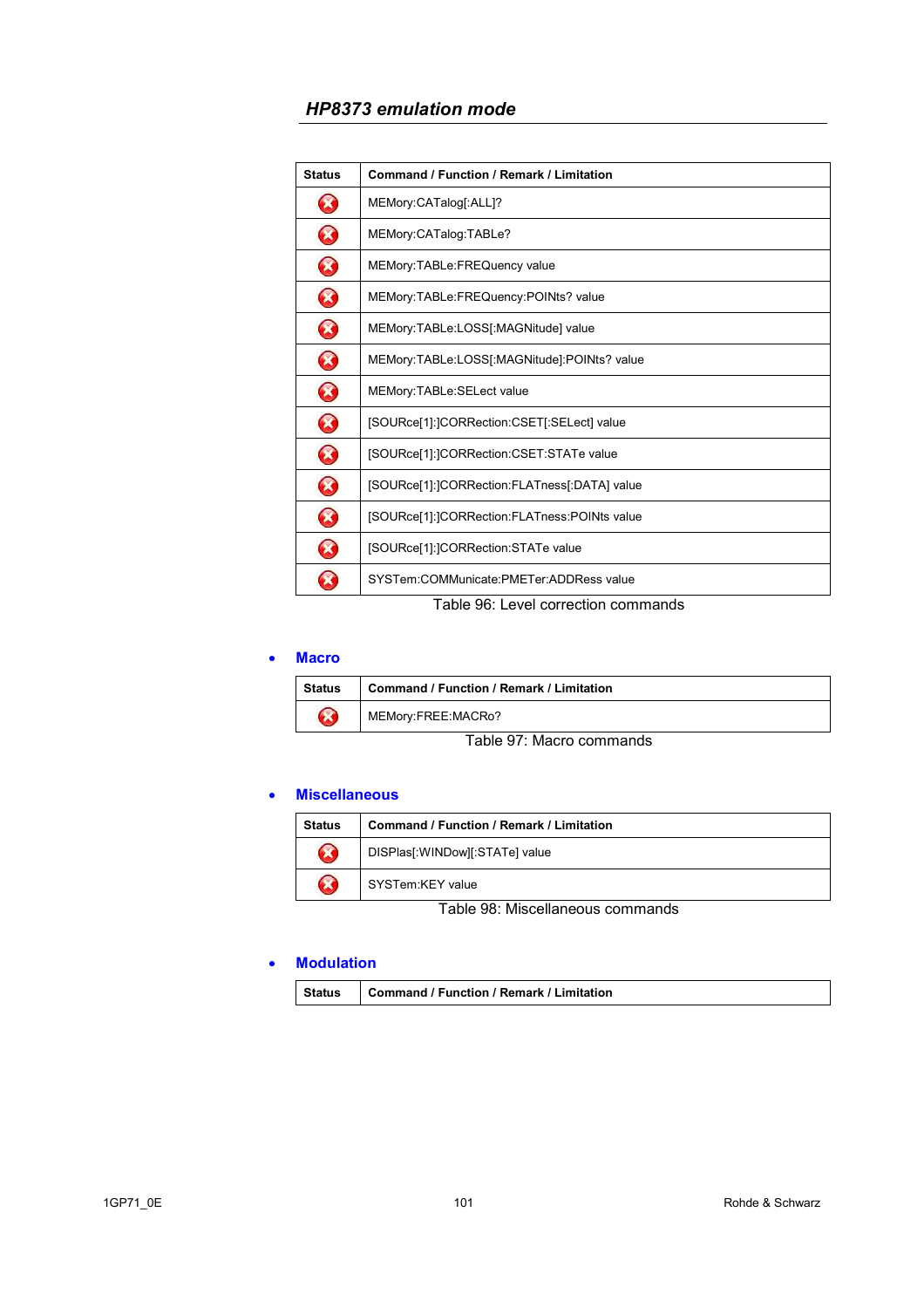| <b>Status</b>              | Command / Function / Remark / Limitation                                  |
|----------------------------|---------------------------------------------------------------------------|
|                            | [SOURce[1]:]AM[:DEPTh] value                                              |
|                            | Set / Query the modulation depth.                                         |
|                            | Value:                                                                    |
|                            | 0.0  100.0 [PCT   %]   UP   DOWN   MINimum   MAXimum   DEFault            |
|                            | Default:                                                                  |
|                            | 6 PCT                                                                     |
|                            | Remark:                                                                   |
|                            | % is not supported                                                        |
|                            | UP, DOWN, MINimum, MAXimum, DEFault are not supported.                    |
| B                          | [SOURce[1]:]AM[:DEPTh]:STEP[:INCRement] value                             |
|                            | [SOURce[1]:]AM:INTernal:FREQuency value                                   |
|                            | Set / Query the modulation rate.                                          |
|                            | Value:                                                                    |
|                            | 0.5 Hz  100.0 KHz in [HZ   KHZ]   UP   DOWN   MINimum   MAXimum   DEFault |
|                            | Default:                                                                  |
|                            | 5.0 KHz                                                                   |
|                            | Remark:                                                                   |
|                            | LF Generator 1 is used                                                    |
|                            | UP, DOWN, MINimum, MAXimum, DEFault are not supported.                    |
| $\bm{\Omega}$              | [SOURce[1]:]AM:INTernal:FREQuency:STEP[:INCRement] value                  |
| 0                          | [SOURce[1]:]AM:INTernal:FUNCtion value                                    |
| $\boldsymbol{\Omega}$      | [SOURce[1]:]AM:SENSitivity value                                          |
|                            | [SOURce[1]:]AM:SOURce value                                               |
|                            | Select / Query the signal source of the modulation.                       |
|                            | Value:                                                                    |
|                            | INTernal   FEED   EXTernal                                                |
|                            | Default:                                                                  |
|                            | <b>EXTernal</b>                                                           |
|                            | Remark:                                                                   |
|                            | INTernal, FEED, EXTernal are not supported                                |
|                            | LF1 corresponds to INTernal                                               |
|                            | EXT1 corresponds to EXTernal                                              |
|                            | [SOURce[1]:]AM:STATe value                                                |
|                            | Set / Query the (activation) state of the modulation.                     |
|                            | Value:                                                                    |
|                            | $ON$   OFF   1   0                                                        |
|                            | Default:                                                                  |
| $\boldsymbol{\mathcal{S}}$ | <b>OFF</b><br>[SOURce[1]:]AM:TYPE value                                   |
| B                          | [SOURce[1]: JFM: COUPling value                                           |
|                            |                                                                           |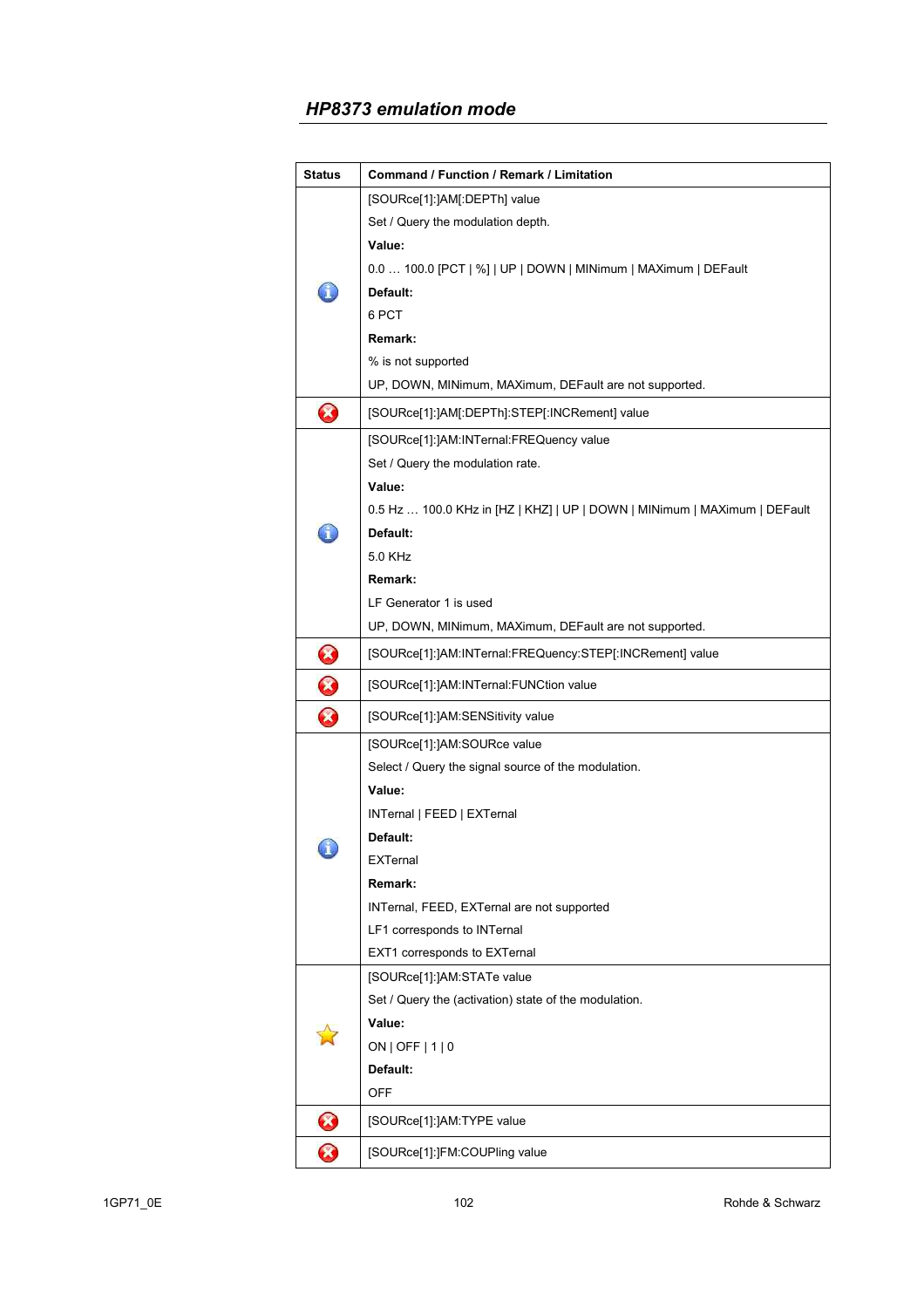| Status   | Command / Function / Remark / Limitation                                 |
|----------|--------------------------------------------------------------------------|
|          | [SOURce[1]:]FM[:DEViation] value                                         |
|          | Set / Query the modulation deviation.                                    |
|          | Value:                                                                   |
|          | 0.0  10MHz in [HZ   KHZ   MHZ]   UP   DOWN   MINimum   MAXimum   DEFault |
|          | Default:                                                                 |
|          | 1.0 MHZ                                                                  |
|          | Remark:                                                                  |
|          | UP, DOWN, MINimum, MAXimum, DEFault are not supported.                   |
| Ø        | [SOURce[1]:]FM[:DEViation]:STEP[:INCRement] value                        |
|          | [SOURce[1]:]FM:INTernal:FREQuency value                                  |
|          | Set / Query the modulation rate.                                         |
|          | Value:                                                                   |
|          | 1.0 KHz  1.0 MHz in [HZ   KHZ]   UP   DOWN   MINimum   MAXimum   DEFault |
|          | Default:                                                                 |
|          | 100.0 KHz                                                                |
|          | Remark:                                                                  |
|          | LF Generator 1 is used                                                   |
|          | UP, DOWN, MINimum, MAXimum, DEFault are not supported.                   |
| $\bm{O}$ | [SOURce[1]:]FM:INTernal:FREQuency:STEP[:INCRement] value                 |
| 0        | [SOURce[1]:]FM:INTernal:FUNCtion value                                   |
| ❸        | [SOURce[1]:]FM:SENSitivity value                                         |
|          | [SOURce[1]:]FM:SOURce value                                              |
|          | Select / Query the signal source of the modulation.                      |
|          | Value:                                                                   |
|          | INTernal   FEED   EXTernal                                               |
|          | Default:                                                                 |
|          | <b>EXTernal</b>                                                          |
|          | Remark:                                                                  |
|          | INTernal, FEED, EXTernal are not supported                               |
|          | LF1 corresponds to INTernal                                              |
|          | EXT1 corresponds to EXTernal                                             |
|          | [SOURce[1]: JFM:STATe value                                              |
|          | Set / Query the (activation) state of the modulation.                    |
|          | Value:                                                                   |
|          | ON   OFF   $1$   0                                                       |
|          | Default:                                                                 |
| $\bm{z}$ | OFF<br>[SOURce[1]:]MODulation:AOFF                                       |
|          |                                                                          |
| B        | [SOURce[1]:]MODulation:OVDR                                              |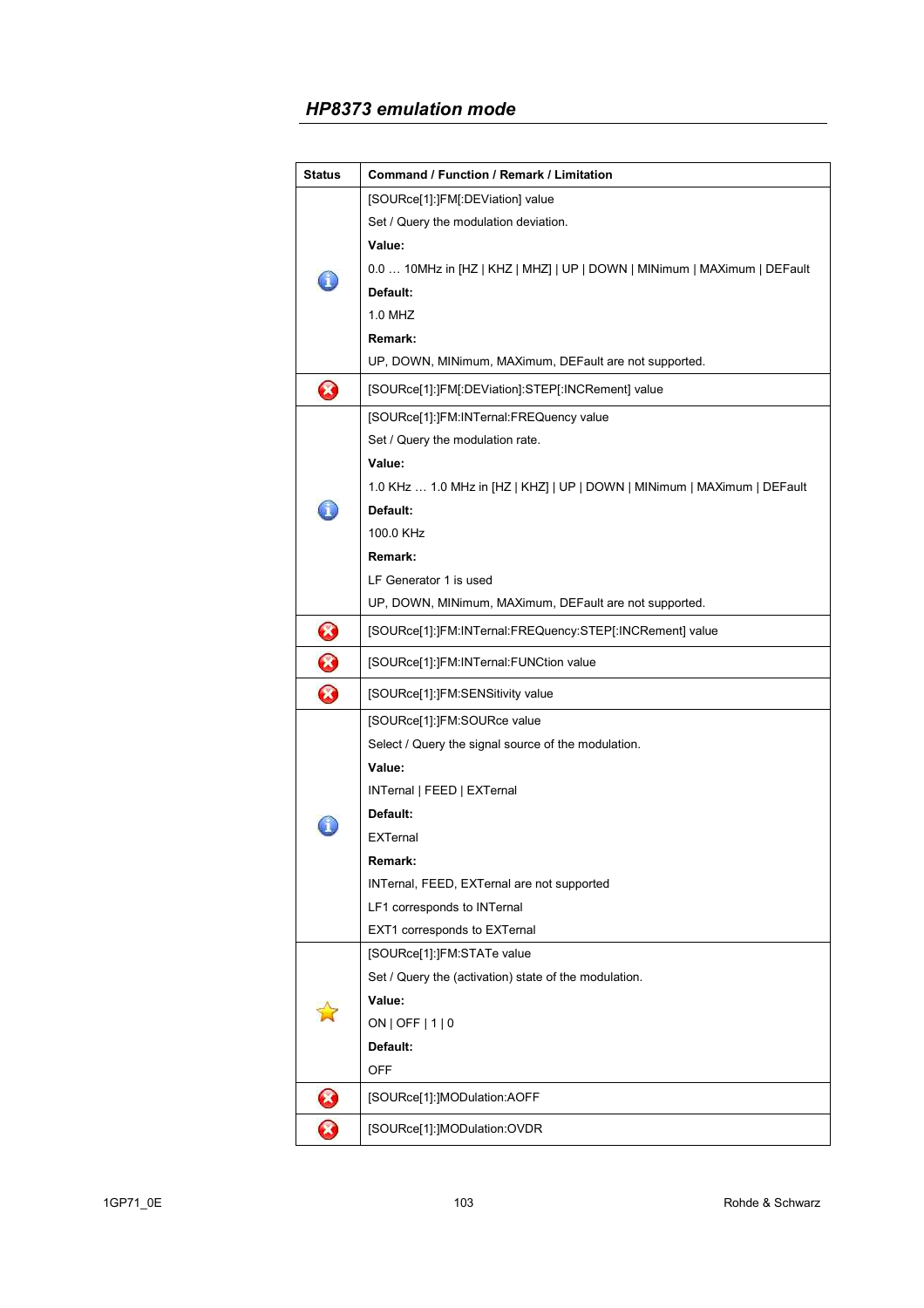| <b>Status</b>          | Command / Function / Remark / Limitation                                |
|------------------------|-------------------------------------------------------------------------|
| B                      | [SOURce[1]:]PM:COUPling value                                           |
|                        | [SOURce[1]:]PM[:DEViation] value                                        |
|                        | Set / Query the modulation deviation.                                   |
|                        | Value:                                                                  |
|                        | 0.0  200.0 [RAD]   UP   DOWN   MINimum   MAXimum   DEFault              |
|                        | Default:                                                                |
|                        | 3.0 RAD                                                                 |
|                        | Remark:                                                                 |
|                        | UP, DOWN, MINimum, MAXimum, DEFault are not supported.                  |
| ❸                      | [SOURce[1]:]PM[:DEViation]:STEP[:INCRement] value                       |
|                        | [SOURce[1]:]PM:INTernal:FREQuency value                                 |
|                        | Set / Query the modulation rate.                                        |
|                        | Value:                                                                  |
|                        | 0.5 Hz  1.0 MHz in [HZ   KHZ]   UP   DOWN   MINimum   MAXimum   DEFault |
|                        | Default:                                                                |
|                        | 10.0 KHz                                                                |
|                        | Remark:                                                                 |
|                        | LF Generator 1 is used                                                  |
|                        | UP, DOWN, MINimum, MAXimum, DEFault are not supported.                  |
| 0                      | [SOURce[1]:]PM:INTernal:FREQuency:STEP[:INCRement] value                |
| $\bf \bm{\bm{\omega}}$ | [SOURce[1]:]PM:INTernal:FUNCtion value                                  |
| 0                      | [SOURce[1]:]PM:RANGe value                                              |
| 8                      | [SOURce[1]: ]PM:SENSitivity value                                       |
|                        | [SOURce[1]:]PM:SOURce value                                             |
|                        | Select / Query the signal source of the modulation.                     |
|                        | Value:                                                                  |
|                        | INTernal   FEED   EXTernal                                              |
|                        | Default:                                                                |
|                        | <b>EXTernal</b>                                                         |
|                        | Remark:                                                                 |
|                        | INTernal, FEED, EXTernal are not supported                              |
|                        | LF1 corresponds to INTernal                                             |
|                        | EXT1 corresponds to EXTernal                                            |
|                        | [SOURce[1]:]PM:STATe value                                              |
|                        | Set / Query the (activation) state of the modulation.                   |
|                        | Value:                                                                  |
|                        | ON   OFF   $1$   0                                                      |
|                        | Default:                                                                |
|                        | <b>OFF</b>                                                              |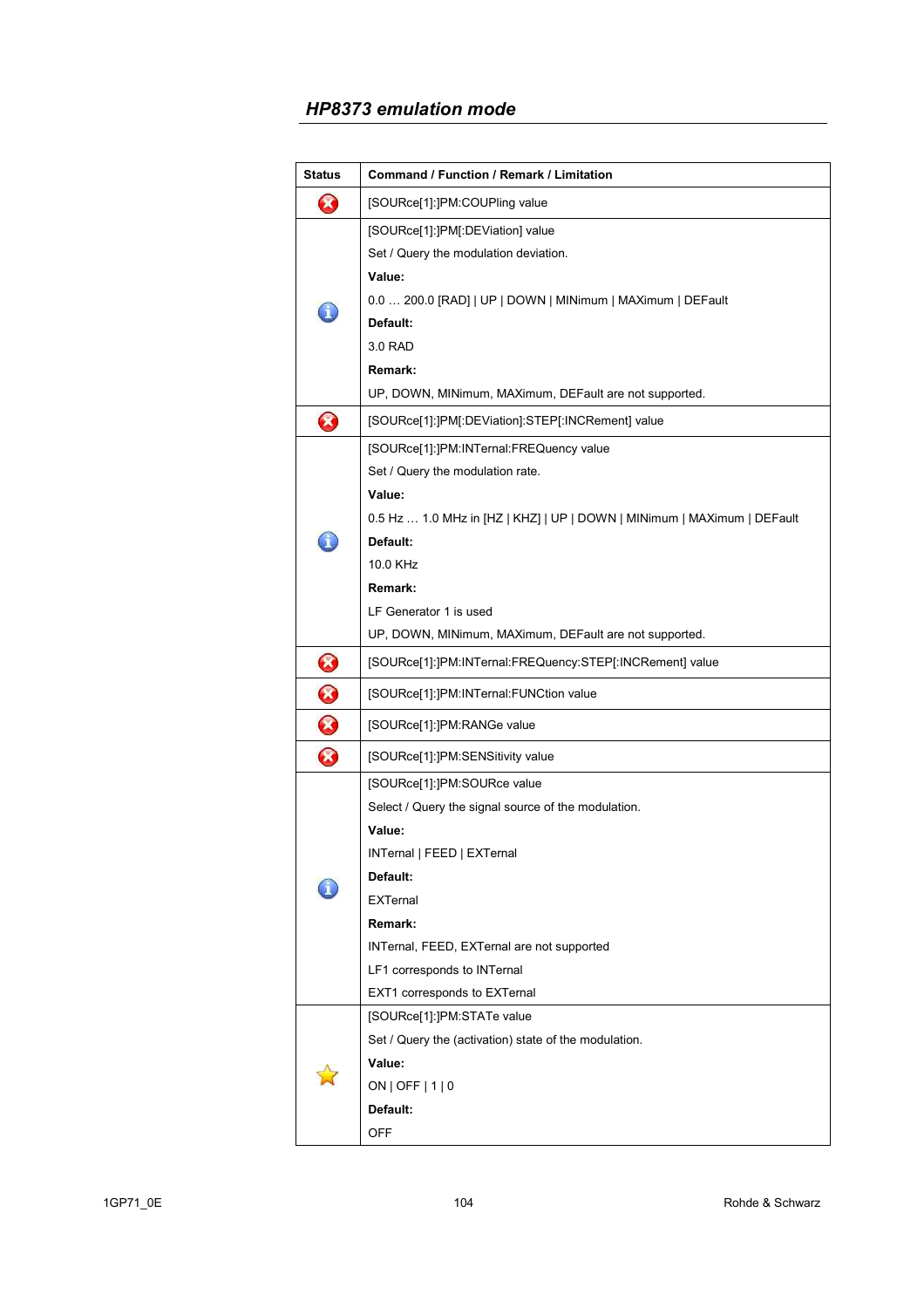| <b>Status</b> | Command / Function / Remark / Limitation              |
|---------------|-------------------------------------------------------|
| B             | [SOURce[1]: ]PULM: EXTernal: POLarity value           |
|               | [SOURce[1]:]PULM:SOURce value                         |
|               | Select / Query the signal source of the modulation.   |
|               | Value:                                                |
|               | INTernal   EXTernal                                   |
|               | Default:                                              |
|               | <b>EXTernal</b>                                       |
|               | [SOURce[1]:]PULM:STATe value                          |
|               | Set / Query the (activation) state of the modulation. |
|               | Value:                                                |
|               | $ON$   OFF   1   0                                    |
|               | Default:                                              |
|               | OFF                                                   |
| 0             | [SOURce[1]:]PULSe:DELay value                         |
| $\bm{\Omega}$ | [SOURce[1]:]PULSe:DELay:STEP[:INCRement] value        |
| 0             | [SOURce[1]:]PULSe:DOUBle[:STATe] value                |
| 0             | [SOURce[1]: ]PULSe: FREQuency value                   |
| 0             | [SOURce[1]:]PULSe:FREQuency:STEP[:INCRement] value    |
| 0             | [SOURce[1]:]PULSe:PERiod value                        |
| 0             | [SOURce[1]:]PULSe:PERiod:STEP[:INCRement] value       |
| $\bm{\Omega}$ | [SOURce[1]:]PULSe:TRANsition[:LEADing] value          |
| 0             | [SOURce[1]: ]PULSe: TRANsition: STATe value           |
| 0             | [SOURce[1]: ]PULSe: TRANsition: TRAiling value        |
| 0             | [SOURce[1]:]PULSe: WIDTh value                        |
| 0             | [SOURce[1]:]PULSe:WIDTh:STEP[:INCRement] value        |
| 0             | TRIGger[:SEQuence[1]:   STARt]:SOURce value           |
| 0             | TRIGger:SEQuence2:SLOPe value                         |
| ☎             | TRIGger:SEQuence2:STOP:SOURce value                   |

Table 99: Modulation commands

#### • **Power Level**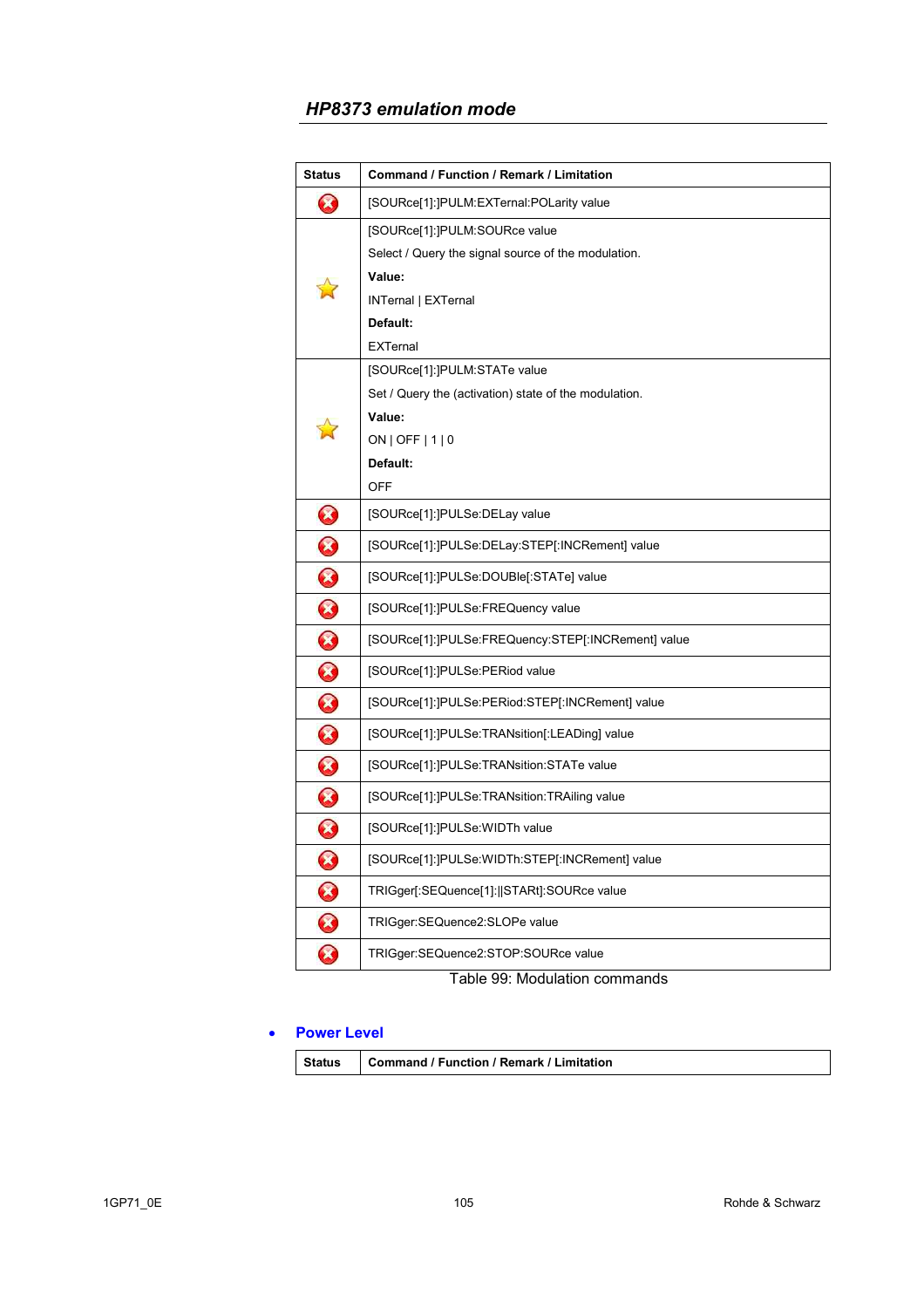| <b>Status</b> | <b>Command / Function / Remark / Limitation</b>                          |
|---------------|--------------------------------------------------------------------------|
|               | [SOURce[1]:]POWer[:LEVel][:IMMediate][:AMPLitude] value                  |
|               | Set / Query the output power level.                                      |
|               | Value:                                                                   |
|               | Pmin  Pmax in []   UP   DOWN   MINimum   MAXimum   DEFault               |
|               | Default:                                                                 |
|               | $-110.0$ DBM                                                             |
|               | Remark:                                                                  |
|               | UP, DOWN, MINimum, MAXimum, DEFault are not supported.                   |
|               | [SOURce[1]:]POWer[:LEVel][:IMMediate][:AMPLitude]:STEP[:INCRement] value |
|               | Set / Query the output power level step size.                            |
|               | Value:                                                                   |
|               | 0.01  150.0 [DB]     MINimum   MAXimum   DEFault                         |
|               | Default:                                                                 |
|               | 1.0 <sub>DB</sub>                                                        |
|               | Remark:                                                                  |
|               | MINimum, MAXimum, DEFault are not supported.                             |
|               | Table 100: Power level commands                                          |

# • **Programmable Interface**

| <b>Status</b> | <b>Command / Function / Remark / Limitation</b>     |
|---------------|-----------------------------------------------------|
|               | SYSTem:COMMunicate:GPIB:ADDRess value               |
|               | Set / Query the GPIB address of the instrument.     |
|               | Value:                                              |
|               | 00  30   MINimum   MAXimum                          |
|               | Remark:                                             |
|               | MINimum, MAXimum are not supported.                 |
|               | SYSTem:LANGuage value                               |
|               | Set / Query the programming language.               |
|               | Value:                                              |
|               | "SCPI"   "COMP=8673"   "COMPATIBILITY=8673"         |
|               | Remark:                                             |
|               | "SCPI" returns to the native SM* SCPI language      |
|               | "COMP=8673", "COMPATIBILITY=8673" are not supported |
| X             | <b>UNIT:FREQuency value</b>                         |
| X)            | UNIT{:POWer :VOLTAGE} value                         |
|               | UNIT: TIME value                                    |

# Table 101: Programmable Interface commands

# • **RF output control**

| <b>Status</b> | Command / Function / Remark / Limitation |
|---------------|------------------------------------------|
|---------------|------------------------------------------|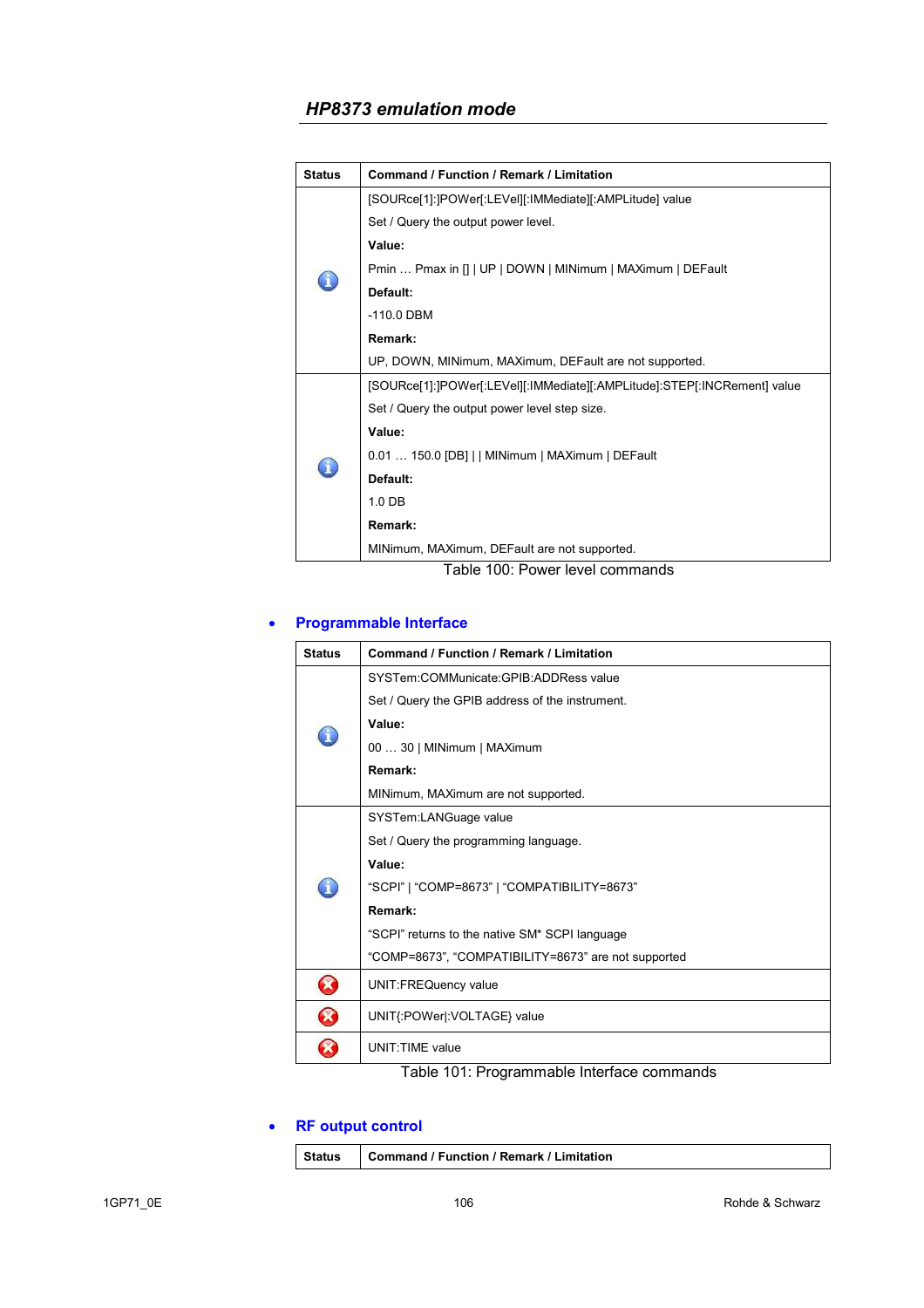| <b>Status</b>      | <b>Command / Function / Remark / Limitation</b>      |
|--------------------|------------------------------------------------------|
| X                  | OUTPut:PROTection[:STATe] value                      |
| $\mathbf{\hat{z}}$ | OUTPut[:STATe] value                                 |
|                    | Set / Query the (activation) state of the rf output. |
|                    | Value:                                               |
|                    | ON   OFF   $1$   0                                   |
|                    | Default:                                             |
|                    | <b>ON</b>                                            |
| X                  | [SOURce[1]: ]POWer: ATTenuation: AUTO value          |
| X                  | [SOURce[1]:]POWer:PROTection:STATe value             |
|                    | Table 102: RF output control commands                |

# • **Status register control**

| <b>Status</b> | <b>Command / Function / Remark / Limitation</b>                                   |
|---------------|-----------------------------------------------------------------------------------|
|               | STATus:OPERation:CONDition?                                                       |
|               | Query the condition bits of the operation status register.                        |
|               | Value:                                                                            |
|               | 032757                                                                            |
|               | STATus: OPERation: ENABle value                                                   |
|               | Set / Query the enable bits of the operation status register.                     |
|               | Value:                                                                            |
|               | 032757                                                                            |
|               | Default:                                                                          |
|               | 0                                                                                 |
|               | STATus:OPERation[:EVENt]?                                                         |
|               | Query the event bits of the operation status register.                            |
|               | Value:                                                                            |
|               | 032757                                                                            |
|               | STATus: OPERation: NTRansition value                                              |
|               | Set / Query the negative transition filter bits of the operation status register. |
|               | Value:                                                                            |
|               | 032757                                                                            |
|               | Default:                                                                          |
|               | 0                                                                                 |
|               | STATus: OPERation: PTRansition value                                              |
|               | Set / Query the positive transition filter bits of the operation status register. |
|               | Value:                                                                            |
|               | 032757                                                                            |
|               | Default:                                                                          |
|               | 32757                                                                             |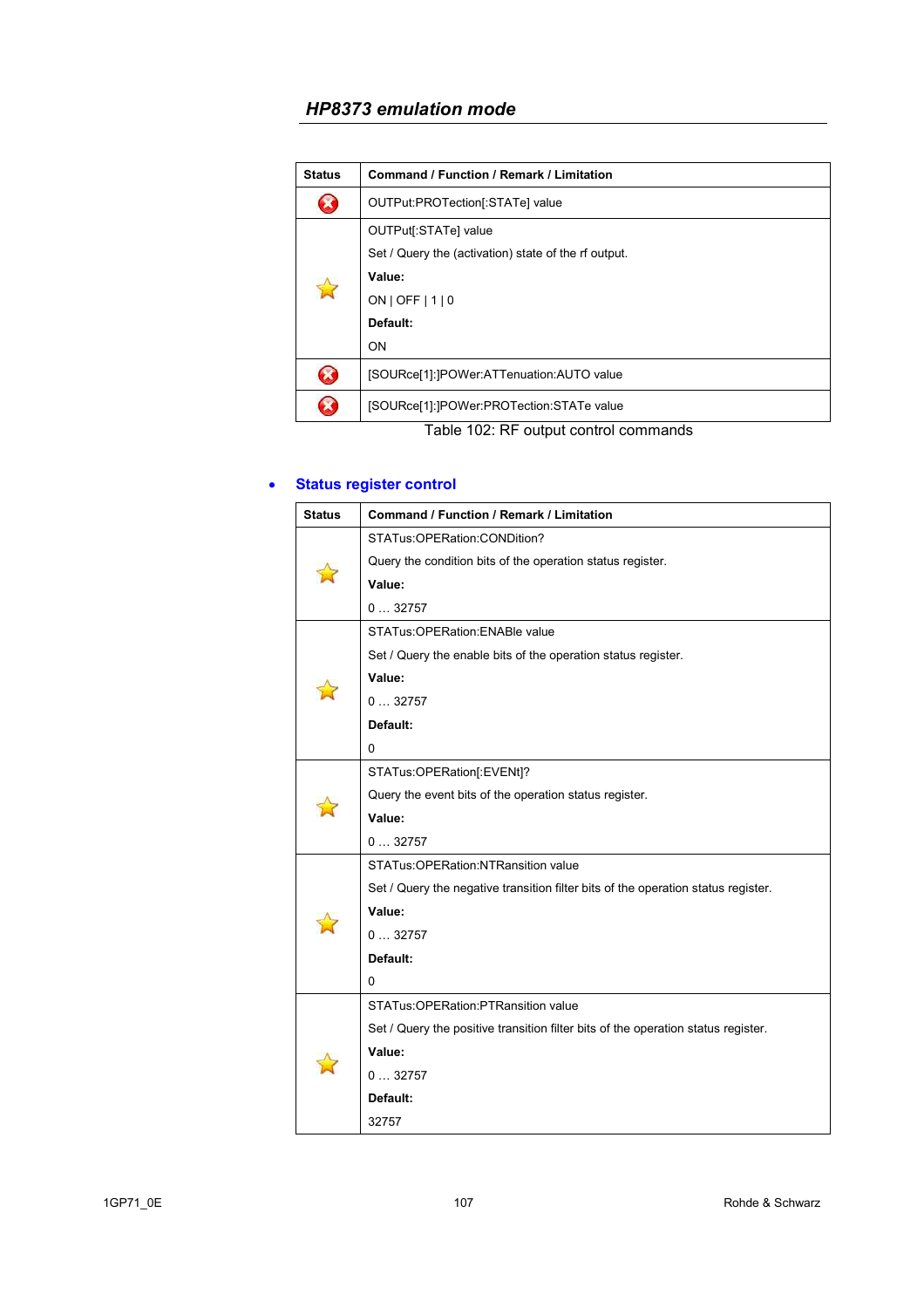| <b>Status</b> | <b>Command / Function / Remark / Limitation</b>                                      |
|---------------|--------------------------------------------------------------------------------------|
| 富             | STATus:PRESet                                                                        |
|               | Preset the operation and questionable register contents.                             |
|               | STATus: QUEStionable: CONDition?                                                     |
|               | Query the condition bits of the questionable status register.                        |
|               | Value:                                                                               |
|               | 032757                                                                               |
|               | STATus: QUEStionable: ENABle value                                                   |
|               | Set / Query the enable bits of the questionable status register.                     |
|               | Value:                                                                               |
|               | 032757                                                                               |
|               | Default:                                                                             |
|               | 0                                                                                    |
|               | STATus: QUEStionable[:EVENt]?                                                        |
|               | Query the event bits of the questionable status register.                            |
|               | Value:                                                                               |
|               | 032757                                                                               |
|               | STATus: QUEStionable: NTRansition value                                              |
|               | Set / Query the negative transition filter bits of the questionable status register. |
|               | Value:                                                                               |
|               | 032757                                                                               |
|               | Default:                                                                             |
|               | 0                                                                                    |
|               | STATus: QUEStionable: PTRansition value                                              |
|               | Set / Query the positive transition filter bits of the questionable status register. |
|               | Value:                                                                               |
|               | 032757                                                                               |
|               | Default:                                                                             |
|               | 32757                                                                                |

Table 103: Status register commands

# **Instrument initialization**

The (factory) default setting of the HP8373 is applied and activated when

- o applying the DCL, SDC to the GPIB interface.
- o transmitting the \*RST command

The (factory) default settings are listed under keyword "Default" in the corresponding command.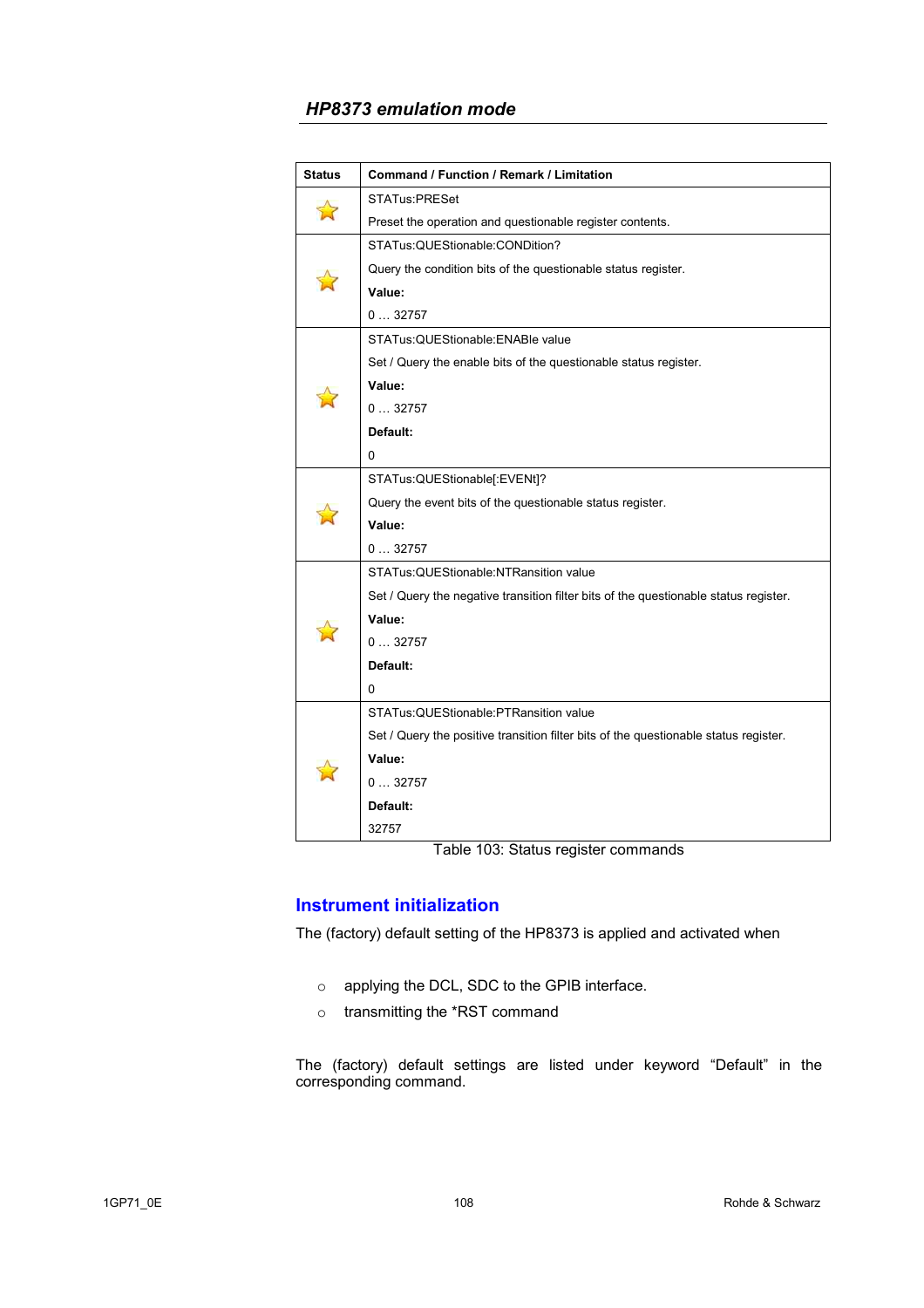# **Status reporting**

Status reporting is not supported so far.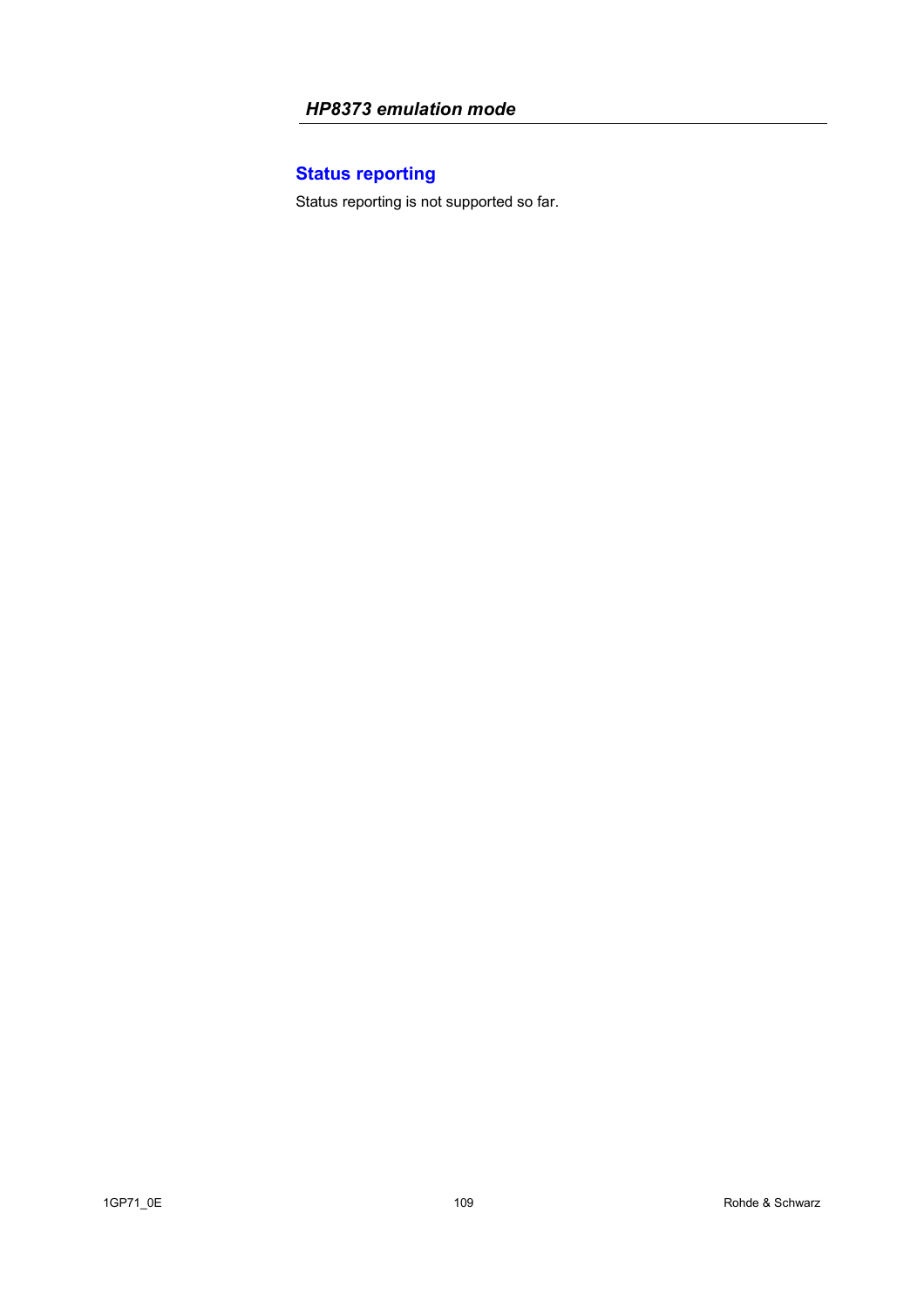#### **General**

In this language emulation mode, the emulation software in the SM\* emulates the SCPI-compatible language, implemented in Agilent's signal generators of type

- o HP8643A
- o HP8644A / B
- o HP8645A

The emulation software is supported on signal generators of type

- o SMA100
- o SMB100

**The signal generator HP8643 / HP8644 / HP8645 also supports a HP8642 compatible Pre-SCPI-language. For more information on that language, please refer to the** *HP8642 emulation***.**

The emulation software simulates the HP8643 data model in the execution unit and transfers most of the HP8643 parameters into the SM\* database.



Figure 7: HP8643 emulation model

This mapping occurs only in one direction: Setting commands that arrive via the remote-control interface modify the HP8643 parameters. These parameters are converted into SM\* parameters and written to the database.

Modifiying the SM\* parameters in any other manner, e.g., via manual operation at the frontpanel, causes no changes to the HP8643 parameters of the emulation software.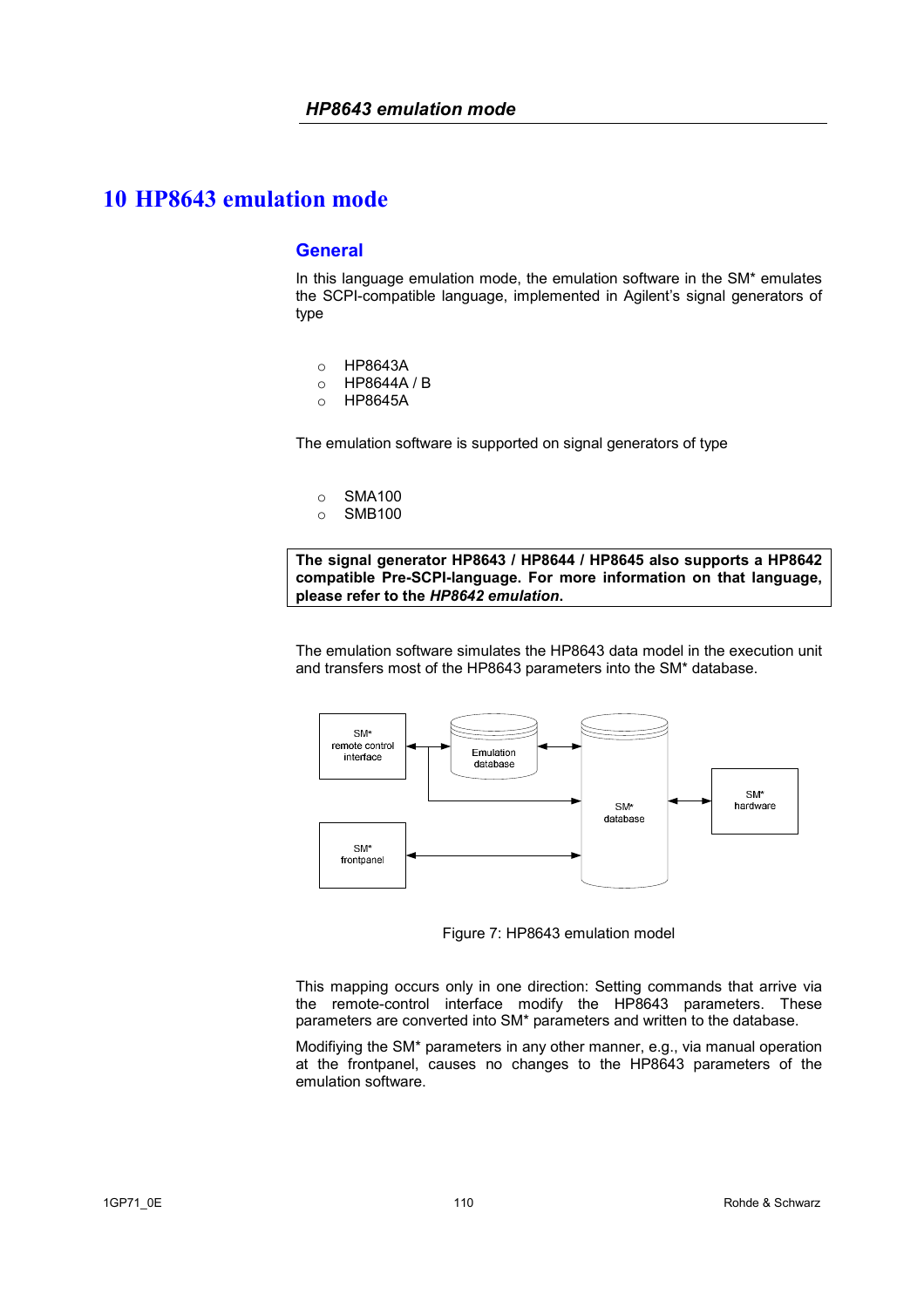**While this is insignificant in pure remote-control operation, it can lead to inconsistencies and undesirable effects or malfunctions when you use both manual and remote control in this language emulation mode.** 

### **GPIB functions**

The following table shows the GPIB functions, supported by the HP8643.

| <b>Status</b>         | <b>Function</b> | Function / Remark / Limitation |
|-----------------------|-----------------|--------------------------------|
|                       | <b>DCL</b>      | Device clear.                  |
|                       | <b>GTL</b>      | Goto local mode.               |
| Ø                     | <b>IFC</b>      | Interface clear.               |
| Ø                     | <b>LLO</b>      | Local lockout.                 |
| Ø                     | <b>PPC</b>      | Parallel-Poll configure.       |
| $\bm{\Omega}$         | PPU             | Parallel-Poll unconfigure.     |
|                       | <b>REN</b>      | Goto remote mode.              |
| $\Rightarrow$         | <b>SDC</b>      | Selective device clear.        |
| $\boldsymbol{\Omega}$ | <b>SPD</b>      | Serial-Poll disable.           |
| Ø                     | <b>SPE</b>      | Serial Poll enable.            |
|                       | <b>SRQ</b>      | Request service.               |

Table 104: GPIB functions

### **Commands**

The following table shows the commands, supported by the HP8643.

#### • **Common**

| <b>Status</b> | <b>Command / Function / Remark / Limitation</b>              |
|---------------|--------------------------------------------------------------|
|               | *CAL?                                                        |
|               | Query the instruments calibration state.                     |
|               | *CLS                                                         |
|               | Clear the status register.                                   |
|               | *ESE value                                                   |
|               | Set / Query the bits of the extended status enable register. |
|               | *ESR?                                                        |
|               | Query the bits of the extended status register.              |
| ī.            | *IDN?                                                        |
|               | Query the ID string.                                         |
|               | *OPC                                                         |
|               | *OPC?                                                        |
|               | Wait / Query for completion of command.                      |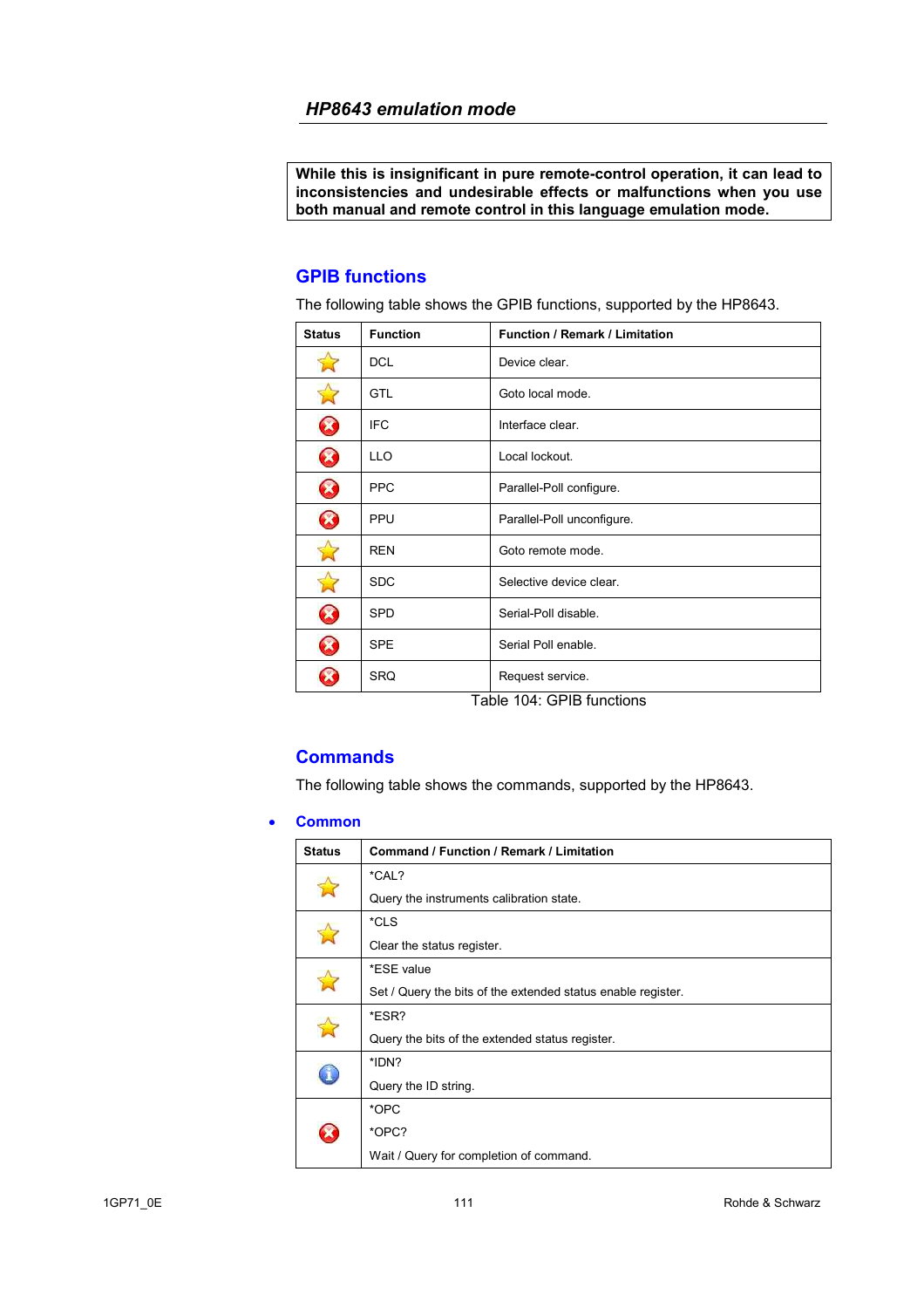| <b>Status</b> | <b>Command / Function / Remark / Limitation</b>     |
|---------------|-----------------------------------------------------|
| R             | *OPT?                                               |
|               | Query the installed options.                        |
|               | *RCL value                                          |
|               | Recall an instrument setup.                         |
|               | Value:                                              |
|               | 09                                                  |
|               | *RST                                                |
|               | Reset the instrument to a default state.            |
|               | *SAV value                                          |
|               | Save an instrument setup.                           |
|               | Value:                                              |
|               | 09                                                  |
|               | *SRE value                                          |
|               | Set / Query the bits of the status enable register. |
|               | *STB?                                               |
|               | Query the bits of the status register.              |
|               | *TST?                                               |
|               | Execute the instruments self test                   |
|               | *WAI                                                |
|               | Wait until al commands are completed.               |
|               | Table 105: Common commands                          |

### • **AM Subsystem**

| <b>Status</b> | Command / Function / Remark / Limitation               |
|---------------|--------------------------------------------------------|
|               | [SOURce:]AM[:DEPTh] value                              |
|               | Set / Query the rf carrier modulation depth.           |
|               | Value:                                                 |
|               | value [PCT   %]   UP   DOWN   MINimum   MAXimum        |
|               | Default:                                               |
|               | 0.0 PCT                                                |
|               | Remark:                                                |
|               | % is not supportted.                                   |
|               | [SOURce:]AM[:DEPTh]:STEP[:INCRement] value             |
|               | Set / Query the rf carrier modulation depth step size. |
|               | Value:                                                 |
|               | value [PCT   %]   MINimum   MAXimum                    |
|               | Default:                                               |
|               | 1.0 PCT                                                |
|               | Remark:                                                |
|               | % is not supportted.                                   |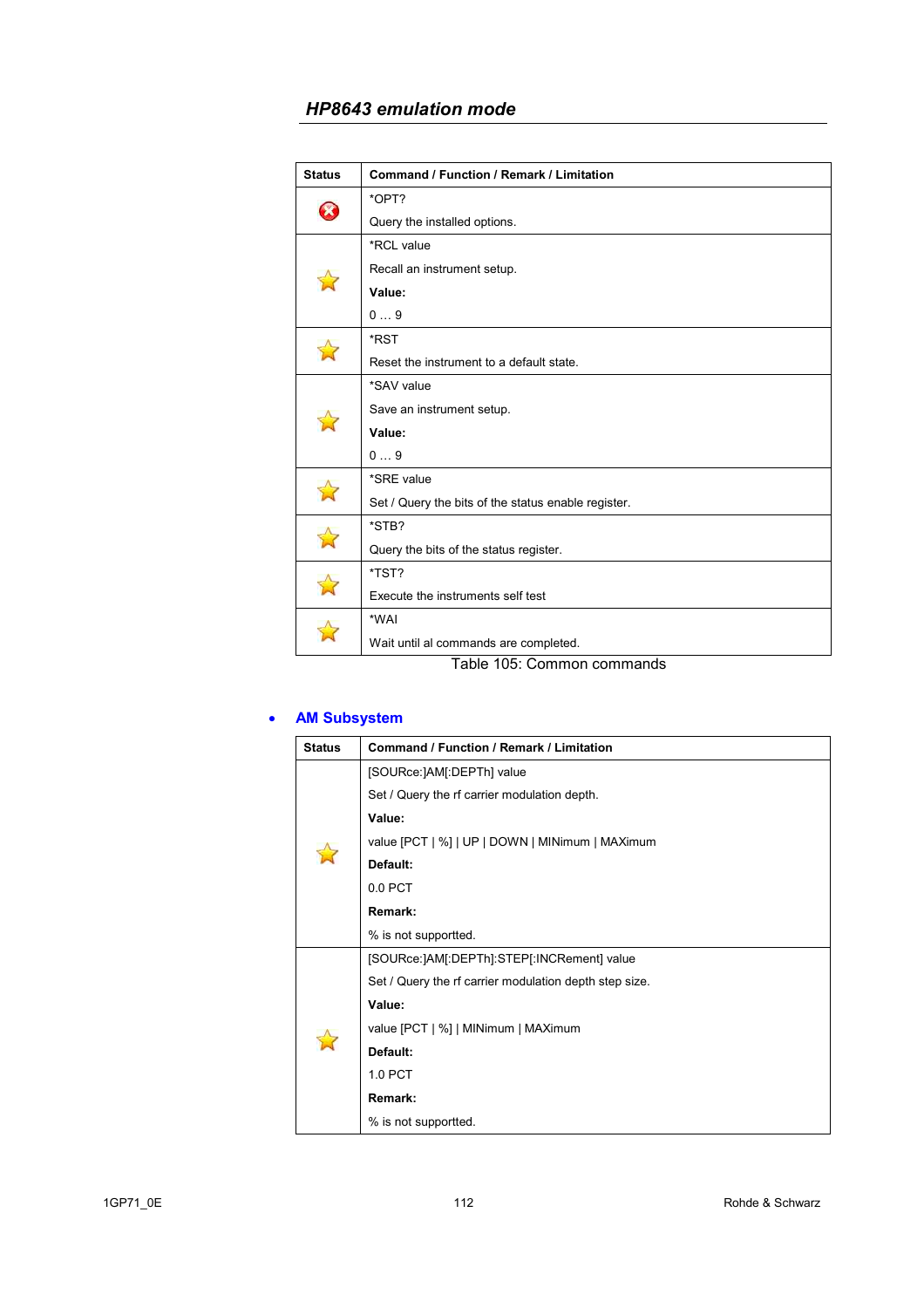| <b>Status</b> | <b>Command / Function / Remark / Limitation</b>                                                                 |
|---------------|-----------------------------------------------------------------------------------------------------------------|
|               | [SOURce:]AM:STATe value                                                                                         |
|               | Set / Query the (activation) state of the modulation.                                                           |
|               | Value:                                                                                                          |
|               | ON   OFF   $1$   0                                                                                              |
|               | Default:                                                                                                        |
|               | <b>OFF</b>                                                                                                      |
|               | [SOURce:]AM:SOURce value                                                                                        |
|               | Set / Query the source of the modulation signal.                                                                |
|               | Value:                                                                                                          |
|               | INTernal, EXTernal   EXTernal, INTernal                                                                         |
|               | Default:                                                                                                        |
|               | <b>INTernal</b>                                                                                                 |
|               | [SOURce:]AM: COUPling value                                                                                     |
|               | Set / Query the coupling type, when modulation signal source is set to external.                                |
|               | Value:                                                                                                          |
|               | AC   DC   GROund                                                                                                |
|               | Default:                                                                                                        |
|               | DC                                                                                                              |
|               | Remark:                                                                                                         |
|               | GROund is not supported                                                                                         |
|               | [SOURce:]AM:FREQuency value                                                                                     |
|               | Alias to LFSource: FREQuency value.                                                                             |
|               | [SOURce:]AM:FREQuency:STEP[:INCRement] value                                                                    |
|               | Alias to LFSource:FREQuency:STEP[:INCRement] value.<br>$L_{\text{L}}$ $\sim$ 400. AM $\sim$ the state of $\sim$ |

Table 106: AM subsystem commands

# • **AMPLitude Subsystem**

| <b>Status</b> | <b>Command / Function / Remark / Limitation</b>                         |
|---------------|-------------------------------------------------------------------------|
|               | {AMPLitude   POWer}[:OUT][:LEVel] value                                 |
|               | Set / Query the rf carrier's power level.                               |
|               | Value:                                                                  |
| $\Delta$      | Value [DBM   DBMW   DBUV   V   MV   UV]   UP   DOWN   MINimum   MAXimum |
|               | Default:                                                                |
|               | $-140$ DBM                                                              |
| Ĥ             | {AMPLitude   POWer}[:OUT][:LEVel]:STEP[:INCRement] value                |
|               | Set / Query the rf carrier's power level step size.                     |
|               | Value:                                                                  |
|               | Value [DB   V   MV   UV]   MINimum   MAXimum                            |
|               | Default:                                                                |
|               | 10.0 DB                                                                 |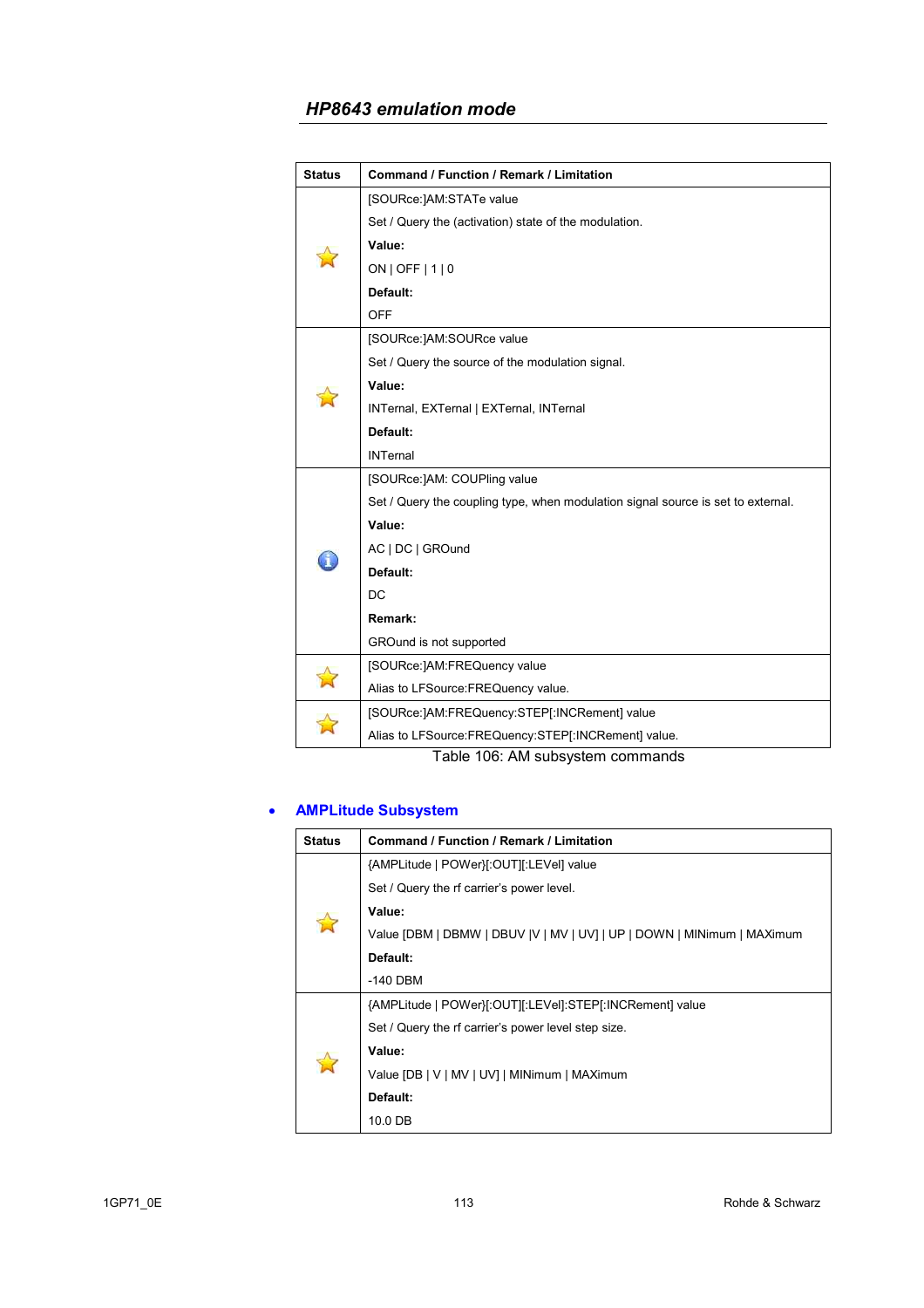| <b>Status</b>              | Command / Function / Remark / Limitation                          |
|----------------------------|-------------------------------------------------------------------|
|                            | {AMPLitude   POWer}[:OUT][:LEVel]:STEP:UNIT value                 |
|                            | Set / Query the rf carrier's power level step unit.               |
|                            | Value:                                                            |
|                            | DB   V                                                            |
|                            | Default:                                                          |
|                            | DB                                                                |
| 0                          | {AMPLitude   POWer}[:OUT]:ALC:BANDwidth:AUTO value                |
|                            | {AMPLitude   POWer}[:OUT]:ATTenuation value                       |
|                            | Set / Query the output attenuator.                                |
|                            | Value:                                                            |
|                            | value DB                                                          |
|                            | Default:                                                          |
|                            | 0.0 DB / AUTO ON                                                  |
|                            | {AMPLitude   POWer}[:OUT]:ATTenuation:AUTO value                  |
|                            | Set / Query the (activation) state of the automatic output.       |
|                            | Value:                                                            |
|                            | ON   OFF   1   0                                                  |
|                            | Default:                                                          |
|                            | ON                                                                |
| Ø                          | {AMPLitude   POWer}[:OUT]:ATTenuation:STEP[:INCRement]?           |
|                            | {AMPLitude   POWer}[:OUT]:GAIN value                              |
|                            | Set / Query the rf carrier's gain (offset).                       |
|                            | Value:                                                            |
|                            | value [DB]   MINimum   MAXimum                                    |
|                            | Default:                                                          |
|                            | $0.0$ DB                                                          |
| $\boldsymbol{\mathcal{R}}$ | {AMPLitude   POWer}[:OUT]:MUTing value                            |
|                            | {AMPLitude   POWer}[:OUT]:STATe value                             |
|                            | Set / Query the (activation) state of automatic attenuation mode. |
|                            | Value:                                                            |
|                            | $ON$   OFF $ 1 0$                                                 |
|                            | Default:                                                          |
|                            | <b>OFF</b>                                                        |
| Ø                          | {AMPLitude   POWer}[:OUT]:ULIMit value                            |
|                            | {AMPLitude   POWer}[:OUT]:UNIT value                              |
|                            | Set / Query the rf carrier's power level unit.                    |
|                            | Value:                                                            |
|                            | DBM   DBMW   DBUV   V                                             |
|                            | Default:                                                          |
|                            | DBM                                                               |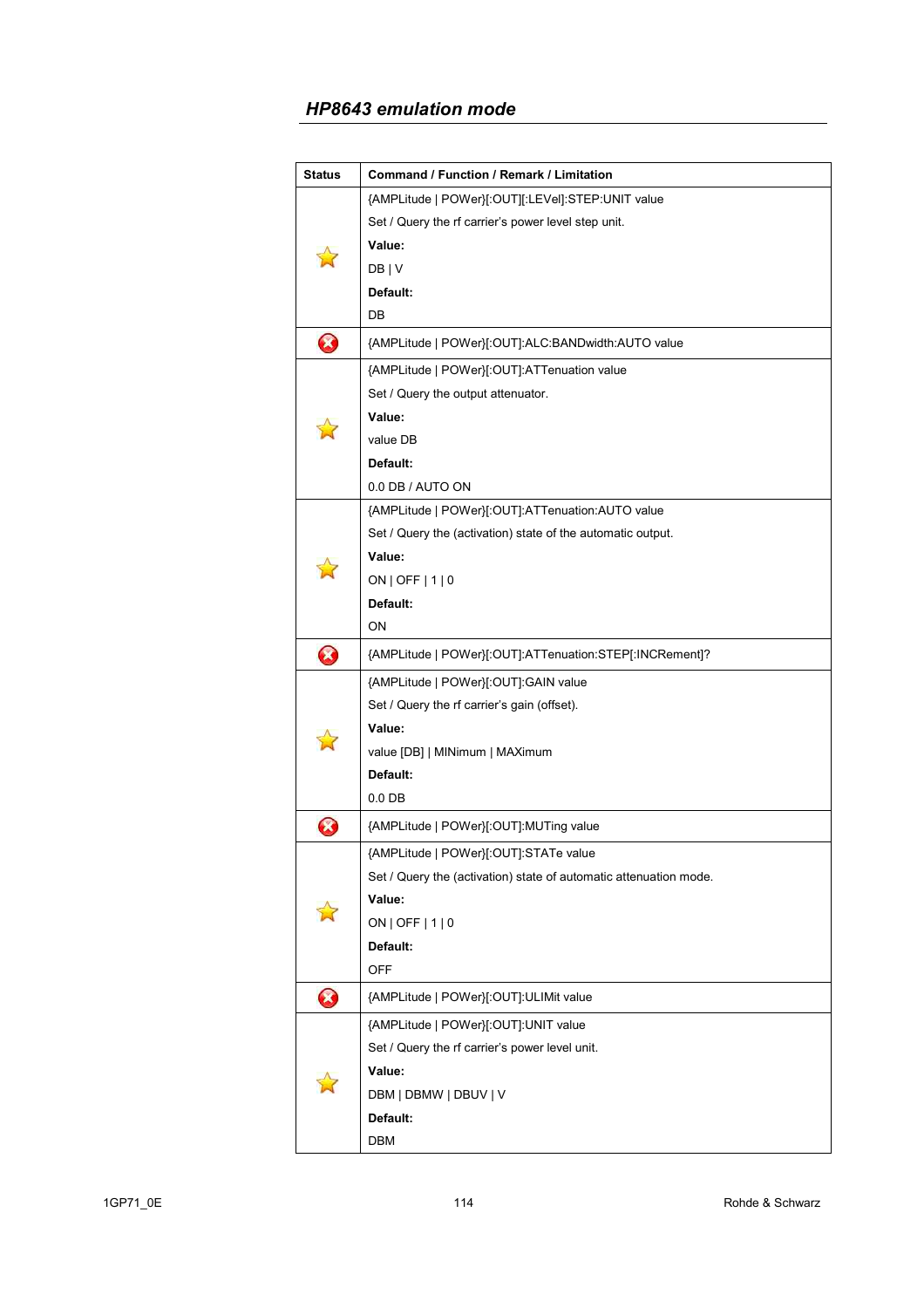| <b>Status</b>              | Command / Function / Remark / Limitation                               |
|----------------------------|------------------------------------------------------------------------|
|                            | {AMPLitude   POWer}:SOURce[:LEVel] value                               |
|                            | Set / Query the rf carrier's power level in EMF.                       |
|                            | Value:                                                                 |
|                            | Value [DBM   DBMW   DBUV  V   MV   UV]   UP   DOWN   MINimum   MAXimum |
|                            | Default:                                                               |
|                            | -140 DBM                                                               |
|                            | {AMPLitude   POWer}:SOURce[:LEVel]:STEP[:INCRement] value              |
|                            | Set / Query the rf carrier's power level step size in EMF.             |
|                            | Value:                                                                 |
|                            | Value [DB   V   MV   UV]   MINimum   MAXimum                           |
|                            | Default:                                                               |
|                            | 10.0 DB                                                                |
|                            | {AMPLitude   POWer}:SOURce[:LEVel]:STEP:UNIT value                     |
|                            | Set / Query the rf carrier's power level step unit.                    |
|                            | Value:                                                                 |
|                            | DB   V                                                                 |
|                            | Default:                                                               |
|                            | DB                                                                     |
| Ø                          | {AMPLitude   POWer}:SOURce:ALC:BANDwidth:AUTO value                    |
|                            | {AMPLitude   POWer}:SOURce:ATTenuation value                           |
|                            | Set / Query the output attenuator.                                     |
|                            | Value:                                                                 |
|                            | value DB                                                               |
|                            | Default:                                                               |
|                            | 0.0 DB / AUTO ON                                                       |
|                            | {AMPLitude   POWer}: SOURce: ATTenuation: AUTO value                   |
|                            | Set / Query the (activation) state of automatic attenuation mode.      |
|                            | Value:                                                                 |
|                            | ON   OFF   1   0                                                       |
|                            | Default:                                                               |
|                            | <b>OFF</b>                                                             |
| Ø                          | {AMPLitude   POWer}:SOURce:ATTenuation:STEP[:INCRement]?               |
|                            | {AMPLitude   POWer}:SOURce:GAIN value                                  |
|                            | Set / Query the rf carrier's gain (offset).                            |
|                            | Value:                                                                 |
|                            | value [DB]   MINimum   MAXimum                                         |
|                            | Default:                                                               |
|                            | $0.0$ DB                                                               |
| $\boldsymbol{\mathcal{R}}$ | {AMPLitude   POWer}:SOURce:MUTing value                                |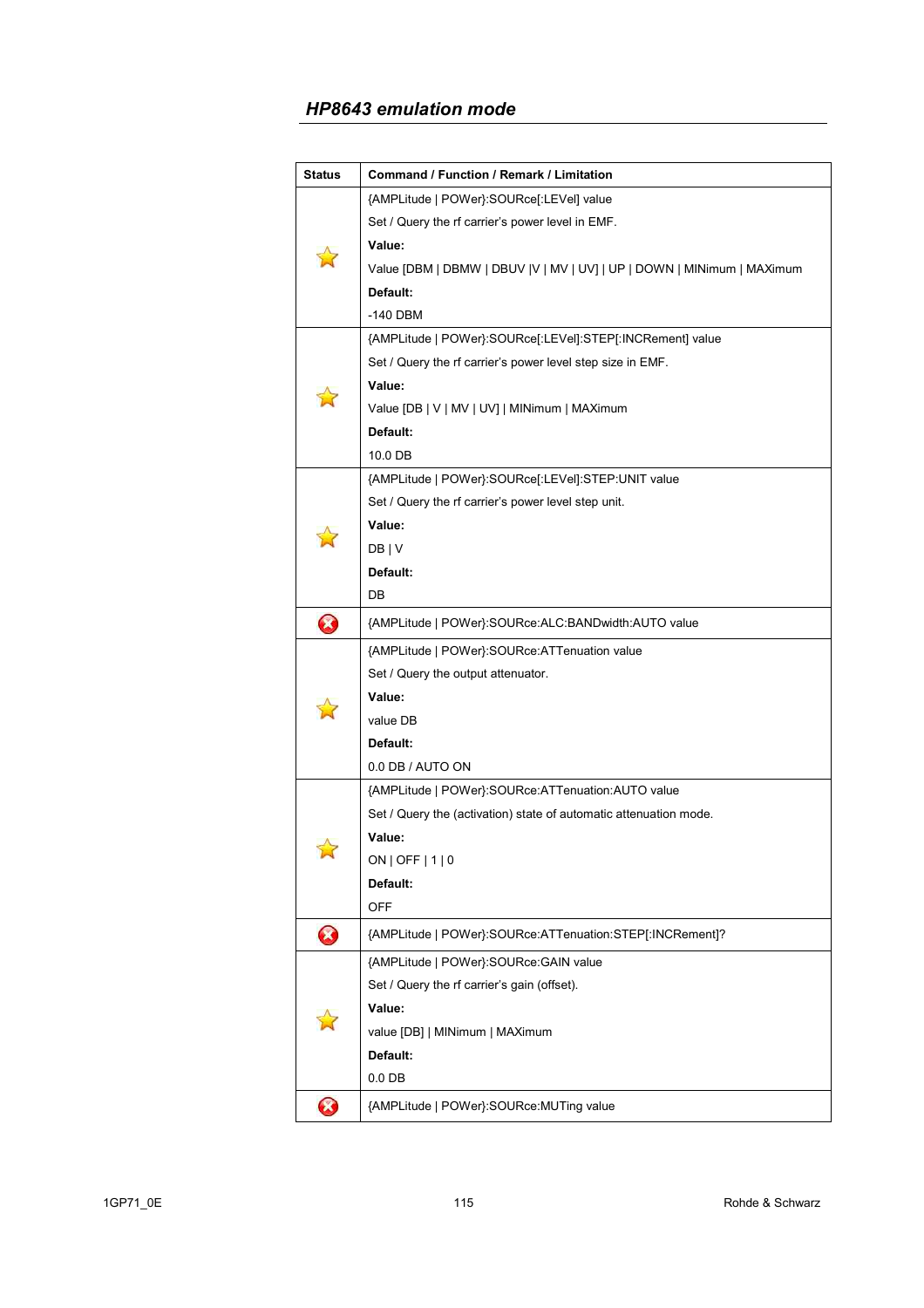| <b>Status</b> | <b>Command / Function / Remark / Limitation</b>      |
|---------------|------------------------------------------------------|
|               | {AMPLitude   POWer}: SOURce: STATe value             |
|               | Set / Query the (activation) state of the rf output. |
|               | Value:                                               |
|               | $ON$   OFF $ 1 0$                                    |
|               | Default:                                             |
|               | <b>OFF</b>                                           |
|               | {AMPLitude   POWer}: SOURce: ULIMit value            |
|               | {AMPLitude   POWer}: SOURce: UNIT value              |
|               | Set / Query the rf carrier's power level unit.       |
| $\rightarrow$ | Value:                                               |
|               | DBM   DBMW   DBUV   V                                |
|               | Default:                                             |
|               | <b>DBM</b>                                           |

Table 107: AMPLitude subsystem commands

### • **CALibration Subsystem**

| <b>Status</b> | Command / Function / Remark / Limitation |
|---------------|------------------------------------------|
| $\Omega$      | CALibration: ALL?                        |
| R             | CALibration: AMPLitude: STATe value      |

Table 108: CALibration subsystem commands

# • **DISPlay Subsystem**

| <b>Status</b>              | <b>Command / Function / Remark / Limitation</b>             |
|----------------------------|-------------------------------------------------------------|
|                            | DISPlay: STATe value                                        |
|                            | Set / Query the activation state of the front panel         |
|                            | Value:                                                      |
|                            | $ON$   OFF   1   0                                          |
|                            | Default:                                                    |
|                            | ON                                                          |
|                            | Remark:                                                     |
|                            | OFF enables the screen saver, ON disables the screen saver. |
| $\boldsymbol{\mathcal{R}}$ | DISPlay:ANNotation[:ALL] value                              |
| Ø                          | DISPlay: ANNotation: AMPLitude value                        |
| Ø                          | DISPlay: ANNotation: FREQuency value                        |
| ❸                          | DISPlay: ANNotation: LFSource value                         |
| B                          | DISPlay: ANNotation: MODulation value                       |
|                            | DISPlay: RADix value                                        |

Table 109: DISPlay subsystem commands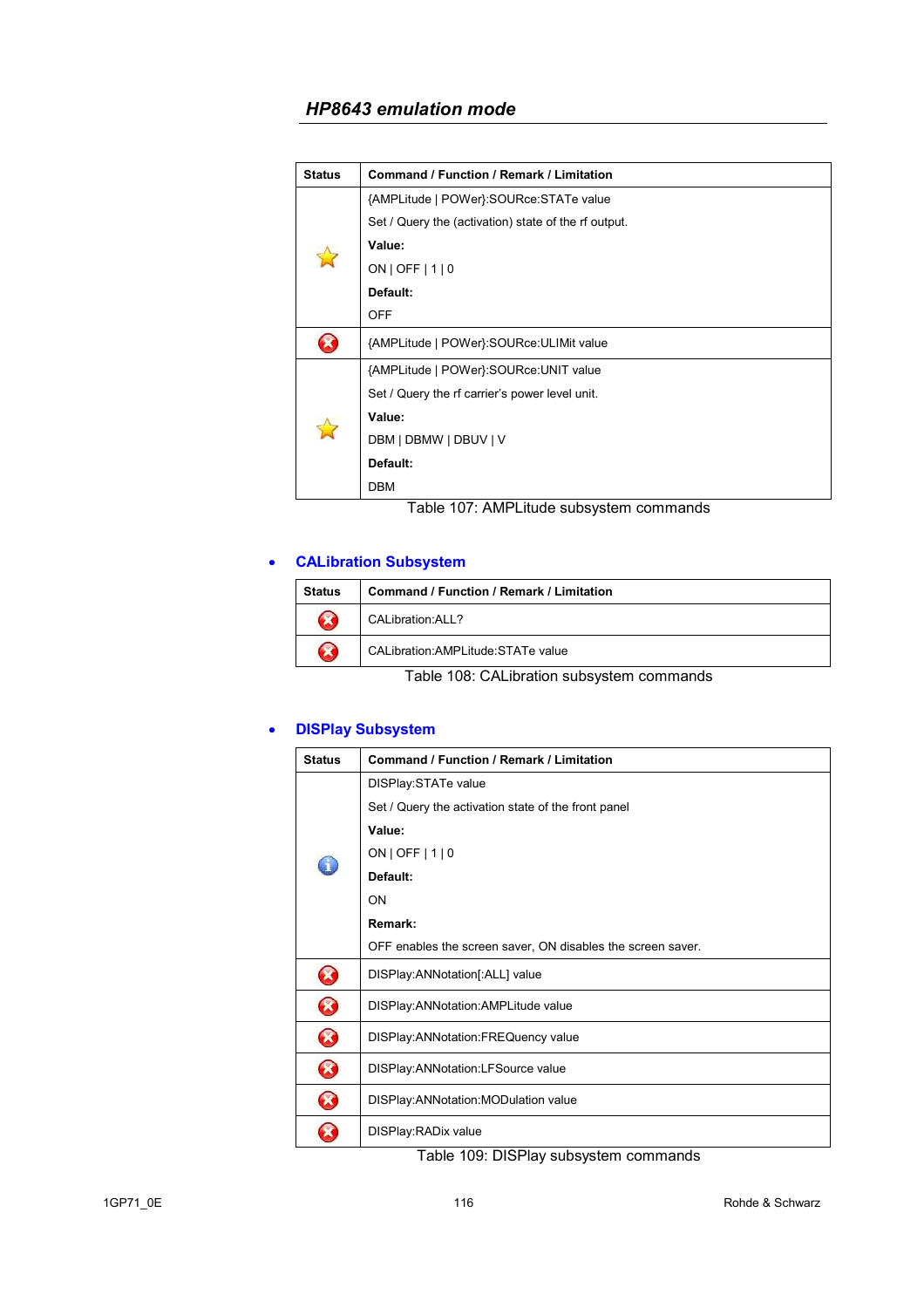### • **FM Subsystem**

| <b>Status</b>          | <b>Command / Function / Remark / Limitation</b>                                     |
|------------------------|-------------------------------------------------------------------------------------|
|                        | [SOURce:]FM[:DEViation] value                                                       |
|                        | Set / Query the rf carrier modulation deviation.                                    |
|                        | Value:                                                                              |
|                        | value [HZ   KHZ   MHZ   MAHZ   GHZ]   UP   DOWN   MINimum   MAXimum                 |
|                        | Default:                                                                            |
|                        | 1 KHZ                                                                               |
|                        | [SOURce:]FM[:DEViation]:STEP[:INCRement] value                                      |
|                        | Set / Query the rf carrier modulation deviation step size.                          |
|                        | Value:                                                                              |
|                        | value [HZ   KHZ   MHZ   MAHZ   GHZ]   MINimum   MAXimum                             |
|                        | Default:                                                                            |
|                        | 1 KHZ                                                                               |
|                        | [SOURce:]FM:STATe value                                                             |
|                        | Set / Query the (activation) state of the modulation.                               |
|                        | Value:                                                                              |
|                        | ON   OFF   1   0                                                                    |
|                        | Default:                                                                            |
|                        | OFF                                                                                 |
|                        | [SOURce:]FM:SOURce value                                                            |
|                        | Set / Query the source of the modulation signal.                                    |
|                        | Value:                                                                              |
|                        | INTernal, EXTernal   EXTernal, INTernal                                             |
|                        | Default:                                                                            |
|                        | <b>INTernal</b>                                                                     |
|                        | [SOURce:]FM:COUPling value                                                          |
|                        | Select / Query the coupling type, when modulation signal source is set to external. |
|                        | Value:                                                                              |
|                        | AC   DC   GROund                                                                    |
|                        | Default:                                                                            |
|                        | DC                                                                                  |
|                        | Remark:                                                                             |
|                        | GROund is not supported.                                                            |
| 0                      | [SOURce:]FM:MODE value                                                              |
| $\mathbf{\hat{z}}$     | [SOURce:]FM:FREQuency value                                                         |
|                        | Alias to LFSource: FREQuency value.                                                 |
|                        | [SOURce:]FM:FREQuency:STEP[:INCRement] value                                        |
| $\mathbf{r}$           | Alias to LFSource:FREQuency:STEP[:INCRement] value.                                 |
| $\bf \bm{\bm{\omega}}$ | [SOURce:]FM:DELay value                                                             |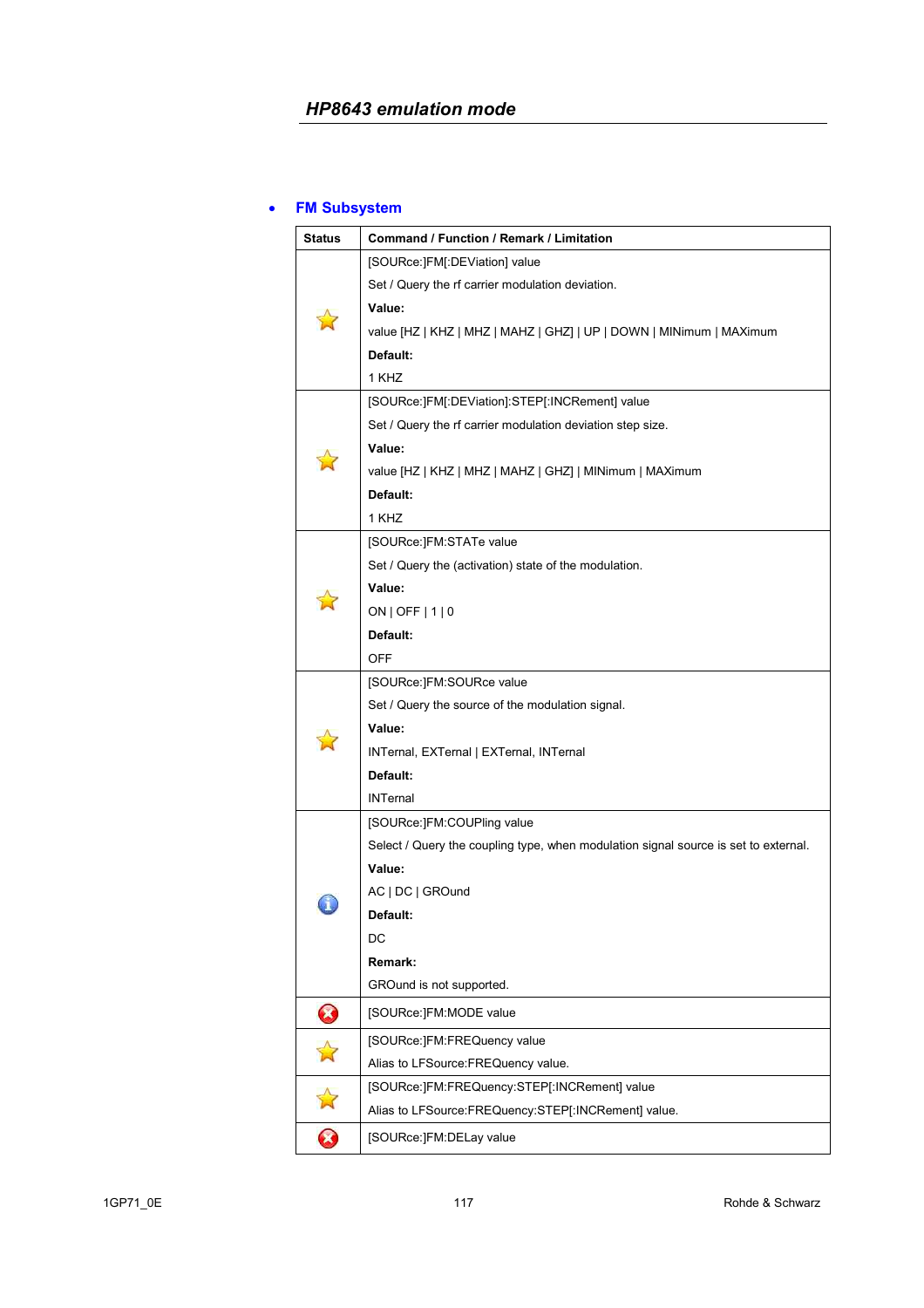| <b>Status</b>                    | <b>Command / Function / Remark / Limitation</b> |
|----------------------------------|-------------------------------------------------|
| R                                | [SOURce:]FM:IMPedance?                          |
| Table 110: FM subsystem commands |                                                 |

### • **FREQuency Subsystem**

| <b>Status</b> | Command / Function / Remark / Limitation                           |
|---------------|--------------------------------------------------------------------|
|               | [:SOURce:]FREQuency[:CW] value                                     |
|               | Set / Query the rf carrier frequency.                              |
|               | Value:                                                             |
|               | value HZ   KHZ   MHZ   MAHZ   GHZ]   UP   DOWN   MINimum   MAXimum |
|               | Default:                                                           |
|               | 1500.0 MHZ                                                         |
|               | [SOURce:]FREQuency[:CW]:STEP[:INCRement] value                     |
|               | Set / Query the rf carrier frequency step size.                    |
|               | Value:                                                             |
|               | Value [HZ   KHZ   MHZ   MAHZ   GHZ]   MINimum   MAXimum            |
|               | Default:                                                           |
|               | 10.0 MHZ                                                           |
|               | [:SOURce:]FREQuency:STARt value                                    |
|               | Set / Query the rf carrier sweep start frequency.                  |
|               | Value:                                                             |
|               | value HZ   KHZ   MHZ   MAHZ   GHZ]   UP   DOWN   MINimum   MAXimum |
|               | Default:                                                           |
|               | fregmin                                                            |
|               | [SOURce:]FREQuency:STARt:STEP[:INCRement] value                    |
|               | Alias to FREQuency[:CW]:STEP[:INCRement] value                     |
|               | [:SOURce:]FREQuency:STOP value                                     |
|               | Set / Query the rf carrier sweep stop frequency.                   |
|               | Value:                                                             |
|               | value HZ   KHZ   MHZ   MAHZ   GHZ]   UP   DOWN   MINimum   MAXimum |
|               | Default:                                                           |
|               | fregmax                                                            |
|               | [SOURce:]FREQuency:STOP:STEP[:INCRement] value                     |
|               | Alias to FREQuency[:CW]:STEP[:INCRement] value                     |
|               | [:SOURce:]FREQuency:CENTer value                                   |
|               | Set / Query the rf carrier sweep center frequency.                 |
|               | Value:                                                             |
|               | value HZ   KHZ   MHZ   MAHZ   GHZ]   UP   DOWN   MINimum   MAXimum |
|               | Default:                                                           |
|               | $0.5*$ (freqmin + freqmax)                                         |
|               | [SOURce:]FREQuency:CENTer:STEP[:INCRement] value                   |
|               | Alias to FREQuency[:CW]:STEP[:INCRement] value                     |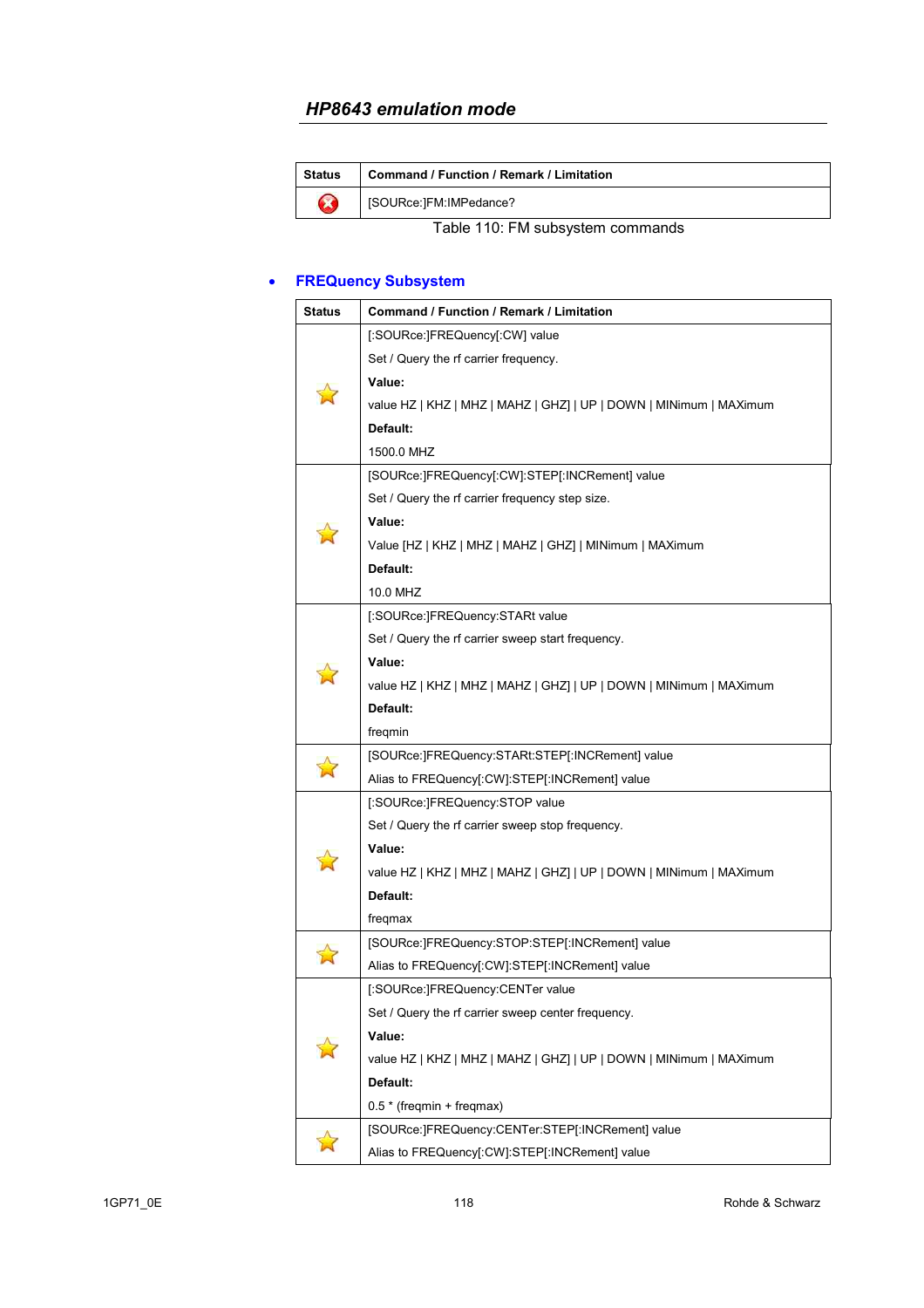| <b>Status</b>         | Command / Function / Remark / Limitation                           |
|-----------------------|--------------------------------------------------------------------|
|                       | [:SOURce:]FREQuency:SPAN value                                     |
|                       | Set / Query the rf carrier sweep frequency span.                   |
|                       | Value:                                                             |
|                       | value HZ   KHZ   MHZ   MAHZ   GHZ]   UP   DOWN   MINimum   MAXimum |
|                       | Default:                                                           |
|                       | freqmax - freqmin                                                  |
| Ŵ                     | [SOURce:]FREQuency:SPAN:STEP[:INCRement] value                     |
|                       | Alias to FREQuency[:CW]:STEP[:INCRement] value                     |
|                       | [:SOURce:]FREQuency:MANual value                                   |
|                       | Set / Query the actual rf carrier frequency in stepped sweep.      |
|                       | Value:                                                             |
|                       | value [HZ   KHZ   MHZ   MAHZ   GHZ]   MINimum   MAXimum            |
|                       | Default:                                                           |
|                       | freqmin                                                            |
|                       | [:SOURce:]FREQuency:OFFSet value                                   |
|                       | Set / Query the rf carrier frequency offset.                       |
|                       | Value:                                                             |
|                       | value [HZ   KHZ   MHZ   MAHZ   GHZ]   MINimum   MAXimum            |
|                       | Default:                                                           |
|                       | 0.0 HZ                                                             |
| 0                     | [:SOURce:]FREQuency:MULTiplier value                               |
| 0                     | [:SOURce:]FREQuency:SYNThesis value                                |
| $\boldsymbol{\Omega}$ | [:SOURce:]FREQuency:SYNThesis:AUTO value                           |
|                       | [:SOURce:]FREQuency:MODE value                                     |
|                       | Set / Query the rf carrier frequency operation mode.               |
|                       | Value:                                                             |
|                       | CW   SWEep                                                         |
|                       | Default:                                                           |
|                       | <b>CW</b>                                                          |
| B                     | [:SOURce:]FREQuency:INSTantaneous?                                 |

Table 111: FREQuency subsystem commands

# • **INITialize Subsystem**

| <b>Status</b> | <b>Command / Function / Remark / Limitation</b> |
|---------------|-------------------------------------------------|
|               | INITialize[:IMMediate]                          |
|               | Starts a single or continuous sweep.            |
|               | <b>INITialize:ABORt</b>                         |
|               | Terminates a sweep.                             |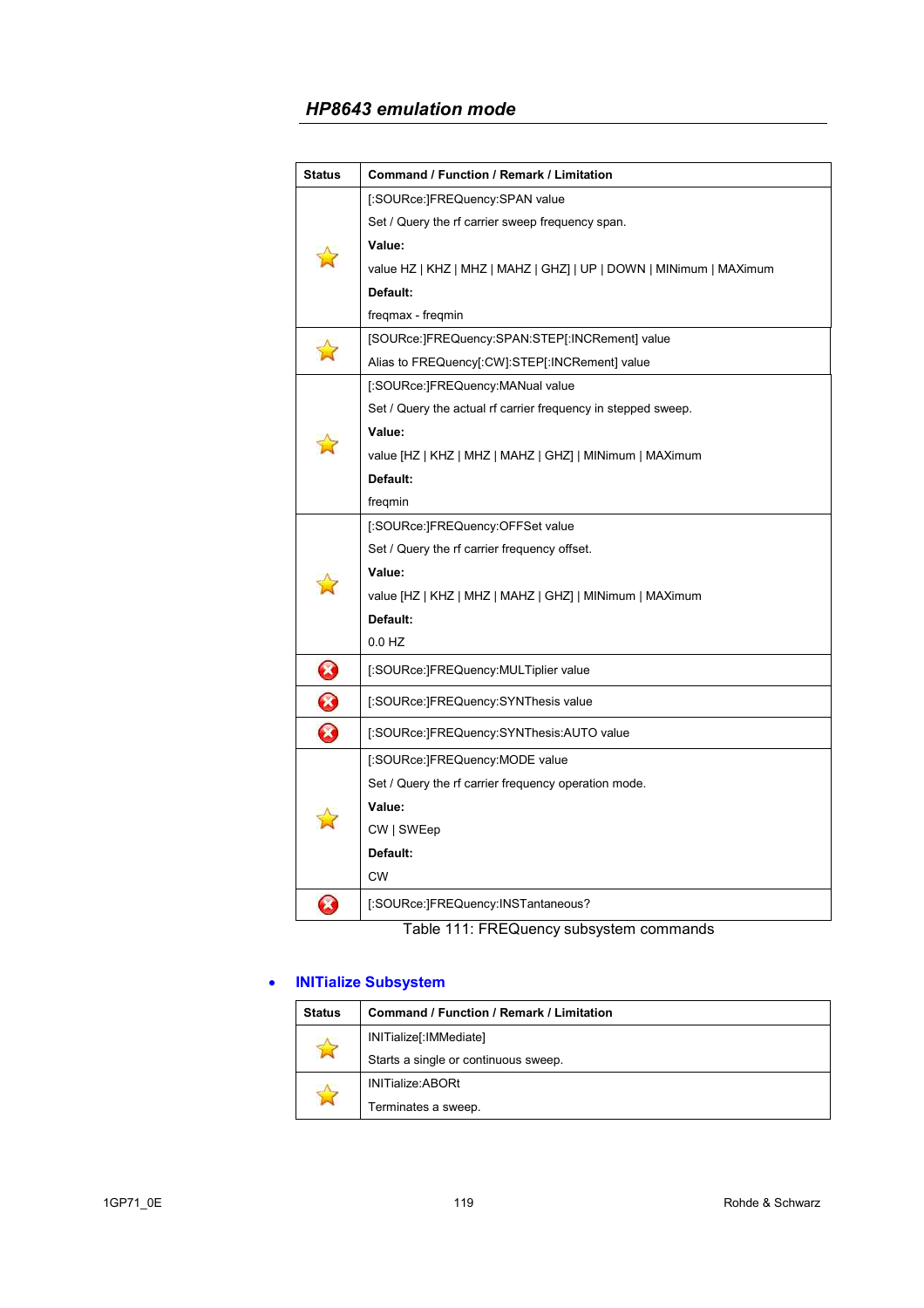| <b>Status</b> | Command / Function / Remark / Limitation |
|---------------|------------------------------------------|
| $\mathbb{R}$  | <b>INITialize: MODE value</b>            |
|               | Set / Query the sweep mode.              |
|               | Value:                                   |
|               | <b>CONTinuous   SINGle</b>               |
|               | Default:                                 |
|               | <b>CONTinuous</b>                        |
|               | INITialize:STATe                         |

Table 112: INITialize subsystem commands

# • **LFSource Subsystem**

| <b>Status</b> | Command / Function / Remark / Limitation                |
|---------------|---------------------------------------------------------|
|               | LFSource[:FREQuency] value                              |
|               | Set / Query the If generator frequency.                 |
|               | Value:                                                  |
|               | value [HZ   KHZ   MHZ   MAHZ   GHZ]   MINimum   MAXimum |
|               | Default:                                                |
|               | 1.0 KHZ                                                 |
|               | LFSource[:FREQuency]:STEP[:INCRement] value             |
|               | Set / Query the If generator frequency step size.       |
|               | Value:                                                  |
|               | value [HZ   KHZ   MHZ   MAHZ   GHZ]   MINimum   MAXimum |
|               | Default:                                                |
|               | 100.0 HZ                                                |
| $\bm{\Omega}$ | LFSource:AM[:DEPTh] value                               |
| 0             | LFSource:AM[:DEPTh]:STEP[:INCRement] value              |
| 0             | LFSource: AM: FREQuency value                           |
| 0             | LFSource:AM:FREQuency:STEP[:INCRement] value            |
| 0             | LFSource:AM:PHASe[:ADJust] value                        |
| 0             | LFSource:AM:PHASe[:ADJust]:STEP[:INCRement] value       |
| $\bm{\Omega}$ | LFSource:AM:STATe value                                 |
| 0             | LFSource: AM: WAVeform value                            |
| 0             | LFSource:FM[:DEViation] value                           |
| 0             | LFSource:FM[:DEViation]:STEP[:INCRement] value          |
| 0             | LFSource:FM:FREQuency value                             |
| 0             | LFSource:FM:FREQuency:STEP[:INCRement] value            |
| B             | LFSource:FM:PHASe[:ADJust] value                        |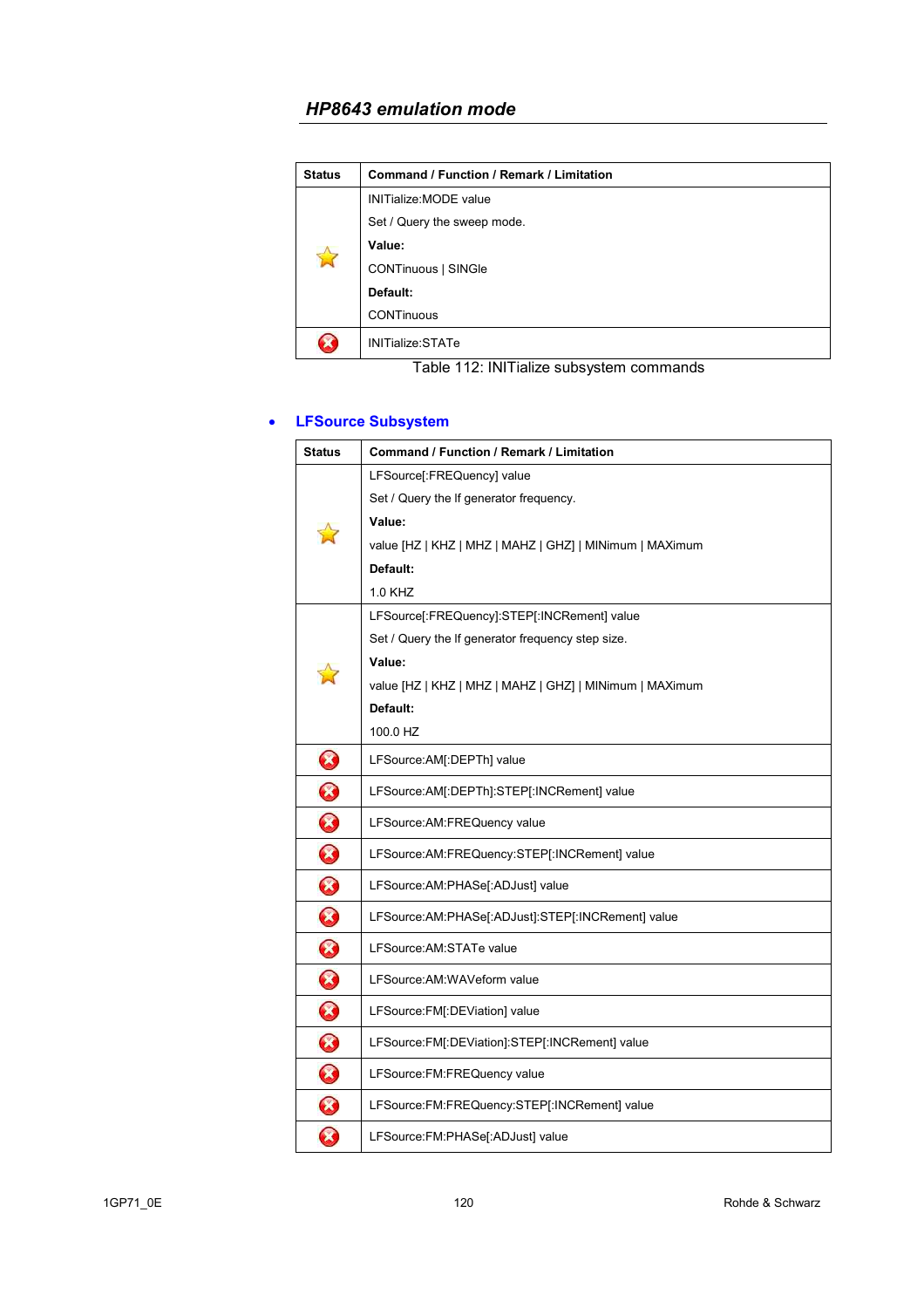| <b>Status</b> | Command / Function / Remark / Limitation                |
|---------------|---------------------------------------------------------|
| Ø             | LFSource:FM:PHASe[:ADJust]:STEP[:INCRement] value       |
| 3             | LFSource: FM: STATe value                               |
| 3             | LFSource:FM:WAVeform value                              |
|               | LFSource:LEVel value                                    |
|               | Set / Query the If generator level.                     |
|               | Value:                                                  |
|               | value [V   MV   UV]   MINimum   MAXimum                 |
|               | Default:                                                |
|               | 1.0V                                                    |
|               | LFSource:LEVel:STEP[:INCRement] value                   |
|               | Set / Query the If generator level step size.           |
|               | Value:                                                  |
|               | value [V   MV   UV]   MINimum   MAXimum                 |
|               | Default:                                                |
|               | 0.1V                                                    |
| Ø             | LFSource:PM[:DEViation] value                           |
| 0             | LFSource:PM[:DEViation]:STEP[:INCRement] value          |
| 0             | LFSource:PM:FREQuency value                             |
| 0             | LFSource:PM:FREQuency:STEP[:INCRement] value            |
| 0             | LFSource:PM:PHASe[:ADJust] value                        |
| 0             | LFSource:PM:PHASe[:ADJust]:STEP[:INCRement] value       |
| 0             | LFSource: PM: STATe value                               |
| 0             | LFSource: PM: WAVeform value                            |
| $\bm{\Omega}$ | LFSource:PULSe:FREQuency value                          |
| Ø             | LFSource:PULSe:FREQuency:STEP[:INCRement] value         |
| 0             | LFSource:PULSe:PHASe[:ADJust] value                     |
| 0             | LFSource:PULSe:PHASe[:ADJust]:STEP[:INCRement] value    |
| 0             | LFSource:PULSe:STATe value                              |
|               | LFSource: STATe value                                   |
|               | Set / Query the (activation) state of the If generator. |
|               | Value:                                                  |
|               | ON   OFF   $1$   0                                      |
|               | Default:                                                |
|               | <b>OFF</b>                                              |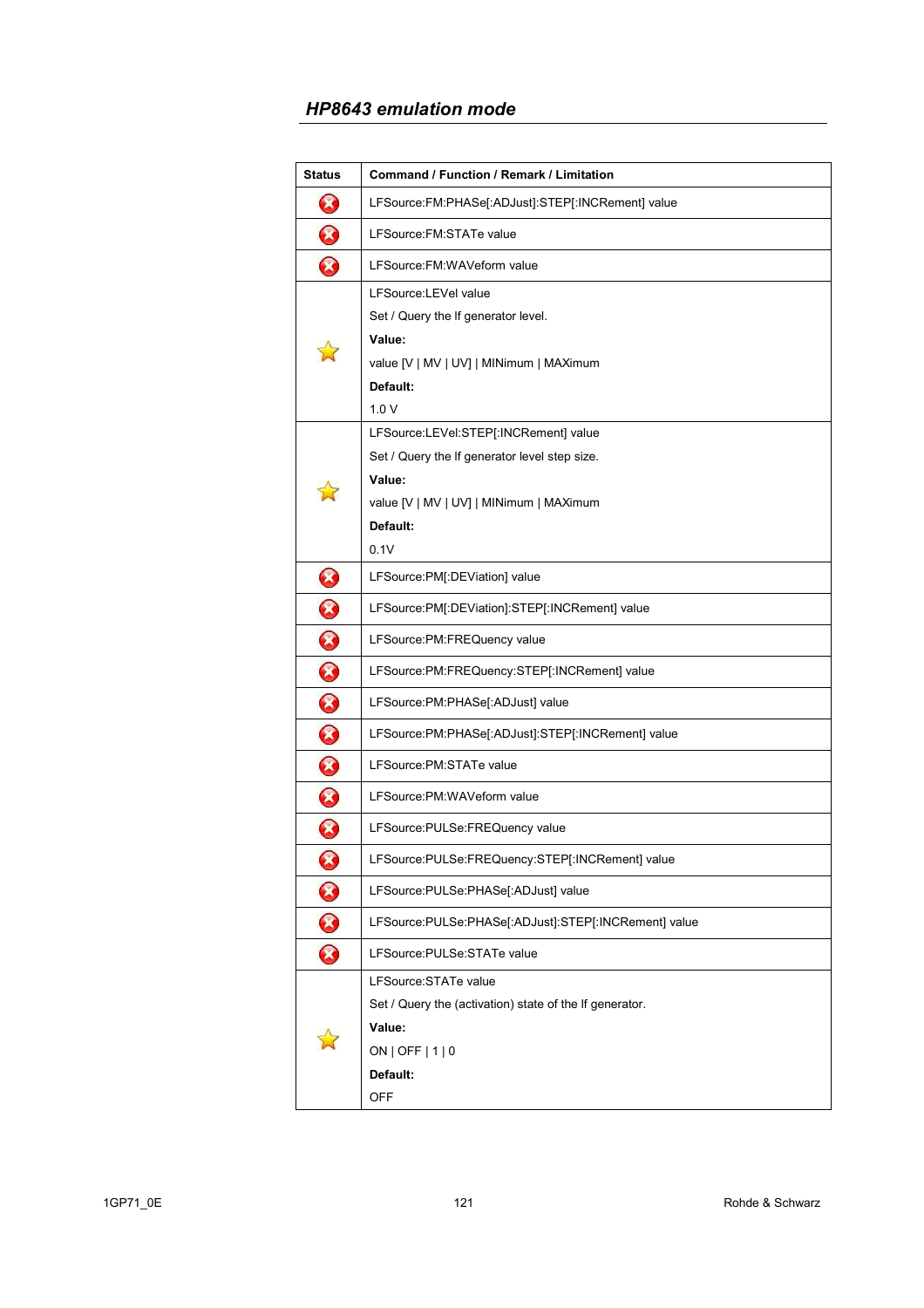| <b>Status</b> | Command / Function / Remark / Limitation      |
|---------------|-----------------------------------------------|
|               | LFSource: WAVeform value                      |
|               | Set / Query to If generator waveform.         |
|               | Value:                                        |
| $\bigcirc$    | SAWTooth   SINe   SQUare   WGNoise   TRIangle |
|               | Default:                                      |
|               | SINe                                          |
|               | Remark:                                       |
|               | SAWTooth, WGNoise is not supported.           |
| ×             | LFSource:TRIGger[:IMMediate]                  |
|               | LFSource:TRIGger:SOURce value                 |

Table 113: LFSource subsystem commands

### • **MARKer Subsystem**

| <b>Status</b> | Command / Function / Remark / Limitation                            |
|---------------|---------------------------------------------------------------------|
|               | MARKer[1   2][:FREQuency] value                                     |
|               | Set / Query the marker frequency.                                   |
|               | Value:                                                              |
|               | value [HZ   KHZ   MHZ   MAHZ   GHZ]   UP   DOWN   MINimum   MAXimum |
|               | Default:                                                            |
|               | freqmin                                                             |
|               | Remark:                                                             |
|               | Marker signals at auxiliary i/o ports are not supported so far.     |
|               | MARKer[1   2][:FREQuency]:STEP[:INCRement] value                    |
|               | Alias to FREQuency[:CW]:STEP[:INCRement] value                      |
|               | Remark:                                                             |
|               | Marker signals at auxiliary i/o ports are not supported so far.     |
|               | MARKer[1   2]:STATe value                                           |
|               | Set / Query the marker (activation) state.                          |
|               | Value:                                                              |
|               | $ON$   OFF   1   0                                                  |
|               | Default:                                                            |
|               | <b>OFF</b>                                                          |
|               | Remark:                                                             |
|               | Marker signals at auxiliary i/o ports are not supported so far.     |
|               | MARKer[1   2]:AOFF                                                  |
|               | Set all markers off.                                                |
|               | Remark:                                                             |
|               | Marker signals at auxiliary i/o ports are not supported so far.     |

Table 114: MARKer subsystem commands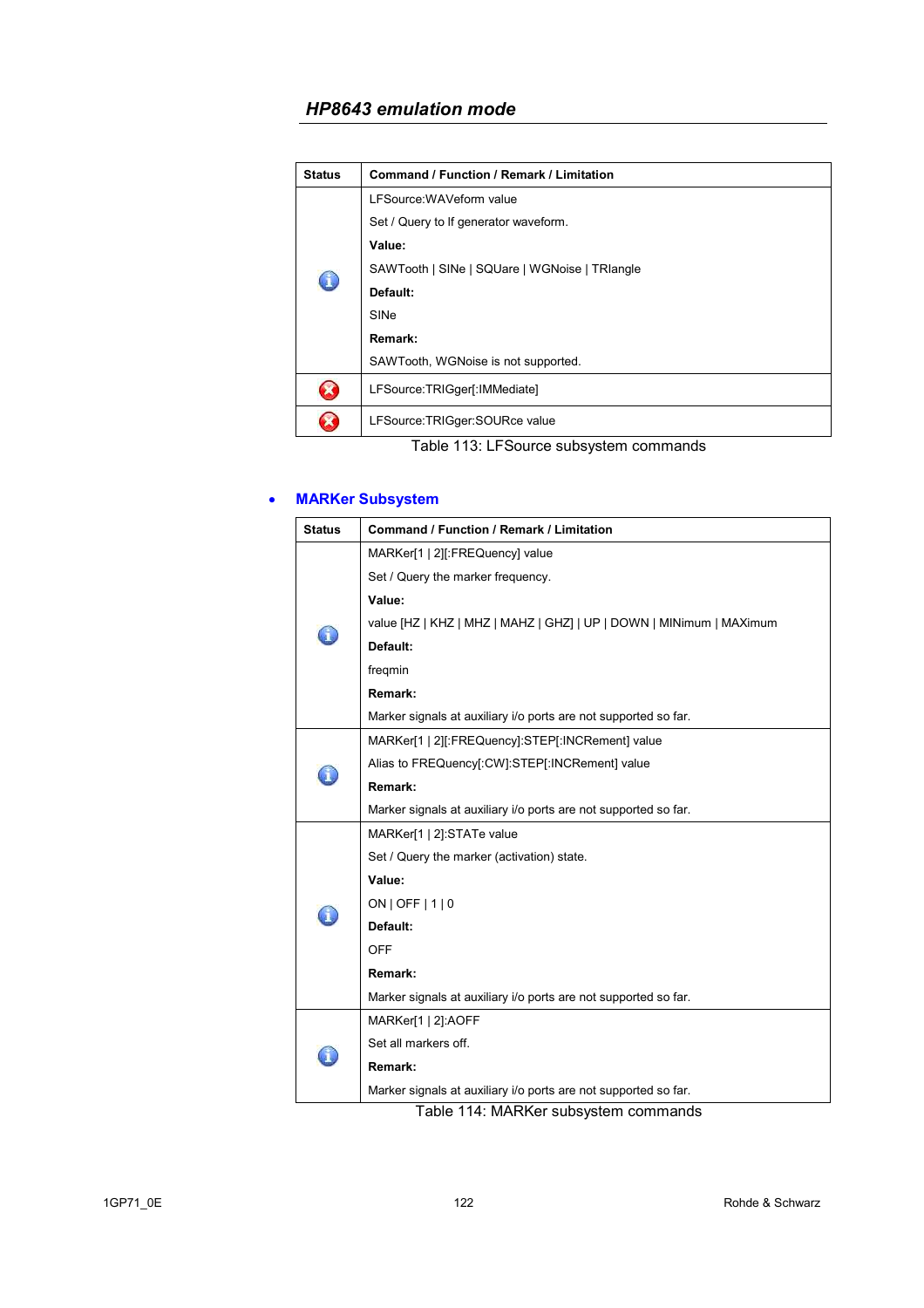# • **MODulation Subsystem**

| <b>Status</b> | Command / Function / Remark / Limitation                      |
|---------------|---------------------------------------------------------------|
| $\mathbb{N}$  | MODulation[:STATe] value                                      |
|               | Set / Query the general (activation) state of the modulation. |
|               | Value:                                                        |
|               | ON   OFF   $1$   0                                            |
|               | Default:                                                      |
|               | <b>OFF</b>                                                    |

Table 115: MODulation subsystem commands

### • **PHASe Subsystem**

| <b>Status</b> | Command / Function / Remark / Limitation                                                                 |
|---------------|----------------------------------------------------------------------------------------------------------|
|               | PHASe[:ADJust] value                                                                                     |
|               | Set / Query the rf carrier's phase (relative to reference).                                              |
|               | Value:                                                                                                   |
|               | Value [DEG   RAD]   UP   DOWN   MINimum   MAXimum                                                        |
|               | Default:                                                                                                 |
|               | $0.0$ DEG                                                                                                |
|               | PHASe[:ADJust]:STEP[:INCRement] value                                                                    |
|               | Set / Query the rf carrier's phase step size.                                                            |
|               | Value:                                                                                                   |
|               | Value [DEG   RAD]   MINimum   MAXimum                                                                    |
|               | Default:                                                                                                 |
|               | 1.0 DEG                                                                                                  |
|               | PHASe:REFerence                                                                                          |
|               | Resets the phase value to 0.0 DEG without changing the phase of rf carrier.<br>$-11$ $-120$ $-1120$ $-1$ |

Table 116: PHASe subsystem commands

### • **PM Subsystem**

| <b>Status</b> | <b>Command / Function / Remark / Limitation</b>            |
|---------------|------------------------------------------------------------|
|               | [SOURce: PM[: DEViation] value                             |
|               | Set / Query the rf carrier modulation deviation.           |
|               | Value:                                                     |
|               | value [DEG   RAD] MINimum   MAXimum                        |
|               | Default:                                                   |
|               | $0.0$ RAD                                                  |
|               | [SOURce:]PM[:DEViation]:STEP[:INCRement] value             |
|               | Set / Query the rf carrier modulation deviation step size. |
|               | Value:                                                     |
|               | value [DEG   RAD]   MINimum   MAXimum                      |
|               | Default:                                                   |
|               | $0.0$ RAD                                                  |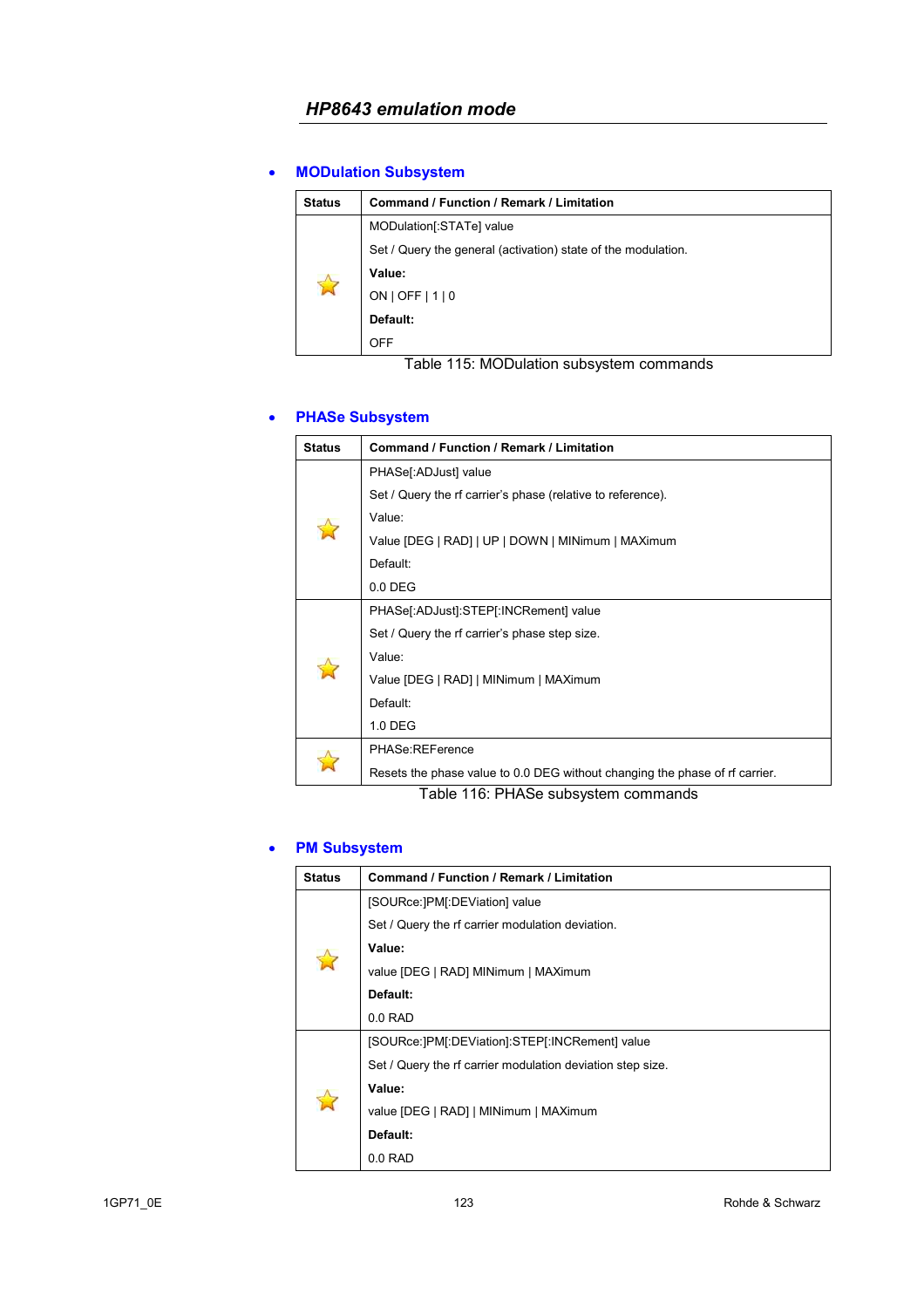| <b>Status</b> | <b>Command / Function / Remark / Limitation</b>                                                                              |
|---------------|------------------------------------------------------------------------------------------------------------------------------|
|               | [SOURce:]PM:STATe value                                                                                                      |
|               | Set / Query the (activation) state of the modulation.                                                                        |
|               | Value:                                                                                                                       |
|               | $ON$   OFF $ 1 0$                                                                                                            |
|               | Default:                                                                                                                     |
|               | <b>OFF</b>                                                                                                                   |
|               | [SOURce:]PM:SOURce value                                                                                                     |
|               | Set / Query the source of the modulation signal.                                                                             |
|               | Value:                                                                                                                       |
|               | INTernal, EXTernal   EXTernal, INTernal                                                                                      |
|               | Default:                                                                                                                     |
|               | <b>INTernal</b>                                                                                                              |
|               | [SOURce:]PM:COUPling value                                                                                                   |
|               | Select / Query the coupling type, when modulation signal source is set to external.                                          |
|               | Value:                                                                                                                       |
|               | AC   DC   GROund                                                                                                             |
|               | Default:                                                                                                                     |
|               | DC                                                                                                                           |
|               | Remark:                                                                                                                      |
|               | GROund is not supported                                                                                                      |
|               | [SOURce:]PM:FREQuency value                                                                                                  |
|               | Alias to LFSource: FREQuency value.                                                                                          |
|               | [SOURce:]PM:FREQuency:STEP[:INCRement] value                                                                                 |
|               | Alias to LFSource:FREQuency:STEP[:INCRement] value.<br>$\rightarrow$ $\rightarrow$ $\rightarrow$ $\rightarrow$ $\rightarrow$ |

Table 117: PM subsystem commands

# • **PMETer Subsystem**

| <b>Status</b> | Command / Function / Remark / Limitation |
|---------------|------------------------------------------|
|               | PMETer[:POWer]?                          |
|               | Table 118: PMFTer subsystem commands     |

Table 118: PMETer subsystem commands

### • **PULSe Subsystem**

| <b>Status</b> | Command / Function / Remark / Limitation              |
|---------------|-------------------------------------------------------|
|               | PULSe[:STATe] value                                   |
|               | Set / Query the (activation) state of the modulation. |
|               | Value:                                                |
|               | $ON$   OFF   1   0                                    |
|               | Default:                                              |
|               | OFF                                                   |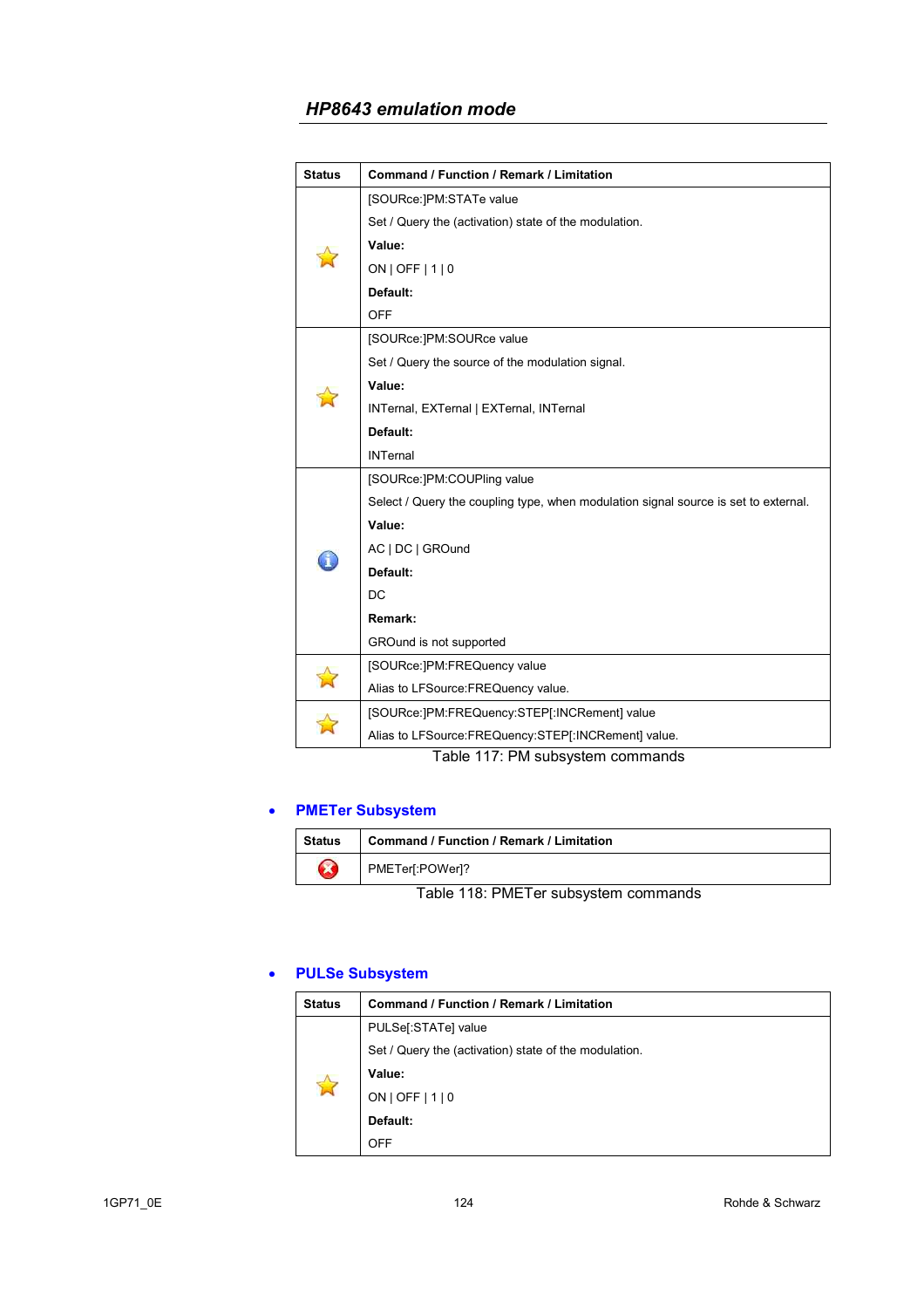| <b>Status</b>         | Command / Function / Remark / Limitation                 |
|-----------------------|----------------------------------------------------------|
| 3                     | PULSe:CONDitioning value                                 |
|                       | PULSe: DELay value                                       |
|                       | Set / Query the pulse delay.                             |
|                       | Value:                                                   |
|                       | value [S   MS   US   NS]   UP   DOWN   MINimum   MAXimum |
|                       | Default:                                                 |
|                       | $1.0$ US                                                 |
|                       | PULSe:DELay:STEP[:INCRement] value                       |
|                       | Set / Query the pulse delay step size.                   |
|                       | Value:                                                   |
|                       | value [S   MS   US   NS]   MINimum   MAXimum             |
|                       | Default:                                                 |
|                       | 1.0 US                                                   |
|                       | PULSe:FREQuency value                                    |
| $\mathbb{Z}$          | Alias to LFSource:FREQuency value.                       |
| $\Delta$              | PULSe:FREQuency:STEP[:INCRement] value                   |
|                       | Alias to LFSource:FREQuency:STEP[:INCRement] value.      |
| $\boldsymbol{\Omega}$ | PULSe: IMPedance value                                   |
|                       | PULSe:SLOPe value                                        |
|                       | Set / Query the trigger edge.                            |
|                       | Value:                                                   |
|                       | POSitive   NEGative   BOTH                               |
|                       | Default:                                                 |
|                       | <b>POSitive</b>                                          |
|                       | Remark:                                                  |
|                       | BOTH is not supported.                                   |
|                       | PULSe:SOURce value                                       |
|                       | Set / Query the source of the modulation signal.         |
|                       | Value:                                                   |
|                       | INTernal, EXTernal   EXTernal, INTernal                  |
|                       | Default:                                                 |
|                       | <b>INTernal</b>                                          |
|                       | PULSe: WIDTh value                                       |
|                       | Set / Query the pulse width.                             |
|                       | Value:                                                   |
|                       | value [S   MS   US   NS]   UP   DOWN   MINimum   MAXimum |
|                       | Default:                                                 |
|                       | 1.0 US                                                   |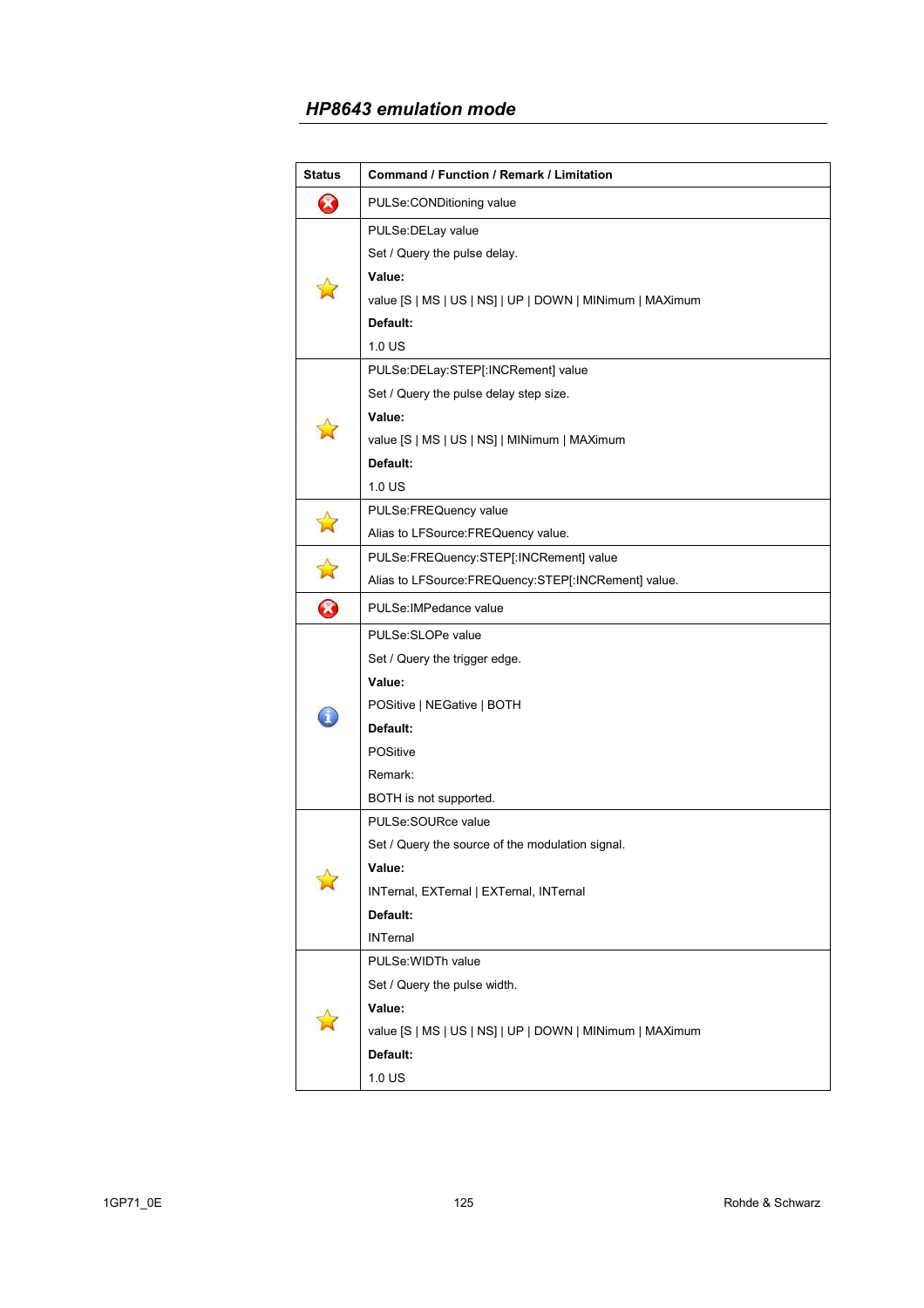| <b>Status</b>         | Command / Function / Remark / Limitation     |
|-----------------------|----------------------------------------------|
| $\tilde{\mathcal{M}}$ | PULSe: WIDTh: STEP[: INCRement] value        |
|                       | Set / Query the pulse width step size.       |
|                       | Value:                                       |
|                       | value [S   MS   US   NS]   MINimum   MAXimum |
|                       | Default:                                     |
|                       | $1.0$ US                                     |

# Table 119: PULSe subsystem commands

### • **ROSCillator Subsystem**

| <b>Status</b> | Command / Function / Remark / Limitation       |
|---------------|------------------------------------------------|
| X             | ROSCillator: CALibration value                 |
| X)            | ROSCillator:CALibration:STEP[:INCRement] value |
| X             | ROSCillator:SOURce?                            |
| ×             | ROSCillator:SOURce:AUTO value                  |

Table 120: ROSCillator subsystem commands

### • **SEQuence Subsystem**

| <b>Status</b> | <b>Command / Function / Remark / Limitation</b>                                                                                                                                                                                                                    |
|---------------|--------------------------------------------------------------------------------------------------------------------------------------------------------------------------------------------------------------------------------------------------------------------|
| X             | SEQuence[:IMMediate]                                                                                                                                                                                                                                               |
| $\mathbf{z}$  | SEQuence: REGister value, , value                                                                                                                                                                                                                                  |
|               | SEQuence: STATe value                                                                                                                                                                                                                                              |
|               | <b>TILL 101 0F0</b><br>$\blacksquare$ . The contract of the contract of the contract of the contract of the contract of the contract of the contract of the contract of the contract of the contract of the contract of the contract of the contract of the<br>. . |

Table 121: SEQuence subsystem commands

# • **STATus Subsystem**

| <b>Status</b> | Command / Function / Remark / Limitation |
|---------------|------------------------------------------|
| X             | STATus[:DEVice][:EVENt]?                 |
| B             | STATus[:DEVice]:CONDition?               |
| B             | STATus[:DEVice]:ENABle value             |
| B             | STATus[:DEVice]:NTRansition?             |
| $\Omega$      | STATus[:DEVice]:PTRansition?             |
| B             | STATus:DQUestionalbel:EVENtl?            |
| B             | STATus:DQUestionalbe:CONDition?          |
| B             | STATus:DQUestionalbe:ENABle value        |
|               | STATus:DQUestionalbe:NTRansition?        |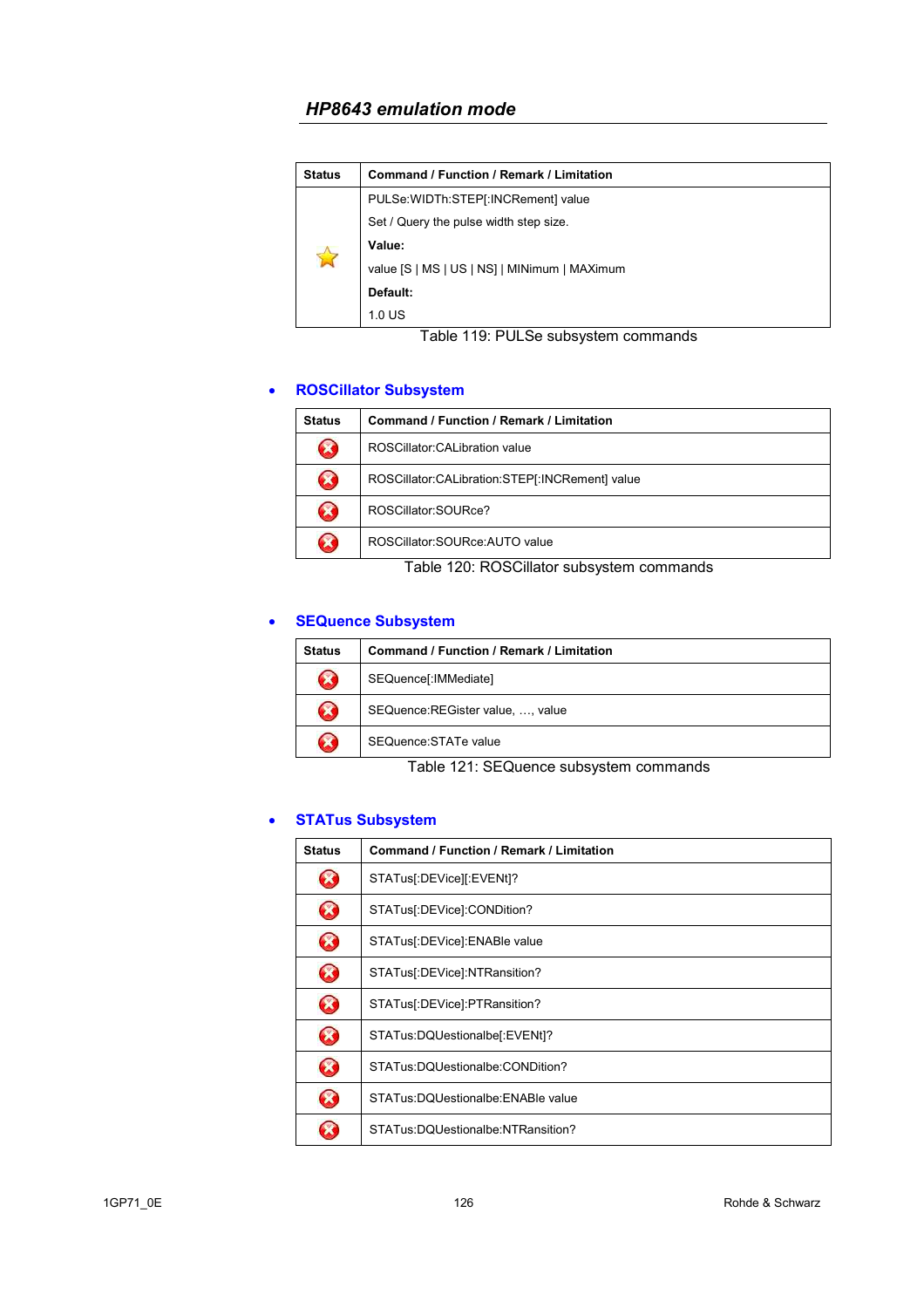| <b>Status</b>              | Command / Function / Remark / Limitation                |
|----------------------------|---------------------------------------------------------|
| B                          | STATus:DQUestionalbe:PTRansition?                       |
| 0                          | STATus:DQUestionalbe:SINTegrity[EVENt]?                 |
| ❸                          | STATus:DQUestionalbe:SINTegrity:CONDition?              |
| 0                          | STATus:DQUestionalbe:SINTegrity:ENABle value            |
| ❸                          | STATus:DQUestionalbe:SINTegrity:NTRansition?            |
| 0                          | STATus:DQUestionalbe:SINTegrity:PTRansition?            |
| 0                          | STATus:DQUestionalbe:SINTegrity:AMPLitude[:EVENt]?      |
| ❸                          | STATus:DQUestionalbe:SINTegrity:AMPLitude:CONDition?    |
| 0                          | STATus:DQUestionalbe:SINTegrity:AMPLitude:ENABle value  |
| 0                          | STATus:DQUestionalbe:SINTegrity:AMPLitude:NTRansition?  |
| 3                          | STATus:DQUestionalbe:SINTegrity:AMPLitude:PTRansition?  |
| 0                          | STATus:DQUestionalbe:SINTegrity:FREQuency[:EVENt]?      |
| $\bm{\Omega}$              | STATus:DQUestionalbe:SINTegrity:FREQuency:CONDition?    |
| 0                          | STATus:DQUestionalbe:SINTegrity:FREQuency:ENABle value  |
| 0                          | STATus:DQUestionalbe:SINTegrity:FREQuency:NTRansition?  |
| 3                          | STATus:DQUestionalbe:SINTegrity:FREQuency:PTRansition?  |
| 0                          | STATus:DQUestionalbe:SINTegrity:HARDware[:EVENt]?       |
| ❸                          | STATus:DQUestionalbe:SINTegrity:HARDware:CONDition?     |
| 0                          | STATus:DQUestionalbe:SINTegrity:HARDware:ENABle value   |
| 0                          | STATus:DQUestionalbe:SINTegrity:HARDware:NTRansition?   |
| $\boldsymbol{\mathcal{S}}$ | STATus:DQUestionalbe:SINTegrity:HARDware:PTRansition?   |
| 0                          | STATus:DQUestionalbe:SINTegrity:MODulation[:EVENt]?     |
| 0                          | STATus:DQUestionalbe:SINTegrity:MODulation:CONDition?   |
| 3                          | STATus:DQUestionalbe:SINTegrity:MODulation:ENABle value |
| 0                          | STATus:DQUestionalbe:SINTegrity:MODulation:NTRansition? |
| 0                          | STATus:DQUestionalbe:SINTegrity:MODulation:PTRansition? |
| 0                          | STATus:DQUestionalbe:SINTegrity:REFerence[:EVENt]?      |
| 0                          | STATus:DQUestionalbe:SINTegrity:REFerence:CONDition?    |
| 0                          | STATus:DQUestionalbe:SINTegrity:REFerence:ENABle value  |
| ❸                          | STATus:DQUestionalbe:SINTegrity:REFerence:NTRansition?  |
| ❸                          | STATus:DQUestionalbe:SINTegrity:REFerence:PTRansition?  |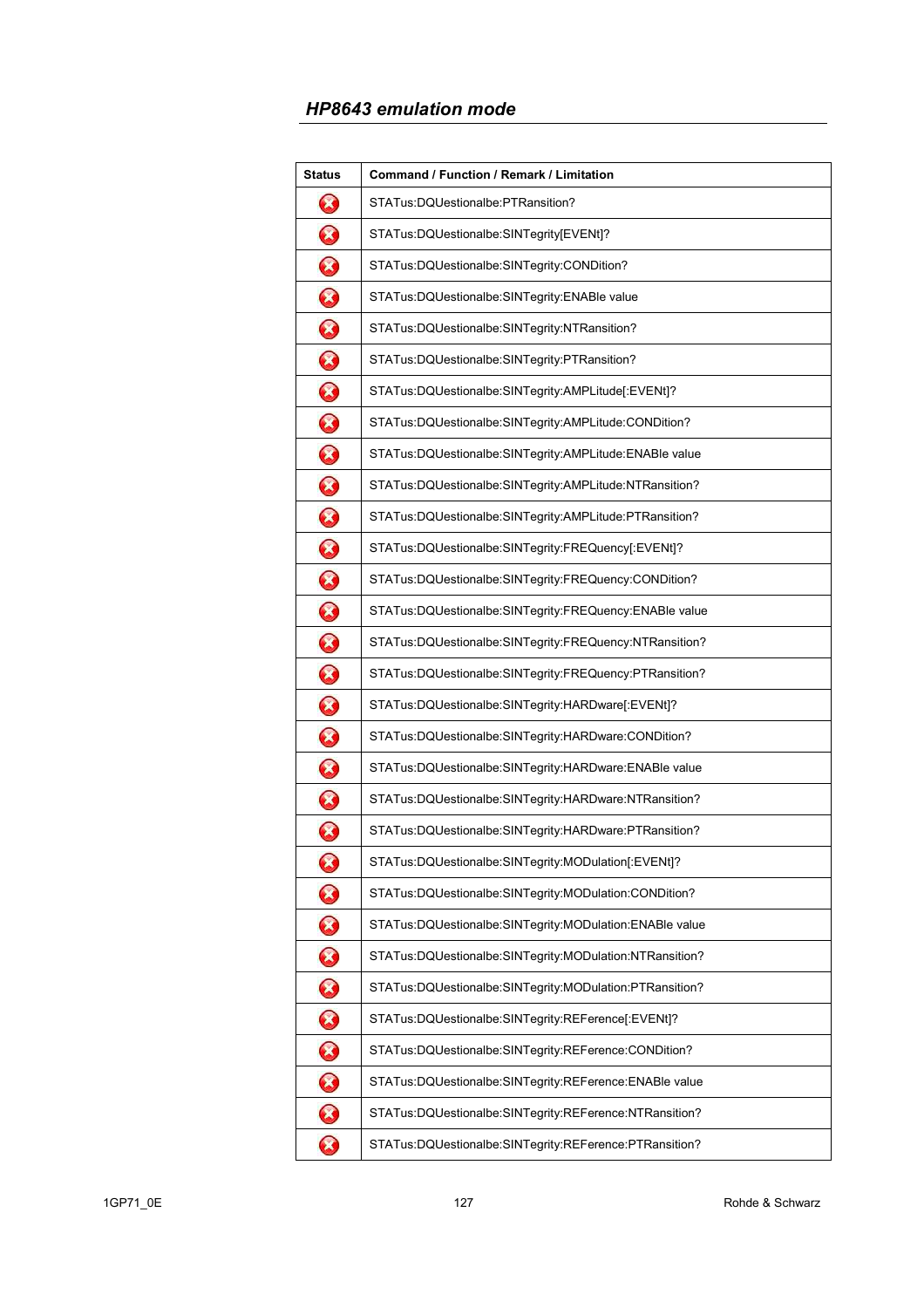#### Table 122: STATUS subsystem commands

### • **SWEep Subsystem**

| Command / Function / Remark / Limitation                 |
|----------------------------------------------------------|
| SWEep[:FREQuency]:GENeration value                       |
| SWEep[:FREQuency]:MODE value                             |
| Set / Query sweep mode.                                  |
| Value:                                                   |
| AUTO   MANual                                            |
| Default:                                                 |
| <b>AUTO</b>                                              |
| SWEep[:FREQuency]:SPACing value                          |
| Set / Query sweep spacing.                               |
| Value:                                                   |
| LINear   LOGarithmic                                     |
| Default:                                                 |
| LINear                                                   |
| SWEep[:FREQuency]:TIME value                             |
| Set / Query the (total) sweep time.                      |
| Value:                                                   |
| value [S   MS   US   NS]   UP   DOWN   MINimum   MAXimum |
| Default:                                                 |
| 1.0 <sub>S</sub>                                         |
| Remark:                                                  |
| Only 1-2-5-10 items are valid.                           |
| sweep time is divided into dwell time and count.         |
| SWEep[:FREQuency]:TIME:MODE?                             |
| Query the sweep time mode informations.                  |
| SWEep[:FREQuency]:TIME:STEP[:INCRement]?                 |
| Query the sweep time step informations.                  |
|                                                          |

Table 123: SWEep subsystem commands

# • **SYSTem Subsystem**

| <b>Status</b> | Command / Function / Remark / Limitation |
|---------------|------------------------------------------|
| 8             | SYSTem:ERRor?                            |
|               | Query and clear the oldest error.        |
| X             | SYSTem:STATe:CALL                        |
| X             | SYSTem:SECurity value                    |

Table 124: SYSTEM subsystem commands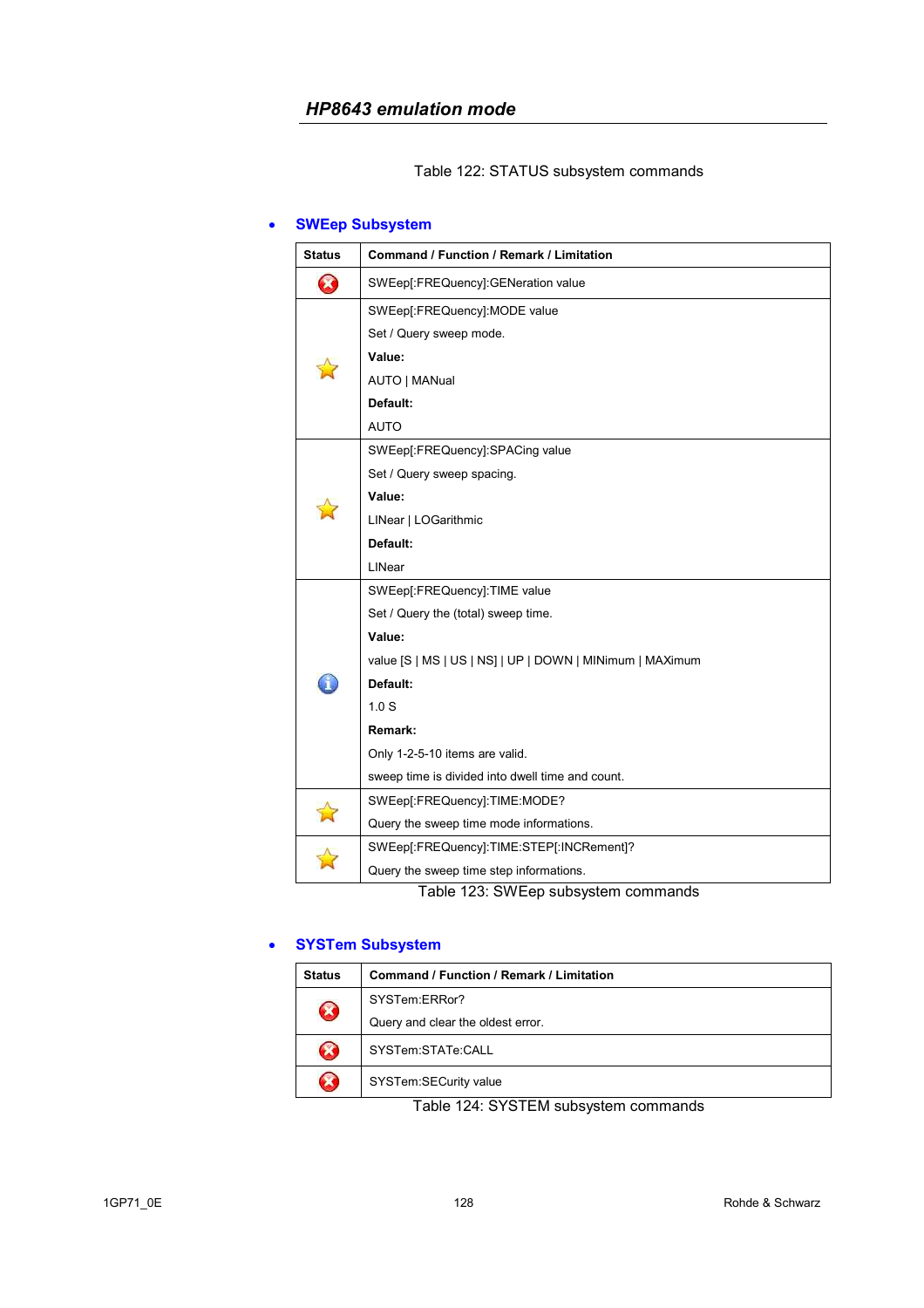#### • **TSWeep Subsystem**

| Status                                                                                                           | <b>Command / Function / Remark / Limitation</b> |
|------------------------------------------------------------------------------------------------------------------|-------------------------------------------------|
|                                                                                                                  | TSWeep                                          |
|                                                                                                                  | Start a continuous or single sweep.             |
| $\tau$ , i.e., $\tau$ and $\tau$ and $\tau$ and $\tau$ are interesting to the contract of the contract of $\tau$ |                                                 |

Table 125: TSWeep subsystem commands

#### • **VMETer Subsystem**

| <b>Status</b>      | Command / Function / Remark / Limitation |
|--------------------|------------------------------------------|
| $\mathbf{\hat{x}}$ | VMETer[:VOLTage]?                        |
| X                  | VMETer:MODE value                        |

Table 126: VMETer subsystem commands

### **Instrument initialisation**

The (factory) default setting of the HP8643 is applied and activated when

- o applying the DCL, SDC to the GPIB interface.
- o transmitting the \*RST command
- o transmitting the first command after activating this emulation mode.

During initialisation, the emulated instrument (HP8643, HP8644, HP8645) applies and activates the setting, which was active just before power down.

The SM\* however applies and activates the (factory) default setting of the HP8643 / HP8644 / HP8645.

This different behaviour has to be taken in consideration.

#### **It is strongly recommended to explicitly setup all necessary parameters by applying the corresponding command.**

The following table shows the (factory) default setting, applied by the SM\*'s emulation software.

| Subsystem | Default setting      |
|-----------|----------------------|
| <b>AM</b> | $DEFTH = 0.0$ PCT    |
|           | DEPTH STEP = 1.0 PCT |
|           | STATE = OFF          |
|           | SOURCE = INTERNAL    |
|           | $COUPLING = DC$      |
|           | <b>INTERAL</b>       |
| AMPLITUDE | $LEVEL = -140.DBM$   |
|           | $STEP = 10.0 DB$     |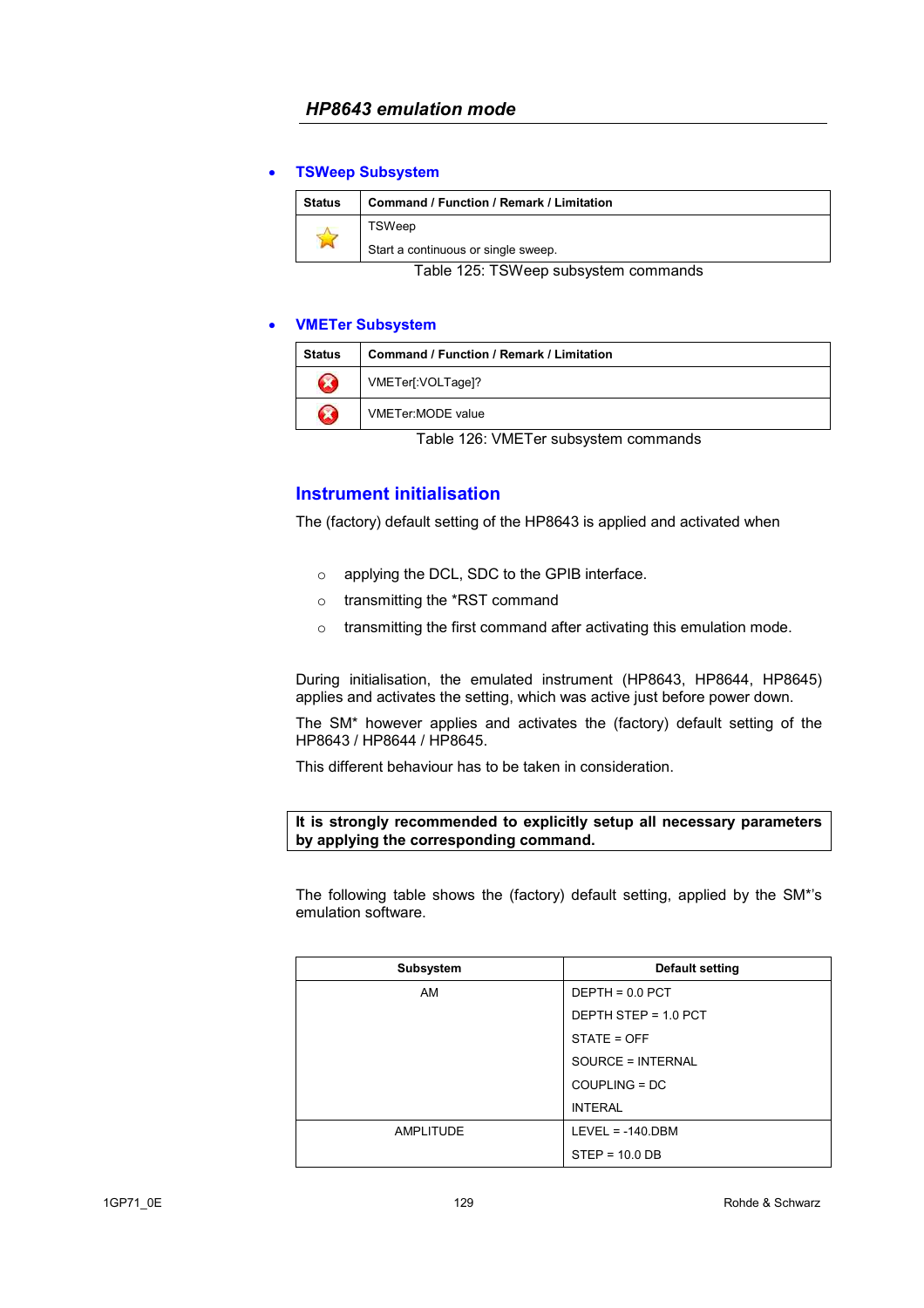|                   | STEP UNIT = DB                       |
|-------------------|--------------------------------------|
|                   | STATE = OFF                          |
|                   | $UNIT = DBM$                         |
|                   | ATTENUATION AUTO = ON                |
|                   | $GAIN = 0.0 DB$                      |
| CALIBRATION       | $\overline{\phantom{0}}$             |
| <b>DISPLAY</b>    | STATE = ON                           |
| FM                | DEVIATION = 1.0 KHZ                  |
|                   | DEVIATION STEP = 1.0 KHZ             |
|                   | STATE = OFF                          |
|                   | SOURCE = INTERNAL                    |
|                   | COUPLING = DC                        |
|                   | <b>INTERAL</b>                       |
| <b>FREQUENCY</b>  | $CW = 1500.0 \text{ MHz}$            |
|                   | $CW$ STEP = 10.0 MHZ                 |
|                   | $STAT = \nfreqmin$                   |
|                   | $STOP = frequency$                   |
|                   | CENTER = $0.5 * (freqmin + freqmax)$ |
|                   | $SPAN = (freqmax - freqmin)$         |
|                   | MANUAL = freqmin                     |
|                   | OFFSET = $0.0$ HZ                    |
|                   | $MODE = CW$                          |
| <b>INITIALIZE</b> | MODE = CONTINUOUS                    |
| <b>LFSOURCE</b>   | FREQUENCY = 1.0 KHZ                  |
|                   | FREQUENCY STEP = 100.0 HZ            |
|                   | STATE = OFF                          |
|                   | <b>WAVEFORM = SINE</b>               |
|                   | LEVEL = $1.0 V$                      |
|                   | LEVEL STEP = 0.1 V                   |
| MARKER            | ÷,                                   |
| <b>MODULATION</b> | STATE = OFF                          |
| <b>PHASE</b>      | $ADJUST = 0.0 DEG$                   |
|                   | ADJUST STEP = 1.0 DEG                |
| PM                | DEVIATION = 0.0 DEG                  |
|                   | DEVIATION STEP = 1.0 DEG             |
|                   | STATE = OFF                          |
|                   | SOURCE = INTERNAL                    |
|                   | COUPLING = DC                        |
| <b>PMETER</b>     |                                      |
| <b>PULSE</b>      | STATE = OFF                          |
|                   | SOURCE = EXTERNAL                    |
|                   | $DELAY = 1.0 US$                     |
|                   | DELAY STEP = 1.0 US                  |
|                   |                                      |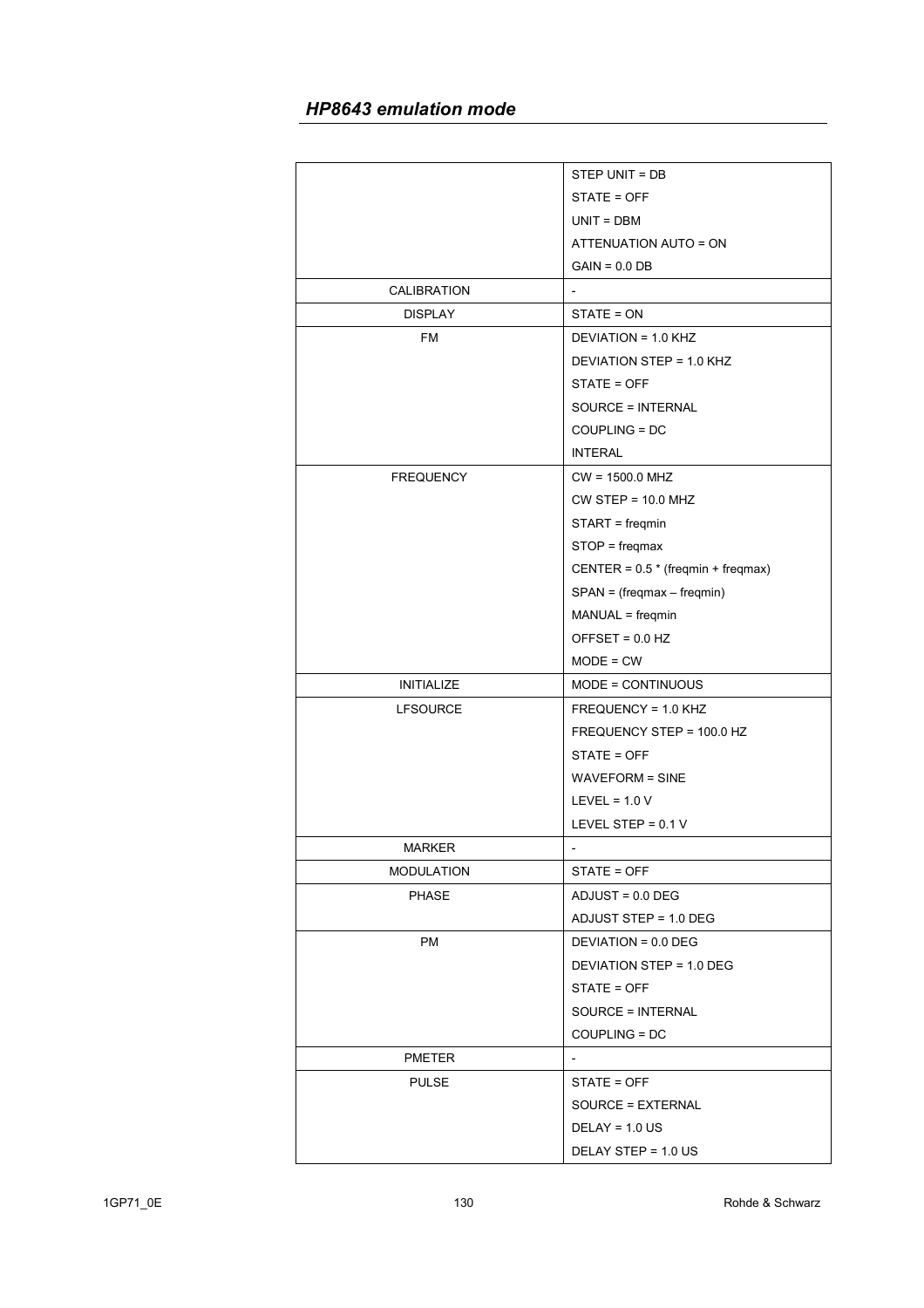|                    | $WIDTH = 1.0 US$        |
|--------------------|-------------------------|
|                    | WIDTH STEP = $1.0$ US   |
|                    | SLOPE = POSITIVE        |
| <b>ROSCILLATOR</b> |                         |
| <b>SEQUENCE</b>    |                         |
| <b>STATUS</b>      |                         |
| <b>SWEEP</b>       | TIME = $1.0 S$          |
|                    | MODE = AUTO             |
|                    | <b>SPACING = LINEAR</b> |
| <b>SYSTEM</b>      |                         |
| <b>TSWEEP</b>      | $\blacksquare$          |
| <b>VMETER</b>      |                         |

Table 127: Factory default settings

# **Status reporting**

Status reporting is not supported so far.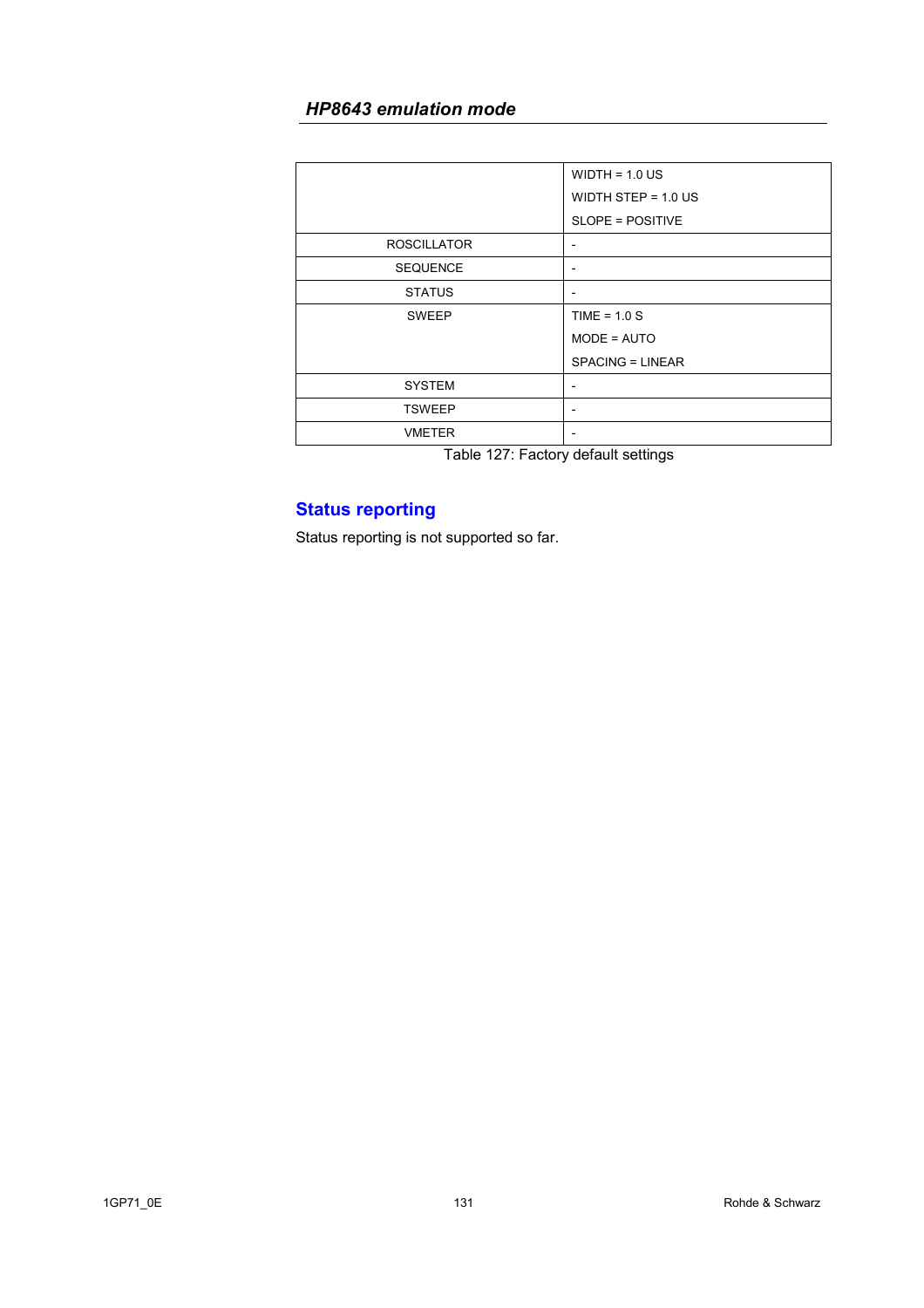#### **General**

In this language emulation mode, the emulation software in the SM\* emulates the SCPI-compatible language, implemented in Agilent's signal generators of type

- o HP8647A
- o HP8648A / B / C / D

The emulation software is supported on signal generators of type

o SMB100

**The signal generator HP8647 / HP8648 also supports a HP8657 compatible Pre-SCPI-language. For more information on that language, please refer to the** *HP8657 emulation***.**

The emulation software simulates the HP8648 data model in the execution unit and transfers all of the HP8648 parameters into the SM\* database and vice versa.



Figure 8: HP8648 emulation model

#### The parameters

- o Frequency Reference
- o Frequency Reference State
- o Power Reference
- o Power Reference State

are virtual parameters in the SM\* database and do not have a related item or combination of items on the frontpanel.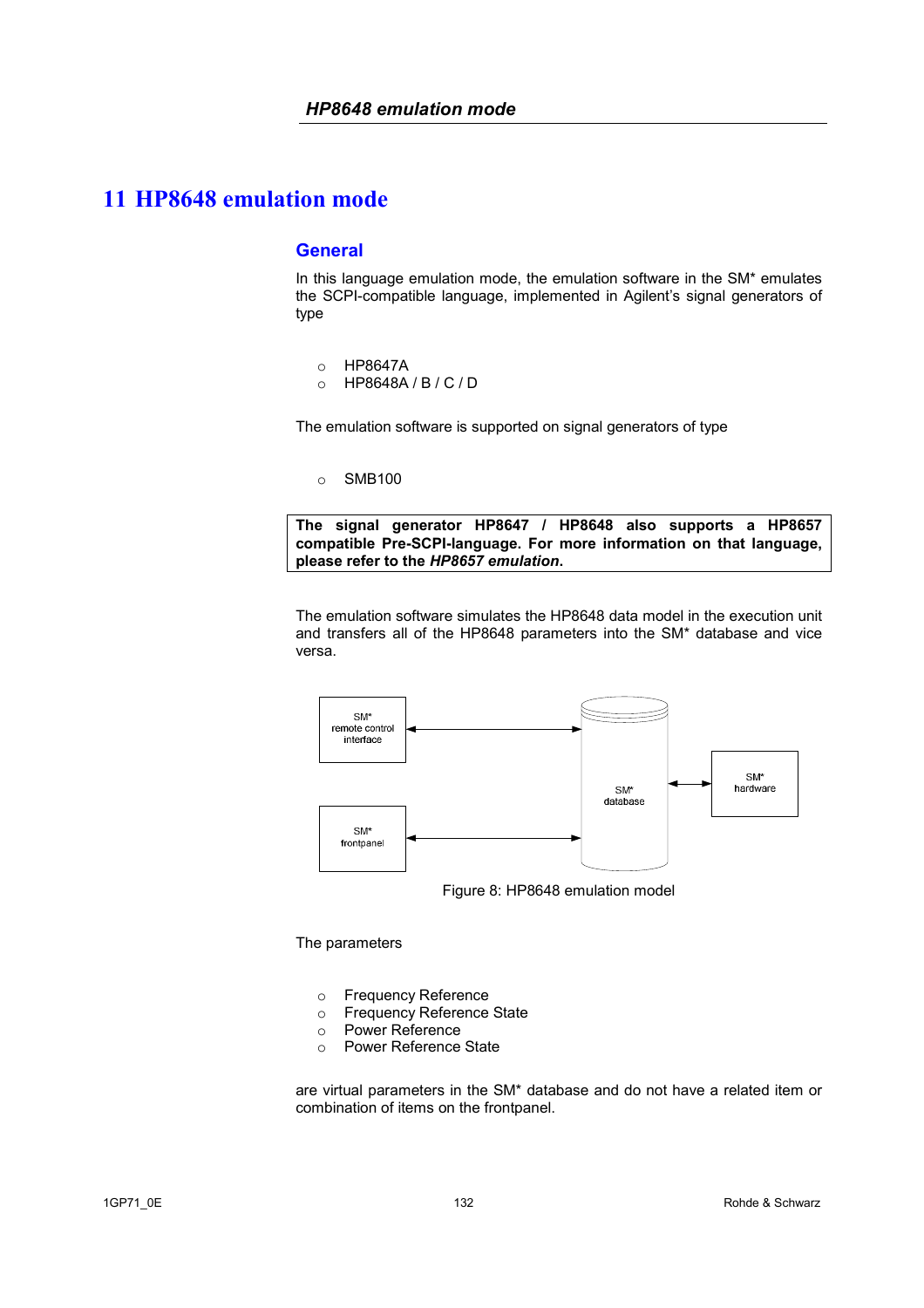### **GPIB functions**

The following table shows the GPIB functions, supported by the HP8648.

| <b>Status</b> | <b>Function</b> | Function / Remark / Limitation |
|---------------|-----------------|--------------------------------|
|               | <b>DCL</b>      | Device clear.                  |
|               | <b>GTL</b>      | Goto local mode.               |
|               | <b>IFC</b>      | Interface clear.               |
| Ø             | <b>LLO</b>      | Local lockout.                 |
| $\bm{\Omega}$ | <b>PPC</b>      | Parallel-Poll configure.       |
| B             | PPU             | Parallel-Poll unconfigure.     |
|               | <b>REN</b>      | Goto remote mode.              |
|               | <b>SDC</b>      | Selective device clear.        |
| B             | <b>SPD</b>      | Serial-Poll disable.           |
| B             | <b>SPE</b>      | Serial Poll enable.            |
|               | <b>SRQ</b>      | Request service.               |

Table 128: GPIB functions

# **Commands**

The following table shows the commands, supported by the HP8648

#### • **Common**

| <b>Status</b> | Command / Function / Remark / Limitation                     |
|---------------|--------------------------------------------------------------|
|               | *CLS                                                         |
|               | Clear the status register.                                   |
|               | *ESE value                                                   |
|               | Set / Query the bits of the extended status enable register. |
|               | *ESR?                                                        |
|               | Query the bits of the extended status register.              |
|               | *IDN?                                                        |
|               | Query the ID string.                                         |
|               | Remark:                                                      |
|               | ID string has to be provided in frontpanel.                  |
|               | *OPC                                                         |
|               | *OPC?                                                        |
|               | *RCL value                                                   |
|               | Recall an instrument setup.                                  |
|               | *RST                                                         |
|               | Reset the instrument to a default state.                     |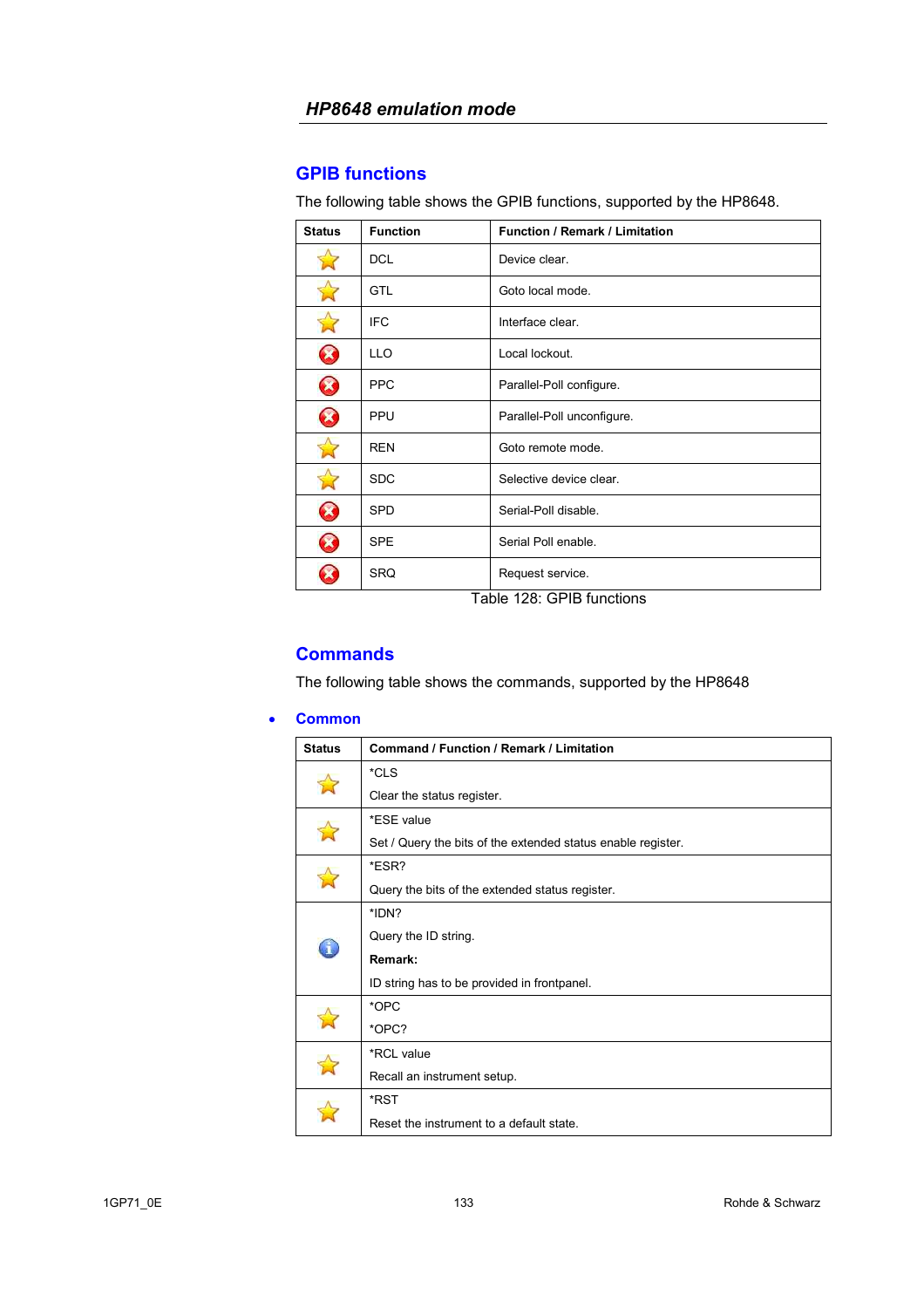| <b>Status</b> | Command / Function / Remark / Limitation            |
|---------------|-----------------------------------------------------|
|               | *SAV value                                          |
|               | Save an instrument setup.                           |
|               | *SRE value                                          |
|               | Set / Query the bits of the status enable register. |
|               | *STB?                                               |
|               | Query the bits of the status register.              |
|               | *TST?                                               |
|               | Execute the instruments self test                   |
|               | *WAI                                                |
|               | Wait until al commands are completed.               |

Table 129: Common commands

### • **AM Subsystem**

| <b>Status</b> | <b>Command / Function / Remark / Limitation</b>                              |
|---------------|------------------------------------------------------------------------------|
|               | [SOURce:]AM[:DEPTh] value                                                    |
|               | Set /Query the modulation depth.                                             |
|               | Value:                                                                       |
|               | 0  100 PCT                                                                   |
|               | Default:                                                                     |
|               | 30 PCT                                                                       |
|               | [SOURce:]AM:STATe value                                                      |
|               | Set / Query the (activation) state of the modulation.                        |
|               | Value:                                                                       |
|               | ON   OFF   1   0                                                             |
|               | Default:                                                                     |
|               | <b>OFF</b>                                                                   |
|               | [SOURce:]AM:SOURce value                                                     |
|               | Select / Query the signal source of the modulation.                          |
|               | Value:                                                                       |
|               | INTernal[1], EXTernal   EXTernal, INTernal[1]   INTernal2                    |
|               | Default:                                                                     |
|               | <b>INTernal</b>                                                              |
|               | [SOURce:]AM:EXTernal:COUPling value                                          |
|               | Select / Query the coupling type, when modulation source is set to external. |
|               | Value:                                                                       |
|               | AC   DC                                                                      |
|               | Default:                                                                     |
|               | DC                                                                           |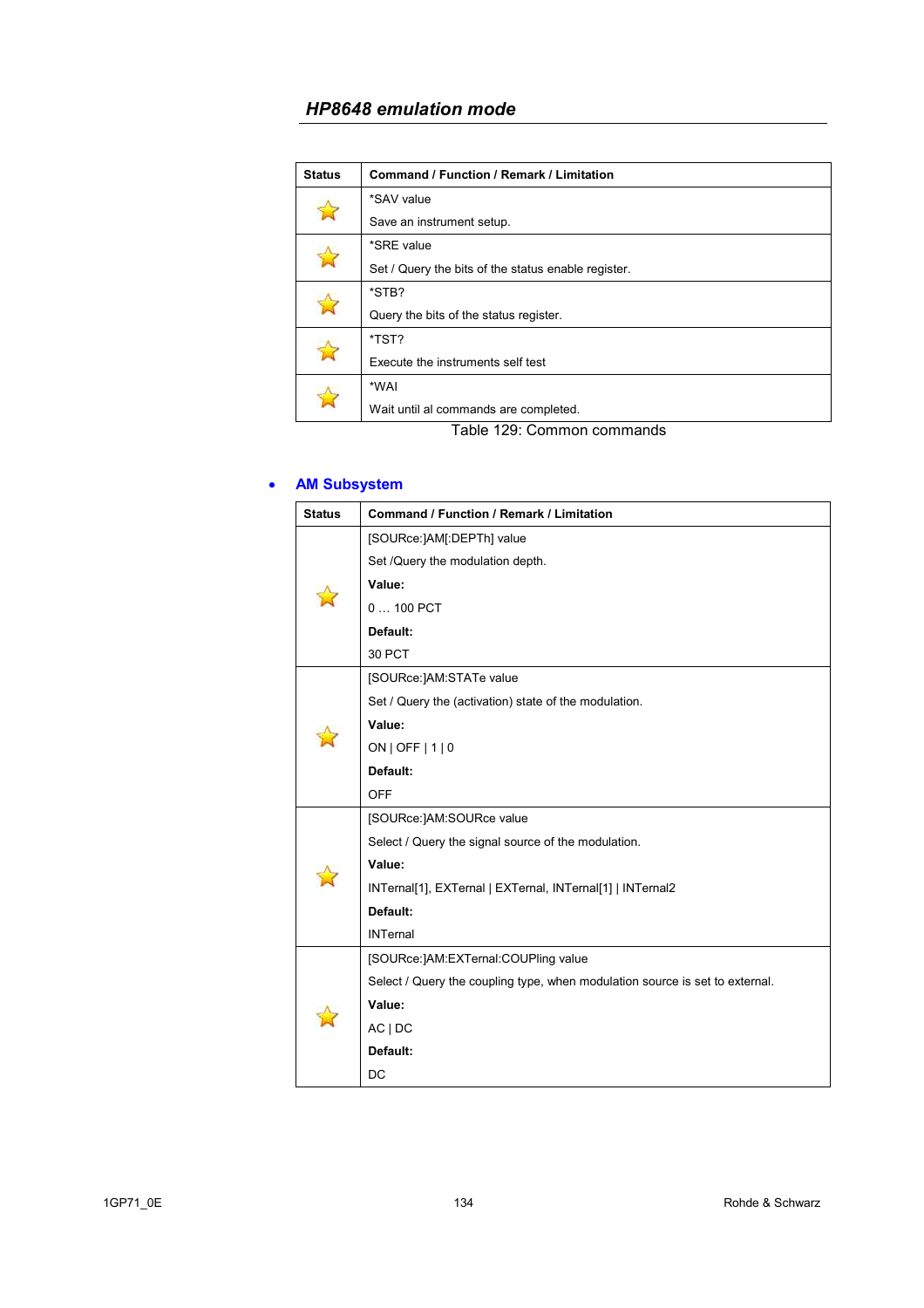| <b>Status</b> | <b>Command / Function / Remark / Limitation</b>   |
|---------------|---------------------------------------------------|
|               | [SOURce:]AM:INTernal[1]:FREQuency value           |
|               | Set / Query the frequency of the signal source.   |
|               | Value:                                            |
|               | 400 HZ   1 KHZ                                    |
|               | Default:                                          |
|               | 1 KHZ                                             |
|               | [SOURce:]AM:INTernal2:FREQuency value             |
|               | Set / Query the frequency of the signal source.   |
|               | Value:                                            |
|               | 20 HZ  10 KHZ                                     |
|               | Default:                                          |
|               | 1 KHZ                                             |
|               | [SOURce:]AM:INTernal2:FUNCtion:SHAPe value        |
|               | Select / Query the waveform of the signal source. |
|               | Value:                                            |
|               | SINe   TRIangle   SQUare   SAW                    |
|               | Default:                                          |
|               | SINe                                              |
|               | Remark:                                           |
|               | SAW and TRIangle are not supported.               |
|               | Table 130: AM subsystem                           |

# • **CAL Subsystem**

| <b>Status</b>                      | Command / Function / Remark / Limitation                         |
|------------------------------------|------------------------------------------------------------------|
|                                    | [SOURce: ]CAL: DCFM                                              |
|                                    | Eliminate offset, when dc coupling is active.                    |
| L                                  | Remark:                                                          |
|                                    | Not tested for compatibility so far (due to missing instrument). |
|                                    | The elimination process takes abaut 10 secs.                     |
| $T$ chlo 191 $\cdot$ CAL qubountam |                                                                  |

Table 131: CAL subsystem

### • **FM Subsystem**

| <b>Status</b> | Command / Function / Remark / Limitation |
|---------------|------------------------------------------|
|               | [SOURce:]FM[:DEViation] value            |
|               | Set /Query the modulation deviation.     |
|               | Value:                                   |
|               | $0$ HZ $\dots$ tbd                       |
|               | Default:                                 |
|               | 3 KHZ                                    |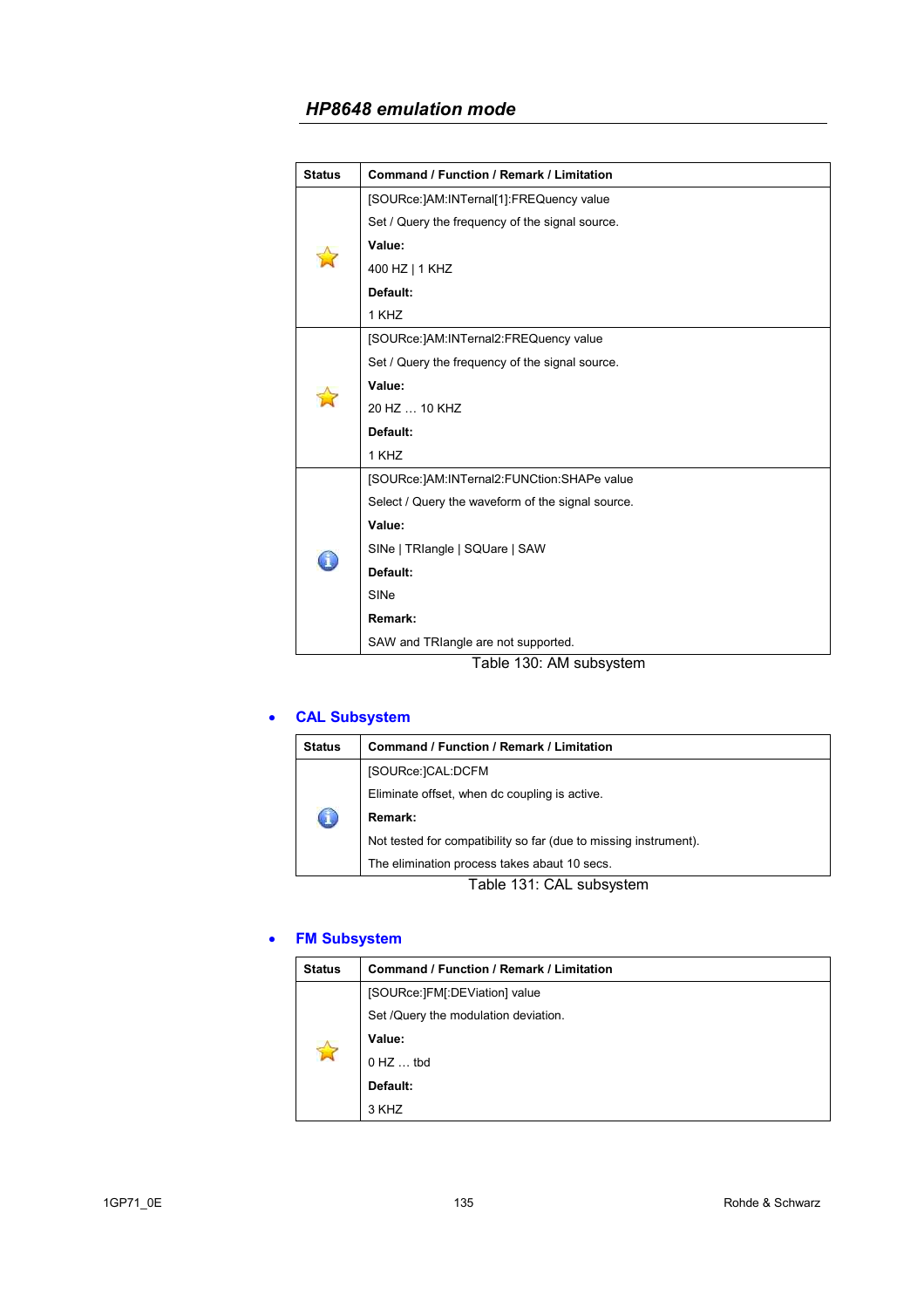| <b>Status</b> | Command / Function / Remark / Limitation                                     |
|---------------|------------------------------------------------------------------------------|
|               | [SOURce:]FM:STATe value                                                      |
|               | Set / Query the (activation) state of the modulation.                        |
|               | Value:                                                                       |
|               | ON   OFF   1   0                                                             |
|               | Default:                                                                     |
|               | <b>OFF</b>                                                                   |
|               | [SOURce:]FM:SOURce value                                                     |
|               | Select / Query the signal source of the modulation.                          |
|               | Value:                                                                       |
|               | INTernal[1], EXTernal   EXTernal, INTernal[1]   INTernal2                    |
|               | Default:                                                                     |
|               | <b>INTernal</b>                                                              |
|               | [SOURce:]FM:EXTernal:COUPling value                                          |
|               | Select / Query the coupling type, when modulation source is set to external. |
|               | Value:                                                                       |
|               | AC   DC                                                                      |
|               | Default:                                                                     |
|               | DC                                                                           |
|               | [SOURce:]FM:INTernal[1]:FREQuency value                                      |
|               | Set / Query the frequency of the signal source.                              |
|               | Value:                                                                       |
|               | 400 HZ   1 KHZ                                                               |
|               | Default:                                                                     |
|               | 1 KHZ                                                                        |
|               | [SOURce:]FM:INTernal2:FREQuency value                                        |
|               | Set / Query the frequency of the signal source.                              |
|               | Value:                                                                       |
|               | 20 HZ  10 KHZ                                                                |
|               | Default:                                                                     |
|               | 1 KHZ                                                                        |
|               | [SOURce:]FM:INTernal2:FUNCtion:SHAPe value.                                  |
|               | Select / Query the waveform of the signal source.                            |
|               | Value:                                                                       |
|               | SINe   TRIangle   SQUare   SAW                                               |
|               | Default:                                                                     |
|               | SINe                                                                         |
|               | Remark:                                                                      |
|               | SAW and TRIangle are not supported.                                          |

Table 132: FM subsystem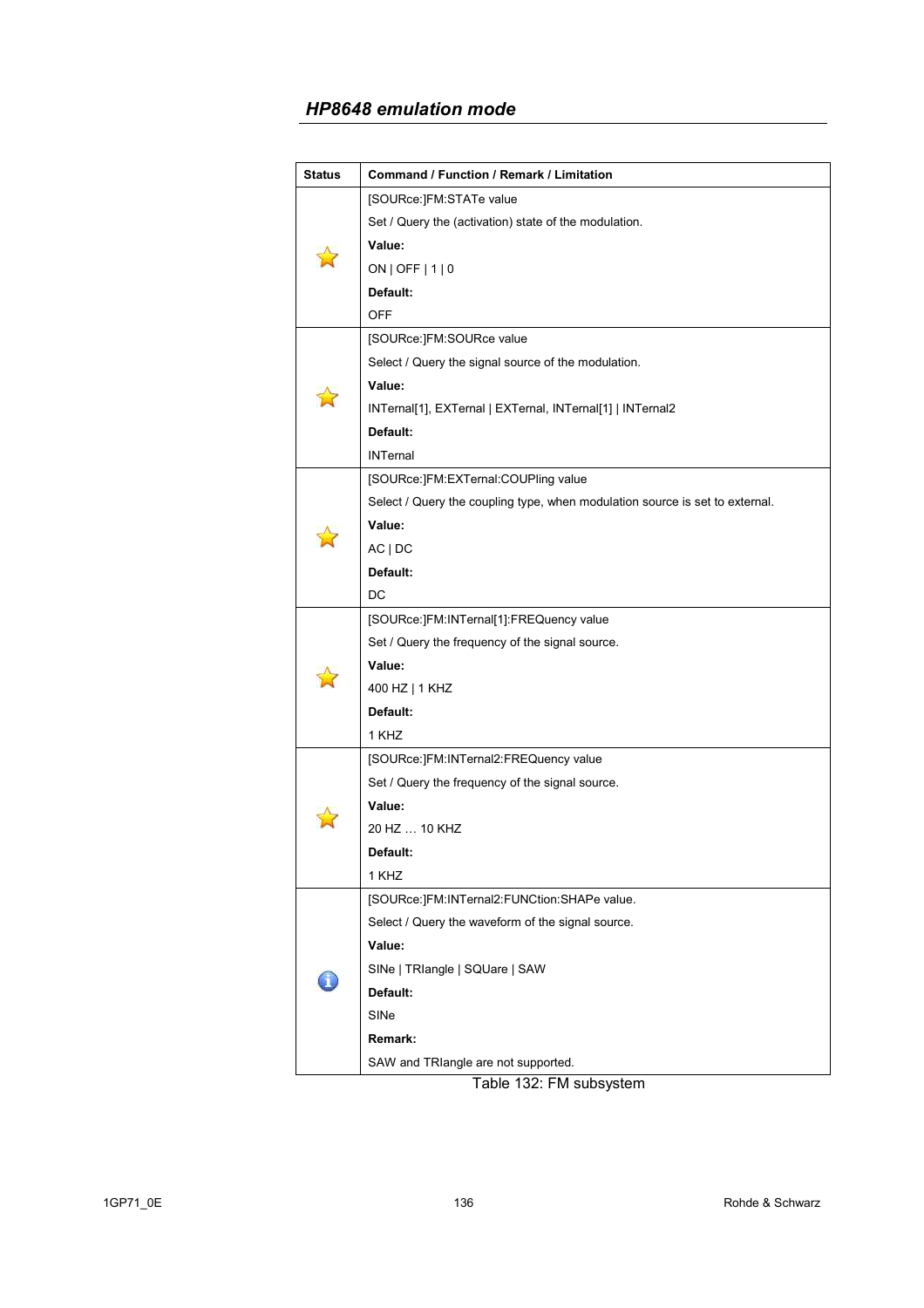# • **FREQuency Subsystem**

| <b>Status</b>                  | <b>Command / Function / Remark / Limitation</b>                    |  |  |
|--------------------------------|--------------------------------------------------------------------|--|--|
|                                | [:SOURce:]FREQuency[:CW   :FIXed] value                            |  |  |
|                                | Set / Query the RF output frequency.                               |  |  |
|                                | Value:                                                             |  |  |
|                                | Fmin - Fmax                                                        |  |  |
|                                | Default:                                                           |  |  |
|                                | <b>100 MHZ</b>                                                     |  |  |
|                                | [:SOURce:]FREQuency:REFerence value                                |  |  |
|                                | Set / Query the frequency reference.                               |  |  |
|                                | Value:                                                             |  |  |
|                                | Fmin - Fmax                                                        |  |  |
|                                | Default:                                                           |  |  |
|                                | 0 MHZ                                                              |  |  |
|                                | [:SOURce:]FREQuency:REFerence:STATe value                          |  |  |
|                                | Selects / Query the (activation) state of the frequency reference. |  |  |
|                                | Value:                                                             |  |  |
|                                | ON   OFF   $1$   0                                                 |  |  |
|                                | Default:                                                           |  |  |
|                                | <b>OFF</b>                                                         |  |  |
| Table 133: FREQUENCY subsystem |                                                                    |  |  |

# • **OUTPut Subsystem**

| <b>Status</b> | Command / Function / Remark / Limitation |  |
|---------------|------------------------------------------|--|
| $\mathbb{N}$  | OUTPut[:STATe] value                     |  |
|               | Set / Query the state of the RF output.  |  |
|               | Value:                                   |  |
|               | ON   OFF   $1$   0                       |  |
|               | Default:                                 |  |
|               | <b>OFF</b>                               |  |

Table 134: OUTPUT subsystem

### • **PM Subsystem**

| <b>Status</b> | <b>Command / Function / Remark / Limitation</b> |  |
|---------------|-------------------------------------------------|--|
|               | [SOURce:]PM[:DEViation] value                   |  |
|               | Set /Query the modulation deviation.            |  |
|               | Set /Query the modulation deviation.            |  |
|               | Value:                                          |  |
|               | $0$ RAD $\dots$ tbd                             |  |
|               | Default:                                        |  |
|               | 1 RAD                                           |  |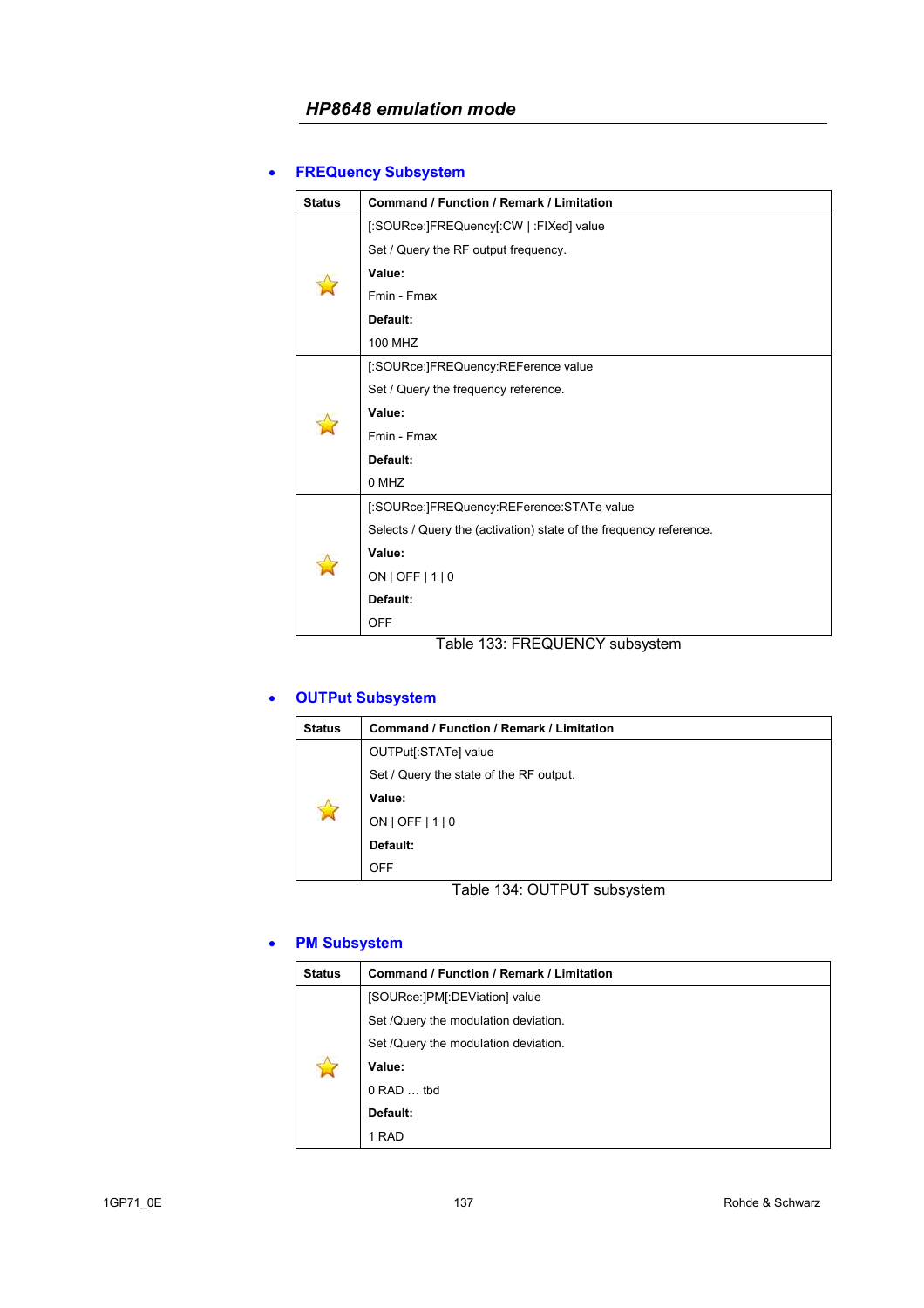| <b>Status</b> | Command / Function / Remark / Limitation                                     |  |  |
|---------------|------------------------------------------------------------------------------|--|--|
|               | [SOURce:]PM:STATe value                                                      |  |  |
|               | Set / Query the (activation) state of the modulation.                        |  |  |
|               | Value:                                                                       |  |  |
|               | ON   OFF   1   0                                                             |  |  |
|               | Default:                                                                     |  |  |
|               | <b>OFF</b>                                                                   |  |  |
|               | [SOURce:]PM:SOURce value                                                     |  |  |
|               | Select / Query the signal source of the modulation.                          |  |  |
|               | Value:                                                                       |  |  |
|               | INTernal[1], EXTernal   EXTernal, INTernal[1]   INTernal2                    |  |  |
|               | Default:                                                                     |  |  |
|               | <b>INTernal</b>                                                              |  |  |
|               | [SOURce:]PM:EXTernal:COUPling value                                          |  |  |
|               | Select / Query the coupling type, when modulation source is set to external. |  |  |
|               | Value:                                                                       |  |  |
|               | AC   DC                                                                      |  |  |
|               | Default:                                                                     |  |  |
|               | DC                                                                           |  |  |
|               | [SOURce:]PM:INTernal[1]:FREQuency value                                      |  |  |
|               | Set / Query the frequency of the signal source.                              |  |  |
|               | Value:                                                                       |  |  |
|               | 400 HZ   1 KHZ                                                               |  |  |
|               | Default:                                                                     |  |  |
|               | 1 KHZ                                                                        |  |  |
|               | [SOURce:]PM:INTernal2:FREQuency value                                        |  |  |
|               | Set / Query the frequency of the signal source.                              |  |  |
|               | Value:                                                                       |  |  |
|               | 20 HZ  10 KHZ                                                                |  |  |
|               | Default:                                                                     |  |  |
|               | 1 KHZ                                                                        |  |  |
|               | [SOURce:]PM:INTernal2:FUNCtion:SHAPe value.                                  |  |  |
|               | Select / Query the waveform of the signal source.                            |  |  |
|               | Value:                                                                       |  |  |
|               | SINe   TRIangle   SQUare   SAW                                               |  |  |
|               | Default:                                                                     |  |  |
|               | SINe                                                                         |  |  |
|               | Remark:                                                                      |  |  |
|               | SAW and TRIangle are not supported.                                          |  |  |

Table 135: PM subsystem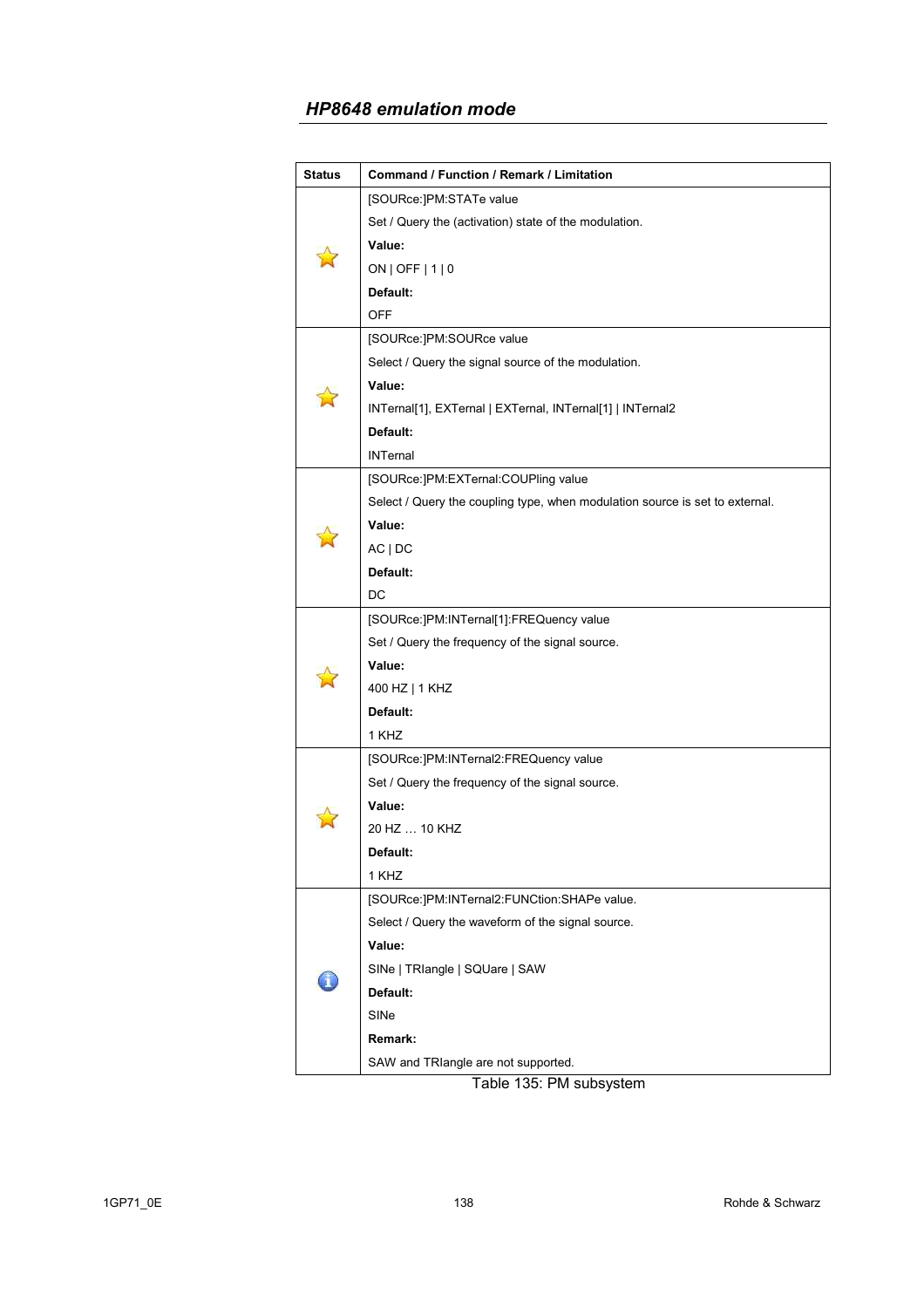# • **POWer Subsystem**

| <b>Status</b> | <b>Command / Function / Remark / Limitation</b>                                     |  |  |
|---------------|-------------------------------------------------------------------------------------|--|--|
|               | [:SOURce:]POWer[:LEVel][:IMMediate][:AMPLitude] value                               |  |  |
|               | Set / Query the power level of the RF output.                                       |  |  |
|               | Value:                                                                              |  |  |
|               | Pmin  Pmax                                                                          |  |  |
|               | Default:                                                                            |  |  |
|               | $-136.0$ DBM                                                                        |  |  |
|               | [:SOURce:]POWer:ATTenuation:AUTO value                                              |  |  |
|               | Set / Query the coupling of the attenuation to the amplitude level control circuit. |  |  |
|               | Value:                                                                              |  |  |
|               | ON   OFF   $1$   0                                                                  |  |  |
|               | Default:                                                                            |  |  |
|               | ON                                                                                  |  |  |
|               | [:SOURce:]POWer:REFerence value                                                     |  |  |
|               | Set / Query the output reference level.                                             |  |  |
|               | Value:                                                                              |  |  |
|               | Pmin  Pmax                                                                          |  |  |
|               | Default:                                                                            |  |  |
|               | 0 DBM                                                                               |  |  |
|               | [:SOURce:]POWer:REFerence:STATe value                                               |  |  |
|               | Set / Query the (activation) state of the output reference level                    |  |  |
|               | Value:                                                                              |  |  |
|               | ON   OFF   $1$   0                                                                  |  |  |
|               | Default:                                                                            |  |  |
|               | <b>OFF</b>                                                                          |  |  |

Table 136: POWER subsystem

# • **PULM Subsystem**

| <b>Status</b> | <b>Command / Function / Remark / Limitation</b>       |  |
|---------------|-------------------------------------------------------|--|
|               | [SOURce:]PULM:STATe value                             |  |
|               | Set / Query the (activation) state of the modulation. |  |
|               | Value:                                                |  |
|               | $ON$   OFF $ 1 0$                                     |  |
|               | Default:                                              |  |
|               | OFF                                                   |  |

Table 137: PULM subsystem

### • **STATus Subsystem**

| <b>Status</b> | Command / Function / Remark / Limitation                  |  |
|---------------|-----------------------------------------------------------|--|
|               | STATus:QUEStionalbe[:EVENt]?                              |  |
|               | Query the event bits of the questionable status register. |  |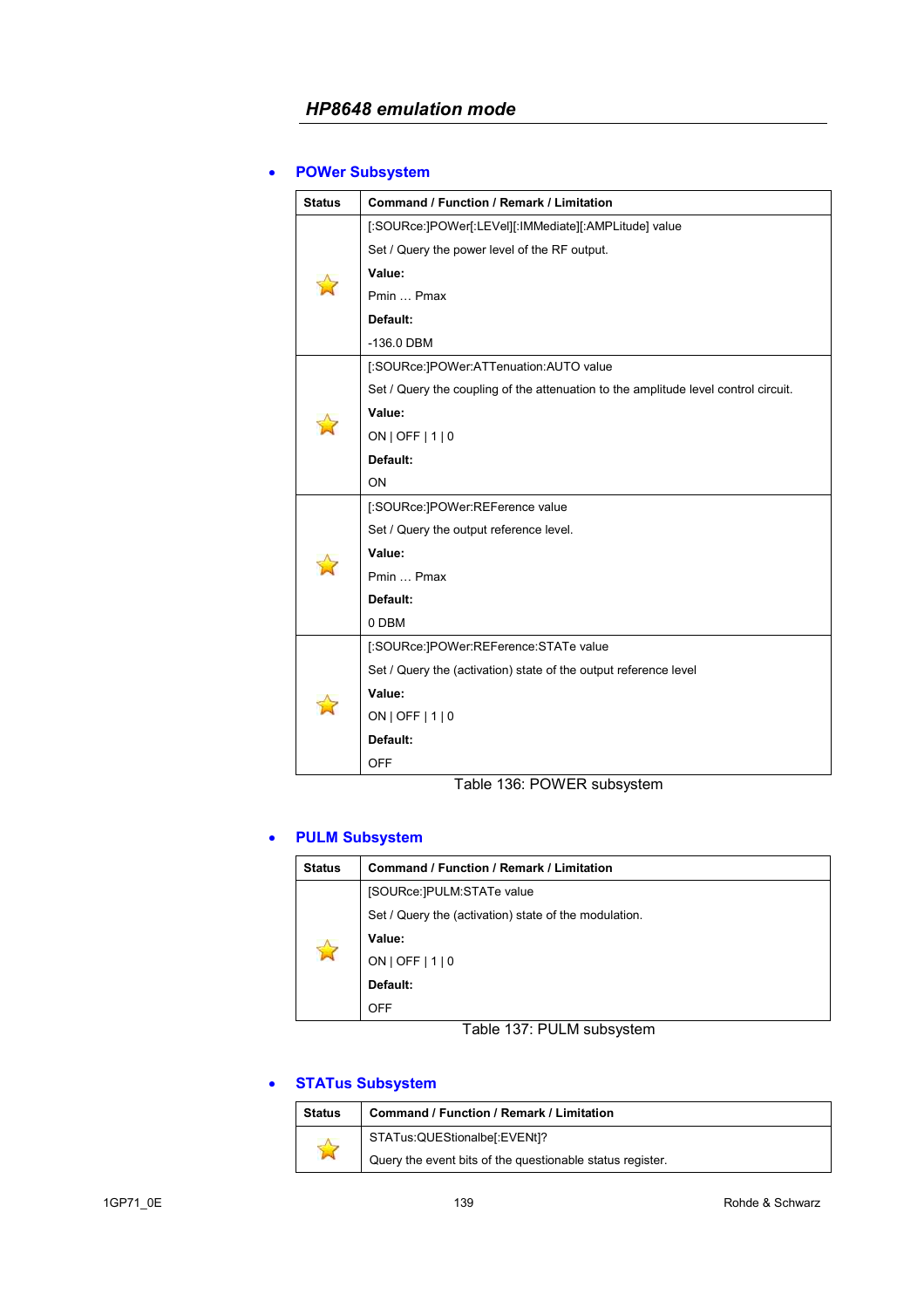| <b>Status</b>              | <b>Command / Function / Remark / Limitation</b>                              |  |
|----------------------------|------------------------------------------------------------------------------|--|
| $\mathbf{z}$               | STATus: QUEStionalbe: CONDition?                                             |  |
|                            | Query the condition bits of the questionable status register.                |  |
|                            | STATus: QUEStionalbe: ENABle value                                           |  |
| $\mathbf{z}$               | Set / Query the enable bits of the questionable status register.             |  |
| 0                          | STATus:QUEStionalbe:POWer[:EVENt]?                                           |  |
|                            | Query the event bits of the power questionable status register.              |  |
| 0                          | STATus: QUEStionalbe:POWer:CONDition?                                        |  |
|                            | Query the condition bits of the power questionable status register.          |  |
| 0                          | STATus: QUEStionalbe:POWer:ENABle value                                      |  |
|                            | Set / Query the enable bits of the power questionable status register.       |  |
| 0                          | STATus:QUEStionalbe:MODulation[:EVENt]?                                      |  |
|                            | Query the event bits of the modulation questionable status register.         |  |
| $\bm{\Omega}$              | STATus: QUEStionalbe: MODulation: CONDition?                                 |  |
|                            | Query the condition bits of the modulation questionable status register.     |  |
| $\boldsymbol{\mathcal{S}}$ | STATus: QUEStionalbe: MODulation: ENABle value                               |  |
|                            | Set / Query the enable bits of the modulation questionable status register.  |  |
| 0                          | STATus:QUEStionalbe:CALibration[:EVENt]?                                     |  |
|                            | Query the event bits of the calibration questionable status register.        |  |
| 8                          | STATus: QUEStionalbe: CALibration: CONDition?                                |  |
|                            | Query the condition bits of the calibration questionable status register.    |  |
| X                          | STATus: QUEStionalbe: CALibration: ENABle value                              |  |
|                            | Set / Query the enable bits of the calibration questionable status register. |  |
|                            | Table 138: STATUS subsystem                                                  |  |

# • **SYSTem Subsystem**

| <b>Status</b> | Command / Function / Remark / Limitation                                                                                                       |  |
|---------------|------------------------------------------------------------------------------------------------------------------------------------------------|--|
|               | SYSTem:ERRor?                                                                                                                                  |  |
|               | Query and clear the oldest error.                                                                                                              |  |
|               | Remark:                                                                                                                                        |  |
|               | The original error codes and error descritions of the SM* are returned. No translation<br>to the HP8648 error codes and descriptions are done. |  |
| T             | SYSTem:LANGuage value                                                                                                                          |  |
|               | Select / Query the remote-control language.                                                                                                    |  |
|               | Value:                                                                                                                                         |  |
|               | "SCPI"   "COMP"   "EXIT"                                                                                                                       |  |
|               | Remark:                                                                                                                                        |  |
|               | On select, only "EXIT" is supported (to return to the instruments native SCPI-<br>language).                                                   |  |
|               | On query, always "SCPI" is returned.                                                                                                           |  |
|               | "COMP" language is supported via "HP8657" emulation mode.                                                                                      |  |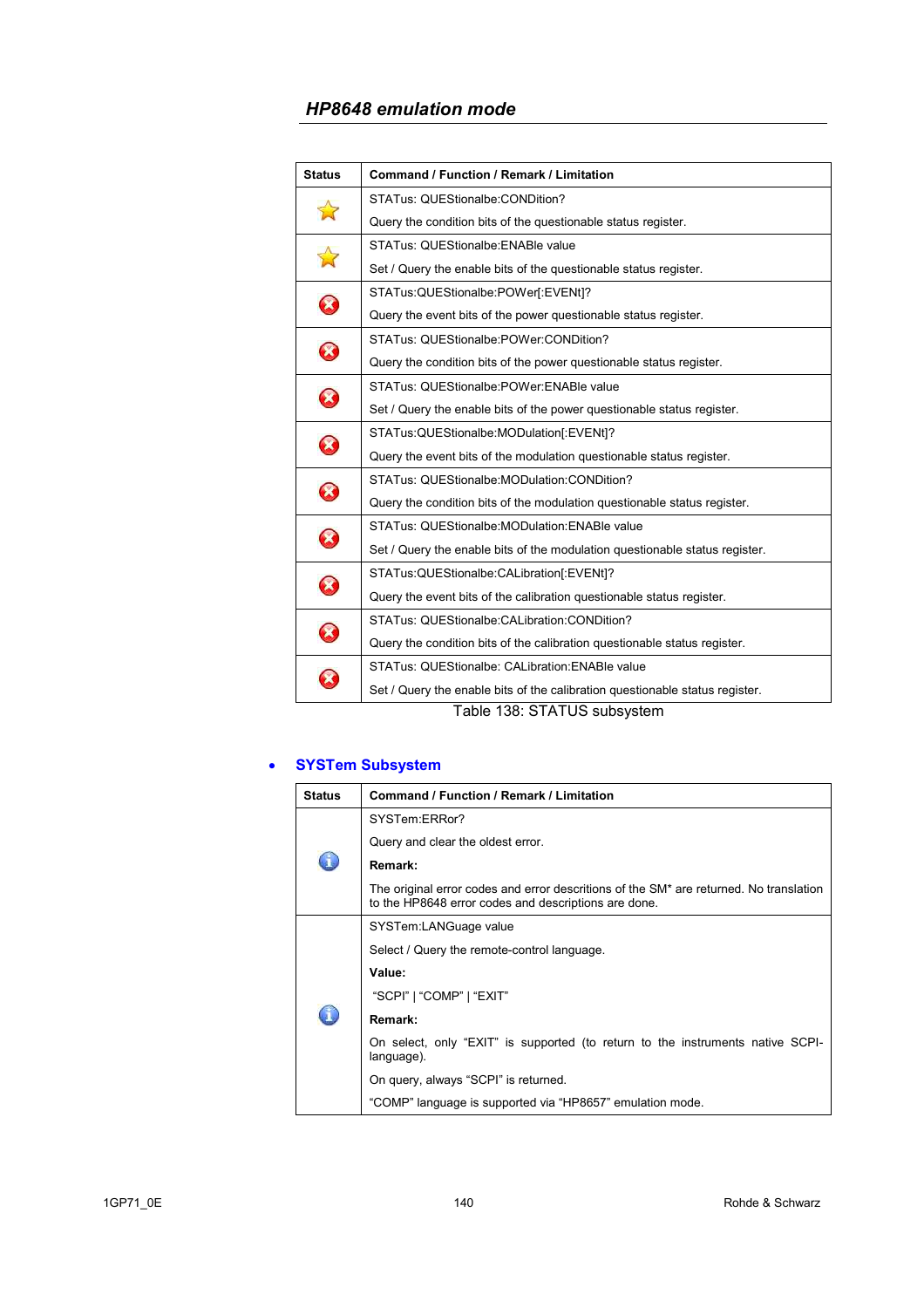| <b>Status</b> | <b>Command / Function / Remark / Limitation</b> |  |
|---------------|-------------------------------------------------|--|
| $\mathbb G$   | SYSTem:VERSion?                                 |  |
|               | Query the SCPI software version.                |  |
|               | Remark:                                         |  |
|               | YYYY V is returned.                             |  |

Table 139: SYSTEM subsystem

### **Instrument initialisation**

The (factory) default setting of the HP8647 / HP8648 is applied and activated when

- o applying the DCL, SDC to the GPIB interface.
- o transmitting the \*RST command
- o transmitting the first command after activating this emulation mode.

During initialisation, the HP8647 / HP8648 applies and activates the setting, which was active just before power down.

The SM\* however applies and activates the (factory) default setting of the HP8647 / HP8648.

This different behaviour has to be taken in consideration.

#### **It is strongly recommended to explicitly setup all necessary parameters by applying the corresponding command.**

The following table shows the (factory) default setting, applied by the SM\*'s emulation software.

| Subsystem        | <b>Default setting</b>      |
|------------------|-----------------------------|
| AM               | $DEFH = 30.0$ PCT           |
|                  | STATE = OFF                 |
|                  | SOURCE = INTERNAL           |
|                  | COUPLING = DC               |
|                  | INTERAL FREQUENCY = 1.0 KHZ |
|                  | SHAPE = SINE                |
| <b>CAL</b>       | ٠                           |
| FM               | DEVIATION = $3.0$ KHZ       |
|                  | STATE = OFF                 |
|                  | SOURCE = INTERNAL           |
|                  | COUPLING = DC               |
|                  | INTERAL FREQUENCY = 1.0 KHZ |
|                  | SHAPE = SINE                |
| <b>FREQUENCY</b> | $CW = 100.0 MHz$            |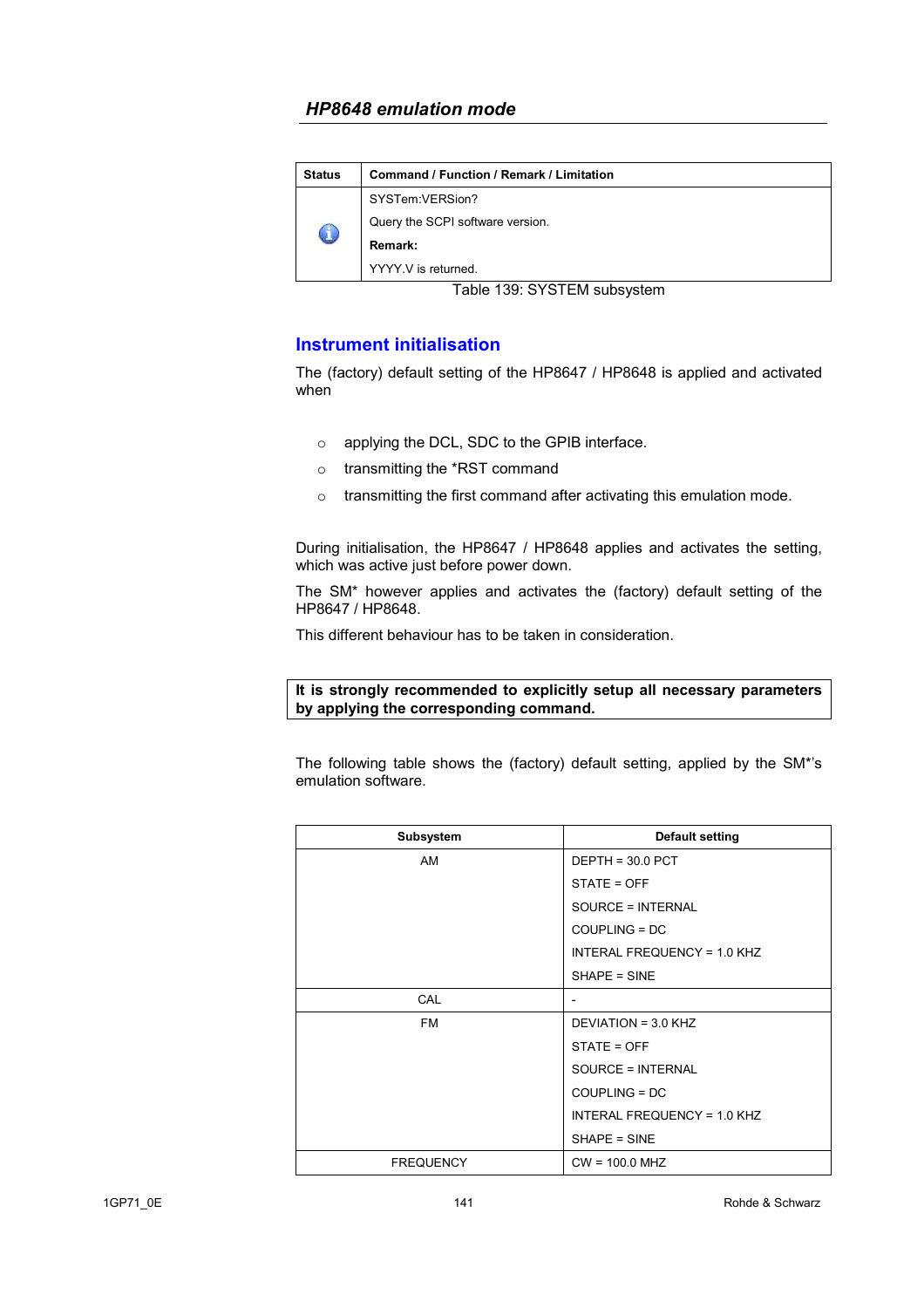|               | $REFERENCE = 0.0 HZ$                                                                                                                                                                                                              |
|---------------|-----------------------------------------------------------------------------------------------------------------------------------------------------------------------------------------------------------------------------------|
|               | <b>REFERENCE STATE = OFF</b>                                                                                                                                                                                                      |
| <b>OUTPUT</b> | STATE = OFF                                                                                                                                                                                                                       |
| <b>PM</b>     | DEVIATION = 1.0 RAD                                                                                                                                                                                                               |
|               | STATE = OFF                                                                                                                                                                                                                       |
|               | SOURCE = INTERNAL                                                                                                                                                                                                                 |
|               | COUPLING = DC                                                                                                                                                                                                                     |
|               | INTERAL FREQUENCY = 1.0 KHZ                                                                                                                                                                                                       |
|               | SHAPE = SINE                                                                                                                                                                                                                      |
| <b>POWER</b>  | $LEVEL = -136.0$ DBM                                                                                                                                                                                                              |
|               | ATTENUATOR AUTO = ON                                                                                                                                                                                                              |
|               | $REFERENCE = 0.0 DBM$                                                                                                                                                                                                             |
|               | <b>REFERENCE STATE = OFF</b>                                                                                                                                                                                                      |
| <b>PULM</b>   | STATE = OFF                                                                                                                                                                                                                       |
| <b>STATUS</b> |                                                                                                                                                                                                                                   |
| <b>SYSTEM</b> | LANGUAGE = "SCPI"                                                                                                                                                                                                                 |
| - - -         | $\mathbf{r}$ . The state of the state of the state of the state of the state of the state of the state of the state of the state of the state of the state of the state of the state of the state of the state of the state of th |

Table 140: Factory default settings

# **Status reporting**

Status reporting is not supported so far.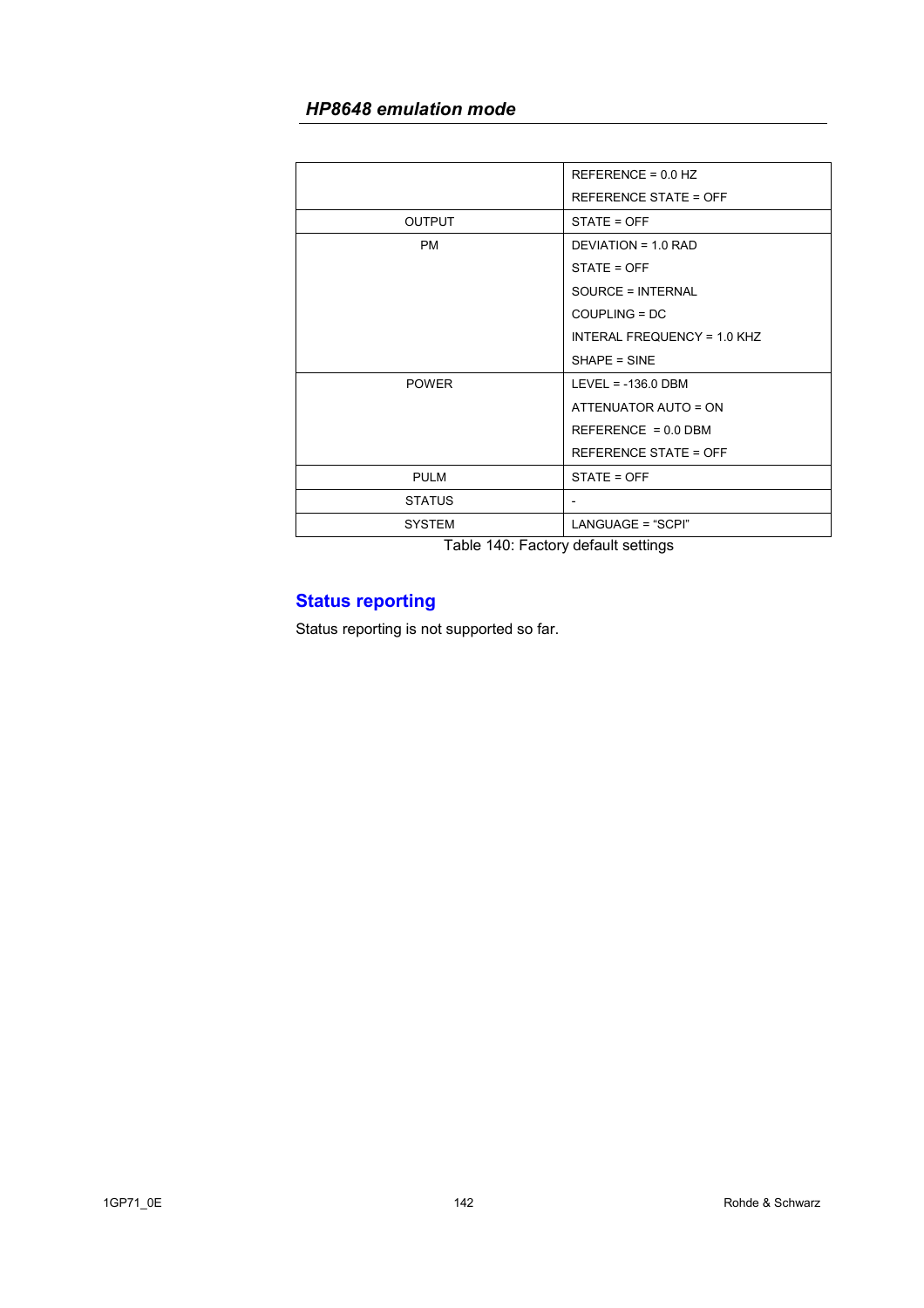### **General**

In this language emulation mode, the emulation software in the SM\* emulates the Pre-SCPI language, implemented in Agilents's signal generators of type

- o HP8647A
- o HP8648A / B / C / D
- o HP8656A / B
- o HP8657A / B

The emulation software is supported on signal generators of type

o SMB100

**The signal generator HP8647 / HP8648 also supports a SCPI-compatible anguage. For more information on that language, please refer to** *HP8648 emulation***.**

The emulation software simulates the HP8657 data model in the execution unit transfers the HP8657 parameters into the SM\* database.



Figure 9: HP8657 emulation model

The following parameters

- o amplitude modulation depth's increment / decrement value
- o frequency modulation deviation's increment / decrement value

are virtual parameters in the SM\* database and do not have a related item on the frontpanel.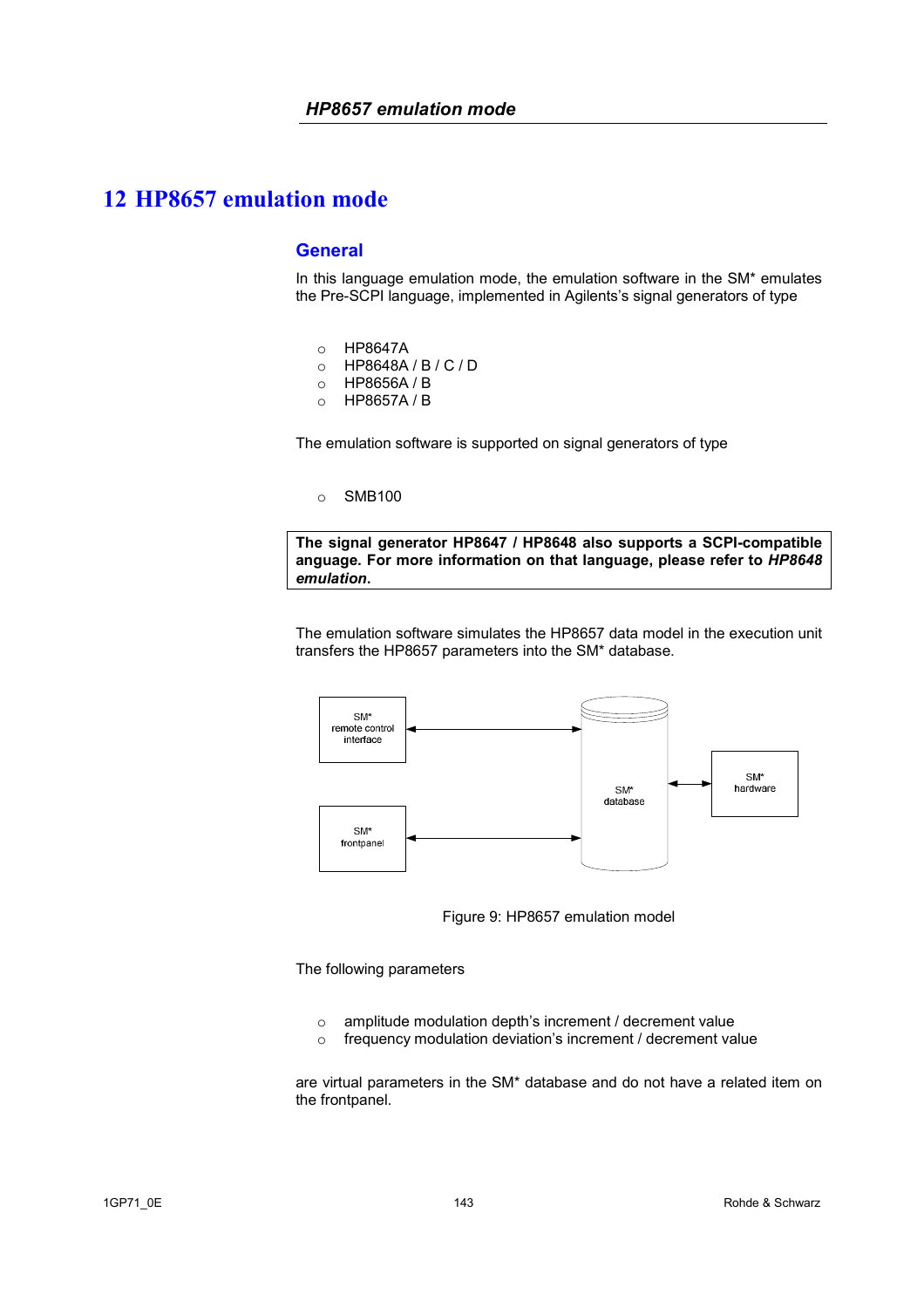As an important fact, the HP8657 network analyzer language does not support query commands.

### **GPIB functions**

The following table shows the GPIB functions, supported by the HP8657.

| <b>Status</b>           | Command    | <b>Function / Remark / Limitation</b>                                              |
|-------------------------|------------|------------------------------------------------------------------------------------|
| $\mathbf{d}_\mathbf{v}$ | DCL        | Device clear.                                                                      |
|                         |            | Remark:                                                                            |
|                         |            | SDC applies an IP command to the emulation software<br>and presets the instrument. |
|                         | GTL        | Goto local mode.                                                                   |
|                         | <b>LLO</b> | Local lockout.                                                                     |
|                         | REN        | Goto remote mode.                                                                  |
|                         | <b>SDC</b> | Selective device clear.                                                            |
|                         |            | Remark:                                                                            |
|                         |            | SDC applies an IP command to the emulation software<br>and presets the instrument. |

Table 141: GPIB functions

### **Commands**

The following table shows the commands, supported by the HP8657.

#### • **Additional**

| <b>Status</b> | <b>Command / Function / Remark / Limitation</b>        |  |
|---------------|--------------------------------------------------------|--|
| ï             | EX                                                     |  |
|               | Return to SCPI mode.                                   |  |
|               | Remark:                                                |  |
|               | This command has been added to the HP8657 command set. |  |
|               | IP                                                     |  |
|               | Preset instrument.                                     |  |
|               | Remark:                                                |  |
|               | SM* always presets to the HP8657 factory defaults.     |  |
|               | 100 MHz frequency<br>$\circ$                           |  |
|               | 10 MHz frequency increment / decrement<br>$\circ$      |  |
|               | 0 ° frequency phase<br>$\circ$                         |  |
|               | - 143.5 dBm amplitude<br>$\circ$                       |  |
|               | 10 dB amplitude increment / decrement<br>$\circ$       |  |
|               | 0 dB amplitude offset<br>$\circ$                       |  |
|               | Active mode<br>$\circ$                                 |  |
|               | RF output on<br>$\circ$                                |  |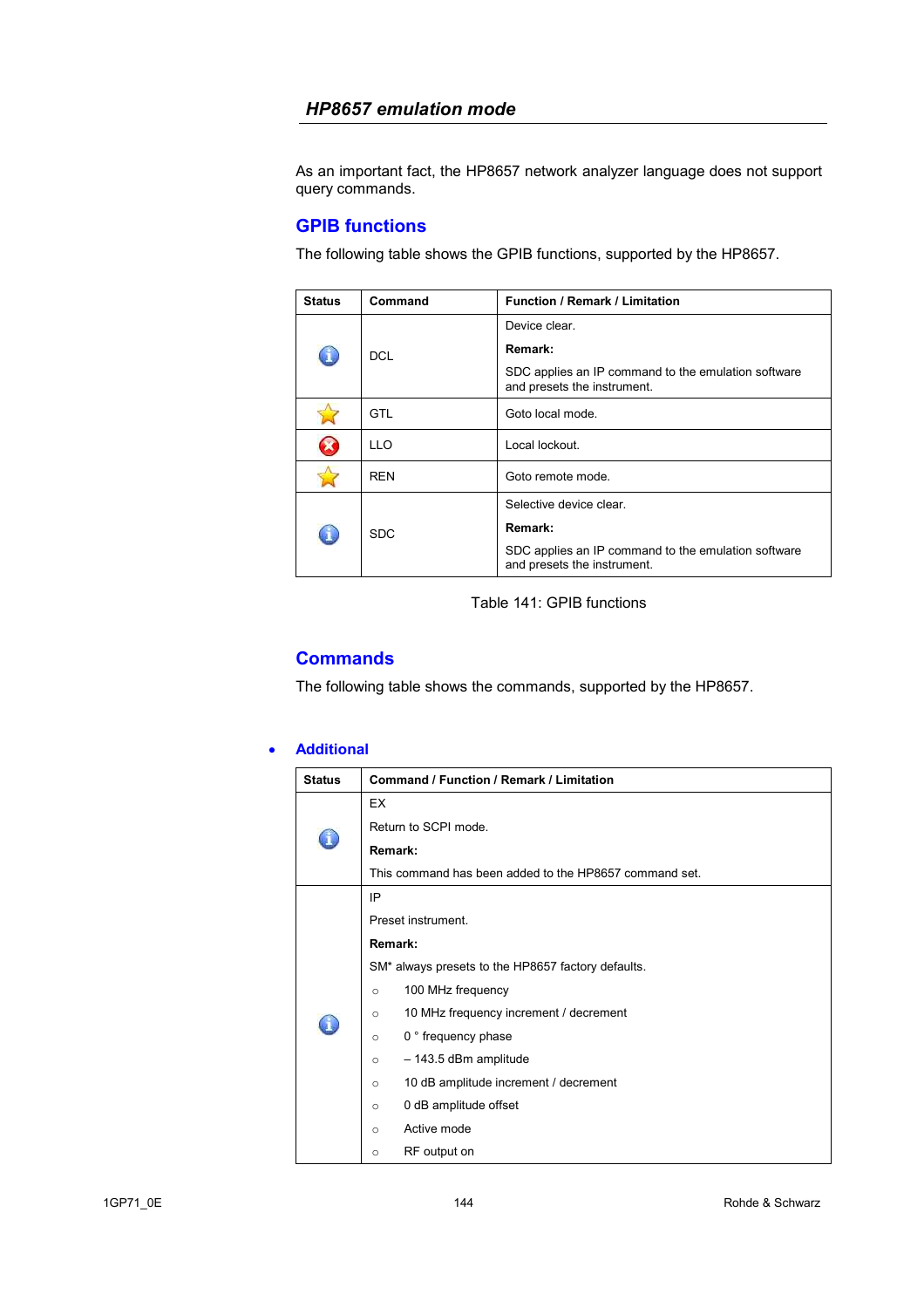| $\circ$  | AM off                                                                                                                                                                                                                                        |
|----------|-----------------------------------------------------------------------------------------------------------------------------------------------------------------------------------------------------------------------------------------------|
| $\circ$  | AM depth 0 %                                                                                                                                                                                                                                  |
| $\Omega$ | FM off                                                                                                                                                                                                                                        |
| $\Omega$ | FM deviation 1 kHz                                                                                                                                                                                                                            |
| $\Omega$ | PM off                                                                                                                                                                                                                                        |
| $\circ$  | LF generator frequency 1 kHz                                                                                                                                                                                                                  |
|          | All registers 0  99 are also preset to the factory defaults.                                                                                                                                                                                  |
|          | $T$ . If $I = 1.10$ and $I = 1.10$ and $I = 1.10$ and $I = 1.10$ and $I = 1.10$ and $I = 1.10$ and $I = 1.10$ and $I = 1.10$ and $I = 1.10$ and $I = 1.10$ and $I = 1.10$ and $I = 1.10$ and $I = 1.10$ and $I = 1.10$ and $I = 1.10$ and $I$ |

### Table 142: Additional commands

# • **Frequency**

| <b>Status</b> | Command / Function / Remark / Limitation                         |
|---------------|------------------------------------------------------------------|
|               | CW value                                                         |
|               | Select fixed frequency function, optionally set fixed frequency. |
|               | Value:                                                           |
|               | value in HZ   KZ   MZ                                            |
|               | Default:                                                         |
|               | 100.0 MZ                                                         |

Table 143: Frequency commands

# • **Amplitude**

| Status | Command / Function / Remark / Limitation                                                                 |  |  |
|--------|----------------------------------------------------------------------------------------------------------|--|--|
|        | AP value                                                                                                 |  |  |
|        | Select amplitude function, optionally set amplitude.                                                     |  |  |
|        | Value:                                                                                                   |  |  |
|        | value in DM   DF   DM VL   DM MV   DM UV   DM EM VL   DM EM UV   EM VL   EM<br>MV   EM UV   VL   MV   UV |  |  |
|        | Default:                                                                                                 |  |  |
|        | $-143.5$ DM                                                                                              |  |  |
|        | Remark:                                                                                                  |  |  |
|        | DF (dBf) is not supported.                                                                               |  |  |
|        | AO value                                                                                                 |  |  |
|        | Set amplitude offset.                                                                                    |  |  |
|        | Value:                                                                                                   |  |  |
|        | value in DB                                                                                              |  |  |
|        | Default:                                                                                                 |  |  |
|        | $0.0$ DB                                                                                                 |  |  |

Table 144: Amplitude commands

### • **Modulation**

| <b>Status</b> | <b>Command / Function / Remark / Limitation</b>                        |  |
|---------------|------------------------------------------------------------------------|--|
| $\mathbb{N}$  | AM value                                                               |  |
|               | Select amplitude modulation function, optionally set modulation depth. |  |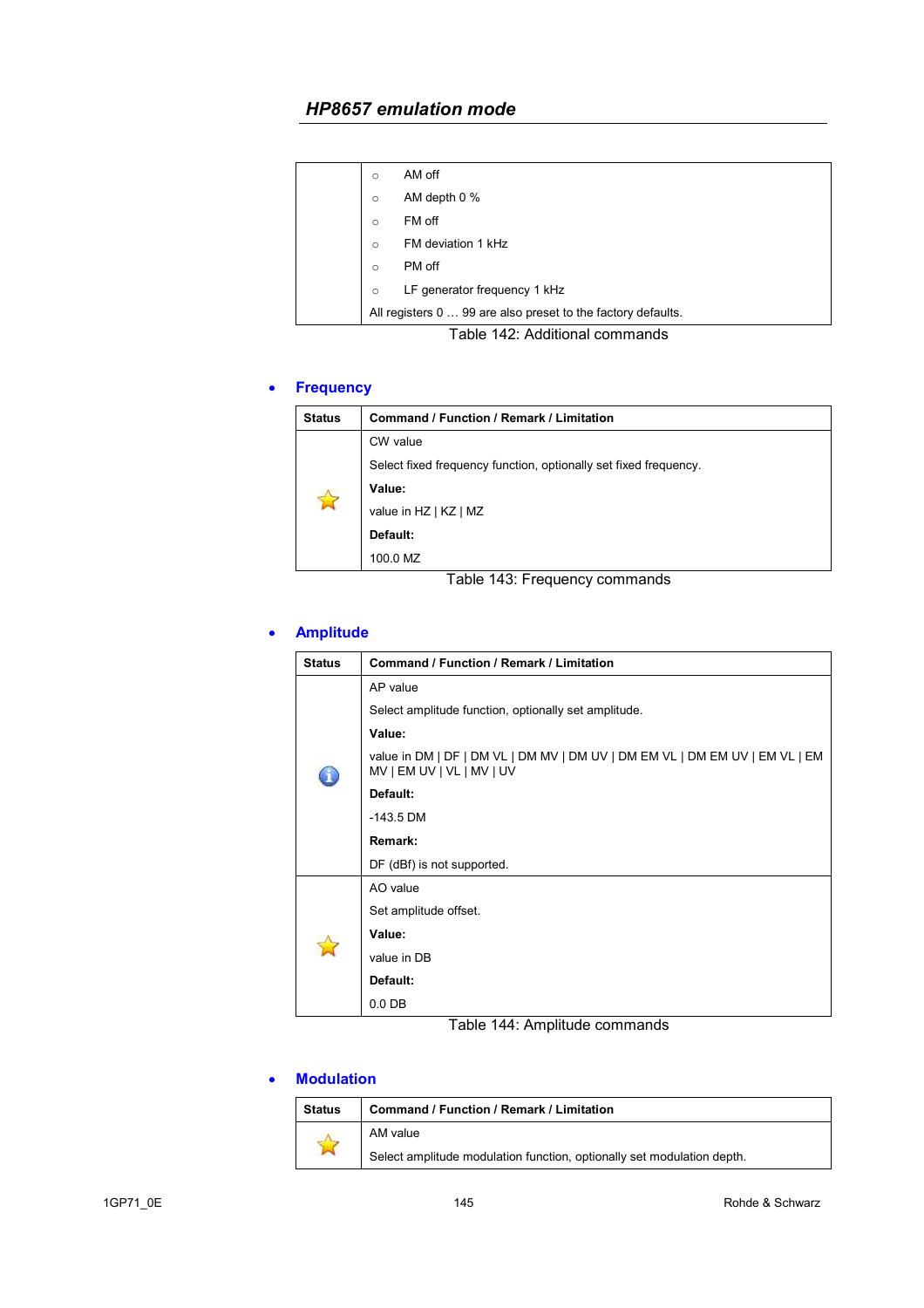| Value:<br>value in PCT   %<br>Default:<br>0.0 PCT<br>Remark:<br>% is not supported.<br>AM must be preceeded by either S1, S2 or S3.<br>FM value<br>Select frequency modulation function. Optionally set modulation deviation.<br>Value:<br>value in HZ   KZ   MZ<br>Default:<br>0.0 HZ<br>Remark:<br>FM must be preceeded by either S1, S2 or S3.<br>S1<br>Select external modulation source.<br>Remark:<br>Coupling is AC in any case.<br>S2<br>Select internal 400 Hz sine wave as modulations source.<br>Remark:<br>Selection S2 sets LF frequency to 400 Hz for both, AM and FM. Any preceeding<br>selection of S3 is overridden.<br>S3<br>Select internal 1000 Hz sine wave as modulations source.<br>Remark:<br>Selection S3 sets LF frequency to 1000 Hz for both, AM and FM. Any preceeding<br>selection of S3 is overridden.<br>S4<br>Turn modulation completely or selectively off.<br>S5 value<br>Select DC frequency modulation function. Optionally set modulation deviation.<br>Value:<br>Value in HZ   KZ   MZ<br>Default:<br>0.0 HZ<br>Remark:<br>External modulation source is selected as well as DC coupling.<br>PM<br>Turn pulse modulation on.<br>PF<br>Turn pulse modulation (fast mode) on.<br>Remark: |  |  |  |  |  |  |
|-------------------------------------------------------------------------------------------------------------------------------------------------------------------------------------------------------------------------------------------------------------------------------------------------------------------------------------------------------------------------------------------------------------------------------------------------------------------------------------------------------------------------------------------------------------------------------------------------------------------------------------------------------------------------------------------------------------------------------------------------------------------------------------------------------------------------------------------------------------------------------------------------------------------------------------------------------------------------------------------------------------------------------------------------------------------------------------------------------------------------------------------------------------------------------------------------------------------------------|--|--|--|--|--|--|
|                                                                                                                                                                                                                                                                                                                                                                                                                                                                                                                                                                                                                                                                                                                                                                                                                                                                                                                                                                                                                                                                                                                                                                                                                               |  |  |  |  |  |  |
|                                                                                                                                                                                                                                                                                                                                                                                                                                                                                                                                                                                                                                                                                                                                                                                                                                                                                                                                                                                                                                                                                                                                                                                                                               |  |  |  |  |  |  |
|                                                                                                                                                                                                                                                                                                                                                                                                                                                                                                                                                                                                                                                                                                                                                                                                                                                                                                                                                                                                                                                                                                                                                                                                                               |  |  |  |  |  |  |
|                                                                                                                                                                                                                                                                                                                                                                                                                                                                                                                                                                                                                                                                                                                                                                                                                                                                                                                                                                                                                                                                                                                                                                                                                               |  |  |  |  |  |  |
|                                                                                                                                                                                                                                                                                                                                                                                                                                                                                                                                                                                                                                                                                                                                                                                                                                                                                                                                                                                                                                                                                                                                                                                                                               |  |  |  |  |  |  |
|                                                                                                                                                                                                                                                                                                                                                                                                                                                                                                                                                                                                                                                                                                                                                                                                                                                                                                                                                                                                                                                                                                                                                                                                                               |  |  |  |  |  |  |
|                                                                                                                                                                                                                                                                                                                                                                                                                                                                                                                                                                                                                                                                                                                                                                                                                                                                                                                                                                                                                                                                                                                                                                                                                               |  |  |  |  |  |  |
|                                                                                                                                                                                                                                                                                                                                                                                                                                                                                                                                                                                                                                                                                                                                                                                                                                                                                                                                                                                                                                                                                                                                                                                                                               |  |  |  |  |  |  |
|                                                                                                                                                                                                                                                                                                                                                                                                                                                                                                                                                                                                                                                                                                                                                                                                                                                                                                                                                                                                                                                                                                                                                                                                                               |  |  |  |  |  |  |
|                                                                                                                                                                                                                                                                                                                                                                                                                                                                                                                                                                                                                                                                                                                                                                                                                                                                                                                                                                                                                                                                                                                                                                                                                               |  |  |  |  |  |  |
|                                                                                                                                                                                                                                                                                                                                                                                                                                                                                                                                                                                                                                                                                                                                                                                                                                                                                                                                                                                                                                                                                                                                                                                                                               |  |  |  |  |  |  |
|                                                                                                                                                                                                                                                                                                                                                                                                                                                                                                                                                                                                                                                                                                                                                                                                                                                                                                                                                                                                                                                                                                                                                                                                                               |  |  |  |  |  |  |
|                                                                                                                                                                                                                                                                                                                                                                                                                                                                                                                                                                                                                                                                                                                                                                                                                                                                                                                                                                                                                                                                                                                                                                                                                               |  |  |  |  |  |  |
|                                                                                                                                                                                                                                                                                                                                                                                                                                                                                                                                                                                                                                                                                                                                                                                                                                                                                                                                                                                                                                                                                                                                                                                                                               |  |  |  |  |  |  |
|                                                                                                                                                                                                                                                                                                                                                                                                                                                                                                                                                                                                                                                                                                                                                                                                                                                                                                                                                                                                                                                                                                                                                                                                                               |  |  |  |  |  |  |
|                                                                                                                                                                                                                                                                                                                                                                                                                                                                                                                                                                                                                                                                                                                                                                                                                                                                                                                                                                                                                                                                                                                                                                                                                               |  |  |  |  |  |  |
|                                                                                                                                                                                                                                                                                                                                                                                                                                                                                                                                                                                                                                                                                                                                                                                                                                                                                                                                                                                                                                                                                                                                                                                                                               |  |  |  |  |  |  |
|                                                                                                                                                                                                                                                                                                                                                                                                                                                                                                                                                                                                                                                                                                                                                                                                                                                                                                                                                                                                                                                                                                                                                                                                                               |  |  |  |  |  |  |
|                                                                                                                                                                                                                                                                                                                                                                                                                                                                                                                                                                                                                                                                                                                                                                                                                                                                                                                                                                                                                                                                                                                                                                                                                               |  |  |  |  |  |  |
|                                                                                                                                                                                                                                                                                                                                                                                                                                                                                                                                                                                                                                                                                                                                                                                                                                                                                                                                                                                                                                                                                                                                                                                                                               |  |  |  |  |  |  |
|                                                                                                                                                                                                                                                                                                                                                                                                                                                                                                                                                                                                                                                                                                                                                                                                                                                                                                                                                                                                                                                                                                                                                                                                                               |  |  |  |  |  |  |
|                                                                                                                                                                                                                                                                                                                                                                                                                                                                                                                                                                                                                                                                                                                                                                                                                                                                                                                                                                                                                                                                                                                                                                                                                               |  |  |  |  |  |  |
|                                                                                                                                                                                                                                                                                                                                                                                                                                                                                                                                                                                                                                                                                                                                                                                                                                                                                                                                                                                                                                                                                                                                                                                                                               |  |  |  |  |  |  |
|                                                                                                                                                                                                                                                                                                                                                                                                                                                                                                                                                                                                                                                                                                                                                                                                                                                                                                                                                                                                                                                                                                                                                                                                                               |  |  |  |  |  |  |
|                                                                                                                                                                                                                                                                                                                                                                                                                                                                                                                                                                                                                                                                                                                                                                                                                                                                                                                                                                                                                                                                                                                                                                                                                               |  |  |  |  |  |  |
|                                                                                                                                                                                                                                                                                                                                                                                                                                                                                                                                                                                                                                                                                                                                                                                                                                                                                                                                                                                                                                                                                                                                                                                                                               |  |  |  |  |  |  |
|                                                                                                                                                                                                                                                                                                                                                                                                                                                                                                                                                                                                                                                                                                                                                                                                                                                                                                                                                                                                                                                                                                                                                                                                                               |  |  |  |  |  |  |
|                                                                                                                                                                                                                                                                                                                                                                                                                                                                                                                                                                                                                                                                                                                                                                                                                                                                                                                                                                                                                                                                                                                                                                                                                               |  |  |  |  |  |  |
|                                                                                                                                                                                                                                                                                                                                                                                                                                                                                                                                                                                                                                                                                                                                                                                                                                                                                                                                                                                                                                                                                                                                                                                                                               |  |  |  |  |  |  |
|                                                                                                                                                                                                                                                                                                                                                                                                                                                                                                                                                                                                                                                                                                                                                                                                                                                                                                                                                                                                                                                                                                                                                                                                                               |  |  |  |  |  |  |
|                                                                                                                                                                                                                                                                                                                                                                                                                                                                                                                                                                                                                                                                                                                                                                                                                                                                                                                                                                                                                                                                                                                                                                                                                               |  |  |  |  |  |  |
|                                                                                                                                                                                                                                                                                                                                                                                                                                                                                                                                                                                                                                                                                                                                                                                                                                                                                                                                                                                                                                                                                                                                                                                                                               |  |  |  |  |  |  |
|                                                                                                                                                                                                                                                                                                                                                                                                                                                                                                                                                                                                                                                                                                                                                                                                                                                                                                                                                                                                                                                                                                                                                                                                                               |  |  |  |  |  |  |
|                                                                                                                                                                                                                                                                                                                                                                                                                                                                                                                                                                                                                                                                                                                                                                                                                                                                                                                                                                                                                                                                                                                                                                                                                               |  |  |  |  |  |  |
|                                                                                                                                                                                                                                                                                                                                                                                                                                                                                                                                                                                                                                                                                                                                                                                                                                                                                                                                                                                                                                                                                                                                                                                                                               |  |  |  |  |  |  |
|                                                                                                                                                                                                                                                                                                                                                                                                                                                                                                                                                                                                                                                                                                                                                                                                                                                                                                                                                                                                                                                                                                                                                                                                                               |  |  |  |  |  |  |
|                                                                                                                                                                                                                                                                                                                                                                                                                                                                                                                                                                                                                                                                                                                                                                                                                                                                                                                                                                                                                                                                                                                                                                                                                               |  |  |  |  |  |  |
|                                                                                                                                                                                                                                                                                                                                                                                                                                                                                                                                                                                                                                                                                                                                                                                                                                                                                                                                                                                                                                                                                                                                                                                                                               |  |  |  |  |  |  |
|                                                                                                                                                                                                                                                                                                                                                                                                                                                                                                                                                                                                                                                                                                                                                                                                                                                                                                                                                                                                                                                                                                                                                                                                                               |  |  |  |  |  |  |
|                                                                                                                                                                                                                                                                                                                                                                                                                                                                                                                                                                                                                                                                                                                                                                                                                                                                                                                                                                                                                                                                                                                                                                                                                               |  |  |  |  |  |  |
|                                                                                                                                                                                                                                                                                                                                                                                                                                                                                                                                                                                                                                                                                                                                                                                                                                                                                                                                                                                                                                                                                                                                                                                                                               |  |  |  |  |  |  |
|                                                                                                                                                                                                                                                                                                                                                                                                                                                                                                                                                                                                                                                                                                                                                                                                                                                                                                                                                                                                                                                                                                                                                                                                                               |  |  |  |  |  |  |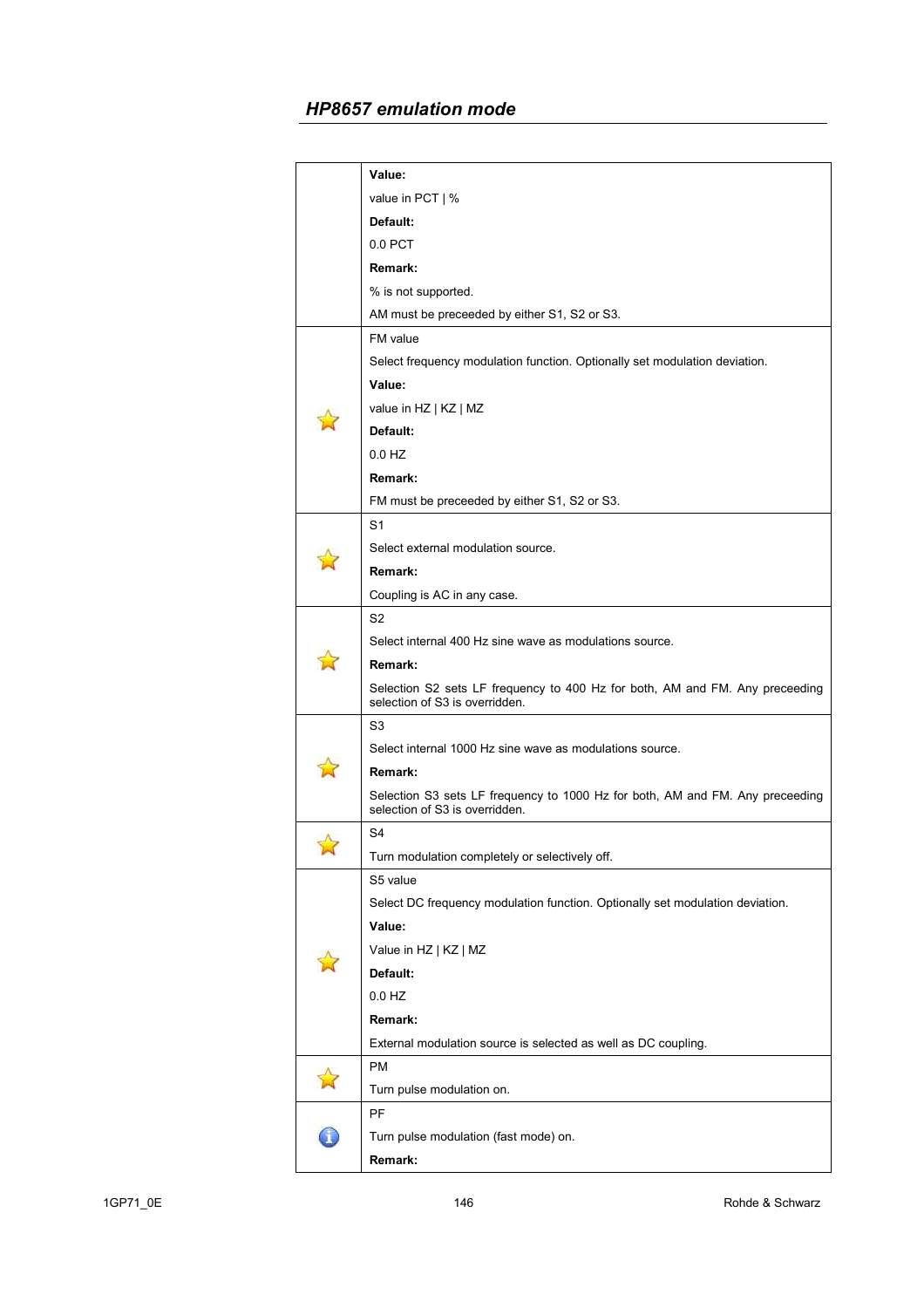| Implementation on SM* is identical to PM. |
|-------------------------------------------|
| Table 145: Modulation commands            |

#### • **Other**

| <b>Status</b> | Command / Function / Remark / Limitation                                                                                                           |
|---------------|----------------------------------------------------------------------------------------------------------------------------------------------------|
|               | HI                                                                                                                                                 |
| B             | Unknown function                                                                                                                                   |
|               | LO                                                                                                                                                 |
|               | Unknown function                                                                                                                                   |
|               | UP                                                                                                                                                 |
|               | Increment the value of the active function (frequency, amplitude, modulation depth,<br>modulation deviation) by the value specified at command IS. |
|               | DN                                                                                                                                                 |
|               | Decrement the value of the active function (frequency, amplitude, modulation depth,<br>modulation deviation) by the value specified at command IS. |
|               | IS value                                                                                                                                           |
|               | Set increment/decrement value of the active function (frequency, amplitude,<br>modulation depth, modulation deviation).                            |
|               | Value (frequency function):                                                                                                                        |
|               | value in HZ   KZ   MZ                                                                                                                              |
|               | Value (amplitude function):                                                                                                                        |
|               | value in DB                                                                                                                                        |
|               | Value (AM):                                                                                                                                        |
|               | value in PCT   %                                                                                                                                   |
|               | Value (FM):                                                                                                                                        |
|               | value in HZ   KZ   MZ                                                                                                                              |
|               | Remark:                                                                                                                                            |
|               | % is not supported                                                                                                                                 |
|               | PI                                                                                                                                                 |
|               | Increment RF frequency phase by 1.0 °.                                                                                                             |
|               | Remark:                                                                                                                                            |
|               | No wrap around occurs at the phase limits in opposition to the HP8657.                                                                             |
|               | <b>PD</b>                                                                                                                                          |
|               | Decrement RF frequency phase by 1.0 °.                                                                                                             |
|               | Remark:                                                                                                                                            |
|               | No wrap around occurs at the phase limits in opposition to the HP8657.                                                                             |
|               | R <sub>0</sub>                                                                                                                                     |
|               | Select Standby mode.                                                                                                                               |
|               | Remark:                                                                                                                                            |
|               | The implementation on SM* is identical to R2.                                                                                                      |
|               | R1                                                                                                                                                 |
|               | Select Active mode.                                                                                                                                |
|               | Remark:                                                                                                                                            |
|               | The implementation on SM* is identical to R3.                                                                                                      |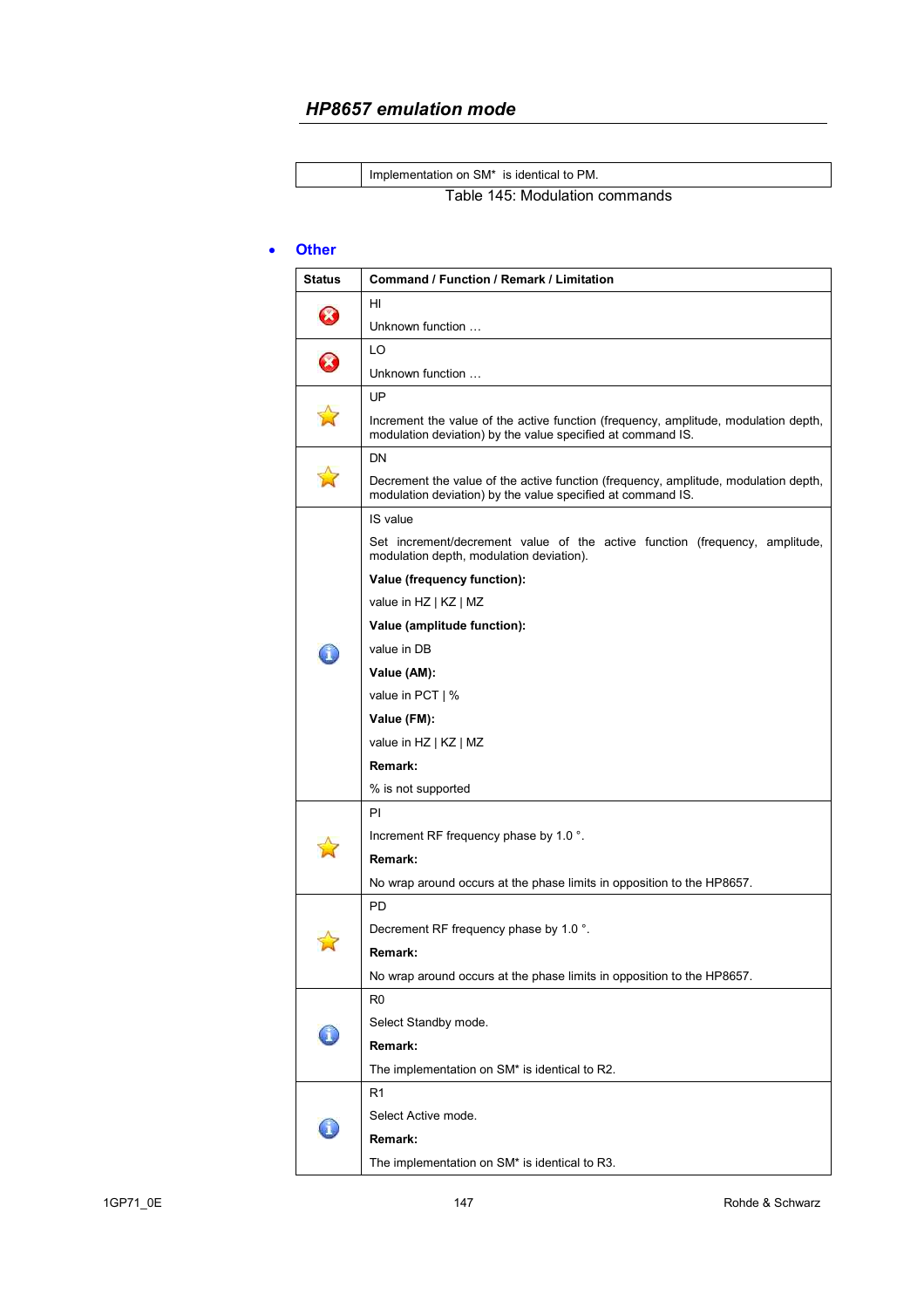|             | R <sub>2</sub>                                                                                                      |
|-------------|---------------------------------------------------------------------------------------------------------------------|
|             | Set Rf output off.                                                                                                  |
|             | R <sub>3</sub>                                                                                                      |
|             | Set Rf ouput on.                                                                                                    |
|             | R <sub>5</sub>                                                                                                      |
|             | Set Rf output dead.                                                                                                 |
|             | Remark:                                                                                                             |
|             | The implementation on SM* is identical to R2.                                                                       |
|             | ST value                                                                                                            |
|             | Save actual setup to backup register.                                                                               |
|             | Value:                                                                                                              |
|             | 09                                                                                                                  |
|             | Remark:                                                                                                             |
|             | The contents of the registers 0  9 are NOT persisent and are lost when power off<br>or leaving the emulation mode.  |
|             | <b>RC</b> value                                                                                                     |
|             | Recall setup from backup register.                                                                                  |
|             | Value:                                                                                                              |
| ĭ           | 09                                                                                                                  |
|             | Remark:                                                                                                             |
|             | The contents of the registers 0  9 are NOT persisent and are lost when power off<br>or leaving the emulation mode.  |
|             | SV value                                                                                                            |
|             | Save actual setup to backup register.                                                                               |
|             | Value:                                                                                                              |
|             | 099                                                                                                                 |
|             | Remark:                                                                                                             |
|             | The contents of the registers 0  99 are NOT persisent and are lost when power off<br>or leaving the emulation mode. |
|             | <b>RL</b> value                                                                                                     |
|             | Recall actual setup from register value.                                                                            |
|             | Value:                                                                                                              |
|             | 099                                                                                                                 |
|             | Remark:                                                                                                             |
|             | The contents of the registers 0  99 are NOT persisent and are lost when power off<br>or leaving the emulation mode. |
| $\mathbf x$ | SQ                                                                                                                  |
|             | Step forward to next register and recall setup.                                                                     |
| 0           | GT                                                                                                                  |
|             | Setup a flexible sequence.                                                                                          |
|             | QS                                                                                                                  |
|             | Step backward to previuous register and recall setup.                                                               |
|             | RP                                                                                                                  |
|             | Reset reverse power protection.                                                                                     |

Table 146: Other commands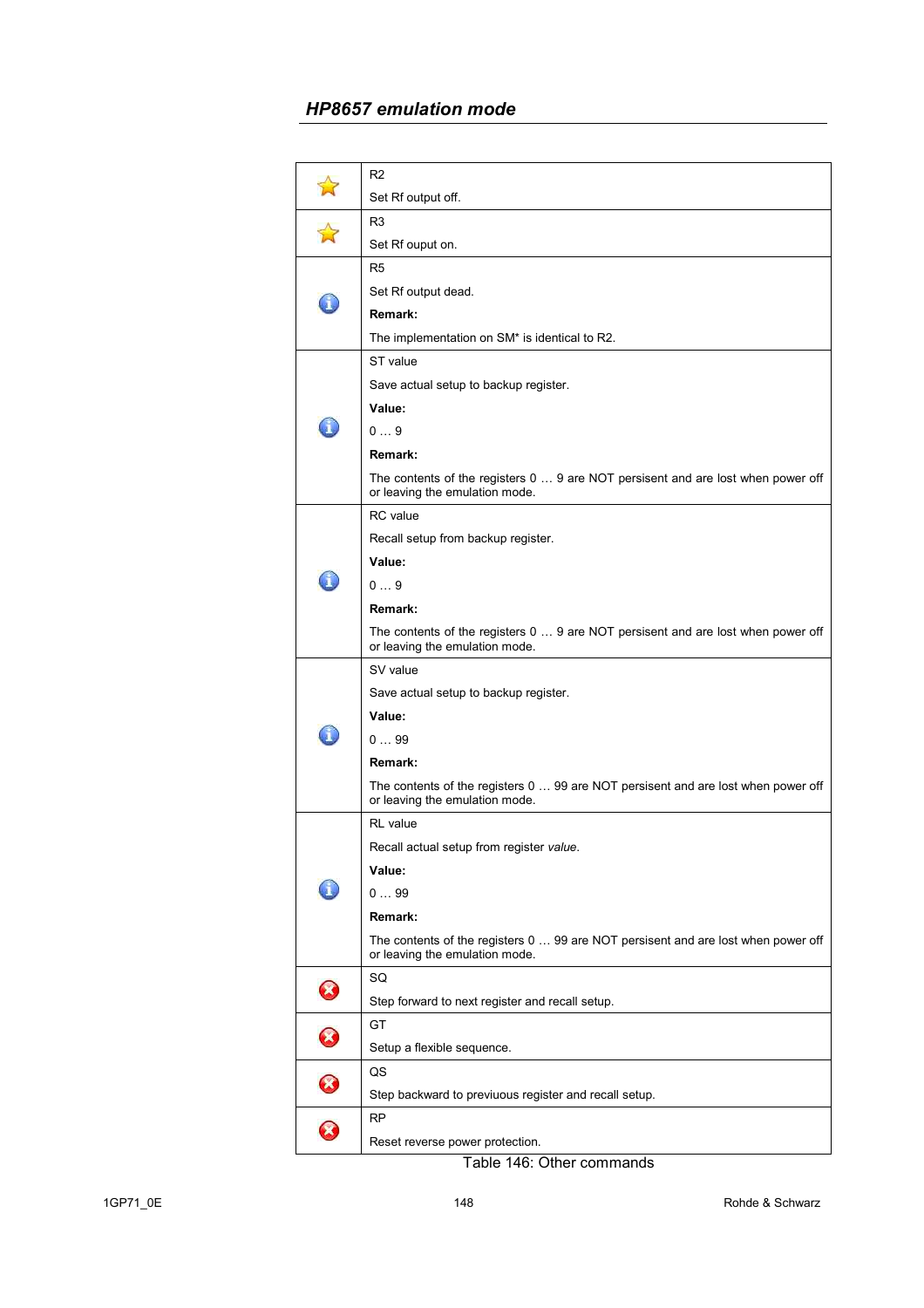### **Instrument initialisation**

The (factory) default setting of the HP8657 is applied when

- o applying a DCL, SDC to the GPIB interface.
- o transmitting the first command after activating this emulation mode.

The following table shows the (factory) default setting, applied by the SM\*'s emulation software.

| Subsystem                 | <b>Default setting</b>    |
|---------------------------|---------------------------|
| <b>ADDITIONAL</b>         |                           |
| <b>FREQUENCY</b>          | $CW = 100.0 MZ$           |
|                           | $CW$ STEP = 10.0 MZ       |
| <b>AMPLITUDE</b>          | LEVEL = $-143.5$ DBM      |
|                           | LEVEL STEP = $10.0$ DB    |
|                           | OFFSET = $0.0$ DB         |
|                           | <b>OUTPUT = ON</b>        |
| <b>MODULATION (AM)</b>    | $DEFH = 0.0$ PCT          |
|                           | DEPTH STEP = 1.0 PCT      |
|                           | STATE = OFF               |
|                           | SOURCE = INTERNAL         |
|                           | FREQUENCY = 1.0 KHZ       |
| <b>MODULATION (AM)</b>    | $DEVIATION = 0.0 KHZ$     |
|                           | DEVIATION STEP = 10.0 KHZ |
|                           | STATE = OFF               |
|                           | SOURCE = INTERNAL         |
|                           | FREQUENCY = 1.0 KHZ       |
| <b>MODULATION (PULSE)</b> | STATE = OFF               |
|                           | SOURCE = INTERNAL         |
|                           | FREQUENCY = 1.0 KHZ       |

Table 147: factory default setting

Additionally, all (backup) registers 0 … 99 are preset to the factory defaults, too.

# **Status reporting**

Status reporting is generally not supported by the HP8657.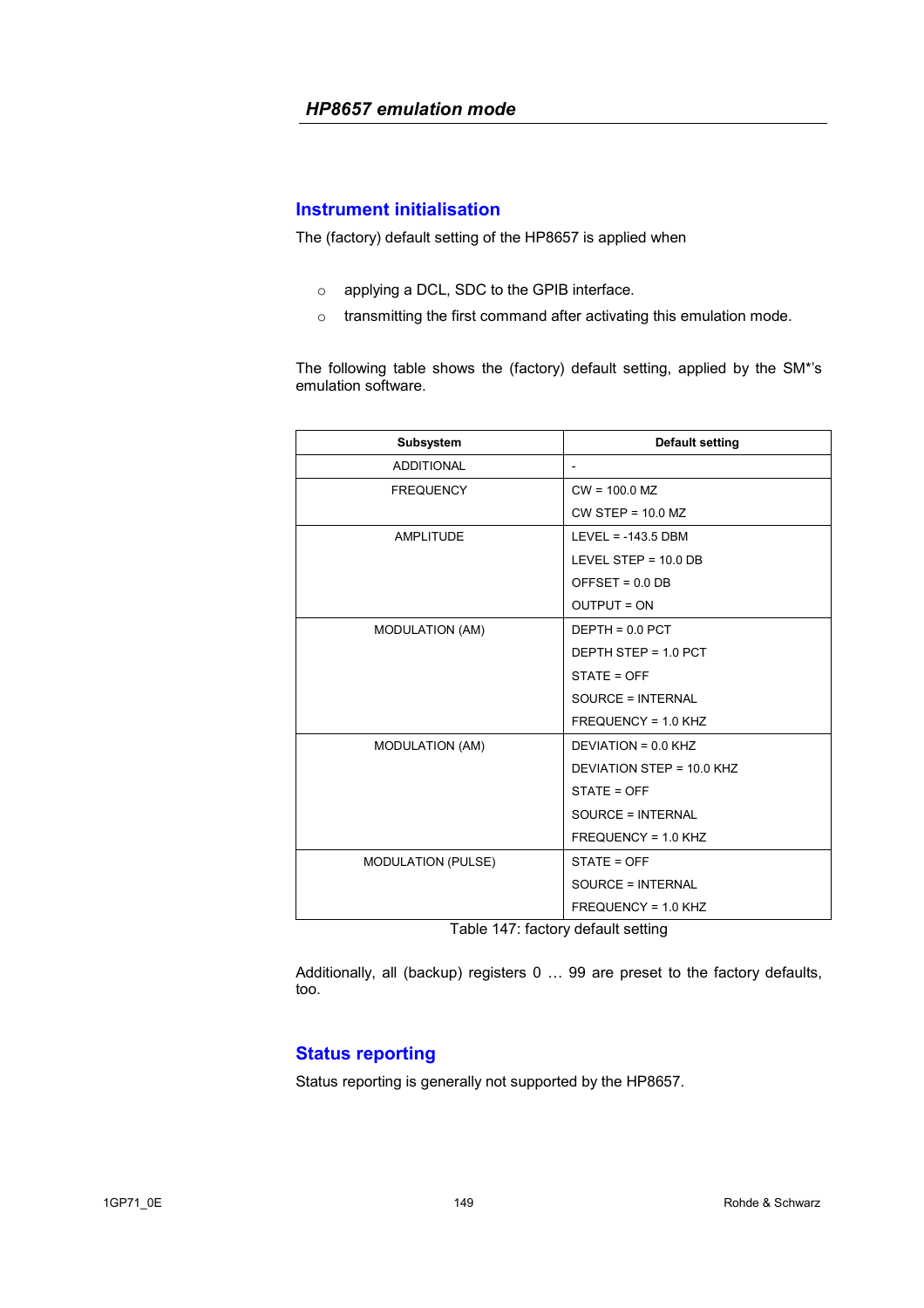### **General**

In this language emulation mode, the emulation software in the SM\* emulates the Pre-SCPI language, implemented in Agilent's signal generators of type

- o HP8662A
- o HP8663A

The emulation software is supported on signal generators of type

#### o SMA100

The emulation software simulates the HP8662 data model in the execution unit and transforms the HP8662 parameters into the SM\* parameters.



Figure 10: HP8662 emulation model

This mapping occurs only in one direction: Setting commands that arrive via the remote-control interface modify the HP8662 parameters. These parameters are converted into SM\* parameters and written to the database.

Modifiying the SM\* parameters in any other manner, e.g., via manual operation at the frontpanel, causes no changes to the HP8662 parameters of the emulation software.

**While this is insignificant in pure remote-control operation, it can lead to inconsistencies and undesirable effects or malfunctions when you use both manual and remote control in this language emulation mode.** 

### **GPIB functions**

The following table shows the GPIB functions, supported by the HP8662.

|  | Status | Command | Function / Remark / Limitation |
|--|--------|---------|--------------------------------|
|--|--------|---------|--------------------------------|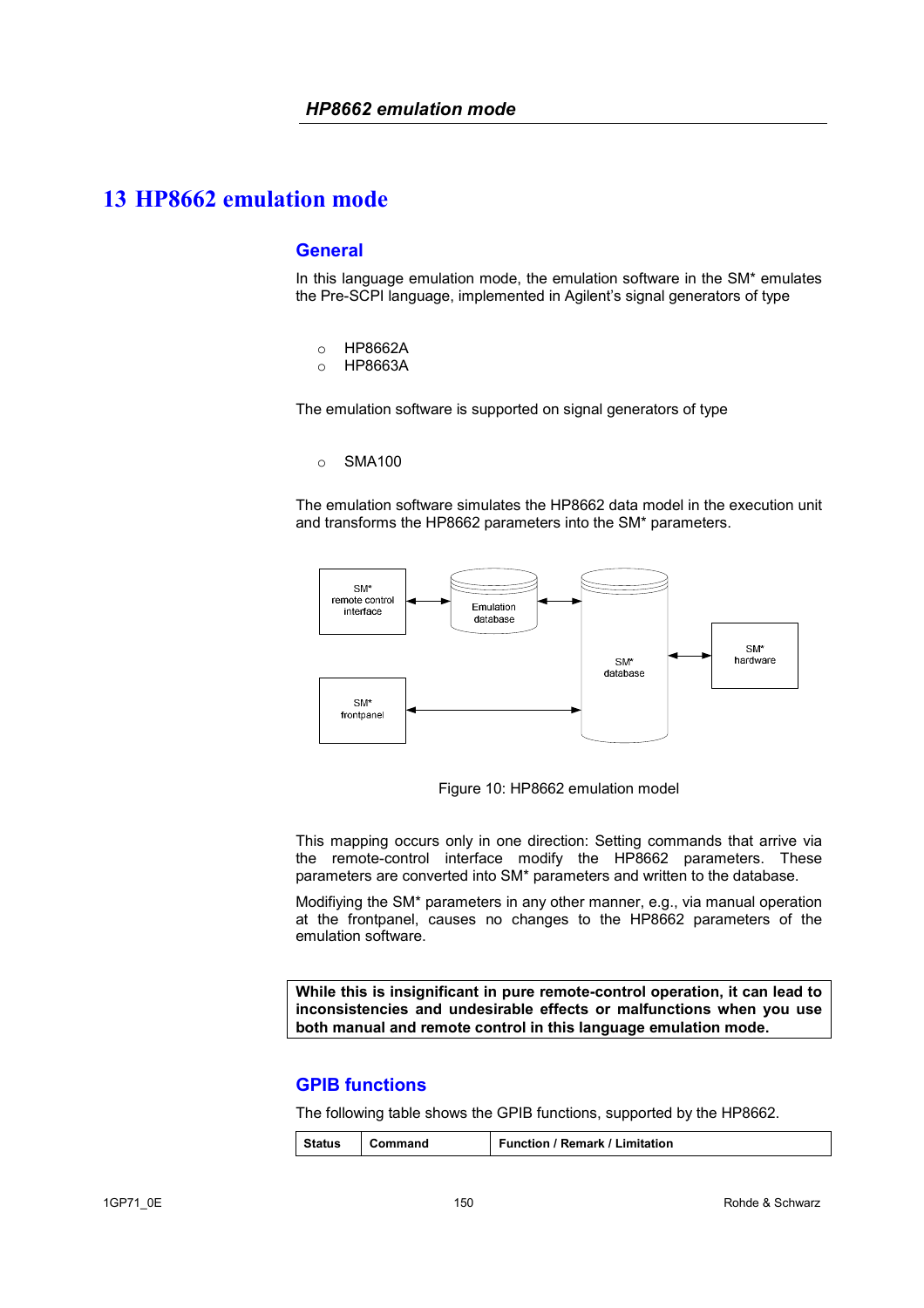| <b>Status</b>              | Command          | <b>Function / Remark / Limitation</b> |
|----------------------------|------------------|---------------------------------------|
|                            | <b>DCL</b>       | Device clear.                         |
| B                          | <b>GET</b>       | Goup execute trigger.                 |
|                            | <b>GTL</b>       | Goto local mode.                      |
| B                          | LLO <sub>.</sub> | Local lockout.                        |
| 27                         | <b>REN</b>       | Goto remote mode.                     |
|                            | <b>SDC</b>       | Selective device clear.               |
| $\boldsymbol{\mathcal{R}}$ | <b>SPD</b>       | Serial-Poll disable.                  |
| B                          | <b>SPE</b>       | Serial-Poll enable.                   |
|                            | <b>SRQ</b>       | Request service.                      |

Table 148: HP8662 GPIB functions

### **Commands**

The following table shows the commands, supported by the HP8662.

### • **Additional**

| <b>Status</b> | Command / Function / Remark / Limitation               |  |  |
|---------------|--------------------------------------------------------|--|--|
| O             | EX                                                     |  |  |
|               | Return to SCPI mode.                                   |  |  |
|               | Remark:                                                |  |  |
|               | This command has been added to the HP8662 command set. |  |  |
|               |                                                        |  |  |

Table 149: Additional commands

### • **Frequency**

| <b>Status</b> | <b>Command / Function / Remark / Limitation</b>             |
|---------------|-------------------------------------------------------------|
|               | FR value                                                    |
|               | Set fixed frequency.                                        |
|               | Value:                                                      |
|               | Fmin  Fmax in {HZ   KZ   MZ   GZ}   UP   DN                 |
|               | Default:                                                    |
|               | 100.0 MZ                                                    |
|               | Remark:                                                     |
|               | Center frequency in rf sweep is also set with this command. |

Table 150: Frequency commands

### • **Amplitude**

| Status | Command / Function / Remark / Limitation |
|--------|------------------------------------------|
|--------|------------------------------------------|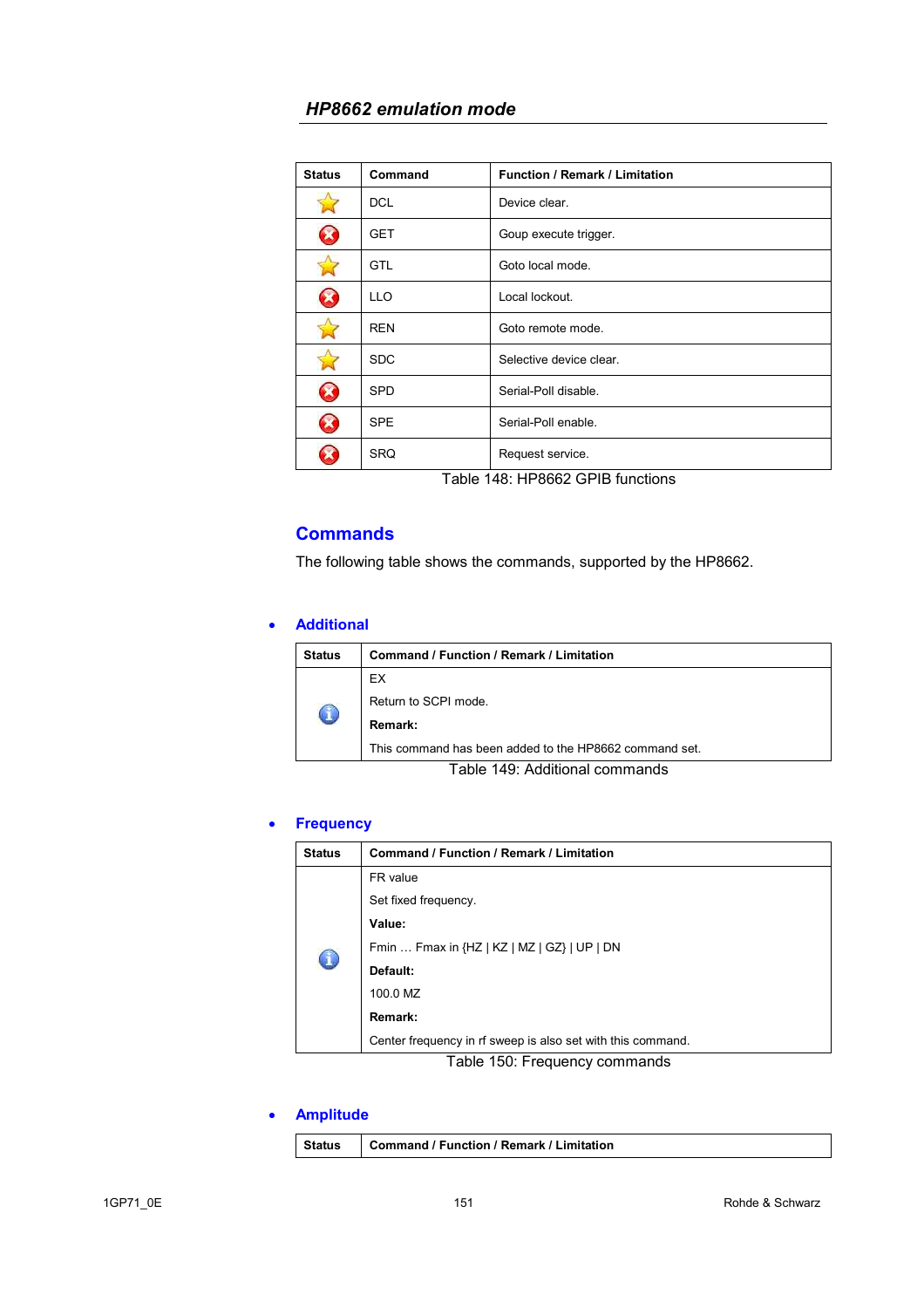|  | AP value                                         |
|--|--------------------------------------------------|
|  | Set output amplitude and turn output on.         |
|  | Value:                                           |
|  | Pmin  Pmax in {+D   -D   DM   MV   UV}   UP   DN |
|  | Default:                                         |
|  | $-30$ DM                                         |
|  |                                                  |
|  | A <sub>0</sub>                                   |
|  | Alias for AO.                                    |
|  | A <sub>O</sub>                                   |
|  | Turn output off.                                 |

Table 151: Amplitude commands

### • **Modulation**

| <b>Status</b> | Command / Function / Remark / Limitation                    |
|---------------|-------------------------------------------------------------|
|               | AM value                                                    |
|               | Set rf carrier modulation depth and turn modulation on.     |
|               | Value:                                                      |
|               | 0.0  95.0 in {PC}   UP   DN                                 |
|               | Default:                                                    |
|               | 30 PC                                                       |
|               | BP                                                          |
| 0             | Set bi-phase modulation on.                                 |
|               | F <sub>0</sub>                                              |
|               | Alias for FO.                                               |
|               | <b>FO</b>                                                   |
|               | Turn actual selected modulation off.                        |
|               | FM value                                                    |
|               | Set rf carrier modulation deviation and turn modulation on. |
|               | Value:                                                      |
|               | $0.0100.0$ {HZ   KZ}                                        |
|               | Default:                                                    |
|               | 10.0 KZ                                                     |
|               | MF value                                                    |
|               | Set modulation signals's frequency.                         |
|               | Value:                                                      |
|               | $0.0100.0$ {HZ   KZ}                                        |
|               | Default:                                                    |
|               | $\overline{\phantom{a}}$                                    |
|               | M <sub>0</sub>                                              |
|               | Alias for MO                                                |
|               | <b>MO</b>                                                   |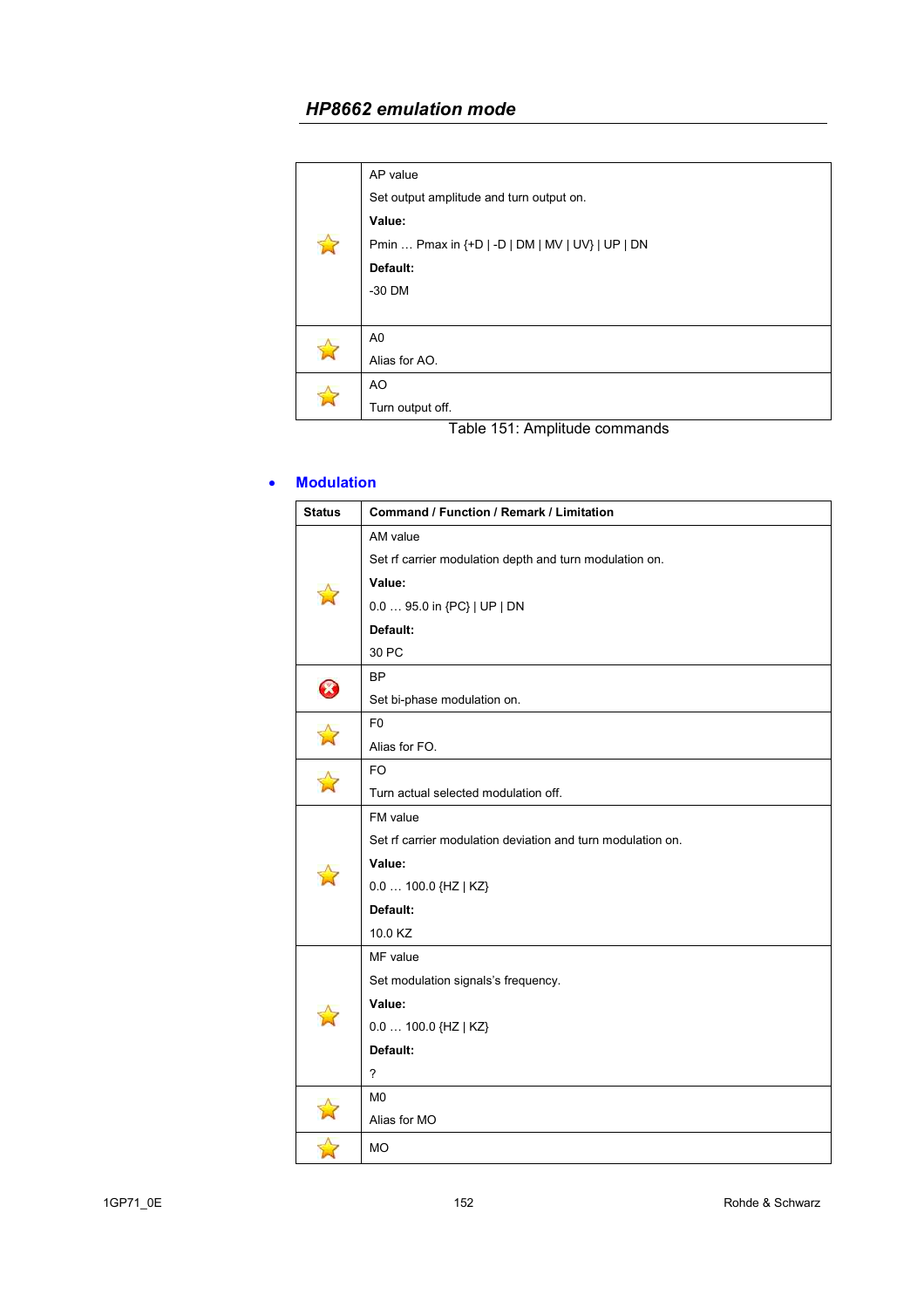|  | Set modulation off.                                         |
|--|-------------------------------------------------------------|
|  | M1                                                          |
|  | Select internal 400 Hz signal as modulation source.         |
|  | M <sub>2</sub>                                              |
|  | Select internal 1000 Hz signal as modulation source.        |
|  | M <sub>3</sub>                                              |
|  | Select external, dc coupled modulation source.              |
|  | M4                                                          |
|  | Select external, ac coupled modulation source.              |
|  | PL                                                          |
|  | Set pulse modulation.                                       |
|  | PM value                                                    |
|  | Set rf carrier modulation deviation and turn modulation on. |
|  | Value:                                                      |
|  | $0.0360.0$ DG                                               |
|  | Default:                                                    |
|  | 0.0 <sub>DG</sub>                                           |

#### Table 152: Modulation commands

#### • **Data**

| <b>Status</b> | <b>Command / Function / Remark / Limitation</b> |
|---------------|-------------------------------------------------|
|               | $'0'$ '9'                                       |
|               | Numerals 0-9                                    |
|               | $\epsilon$                                      |
|               | Decimalpoint                                    |
| Ø             | <b>BS</b>                                       |
|               | Backspace                                       |

Table 153: Data

### • **Units**

| <b>Status</b> | <b>Command / Function / Remark / Limitation</b> |
|---------------|-------------------------------------------------|
|               | DB                                              |
|               | Power unit DB                                   |
|               | DG                                              |
|               | Phase unit Deg                                  |
|               | <b>DM</b>                                       |
|               | Power unit dBm                                  |
|               | +D                                              |
|               | Power unit + dBm                                |
|               | -D                                              |
|               | Power unit - dBm                                |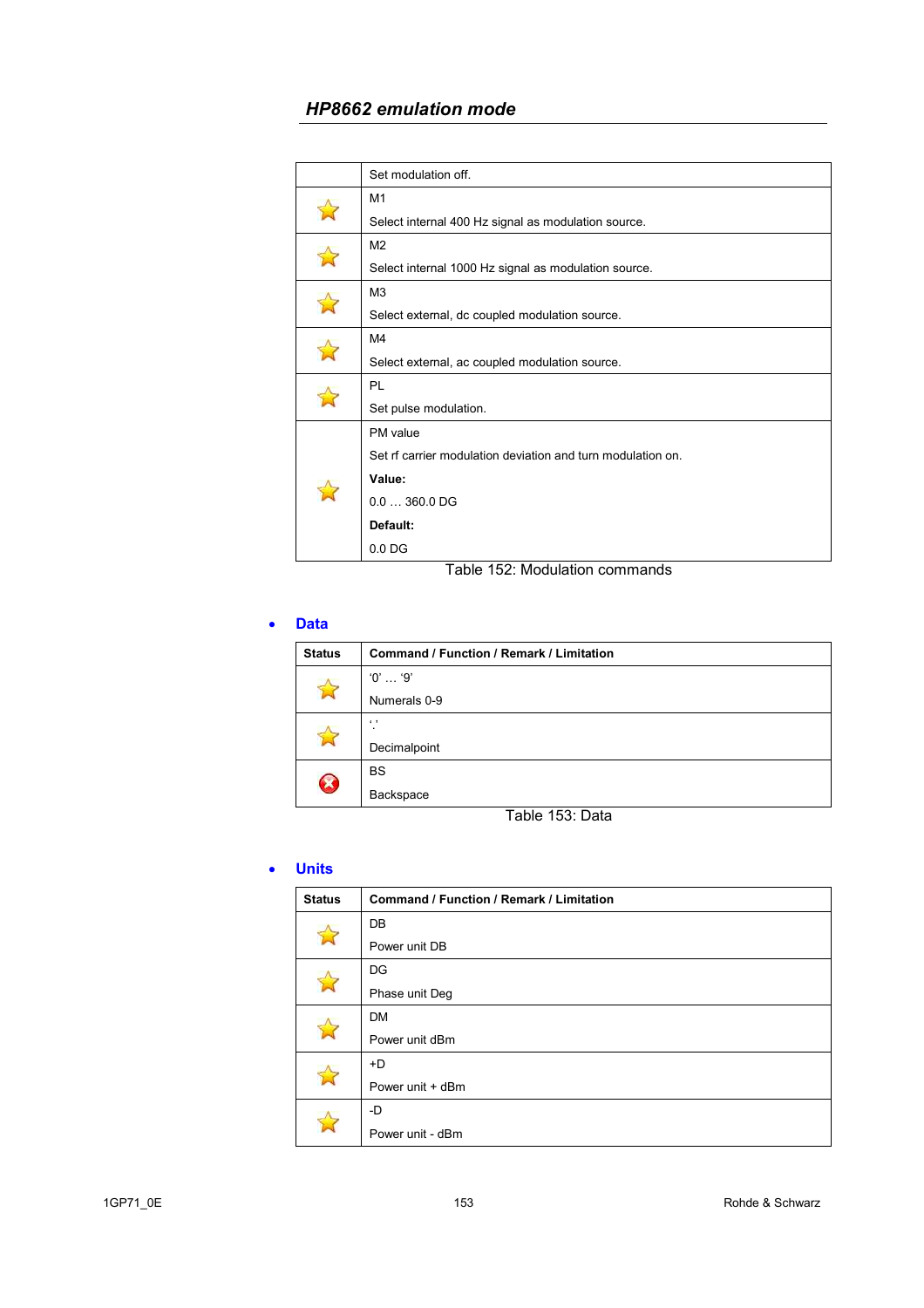|              | <b>MV</b>          |
|--------------|--------------------|
|              | Level mV           |
|              | UV                 |
|              | Level uV           |
|              | PC                 |
| $\mathbb{R}$ | Relative unit %    |
|              | HZ                 |
|              | Frequency unit Hz  |
|              | KZ                 |
|              | Frequency unit KHz |
|              | <b>MZ</b>          |
|              | Frequency unit MHz |
|              | GZ                 |
|              | Frequency unit GHz |
|              |                    |

Table 154: Units

#### • **Sweep**

| <b>Status</b> | <b>Command / Function / Remark / Limitation</b>      |
|---------------|------------------------------------------------------|
|               | W <sub>1</sub>                                       |
|               | Set sweep operation off.                             |
|               | Remark:                                              |
|               | Rf carrier sweep is supported.                       |
|               | Modulation sweep (Lf sweep) is not supported so far. |
|               | Special Functions 40 and 41 have no effect.          |
|               | W <sub>2</sub>                                       |
|               | Set sweep operation on and select sweep mode AUTO.   |
|               | Remark:                                              |
|               | Rf carrier sweep is supported.                       |
|               | Modulation sweep (Lf sweep) is not supported so far. |
|               | Special Functions 40 and 41 have no effect.          |
|               | W <sub>3</sub>                                       |
|               | Set sweep operation on and select sweep mode MANUAL. |
|               | Remark:                                              |
|               | Rf carrier sweep is supported.                       |
|               | Modulation sweep (Lf sweep) is not supported so far. |
|               | Special Functions 40 and 41 have no effect.          |
|               | W4                                                   |
|               | Set sweep operation on and select sweep mode SINGLE. |
|               | Remark:                                              |
|               | Rf carrier sweep is supported.                       |
|               | Modulation sweep (Lf sweep) is not supported so far. |
|               | Special Functions 40 and 41 have no effect.          |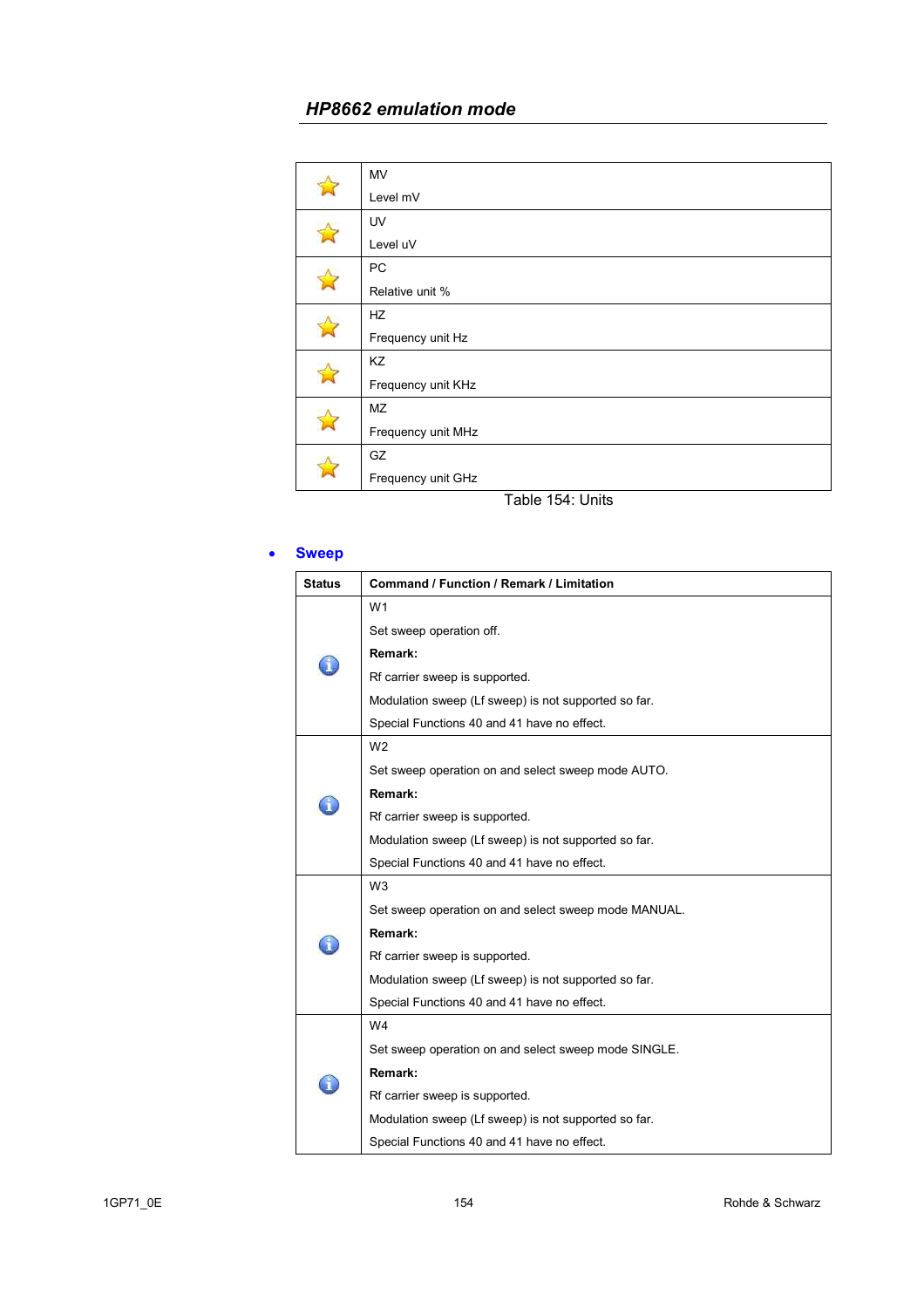|   | FA value                                               |
|---|--------------------------------------------------------|
|   | Set rf sweep start frequency.                          |
|   | Value:                                                 |
|   | 100.0 KHz  2560.0 MHz in {HZ   KZ   MZ   GZ}   UP   DN |
|   | Default:                                               |
|   | ?                                                      |
|   | Remark:                                                |
|   | Rf carrier sweep is supported.                         |
|   | Modulation sweep (Lf sweep) is not supported so far.   |
|   | Special Functions 40 and 41 have no effect.            |
|   | FB value                                               |
|   | Set rf sweep stop frequency.                           |
|   | Value:                                                 |
|   | 100.0 KHz  2560.0 MHz in {HZ   KZ   MZ   GZ}   UP   DN |
|   | Default:                                               |
|   | ?                                                      |
|   | Remark:                                                |
|   | Rf carrier sweep is supported.                         |
|   | Modulation sweep (Lf sweep) is not supported so far.   |
|   | Special Functions 40 and 41 have no effect.            |
|   | FS value                                               |
|   | Set rf sweep frequency span.                           |
|   | Value:                                                 |
|   | 0.2 Hz  2560.0 MHz in {HZ   KZ   MZ   GZ}   UP   DN    |
|   | Default:                                               |
|   | ?                                                      |
|   | Remark:                                                |
|   | Rf carrier sweep is supported.                         |
|   | Modulation sweep (Lf sweep) is not supported so far.   |
|   | Special Functions 40 and 41 have no effect.            |
|   | N1                                                     |
|   | Set sweep steps to 100 and sweep spacing to linear.    |
|   | Remark:                                                |
|   | Rf carrier sweep is supported.                         |
|   | Modulation sweep (Lf sweep) is not supported so far.   |
|   | Special Functions 40 and 41 have no effect.            |
|   | N <sub>2</sub>                                         |
|   | Set sweep steps to 1000 and sweep spacing to linear.   |
|   | Remark:                                                |
|   | Rf carrier sweep is supported.                         |
|   | Modulation sweep (Lf sweep) is not supported so far.   |
|   | Special Functions 40 and 41 have no effect.            |
| T | N <sub>3</sub> value                                   |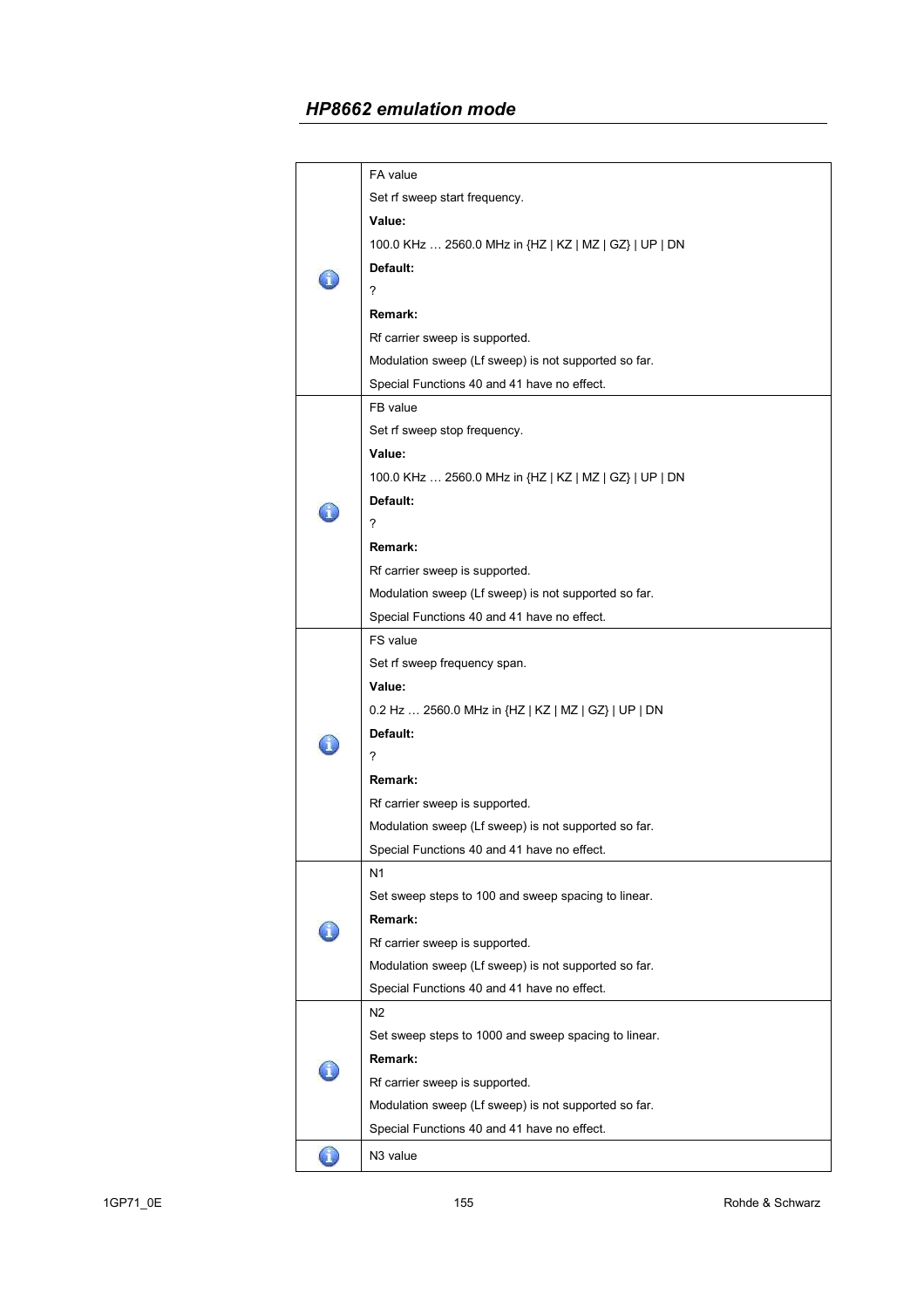| Set sweep step size.<br>Value:<br>Value in {HZ   KZ   MZ}   UP   DN<br>Default:<br>?<br>Remark:<br>Rf carrier sweep is supported.<br>Modulation sweep (Lf sweep) is not supported so far.<br>Special Functions 40 and 41 have no effect.<br>N <sub>4</sub><br>Set sweep steps to 10 % and sweep spacing to logarithmic.<br>Remark:<br>Rf carrier sweep is supported.<br>Modulation sweep (Lf sweep) is not supported so far.<br>Special Functions 40 and 41 have no effect.<br>N5<br>Set sweep steps to 1 % and sweep spacing to logarithmic.<br>Remark:<br>Rf carrier sweep is supported.<br>Modulation sweep (Lf sweep) is not supported so far.<br>Special Functions 40 and 41 have no effect.<br>T <sub>1</sub><br>$\boldsymbol{\mathcal{S}}$<br>Set rf sweep step (dwell) time to 0.5 ms.<br>T <sub>2</sub><br>B<br>Set rf sweep step (dwell) time to 1.0 ms.<br>T3<br>$\widehat{\mathbf{x}}$<br>Set rf sweep step (dwell) time to 2.0 ms.<br>T4<br>Set rf sweep step (dwell) time to 10.0 ms.<br><b>Remark:</b><br>Rf carrier sweep is supported.<br>Modulation sweep (Lf sweep) is not supported so far.<br>Special Functions 40 and 41 have no effect.<br>T5<br>Set rf sweep step (dwell) time to 100.0 ms.<br>Remark:<br>Rf carrier sweep is supported.<br>Modulation sweep (Lf sweep) is not supported so far.<br>Special Functions 40 and 41 have no effect.<br>X1 value |  |
|-------------------------------------------------------------------------------------------------------------------------------------------------------------------------------------------------------------------------------------------------------------------------------------------------------------------------------------------------------------------------------------------------------------------------------------------------------------------------------------------------------------------------------------------------------------------------------------------------------------------------------------------------------------------------------------------------------------------------------------------------------------------------------------------------------------------------------------------------------------------------------------------------------------------------------------------------------------------------------------------------------------------------------------------------------------------------------------------------------------------------------------------------------------------------------------------------------------------------------------------------------------------------------------------------------------------------------------------------------------------------------------|--|
|                                                                                                                                                                                                                                                                                                                                                                                                                                                                                                                                                                                                                                                                                                                                                                                                                                                                                                                                                                                                                                                                                                                                                                                                                                                                                                                                                                                     |  |
|                                                                                                                                                                                                                                                                                                                                                                                                                                                                                                                                                                                                                                                                                                                                                                                                                                                                                                                                                                                                                                                                                                                                                                                                                                                                                                                                                                                     |  |
|                                                                                                                                                                                                                                                                                                                                                                                                                                                                                                                                                                                                                                                                                                                                                                                                                                                                                                                                                                                                                                                                                                                                                                                                                                                                                                                                                                                     |  |
|                                                                                                                                                                                                                                                                                                                                                                                                                                                                                                                                                                                                                                                                                                                                                                                                                                                                                                                                                                                                                                                                                                                                                                                                                                                                                                                                                                                     |  |
|                                                                                                                                                                                                                                                                                                                                                                                                                                                                                                                                                                                                                                                                                                                                                                                                                                                                                                                                                                                                                                                                                                                                                                                                                                                                                                                                                                                     |  |
|                                                                                                                                                                                                                                                                                                                                                                                                                                                                                                                                                                                                                                                                                                                                                                                                                                                                                                                                                                                                                                                                                                                                                                                                                                                                                                                                                                                     |  |
|                                                                                                                                                                                                                                                                                                                                                                                                                                                                                                                                                                                                                                                                                                                                                                                                                                                                                                                                                                                                                                                                                                                                                                                                                                                                                                                                                                                     |  |
|                                                                                                                                                                                                                                                                                                                                                                                                                                                                                                                                                                                                                                                                                                                                                                                                                                                                                                                                                                                                                                                                                                                                                                                                                                                                                                                                                                                     |  |
|                                                                                                                                                                                                                                                                                                                                                                                                                                                                                                                                                                                                                                                                                                                                                                                                                                                                                                                                                                                                                                                                                                                                                                                                                                                                                                                                                                                     |  |
|                                                                                                                                                                                                                                                                                                                                                                                                                                                                                                                                                                                                                                                                                                                                                                                                                                                                                                                                                                                                                                                                                                                                                                                                                                                                                                                                                                                     |  |
|                                                                                                                                                                                                                                                                                                                                                                                                                                                                                                                                                                                                                                                                                                                                                                                                                                                                                                                                                                                                                                                                                                                                                                                                                                                                                                                                                                                     |  |
|                                                                                                                                                                                                                                                                                                                                                                                                                                                                                                                                                                                                                                                                                                                                                                                                                                                                                                                                                                                                                                                                                                                                                                                                                                                                                                                                                                                     |  |
|                                                                                                                                                                                                                                                                                                                                                                                                                                                                                                                                                                                                                                                                                                                                                                                                                                                                                                                                                                                                                                                                                                                                                                                                                                                                                                                                                                                     |  |
|                                                                                                                                                                                                                                                                                                                                                                                                                                                                                                                                                                                                                                                                                                                                                                                                                                                                                                                                                                                                                                                                                                                                                                                                                                                                                                                                                                                     |  |
|                                                                                                                                                                                                                                                                                                                                                                                                                                                                                                                                                                                                                                                                                                                                                                                                                                                                                                                                                                                                                                                                                                                                                                                                                                                                                                                                                                                     |  |
|                                                                                                                                                                                                                                                                                                                                                                                                                                                                                                                                                                                                                                                                                                                                                                                                                                                                                                                                                                                                                                                                                                                                                                                                                                                                                                                                                                                     |  |
|                                                                                                                                                                                                                                                                                                                                                                                                                                                                                                                                                                                                                                                                                                                                                                                                                                                                                                                                                                                                                                                                                                                                                                                                                                                                                                                                                                                     |  |
|                                                                                                                                                                                                                                                                                                                                                                                                                                                                                                                                                                                                                                                                                                                                                                                                                                                                                                                                                                                                                                                                                                                                                                                                                                                                                                                                                                                     |  |
|                                                                                                                                                                                                                                                                                                                                                                                                                                                                                                                                                                                                                                                                                                                                                                                                                                                                                                                                                                                                                                                                                                                                                                                                                                                                                                                                                                                     |  |
|                                                                                                                                                                                                                                                                                                                                                                                                                                                                                                                                                                                                                                                                                                                                                                                                                                                                                                                                                                                                                                                                                                                                                                                                                                                                                                                                                                                     |  |
|                                                                                                                                                                                                                                                                                                                                                                                                                                                                                                                                                                                                                                                                                                                                                                                                                                                                                                                                                                                                                                                                                                                                                                                                                                                                                                                                                                                     |  |
|                                                                                                                                                                                                                                                                                                                                                                                                                                                                                                                                                                                                                                                                                                                                                                                                                                                                                                                                                                                                                                                                                                                                                                                                                                                                                                                                                                                     |  |
|                                                                                                                                                                                                                                                                                                                                                                                                                                                                                                                                                                                                                                                                                                                                                                                                                                                                                                                                                                                                                                                                                                                                                                                                                                                                                                                                                                                     |  |
|                                                                                                                                                                                                                                                                                                                                                                                                                                                                                                                                                                                                                                                                                                                                                                                                                                                                                                                                                                                                                                                                                                                                                                                                                                                                                                                                                                                     |  |
|                                                                                                                                                                                                                                                                                                                                                                                                                                                                                                                                                                                                                                                                                                                                                                                                                                                                                                                                                                                                                                                                                                                                                                                                                                                                                                                                                                                     |  |
|                                                                                                                                                                                                                                                                                                                                                                                                                                                                                                                                                                                                                                                                                                                                                                                                                                                                                                                                                                                                                                                                                                                                                                                                                                                                                                                                                                                     |  |
|                                                                                                                                                                                                                                                                                                                                                                                                                                                                                                                                                                                                                                                                                                                                                                                                                                                                                                                                                                                                                                                                                                                                                                                                                                                                                                                                                                                     |  |
|                                                                                                                                                                                                                                                                                                                                                                                                                                                                                                                                                                                                                                                                                                                                                                                                                                                                                                                                                                                                                                                                                                                                                                                                                                                                                                                                                                                     |  |
|                                                                                                                                                                                                                                                                                                                                                                                                                                                                                                                                                                                                                                                                                                                                                                                                                                                                                                                                                                                                                                                                                                                                                                                                                                                                                                                                                                                     |  |
|                                                                                                                                                                                                                                                                                                                                                                                                                                                                                                                                                                                                                                                                                                                                                                                                                                                                                                                                                                                                                                                                                                                                                                                                                                                                                                                                                                                     |  |
|                                                                                                                                                                                                                                                                                                                                                                                                                                                                                                                                                                                                                                                                                                                                                                                                                                                                                                                                                                                                                                                                                                                                                                                                                                                                                                                                                                                     |  |
|                                                                                                                                                                                                                                                                                                                                                                                                                                                                                                                                                                                                                                                                                                                                                                                                                                                                                                                                                                                                                                                                                                                                                                                                                                                                                                                                                                                     |  |
|                                                                                                                                                                                                                                                                                                                                                                                                                                                                                                                                                                                                                                                                                                                                                                                                                                                                                                                                                                                                                                                                                                                                                                                                                                                                                                                                                                                     |  |
|                                                                                                                                                                                                                                                                                                                                                                                                                                                                                                                                                                                                                                                                                                                                                                                                                                                                                                                                                                                                                                                                                                                                                                                                                                                                                                                                                                                     |  |
|                                                                                                                                                                                                                                                                                                                                                                                                                                                                                                                                                                                                                                                                                                                                                                                                                                                                                                                                                                                                                                                                                                                                                                                                                                                                                                                                                                                     |  |
|                                                                                                                                                                                                                                                                                                                                                                                                                                                                                                                                                                                                                                                                                                                                                                                                                                                                                                                                                                                                                                                                                                                                                                                                                                                                                                                                                                                     |  |
|                                                                                                                                                                                                                                                                                                                                                                                                                                                                                                                                                                                                                                                                                                                                                                                                                                                                                                                                                                                                                                                                                                                                                                                                                                                                                                                                                                                     |  |
|                                                                                                                                                                                                                                                                                                                                                                                                                                                                                                                                                                                                                                                                                                                                                                                                                                                                                                                                                                                                                                                                                                                                                                                                                                                                                                                                                                                     |  |
|                                                                                                                                                                                                                                                                                                                                                                                                                                                                                                                                                                                                                                                                                                                                                                                                                                                                                                                                                                                                                                                                                                                                                                                                                                                                                                                                                                                     |  |
|                                                                                                                                                                                                                                                                                                                                                                                                                                                                                                                                                                                                                                                                                                                                                                                                                                                                                                                                                                                                                                                                                                                                                                                                                                                                                                                                                                                     |  |
| Turn marker 1 on, optionally set marker frequency.                                                                                                                                                                                                                                                                                                                                                                                                                                                                                                                                                                                                                                                                                                                                                                                                                                                                                                                                                                                                                                                                                                                                                                                                                                                                                                                                  |  |
| X2 value                                                                                                                                                                                                                                                                                                                                                                                                                                                                                                                                                                                                                                                                                                                                                                                                                                                                                                                                                                                                                                                                                                                                                                                                                                                                                                                                                                            |  |
| Turn marker 2 on, optionally set marker frequency.                                                                                                                                                                                                                                                                                                                                                                                                                                                                                                                                                                                                                                                                                                                                                                                                                                                                                                                                                                                                                                                                                                                                                                                                                                                                                                                                  |  |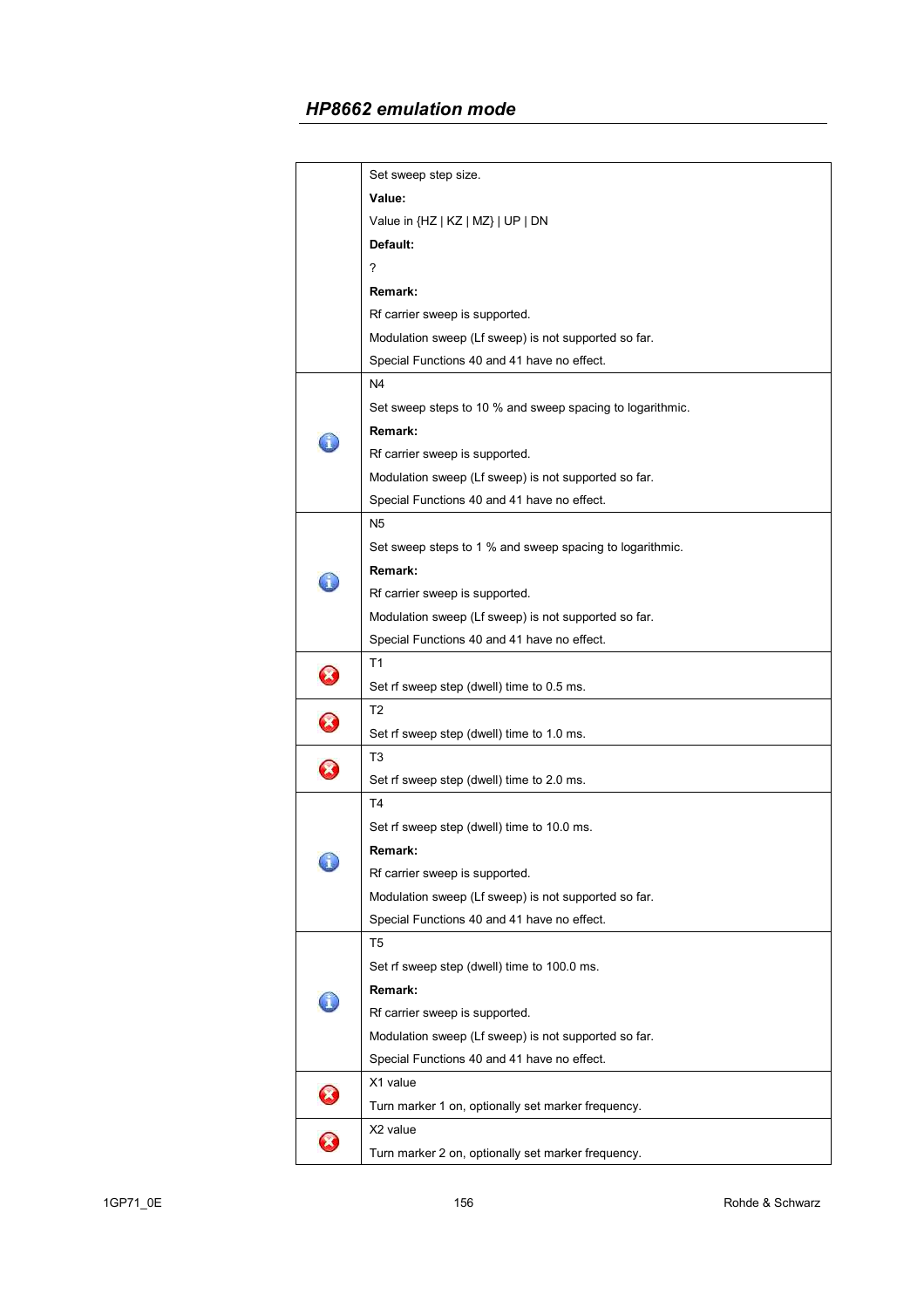|                       | X3 value                                              |
|-----------------------|-------------------------------------------------------|
|                       | Turn marker 3 on, optionally set marker frequency.    |
| $\boldsymbol{\Omega}$ | X4 value                                              |
|                       | Turn marker 4 on, optionally set marker frequency.    |
|                       | X5 value                                              |
| $\Omega$              | Turn marker 5 on, optionally set marker frequency.    |
| $\Omega$              | X <sub>6</sub>                                        |
|                       | Turn (actual selected) marker off.                    |
|                       | X7                                                    |
|                       | Turn all markers off.                                 |
|                       | Y <sub>0</sub>                                        |
|                       | Set sweep mode off                                    |
| n                     | Remark:                                               |
|                       | Implementation identical to W1                        |
|                       | Y1                                                    |
|                       | Set sweep operation on and select sweep mode MANUAL.  |
|                       | Remark:                                               |
|                       | Implementation identical to W3                        |
|                       | Y2                                                    |
|                       | Set sweep operation on and select sweep mode MANUAL.  |
|                       | Remark:                                               |
|                       | Implementation identical to W3                        |
|                       | Y <sub>3</sub>                                        |
|                       | Advance to next sweep frequency step (in sweep mode). |
|                       |                                                       |

Table 155: Sweep

### • **Other**

| <b>Status</b> | Command / Function / Remark / Limitation |                                          |
|---------------|------------------------------------------|------------------------------------------|
|               | <b>BL</b> value                          |                                          |
|               |                                          | Execute blue key function.               |
|               | Value                                    |                                          |
|               | APaa                                     | <b>Call Special Function</b>             |
|               | bbcc                                     | Call Copy function                       |
|               | Remark:                                  |                                          |
|               | aa (special function code):              |                                          |
|               |                                          | See Spectial functions for codes         |
|               | bb (source of copy operation):           |                                          |
|               |                                          | FA, FB, FS, N3, X1, X2, X3, X4, X5       |
|               | cc(destination of copy operation):       |                                          |
|               |                                          | FA, FB, FS, N3, X1, X2, X3, X4, X5       |
|               | UP                                       |                                          |
|               |                                          | Set value of active function one step up |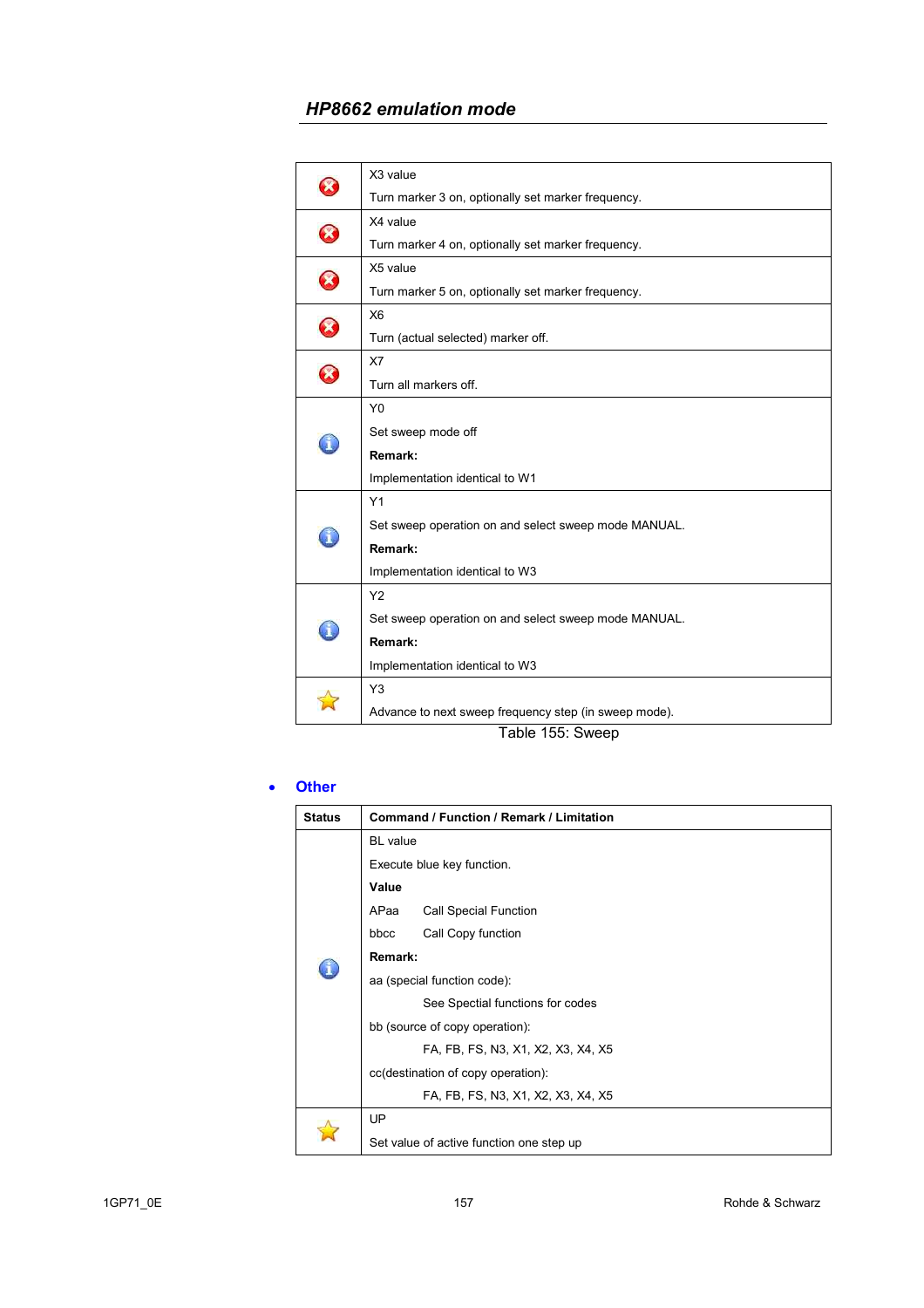|                            | DN                                                                                    |
|----------------------------|---------------------------------------------------------------------------------------|
|                            | Set value of active function one step down                                            |
|                            | IS value                                                                              |
|                            | Set increment value for active function.                                              |
| л                          | Value:                                                                                |
|                            |                                                                                       |
|                            | Remark:                                                                               |
|                            | For valid value range and unit refer to the different functions                       |
| 8                          | RU                                                                                    |
|                            | Rotate knob cw                                                                        |
| $\widehat{\mathbf{x}}$     | <b>RD</b>                                                                             |
|                            | Rotate knob ccw                                                                       |
| 8                          | R1                                                                                    |
|                            | Set resolution to x10                                                                 |
| $\boldsymbol{\mathcal{S}}$ | R <sub>2</sub>                                                                        |
|                            | Set resolution to 1/10                                                                |
| $\boldsymbol{\mathcal{S}}$ | R3                                                                                    |
|                            | Set knob to off                                                                       |
| $\boldsymbol{\mathcal{B}}$ | R4                                                                                    |
|                            | Set knob to hold                                                                      |
| $\boldsymbol{\mathcal{S}}$ | R <sub>5</sub>                                                                        |
|                            | Set knob to increment                                                                 |
| $\boldsymbol{\mathcal{B}}$ | SQ                                                                                    |
|                            | Execute sequence step                                                                 |
| $\bm{\Omega}$              | AS                                                                                    |
|                            | Enable auto sequence                                                                  |
| $\boldsymbol{\mathcal{B}}$ | SS value  value                                                                       |
|                            | Set sequence (to recall)                                                              |
|                            | ST value                                                                              |
|                            | Store front panel setting.                                                            |
|                            | Value:                                                                                |
|                            | 19                                                                                    |
|                            | Remark:                                                                               |
|                            | Storage is NOT persistent and will be lost when on power down.                        |
|                            | RC value                                                                              |
|                            | Recall front panel setting.                                                           |
|                            | Value:                                                                                |
|                            | 19                                                                                    |
|                            | Remark:                                                                               |
|                            | Storage is NOT persistent and will be lost when on power down.                        |
|                            | Recall immediately after power on recalls default settings on each register location. |
|                            | CT value                                                                              |
|                            | Set function to be executed on trigger (GTL or TR).                                   |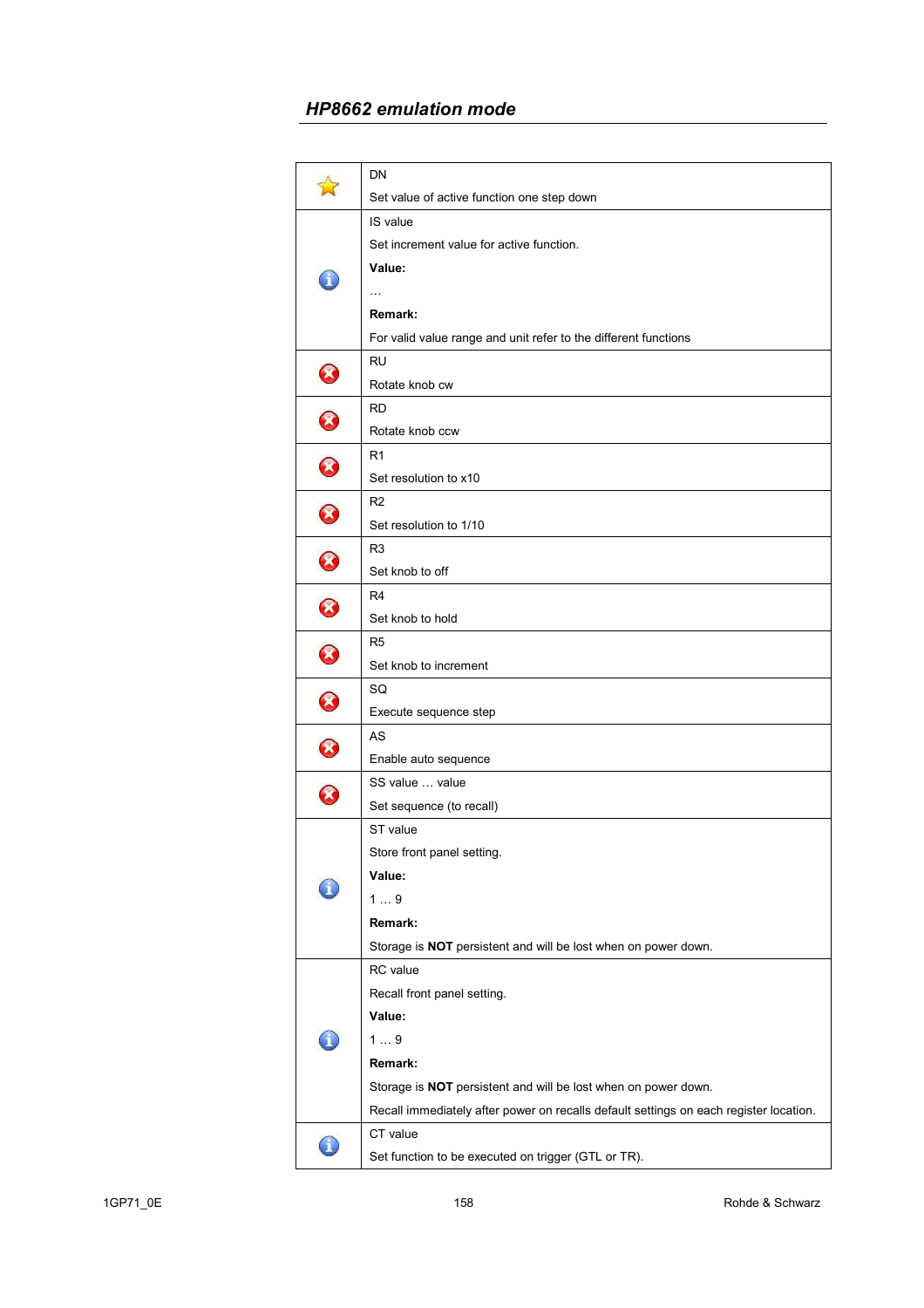| UP   DN   AO   MO   M1   M2   M3   M4   N1   N2   N4   N5   T1   T2   T3   T4   T5  <br>W1   W2   W3   W4<br>Remark:<br>T1, T2, T3 are not supported. |
|-------------------------------------------------------------------------------------------------------------------------------------------------------|
|                                                                                                                                                       |
|                                                                                                                                                       |
|                                                                                                                                                       |
| TR.                                                                                                                                                   |
| Executes function, specified by command CT.                                                                                                           |
| @1 value                                                                                                                                              |
| Set service request mask                                                                                                                              |
| Value:                                                                                                                                                |
| H<br>0x00  0xFF                                                                                                                                       |
| Remark:                                                                                                                                               |
| Layout of status byte is different in both systems.                                                                                                   |
| <b>RM</b>                                                                                                                                             |
| Query service request mask                                                                                                                            |
| Remark:                                                                                                                                               |
| Layout of status byte is different in both systems.                                                                                                   |
| <b>MS</b>                                                                                                                                             |
| Query the instrument status.                                                                                                                          |
| I<br>Remark:                                                                                                                                          |
| Status codes from SM* are returned                                                                                                                    |
| L1                                                                                                                                                    |
| B<br>Front panel long learn mode                                                                                                                      |
| L2                                                                                                                                                    |
| 0<br>Front panel fast learn mode                                                                                                                      |
| @2                                                                                                                                                    |
| $\boldsymbol{\mathcal{R}}$<br>Select deferred execution mode                                                                                          |
| @3                                                                                                                                                    |
| Ø<br>Select immediate execution mode                                                                                                                  |
| <b>SP</b>                                                                                                                                             |
| See Special Functions                                                                                                                                 |

Table 156: Other

### • **Special Function**

| <b>Status</b>              | <b>Command / Function / Remark / Limitation</b> |
|----------------------------|-------------------------------------------------|
| $\mathbf T$                | BLAP00                                          |
|                            | see SP00                                        |
| X                          | BLAP10                                          |
|                            | see SP10                                        |
| $\boldsymbol{\mathcal{R}}$ | BLAP11                                          |
|                            | see SP11                                        |
| X                          | BLAP12                                          |
|                            | see SP12                                        |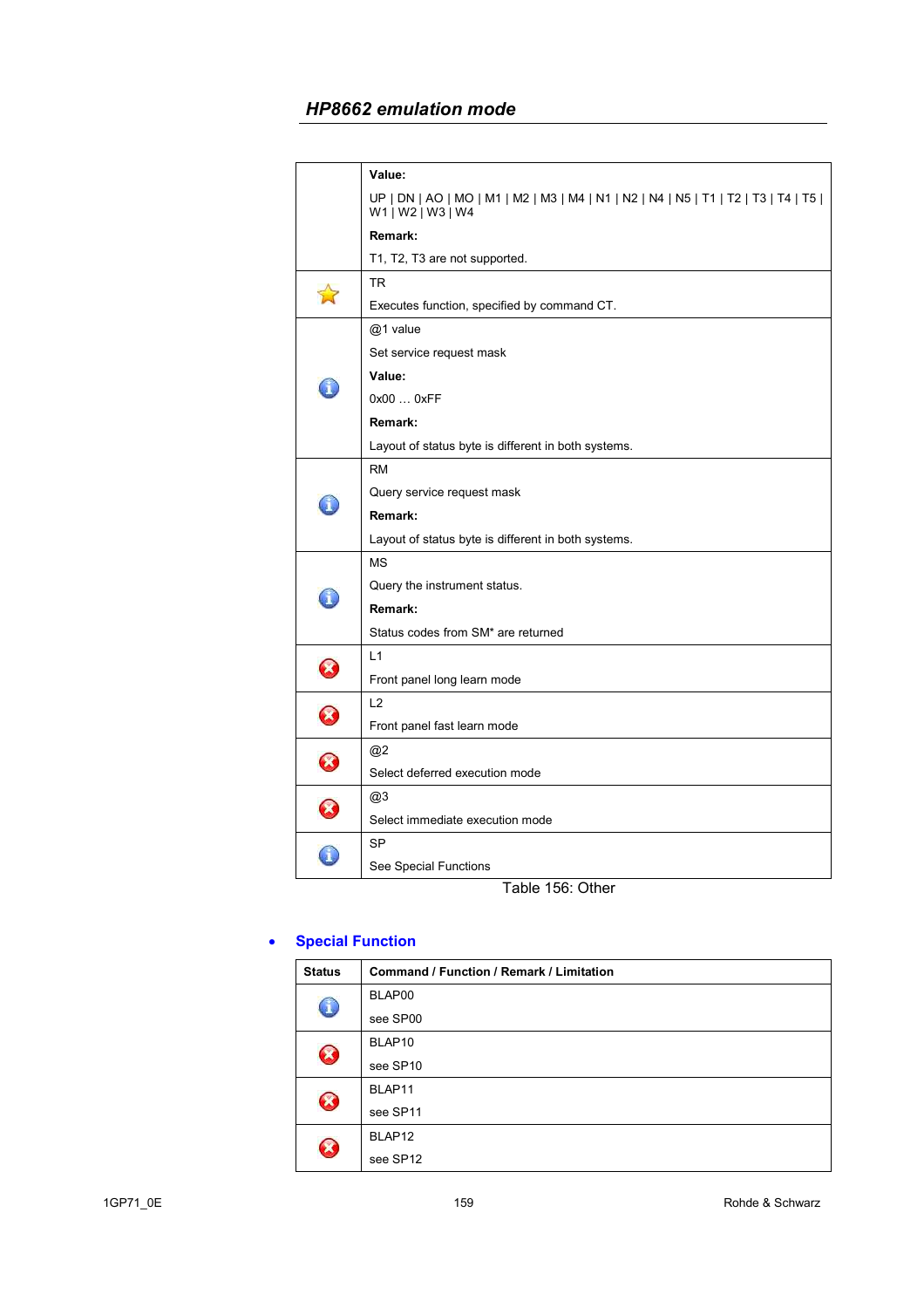| 0                      | BLAP20   |
|------------------------|----------|
|                        | see SP20 |
| $\bm{\Omega}$<br>€     | BLAP21   |
|                        | see SP21 |
|                        | BLAP30   |
|                        | see SP30 |
| $\bf \bm{\bm{\omega}}$ | BLAP31   |
|                        | see SP31 |
| $\bm{\Omega}$          | BLAP32   |
|                        | see SP32 |
| $\bf \bm{\bm{\omega}}$ | BLAP40   |
|                        | see SP40 |
| 3                      | BLAP41   |
|                        | see SP41 |
| $\bf \bm{\bm{\omega}}$ | BLAP50   |
|                        | see SP50 |
| $\bm{\Omega}$          | BLAP51   |
|                        | see SP51 |
| $\bf \bm{\bm{\omega}}$ | BLAP60   |
|                        | see SP60 |
| $\bm{\Omega}$          | BLAP61   |
|                        | see SP61 |
| 0                      | BLAP62   |
|                        | see SP62 |
| 0                      | BLAP70   |
|                        | see SP70 |
| 0                      | BLAP71   |
|                        | see SP71 |
| 0                      | BLAP80   |
|                        | see SP80 |
| $\mathbf{r}$           | BLAP81   |
|                        | see SP81 |
| $\bm{\bm{\omega}}$     | BLAP82   |
|                        | see SP82 |
| 0                      | BLAP83   |
|                        | see SP83 |
| $\bf \bm{\bm{\omega}}$ | BLAP84   |
|                        | see SP84 |
| $\Delta$               | BLAP85   |
|                        | see SP85 |
| $\Delta$               | BLAP86   |
|                        | see SP86 |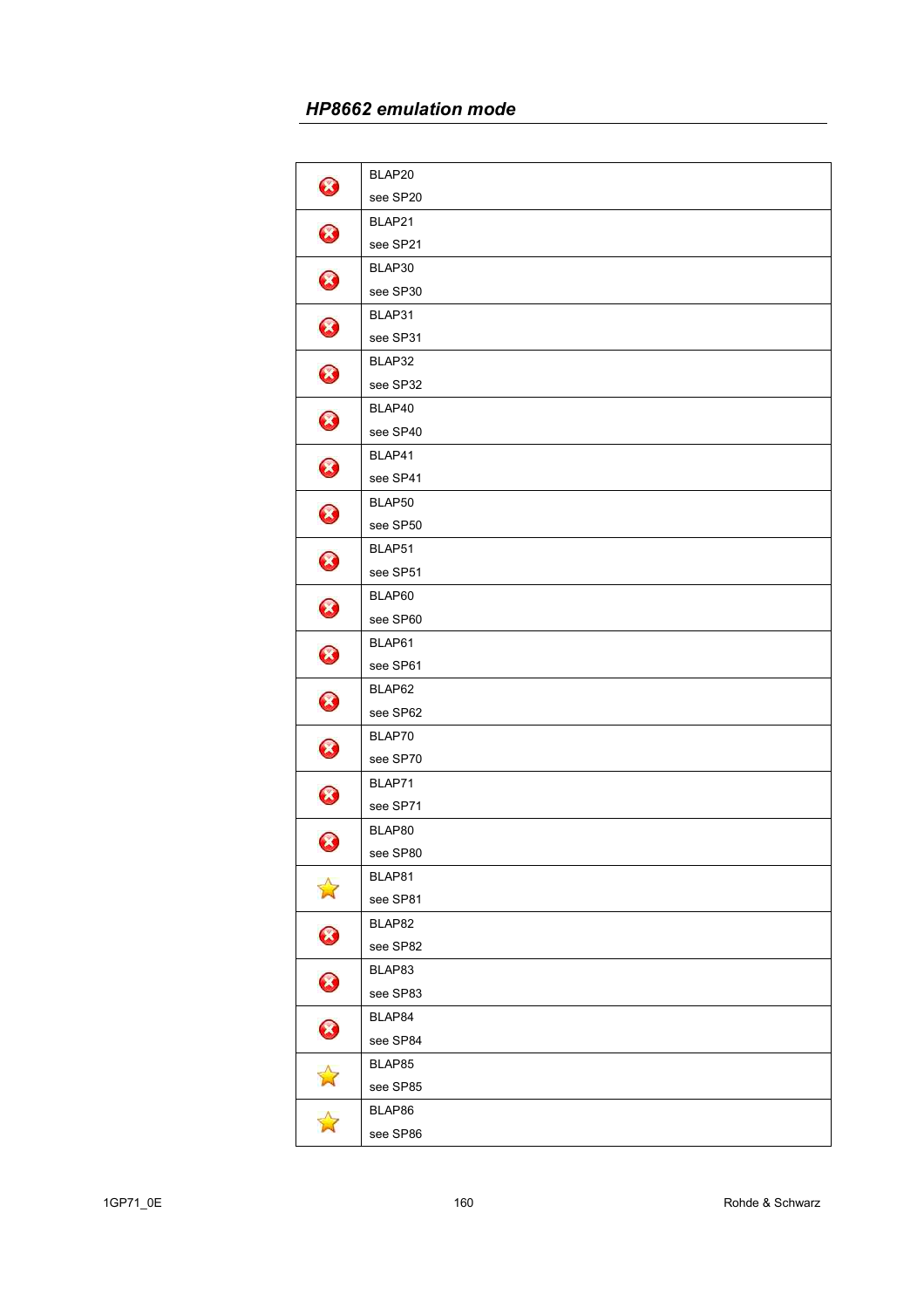| 0                          | BLAP87                                              |
|----------------------------|-----------------------------------------------------|
|                            | see SP87                                            |
| $\bf \bm{\bm{\omega}}$     | BLAP88                                              |
|                            | see SP88                                            |
| €                          | BLAP89                                              |
|                            | see SP89                                            |
| $\bf \bm{\bm{\omega}}$     | BLAP90                                              |
|                            | see SP90                                            |
| 3                          | BLAP91                                              |
|                            | see SP91                                            |
| 0                          | BLAP92                                              |
|                            | see SP92                                            |
| B                          | BLAP93                                              |
|                            | see SP93                                            |
| 0                          | BLAP94                                              |
|                            | see SP94                                            |
| 0                          | BLAP95                                              |
|                            | see SP95                                            |
| 0                          | BLAP96                                              |
|                            | see SP96                                            |
| 3                          | BLAP97                                              |
|                            | see SP97                                            |
| $\bm{\Omega}$              | BLAP98                                              |
|                            | see SP98                                            |
| 0                          | BLAP99                                              |
|                            | see SP99                                            |
|                            | SP <sub>00</sub>                                    |
| T                          | Initialize frontpanel.                              |
|                            | Remark:                                             |
|                            | Executes a initialization of the instrument.        |
| Ø                          | <b>SP10</b>                                         |
|                            | Turn frequency offset off                           |
| 0                          | SP11 value                                          |
|                            | Set positive frequency and turn frequency offset on |
| $\boldsymbol{\Omega}$      | SP12 value                                          |
|                            | Set negative frequency and turn frequency offset on |
| 0                          | <b>SP20</b>                                         |
|                            | Disable ALC bandwidth reduction.                    |
| $\bm{\Omega}$              | <b>SP21</b>                                         |
|                            | Enable ALC bandwidth reduction.                     |
| $\boldsymbol{\mathcal{R}}$ | SP30                                                |
|                            | Disable amplitude reference feature.                |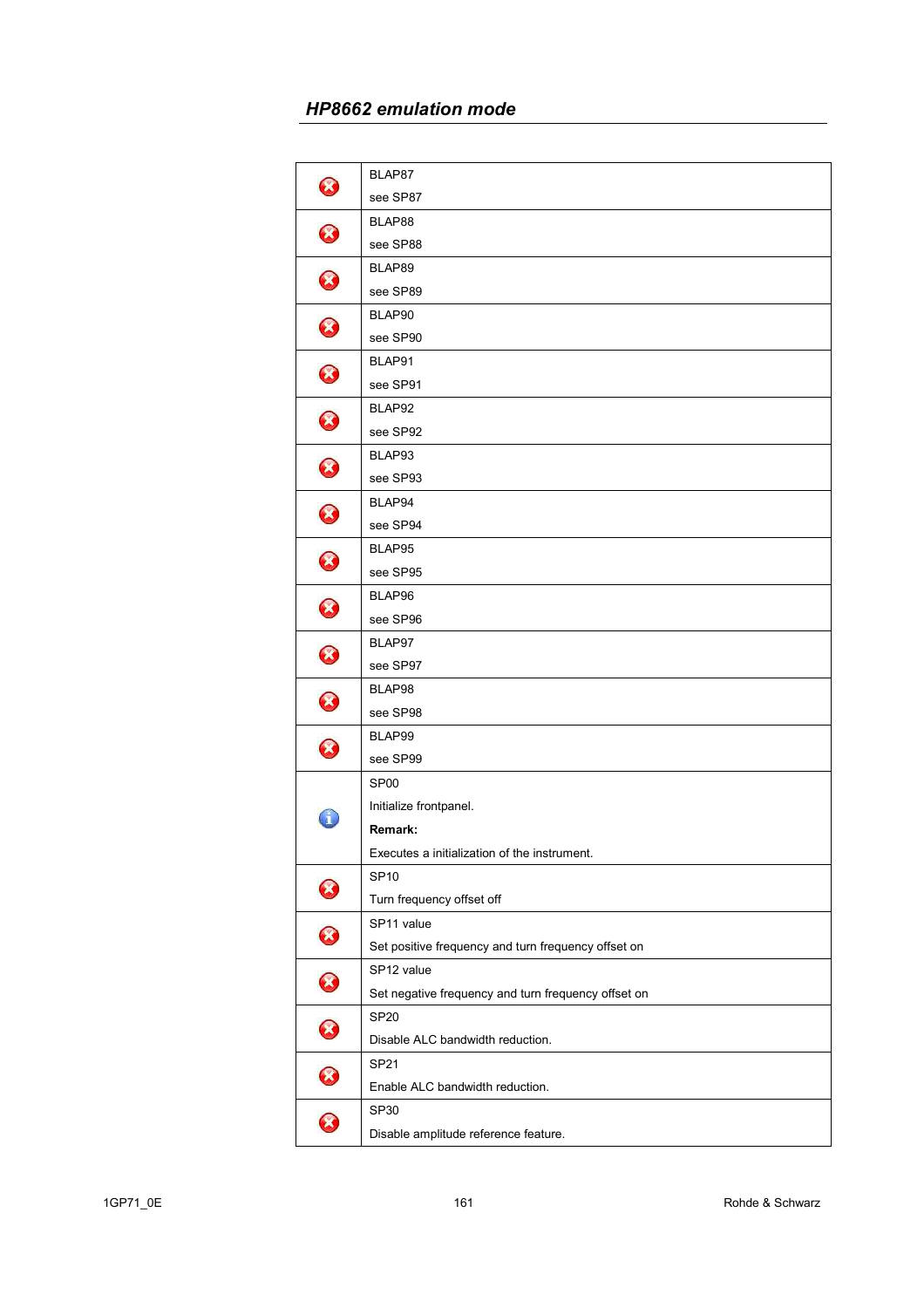| ×                          | SP31                                                     |
|----------------------------|----------------------------------------------------------|
|                            | Enable amplitude reference feature (reference = 0.0 dB). |
| X,                         | SP32                                                     |
|                            | Enable amplitude reference feature (reference = 1.0 mV). |
| Ø                          | SP <sub>40</sub>                                         |
|                            | Disables modulation sweep mode.                          |
| X,                         | <b>SP41</b>                                              |
|                            | Enables modulation sweep mode.                           |
| Ø                          | <b>SP50</b>                                              |
|                            | Disable rear panel AUX connector for FM.                 |
| $\boldsymbol{\mathcal{B}}$ | <b>SP51</b>                                              |
|                            | Enable rear panel AUX connector for FM.                  |
| Ø                          | SP60                                                     |
|                            | Disable PSK mode                                         |
| $\boldsymbol{\mathcal{R}}$ | <b>SP61</b>                                              |
|                            | Enable PSK increment mode                                |
|                            | SP62                                                     |
| $\bm{\Omega}$              | Enable PSK toggle mode                                   |
|                            | <b>SP70</b>                                              |
| $\boldsymbol{\mathcal{B}}$ | Set external input impedance to 50 ohms.                 |
|                            | <b>SP71</b>                                              |
| 3                          | Set external input impedance to 600 ohms.                |
|                            | <b>SP80</b>                                              |
| $\boldsymbol{\mathcal{R}}$ | Turns off special functions 10, 20, 30, 40, 50, 60, 70.  |
|                            | <b>SP81</b>                                              |
|                            | Convert amplitude from [V] to [DBM]                      |
| ×                          | <b>SP82</b>                                              |
|                            | Recalls and displays GPIB settings.                      |
| X                          | SP83                                                     |
|                            | Perform ROM check                                        |
|                            | SP84                                                     |
|                            | Perform RAM check                                        |
|                            | <b>SP85</b>                                              |
|                            | Disable amplitude correction in all modes.               |
|                            | SP86                                                     |
| $\mathbf{\hat{N}}$         | Disable amplitude correction in sweep modes.             |
|                            | <b>SP87</b>                                              |
|                            | Enable amplitude correction in sweep modes.              |
|                            | <b>SP88</b>                                              |
| 0                          | Enable auto sequence mode                                |
| $\boldsymbol{\mathcal{S}}$ | <b>SP89</b>                                              |
|                            | Service request by operator.                             |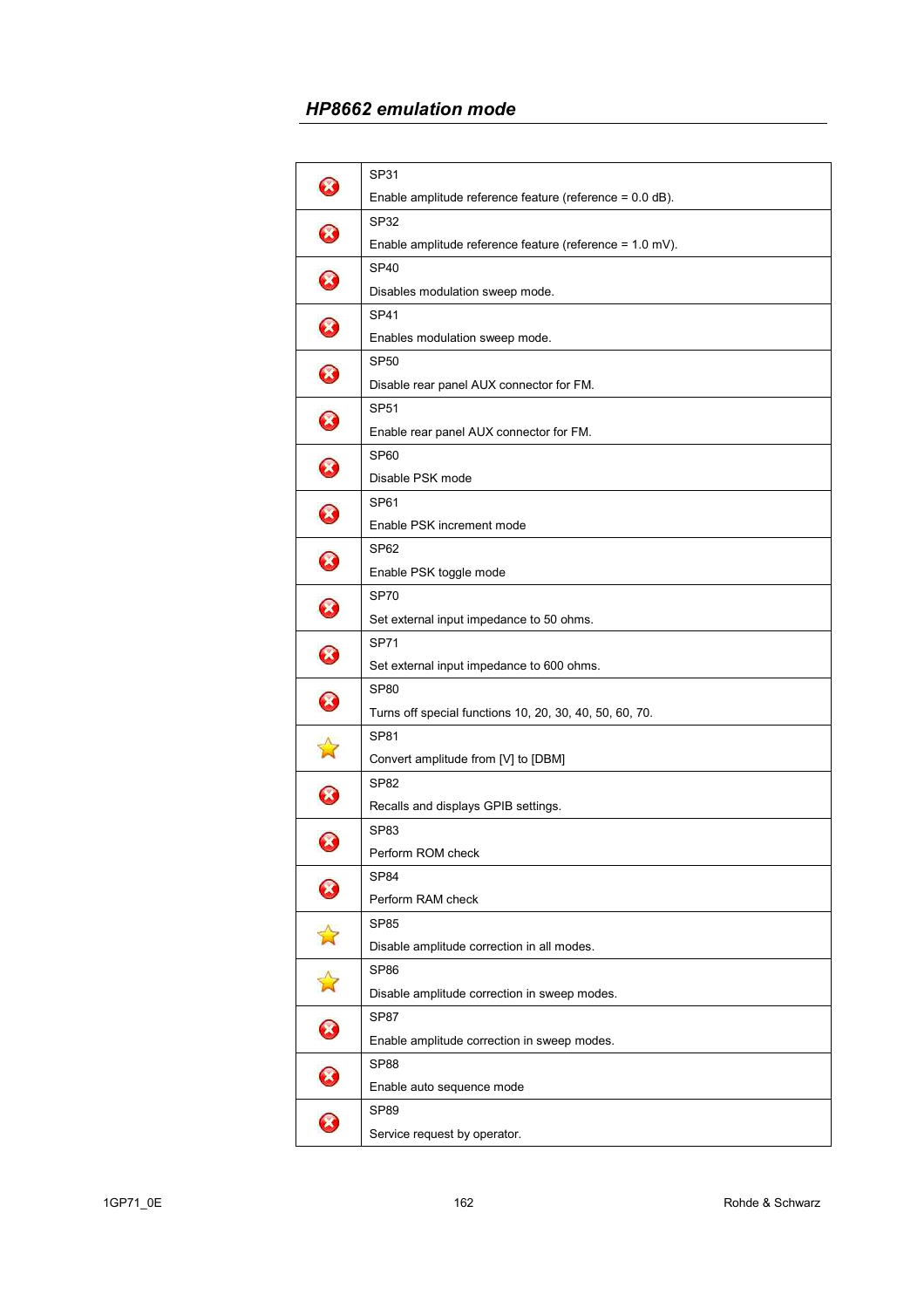|   | SP90 value                                             |
|---|--------------------------------------------------------|
|   | Set sequence step delay                                |
| X | SP <sub>91</sub>                                       |
|   | Enable generators rapid switching mode.                |
| X | SP <sub>92</sub>                                       |
|   | Restore knob to 12Inc/Rev                              |
| X | SP <sub>93</sub>                                       |
|   | Allow user defined settings for vernier and attenuator |
|   | SP <sub>94</sub>                                       |
| X | Change knob to 120Inc/Rev without AUX reconfiguring    |
|   | SP <sub>95</sub>                                       |
| X | Change knob to 120Inc/Rev with AUX reconfiguring       |
|   | SP <sub>96</sub>                                       |
| X | Turn modulation oscillator off.                        |
|   | SP <sub>97</sub>                                       |
| X | Turn modulation oscillator on.                         |
|   | SP <sub>98</sub>                                       |
| X | Turns on readout and annunciators.                     |
|   | SP <sub>99</sub>                                       |
|   | Turns off readout and annunciators.                    |
|   | $\cdots$<br>$\cdot$ .                                  |

Table 157: Special Function

# **Instrument initialization**

The (factory) default setting of the HP8340 is applied when

- o applying the DCL, SDC to the GPIB interface.
- o transmitting the first command after activating this emulation mode.

During initialisation, the HP8340 applies and activates the backup register set 0.

The SM\* however applies and activates the (factory) default setting of the HP8340.

This different behaviour has to the be taken in consideration:

**It is strongly recommended to explicitly setup all necessary parameters by applying the corresponding command.** 

The following table shows the (factory) default setting, applied by the SM\*'s emulation software.

| Subsystem | Default setting |
|-----------|-----------------|
|-----------|-----------------|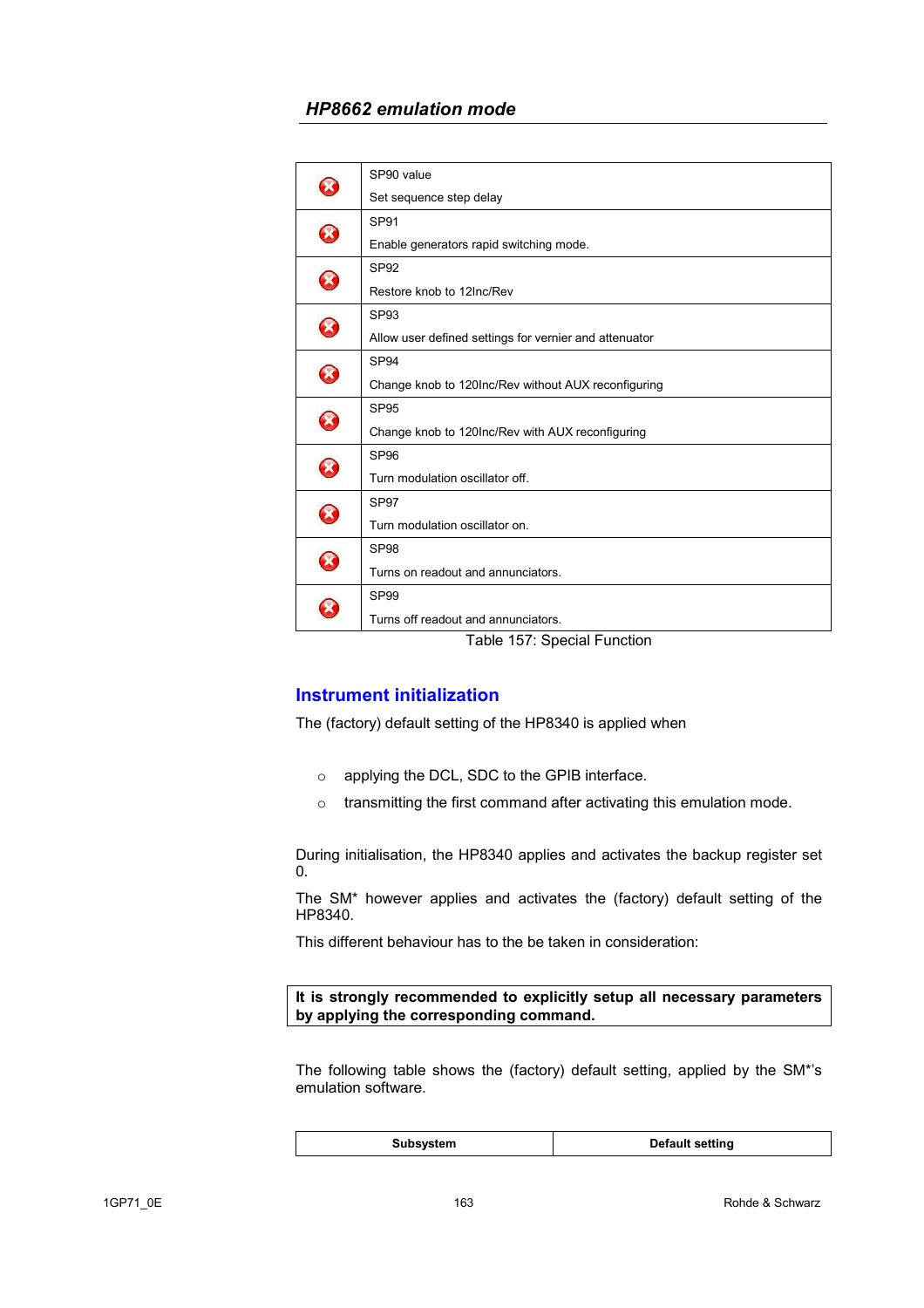Table 158: Factory default setting

# **Status reporting**

Status reporting is not supported so far.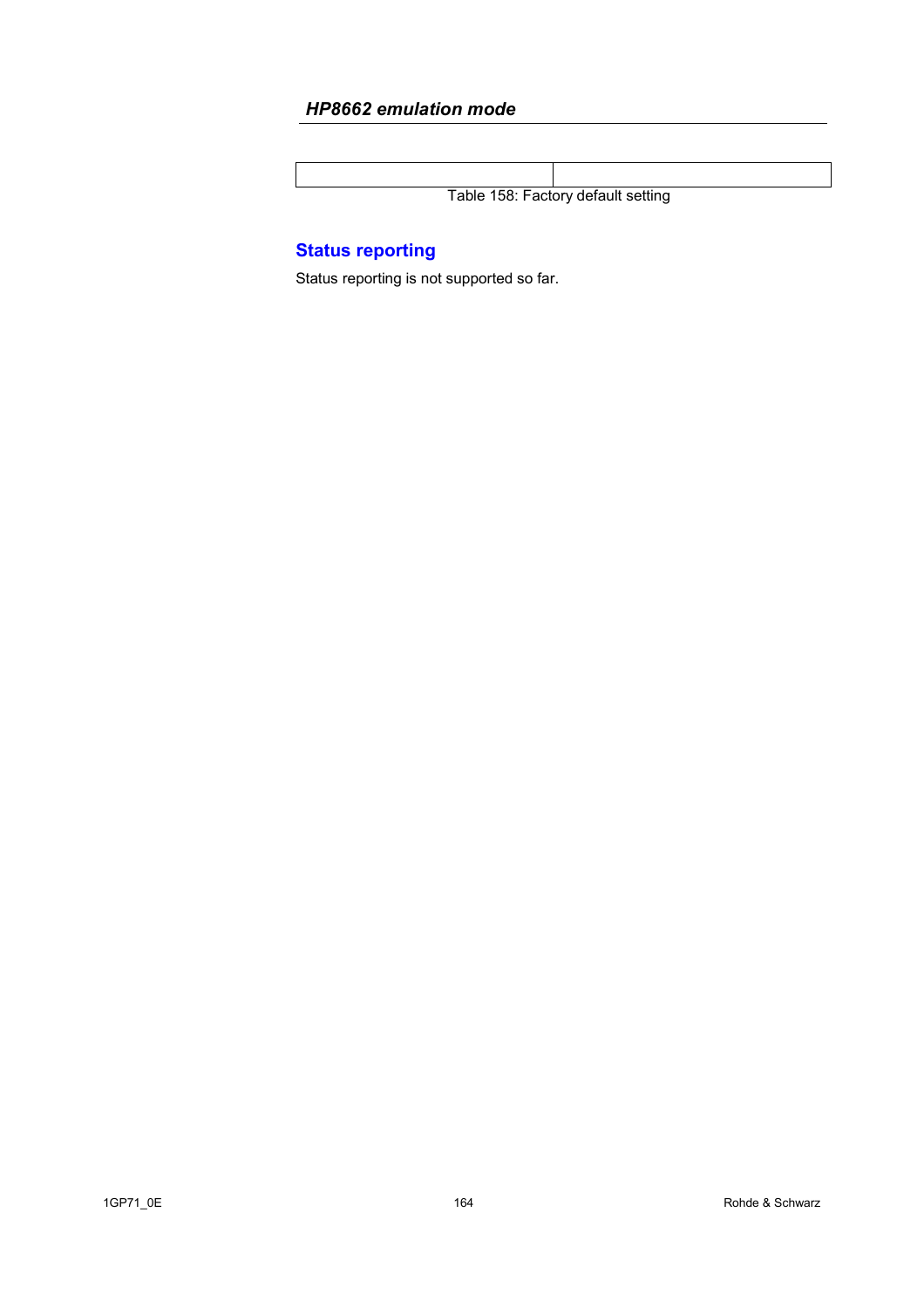### **General**

In this language emulation mode, the emulation software in the SM\* emulates the Pre-SCPI language, implemented in Racals's signal generators of type

- o 3102
- o 9087

The emulation software is supported on signal generators of type

#### o SMA100

The emulation software simulates the RC3102 data model in the execution unit and transfers most of the RC3102 parameters into the SM\* database.



Figure 11: RC3102 emulation model

This mapping occurs only in one direction: Setting commands that arrive via the remote-control interface modify the RC3102 parameters. These parameters are converted into SM\* parameters and written to the database.

Modifiying the SM\* parameters in any other manner, e.g., via manual operation at the frontpanel, causes no changes to the RC3102 parameters of the emulation software.

As an important fact, the RC3102 language does support query commands.

**Therefore, inconsistencies and undesirable effects or malfunctions can not occur when you use both manual operation and remote control operation in this language emulation mode.** 

### **GPIB functions**

The following table shows the GPIB functions, supported by the RC3102.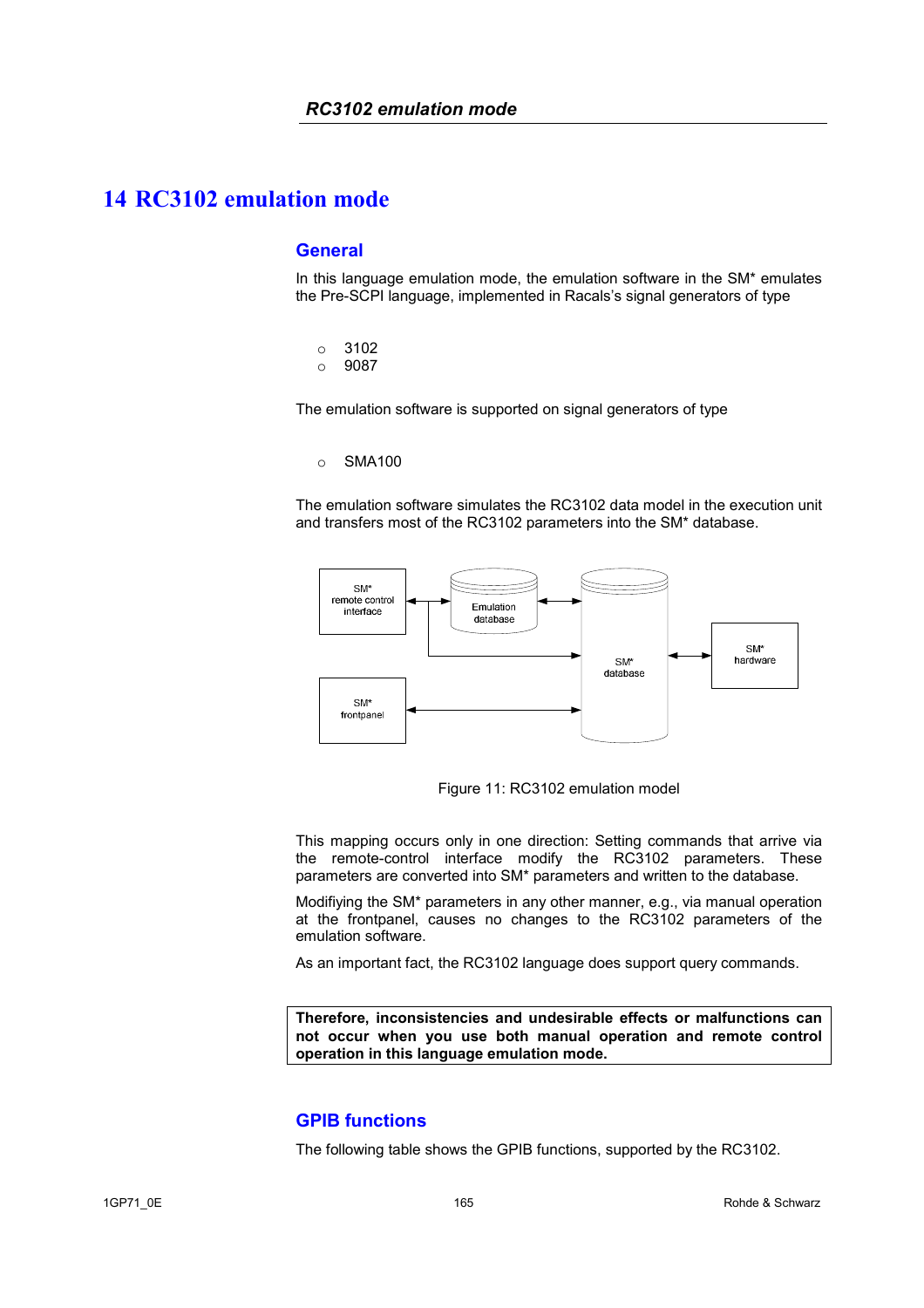| <b>Status</b> | Command    | <b>Function / Remark / Limitation</b>                                              |
|---------------|------------|------------------------------------------------------------------------------------|
|               | <b>DCL</b> | Device clear.                                                                      |
|               | GTL        | Goto local mode.                                                                   |
| X             | <b>LLO</b> | Local lockout.                                                                     |
|               | <b>REN</b> | Goto remote mode.                                                                  |
|               | <b>SDC</b> | Selective device clear.                                                            |
|               |            | Remark:                                                                            |
|               |            | SDC applies an IP command to the emulation software and<br>presets the instrument. |

Table 159: RC3102 GPIB functions

# **Commands**

The following table shows the commands, supported by the RC3102.

### • **Additional**

| Status | Command / Function / Remark / Limitation                                                                                         |  |
|--------|----------------------------------------------------------------------------------------------------------------------------------|--|
|        | EX.                                                                                                                              |  |
|        | Return to SCPI mode.                                                                                                             |  |
|        | Remark:                                                                                                                          |  |
|        | This command has been added to the RC3102 command set.                                                                           |  |
|        | The emulation parameters (content of registers 0  99) are <b>NOT</b> persistent and get<br>lost when leaving the emulation mode. |  |
|        |                                                                                                                                  |  |

Table 160: Additional commands

#### • **Frequency**

| <b>Status</b> | Command / Function / Remark / Limitation                                                     |  |  |
|---------------|----------------------------------------------------------------------------------------------|--|--|
|               | FQ [value]                                                                                   |  |  |
|               | Select fixed frequency function and fixed frequency mode, optionally set fixed<br>frequency. |  |  |
|               | Value:                                                                                       |  |  |
|               | value in HZ   KZ   MZ   GZ                                                                   |  |  |
|               | Default:                                                                                     |  |  |
|               | 100.0 MZ                                                                                     |  |  |
|               | FR value                                                                                     |  |  |
|               | Set frequency offset.                                                                        |  |  |
|               | Value:                                                                                       |  |  |
|               | value in HZ   KZ   MZ   GZ                                                                   |  |  |
|               | Default:                                                                                     |  |  |
|               | $0.0$ MZ                                                                                     |  |  |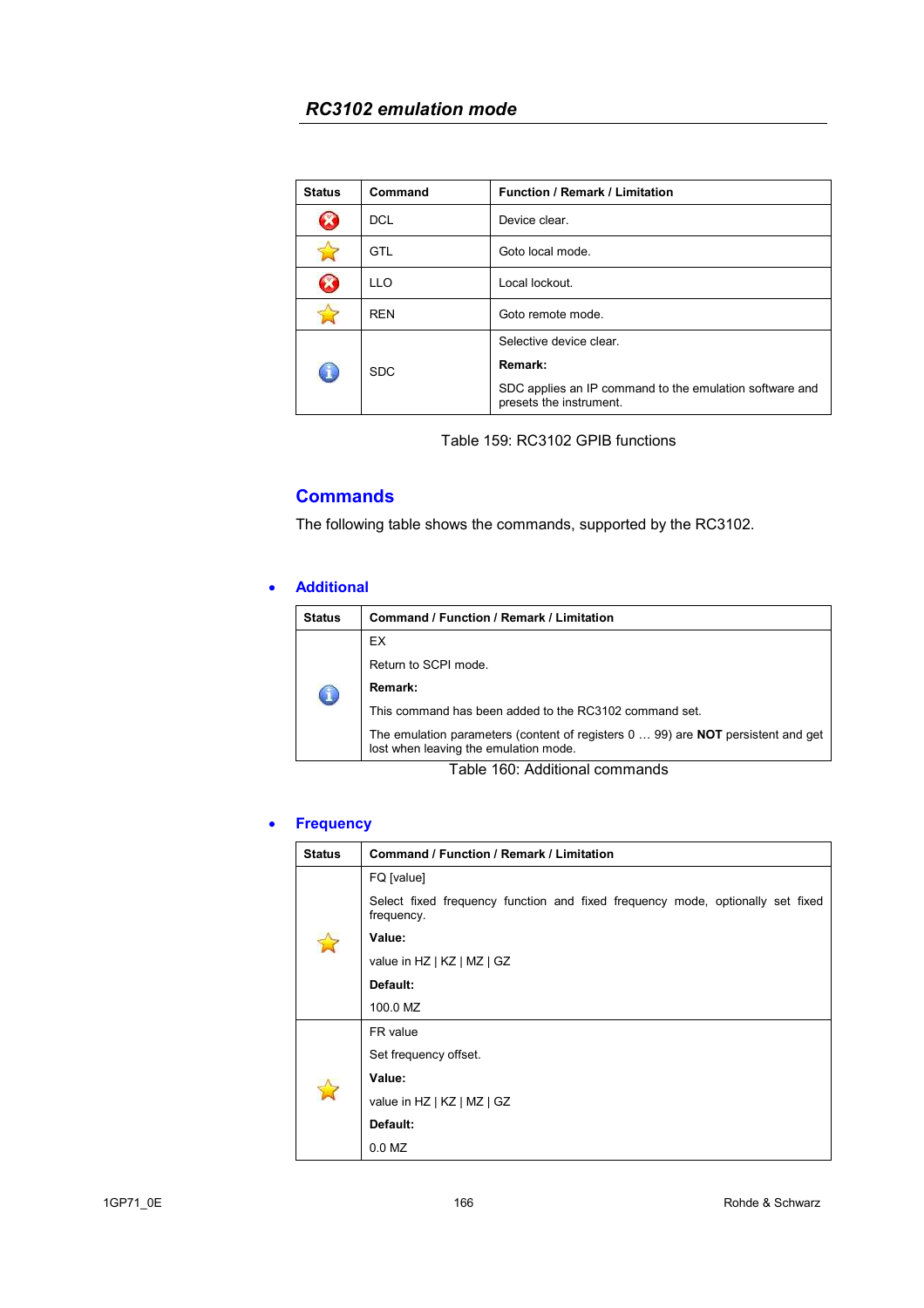|  | FS value                                                     |
|--|--------------------------------------------------------------|
|  | Set frequency step size in fixed and sweep mode.             |
|  | Value:                                                       |
|  | value in HZ   KZ   MZ   GZ                                   |
|  | Default:                                                     |
|  | 12.5 KZ                                                      |
|  | FU                                                           |
|  | Increment fixed frequency by value specifed with FS command. |
|  | FD                                                           |
|  | Decrement fixed frequency by value specifed with FS command. |
|  |                                                              |

Table 161: Frequency commands

### • **Level**

| <b>Status</b> | Command / Function / Remark / Limitation               |  |
|---------------|--------------------------------------------------------|--|
|               | AP value                                               |  |
|               | Select amplitude function, optionally set amplitude.   |  |
|               | Value:                                                 |  |
|               | value in DB   VO   MV   UV   NV                        |  |
|               | Default:                                               |  |
|               | $-30.0$ DB                                             |  |
|               | AR value                                               |  |
|               | Set amplitude offset.                                  |  |
|               | Value:                                                 |  |
|               | value in DB   VO   MV   UV   NV                        |  |
|               | Default:                                               |  |
|               | $0.0$ DB                                               |  |
|               | AS value                                               |  |
|               | Set amplitude step size.                               |  |
|               | Value:                                                 |  |
|               | value in DB   VO   MV   UV   NV                        |  |
|               | Default:                                               |  |
|               | 3.0 DB                                                 |  |
|               | AU                                                     |  |
|               | Increment amplitude by value specifed with AS command. |  |
| $\mathbb{Z}$  | <b>AD</b>                                              |  |
|               | Decrement amplitude by value specifed with AS command. |  |
|               | OP <sub>1</sub>                                        |  |
|               | Turn Rf output on.                                     |  |
|               | OP <sub>0</sub>                                        |  |
|               | Turn Rf ouput off.                                     |  |

Table 162: Level commands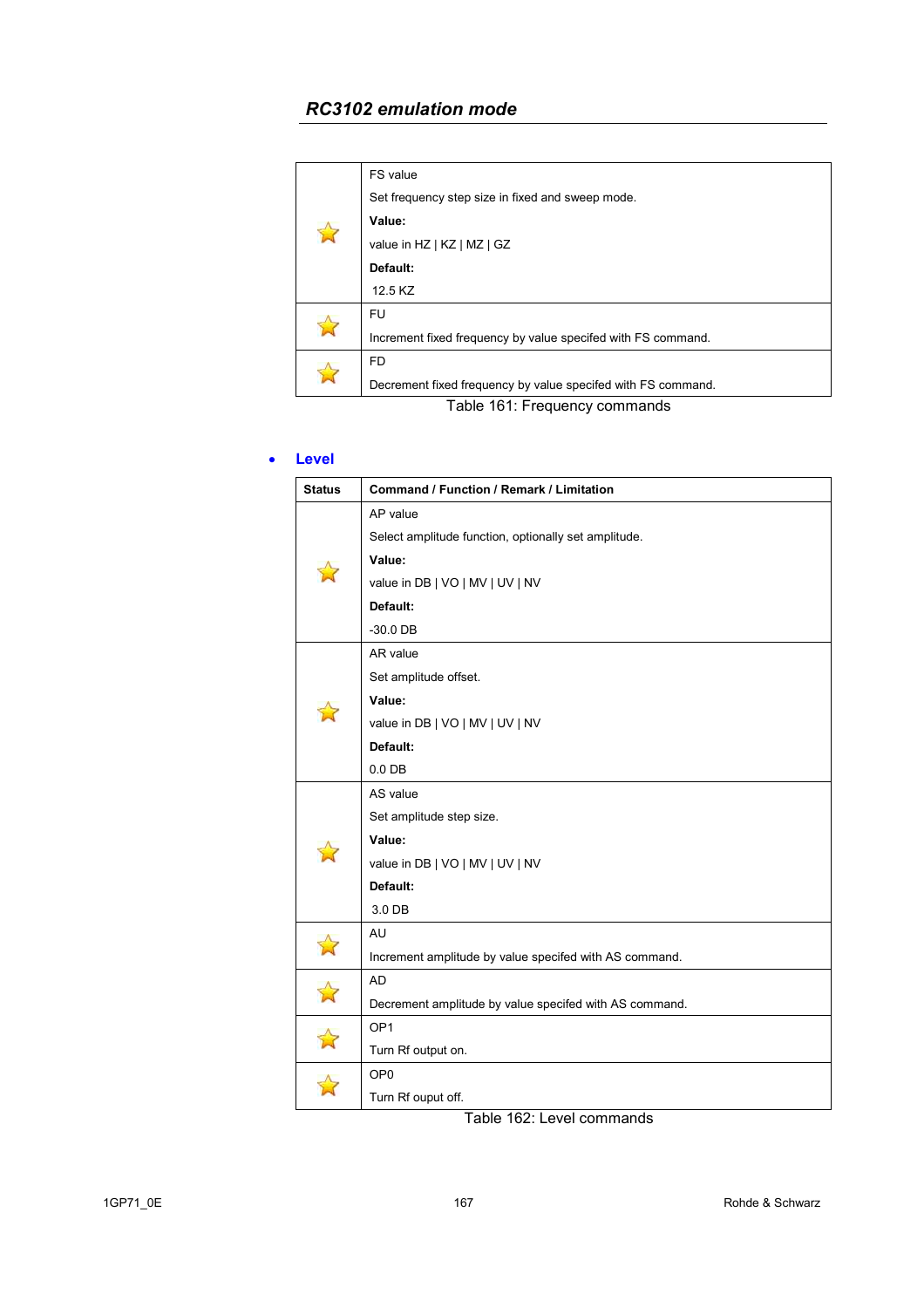#### • **Modulation**

| <b>Status</b>      | Command / Function / Remark / Limitation                                   |
|--------------------|----------------------------------------------------------------------------|
|                    | AM value                                                                   |
|                    | Select amplitude modulation function, optionally set modulation depth.     |
|                    | Value:                                                                     |
| Ã.                 | value in PCT   %                                                           |
|                    | Default:                                                                   |
|                    | $0.0$ PCT                                                                  |
|                    | Remark:                                                                    |
|                    | % is not supported.                                                        |
|                    | MA <sub>0</sub>                                                            |
|                    | Turn amplitude modulation off.                                             |
|                    | MA <sub>1</sub>                                                            |
|                    | Turn amplitude modulation on.                                              |
| I                  | Remark:                                                                    |
|                    | AM can be combined with FM and HM, but <b>NOT</b> with PM.                 |
|                    | MA <sub>2</sub>                                                            |
| 钌                  | Select internal 400 Hz sine wave as modulations source.                    |
|                    | MA <sub>3</sub>                                                            |
|                    | Select internal 1000 Hz sine wave as modulations source.                   |
|                    | MA4                                                                        |
| $\mathbb{Z}$       | Select external modulation source in AC coupling mode.                     |
|                    | MA <sub>5</sub>                                                            |
|                    | Select external modulation source in DC coupling mode.                     |
|                    | РM                                                                         |
| $\mathbb{Z}$       | Select pulse modulation function.                                          |
|                    | MP <sub>0</sub>                                                            |
|                    | Turn pulse modulation off.                                                 |
|                    | MP <sub>1</sub>                                                            |
| ï                  | Turn pulse modulation on.                                                  |
|                    | Remark:                                                                    |
|                    | PM can be combined with FM and HM, but NOT with AM.                        |
|                    | MP <sub>2</sub>                                                            |
| $\mathbf{N}$       | Select internal 400 Hz sine wave as modulations source.                    |
|                    | MP3                                                                        |
| $\mathbf{\hat{z}}$ | Select internal 1000 Hz sine wave as modulations source.                   |
| 0                  | MP4                                                                        |
|                    | Select external modulation source in AC coupling mode.                     |
|                    | MP <sub>5</sub>                                                            |
| $\mathbf{z}$       | Select external modulation source in DC coupling mode.                     |
|                    | FM value                                                                   |
|                    | Select frequency modulation function, optionally set modulation deviation. |
|                    | Value:                                                                     |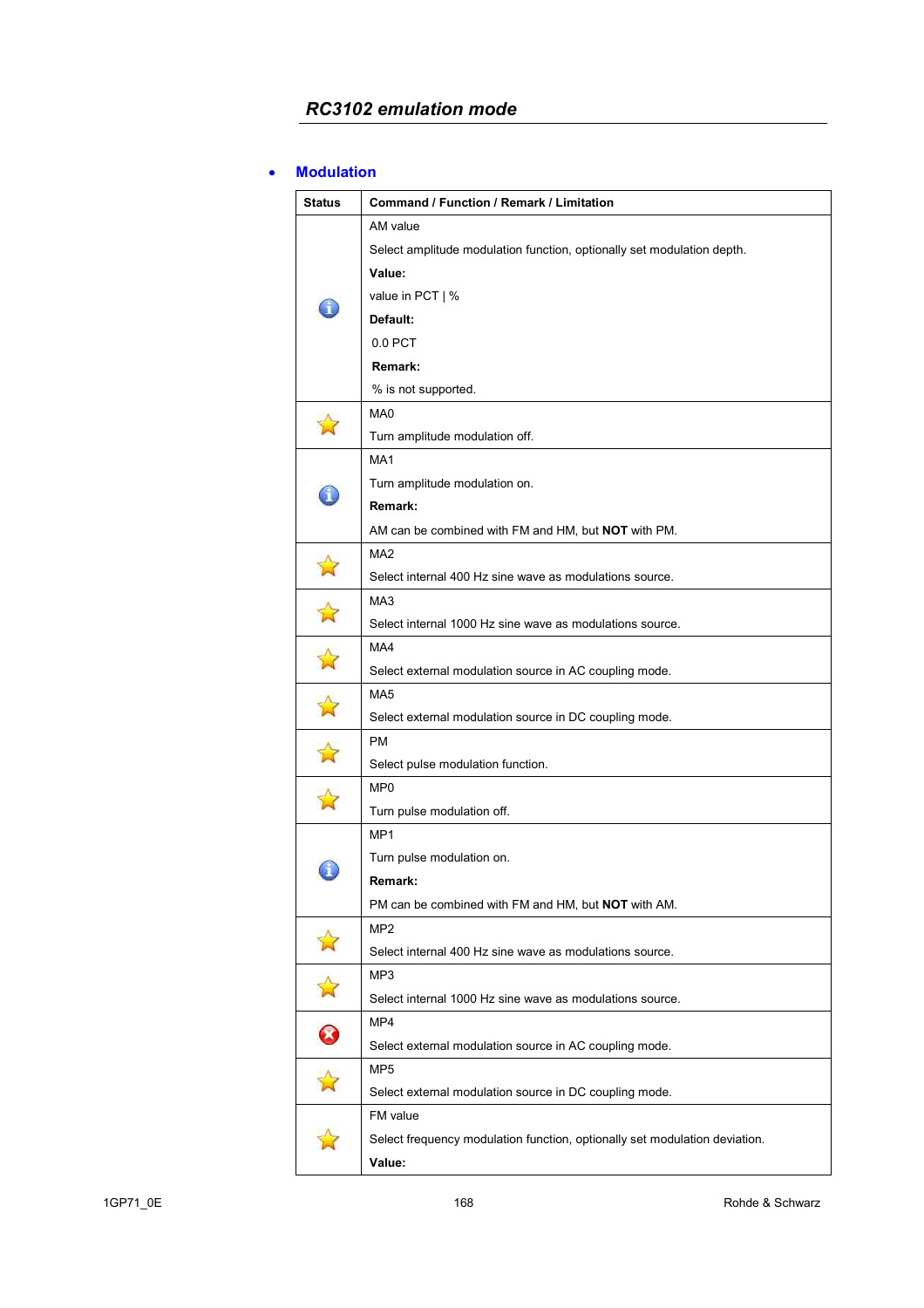|    | value in HZ   KZ   MZ   GZ                                                                                                          |
|----|-------------------------------------------------------------------------------------------------------------------------------------|
|    | Default:                                                                                                                            |
|    | 0.0 KZ                                                                                                                              |
|    | MF <sub>0</sub>                                                                                                                     |
|    | Turn frequency modulation off.                                                                                                      |
|    | MF1                                                                                                                                 |
|    | Turn frequency modulation on.                                                                                                       |
|    | Remark:                                                                                                                             |
|    | FM can be combined with AM and PM, but <b>NOT</b> with HM.                                                                          |
|    | MF2                                                                                                                                 |
|    | Select internal 400 Hz sine wave as modulations source.                                                                             |
|    | MF3                                                                                                                                 |
|    | Select internal 1000 Hz sine wave as modulations source.                                                                            |
|    | MF4                                                                                                                                 |
|    | Select external modulation source in AC coupling mode.                                                                              |
|    | MF <sub>5</sub>                                                                                                                     |
|    | Select external modulation source in DC coupling mode.                                                                              |
|    | HM value                                                                                                                            |
|    | Select phase modulation function, optionally set modulation deviation.                                                              |
|    | Value:                                                                                                                              |
|    | value in RAD                                                                                                                        |
|    | Default:                                                                                                                            |
|    | $0.0$ RAD                                                                                                                           |
|    | MH <sub>0</sub>                                                                                                                     |
|    | Turn phase modulation off.                                                                                                          |
|    | MH <sub>1</sub>                                                                                                                     |
|    | Turn phase modulation on.                                                                                                           |
|    | Remark:                                                                                                                             |
|    | HM can be combined with AM and PM, but NOT with FM.                                                                                 |
|    | MH <sub>2</sub>                                                                                                                     |
|    | Select internal 400 Hz sine wave as modulations source.                                                                             |
|    | MH <sub>3</sub>                                                                                                                     |
|    | Select internal 1000 Hz sine wave as modulations source.                                                                            |
|    | MH4                                                                                                                                 |
|    | Select external modulation source in AC coupling mode.                                                                              |
|    | MH <sub>5</sub>                                                                                                                     |
|    | Select external modulation source in DC coupling mode.                                                                              |
| ď. | Remark:                                                                                                                             |
|    | This command has been added for compatibility to the other modulations modes.<br>The command is <b>NOT</b> supported on the RC3102. |
|    | $T = 11 - 400 - 14 = 11 + 11$                                                                                                       |

Table 163: Modulation commands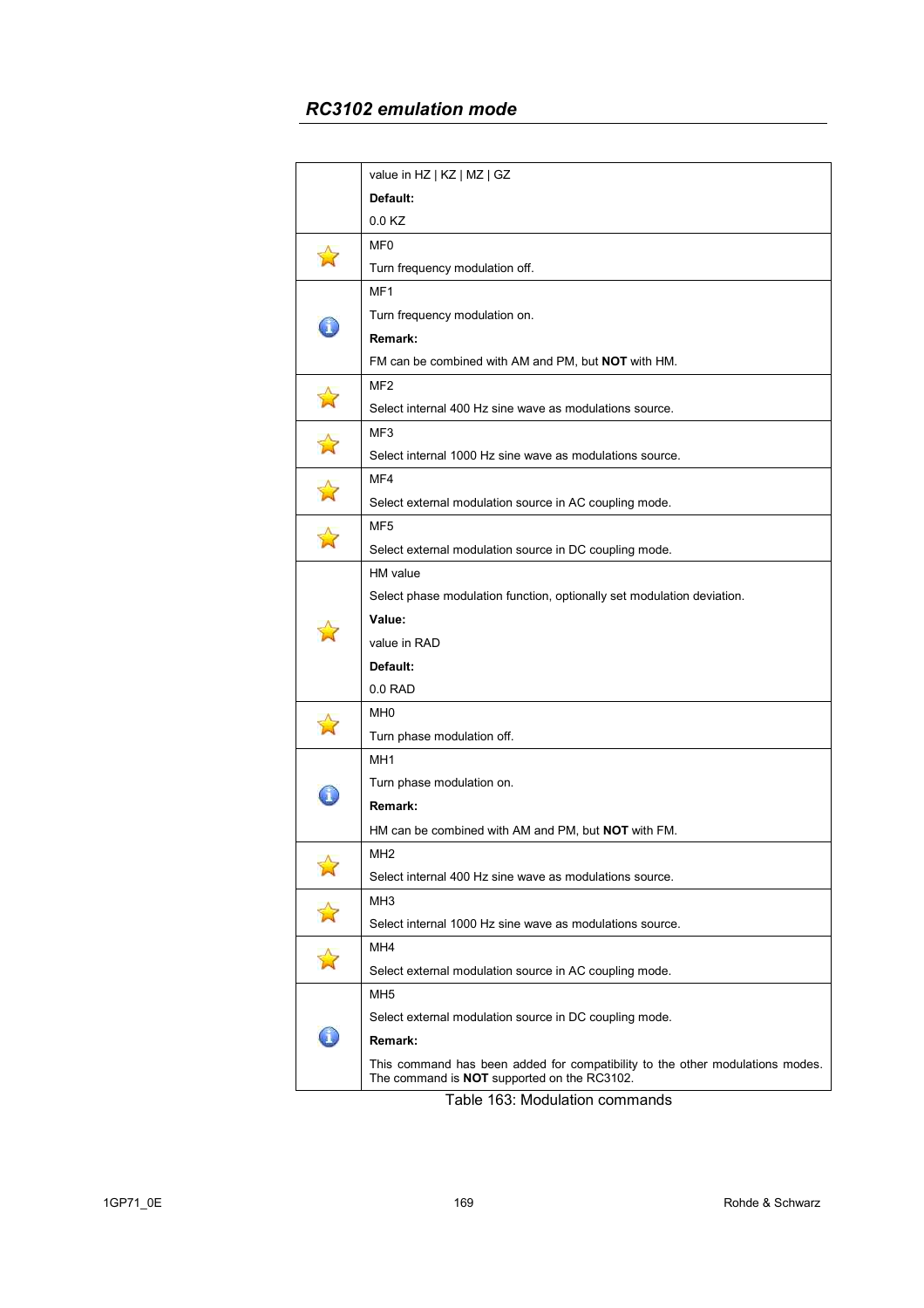#### • **Increments**

| <b>Status</b>                 | <b>Command / Function / Remark / Limitation</b>               |
|-------------------------------|---------------------------------------------------------------|
| $\mathbf x$                   | IN <sub>0</sub>                                               |
|                               | Enable spin wheel.                                            |
| B                             | IN <sub>1</sub>                                               |
|                               | Disable spin wheel.                                           |
| $\mathbf{z}$                  | IN2                                                           |
|                               | Select step size to coarse (fixed).                           |
| $\boldsymbol{\mathcal{R}}$    | IN <sub>3</sub>                                               |
|                               | Select step size to medium (fixed).                           |
| $\mathbf x$                   | IN <sub>4</sub>                                               |
|                               | Select step size to fine (fixed).                             |
|                               | IN <sub>5</sub>                                               |
|                               | Set step size to the value specified by the FS or AS command. |
| Table 164: Increment commands |                                                               |

#### • **Common**

| <b>Status</b> | <b>Command / Function / Remark / Limitation</b>   |                                                                  |  |
|---------------|---------------------------------------------------|------------------------------------------------------------------|--|
|               | RS value                                          |                                                                  |  |
| ጆ             |                                                   | Set status byte mask.                                            |  |
|               | GS <sub>1</sub>                                   |                                                                  |  |
|               | Turn Standby mode on.                             |                                                                  |  |
|               | Remark:                                           |                                                                  |  |
|               |                                                   | Standby is simulated, RF output is turned off.                   |  |
|               | GS <sub>0</sub>                                   |                                                                  |  |
|               |                                                   | Turn Standby mode off.                                           |  |
|               | Remark:                                           |                                                                  |  |
|               |                                                   | RF output is restored to the state before entering standby mode. |  |
|               | SF value                                          |                                                                  |  |
|               | Execute special function.                         |                                                                  |  |
|               | Value:                                            |                                                                  |  |
|               | 80                                                | transfer cw frequency to sweep start frequency                   |  |
|               | 81                                                | transfer cw frequency to sweep stop frequency                    |  |
|               | 82                                                | set sweep dwell time to 2(10) ms                                 |  |
|               | 83                                                | set sweep dwell time to 20 ms                                    |  |
|               | 84                                                | set sweep dwell time to 200 ms                                   |  |
|               | 85                                                | set sweep dwell time to 1 s                                      |  |
|               | Remark:                                           |                                                                  |  |
|               | Only special functions noted above are supported. |                                                                  |  |
|               | DG value                                          |                                                                  |  |
|               | Execute special function.                         |                                                                  |  |
|               | Remark:                                           |                                                                  |  |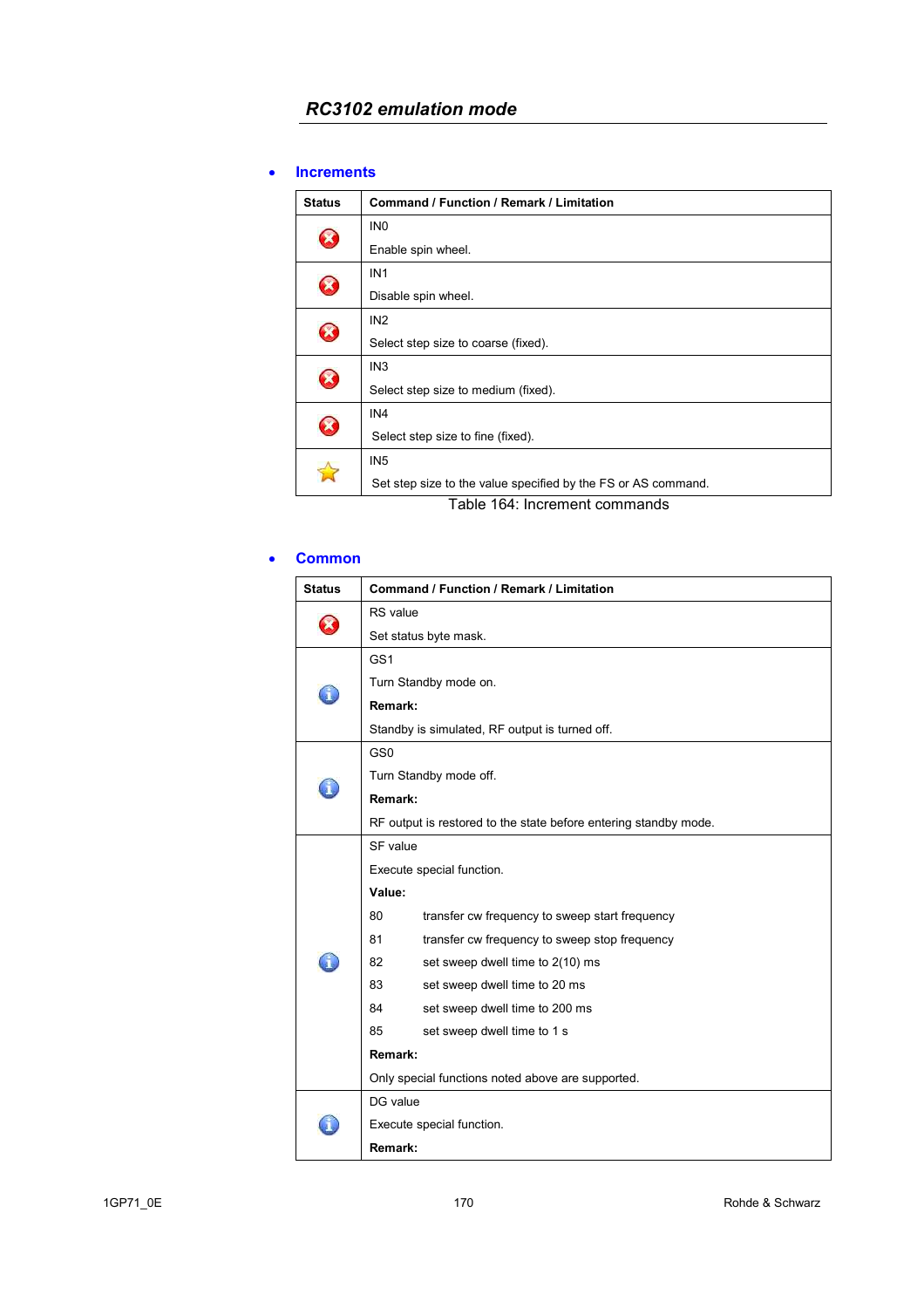|                            | Alias for command SF.                                                                                                      |
|----------------------------|----------------------------------------------------------------------------------------------------------------------------|
|                            | IP                                                                                                                         |
|                            |                                                                                                                            |
|                            | Preset instrument.                                                                                                         |
|                            | Remark:                                                                                                                    |
|                            | SM* always presets to the RC3102 factory defaults.                                                                         |
| B                          | RM <sub>1</sub>                                                                                                            |
|                            | Select deferred data acceptance mode.                                                                                      |
|                            | RM <sub>2</sub>                                                                                                            |
|                            | Select immediate data acceptance mode.                                                                                     |
| T                          | IS                                                                                                                         |
|                            | Output instrument status string.                                                                                           |
|                            | ID                                                                                                                         |
|                            | Output instrument data string.                                                                                             |
| $\boldsymbol{\mathcal{R}}$ | LM <sub>1</sub>                                                                                                            |
|                            | Output learn data (short mode).                                                                                            |
| B                          | LM <sub>2</sub>                                                                                                            |
|                            | Output learn data (long mode).                                                                                             |
| $\boldsymbol{\mathcal{R}}$ | @9                                                                                                                         |
|                            | Input learn data (short mode).                                                                                             |
| X)                         | @Α                                                                                                                         |
|                            | Input learn data (long mode).                                                                                              |
| $\widehat{\mathbf{x}}$     | <b>WY</b>                                                                                                                  |
|                            | Display actual error code.                                                                                                 |
|                            | CЕ                                                                                                                         |
|                            | Clear instruments error queue.                                                                                             |
|                            | MS value                                                                                                                   |
|                            | Select register to save actual setup.                                                                                      |
|                            | Value:                                                                                                                     |
|                            | 099                                                                                                                        |
|                            | Remark:                                                                                                                    |
|                            | The contents of the registers 0  99 are NOT persisent and are lost when power off                                          |
|                            | or leaving the emulation mode.<br>MR value                                                                                 |
|                            | Select register to recall or exchange.                                                                                     |
|                            | Value:                                                                                                                     |
|                            | 099                                                                                                                        |
|                            | Remark:                                                                                                                    |
|                            |                                                                                                                            |
|                            | The contents of the registers 0  99 are <b>NOT</b> persisent and are lost when power off<br>or leaving the emulation mode. |
|                            | MI value                                                                                                                   |
|                            | Select register to exchange with previously specified register in MR command.                                              |
|                            | Value:                                                                                                                     |
|                            | 099                                                                                                                        |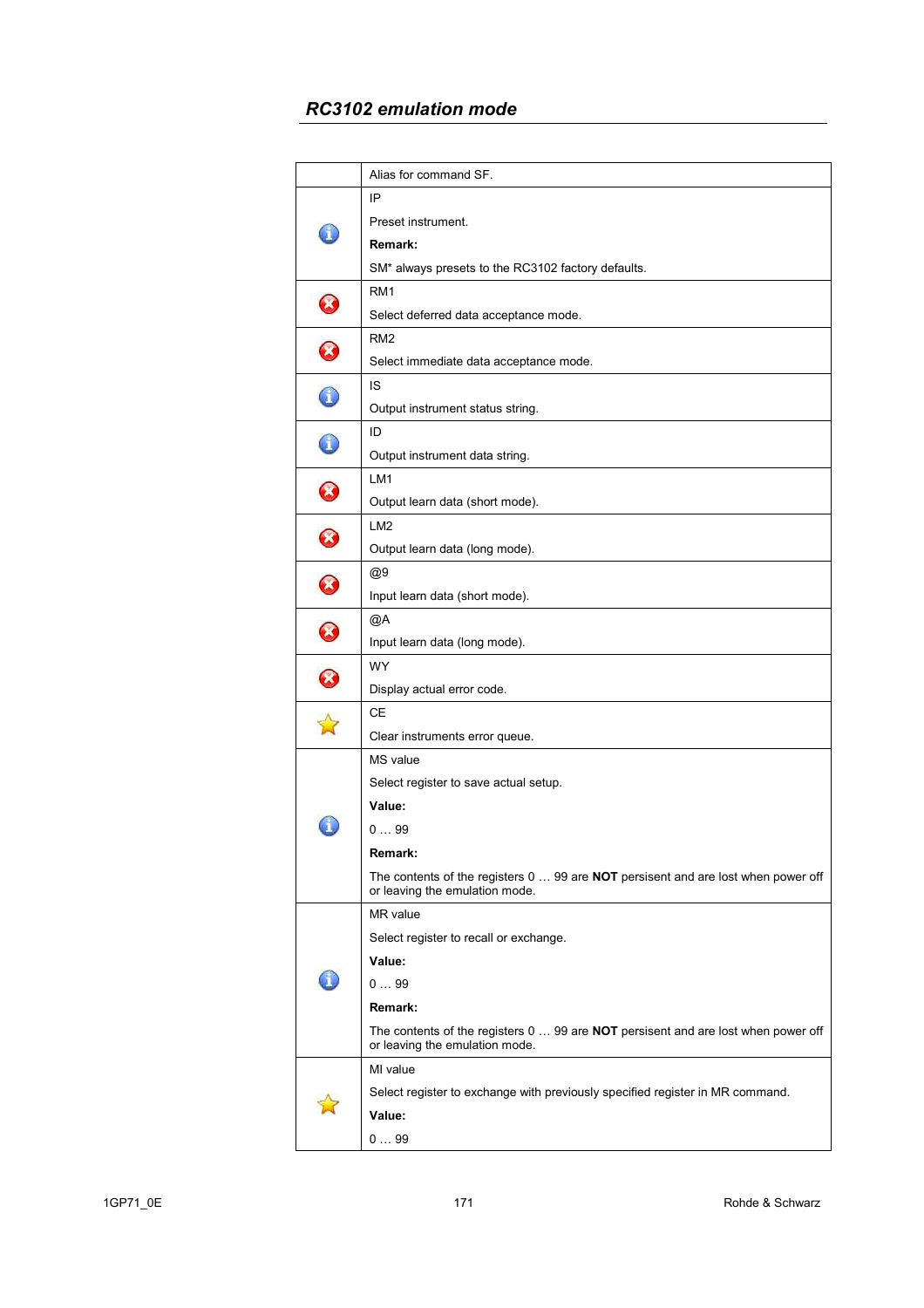| <b>ME</b>  |                                                                                                          |  |  |  |
|------------|----------------------------------------------------------------------------------------------------------|--|--|--|
|            | Execute the actual memory function (save IMS, recall MR or exchange MI).                                 |  |  |  |
|            | <b>MRME</b> value                                                                                        |  |  |  |
| $\bigcirc$ | Recall setup from register value.                                                                        |  |  |  |
|            | Value:                                                                                                   |  |  |  |
|            | 099                                                                                                      |  |  |  |
|            | Remark:                                                                                                  |  |  |  |
|            | RC3102 allows up to 100 value specifications. Specified register locations are<br>subsequently recalled. |  |  |  |
|            | SM <sup>*</sup> allows exactly one register location, which is recalled immediately.                     |  |  |  |

Table 165: Other commands

### **Instrument initialization**

The (factory) default setting of the RC3102 is applied and activated when

- o applying the DCL, SDC to the GPIB interface.
- o transmitting the first command after activating this emulation mode.

**It is strongly recommended to explicitly setup all necessary parameters by applying the corresponding command.** 

The following table shows the (factory) default setting, applied by the SM\*'s emulation software.

| <b>Subsystem</b>          | Default setting         |  |
|---------------------------|-------------------------|--|
| <b>FREQUENCY</b>          | $CW = 100.0$ MHZ        |  |
|                           | $CW$ STEP = 12.5 KHZ    |  |
|                           | $OFFSET = 0.0 MHz$      |  |
|                           | $MODE = FIXED$          |  |
|                           | $STATE = 1.0 MHz$       |  |
|                           | $STOP = 1.3$ GHZ        |  |
| LEVEL                     | LEVEL = $-30.0$ DB      |  |
|                           | LEVEL STEP = $3.0$ DB   |  |
|                           | $OFFSET = 0.0 DB$       |  |
|                           | <b>OUTPUT = ON</b>      |  |
| <b>MODULATION (AM)</b>    | $DEFH = 0.0$ PCT        |  |
|                           | SOURCE = INTERNAL       |  |
|                           | STATE = OFF, SELECTED   |  |
|                           | $FREGUENCY = 400.0 HZ$  |  |
| <b>MODULATION (PULSE)</b> | SOURCE = INTERNAL       |  |
|                           | STATE = OFF, DESELECTED |  |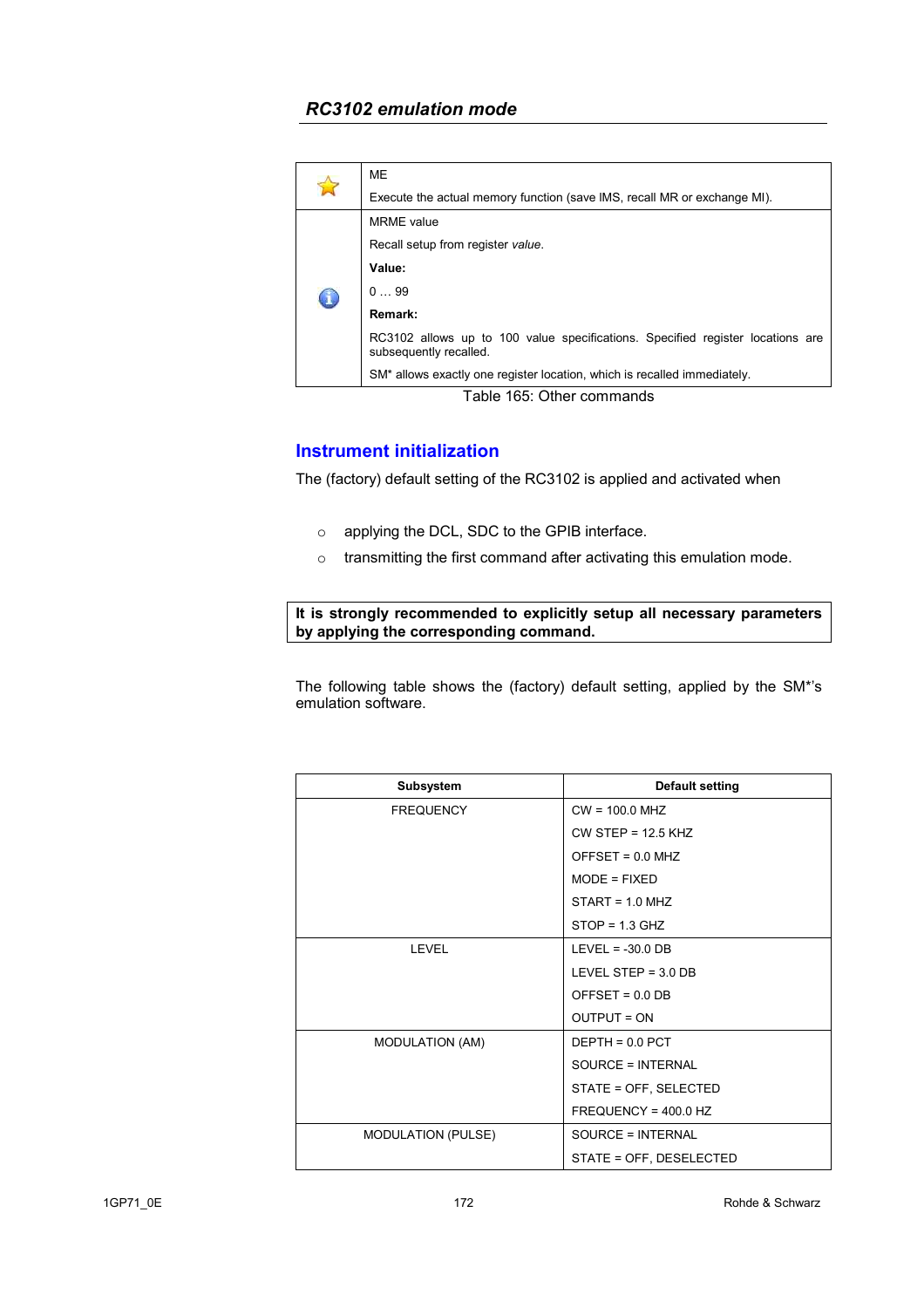| <b>MODULATION (FM)</b>    | DEVIATION = 0.0 KHZ     |  |
|---------------------------|-------------------------|--|
|                           | SOURCE = INTERNAL       |  |
|                           | STATE = OFF, SELECTED   |  |
|                           | $FREQUENCY = 400.0 HZ$  |  |
| <b>MODULATION (PHASE)</b> | DEVIATION = $0.0$ RAD   |  |
|                           | SOURCE = INTERNAL       |  |
|                           | STATE = OFF. DESELECTED |  |
|                           | $FREQUENCY = 400.0 HZ$  |  |
| <b>INCREMENTS</b>         | USER DEFINED STEP SIZE  |  |

Table 166: Factory default setting

Additionally, all (backup) registers 0 … 99 are preset to the factory defaults, too.

# **Status reporting**

Status reporting is not supported so far.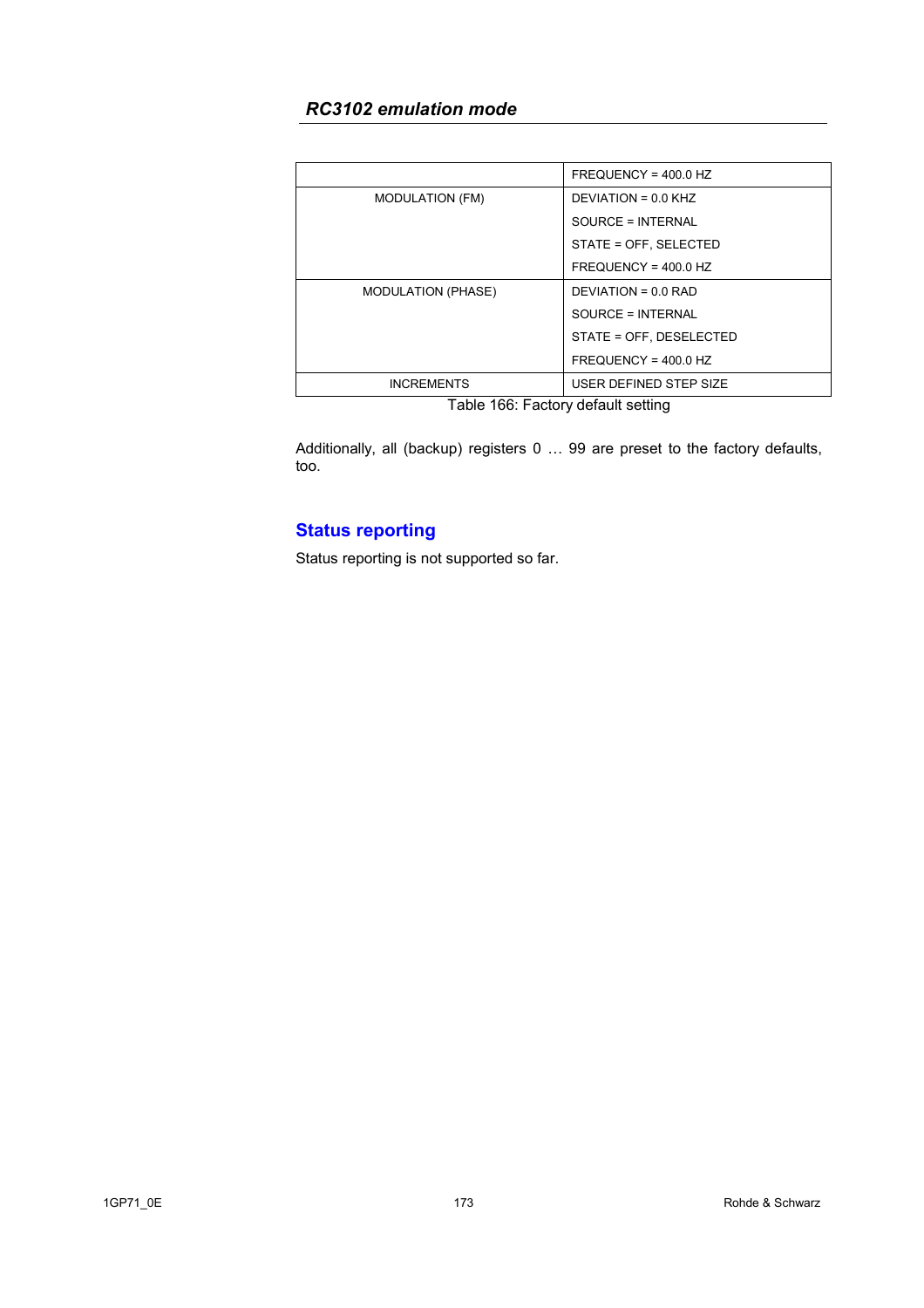# **15 Literature**

- [1] R&S® SMA100A Operating Manual
- [2] R&S® SMA100A Specifications
- [3] R&S® SMB100A Operating Manual
- [4] R&S® SMB100A Specifications
- [5] R&S® SMF100A Operating Manual
- [6] R&S® SMF100A Specifications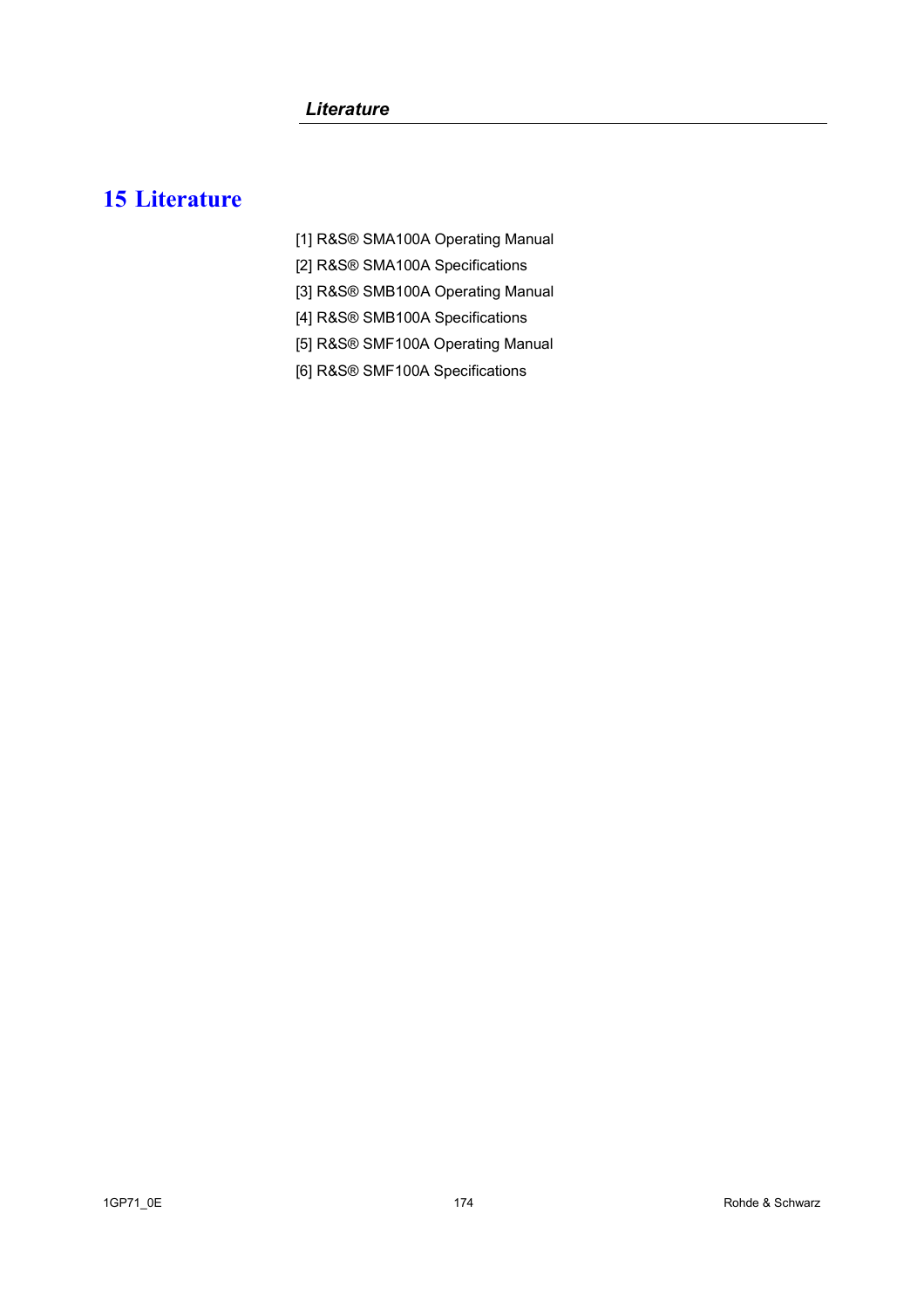# **16 Additional Information**

This Application Note is updated from time to time.

Please visit the website www.rohde-schwarz.com/appnotes/1GP71 in order to download the newest version.